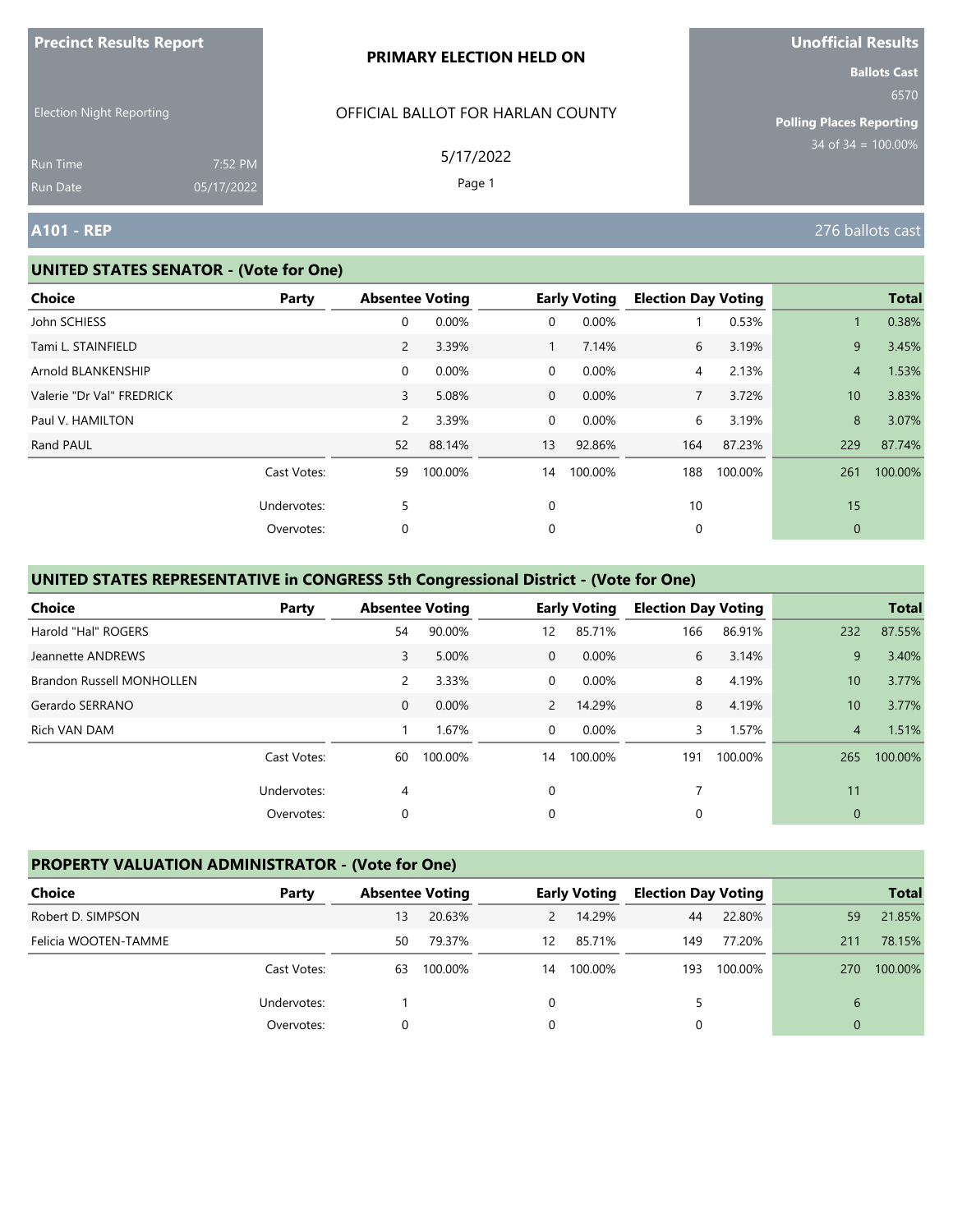| <b>Precinct Results Report</b>     |                       | <b>PRIMARY ELECTION HELD ON</b>   | <b>Unofficial Results</b>                                      |
|------------------------------------|-----------------------|-----------------------------------|----------------------------------------------------------------|
| <b>Election Night Reporting</b>    |                       | OFFICIAL BALLOT FOR HARLAN COUNTY | <b>Ballots Cast</b><br>6570<br><b>Polling Places Reporting</b> |
| <b>Run Time</b><br><b>Run Date</b> | 7:52 PM<br>05/17/2022 | 5/17/2022<br>Page 2               | $34$ of 34 = 100.00%                                           |
| <b>A101 - REP</b>                  |                       |                                   | 276 ballots cast                                               |

### **COUNTY JUDGE/EXECUTIVE - (Vote for One)**

| <b>Choice</b>      | Party       | <b>Absentee Voting</b> |         |              | <b>Early Voting</b> | <b>Election Day Voting</b> |         |              | <b>Total</b> |
|--------------------|-------------|------------------------|---------|--------------|---------------------|----------------------------|---------|--------------|--------------|
| Darren Pete FARMER |             | 2                      | 3.13%   | $\mathbf{0}$ | $0.00\%$            | 13                         | 6.67%   | 15           | 5.49%        |
| M. "Macky" WYNN    |             | 17                     | 26.56%  | 0            | $0.00\%$            | 47                         | 24.10%  | 64           | 23.44%       |
| Dan MOSLEY         |             | 45                     | 70.31%  | 14           | 100.00%             | 135                        | 69.23%  | 194          | 71.06%       |
|                    | Cast Votes: | 64                     | 100.00% | 14           | 100.00%             | 195                        | 100.00% | 273          | 100.00%      |
|                    | Undervotes: | 0                      |         | 0            |                     | 3                          |         |              |              |
|                    | Overvotes:  | 0                      |         | 0            |                     |                            |         | $\mathbf{0}$ |              |

### **COUNTY CLERK - (Vote for One)**

| Choice          | Party       | <b>Absentee Voting</b> |         |             | <b>Early Voting</b> | <b>Election Day Voting</b> |         |          | <b>Total</b> |
|-----------------|-------------|------------------------|---------|-------------|---------------------|----------------------------|---------|----------|--------------|
| John CLEM JR.   |             | 17                     | 28.33%  |             | 53.85%              | 61                         | 31.61%  | 85       | 31.95%       |
| Ashley SULLIVAN |             | 43                     | 71.67%  | 6           | 46.15%              | 132                        | 68.39%  | 181      | 68.05%       |
|                 | Cast Votes: | 60                     | 100.00% | 13          | 100.00%             | 193                        | 100.00% | 266      | 100.00%      |
|                 | Undervotes: | 4                      |         |             |                     | 5                          |         | 10       |              |
|                 | Overvotes:  | 0                      |         | $\mathbf 0$ |                     | 0                          |         | $\Omega$ |              |

#### **SHERIFF - (Vote for One)**

| <b>Choice</b>            | Party       | <b>Absentee Voting</b> |         |    | <b>Early Voting</b> | <b>Election Day Voting</b> |         |     | <b>Total</b> |
|--------------------------|-------------|------------------------|---------|----|---------------------|----------------------------|---------|-----|--------------|
| Chris BREWER             |             | 38                     | 59.38%  | 9  | 64.29%              | 113                        | 57.07%  | 160 | 57.97%       |
| Leslie E. "Smitty" SMITH |             | 26                     | 40.63%  | 5  | 35.71%              | 85                         | 42.93%  | 116 | 42.03%       |
|                          | Cast Votes: | 64                     | 100.00% | 14 | 100.00%             | 198                        | 100.00% | 276 | 100.00%      |
|                          | Undervotes: | 0                      |         | 0  |                     | 0                          |         |     |              |
|                          | Overvotes:  | 0                      |         | 0  |                     | 0                          |         |     |              |

# **JAILER - (Vote for One)**

| <b>Choice</b>             | Party       | <b>Absentee Voting</b> |         |                | <b>Early Voting</b> | <b>Election Day Voting</b> |         |              | <b>Total</b> |
|---------------------------|-------------|------------------------|---------|----------------|---------------------|----------------------------|---------|--------------|--------------|
| <b>Rick JONES</b>         |             | 17                     | 26.98%  |                | 7.14%               | 53                         | 27.89%  | 71           | 26.59%       |
| <b>B. J. BURKHART</b>     |             | 41                     | 65.08%  | 11             | 78.57%              | 121                        | 63.68%  | 173          | 64.79%       |
| John Thomas DODD          |             | 2                      | 3.17%   | $\mathcal{P}$  | 14.29%              | 9                          | 4.74%   | 13           | 4.87%        |
| Lawrence "Stretch" CREECH |             | 3                      | 4.76%   | $\overline{0}$ | $0.00\%$            | $\overline{7}$             | 3.68%   | $10^{\circ}$ | 3.75%        |
|                           | Cast Votes: | 63                     | 100.00% | 14             | 100.00%             | 190                        | 100.00% | 267          | 100.00%      |
|                           | Undervotes: |                        |         | 0              |                     | 8                          |         | 9            |              |
|                           | Overvotes:  | 0                      |         | 0              |                     | 0                          |         | $\mathbf{0}$ |              |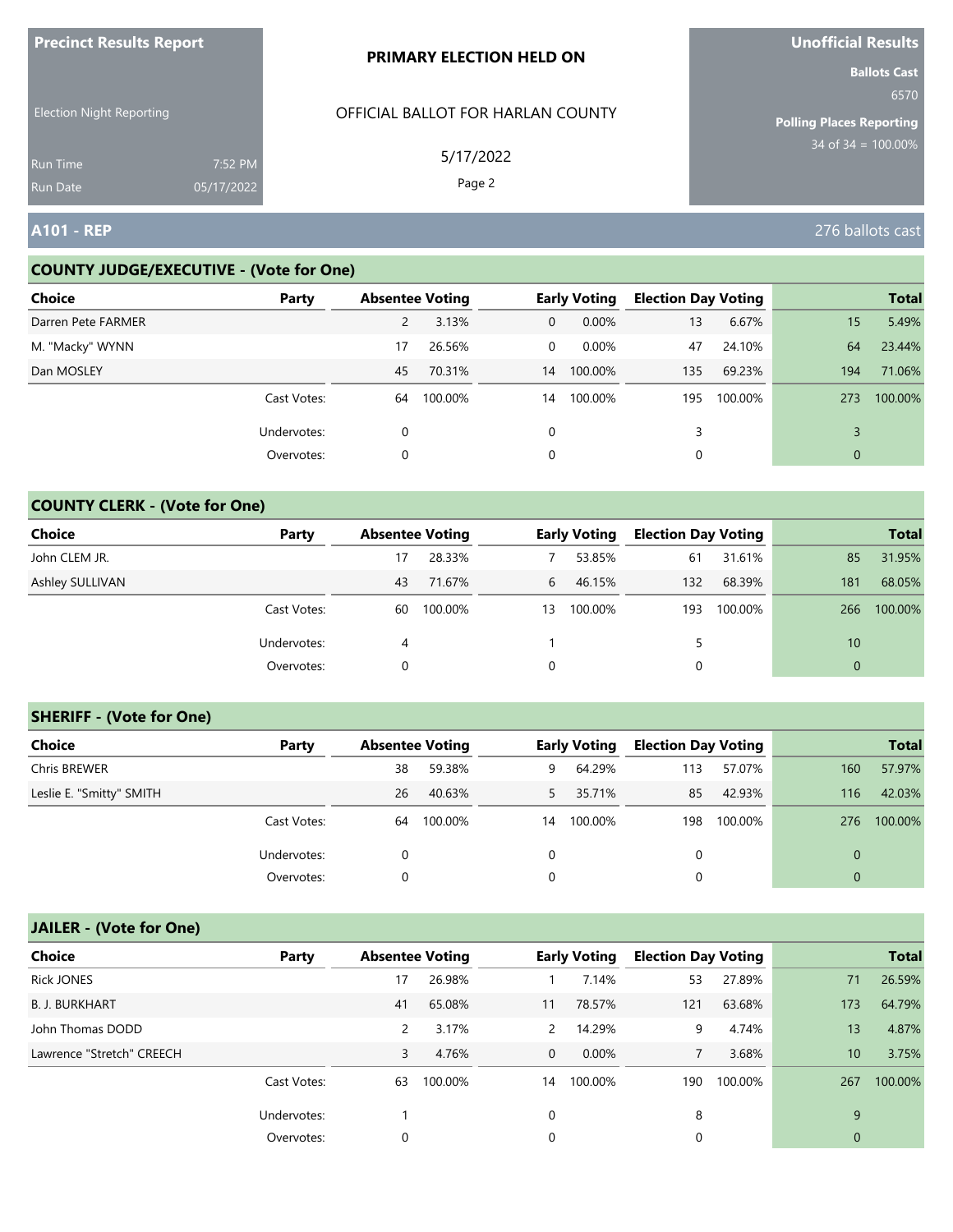| <b>FIGUILL RESULS REPULL</b>       |                       | <b>PRIMARY ELECTION HELD ON</b>   | <b>VIIVIIILIAI NESUILS</b><br><b>Ballots Cast</b> |
|------------------------------------|-----------------------|-----------------------------------|---------------------------------------------------|
| <b>Election Night Reporting</b>    |                       | OFFICIAL BALLOT FOR HARLAN COUNTY | 6570<br><b>Polling Places Reporting</b>           |
| <b>Run Time</b><br><b>Run Date</b> | 7:52 PM<br>05/17/2022 | 5/17/2022<br>Page 3               | $34$ of $34 = 100.00\%$                           |
| <b>A101 - REP</b>                  |                       |                                   | 276 ballots cast                                  |

#### **CORONER - (Vote for One)**

**Precinct Results Report**

| <b>Choice</b>         | Party       | <b>Absentee Voting</b> |         |              | <b>Early Voting</b> | <b>Election Day Voting</b> |         |              | <b>Total</b> |
|-----------------------|-------------|------------------------|---------|--------------|---------------------|----------------------------|---------|--------------|--------------|
| John Derrick NOE      |             | 27                     | 42.86%  |              | 53.85%              | 92                         | 48.94%  | 126          | 47.73%       |
| Joshua L. SHACKLEFORD |             |                        | 11.11%  | $\mathbf{2}$ | 15.38%              | 25                         | 13.30%  | 34           | 12.88%       |
| Tommy E. HALL         |             |                        | 1.59%   |              | 7.69%               | 3                          | 1.60%   | 5.           | 1.89%        |
| Jeffrey L. SAWYERS    |             | 28                     | 44.44%  | $\mathbf{3}$ | 23.08%              | 68                         | 36.17%  | 99           | 37.50%       |
|                       | Cast Votes: | 63                     | 100.00% | 13           | 100.00%             | 188                        | 100.00% | 264          | 100.00%      |
|                       | Undervotes: |                        |         |              |                     | 10                         |         | 12           |              |
|                       | Overvotes:  | 0                      |         | 0            |                     | 0                          |         | $\mathbf{0}$ |              |
|                       |             |                        |         |              |                     |                            |         |              |              |

# **MAGISTRATE 1st Magisterial District - (Vote for One)**

| Choice                   | Party       | <b>Absentee Voting</b> |         |                | <b>Early Voting</b> | <b>Election Day Voting</b> |         |                | <b>Total</b> |
|--------------------------|-------------|------------------------|---------|----------------|---------------------|----------------------------|---------|----------------|--------------|
| Reggie RALEIGH           |             | 5                      | 7.81%   |                | 7.14%               | 30                         | 15.23%  | 36             | 13.09%       |
| <b>Paul CALDWELL</b>     |             | 10 <sup>°</sup>        | 15.63%  | $\mathbf{3}$   | 21.43%              | 36                         | 18.27%  | 49             | 17.82%       |
| Clark "Sparky" MIDDLETON |             | 27                     | 42.19%  | $\overline{4}$ | 28.57%              | 73                         | 37.06%  | 104            | 37.82%       |
| Jason COLINGER           |             | 4                      | 6.25%   | $\mathbf{0}$   | $0.00\%$            | 5                          | 2.54%   | 9              | 3.27%        |
| Tim HOWARD               |             | 18                     | 28.13%  | 6              | 42.86%              | 53                         | 26.90%  | 77             | 28.00%       |
|                          | Cast Votes: | 64                     | 100.00% | 14             | 100.00%             | 197                        | 100.00% | 275            | 100.00%      |
|                          | Undervotes: | 0                      |         | 0              |                     |                            |         |                |              |
|                          | Overvotes:  | 0                      |         | 0              |                     | 0                          |         | $\overline{0}$ |              |

### **CONSTABLE 1st Magisterial District - (Vote for One)**

| Choice                 | Party       | <b>Absentee Voting</b> |         |                   | <b>Early Voting</b> | <b>Election Day Voting</b> |         |              | <b>Total</b> |
|------------------------|-------------|------------------------|---------|-------------------|---------------------|----------------------------|---------|--------------|--------------|
| Bobby "Hot Rod" GRUBBS |             | 15                     | 25.86%  |                   | 8.33%               | 51                         | 28.33%  | 67           | 26.80%       |
| Kevin M. DAVIS         |             | 10                     | 17.24%  | $\mathcal{P}$     | 16.67%              | 29                         | 16.11%  | 41           | 16.40%       |
| Tony Wayne NOE         |             | 33                     | 56.90%  | 9                 | 75.00%              | 100                        | 55.56%  | 142          | 56.80%       |
|                        | Cast Votes: | 58                     | 100.00% | $12 \overline{ }$ | 100.00%             | 180                        | 100.00% | 250          | 100.00%      |
|                        | Undervotes: | 6                      |         |                   |                     | 18                         |         | 26           |              |
|                        | Overvotes:  |                        |         |                   |                     |                            |         | $\mathbf{0}$ |              |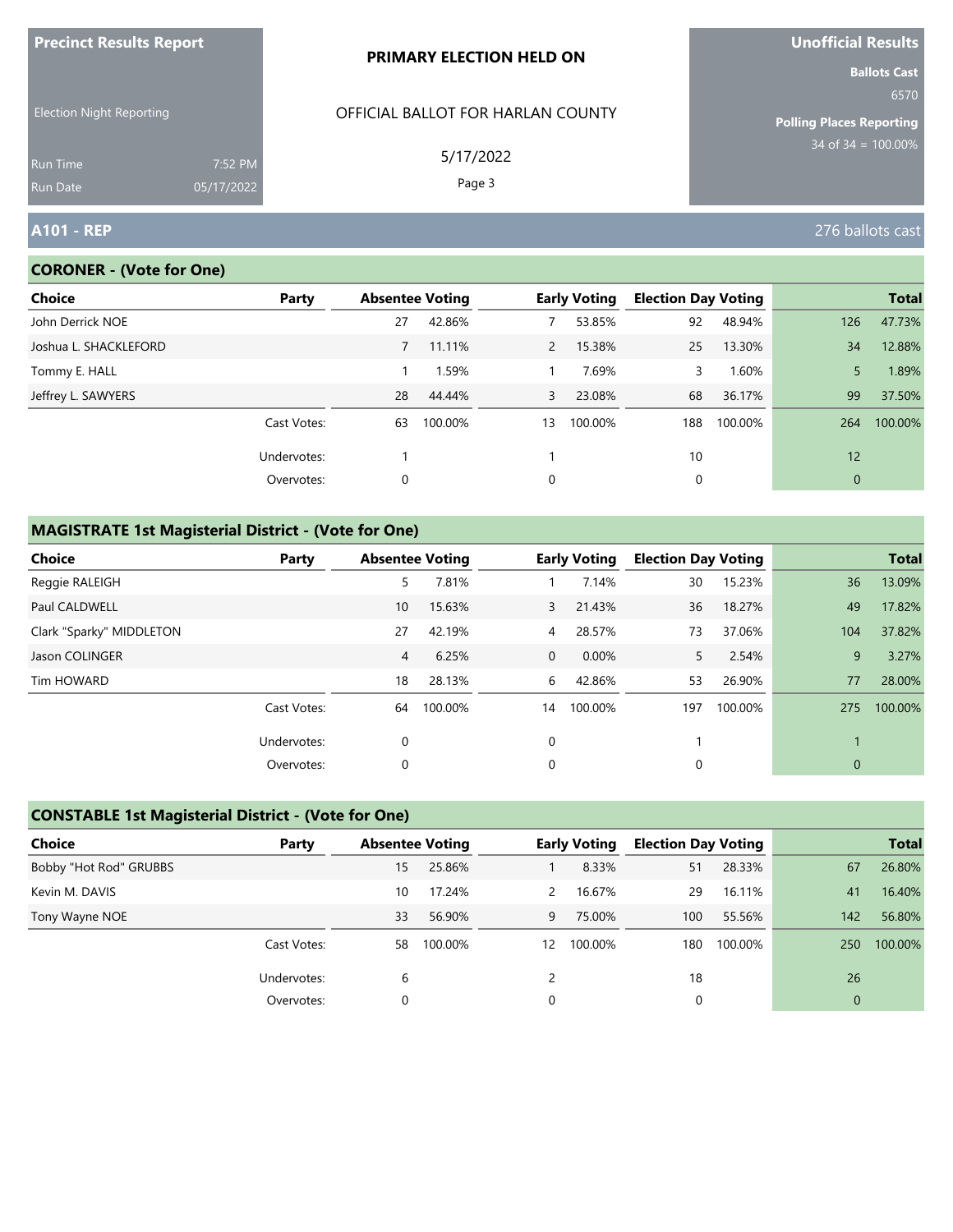| <b>Precinct Results Report</b>                     |            | PRIMARY ELECTION HELD ON                       | <b>Unofficial Results</b>                                                                 |
|----------------------------------------------------|------------|------------------------------------------------|-------------------------------------------------------------------------------------------|
| <b>Election Night Reporting</b><br><b>Run Time</b> | 7:52 PM    | OFFICIAL BALLOT FOR HARLAN COUNTY<br>5/17/2022 | <b>Ballots Cast</b><br>6570<br><b>Polling Places Reporting</b><br>$34$ of $34 = 100.00\%$ |
| <b>Run Date</b>                                    | 05/17/2022 | Page 4                                         |                                                                                           |
| <b>A101 - DEM</b>                                  |            |                                                | 117 ballots cast                                                                          |

| <b>Choice</b>             | Party       | <b>Absentee Voting</b> |         |                | <b>Early Voting</b> | <b>Election Day Voting</b> |         |             | <b>Total</b> |
|---------------------------|-------------|------------------------|---------|----------------|---------------------|----------------------------|---------|-------------|--------------|
| Joshua Wesley BLANTON SR. |             |                        | 30.56%  | $\overline{2}$ | 66.67%              | 16                         | 22.86%  | 29          | 26.61%       |
| Charles BOOKER            |             | 21                     | 58.33%  |                | 33.33%              | 41                         | 58.57%  | 63          | 57.80%       |
| Ruth GAO                  |             |                        | 2.78%   | 0              | 0.00%               | 5.                         | 7.14%   | 6           | 5.50%        |
| John MERRILL              |             | 3                      | 8.33%   | $\Omega$       | $0.00\%$            | 8                          | 11.43%  | 11          | 10.09%       |
|                           | Cast Votes: | 36                     | 100.00% | $\mathbf{3}$   | 100.00%             | 70                         | 100.00% | 109         | 100.00%      |
|                           | Undervotes: | 3                      |         | 0              |                     | 5                          |         | 8           |              |
|                           | Overvotes:  | 0                      |         | 0              |                     | 0                          |         | $\mathbf 0$ |              |

| <b>Choice</b>    | Party       | <b>Absentee Voting</b> |         | <b>Early Voting</b> | <b>Election Day Voting</b> |         |     | <b>Total</b> |
|------------------|-------------|------------------------|---------|---------------------|----------------------------|---------|-----|--------------|
| Pamela D. BAILEY |             | 10                     | 26.32%  | 66.67%              | 26                         | 34.67%  | 38  | 32.76%       |
| Donna G. HOSKINS |             | 28                     | 73.68%  | 33.33%              | 49                         | 65.33%  | 78  | 67.24%       |
|                  | Cast Votes: | 38                     | 100.00% | 3 100.00%           | 75                         | 100.00% | 116 | 100.00%      |
|                  | Undervotes: |                        |         |                     | 0                          |         |     |              |
|                  | Overvotes:  |                        |         |                     | $\Omega$                   |         | 0   |              |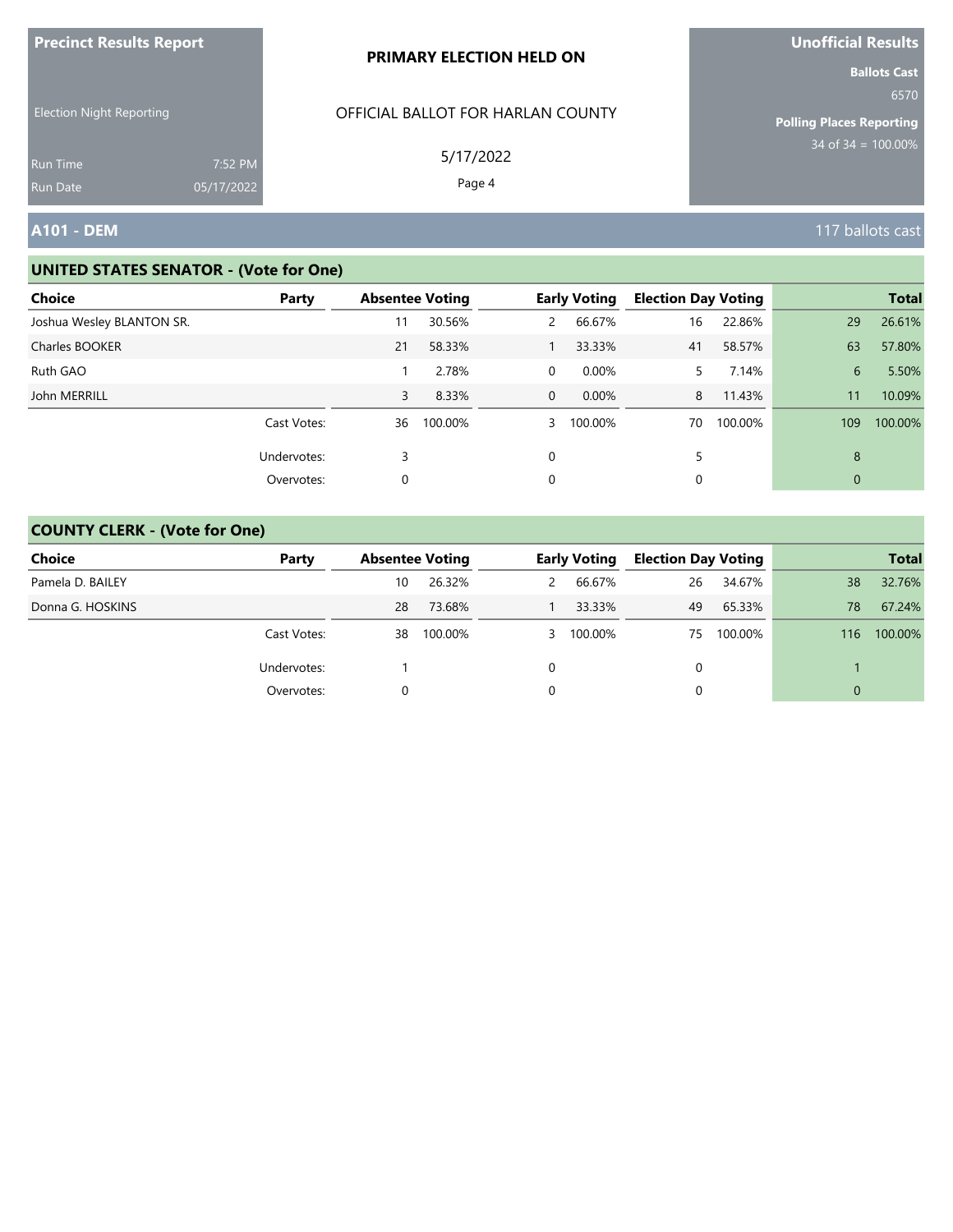|                                 |                       | PRIMARY ELECTION HELD ON          | <b>Ballots Cast</b>              |
|---------------------------------|-----------------------|-----------------------------------|----------------------------------|
| <b>Election Night Reporting</b> |                       | OFFICIAL BALLOT FOR HARLAN COUNTY | 6570<br>Polling Places Reporting |
| <b>Run Time</b><br>Run Date     | 7:52 PM<br>05/17/2022 | 5/17/2022<br>Page 5               | $34$ of 34 = $100.00\%$          |
| A108 - REP                      |                       |                                   | 428 ballots cast                 |

#### **UNITED STATES SENATOR - (Vote for One)**

**Precinct Results Report**

| <b>Choice</b>             | Party       | <b>Absentee Voting</b> |         |                | <b>Early Voting</b> | <b>Election Day Voting</b> |         |                 | <b>Total</b> |
|---------------------------|-------------|------------------------|---------|----------------|---------------------|----------------------------|---------|-----------------|--------------|
| John SCHIESS              |             | $\overline{2}$         | 2.67%   |                | 6.25%               | 7                          | 2.26%   | 10              | 2.49%        |
| Tami L. STAINFIELD        |             | $\mathbf{1}$           | 1.33%   | $\overline{0}$ | 0.00%               | 12                         | 3.87%   | 13              | 3.24%        |
| Arnold BLANKENSHIP        |             | $\mathbf{1}$           | 1.33%   | 0              | 0.00%               | 8                          | 2.58%   | 9               | 2.24%        |
| Valerie "Dr Val" FREDRICK |             | 6                      | 8.00%   | 1              | 6.25%               | 8                          | 2.58%   | 15              | 3.74%        |
| Paul V. HAMILTON          |             | 3                      | 4.00%   | 0              | 0.00%               | 9                          | 2.90%   | 12 <sup>1</sup> | 2.99%        |
| Rand PAUL                 |             | 62                     | 82.67%  | 14             | 87.50%              | 266                        | 85.81%  | 342             | 85.29%       |
|                           | Cast Votes: | 75                     | 100.00% | 16             | 100.00%             | 310                        | 100.00% | 401             | 100.00%      |
|                           | Undervotes: | 5                      |         |                |                     | 21                         |         | 27              |              |
|                           | Overvotes:  | 0                      |         | 0              |                     | 0                          |         | $\mathbf 0$     |              |
|                           |             |                        |         |                |                     |                            |         |                 |              |

# **UNITED STATES REPRESENTATIVE in CONGRESS 5th Congressional District - (Vote for One)**

| <b>Choice</b>                    | Party       | <b>Absentee Voting</b> |         |                | <b>Early Voting</b> | <b>Election Day Voting</b> |         |              | <b>Total</b> |
|----------------------------------|-------------|------------------------|---------|----------------|---------------------|----------------------------|---------|--------------|--------------|
| Harold "Hal" ROGERS              |             | 65                     | 87.84%  | 14             | 82.35%              | 268                        | 84.81%  | 347          | 85.26%       |
| Jeannette ANDREWS                |             | 3                      | 4.05%   | $\Omega$       | 0.00%               | 13                         | 4.11%   | 16           | 3.93%        |
| <b>Brandon Russell MONHOLLEN</b> |             | 3                      | 4.05%   | $\mathcal{P}$  | 11.76%              | 19                         | 6.01%   | 24           | 5.90%        |
| Gerardo SERRANO                  |             | $\overline{2}$         | 2.70%   |                | 5.88%               | 11                         | 3.48%   | 14           | 3.44%        |
| Rich VAN DAM                     |             |                        | 1.35%   | $\overline{0}$ | 0.00%               | 5.                         | 1.58%   | 6            | 1.47%        |
|                                  | Cast Votes: | 74                     | 100.00% | 17             | 100.00%             | 316                        | 100.00% | 407          | 100.00%      |
|                                  | Undervotes: | 6                      |         | 0              |                     | 15                         |         | 21           |              |
|                                  | Overvotes:  | 0                      |         | 0              |                     | 0                          |         | $\mathbf{0}$ |              |

# **STATE REPRESENTATIVE 94th Representative District - (Vote for One)**

| Choice                 | Party       | <b>Absentee Voting</b> |         |                | <b>Early Voting</b> | <b>Election Day Voting</b> |         |          | <b>Total</b> |
|------------------------|-------------|------------------------|---------|----------------|---------------------|----------------------------|---------|----------|--------------|
| Jacob D. JUSTICE       |             | 16                     | 22.86%  | $\overline{4}$ | 26.67%              | 96                         | 32.99%  | 116      | 30.85%       |
| <b>Brandon EDWARDS</b> |             | 54                     | 77.14%  | 11             | 73.33%              | 195                        | 67.01%  | 260      | 69.15%       |
|                        | Cast Votes: | 70                     | 100.00% | 15             | 100.00%             | 291                        | 100.00% | 376      | 100.00%      |
|                        | Undervotes: | 10                     |         |                |                     | 40                         |         | 52       |              |
|                        | Overvotes:  |                        |         | $\Omega$       |                     |                            |         | $\Omega$ |              |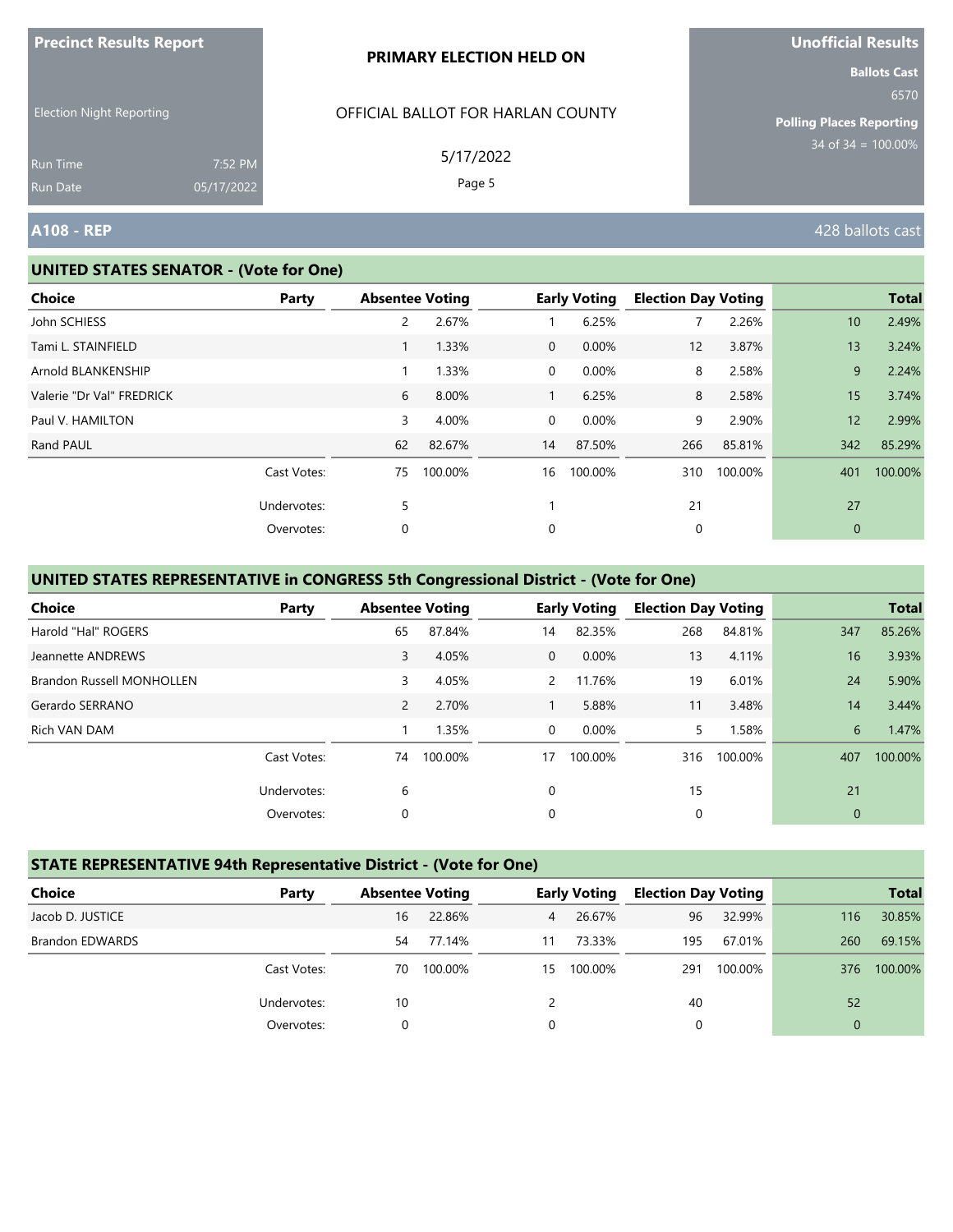| <b>Precinct Results Report</b>     |                       | <b>PRIMARY ELECTION HELD ON</b>   | <b>Unofficial Results</b>       |
|------------------------------------|-----------------------|-----------------------------------|---------------------------------|
|                                    |                       |                                   | <b>Ballots Cast</b><br>6570     |
| <b>Election Night Reporting</b>    |                       | OFFICIAL BALLOT FOR HARLAN COUNTY | <b>Polling Places Reporting</b> |
| <b>Run Time</b><br><b>Run Date</b> | 7:52 PM<br>05/17/2022 | 5/17/2022<br>Page 6               | $34$ of $34 = 100.00\%$         |
| <b>A108 - REP</b>                  |                       |                                   | 428 ballots cast                |

#### **PROPERTY VALUATION ADMINISTRATOR - (Vote for One)**

| <b>Choice</b>        | Party       | <b>Absentee Voting</b> |         |    | <b>Early Voting</b> | <b>Election Day Voting</b> |         |          | <b>Total</b> |
|----------------------|-------------|------------------------|---------|----|---------------------|----------------------------|---------|----------|--------------|
| Robert D. SIMPSON    |             | 33                     | 42.31%  | 10 | 62.50%              | 128                        | 39.02%  | 171      | 40.52%       |
| Felicia WOOTEN-TAMME |             | 45                     | 57.69%  | 6  | 37.50%              | 200                        | 60.98%  | 251      | 59.48%       |
|                      | Cast Votes: | 78                     | 100.00% | 16 | 100.00%             | 328                        | 100.00% | 422      | 100.00%      |
|                      | Undervotes: |                        |         |    |                     |                            |         | 6        |              |
|                      | Overvotes:  |                        |         | 0  |                     |                            |         | $\Omega$ |              |

# **COUNTY JUDGE/EXECUTIVE - (Vote for One)**

| <b>Choice</b>      | Party       | <b>Absentee Voting</b> |         |                | <b>Early Voting</b> | <b>Election Day Voting</b> |         |                | <b>Total</b> |
|--------------------|-------------|------------------------|---------|----------------|---------------------|----------------------------|---------|----------------|--------------|
| Darren Pete FARMER |             | 5                      | 6.33%   | $\overline{0}$ | 0.00%               | 22                         | 6.69%   | 27             | 6.35%        |
| M. "Macky" WYNN    |             | 21                     | 26.58%  | $\overline{4}$ | 23.53%              | 82                         | 24.92%  | 107            | 25.18%       |
| Dan MOSLEY         |             | 53                     | 67.09%  | 13             | 76.47%              | 225                        | 68.39%  | 291            | 68.47%       |
|                    | Cast Votes: | 79                     | 100.00% | 17             | 100.00%             | 329                        | 100.00% | 425            | 100.00%      |
|                    | Undervotes: |                        |         | 0              |                     |                            |         |                |              |
|                    | Overvotes:  | 0                      |         | 0              |                     |                            |         | $\overline{0}$ |              |

#### **COUNTY CLERK - (Vote for One)**

| Choice          | Party       | <b>Absentee Voting</b> |         |    | <b>Early Voting</b> | <b>Election Day Voting</b> |         |              | <b>Total</b> |
|-----------------|-------------|------------------------|---------|----|---------------------|----------------------------|---------|--------------|--------------|
| John CLEM JR.   |             | 24                     | 30.77%  | 9  | 56.25%              | 115                        | 35.83%  | 148          | 35.66%       |
| Ashley SULLIVAN |             | 54                     | 69.23%  |    | 43.75%              | 206                        | 64.17%  | 267          | 64.34%       |
|                 | Cast Votes: | 78                     | 100.00% | 16 | 100.00%             | 321                        | 100.00% | 415          | 100.00%      |
|                 | Undervotes: |                        |         |    |                     | 10                         |         | 13           |              |
|                 | Overvotes:  | 0                      |         | 0  |                     | 0                          |         | $\mathbf{0}$ |              |

### **SHERIFF - (Vote for One)**

| <b>Choice</b>            | Party       | <b>Absentee Voting</b> |         |    | <b>Early Voting</b> | <b>Election Day Voting</b> |         |          | <b>Total</b> |
|--------------------------|-------------|------------------------|---------|----|---------------------|----------------------------|---------|----------|--------------|
| Chris BREWER             |             | 44                     | 55.70%  | 13 | 81.25%              | 174                        | 53.21%  | 231      | 54.74%       |
| Leslie E. "Smitty" SMITH |             | 35                     | 44.30%  | 3  | 18.75%              | 153                        | 46.79%  | 191      | 45.26%       |
|                          | Cast Votes: | 79                     | 100.00% | 16 | 100.00%             | 327                        | 100.00% | 422      | 100.00%      |
|                          | Undervotes: |                        |         |    |                     | 4                          |         | 6        |              |
|                          | Overvotes:  | 0                      |         |    |                     | 0                          |         | $\Omega$ |              |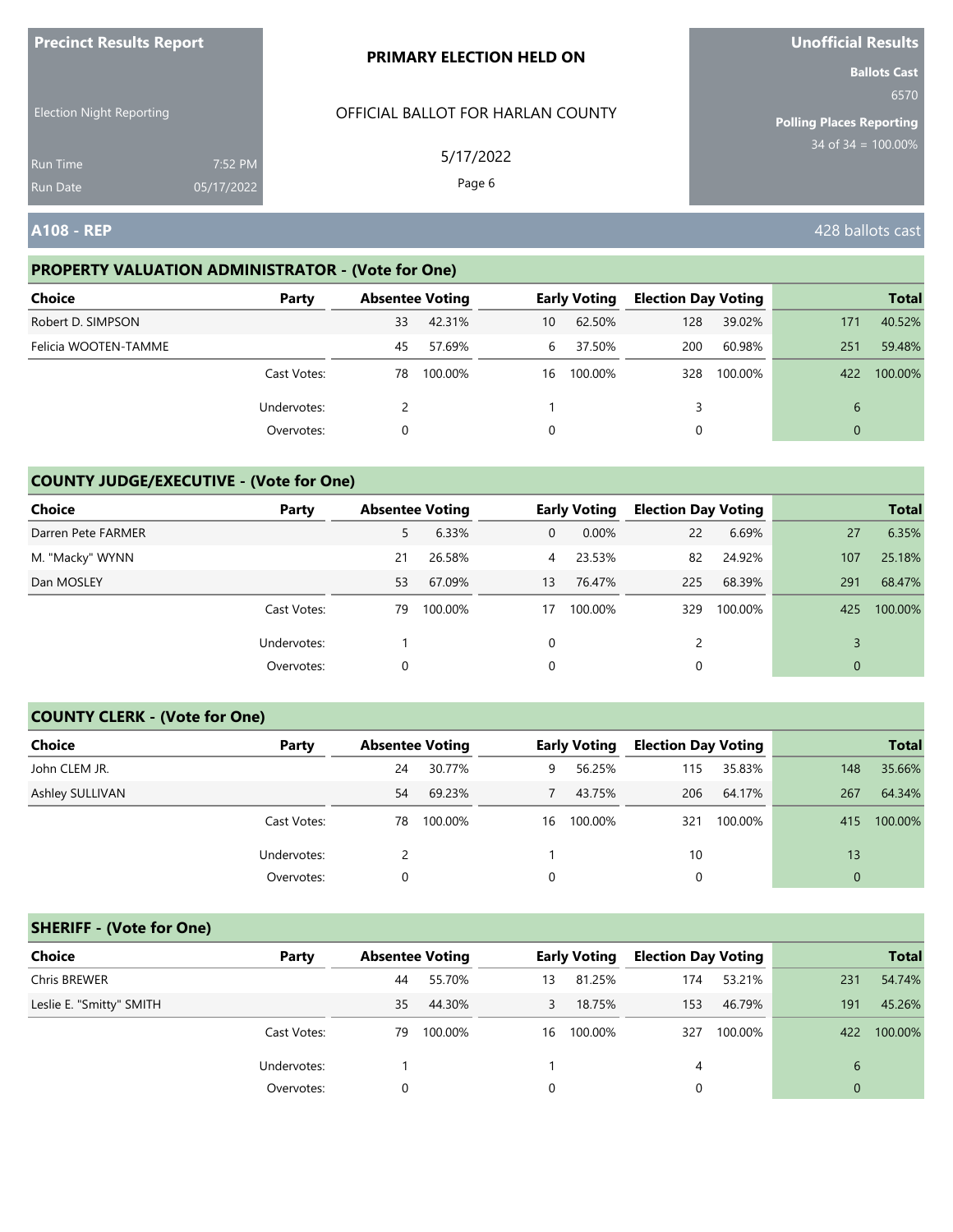| <b>ILLEGATION INCONTRATION INCORPORATION</b> |                       | <b>PRIMARY ELECTION HELD ON</b>   | <b>VIIVIIILIAI INESUILS</b><br><b>Ballots Cast</b> |
|----------------------------------------------|-----------------------|-----------------------------------|----------------------------------------------------|
| <b>Election Night Reporting</b>              |                       | OFFICIAL BALLOT FOR HARLAN COUNTY | 6570<br><b>Polling Places Reporting</b>            |
| <b>Run Time</b><br><b>Run Date</b>           | 7:52 PM<br>05/17/2022 | 5/17/2022<br>Page 7               | $34$ of 34 = 100.00%                               |
| <b>A108 - REP</b>                            |                       |                                   | 428 ballots cast                                   |

## **JAILER - (Vote for One)**

**Precinct Results Report**

| <b>Choice</b>             | Party       | <b>Absentee Voting</b> |         |                | <b>Early Voting</b> | <b>Election Day Voting</b> |         |              | <b>Total</b> |
|---------------------------|-------------|------------------------|---------|----------------|---------------------|----------------------------|---------|--------------|--------------|
| <b>Rick JONES</b>         |             | 14                     | 18.18%  | 6              | 35.29%              | 77                         | 23.55%  | 97           | 23.04%       |
| <b>B. J. BURKHART</b>     |             | 56                     | 72.73%  | 9              | 52.94%              | 206                        | 63.00%  | 271          | 64.37%       |
| John Thomas DODD          |             | 6                      | 7.79%   | $\mathbf{2}$   | 11.76%              | 27                         | 8.26%   | 35           | 8.31%        |
| Lawrence "Stretch" CREECH |             |                        | 1.30%   | $\overline{0}$ | $0.00\%$            | 17                         | 5.20%   | 18           | 4.28%        |
|                           | Cast Votes: | 77                     | 100.00% | 17             | 100.00%             | 327                        | 100.00% | 421          | 100.00%      |
|                           | Undervotes: | 3                      |         | 0              |                     | 4                          |         |              |              |
|                           | Overvotes:  | 0                      |         | 0              |                     | 0                          |         | $\mathbf{0}$ |              |

## **CORONER - (Vote for One)**

| Choice                | Party       | <b>Absentee Voting</b> |         |              | <b>Early Voting</b> |     | <b>Election Day Voting</b> |                | <b>Total</b> |
|-----------------------|-------------|------------------------|---------|--------------|---------------------|-----|----------------------------|----------------|--------------|
| John Derrick NOE      |             | 36                     | 48.65%  | 13           | 81.25%              | 135 | 43.69%                     | 184            | 46.12%       |
| Joshua L. SHACKLEFORD |             | 6                      | 8.11%   | $\mathbf{0}$ | $0.00\%$            | 37  | 11.97%                     | 43             | 10.78%       |
| Tommy E. HALL         |             | 2                      | 2.70%   | 0            | $0.00\%$            | 10  | 3.24%                      | 12             | 3.01%        |
| Jeffrey L. SAWYERS    |             | 30                     | 40.54%  | 3            | 18.75%              | 127 | 41.10%                     | 160            | 40.10%       |
|                       | Cast Votes: | 74                     | 100.00% | 16           | 100.00%             | 309 | 100.00%                    | 399            | 100.00%      |
|                       | Undervotes: | 6                      |         |              |                     | 22  |                            | 29             |              |
|                       | Overvotes:  | 0                      |         | 0            |                     | 0   |                            | $\overline{0}$ |              |

### **MAGISTRATE 1st Magisterial District - (Vote for One)**

| <b>Choice</b>            | Party       | <b>Absentee Voting</b> |         |                | <b>Early Voting</b> | <b>Election Day Voting</b> |         |              | <b>Total</b> |
|--------------------------|-------------|------------------------|---------|----------------|---------------------|----------------------------|---------|--------------|--------------|
| Reggie RALEIGH           |             | 14                     | 17.50%  | $\overline{2}$ | 11.76%              | 61                         | 18.48%  | 77           | 18.03%       |
| Paul CALDWELL            |             | 16                     | 20.00%  | 6              | 35.29%              | 64                         | 19.39%  | 86           | 20.14%       |
| Clark "Sparky" MIDDLETON |             | 41                     | 51.25%  |                | 41.18%              | 145                        | 43.94%  | 193          | 45.20%       |
| Jason COLINGER           |             | 6                      | 7.50%   | $\mathbf 0$    | 0.00%               | 19                         | 5.76%   | 25           | 5.85%        |
| Tim HOWARD               |             | 3                      | 3.75%   | $\overline{2}$ | 11.76%              | 41                         | 12.42%  | 46           | 10.77%       |
|                          | Cast Votes: | 80                     | 100.00% | 17             | 100.00%             | 330                        | 100.00% | 427          | 100.00%      |
|                          | Undervotes: | 0                      |         | 0              |                     |                            |         |              |              |
|                          | Overvotes:  | 0                      |         | 0              |                     | 0                          |         | $\mathbf{0}$ |              |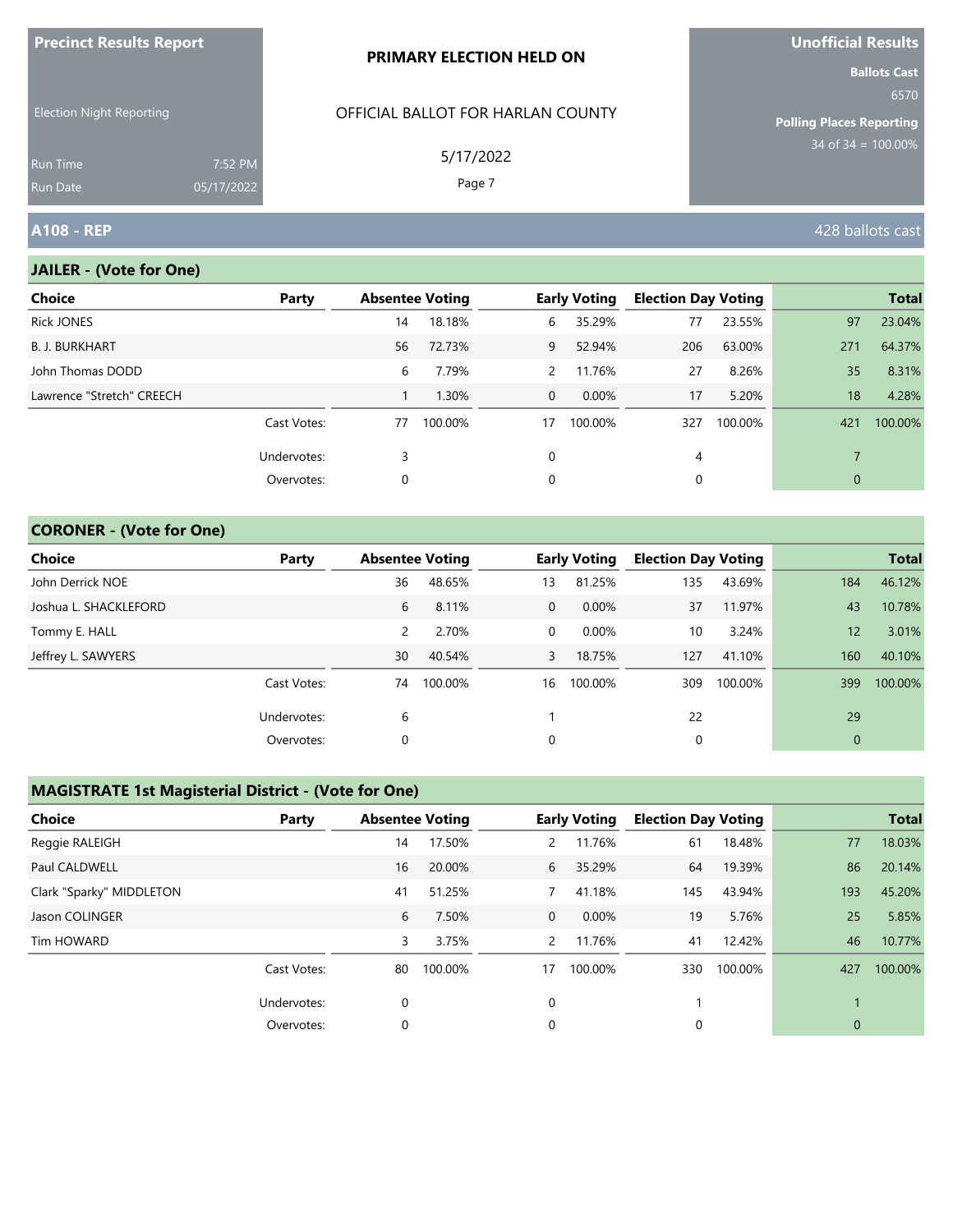| <b>Precinct Results Report</b>     |                       | <b>PRIMARY ELECTION HELD ON</b>   | Unofficial Results                                             |
|------------------------------------|-----------------------|-----------------------------------|----------------------------------------------------------------|
| <b>Election Night Reporting</b>    |                       | OFFICIAL BALLOT FOR HARLAN COUNTY | <b>Ballots Cast</b><br>6570<br><b>Polling Places Reporting</b> |
| <b>Run Time</b><br><b>Run Date</b> | 7:52 PM<br>05/17/2022 | 5/17/2022<br>Page 8               | $34 \text{ of } 34 = 100.00\%$                                 |
| <b>A108 - REP</b>                  |                       |                                   | 428 ballots cast                                               |

# **CONSTABLE 1st Magisterial District - (Vote for One)**

| <b>Choice</b>          | Party       | <b>Absentee Voting</b> |         |               | <b>Early Voting</b> |     | <b>Election Day Voting</b> |                | <b>Total</b> |
|------------------------|-------------|------------------------|---------|---------------|---------------------|-----|----------------------------|----------------|--------------|
| Bobby "Hot Rod" GRUBBS |             | 32                     | 48.48%  | 3             | 21.43%              | 117 | 39.39%                     | 152            | 40.32%       |
| Kevin M. DAVIS         |             | 6                      | 9.09%   | $\mathcal{P}$ | 14.29%              | 46  | 15.49%                     | 54             | 14.32%       |
| Tony Wayne NOE         |             | 28                     | 42.42%  | 9             | 64.29%              | 134 | 45.12%                     | 171            | 45.36%       |
|                        | Cast Votes: | 66                     | 100.00% | 14            | 100.00%             | 297 | 100.00%                    | 377            | 100.00%      |
|                        | Undervotes: | 14                     |         | 3             |                     | 34  |                            | 51             |              |
|                        | Overvotes:  | 0                      |         | 0             |                     | 0   |                            | $\overline{0}$ |              |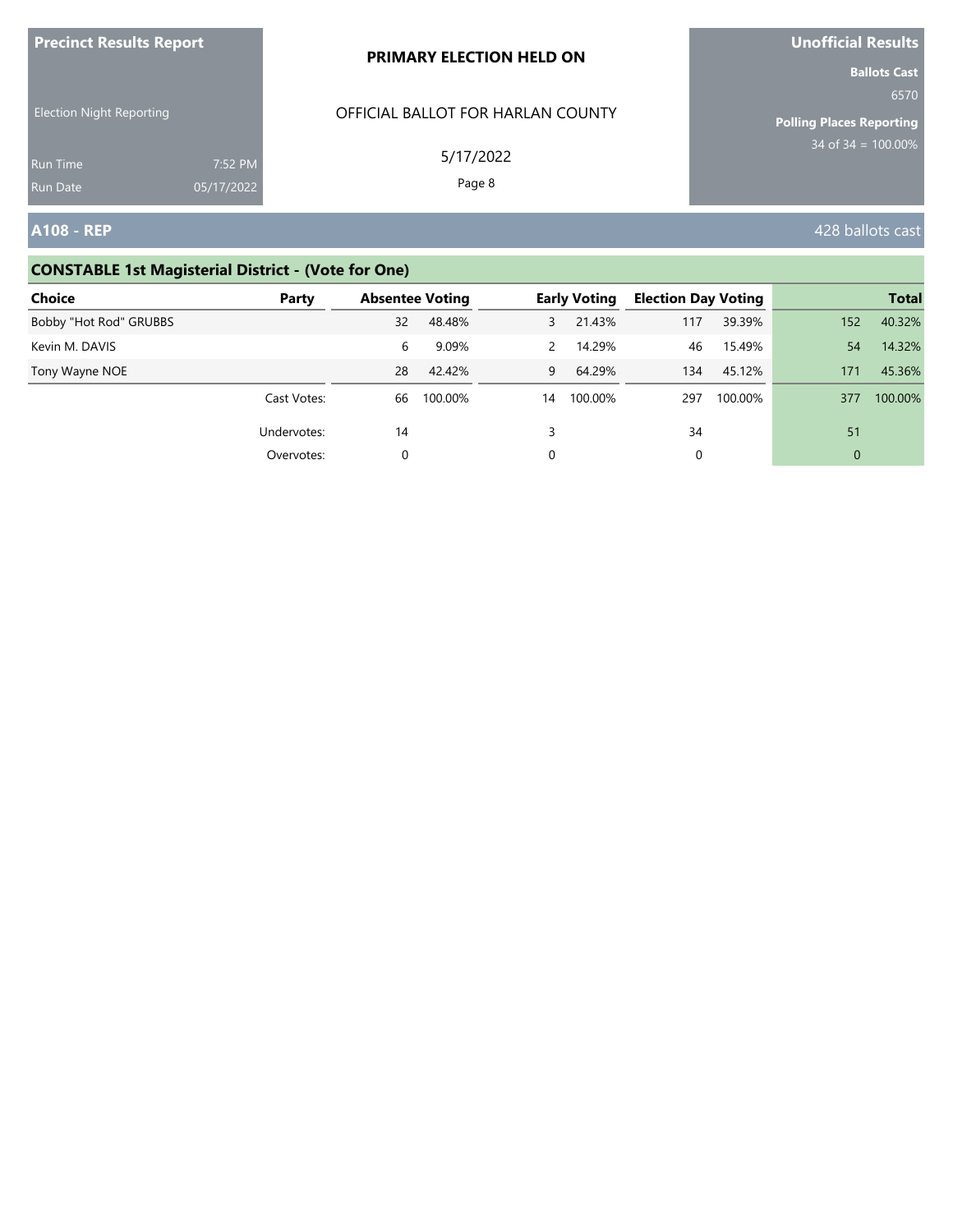| <b>Precinct Results Report</b>  |            | PRIMARY ELECTION HELD ON                       | Unofficial Results                                                                        |
|---------------------------------|------------|------------------------------------------------|-------------------------------------------------------------------------------------------|
| <b>Election Night Reporting</b> |            | OFFICIAL BALLOT FOR HARLAN COUNTY<br>5/17/2022 | <b>Ballots Cast</b><br>6570<br><b>Polling Places Reporting</b><br>$34$ of $34 = 100.00\%$ |
| <b>Run Time</b>                 | 7:52 PM    |                                                |                                                                                           |
| <b>Run Date</b>                 | 05/17/2022 | Page 9                                         |                                                                                           |
| <b>A108 - DEM</b>               |            |                                                | 111 ballots cast                                                                          |

| <b>Choice</b>             | Party       |    | <b>Absentee Voting</b> |          | <b>Early Voting</b> | <b>Election Day Voting</b> |         |             | <b>Total</b> |
|---------------------------|-------------|----|------------------------|----------|---------------------|----------------------------|---------|-------------|--------------|
|                           |             |    |                        |          |                     |                            |         |             |              |
| Joshua Wesley BLANTON SR. |             | 9  | 36.00%                 |          | 11.11%              | 16                         | 23.53%  | 26          | 25.49%       |
| Charles BOOKER            |             | 11 | 44.00%                 |          | 77.78%              | 30                         | 44.12%  | 48          | 47.06%       |
| Ruth GAO                  |             | 0  | $0.00\%$               | 0        | $0.00\%$            | 5.                         | 7.35%   | 5           | 4.90%        |
| John MERRILL              |             | 5  | 20.00%                 |          | 11.11%              | 17                         | 25.00%  | 23          | 22.55%       |
|                           | Cast Votes: | 25 | 100.00%                | 9        | 100.00%             | 68                         | 100.00% | 102         | 100.00%      |
|                           | Undervotes: | 0  |                        | $\Omega$ |                     | 9                          |         | 9           |              |
|                           | Overvotes:  | 0  |                        | 0        |                     | 0                          |         | $\mathbf 0$ |              |
|                           |             |    |                        |          |                     |                            |         |             |              |

| Choice           | Party       |    | <b>Absentee Voting</b> |   | <b>Early Voting</b> |    | <b>Election Day Voting</b> |     | <b>Total</b> |
|------------------|-------------|----|------------------------|---|---------------------|----|----------------------------|-----|--------------|
| Pamela D. BAILEY |             | 6  | 24.00%                 |   | 11.11%              | 20 | 25.97%                     | 27  | 24.32%       |
| Donna G. HOSKINS |             | 19 | 76.00%                 | 8 | 88.89%              | 57 | 74.03%                     | 84  | 75.68%       |
|                  | Cast Votes: | 25 | 100.00%                | 9 | 100.00%             | 77 | 100.00%                    | 111 | 100.00%      |
|                  | Undervotes: |    |                        | 0 |                     |    |                            | 0   |              |
|                  | Overvotes:  |    |                        | 0 |                     |    |                            | 0   |              |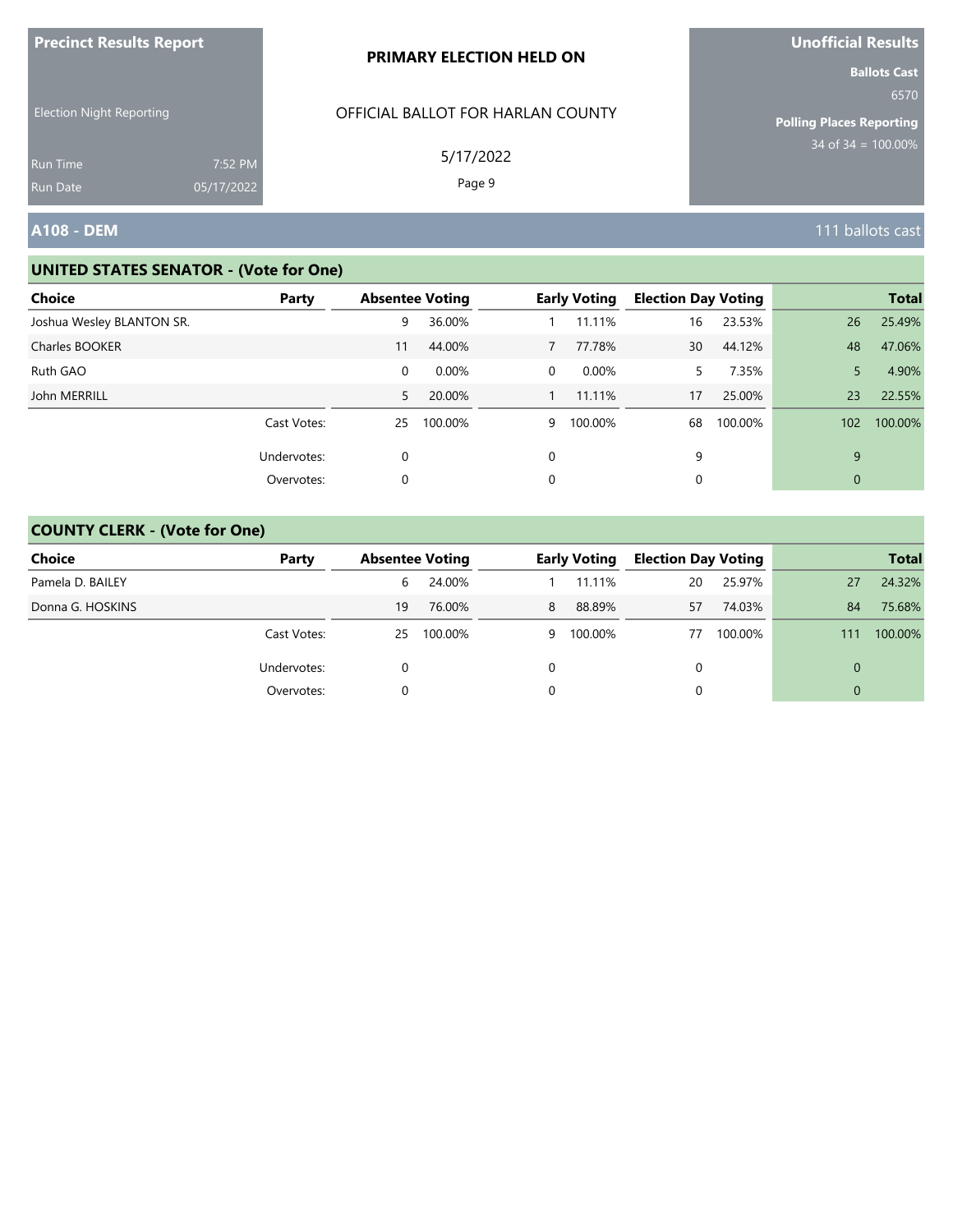| <b>Precinct Results Report</b>  |                       | <b>PRIMARY ELECTION HELD ON</b>   | <b>Unofficial Results</b>                                      |
|---------------------------------|-----------------------|-----------------------------------|----------------------------------------------------------------|
| <b>Election Night Reporting</b> |                       | OFFICIAL BALLOT FOR HARLAN COUNTY | <b>Ballots Cast</b><br>6570<br><b>Polling Places Reporting</b> |
| <b>Run Time</b><br>Run Date     | 7:52 PM<br>05/17/2022 | 5/17/2022<br>Page 10              | 34 of $34 = 100.00\%$                                          |
| <b>A110 - REP</b>               |                       |                                   | 129 ballots cast                                               |

| <b>Choice</b>             | <b>Party</b> | <b>Absentee Voting</b> |         |   | <b>Early Voting</b> | <b>Election Day Voting</b> |         |                | <b>Total</b> |
|---------------------------|--------------|------------------------|---------|---|---------------------|----------------------------|---------|----------------|--------------|
| John SCHIESS              |              | 0                      | 0.00%   | 0 | 0.00%               |                            | 0.98%   |                | 0.85%        |
| Tami L. STAINFIELD        |              |                        | 6.67%   | 0 | 0.00%               | 4                          | 3.92%   | 5              | 4.24%        |
| Arnold BLANKENSHIP        |              | $\overline{0}$         | 0.00%   | 0 | 0.00%               | $\mathbf{2}$               | 1.96%   | $\overline{2}$ | 1.69%        |
| Valerie "Dr Val" FREDRICK |              |                        | 6.67%   | 0 | 0.00%               | $\overline{2}$             | 1.96%   | $\overline{3}$ | 2.54%        |
| Paul V. HAMILTON          |              | $\overline{0}$         | 0.00%   | 0 | 0.00%               | 4                          | 3.92%   | $\overline{4}$ | 3.39%        |
| Rand PAUL                 |              | 13                     | 86.67%  |   | 100.00%             | 89                         | 87.25%  | 103            | 87.29%       |
|                           | Cast Votes:  | 15                     | 100.00% |   | 100.00%             | 102                        | 100.00% | 118            | 100.00%      |
|                           | Undervotes:  | $\overline{2}$         |         |   |                     | 8                          |         | 11             |              |
|                           | Overvotes:   | 0                      |         | 0 |                     | 0                          |         | $\mathbf{0}$   |              |

# **UNITED STATES REPRESENTATIVE in CONGRESS 5th Congressional District - (Vote for One)**

| <b>Choice</b>                    | Party       | <b>Absentee Voting</b> |         |                | <b>Early Voting</b> | <b>Election Day Voting</b> |         |                | <b>Total</b> |
|----------------------------------|-------------|------------------------|---------|----------------|---------------------|----------------------------|---------|----------------|--------------|
| Harold "Hal" ROGERS              |             | 13                     | 86.67%  | $\mathbf{2}$   | 100.00%             | 93                         | 88.57%  | 108            | 88.52%       |
| Jeannette ANDREWS                |             |                        | 6.67%   | $\Omega$       | $0.00\%$            | 3                          | 2.86%   | $\overline{4}$ | 3.28%        |
| <b>Brandon Russell MONHOLLEN</b> |             | $\mathbf 0$            | 0.00%   | $\Omega$       | 0.00%               | $\overline{2}$             | 1.90%   | $\overline{2}$ | 1.64%        |
| Gerardo SERRANO                  |             |                        | 6.67%   | $\overline{0}$ | 0.00%               | 5.                         | 4.76%   | 6              | 4.92%        |
| Rich VAN DAM                     |             | $\mathbf 0$            | 0.00%   | $\overline{0}$ | 0.00%               | $\overline{2}$             | 1.90%   | $\overline{2}$ | 1.64%        |
|                                  | Cast Votes: | 15                     | 100.00% | $\mathcal{P}$  | 100.00%             | 105                        | 100.00% | 122            | 100.00%      |
|                                  | Undervotes: | 2                      |         | $\Omega$       |                     | 5                          |         | $\overline{7}$ |              |
|                                  | Overvotes:  | 0                      |         | 0              |                     | 0                          |         | $\mathbf{0}$   |              |

# **STATE REPRESENTATIVE 94th Representative District - (Vote for One)**

| <b>Choice</b>          | Party       |    | <b>Absentee Voting</b> |          | <b>Early Voting</b> | <b>Election Day Voting</b> |         |          | <b>Total</b> |
|------------------------|-------------|----|------------------------|----------|---------------------|----------------------------|---------|----------|--------------|
| Jacob D. JUSTICE       |             | 4  | 26.67%                 |          | 50.00%              | 41                         | 42.71%  | 46       | 40.71%       |
| <b>Brandon EDWARDS</b> |             | 11 | 73.33%                 |          | 50.00%              | 55                         | 57.29%  | 67       | 59.29%       |
|                        | Cast Votes: | 15 | 100.00%                |          | 2 100.00%           | 96                         | 100.00% | 113      | 100.00%      |
|                        | Undervotes: |    |                        | $\Omega$ |                     | 14                         |         | 16       |              |
|                        | Overvotes:  | 0  |                        | 0        |                     | 0                          |         | $\Omega$ |              |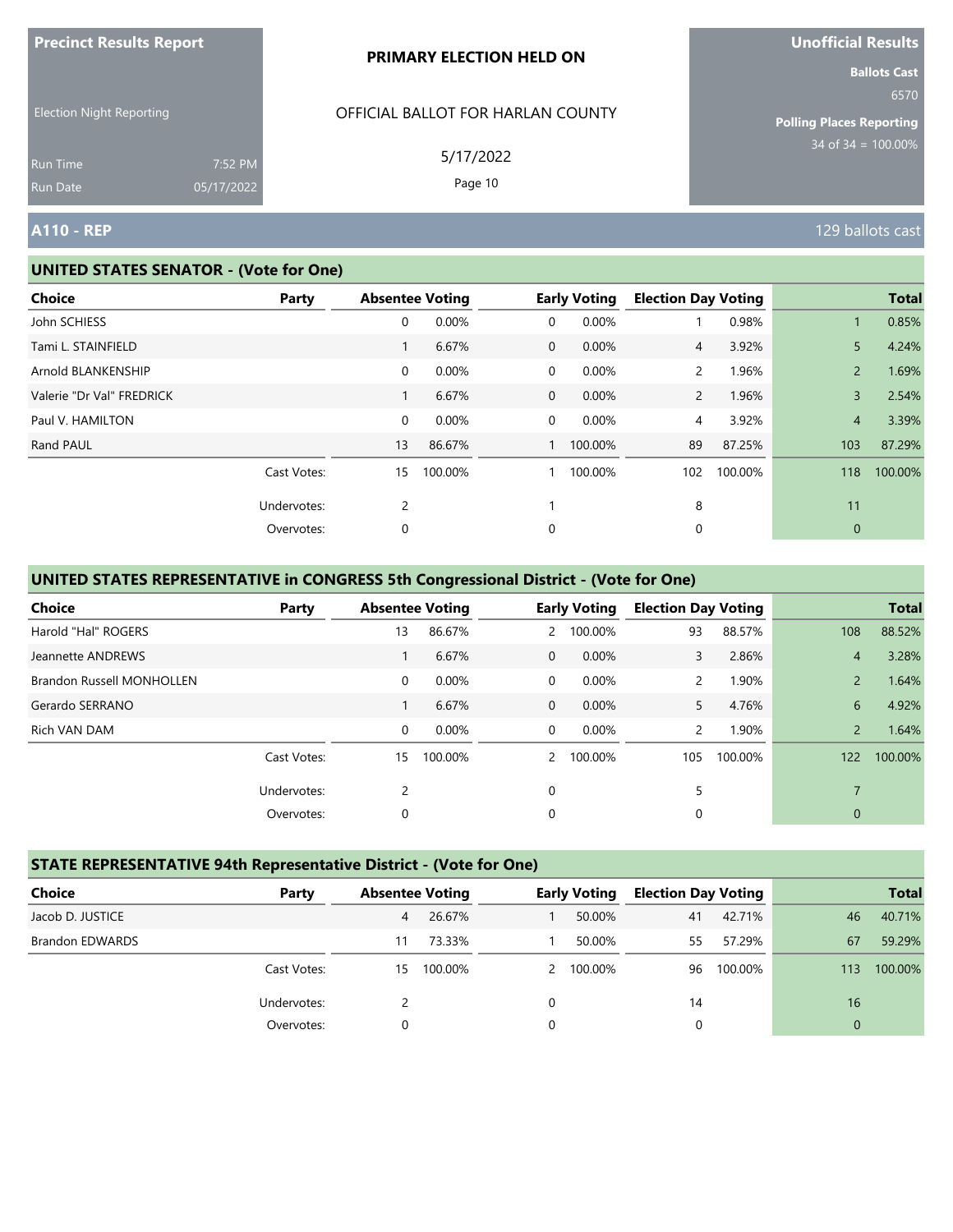| <b>Precinct Results Report</b>     |                       | <b>PRIMARY ELECTION HELD ON</b>   | <b>Unofficial Results</b>                                      |
|------------------------------------|-----------------------|-----------------------------------|----------------------------------------------------------------|
| <b>Election Night Reporting</b>    |                       | OFFICIAL BALLOT FOR HARLAN COUNTY | <b>Ballots Cast</b><br>6570<br><b>Polling Places Reporting</b> |
| <b>Run Time</b><br><b>Run Date</b> | 7:52 PM<br>05/17/2022 | 5/17/2022<br>Page 11              | $34$ of $34 = 100.00\%$                                        |
| <b>A110 - REP</b>                  |                       |                                   | 129 ballots cast                                               |

# **PROPERTY VALUATION ADMINISTRATOR - (Vote for One)**

| <b>Choice</b>        | Party       |    | <b>Absentee Voting</b> |              | <b>Early Voting</b> | <b>Election Day Voting</b> |         |          | <b>Total</b> |
|----------------------|-------------|----|------------------------|--------------|---------------------|----------------------------|---------|----------|--------------|
| Robert D. SIMPSON    |             | 5. | 31.25%                 | $\mathbf{0}$ | $0.00\%$            | 45                         | 42.45%  | 50       | 40.32%       |
| Felicia WOOTEN-TAMME |             | 11 | 68.75%                 |              | 2 100.00%           | 61                         | 57.55%  | 74       | 59.68%       |
|                      | Cast Votes: | 16 | 100.00%                |              | 2 100.00%           | 106                        | 100.00% | 124      | 100.00%      |
|                      | Undervotes: |    |                        | 0            |                     | 4                          |         |          |              |
|                      | Overvotes:  | 0  |                        | 0            |                     | 0                          |         | $\Omega$ |              |

# **COUNTY JUDGE/EXECUTIVE - (Vote for One)**

| Choice             | Party       | <b>Absentee Voting</b> |         |   | <b>Early Voting</b> | <b>Election Day Voting</b> |         |                | <b>Total</b> |
|--------------------|-------------|------------------------|---------|---|---------------------|----------------------------|---------|----------------|--------------|
| Darren Pete FARMER |             |                        | 5.88%   | 0 | $0.00\%$            | 12                         | 11.32%  | 13             | 10.40%       |
| M. "Macky" WYNN    |             | 5                      | 29.41%  | 0 | $0.00\%$            | 22                         | 20.75%  | 27             | 21.60%       |
| Dan MOSLEY         |             | 11                     | 64.71%  |   | 2 100.00%           | 72                         | 67.92%  | 85             | 68.00%       |
|                    | Cast Votes: | 17                     | 100.00% |   | 2 100.00%           | 106                        | 100.00% | 125            | 100.00%      |
|                    | Undervotes: |                        |         | 0 |                     | 4                          |         | $\overline{4}$ |              |
|                    | Overvotes:  | 0                      |         | 0 |                     |                            |         | $\overline{0}$ |              |

#### **COUNTY CLERK - (Vote for One)**

| Choice          | Party       |    | <b>Absentee Voting</b> |   | <b>Early Voting</b> | <b>Election Day Voting</b> |         |              | <b>Total</b> |
|-----------------|-------------|----|------------------------|---|---------------------|----------------------------|---------|--------------|--------------|
| John CLEM JR.   |             | 4  | 23.53%                 | 0 | $0.00\%$            | 41                         | 40.59%  | 45           | 37.50%       |
| Ashley SULLIVAN |             | 13 | 76.47%                 |   | 2 100.00%           | 60                         | 59.41%  | 75           | 62.50%       |
|                 | Cast Votes: | 17 | 100.00%                |   | 2 100.00%           | 101                        | 100.00% | 120          | 100.00%      |
|                 | Undervotes: | 0  |                        | 0 |                     | 9                          |         | 9            |              |
|                 | Overvotes:  | 0  |                        | 0 |                     | 0                          |         | $\mathbf{0}$ |              |

### **SHERIFF - (Vote for One)**

| <b>Choice</b>            | Party       | <b>Absentee Voting</b> |         |          | <b>Early Voting</b> | <b>Election Day Voting</b> |         |          | <b>Total</b> |
|--------------------------|-------------|------------------------|---------|----------|---------------------|----------------------------|---------|----------|--------------|
| Chris BREWER             |             |                        | 64.71%  |          | 50.00%              | 51                         | 47.22%  | 63       | 49.61%       |
| Leslie E. "Smitty" SMITH |             | 6                      | 35.29%  |          | 50.00%              | 57                         | 52.78%  | 64       | 50.39%       |
|                          | Cast Votes: | 17                     | 100.00% |          | 2 100.00%           | 108                        | 100.00% | 127      | 100.00%      |
|                          | Undervotes: | 0                      |         | $\Omega$ |                     |                            |         |          |              |
|                          | Overvotes:  |                        |         |          |                     | 0                          |         | $\Omega$ |              |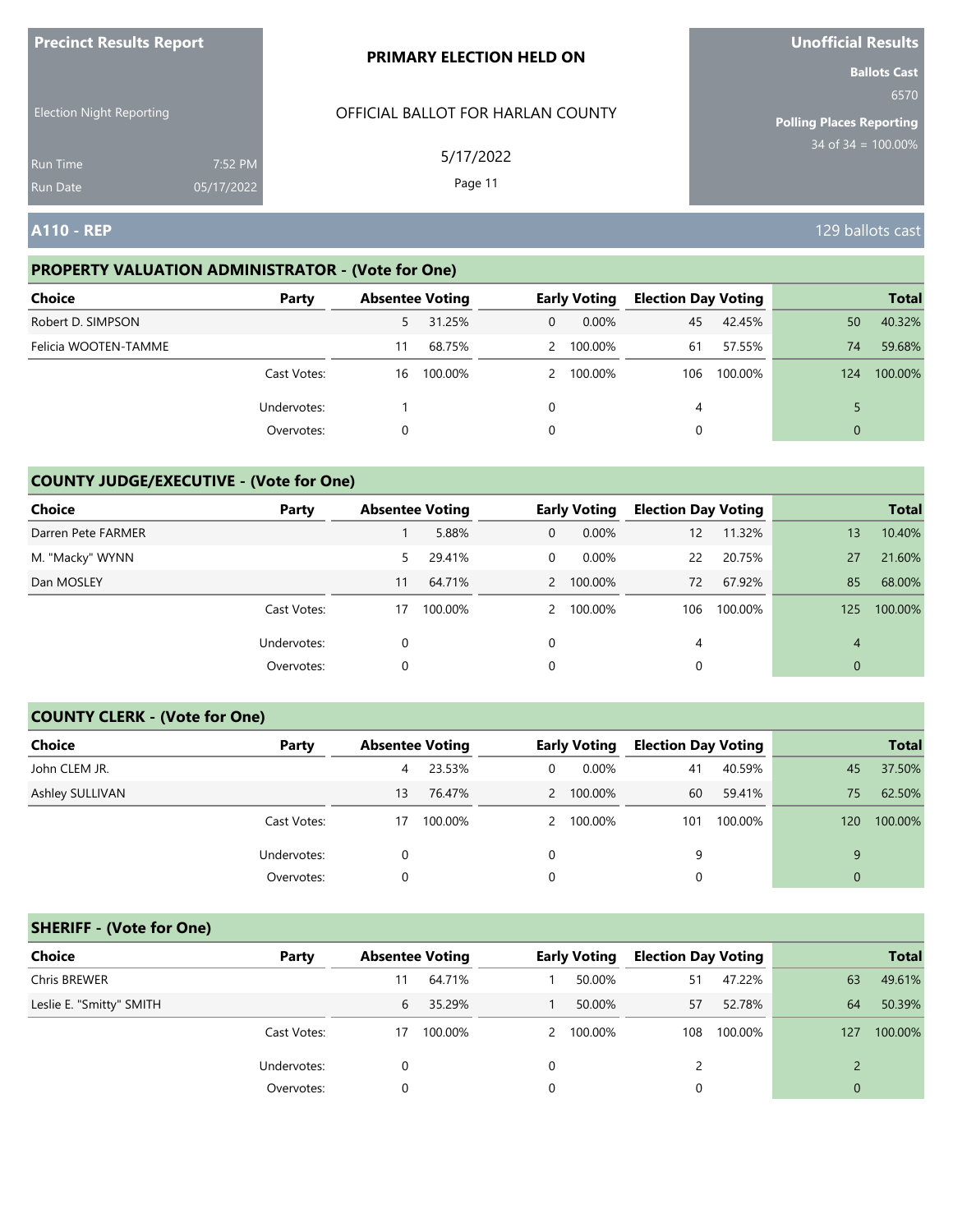| <b>Precinct Results Report</b>  |            | PRIMARY ELECTION HELD ON          | Unofficial Results                                              |
|---------------------------------|------------|-----------------------------------|-----------------------------------------------------------------|
|                                 |            |                                   | <b>Ballots Cast</b>                                             |
| <b>Election Night Reporting</b> |            | OFFICIAL BALLOT FOR HARLAN COUNTY | 6570<br><b>Polling Places Reporting</b><br>$34$ of 34 = 100.00% |
| <b>Run Time</b>                 | 7:52 PM    | 5/17/2022                         |                                                                 |
| <b>Run Date</b>                 | 05/17/2022 | Page 12                           |                                                                 |
| <b>A110 - REP</b>               |            |                                   | 129 ballots cast                                                |

#### **JAILER - (Vote for One)**

| Party       |                |          |                        |          |                                                   |         |                            | <b>Total</b> |
|-------------|----------------|----------|------------------------|----------|---------------------------------------------------|---------|----------------------------|--------------|
|             | 3              | 17.65%   | $\Omega$               | 0.00%    | 16                                                | 15.53%  | 19                         | 15.57%       |
|             | 12             | 70.59%   |                        |          | 75                                                | 72.82%  | 89                         | 72.95%       |
|             | 0              | $0.00\%$ | $\overline{0}$         | $0.00\%$ | 9                                                 | 8.74%   | 9                          | 7.38%        |
|             | $\overline{2}$ | 11.76%   |                        | $0.00\%$ | 3                                                 | 2.91%   | 5                          | 4.10%        |
| Cast Votes: | 17             | 100.00%  |                        | 100.00%  | 103                                               | 100.00% | 122                        | 100.00%      |
| Undervotes: | $\Omega$       |          | $\Omega$               |          | 7                                                 |         | $\overline{7}$             |              |
| Overvotes:  | 0              |          | 0                      |          | 0                                                 |         | 0                          |              |
|             |                |          | <b>Absentee Voting</b> |          | <b>Early Voting</b><br>2 100.00%<br>$\Omega$<br>2 |         | <b>Election Day Voting</b> |              |

### **CORONER - (Vote for One)**

| <b>Choice</b>         | Party       |    | <b>Absentee Voting</b> |                | <b>Early Voting</b> | <b>Election Day Voting</b> |         |                | <b>Total</b> |
|-----------------------|-------------|----|------------------------|----------------|---------------------|----------------------------|---------|----------------|--------------|
| John Derrick NOE      |             | 5  | 29.41%                 |                | 50.00%              | 42                         | 45.65%  | 48             | 43.24%       |
| Joshua L. SHACKLEFORD |             | 4  | 23.53%                 | $\overline{0}$ | $0.00\%$            | 9                          | 9.78%   | 13             | 11.71%       |
| Tommy E. HALL         |             |    | 5.88%                  | 0              | $0.00\%$            | 4                          | 4.35%   |                | 4.50%        |
| Jeffrey L. SAWYERS    |             |    | 41.18%                 |                | 50.00%              | 37                         | 40.22%  | 45             | 40.54%       |
|                       | Cast Votes: | 17 | 100.00%                | $\mathcal{P}$  | 100.00%             | 92                         | 100.00% | 111            | 100.00%      |
|                       | Undervotes: | 0  |                        | $\Omega$       |                     | 18                         |         | 18             |              |
|                       | Overvotes:  | 0  |                        | 0              |                     | 0                          |         | $\overline{0}$ |              |

### **MAGISTRATE 1st Magisterial District - (Vote for One)**

| <b>Choice</b>            | Party       | <b>Absentee Voting</b> |          |              | <b>Early Voting</b> | <b>Election Day Voting</b> |         |                 | <b>Total</b> |
|--------------------------|-------------|------------------------|----------|--------------|---------------------|----------------------------|---------|-----------------|--------------|
| Reggie RALEIGH           |             | 5                      | 29.41%   | 0            | 0.00%               | 20                         | 18.18%  | 25              | 19.38%       |
| Paul CALDWELL            |             | 3                      | 17.65%   |              | 50.00%              | 22                         | 20.00%  | 26              | 20.16%       |
| Clark "Sparky" MIDDLETON |             |                        | 41.18%   |              | 50.00%              | 54                         | 49.09%  | 62              | 48.06%       |
| Jason COLINGER           |             | $\mathbf{0}$           | $0.00\%$ | $\mathbf{0}$ | 0.00%               | 10                         | 9.09%   | 10 <sup>°</sup> | 7.75%        |
| Tim HOWARD               |             | $\overline{2}$         | 11.76%   | 0            | 0.00%               | $\overline{4}$             | 3.64%   | 6               | 4.65%        |
|                          | Cast Votes: | 17                     | 100.00%  |              | 2 100.00%           | 110                        | 100.00% | 129             | 100.00%      |
|                          | Undervotes: | $\mathbf 0$            |          | 0            |                     | $\mathbf 0$                |         | $\mathbf{0}$    |              |
|                          | Overvotes:  | 0                      |          | 0            |                     | 0                          |         | $\mathbf{0}$    |              |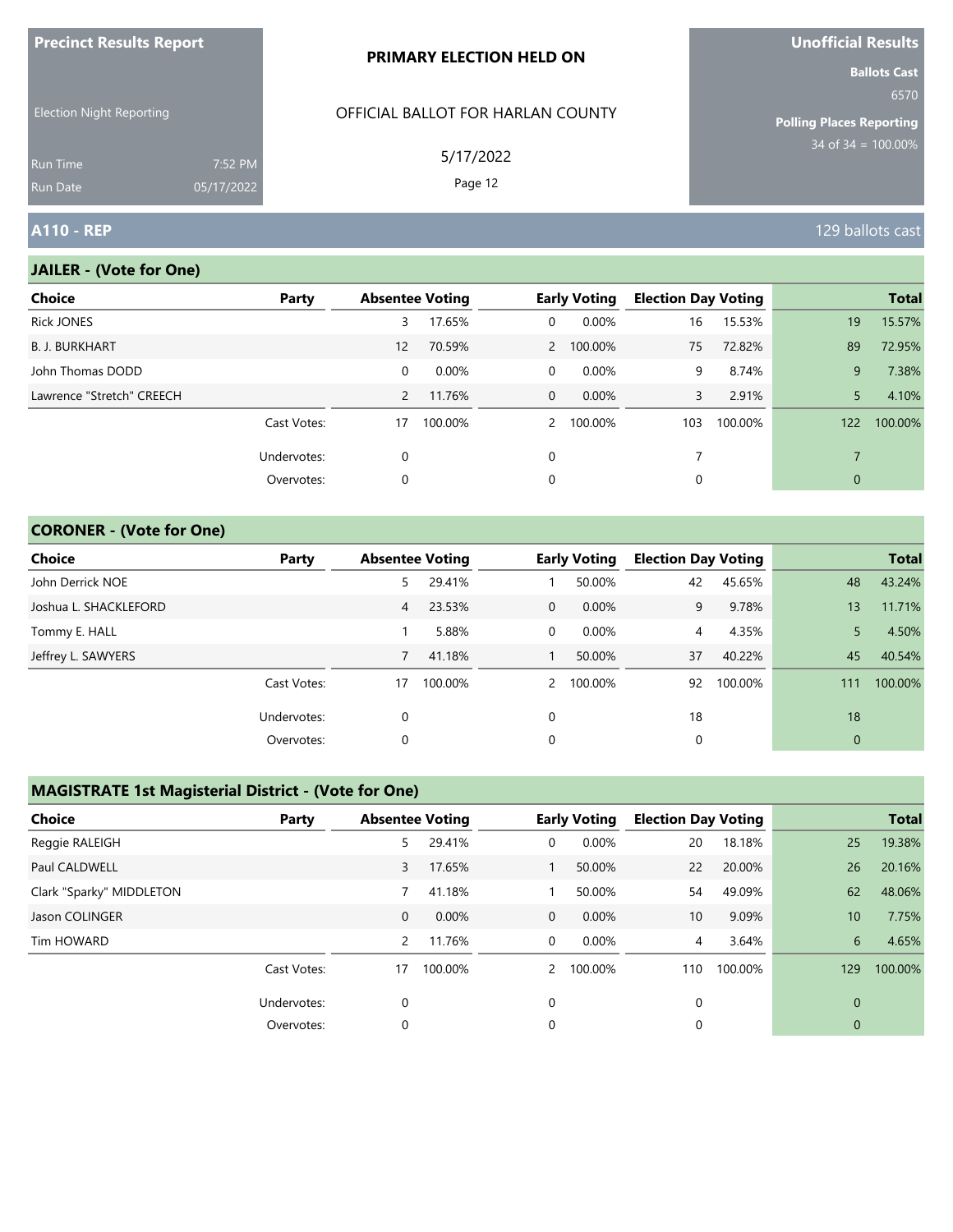| <b>Precinct Results Report</b>     |                       | PRIMARY ELECTION HELD ON          | Unofficial Results                                             |
|------------------------------------|-----------------------|-----------------------------------|----------------------------------------------------------------|
| <b>Election Night Reporting</b>    |                       | OFFICIAL BALLOT FOR HARLAN COUNTY | <b>Ballots Cast</b><br>6570<br><b>Polling Places Reporting</b> |
| <b>Run Time</b><br><b>Run Date</b> | 7:52 PM<br>05/17/2022 | 5/17/2022<br>Page 13              | $34$ of 34 = 100.00%                                           |
| <b>A110 - REP</b>                  |                       |                                   | 129 ballots cast                                               |

# **CONSTABLE 1st Magisterial District - (Vote for One)**

| Choice                 | Party       | <b>Absentee Voting</b> |         |          | <b>Early Voting</b> | <b>Election Day Voting</b> |         |                | <b>Total</b> |
|------------------------|-------------|------------------------|---------|----------|---------------------|----------------------------|---------|----------------|--------------|
| Bobby "Hot Rod" GRUBBS |             | 4                      | 25.00%  |          | 50.00%              | 36                         | 40.91%  | 41             | 38.68%       |
| Kevin M. DAVIS         |             | 3                      | 18.75%  | 0        | 0.00%               | 22                         | 25.00%  | 25             | 23.58%       |
| Tony Wayne NOE         |             | 9                      | 56.25%  |          | 50.00%              | 30                         | 34.09%  | 40             | 37.74%       |
|                        | Cast Votes: | 16                     | 100.00% |          | 100.00%             | 88                         | 100.00% | 106            | 100.00%      |
|                        | Undervotes: |                        |         | $\Omega$ |                     | 22                         |         | 23             |              |
|                        | Overvotes:  | $\Omega$               |         |          |                     | 0                          |         | $\overline{0}$ |              |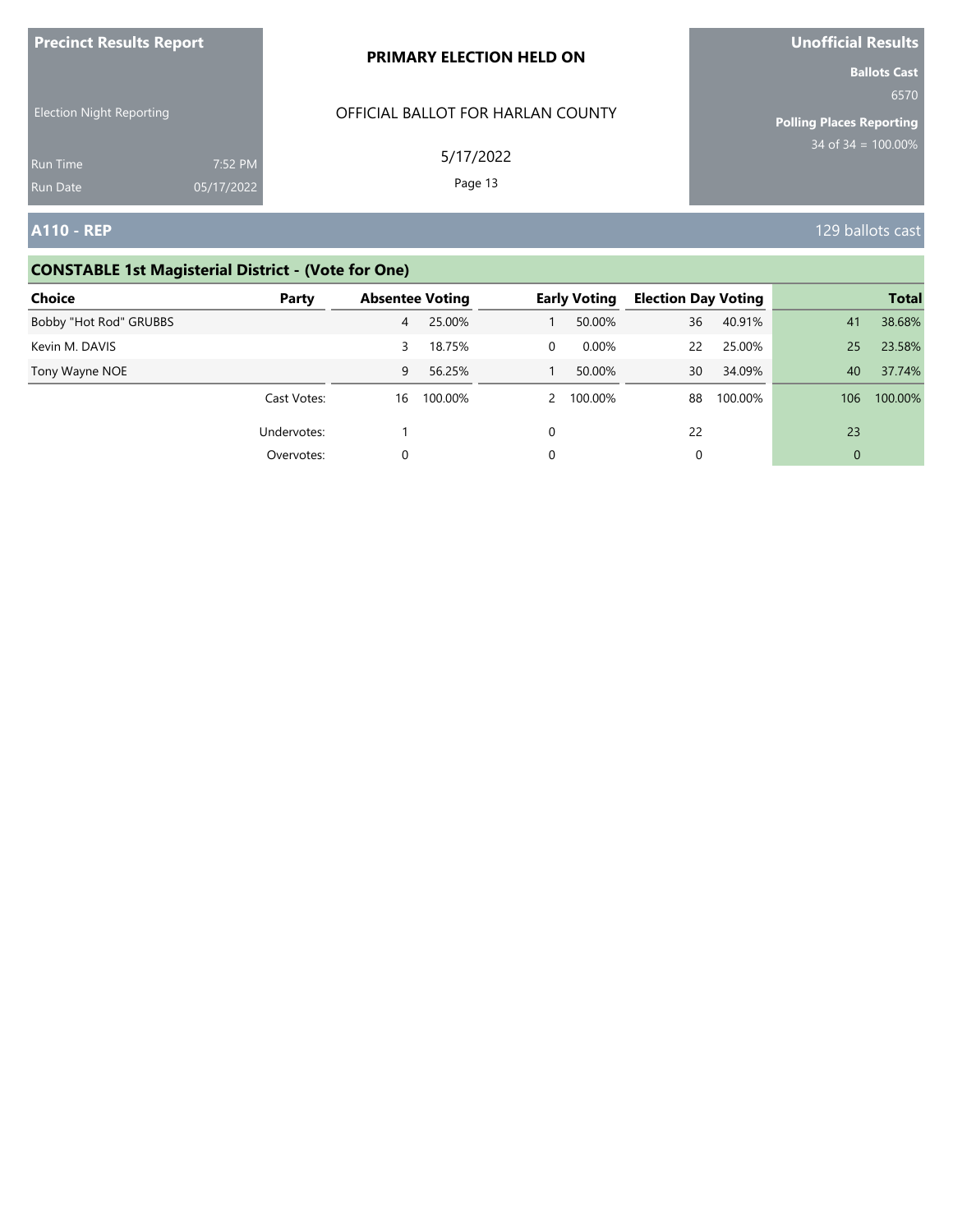| <b>Precinct Results Report</b>       |            | PRIMARY ELECTION HELD ON                       | Unofficial Results                                                                        |
|--------------------------------------|------------|------------------------------------------------|-------------------------------------------------------------------------------------------|
| <b>Election Night Reporting</b>      |            | OFFICIAL BALLOT FOR HARLAN COUNTY<br>5/17/2022 | <b>Ballots Cast</b><br>6570<br><b>Polling Places Reporting</b><br>$34$ of $34 = 100.00\%$ |
| <b>Run Time</b>                      | 7:52 PM    |                                                |                                                                                           |
| <b>Run Date</b><br><b>A110 - DEM</b> | 05/17/2022 | Page 14                                        | 42 ballots cast                                                                           |

| Choice<br>Party           | <b>Absentee Voting</b> |          |                | <b>Early Voting</b> | <b>Election Day Voting</b> |         |             | <b>Total</b> |
|---------------------------|------------------------|----------|----------------|---------------------|----------------------------|---------|-------------|--------------|
|                           |                        |          |                |                     |                            |         |             |              |
| Joshua Wesley BLANTON SR. |                        | 33.33%   | 0              | 0.00%               | 3                          | 10.34%  | 5           | 14.29%       |
| Charles BOOKER            | 3                      | 50.00%   | $\Omega$       | 0.00%               | 12                         | 41.38%  | 15          | 42.86%       |
| Ruth GAO                  | 0                      | $0.00\%$ | 0              | $0.00\%$            |                            | 3.45%   |             | 2.86%        |
| John MERRILL              |                        | 16.67%   | $\overline{0}$ | 0.00%               | 13                         | 44.83%  | 14          | 40.00%       |
| Cast Votes:               | 6                      | 100.00%  | 0              | $0.00\%$            | 29                         | 100.00% | 35          | 100.00%      |
| Undervotes:               |                        |          | 0              |                     | 6                          |         | 7           |              |
| Overvotes:                | 0                      |          | 0              |                     | 0                          |         | $\mathbf 0$ |              |

| <b>Choice</b>    | Party       | <b>Absentee Voting</b> |         |          | <b>Early Voting</b> | <b>Election Day Voting</b> |         |    | <b>Total</b> |
|------------------|-------------|------------------------|---------|----------|---------------------|----------------------------|---------|----|--------------|
| Pamela D. BAILEY |             | 4                      | 57.14%  | 0        | $0.00\%$            | 15                         | 44.12%  | 19 | 46.34%       |
| Donna G. HOSKINS |             | 3                      | 42.86%  | $\Omega$ | $0.00\%$            | 19                         | 55.88%  | 22 | 53.66%       |
|                  | Cast Votes: |                        | 100.00% | 0        | $0.00\%$            | 34                         | 100.00% | 41 | 100.00%      |
|                  | Undervotes: | 0                      |         |          |                     |                            |         |    |              |
|                  | Overvotes:  |                        |         |          |                     |                            |         | 0  |              |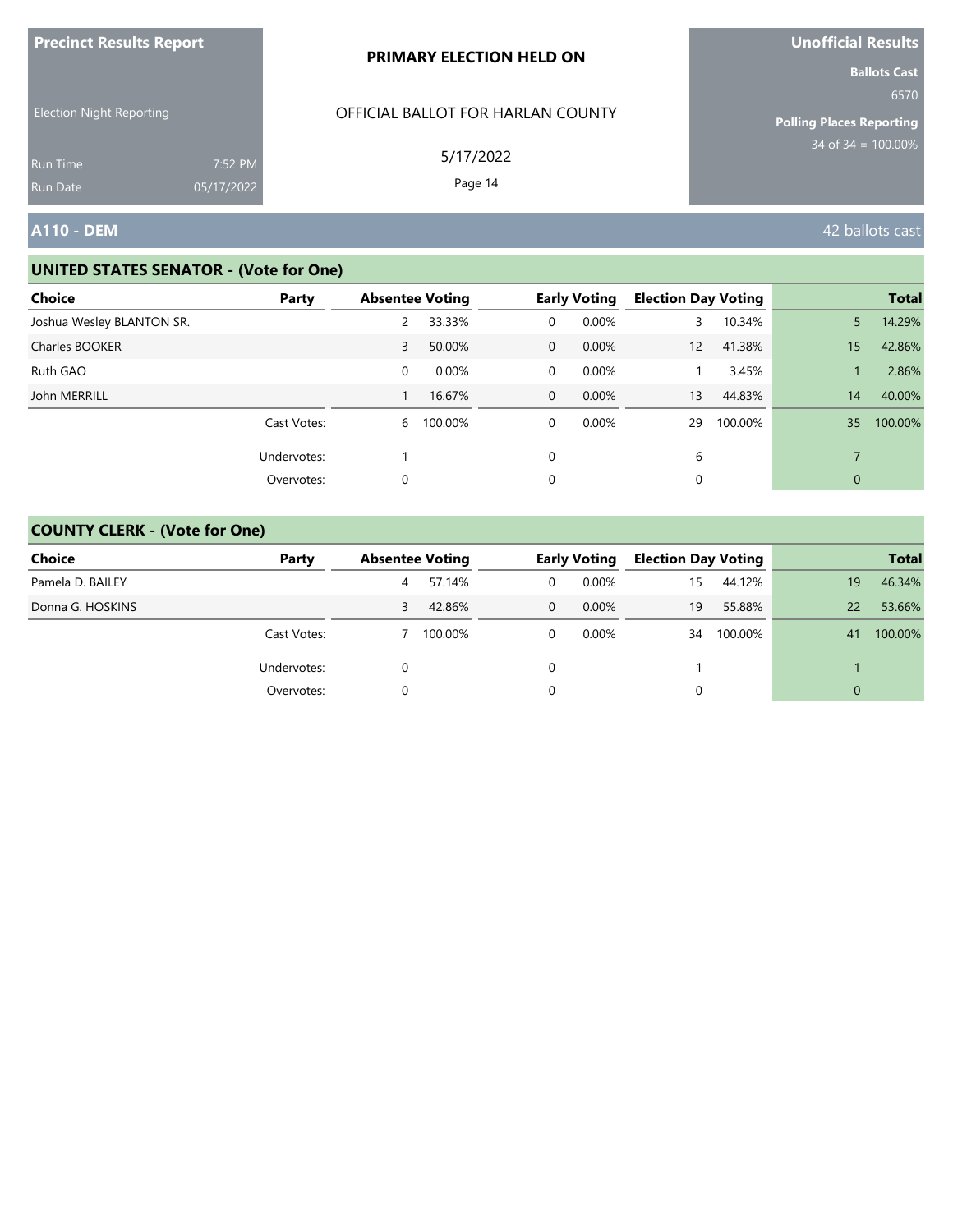|                                                                |                       | PRIMARY ELECTION HELD ON                                  | <b>Ballots Cast</b>                                             |
|----------------------------------------------------------------|-----------------------|-----------------------------------------------------------|-----------------------------------------------------------------|
| <b>Election Night Reporting</b><br><b>Run Time</b><br>Run Date | 7:52 PM<br>05/17/2022 | OFFICIAL BALLOT FOR HARLAN COUNTY<br>5/17/2022<br>Page 15 | 6570<br><b>Polling Places Reporting</b><br>$34$ of 34 = 100.00% |
| <b>A111 - REP</b>                                              |                       |                                                           | 113 ballots cast                                                |

#### **UNITED STATES SENATOR - (Vote for One)**

**Precinct Results Report**

| Choice                    | Party       |                | <b>Absentee Voting</b> |                | <b>Early Voting</b> | <b>Election Day Voting</b> |         |                | <b>Total</b> |
|---------------------------|-------------|----------------|------------------------|----------------|---------------------|----------------------------|---------|----------------|--------------|
| John SCHIESS              |             | 0              | 0.00%                  | 0              | 0.00%               |                            | 1.01%   |                | 0.94%        |
| Tami L. STAINFIELD        |             | $\mathbf{0}$   | 0.00%                  | $\overline{0}$ | 0.00%               | $\mathbf{2}^{\prime}$      | 2.02%   | $\overline{2}$ | 1.89%        |
| Arnold BLANKENSHIP        |             | 0              | 0.00%                  | $\overline{0}$ | 0.00%               | $\mathsf{2}$               | 2.02%   | $\overline{2}$ | 1.89%        |
| Valerie "Dr Val" FREDRICK |             | $\mathbf{0}$   | 0.00%                  | $\overline{0}$ | 0.00%               | $\mathbf{0}$               | 0.00%   | $\mathbf{0}$   | 0.00%        |
| Paul V. HAMILTON          |             | 0              | 0.00%                  | $\Omega$       | 0.00%               | 3                          | 3.03%   | $\overline{3}$ | 2.83%        |
| Rand PAUL                 |             | 5 <sup>7</sup> | 100.00%                |                | 2 100.00%           | 91                         | 91.92%  | 98             | 92.45%       |
|                           | Cast Votes: | 5              | 100.00%                | $\mathbf{2}$   | 100.00%             | 99                         | 100.00% | 106            | 100.00%      |
|                           | Undervotes: | $\mathbf 0$    |                        | $\mathbf 0$    |                     | 6                          |         | 6              |              |
|                           | Overvotes:  | 0              |                        | 0              |                     |                            |         |                |              |
|                           |             |                |                        |                |                     |                            |         |                |              |

# **UNITED STATES REPRESENTATIVE in CONGRESS 5th Congressional District - (Vote for One)**

| Choice                           | Party       | <b>Absentee Voting</b> |          |                | <b>Early Voting</b> | <b>Election Day Voting</b> |         |                | <b>Total</b> |
|----------------------------------|-------------|------------------------|----------|----------------|---------------------|----------------------------|---------|----------------|--------------|
| Harold "Hal" ROGERS              |             | 4                      | 80.00%   | $\mathbf{2}$   | 100.00%             | 84                         | 84.85%  | 90             | 84.91%       |
| Jeannette ANDREWS                |             |                        | 20.00%   | $\Omega$       | 0.00%               | $\overline{2}$             | 2.02%   | 3              | 2.83%        |
| <b>Brandon Russell MONHOLLEN</b> |             | $\mathbf 0$            | $0.00\%$ | $\Omega$       | 0.00%               | 4                          | 4.04%   | $\overline{4}$ | 3.77%        |
| Gerardo SERRANO                  |             | $\mathbf{0}$           | 0.00%    | $\mathbf 0$    | 0.00%               | 5.                         | 5.05%   | 5              | 4.72%        |
| Rich VAN DAM                     |             | $\mathbf 0$            | 0.00%    | $\overline{0}$ | 0.00%               | 4                          | 4.04%   | $\overline{4}$ | 3.77%        |
|                                  | Cast Votes: | 5.                     | 100.00%  | $\mathcal{P}$  | 100.00%             | 99                         | 100.00% | 106            | 100.00%      |
|                                  | Undervotes: | 0                      |          | $\Omega$       |                     | 7                          |         |                |              |
|                                  | Overvotes:  | 0                      |          | 0              |                     | 0                          |         | $\mathbf{0}$   |              |

## **STATE REPRESENTATIVE 94th Representative District - (Vote for One)**

| Choice                 | Party       | <b>Absentee Voting</b> |         |                | <b>Early Voting</b> | <b>Election Day Voting</b> |         |          | <b>Total</b> |
|------------------------|-------------|------------------------|---------|----------------|---------------------|----------------------------|---------|----------|--------------|
| Jacob D. JUSTICE       |             |                        | 50.00%  | $\overline{0}$ | $0.00\%$            | 30                         | 32.26%  | 32       | 32.32%       |
| <b>Brandon EDWARDS</b> |             |                        | 50.00%  |                | 2 100.00%           | 63                         | 67.74%  | 67       | 67.68%       |
|                        | Cast Votes: | 4                      | 100.00% |                | 2 100.00%           | 93                         | 100.00% | 99       | 100.00%      |
|                        | Undervotes: |                        |         | $\Omega$       |                     | 13                         |         | 14       |              |
|                        | Overvotes:  |                        |         | 0              |                     |                            |         | $\Omega$ |              |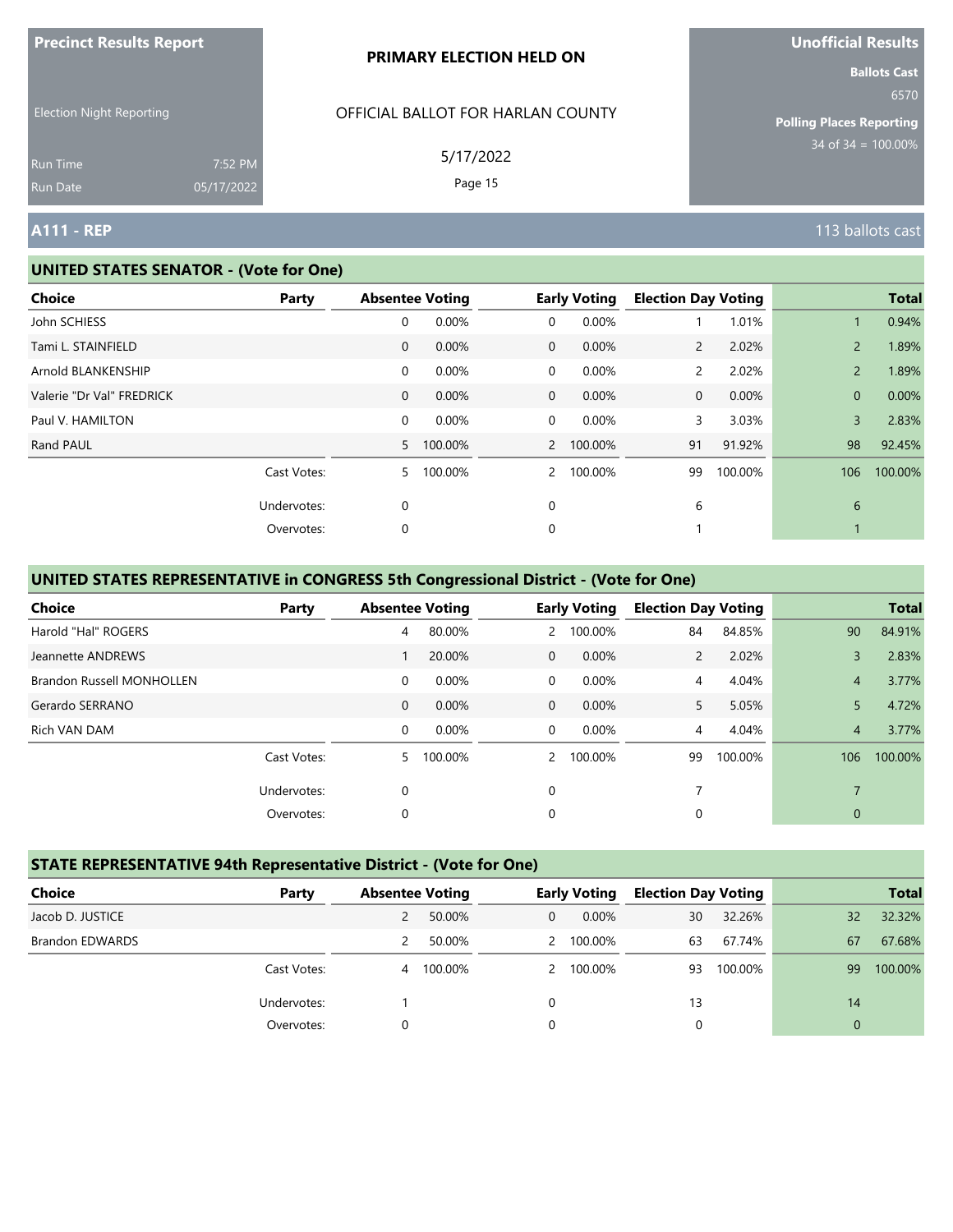| <b>Precinct Results Report</b>     |                       | <b>PRIMARY ELECTION HELD ON</b>   | <b>Unofficial Results</b>                                      |
|------------------------------------|-----------------------|-----------------------------------|----------------------------------------------------------------|
| <b>Election Night Reporting</b>    |                       | OFFICIAL BALLOT FOR HARLAN COUNTY | <b>Ballots Cast</b><br>6570<br><b>Polling Places Reporting</b> |
| <b>Run Time</b><br><b>Run Date</b> | 7:52 PM<br>05/17/2022 | 5/17/2022<br>Page 16              | $34$ of $34 = 100.00\%$                                        |
| <b>A111 - REP</b>                  |                       |                                   | 113 ballots cast                                               |

# **PROPERTY VALUATION ADMINISTRATOR - (Vote for One)**

| Choice               | Party       | <b>Absentee Voting</b> |           |              | <b>Early Voting</b> | <b>Election Day Voting</b> |         |                | <b>Total</b> |
|----------------------|-------------|------------------------|-----------|--------------|---------------------|----------------------------|---------|----------------|--------------|
| Robert D. SIMPSON    |             |                        | 40.00%    | $\mathbf{0}$ | $0.00\%$            | 35                         | 35.71%  | 37             | 35.24%       |
| Felicia WOOTEN-TAMME |             | 3                      | 60.00%    |              | 2 100.00%           | 63                         | 64.29%  | 68             | 64.76%       |
|                      | Cast Votes: |                        | 5 100.00% |              | 2 100.00%           | 98                         | 100.00% | 105            | 100.00%      |
|                      | Undervotes: | 0                      |           | 0            |                     | 8                          |         | 8              |              |
|                      | Overvotes:  | 0                      |           | 0            |                     |                            |         | $\overline{0}$ |              |

# **COUNTY JUDGE/EXECUTIVE - (Vote for One)**

| Choice             | Party       | <b>Absentee Voting</b> |          |                | <b>Early Voting</b> | <b>Election Day Voting</b> |         |                | <b>Total</b> |
|--------------------|-------------|------------------------|----------|----------------|---------------------|----------------------------|---------|----------------|--------------|
| Darren Pete FARMER |             | $\mathbf{2}^{\prime}$  | 40.00%   | $\overline{0}$ | $0.00\%$            | 22                         | 20.75%  | 24             | 21.24%       |
| M. "Macky" WYNN    |             | 0                      | $0.00\%$ | $\mathbf{0}$   | $0.00\%$            | 21                         | 19.81%  | 21             | 18.58%       |
| Dan MOSLEY         |             | 3                      | 60.00%   |                | 2 100.00%           | 63                         | 59.43%  | 68             | 60.18%       |
|                    | Cast Votes: | 5                      | 100.00%  |                | 2 100.00%           | 106                        | 100.00% | 113            | 100.00%      |
|                    | Undervotes: | 0                      |          | $\Omega$       |                     |                            |         | $\Omega$       |              |
|                    | Overvotes:  | 0                      |          | 0              |                     |                            |         | $\overline{0}$ |              |

#### **COUNTY CLERK - (Vote for One)**

| Choice          | Party       | <b>Absentee Voting</b> |         |              | <b>Early Voting</b> | <b>Election Day Voting</b> |         |              | <b>Total</b> |
|-----------------|-------------|------------------------|---------|--------------|---------------------|----------------------------|---------|--------------|--------------|
| John CLEM JR.   |             | 2                      | 40.00%  | 0            | 0.00%               | 36                         | 35.64%  | 38           | 35.85%       |
| Ashley SULLIVAN |             | 3                      | 60.00%  | $\mathbf{0}$ | 0.00%               | 65                         | 64.36%  | 68           | 64.15%       |
|                 | Cast Votes: | 5.                     | 100.00% | 0            | $0.00\%$            | 101                        | 100.00% | 106          | 100.00%      |
|                 | Undervotes: |                        |         |              |                     | 5                          |         |              |              |
|                 | Overvotes:  | 0                      |         | 0            |                     | 0                          |         | $\mathbf{0}$ |              |

### **SHERIFF - (Vote for One)**

| <b>Choice</b>            | Party       | <b>Absentee Voting</b> |         |          | <b>Early Voting</b> | <b>Election Day Voting</b> |         |              | <b>Total</b> |
|--------------------------|-------------|------------------------|---------|----------|---------------------|----------------------------|---------|--------------|--------------|
| Chris BREWER             |             | 4                      | 80.00%  | $\Omega$ | $0.00\%$            | 70                         | 66.67%  | 74           | 66.07%       |
| Leslie E. "Smitty" SMITH |             |                        | 20.00%  |          | 2 100.00%           | 35                         | 33.33%  | 38           | 33.93%       |
|                          | Cast Votes: | 5.                     | 100.00% |          | 2 100.00%           | 105                        | 100.00% | 112          | 100.00%      |
|                          | Undervotes: | $\Omega$               |         | 0        |                     |                            |         |              |              |
|                          | Overvotes:  | 0                      |         |          |                     | 0                          |         | $\mathbf{0}$ |              |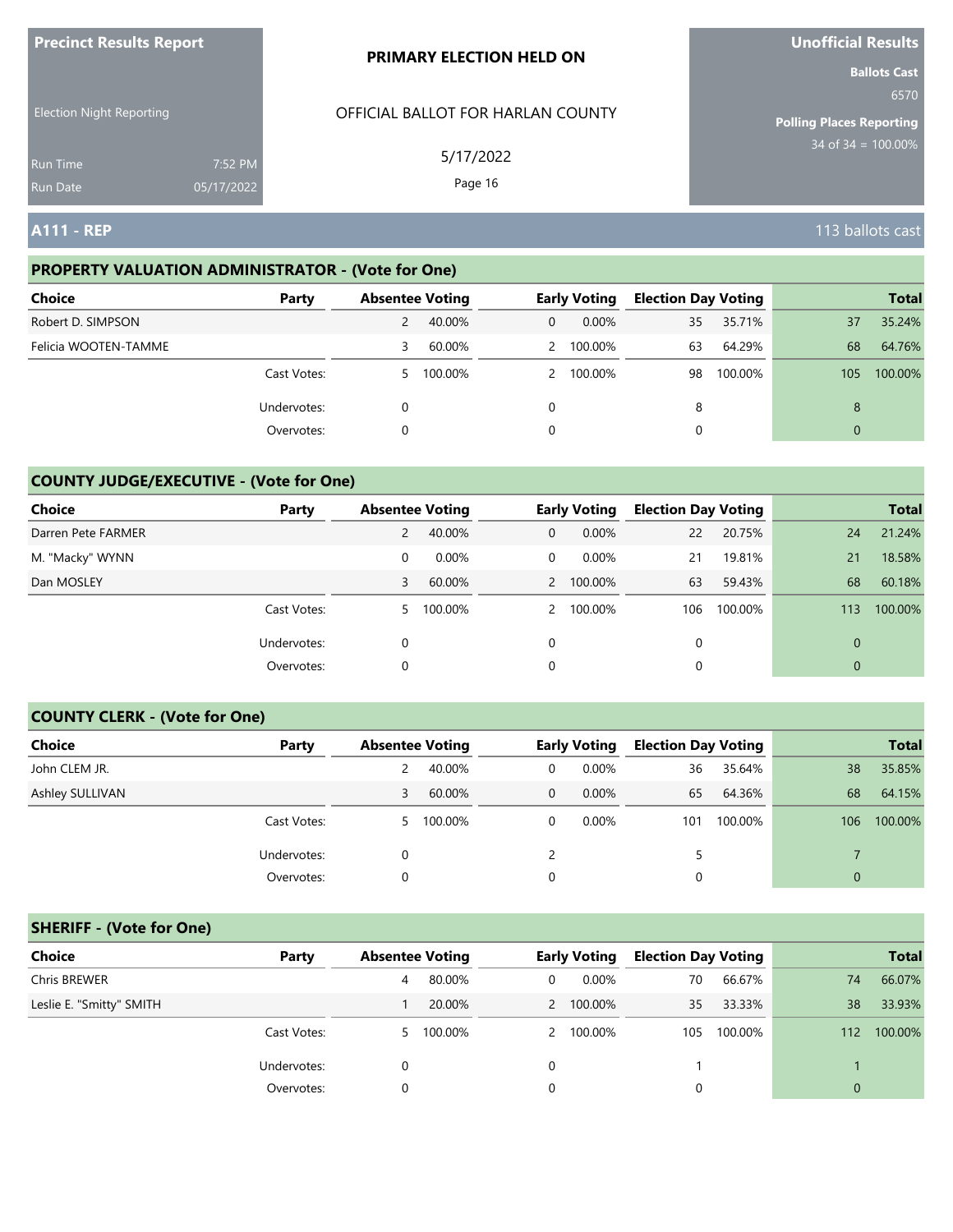| <b>LIECHICLIZESAIRS IZENAIL</b>    |                       | <b>PRIMARY ELECTION HELD ON</b>   | <b>UIIUIIILIAI INGUILD</b><br><b>Ballots Cast</b> |
|------------------------------------|-----------------------|-----------------------------------|---------------------------------------------------|
| <b>Election Night Reporting</b>    |                       | OFFICIAL BALLOT FOR HARLAN COUNTY | 6570<br><b>Polling Places Reporting</b>           |
| <b>Run Time</b><br><b>Run Date</b> | 7:52 PM<br>05/17/2022 | 5/17/2022<br>Page 17              | $34$ of 34 = $100.00\%$                           |
| <b>A111 - REP</b>                  |                       |                                   | 113 ballots cast                                  |

### **JAILER - (Vote for One)**

**Precinct Results Report**

| <b>Choice</b>             | Party       | <b>Absentee Voting</b> |         |                | <b>Early Voting</b> | <b>Election Day Voting</b> |         |     | <b>Total</b> |
|---------------------------|-------------|------------------------|---------|----------------|---------------------|----------------------------|---------|-----|--------------|
| <b>Rick JONES</b>         |             | 0                      | 0.00%   | $\overline{0}$ | 0.00%               | 13                         | 13.00%  | 13  | 12.26%       |
| <b>B. J. BURKHART</b>     |             | 2                      | 50.00%  |                | 2 100.00%           | 60                         | 60.00%  | 64  | 60.38%       |
| John Thomas DODD          |             |                        | 25.00%  | $\overline{0}$ | 0.00%               | 5.                         | 5.00%   | 6   | 5.66%        |
| Lawrence "Stretch" CREECH |             |                        | 25.00%  | $\overline{0}$ | $0.00\%$            | 22                         | 22.00%  | 23  | 21.70%       |
|                           | Cast Votes: | $\overline{4}$         | 100.00% | $\overline{2}$ | 100.00%             | 100                        | 100.00% | 106 | 100.00%      |
|                           | Undervotes: |                        |         | 0              |                     | 5                          |         | 6   |              |
|                           | Overvotes:  | 0                      |         | 0              |                     |                            |         |     |              |

### **CORONER - (Vote for One)**

| <b>Choice</b>         | Party       | <b>Absentee Voting</b> |          |                | <b>Early Voting</b> | <b>Election Day Voting</b> |         |     | <b>Total</b> |
|-----------------------|-------------|------------------------|----------|----------------|---------------------|----------------------------|---------|-----|--------------|
| John Derrick NOE      |             |                        | 20.00%   | 0              | 0.00%               | 37                         | 38.14%  | 38  | 36.54%       |
| Joshua L. SHACKLEFORD |             | 0                      | $0.00\%$ | $\overline{0}$ | $0.00\%$            | 14                         | 14.43%  | 14  | 13.46%       |
| Tommy E. HALL         |             | 0                      | 0.00%    | 0              | 0.00%               | 3                          | 3.09%   | 3   | 2.88%        |
| Jeffrey L. SAWYERS    |             | 4                      | 80.00%   |                | 2 100.00%           | 43                         | 44.33%  | 49  | 47.12%       |
|                       | Cast Votes: | 5                      | 100.00%  | $\mathcal{P}$  | 100.00%             | 97                         | 100.00% | 104 | 100.00%      |
|                       | Undervotes: | 0                      |          | $\Omega$       |                     | 9                          |         | 9   |              |
|                       | Overvotes:  | 0                      |          | 0              |                     |                            |         | 0   |              |

# **MAGISTRATE 1st Magisterial District - (Vote for One)**

| <b>Choice</b>            | Party       | <b>Absentee Voting</b> |         |              | <b>Early Voting</b> | <b>Election Day Voting</b> |         |                | <b>Total</b> |
|--------------------------|-------------|------------------------|---------|--------------|---------------------|----------------------------|---------|----------------|--------------|
| Reggie RALEIGH           |             | 3                      | 60.00%  |              | 50.00%              | 52                         | 49.06%  | 56             | 49.56%       |
| Paul CALDWELL            |             |                        | 20.00%  | $\mathbf{0}$ | 0.00%               | 25                         | 23.58%  | 26             | 23.01%       |
| Clark "Sparky" MIDDLETON |             |                        | 20.00%  | 0            | 0.00%               | 26                         | 24.53%  | 27             | 23.89%       |
| Jason COLINGER           |             | 0                      | 0.00%   | $\mathbf{0}$ | 0.00%               |                            | 0.94%   |                | 0.88%        |
| <b>Tim HOWARD</b>        |             | 0                      | 0.00%   |              | 50.00%              | $\mathbf{2}$               | 1.89%   | $\overline{3}$ | 2.65%        |
|                          | Cast Votes: | 5.                     | 100.00% | $\mathbf{2}$ | 100.00%             | 106                        | 100.00% | 113            | 100.00%      |
|                          | Undervotes: | 0                      |         | $\Omega$     |                     | $\mathbf 0$                |         | 0              |              |
|                          | Overvotes:  | C                      |         | 0            |                     | 0                          |         | 0              |              |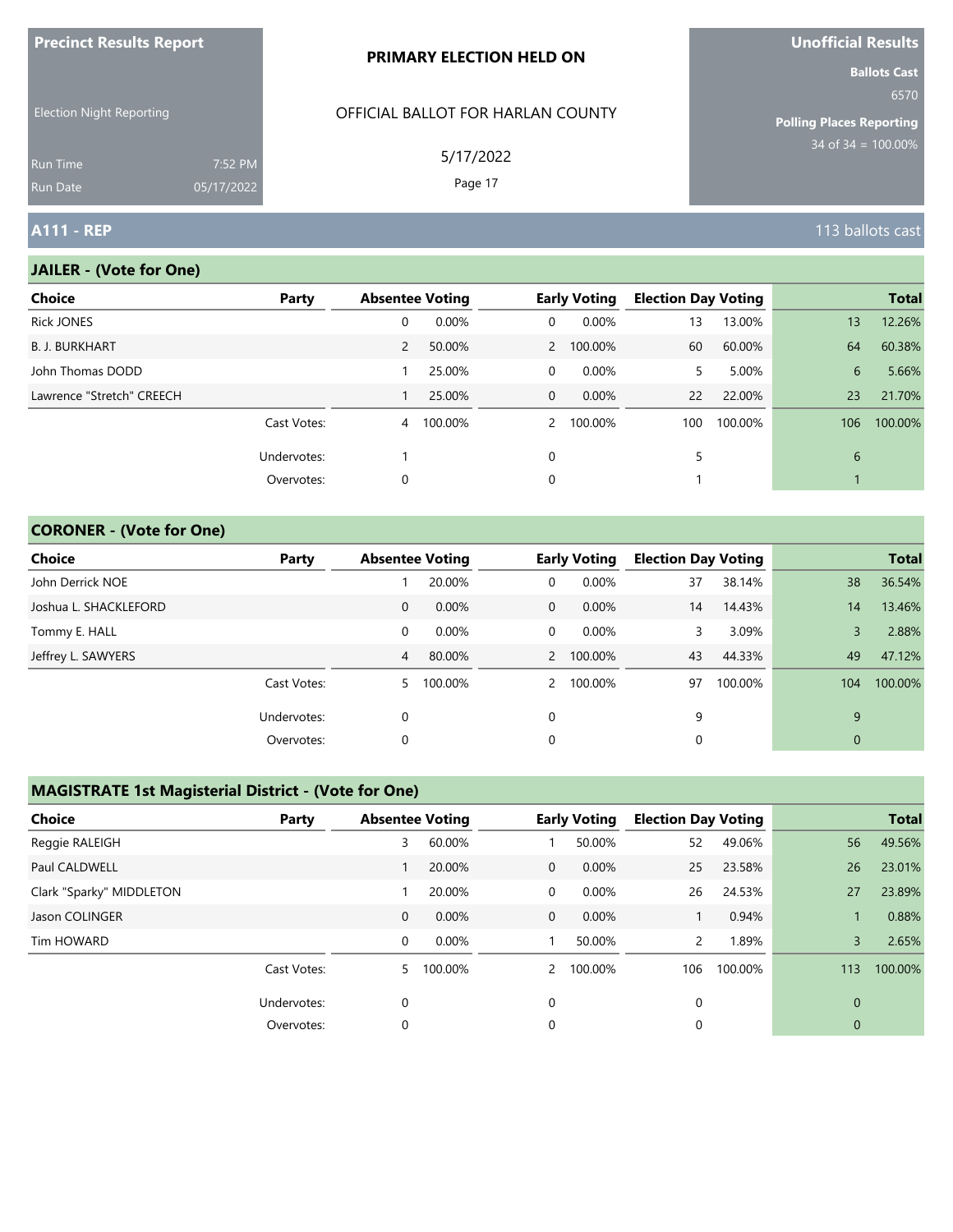| <b>Precinct Results Report</b>     |                       | <b>PRIMARY ELECTION HELD ON</b>   | Unofficial Results                                             |  |  |  |
|------------------------------------|-----------------------|-----------------------------------|----------------------------------------------------------------|--|--|--|
| <b>Election Night Reporting</b>    |                       | OFFICIAL BALLOT FOR HARLAN COUNTY | <b>Ballots Cast</b><br>6570<br><b>Polling Places Reporting</b> |  |  |  |
| <b>Run Time</b><br><b>Run Date</b> | 7:52 PM<br>05/17/2022 | 5/17/2022<br>Page 18              | $34 \text{ of } 34 = 100.00\%$                                 |  |  |  |
| <b>A111 - REP</b>                  |                       |                                   | 113 ballots cast                                               |  |  |  |

# **CONSTABLE 1st Magisterial District - (Vote for One)**

| <b>Choice</b>          | Party       | <b>Absentee Voting</b> |         |               | <b>Early Voting</b> | <b>Election Day Voting</b> |         |          | <b>Total</b> |
|------------------------|-------------|------------------------|---------|---------------|---------------------|----------------------------|---------|----------|--------------|
| Bobby "Hot Rod" GRUBBS |             |                        | 25.00%  | $\Omega$      | 0.00%               | 23                         | 24.21%  | 24       | 23.76%       |
| Kevin M. DAVIS         |             |                        | 25.00%  | $\Omega$      | $0.00\%$            | 35                         | 36.84%  | 36       | 35.64%       |
| Tony Wayne NOE         |             |                        | 50.00%  |               | 2 100.00%           | 37                         | 38.95%  | 41       | 40.59%       |
|                        | Cast Votes: | $\overline{4}$         | 100.00% | $\mathcal{P}$ | 100.00%             | 95                         | 100.00% | 101      | 100.00%      |
|                        | Undervotes: |                        |         | 0             |                     | 11                         |         | 12       |              |
|                        | Overvotes:  | 0                      |         | 0             |                     | 0                          |         | $\Omega$ |              |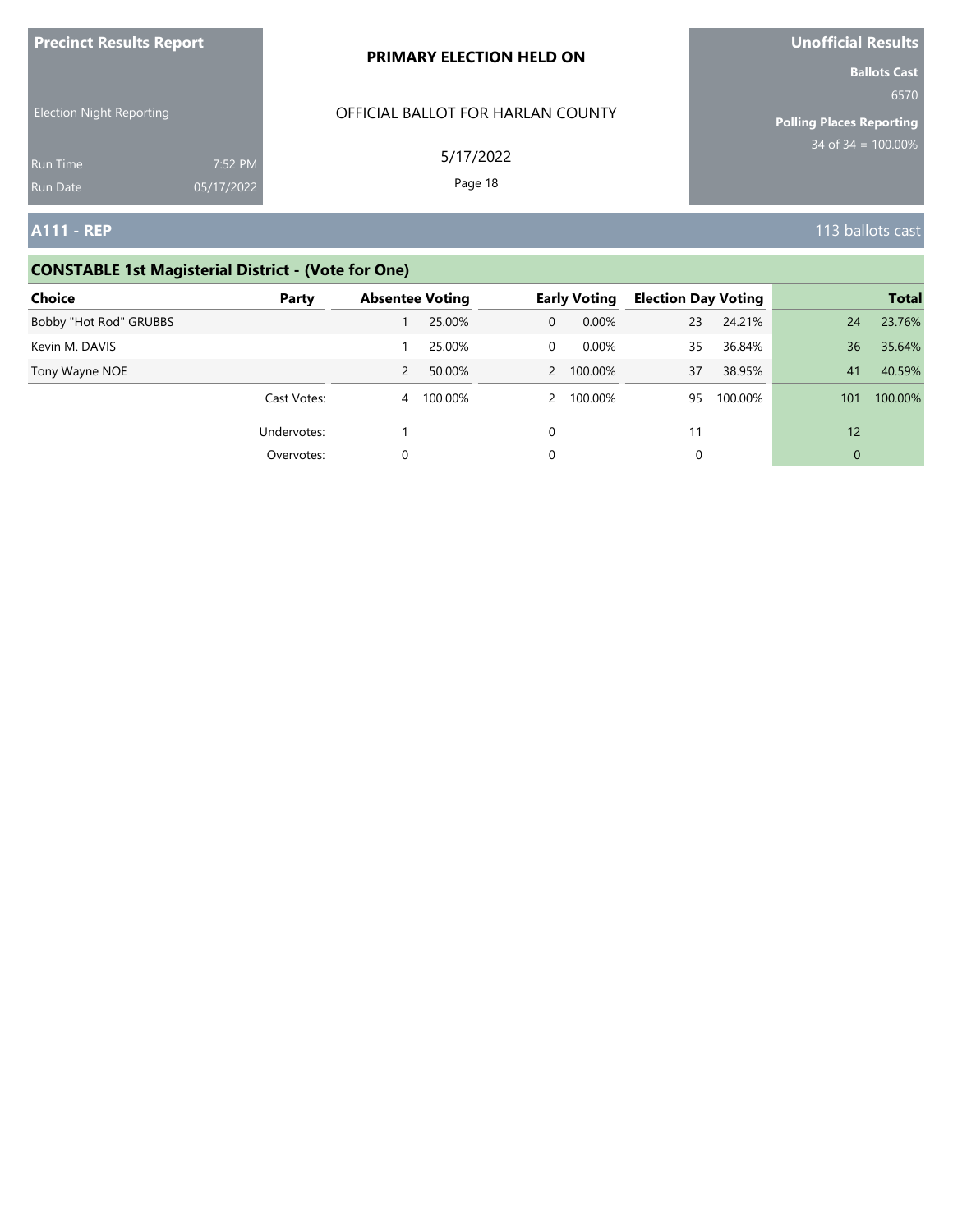| <b>Precinct Results Report</b>                                        |                       | PRIMARY ELECTION HELD ON                                  | <b>Unofficial Results</b>                                                              |
|-----------------------------------------------------------------------|-----------------------|-----------------------------------------------------------|----------------------------------------------------------------------------------------|
| <b>Election Night Reporting</b><br><b>Run Time</b><br><b>Run Date</b> | 7:52 PM<br>05/17/2022 | OFFICIAL BALLOT FOR HARLAN COUNTY<br>5/17/2022<br>Page 19 | <b>Ballots Cast</b><br>6570<br><b>Polling Places Reporting</b><br>$34$ of 34 = 100.00% |
| <b>A111 - DEM</b>                                                     |                       |                                                           | 7 ballots cast                                                                         |

| Choice                    | Party       | <b>Absentee Voting</b> |       |             | <b>Early Voting</b> | <b>Election Day Voting</b> |         |                | <b>Total</b> |
|---------------------------|-------------|------------------------|-------|-------------|---------------------|----------------------------|---------|----------------|--------------|
| Joshua Wesley BLANTON SR. |             | 0                      | 0.00% | 0           | 0.00%               |                            | 20.00%  |                | 20.00%       |
| Charles BOOKER            |             | 0                      | 0.00% | $\mathbf 0$ | $0.00\%$            | 2                          | 40.00%  |                | 40.00%       |
| Ruth GAO                  |             | 0                      | 0.00% | 0           | 0.00%               |                            | 20.00%  |                | 20.00%       |
| John MERRILL              |             | $\mathbf 0$            | 0.00% | $\mathbf 0$ | $0.00\%$            |                            | 20.00%  |                | 20.00%       |
|                           | Cast Votes: | 0                      | 0.00% | 0           | 0.00%               |                            | 100.00% | 5.             | 100.00%      |
|                           | Undervotes: |                        |       |             |                     | 0                          |         | $\overline{2}$ |              |
|                           | Overvotes:  | 0                      |       | 0           |                     | 0                          |         | 0              |              |

| Choice           | Party       | <b>Absentee Voting</b> |  | <b>Early Voting</b> |    | <b>Election Day Voting</b> |          | <b>Total</b> |
|------------------|-------------|------------------------|--|---------------------|----|----------------------------|----------|--------------|
| Pamela D. BAILEY |             | 0.00%                  |  | 100.00%             |    | $0.00\%$                   |          | 14.29%       |
| Donna G. HOSKINS |             | 100.00%                |  | 0.00%               | 5. | 100.00%                    | 6        | 85.71%       |
|                  | Cast Votes: | 100.00%                |  | 100.00%             | 5. | 100.00%                    |          | 100.00%      |
|                  | Undervotes: |                        |  |                     | 0  |                            | $\Omega$ |              |
|                  | Overvotes:  |                        |  |                     |    |                            | $\Omega$ |              |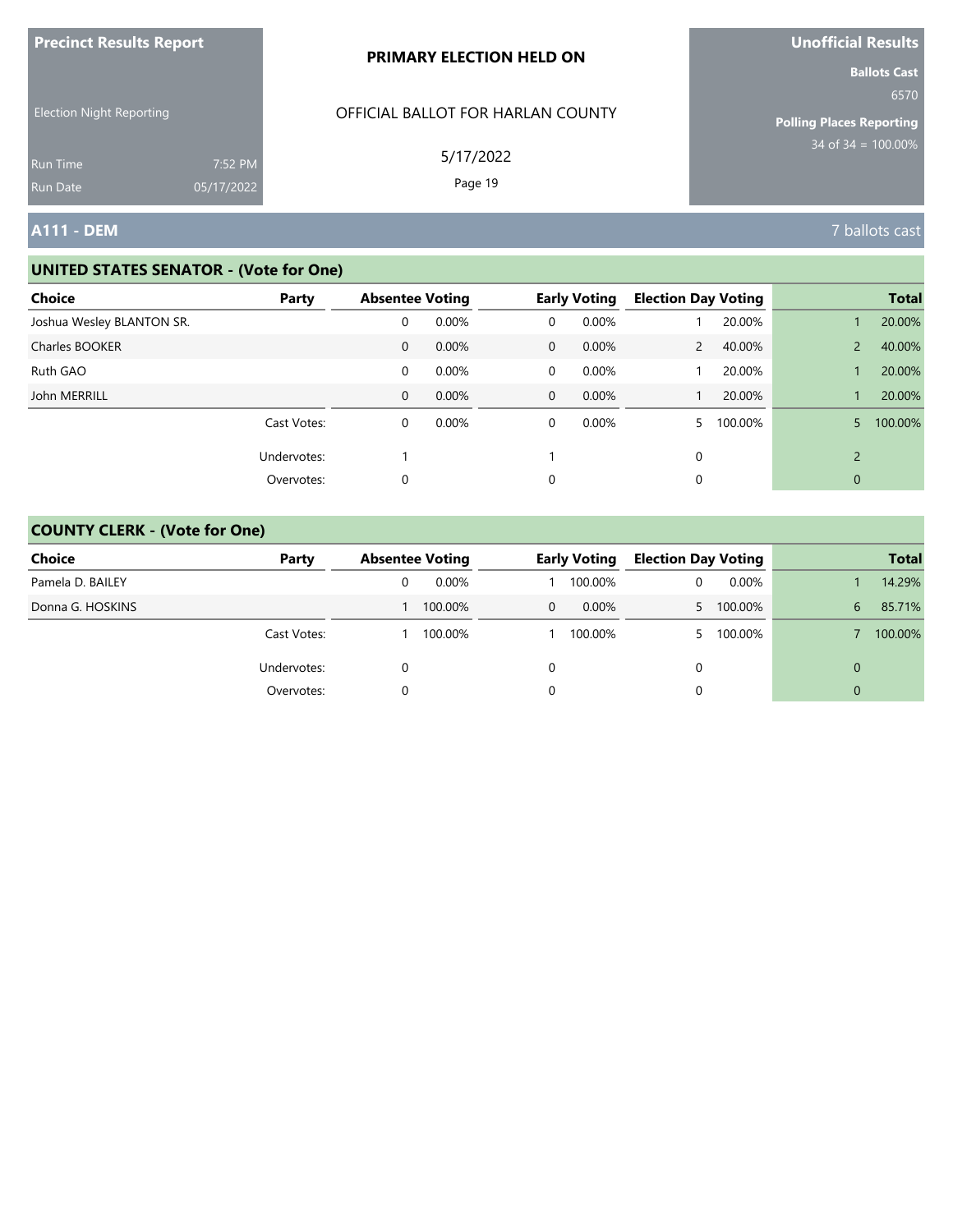|                                                                |                       | PRIMARY ELECTION HELD ON                                  | <b>Ballots Cast</b>                                      |
|----------------------------------------------------------------|-----------------------|-----------------------------------------------------------|----------------------------------------------------------|
| <b>Election Night Reporting</b><br><b>Run Time</b><br>Run Date | 7:52 PM<br>05/17/2022 | OFFICIAL BALLOT FOR HARLAN COUNTY<br>5/17/2022<br>Page 20 | 6570<br>Polling Places Reporting<br>$34$ of 34 = 100.00% |
| <b>A112 - REP</b>                                              |                       |                                                           | 308 ballots cast                                         |

#### **UNITED STATES SENATOR - (Vote for One)**

**Precinct Results Report**

| <b>Choice</b>             | Party       |                   | <b>Absentee Voting</b> |                | <b>Early Voting</b> | <b>Election Day Voting</b> |         |                 | <b>Total</b> |
|---------------------------|-------------|-------------------|------------------------|----------------|---------------------|----------------------------|---------|-----------------|--------------|
| John SCHIESS              |             | 0                 | 0.00%                  | 0              | 0.00%               | 6                          | 2.48%   | 6               | 2.23%        |
| Tami L. STAINFIELD        |             | $\mathbf{0}$      | 0.00%                  | $\mathbf{0}$   | 0.00%               | $\overline{7}$             | 2.89%   |                 | 2.60%        |
| Arnold BLANKENSHIP        |             | 0                 | 0.00%                  | 0              | 0.00%               | 14                         | 5.79%   | 14              | 5.20%        |
| Valerie "Dr Val" FREDRICK |             | $\mathbf 0$       | 0.00%                  | $\mathbf{0}$   | 0.00%               | 12                         | 4.96%   | 12 <sup>°</sup> | 4.46%        |
| Paul V. HAMILTON          |             | 0                 | 0.00%                  |                | 20.00%              | 13                         | 5.37%   | 14              | 5.20%        |
| Rand PAUL                 |             | $22 \overline{ }$ | 100.00%                | $\overline{4}$ | 80.00%              | 190                        | 78.51%  | 216             | 80.30%       |
|                           | Cast Votes: | 22                | 100.00%                | 5.             | 100.00%             | 242                        | 100.00% | 269             | 100.00%      |
|                           | Undervotes: | $\overline{2}$    |                        |                |                     | 36                         |         | 39              |              |
|                           | Overvotes:  | 0                 |                        | 0              |                     | 0                          |         | $\mathbf{0}$    |              |
|                           |             |                   |                        |                |                     |                            |         |                 |              |

# **UNITED STATES REPRESENTATIVE in CONGRESS 5th Congressional District - (Vote for One)**

| <b>Choice</b>                    | Party       |          | <b>Absentee Voting</b> |          | <b>Early Voting</b> | <b>Election Day Voting</b> |         |              | <b>Total</b> |
|----------------------------------|-------------|----------|------------------------|----------|---------------------|----------------------------|---------|--------------|--------------|
| Harold "Hal" ROGERS              |             | 16       | 72.73%                 | 6        | 100.00%             | 208                        | 81.57%  | 230          | 81.27%       |
| Jeannette ANDREWS                |             |          | 4.55%                  | $\Omega$ | 0.00%               | 12                         | 4.71%   | 13           | 4.59%        |
| <b>Brandon Russell MONHOLLEN</b> |             | 4        | 18.18%                 | $\Omega$ | 0.00%               | 14                         | 5.49%   | 18           | 6.36%        |
| Gerardo SERRANO                  |             |          | 4.55%                  | $\Omega$ | 0.00%               | 14                         | 5.49%   | 15           | 5.30%        |
| Rich VAN DAM                     |             | $\Omega$ | 0.00%                  | $\Omega$ | 0.00%               |                            | 2.75%   | 7            | 2.47%        |
|                                  | Cast Votes: | 22       | 100.00%                | 6        | 100.00%             | 255                        | 100.00% | 283          | 100.00%      |
|                                  | Undervotes: | 2        |                        | $\Omega$ |                     | 23                         |         | 25           |              |
|                                  | Overvotes:  | 0        |                        | 0        |                     | 0                          |         | $\mathbf{0}$ |              |

# **STATE REPRESENTATIVE 94th Representative District - (Vote for One)**

| Choice                 | Party       | <b>Absentee Voting</b> |         |   | <b>Early Voting</b> | <b>Election Day Voting</b> |         |                | <b>Total</b> |
|------------------------|-------------|------------------------|---------|---|---------------------|----------------------------|---------|----------------|--------------|
| Jacob D. JUSTICE       |             | 9                      | 40.91%  |   | 25.00%              | 85                         | 38.12%  | 95             | 38.15%       |
| <b>Brandon EDWARDS</b> |             | 13                     | 59.09%  | 3 | 75.00%              | 138                        | 61.88%  | 154            | 61.85%       |
|                        | Cast Votes: | 22                     | 100.00% |   | 4 100.00%           | 223                        | 100.00% | 249            | 100.00%      |
|                        | Undervotes: |                        |         |   |                     | 55                         |         | 59             |              |
|                        | Overvotes:  |                        |         | 0 |                     | 0                          |         | $\overline{0}$ |              |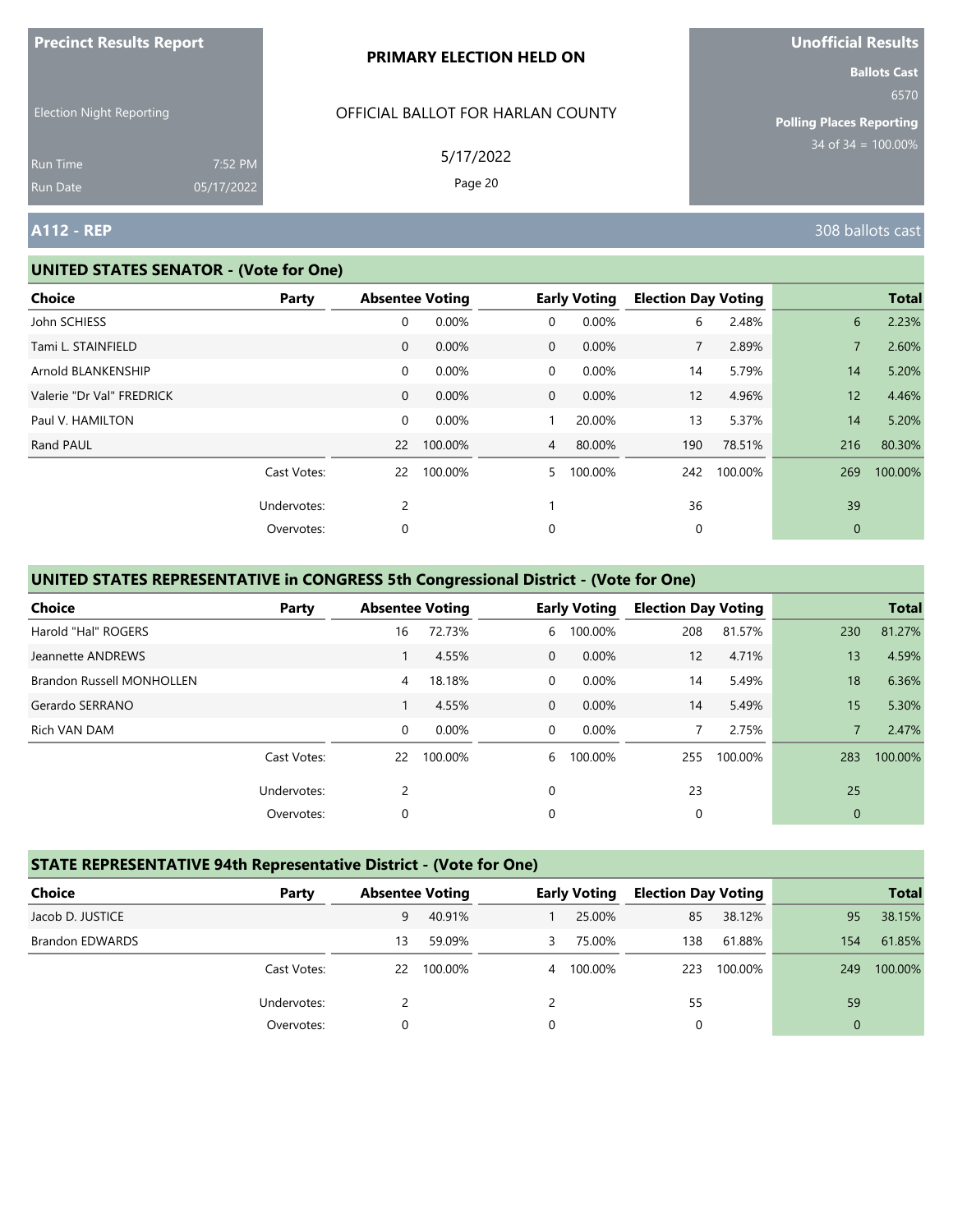| <b>Precinct Results Report</b>  |            | <b>PRIMARY ELECTION HELD ON</b>   | <b>Unofficial Results</b>       |
|---------------------------------|------------|-----------------------------------|---------------------------------|
|                                 |            |                                   | <b>Ballots Cast</b><br>6570     |
| <b>Election Night Reporting</b> |            | OFFICIAL BALLOT FOR HARLAN COUNTY | <b>Polling Places Reporting</b> |
| <b>Run Time</b>                 | 7:52 PM    | 5/17/2022                         | $34$ of $34 = 100.00\%$         |
| <b>Run Date</b>                 | 05/17/2022 | Page 21                           |                                 |
| <b>A112 - REP</b>               |            |                                   | 308 ballots cast                |

### **PROPERTY VALUATION ADMINISTRATOR - (Vote for One)**

| <b>Choice</b>        | Party       | <b>Absentee Voting</b> |         |                | <b>Early Voting</b> | <b>Election Day Voting</b> |         |          | <b>Total</b> |
|----------------------|-------------|------------------------|---------|----------------|---------------------|----------------------------|---------|----------|--------------|
| Robert D. SIMPSON    |             | 16                     | 66.67%  | $\overline{2}$ | 40.00%              | 100                        | 40.98%  | 118      | 43.22%       |
| Felicia WOOTEN-TAMME |             | 8                      | 33.33%  | 3              | 60.00%              | 144                        | 59.02%  | 155      | 56.78%       |
|                      | Cast Votes: | 24                     | 100.00% |                | 5 100.00%           | 244                        | 100.00% | 273      | 100.00%      |
|                      | Undervotes: | 0                      |         |                |                     | 34                         |         | 35       |              |
|                      | Overvotes:  | 0                      |         | 0              |                     |                            |         | $\Omega$ |              |

#### **COUNTY JUDGE/EXECUTIVE - (Vote for One)**

| <b>Choice</b>      | Party       | <b>Absentee Voting</b> |         |               | <b>Early Voting</b> | <b>Election Day Voting</b> |         |                | <b>Total</b> |
|--------------------|-------------|------------------------|---------|---------------|---------------------|----------------------------|---------|----------------|--------------|
| Darren Pete FARMER |             | 3                      | 13.04%  |               | 16.67%              | 32                         | 12.17%  | 36             | 12.33%       |
| M. "Macky" WYNN    |             |                        | 30.43%  | $\mathcal{P}$ | 33.33%              | 63                         | 23.95%  | 72             | 24.66%       |
| Dan MOSLEY         |             | 13                     | 56.52%  | 3             | 50.00%              | 168                        | 63.88%  | 184            | 63.01%       |
|                    | Cast Votes: | 23                     | 100.00% | 6             | 100.00%             | 263                        | 100.00% | 292            | 100.00%      |
|                    | Undervotes: |                        |         | $\Omega$      |                     | 15                         |         | 16             |              |
|                    | Overvotes:  | 0                      |         | 0             |                     |                            |         | $\overline{0}$ |              |

#### **COUNTY CLERK - (Vote for One)**

| Choice          | Party       |    | <b>Absentee Voting</b> |          | <b>Early Voting</b> | <b>Election Day Voting</b> |         |              | <b>Total</b> |
|-----------------|-------------|----|------------------------|----------|---------------------|----------------------------|---------|--------------|--------------|
|                 |             |    |                        |          |                     |                            |         |              |              |
| John CLEM JR.   |             | 8  | 34.78%                 |          | 5 100.00%           | 118                        | 47.58%  | 131          | 47.46%       |
| Ashley SULLIVAN |             | 15 | 65.22%                 | $\Omega$ | 0.00%               | 130                        | 52.42%  | 145          | 52.54%       |
|                 | Cast Votes: | 23 | 100.00%                |          | 5 100.00%           | 248                        | 100.00% | 276          | 100.00%      |
|                 | Undervotes: |    |                        |          |                     | 30                         |         | 32           |              |
|                 | Overvotes:  | 0  |                        |          |                     | 0                          |         | $\mathbf{0}$ |              |

### **SHERIFF - (Vote for One)**

| <b>Choice</b>            | Party       | <b>Absentee Voting</b> |         |                | <b>Early Voting</b> | <b>Election Day Voting</b> |         |              | <b>Total</b> |
|--------------------------|-------------|------------------------|---------|----------------|---------------------|----------------------------|---------|--------------|--------------|
| Chris BREWER             |             | 16                     | 66.67%  | 2              | 33.33%              | 145                        | 54.72%  | 163          | 55.25%       |
| Leslie E. "Smitty" SMITH |             | 8                      | 33.33%  | $\overline{4}$ | 66.67%              | 120                        | 45.28%  | 132          | 44.75%       |
|                          | Cast Votes: | 24                     | 100.00% |                | 6 100.00%           | 265                        | 100.00% | 295          | 100.00%      |
|                          | Undervotes: | 0                      |         | 0              |                     | 13                         |         | 13           |              |
|                          | Overvotes:  | 0                      |         |                |                     | 0                          |         | $\mathbf{0}$ |              |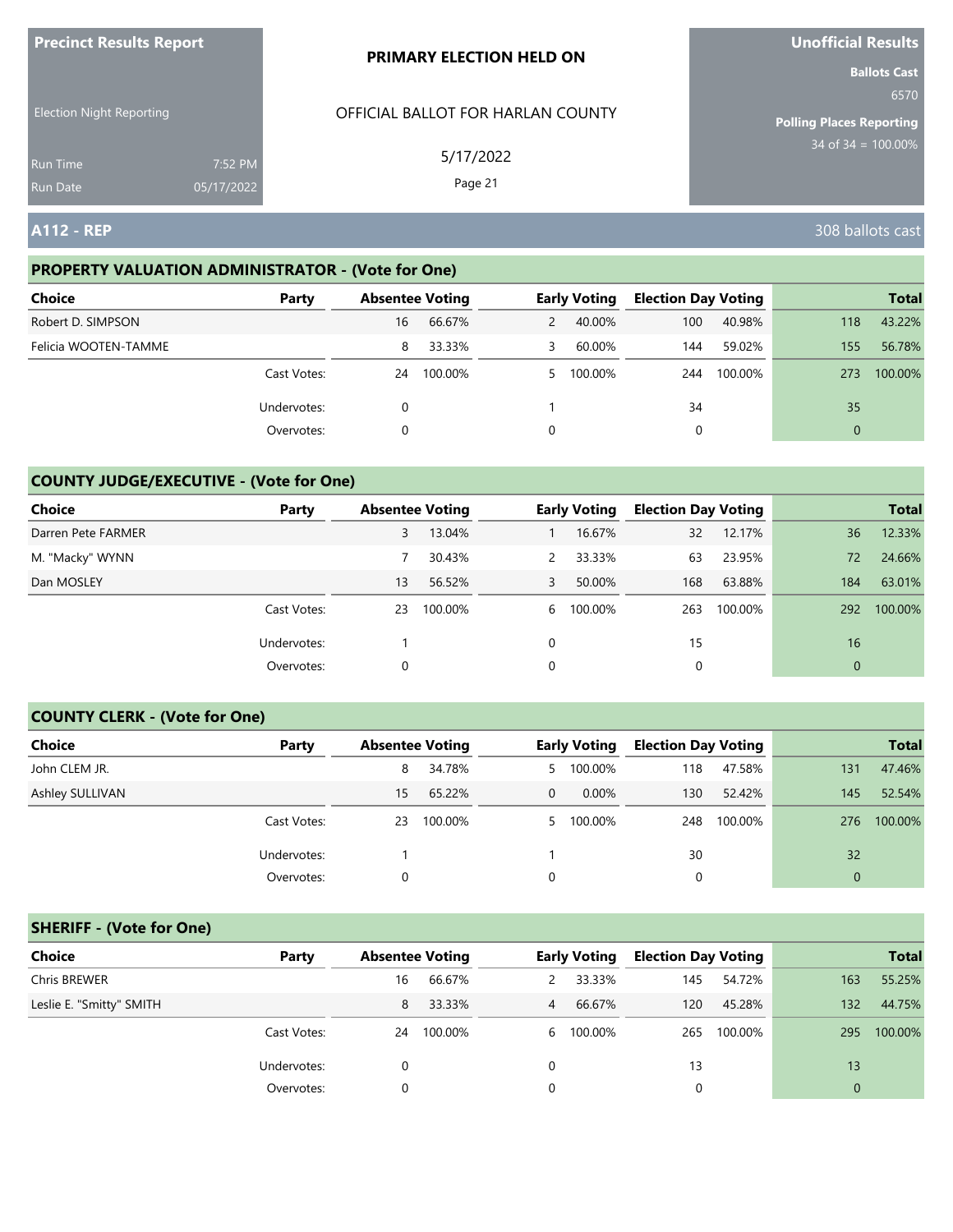| <b>Precinct Results Report</b>     |                       | <b>PRIMARY ELECTION HELD ON</b>   | Unofficial Results                                             |
|------------------------------------|-----------------------|-----------------------------------|----------------------------------------------------------------|
| <b>Election Night Reporting</b>    |                       | OFFICIAL BALLOT FOR HARLAN COUNTY | <b>Ballots Cast</b><br>6570<br><b>Polling Places Reporting</b> |
| <b>Run Time</b><br><b>Run Date</b> | 7:52 PM<br>05/17/2022 | 5/17/2022<br>Page 22              | $34 \text{ of } 34 = 100.00\%$                                 |
| <b>A112 - REP</b>                  |                       |                                   | 308 ballots cast                                               |

# **JAILER - (Vote for One)**

| <b>Choice</b>             | Party       |    | <b>Absentee Voting</b> |                | <b>Early Voting</b> | <b>Election Day Voting</b> |         |                | <b>Total</b> |
|---------------------------|-------------|----|------------------------|----------------|---------------------|----------------------------|---------|----------------|--------------|
| <b>Rick JONES</b>         |             | 0  | 0.00%                  |                | 33.33%              | 24                         | 9.52%   | 25             | 8.99%        |
| <b>B. J. BURKHART</b>     |             | 18 | 78.26%                 | $\overline{0}$ | $0.00\%$            | 148                        | 58.73%  | 166            | 59.71%       |
| John Thomas DODD          |             | 0  | $0.00\%$               | $\overline{0}$ | $0.00\%$            | 5.                         | 1.98%   | 5              | 1.80%        |
| Lawrence "Stretch" CREECH |             | 5. | 21.74%                 | $2^{\circ}$    | 66.67%              | 75                         | 29.76%  | 82             | 29.50%       |
|                           | Cast Votes: | 23 | 100.00%                | 3              | 100.00%             | 252                        | 100.00% | 278            | 100.00%      |
|                           | Undervotes: |    |                        | 3              |                     | 26                         |         | 30             |              |
|                           | Overvotes:  | 0  |                        | 0              |                     | 0                          |         | $\overline{0}$ |              |
|                           |             |    |                        |                |                     |                            |         |                |              |

### **CORONER - (Vote for One)**

| Choice                | Party       | <b>Absentee Voting</b> |         |               | <b>Early Voting</b> | <b>Election Day Voting</b> |         |                | <b>Total</b> |
|-----------------------|-------------|------------------------|---------|---------------|---------------------|----------------------------|---------|----------------|--------------|
| John Derrick NOE      |             | 8                      | 40.00%  | 0             | 0.00%               | 95                         | 42.60%  | 103            | 42.04%       |
| Joshua L. SHACKLEFORD |             | 2                      | 10.00%  |               | 2 100.00%           | 43                         | 19.28%  | 47             | 19.18%       |
| Tommy E. HALL         |             | 0                      | 0.00%   | 0             | $0.00\%$            | 20                         | 8.97%   | 20             | 8.16%        |
| Jeffrey L. SAWYERS    |             | 10                     | 50.00%  | $\mathbf 0$   | $0.00\%$            | 65                         | 29.15%  | 75             | 30.61%       |
|                       | Cast Votes: | 20                     | 100.00% | $\mathcal{P}$ | 100.00%             | 223                        | 100.00% | 245            | 100.00%      |
|                       | Undervotes: | 4                      |         | 4             |                     | 55                         |         | 63             |              |
|                       | Overvotes:  | 0                      |         | 0             |                     | 0                          |         | $\overline{0}$ |              |

### **MAGISTRATE 1st Magisterial District - (Vote for One)**

| <b>Choice</b>            | Party       | <b>Absentee Voting</b> |         |                | <b>Early Voting</b> | <b>Election Day Voting</b> |         |              | <b>Total</b> |
|--------------------------|-------------|------------------------|---------|----------------|---------------------|----------------------------|---------|--------------|--------------|
| Reggie RALEIGH           |             | 5                      | 20.83%  | 0              | 0.00%               | 60                         | 21.66%  | 65           | 21.17%       |
| Paul CALDWELL            |             | 13                     | 54.17%  | $\overline{4}$ | 66.67%              | 147                        | 53.07%  | 164          | 53.42%       |
| Clark "Sparky" MIDDLETON |             |                        | 4.17%   | 2              | 33.33%              | 59                         | 21.30%  | 62           | 20.20%       |
| Jason COLINGER           |             | 3                      | 12.50%  | $\mathbf 0$    | $0.00\%$            | $\overline{2}$             | 0.72%   | 5.           | 1.63%        |
| Tim HOWARD               |             | 2                      | 8.33%   | 0              | 0.00%               | 9                          | 3.25%   | 11           | 3.58%        |
|                          | Cast Votes: | 24                     | 100.00% | 6              | 100.00%             | 277                        | 100.00% | 307          | 100.00%      |
|                          | Undervotes: | 0                      |         | 0              |                     |                            |         |              |              |
|                          | Overvotes:  | 0                      |         | 0              |                     | 0                          |         | $\mathbf{0}$ |              |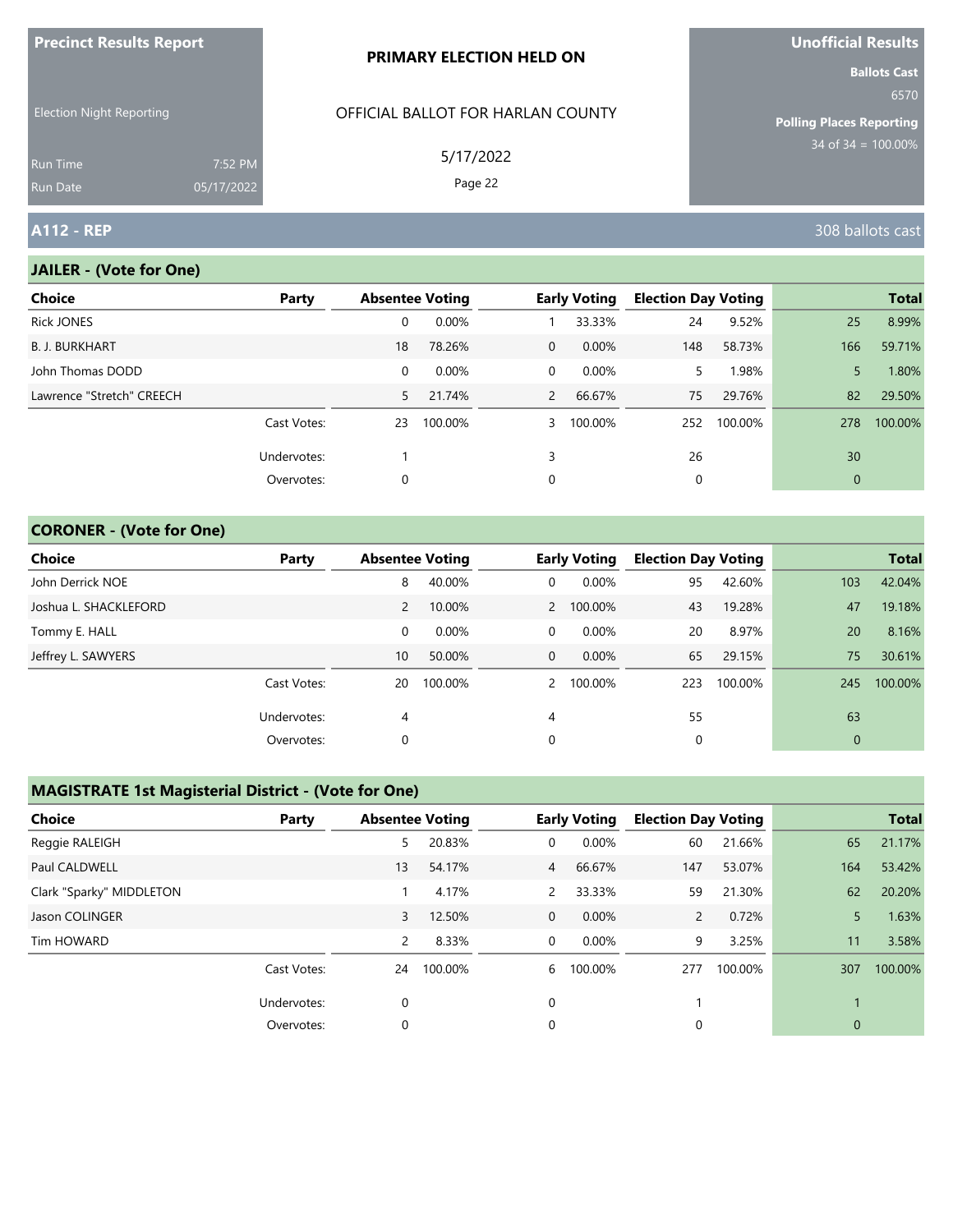| <b>Precinct Results Report</b>     |                       | <b>PRIMARY ELECTION HELD ON</b>   | Unofficial Results                                             |
|------------------------------------|-----------------------|-----------------------------------|----------------------------------------------------------------|
| <b>Election Night Reporting</b>    |                       | OFFICIAL BALLOT FOR HARLAN COUNTY | <b>Ballots Cast</b><br>6570<br><b>Polling Places Reporting</b> |
| <b>Run Time</b><br><b>Run Date</b> | 7:52 PM<br>05/17/2022 | 5/17/2022<br>Page 23              | $34$ of 34 = 100.00%                                           |
| <b>A112 - REP</b>                  |                       |                                   | 308 ballots cast                                               |

# **CONSTABLE 1st Magisterial District - (Vote for One)**

| Choice                 | Party       | <b>Absentee Voting</b> |         |               | <b>Early Voting</b> | <b>Election Day Voting</b> |         |                | <b>Total</b> |
|------------------------|-------------|------------------------|---------|---------------|---------------------|----------------------------|---------|----------------|--------------|
| Bobby "Hot Rod" GRUBBS |             | 4                      | 16.67%  |               | 16.67%              | 88                         | 38.77%  | 93             | 36.19%       |
| Kevin M. DAVIS         |             | 11                     | 45.83%  | 3             | 50.00%              | 82                         | 36.12%  | 96             | 37.35%       |
| Tony Wayne NOE         |             | 9                      | 37.50%  | $\mathcal{P}$ | 33.33%              | 57                         | 25.11%  | 68             | 26.46%       |
|                        | Cast Votes: | 24                     | 100.00% | 6             | 100.00%             | 227                        | 100.00% | 257            | 100.00%      |
|                        | Undervotes: | 0                      |         | $\Omega$      |                     | 51                         |         | 51             |              |
|                        | Overvotes:  | 0                      |         |               |                     | 0                          |         | $\overline{0}$ |              |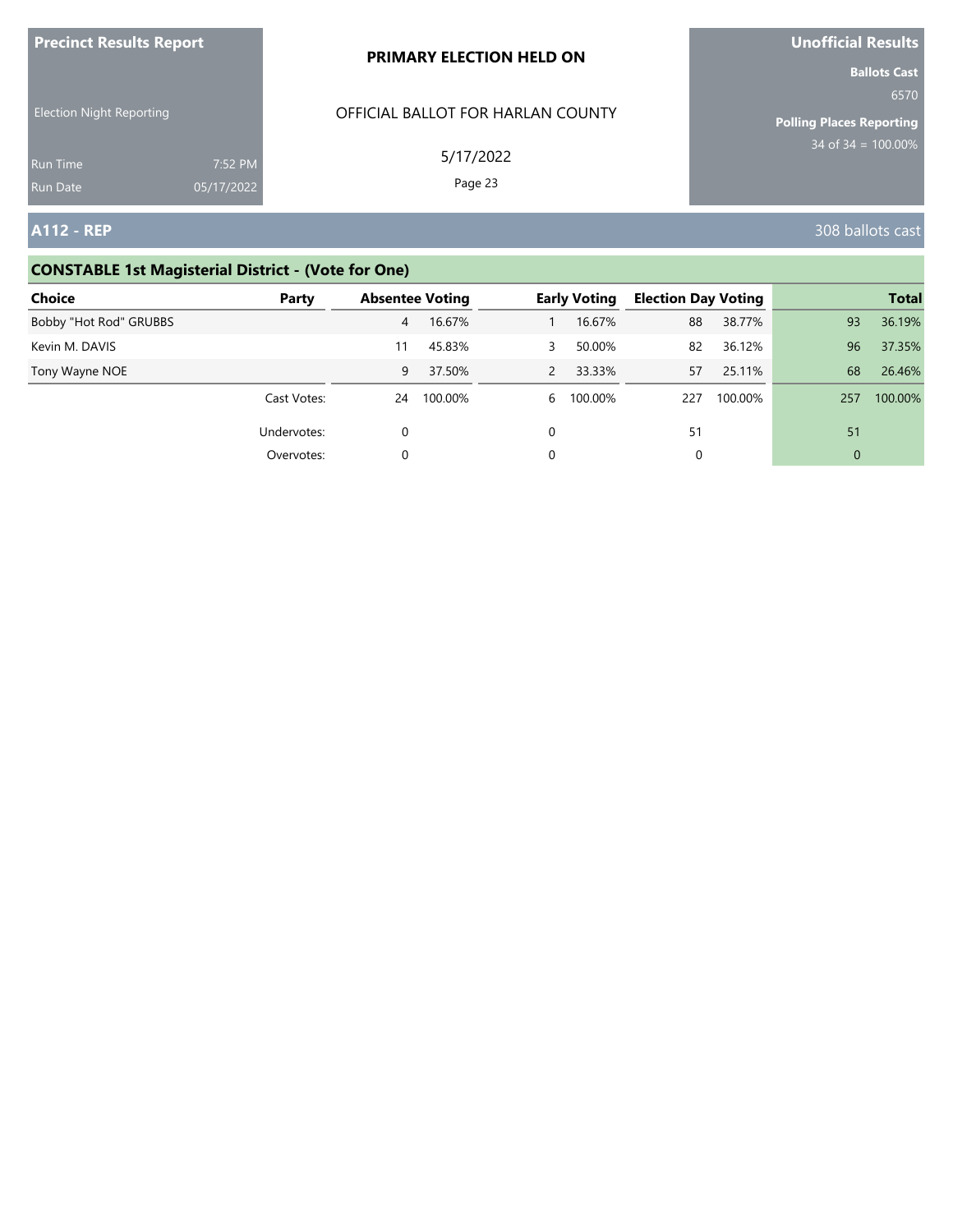| <b>Precinct Results Report</b>                     |            | PRIMARY ELECTION HELD ON                       | <b>Unofficial Results</b>                                                                 |
|----------------------------------------------------|------------|------------------------------------------------|-------------------------------------------------------------------------------------------|
| <b>Election Night Reporting</b><br><b>Run Time</b> | 7:52 PM    | OFFICIAL BALLOT FOR HARLAN COUNTY<br>5/17/2022 | <b>Ballots Cast</b><br>6570<br><b>Polling Places Reporting</b><br>$34$ of $34 = 100.00\%$ |
| <b>Run Date</b>                                    | 05/17/2022 | Page 24                                        |                                                                                           |
| <b>A112 - DEM</b>                                  |            |                                                | 29 ballots cast                                                                           |

| <b>Choice</b>             | Party       | <b>Absentee Voting</b> |         |              | <b>Early Voting</b> | <b>Election Day Voting</b> |         |                | <b>Total</b> |
|---------------------------|-------------|------------------------|---------|--------------|---------------------|----------------------------|---------|----------------|--------------|
| Joshua Wesley BLANTON SR. |             | 0                      | 0.00%   | 0            | 0.00%               | 5.                         | 22.73%  | 5              | 21.74%       |
| Charles BOOKER            |             | $\mathbf{0}$           | 0.00%   | $\mathbf{0}$ | $0.00\%$            | 11                         | 50.00%  | 11             | 47.83%       |
| Ruth GAO                  |             | 0                      | 0.00%   | 0            | 0.00%               | $\mathbf{2}$               | 9.09%   | $\overline{2}$ | 8.70%        |
| John MERRILL              |             |                        | 100.00% | $\mathbf{0}$ | $0.00\%$            | $\overline{4}$             | 18.18%  | 5              | 21.74%       |
|                           | Cast Votes: |                        | 100.00% | 0            | 0.00%               | 22                         | 100.00% | 23             | 100.00%      |
|                           | Undervotes: | 0                      |         | $\Omega$     |                     | 6                          |         | 6              |              |
|                           | Overvotes:  | 0                      |         | 0            |                     |                            |         | 0              |              |

| <b>Choice</b>    | Party       | <b>Absentee Voting</b> |   | <b>Early Voting</b> | <b>Election Day Voting</b> |         |          | <b>Total</b> |
|------------------|-------------|------------------------|---|---------------------|----------------------------|---------|----------|--------------|
| Pamela D. BAILEY |             | $0.00\%$               | 0 | $0.00\%$            | 18                         | 64.29%  | 18       | 62.07%       |
| Donna G. HOSKINS |             | 100.00%                | 0 | 0.00%               | 10                         | 35.71%  | 11       | 37.93%       |
|                  | Cast Votes: | 100.00%                | 0 | $0.00\%$            | 28                         | 100.00% | 29       | 100.00%      |
|                  | Undervotes: |                        |   |                     |                            |         | $\Omega$ |              |
|                  | Overvotes:  |                        |   |                     |                            |         | $\Omega$ |              |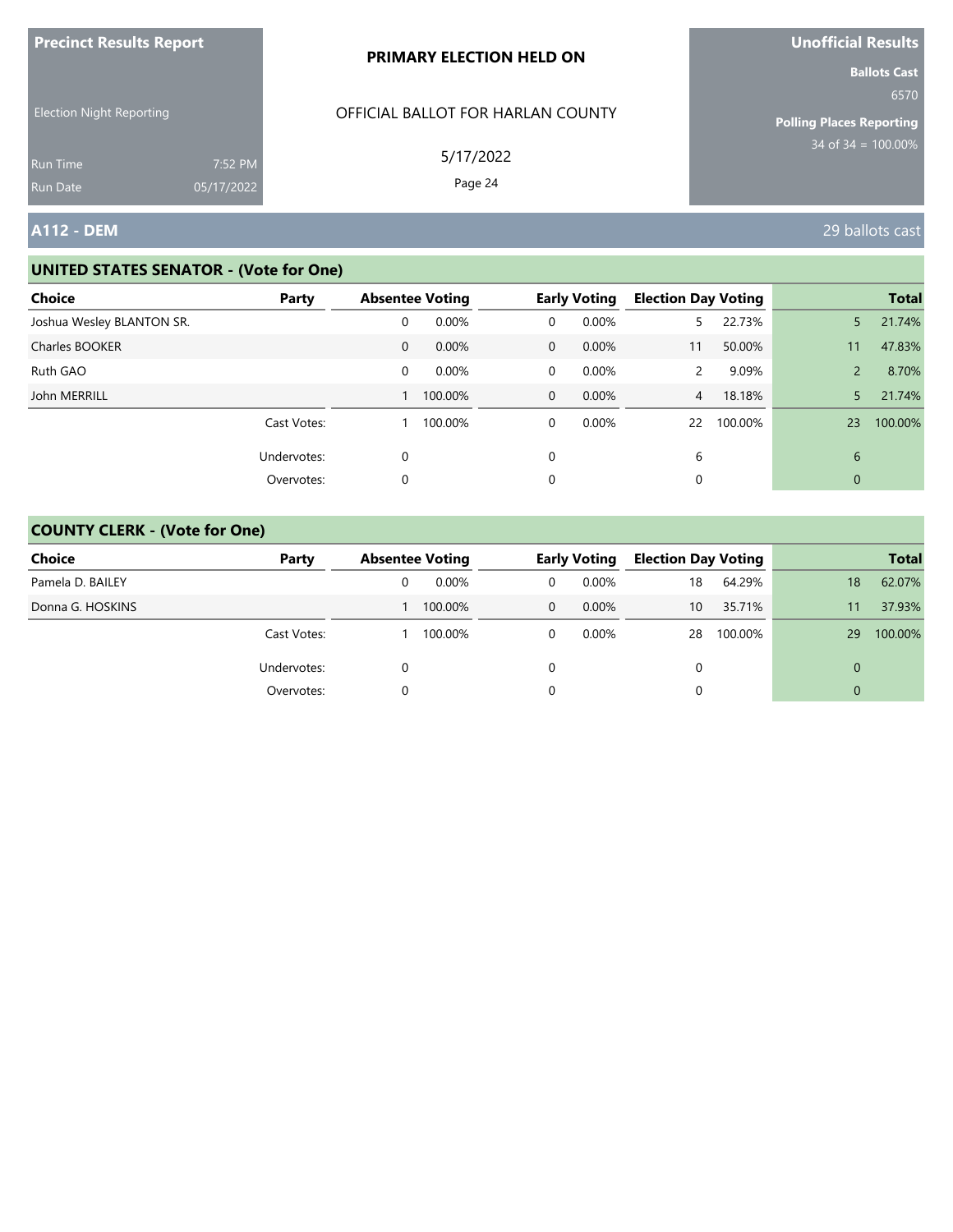| <b>Precinct Results Report</b>  |            | PRIMARY ELECTION HELD ON          | <b>Unofficial Results</b>       |
|---------------------------------|------------|-----------------------------------|---------------------------------|
|                                 |            |                                   | <b>Ballots Cast</b><br>6570     |
| <b>Election Night Reporting</b> |            | OFFICIAL BALLOT FOR HARLAN COUNTY | <b>Polling Places Reporting</b> |
| Run Time                        | 7:52 PM    | 5/17/2022                         | $34 \text{ of } 34 = 100.00\%$  |
| Run Date                        | 05/17/2022 | Page 25                           |                                 |
| <b>B102 - REP</b>               |            |                                   | 145 ballots cast                |

#### **UNITED STATES SENATOR - (Vote for One)**

| Choice                    | Party       | <b>Absentee Voting</b> |         |              | <b>Early Voting</b> | <b>Election Day Voting</b> |         |                | <b>Total</b> |
|---------------------------|-------------|------------------------|---------|--------------|---------------------|----------------------------|---------|----------------|--------------|
| John SCHIESS              |             | $\overline{2}$         | 7.69%   | 0            | 0.00%               | 0                          | 0.00%   | $\overline{2}$ | 1.50%        |
| Tami L. STAINFIELD        |             | 3                      | 11.54%  | $\mathbf{0}$ | 0.00%               | 8                          | 7.62%   | 11             | 8.27%        |
| Arnold BLANKENSHIP        |             |                        | 3.85%   | 0            | 0.00%               | 5                          | 4.76%   | 6              | 4.51%        |
| Valerie "Dr Val" FREDRICK |             | $\overline{2}$         | 7.69%   | $\mathbf{0}$ | 0.00%               | $\overline{2}$             | 1.90%   | $\overline{4}$ | 3.01%        |
| Paul V. HAMILTON          |             | 0                      | 0.00%   | 0            | 0.00%               | 3                          | 2.86%   | 3              | 2.26%        |
| Rand PAUL                 |             | 18                     | 69.23%  | $2^{\circ}$  | 100.00%             | 87                         | 82.86%  | 107            | 80.45%       |
|                           | Cast Votes: | 26                     | 100.00% | $2^{\circ}$  | 100.00%             | 105                        | 100.00% | 133            | 100.00%      |
|                           | Undervotes: | 0                      |         | 0            |                     | 12                         |         | 12             |              |
|                           | Overvotes:  | 0                      |         | 0            |                     | 0                          |         | $\mathbf{0}$   |              |
|                           |             |                        |         |              |                     |                            |         |                |              |

# **UNITED STATES REPRESENTATIVE in CONGRESS 5th Congressional District - (Vote for One)**

| Choice                           | Party       | <b>Absentee Voting</b> |         |               | <b>Early Voting</b> | <b>Election Day Voting</b> |         |             | <b>Total</b> |
|----------------------------------|-------------|------------------------|---------|---------------|---------------------|----------------------------|---------|-------------|--------------|
| Harold "Hal" ROGERS              |             | 17                     | 68.00%  |               | 50.00%              | 89                         | 78.76%  | 107         | 76.43%       |
| Jeannette ANDREWS                |             | $\overline{2}$         | 8.00%   | $\mathbf{0}$  | 0.00%               | $7^{\circ}$                | 6.19%   | 9           | 6.43%        |
| <b>Brandon Russell MONHOLLEN</b> |             | 2                      | 8.00%   | 0             | 0.00%               | 9                          | 7.96%   | 11          | 7.86%        |
| Gerardo SERRANO                  |             | $\overline{2}$         | 8.00%   |               | 50.00%              | $\overline{2}$             | 1.77%   | 5           | 3.57%        |
| Rich VAN DAM                     |             | 2                      | 8.00%   | $\Omega$      | $0.00\%$            | 6                          | 5.31%   | 8           | 5.71%        |
|                                  | Cast Votes: | 25                     | 100.00% | $\mathcal{P}$ | 100.00%             | 113                        | 100.00% | 140         | 100.00%      |
|                                  | Undervotes: |                        |         | $\Omega$      |                     | 4                          |         | 5           |              |
|                                  | Overvotes:  | 0                      |         | 0             |                     | 0                          |         | $\mathbf 0$ |              |

# **PROPERTY VALUATION ADMINISTRATOR - (Vote for One)**

| Choice               | Party       | <b>Absentee Voting</b> |         |   | <b>Early Voting</b> | <b>Election Day Voting</b> |         |          | <b>Total</b> |
|----------------------|-------------|------------------------|---------|---|---------------------|----------------------------|---------|----------|--------------|
| Robert D. SIMPSON    |             | 3                      | 11.54%  |   | 2 100.00%           | 41                         | 35.96%  | 46       | 32.39%       |
| Felicia WOOTEN-TAMME |             | 23                     | 88.46%  | 0 | $0.00\%$            | 73                         | 64.04%  | 96       | 67.61%       |
|                      | Cast Votes: | 26                     | 100.00% |   | 2 100.00%           | 114                        | 100.00% | 142      | 100.00%      |
|                      | Undervotes: |                        |         |   |                     |                            |         |          |              |
|                      | Overvotes:  |                        |         |   |                     |                            |         | $\Omega$ |              |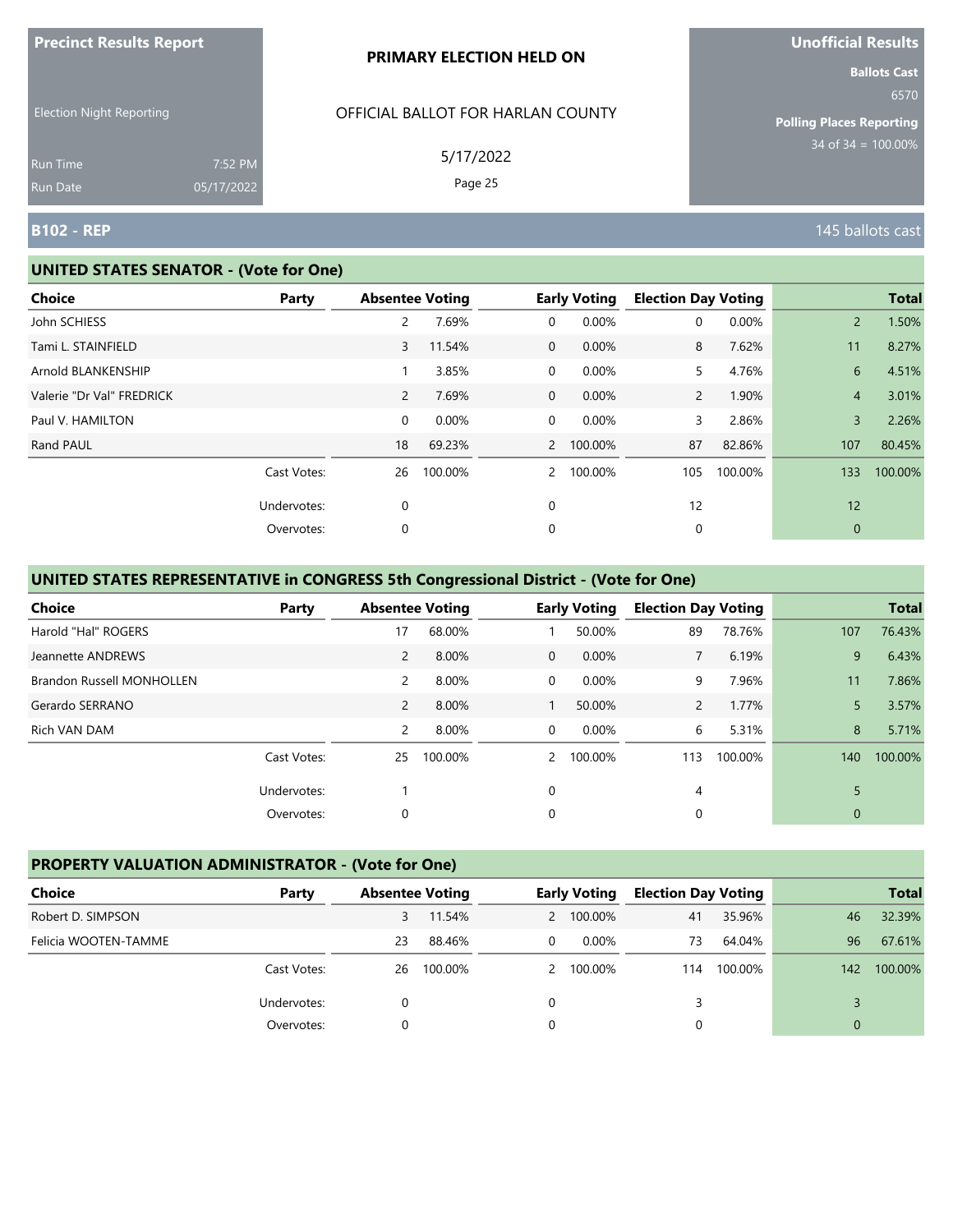| <b>FIGUILLE RESULTS REPUIL</b>     |                       | <b>PRIMARY ELECTION HELD ON</b>   | <u>UNUMURI NESURSI</u><br><b>Ballots Cast</b> |
|------------------------------------|-----------------------|-----------------------------------|-----------------------------------------------|
| <b>Election Night Reporting</b>    |                       | OFFICIAL BALLOT FOR HARLAN COUNTY | 6570<br><b>Polling Places Reporting</b>       |
| <b>Run Time</b><br><b>Run Date</b> | 7:52 PM<br>05/17/2022 | 5/17/2022<br>Page 26              | 34 of $34 = 100.00\%$                         |
| <b>B102 - REP</b>                  |                       |                                   | 145 ballots cast                              |

#### **COUNTY JUDGE/EXECUTIVE - (Vote for One)**

**Precinct Results Report**

| <b>Choice</b>      | Party       | <b>Absentee Voting</b> |         |          | <b>Early Voting</b> | <b>Election Day Voting</b> |         |     | <b>Total</b> |
|--------------------|-------------|------------------------|---------|----------|---------------------|----------------------------|---------|-----|--------------|
| Darren Pete FARMER |             |                        | 3.85%   | 0        | $0.00\%$            |                            | 6.09%   | 8   | 5.59%        |
| M. "Macky" WYNN    |             | 9                      | 34.62%  |          | 50.00%              | 50                         | 43.48%  | 60  | 41.96%       |
| Dan MOSLEY         |             | 16                     | 61.54%  |          | 50.00%              | 58                         | 50.43%  | 75  | 52.45%       |
|                    | Cast Votes: | 26                     | 100.00% |          | 2 100.00%           | 115                        | 100.00% | 143 | 100.00%      |
|                    | Undervotes: | 0                      |         | $\Omega$ |                     |                            |         |     |              |
|                    | Overvotes:  | 0                      |         | 0        |                     |                            |         | 0   |              |

### **COUNTY CLERK - (Vote for One)**

| Choice          | Party       | <b>Absentee Voting</b> |         |              | <b>Early Voting</b> | <b>Election Day Voting</b> |         |          | <b>Total</b> |
|-----------------|-------------|------------------------|---------|--------------|---------------------|----------------------------|---------|----------|--------------|
| John CLEM JR.   |             | 12                     | 46.15%  |              | 2 100.00%           | 39                         | 33.91%  | 53       | 37.06%       |
| Ashley SULLIVAN |             | 14                     | 53.85%  | $\mathbf{0}$ | $0.00\%$            | 76                         | 66.09%  | 90       | 62.94%       |
|                 | Cast Votes: | 26                     | 100.00% |              | 2 100.00%           | 115                        | 100.00% | 143      | 100.00%      |
|                 | Undervotes: |                        |         | 0            |                     | 2                          |         |          |              |
|                 | Overvotes:  | 0                      |         | 0            |                     | 0                          |         | $\Omega$ |              |

#### **SHERIFF - (Vote for One)**

| <b>Choice</b>            | Party       | <b>Absentee Voting</b> |         |   | <b>Early Voting</b> | <b>Election Day Voting</b> |         |     | <b>Total</b> |
|--------------------------|-------------|------------------------|---------|---|---------------------|----------------------------|---------|-----|--------------|
| Chris BREWER             |             | 11                     | 42.31%  |   | 2 100.00%           | 90                         | 76.92%  | 103 | 71.03%       |
| Leslie E. "Smitty" SMITH |             | 15                     | 57.69%  | 0 | $0.00\%$            | 27                         | 23.08%  | 42  | 28.97%       |
|                          | Cast Votes: | 26                     | 100.00% |   | 2 100.00%           | 117                        | 100.00% | 145 | 100.00%      |
|                          | Undervotes: | 0                      |         | 0 |                     | 0                          |         |     |              |
|                          | Overvotes:  | 0                      |         | 0 |                     | 0                          |         |     |              |

# **JAILER - (Vote for One)**

| <b>Choice</b>             | Party       | <b>Absentee Voting</b> |          |              | <b>Early Voting</b> | <b>Election Day Voting</b> |         |             | <b>Total</b> |
|---------------------------|-------------|------------------------|----------|--------------|---------------------|----------------------------|---------|-------------|--------------|
| <b>Rick JONES</b>         |             | 3                      | 12.00%   |              | 2 100.00%           | 33                         | 28.70%  | 38          | 26.76%       |
| <b>B. J. BURKHART</b>     |             | 20                     | 80.00%   | $\mathbf{0}$ | $0.00\%$            | 74                         | 64.35%  | 94          | 66.20%       |
| John Thomas DODD          |             | 2                      | 8.00%    | 0            | 0.00%               | 3                          | 2.61%   |             | 3.52%        |
| Lawrence "Stretch" CREECH |             | $\mathbf 0$            | $0.00\%$ | $\mathbf{0}$ | $0.00\%$            | 5.                         | 4.35%   |             | 3.52%        |
|                           | Cast Votes: | 25                     | 100.00%  |              | 2 100.00%           | 115                        | 100.00% | 142         | 100.00%      |
|                           | Undervotes: |                        |          | $\Omega$     |                     |                            |         | 3           |              |
|                           | Overvotes:  | 0                      |          | 0            |                     | 0                          |         | $\mathbf 0$ |              |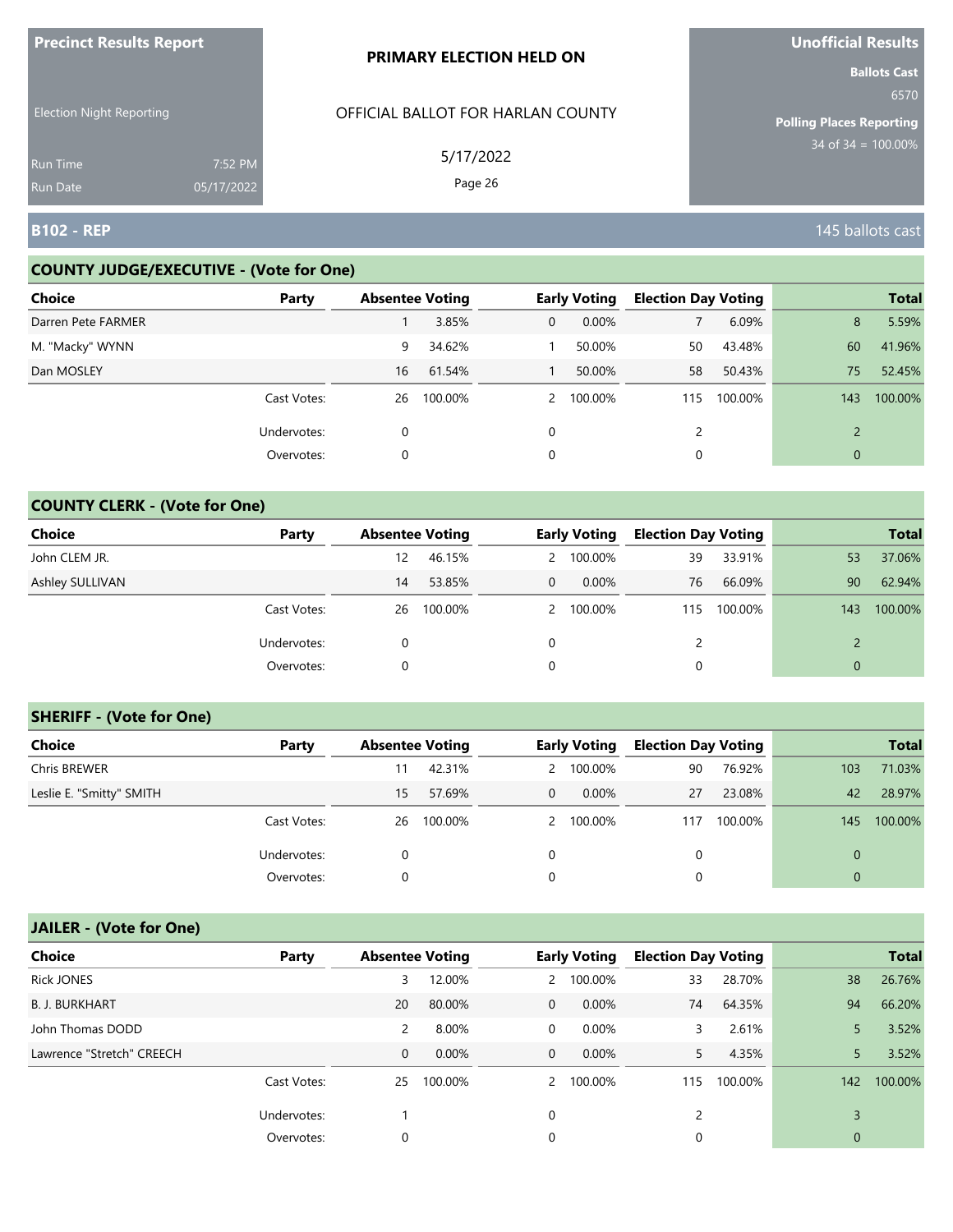| <b>FIGURAL RESULTS REPUIL</b>      |                       | <b>PRIMARY ELECTION HELD ON</b>   | <b>UNUINTERNITY</b><br><b>Ballots Cast</b> |
|------------------------------------|-----------------------|-----------------------------------|--------------------------------------------|
| <b>Election Night Reporting</b>    |                       | OFFICIAL BALLOT FOR HARLAN COUNTY | 6570<br><b>Polling Places Reporting</b>    |
| <b>Run Time</b><br><b>Run Date</b> | 7:52 PM<br>05/17/2022 | 5/17/2022<br>Page 27              | $34$ of 34 = 100.00%                       |
| <b>B102 - REP</b>                  |                       |                                   | 145 ballots cast                           |

# **CORONER - (Vote for One)**

**Precinct Results Report**

| <b>Choice</b>         | Party       | <b>Absentee Voting</b> |         |                | <b>Early Voting</b> | <b>Election Day Voting</b> |         |                 | <b>Total</b> |
|-----------------------|-------------|------------------------|---------|----------------|---------------------|----------------------------|---------|-----------------|--------------|
| John Derrick NOE      |             | 8                      | 30.77%  | 0              | 0.00%               | 17                         | 15.18%  | 25              | 17.86%       |
| Joshua L. SHACKLEFORD |             | 5                      | 19.23%  | $\overline{0}$ | 0.00%               | 33                         | 29.46%  | 38              | 27.14%       |
| Tommy E. HALL         |             | 2                      | 7.69%   |                | 50.00%              | 9                          | 8.04%   | 12 <sup>1</sup> | 8.57%        |
| Jeffrey L. SAWYERS    |             | 11                     | 42.31%  |                | 50.00%              | 53                         | 47.32%  | 65              | 46.43%       |
|                       | Cast Votes: | 26                     | 100.00% | $\mathcal{P}$  | 100.00%             | 112                        | 100.00% | 140             | 100.00%      |
|                       | Undervotes: | 0                      |         | $\Omega$       |                     |                            |         | 5               |              |
|                       | Overvotes:  | 0                      |         | 0              |                     | 0                          |         | $\mathbf{0}$    |              |
|                       |             |                        |         |                |                     |                            |         |                 |              |

# **MAGISTRATE 2nd Magisterial District - (Vote for One)**

| Choice            | Party       |    | <b>Absentee Voting</b> |                | <b>Early Voting</b> | <b>Election Day Voting</b> |         |          | <b>Total</b> |
|-------------------|-------------|----|------------------------|----------------|---------------------|----------------------------|---------|----------|--------------|
| <b>Bill MOORE</b> |             | 10 | 38.46%                 |                | 2 100.00%           | 92                         | 78.63%  | 104      | 71.72%       |
| Michael NAPIER    |             | 16 | 61.54%                 | $\overline{0}$ | $0.00\%$            | 25                         | 21.37%  | 41       | 28.28%       |
|                   | Cast Votes: | 26 | 100.00%                |                | 2 100.00%           | 117                        | 100.00% | 145      | 100.00%      |
|                   | Undervotes: | 0  |                        | 0              |                     |                            |         | $\Omega$ |              |
|                   | Overvotes:  |    |                        | 0              |                     |                            |         | $\Omega$ |              |

# **CONSTABLE 2nd Magisterial District - (Vote for One)**

| Choice            | Party       | <b>Absentee Voting</b> |         |                | <b>Early Voting</b> | <b>Election Day Voting</b> |         |                | <b>Total</b> |
|-------------------|-------------|------------------------|---------|----------------|---------------------|----------------------------|---------|----------------|--------------|
| Scotty MOORE      |             | 18                     | 69.23%  |                | 2 100.00%           | 69                         | 63.89%  | 89             | 65.44%       |
| Gary Wayne PLANCK |             | 8                      | 30.77%  | $\overline{0}$ | $0.00\%$            | 39                         | 36.11%  | 47             | 34.56%       |
|                   | Cast Votes: | 26                     | 100.00% |                | 2 100.00%           | 108                        | 100.00% | 136            | 100.00%      |
|                   | Undervotes: | 0                      |         | 0              |                     | 9                          |         | 9              |              |
|                   | Overvotes:  | 0                      |         | 0              |                     |                            |         | $\overline{0}$ |              |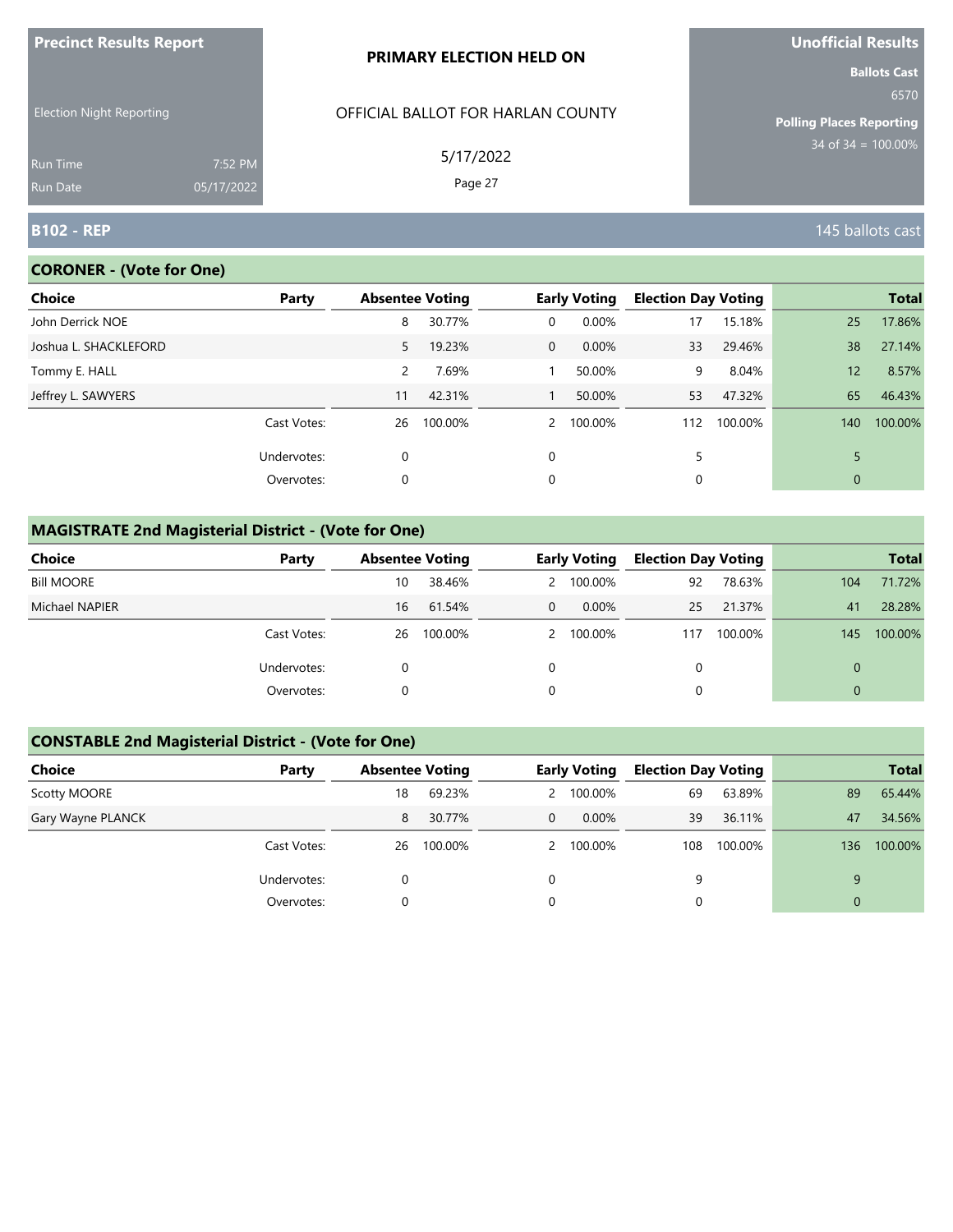| <b>Precinct Results Report</b>  |            | PRIMARY ELECTION HELD ON          | <b>Unofficial Results</b>                                                                 |
|---------------------------------|------------|-----------------------------------|-------------------------------------------------------------------------------------------|
| <b>Election Night Reporting</b> |            | OFFICIAL BALLOT FOR HARLAN COUNTY | <b>Ballots Cast</b><br>6570<br><b>Polling Places Reporting</b><br>$34$ of $34 = 100.00\%$ |
| <b>Run Time</b>                 | 7:52 PM    | 5/17/2022                         |                                                                                           |
| <b>Run Date</b>                 | 05/17/2022 | Page 28                           |                                                                                           |
| B102 - DEM                      |            |                                   | 42 ballots cast                                                                           |

| <b>Choice</b>             | Party       | <b>Absentee Voting</b> |          |             | <b>Early Voting</b> | <b>Election Day Voting</b> |          |                | <b>Total</b> |
|---------------------------|-------------|------------------------|----------|-------------|---------------------|----------------------------|----------|----------------|--------------|
| Joshua Wesley BLANTON SR. |             | 2                      | 100.00%  | 0           | 0.00%               |                            | 31.82%   | 9              | 36.00%       |
| Charles BOOKER            |             | 0                      | 0.00%    |             | 100.00%             | 12                         | 54.55%   | 13             | 52.00%       |
| Ruth GAO                  |             | 0                      | 0.00%    | 0           | 0.00%               | 0                          | $0.00\%$ | $\overline{0}$ | 0.00%        |
| John MERRILL              |             | 0                      | $0.00\%$ | $\mathbf 0$ | $0.00\%$            | 3                          | 13.64%   | 3              | 12.00%       |
|                           | Cast Votes: | 2                      | 100.00%  |             | 100.00%             | 22                         | 100.00%  | 25             | 100.00%      |
|                           | Undervotes: | 3                      |          | $\Omega$    |                     | 14                         |          | 17             |              |
|                           | Overvotes:  | 0                      |          | 0           |                     |                            |          | $\mathbf{0}$   |              |

| <b>Choice</b>    | Party       | <b>Absentee Voting</b> |           |   | <b>Early Voting</b> | <b>Election Day Voting</b> |         |          | <b>Total</b> |
|------------------|-------------|------------------------|-----------|---|---------------------|----------------------------|---------|----------|--------------|
| Pamela D. BAILEY |             |                        | 50.00%    | 0 | $0.00\%$            | 12                         | 41.38%  | 13       | 40.63%       |
| Donna G. HOSKINS |             |                        | 50.00%    |   | 100.00%             | 17                         | 58.62%  | 19       | 59.38%       |
|                  | Cast Votes: |                        | 2 100.00% |   | 100.00%             | 29                         | 100.00% | 32       | 100.00%      |
|                  | Undervotes: |                        |           |   |                     |                            |         | 10       |              |
|                  | Overvotes:  |                        |           |   |                     |                            |         | $\Omega$ |              |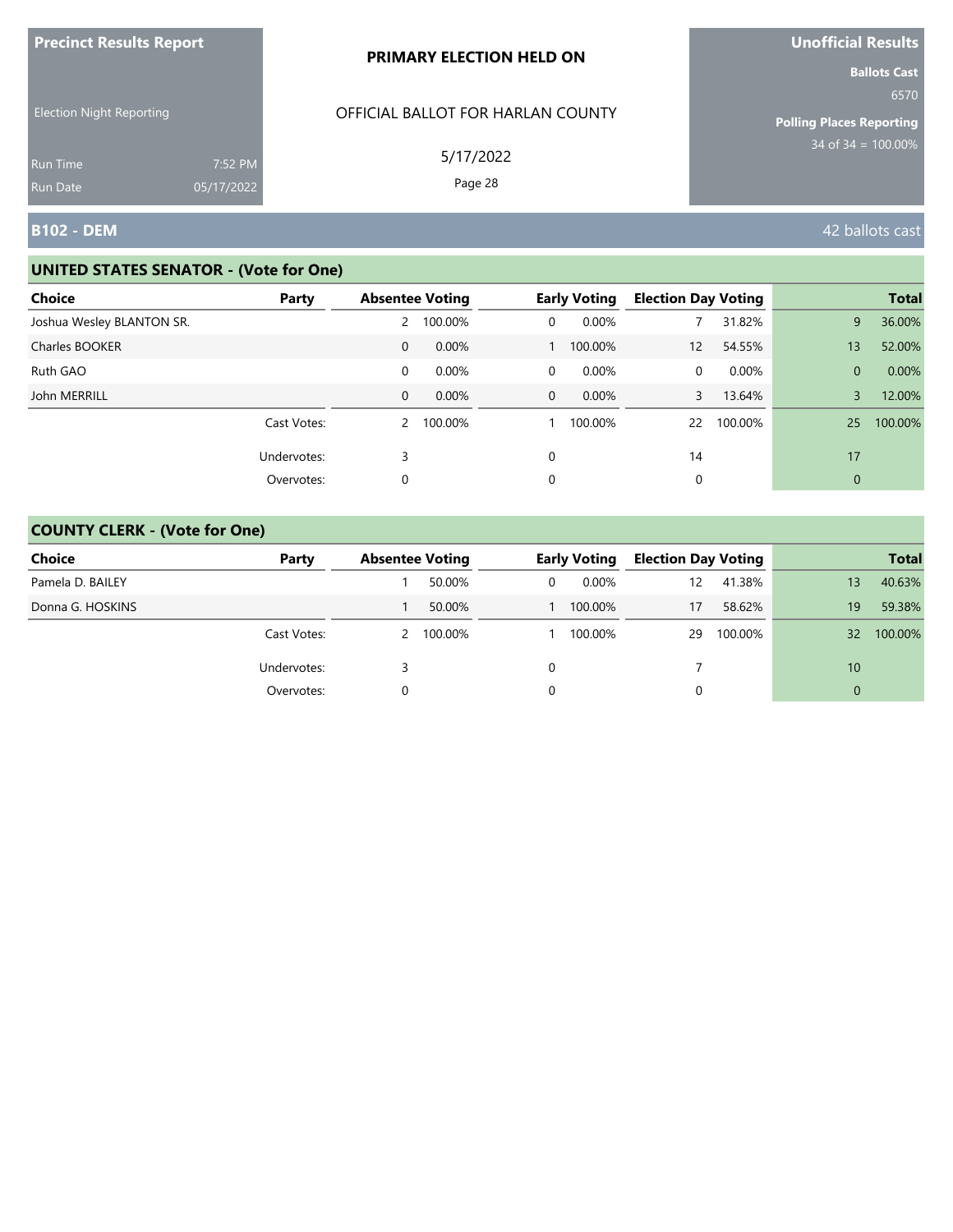|                                 |            | PRIMARY ELECTION HELD ON          |                                                         |
|---------------------------------|------------|-----------------------------------|---------------------------------------------------------|
| <b>Election Night Reporting</b> |            | OFFICIAL BALLOT FOR HARLAN COUNTY | <b>Ballots Cast</b><br>6570                             |
|                                 |            |                                   | <b>Polling Places Reporting</b><br>$34$ of 34 = 100.00% |
| <b>Run Time</b>                 | 7:52 PM    | 5/17/2022<br>Page 29              |                                                         |
| Run Date                        | 05/17/2022 |                                   |                                                         |
| <b>B103 - REP</b>               |            |                                   | 154 ballots cast                                        |

#### **UNITED STATES SENATOR - (Vote for One)**

**Precinct Results Report**

| Party |                                          | <b>Absentee Voting</b> |             | <b>Early Voting</b>                           | <b>Election Day Voting</b> |         |                | <b>Total</b> |
|-------|------------------------------------------|------------------------|-------------|-----------------------------------------------|----------------------------|---------|----------------|--------------|
|       | 0                                        | 0.00%                  | 0           | 0.00%                                         | 3                          | 2.42%   | $\overline{3}$ | 2.17%        |
|       | 0                                        | 0.00%                  |             | 0.00%                                         | 6                          | 4.84%   | 6              | 4.35%        |
|       | 0                                        | 0.00%                  | $\mathbf 0$ | 0.00%                                         | 3                          | 2.42%   | 3              | 2.17%        |
|       | $\mathbf 0$                              | 0.00%                  |             | 0.00%                                         | $\overline{4}$             | 3.23%   | $\overline{4}$ | 2.90%        |
|       | 0                                        | 0.00%                  | $\mathbf 0$ | 0.00%                                         | 4                          | 3.23%   | $\overline{4}$ | 2.90%        |
|       |                                          | 100.00%                |             |                                               | 104                        | 83.87%  | 118            | 85.51%       |
|       |                                          | 100.00%                |             |                                               | 124                        | 100.00% | 138            | 100.00%      |
|       | $\overline{2}$                           |                        | $\mathbf 0$ |                                               | 14                         |         | 16             |              |
|       | 0                                        |                        | 0           |                                               | 0                          |         | $\mathbf 0$    |              |
|       | Cast Votes:<br>Undervotes:<br>Overvotes: | 13<br>13               |             | $\overline{0}$<br>$\overline{0}$<br>$1 \quad$ | 100.00%<br>100.00%         |         |                |              |

# **UNITED STATES REPRESENTATIVE in CONGRESS 5th Congressional District - (Vote for One)**

| Choice                           | Party       | <b>Absentee Voting</b> |         |                | <b>Early Voting</b> | <b>Election Day Voting</b> |         |             | <b>Total</b> |
|----------------------------------|-------------|------------------------|---------|----------------|---------------------|----------------------------|---------|-------------|--------------|
| Harold "Hal" ROGERS              |             | 4                      | 36.36%  |                | 100.00%             | 109                        | 84.50%  | 114         | 80.85%       |
| Jeannette ANDREWS                |             | $\mathbf{0}$           | 0.00%   | $\overline{0}$ | 0.00%               | 3                          | 2.33%   | 3           | 2.13%        |
| <b>Brandon Russell MONHOLLEN</b> |             | 0                      | 0.00%   | 0              | $0.00\%$            | 11                         | 8.53%   | 11          | 7.80%        |
| Gerardo SERRANO                  |             | 7                      | 63.64%  | $\overline{0}$ | $0.00\%$            | 5.                         | 3.88%   | 12          | 8.51%        |
| Rich VAN DAM                     |             | 0                      | 0.00%   | $\Omega$       | 0.00%               |                            | 0.78%   |             | 0.71%        |
|                                  | Cast Votes: | 11                     | 100.00% |                | 100.00%             | 129                        | 100.00% | 141         | 100.00%      |
|                                  | Undervotes: | 4                      |         | $\mathbf 0$    |                     | 9                          |         | 13          |              |
|                                  | Overvotes:  | 0                      |         | 0              |                     | 0                          |         | $\mathbf 0$ |              |

## **PROPERTY VALUATION ADMINISTRATOR - (Vote for One)**

| <b>Choice</b>        | Party       |    | <b>Absentee Voting</b> |   | <b>Early Voting</b> | <b>Election Day Voting</b> |         |          | <b>Total</b> |
|----------------------|-------------|----|------------------------|---|---------------------|----------------------------|---------|----------|--------------|
| Robert D. SIMPSON    |             |    | 46.67%                 | 0 | $0.00\%$            | 28                         | 20.90%  | 35       | 23.33%       |
| Felicia WOOTEN-TAMME |             | 8  | 53.33%                 |   | 100.00%             | 106                        | 79.10%  | 115      | 76.67%       |
|                      | Cast Votes: | 15 | 100.00%                |   | 100.00%             | 134                        | 100.00% | 150      | 100.00%      |
|                      | Undervotes: |    |                        |   |                     | 4                          |         | 4        |              |
|                      | Overvotes:  |    |                        |   |                     | 0                          |         | $\Omega$ |              |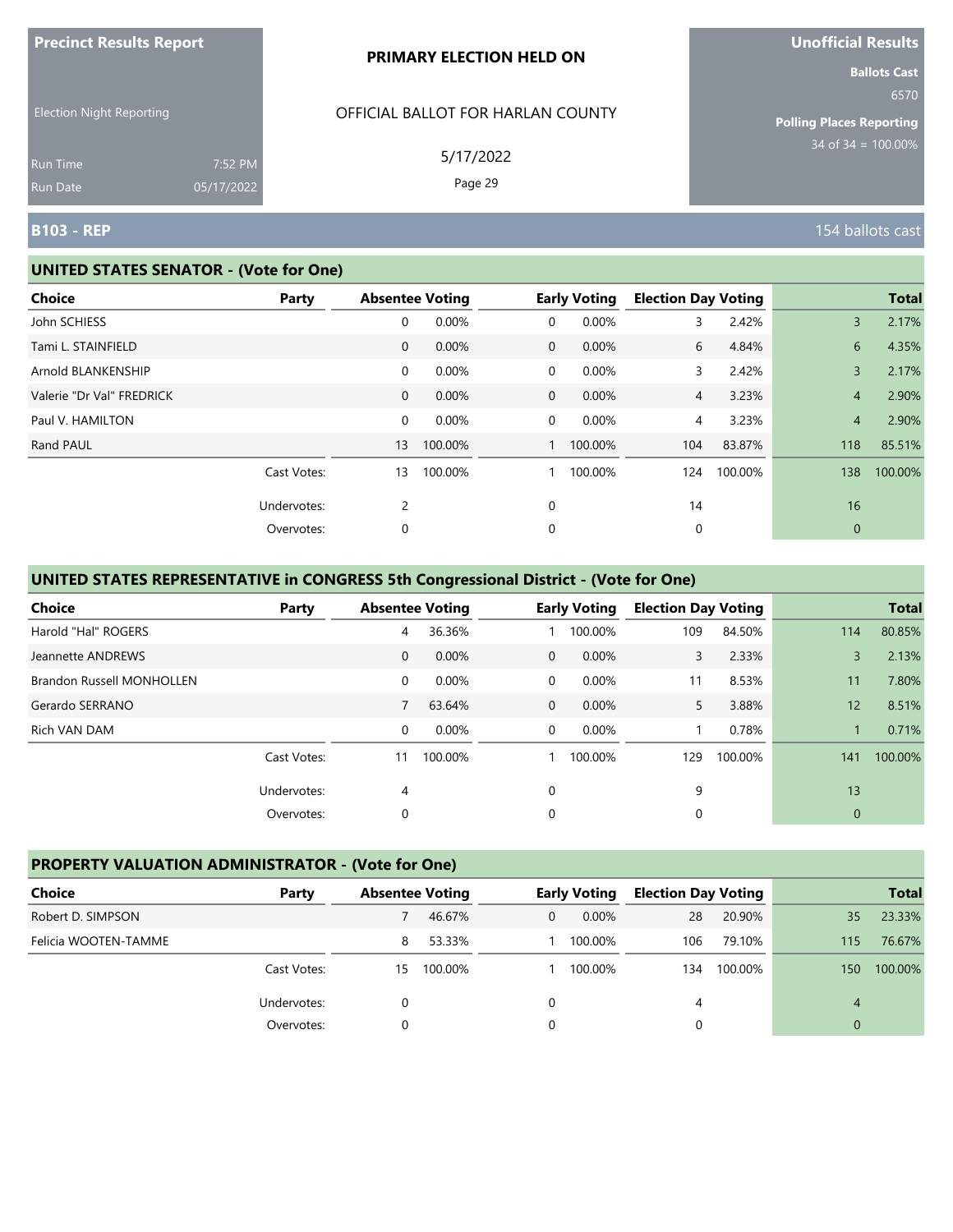| <b>FIGUILL RESULS REPULL</b>       |                       | <b>PRIMARY ELECTION HELD ON</b>   | <b>VIIVIIILIAI NESUILS</b><br><b>Ballots Cast</b> |
|------------------------------------|-----------------------|-----------------------------------|---------------------------------------------------|
| <b>Election Night Reporting</b>    |                       | OFFICIAL BALLOT FOR HARLAN COUNTY | 6570<br><b>Polling Places Reporting</b>           |
| <b>Run Time</b><br><b>Run Date</b> | 7:52 PM<br>05/17/2022 | 5/17/2022<br>Page 30              | $34$ of $34 = 100.00\%$                           |
| <b>B103 - REP</b>                  |                       |                                   | 154 ballots cast                                  |

### **COUNTY JUDGE/EXECUTIVE - (Vote for One)**

**Precinct Results Report**

| <b>Choice</b>      | Party       | <b>Absentee Voting</b> |         |              | <b>Early Voting</b> | <b>Election Day Voting</b> |         |     | <b>Total</b> |
|--------------------|-------------|------------------------|---------|--------------|---------------------|----------------------------|---------|-----|--------------|
| Darren Pete FARMER |             |                        | 6.67%   | 0            | $0.00\%$            | 9                          | 6.72%   | 10  | 6.67%        |
| M. "Macky" WYNN    |             | 9                      | 60.00%  |              | 100.00%             | 74                         | 55.22%  | 84  | 56.00%       |
| Dan MOSLEY         |             | 5                      | 33.33%  | $\mathbf{0}$ | 0.00%               | 51                         | 38.06%  | 56  | 37.33%       |
|                    | Cast Votes: | 15                     | 100.00% |              | 100.00%             | 134                        | 100.00% | 150 | 100.00%      |
|                    | Undervotes: | 0                      |         | $\Omega$     |                     | 4                          |         | 4   |              |
|                    | Overvotes:  | 0                      |         | 0            |                     |                            |         | 0   |              |

### **COUNTY CLERK - (Vote for One)**

| Choice          | Party       | <b>Absentee Voting</b> |         |   | <b>Early Voting</b> | <b>Election Day Voting</b> |         |          | <b>Total</b> |
|-----------------|-------------|------------------------|---------|---|---------------------|----------------------------|---------|----------|--------------|
| John CLEM JR.   |             |                        | 50.00%  | 0 | $0.00\%$            | 69                         | 52.27%  | 76       | 51.70%       |
| Ashley SULLIVAN |             |                        | 50.00%  |   | 100.00%             | 63                         | 47.73%  | 71       | 48.30%       |
|                 | Cast Votes: | 14                     | 100.00% |   | 100.00%             | 132                        | 100.00% | 147      | 100.00%      |
|                 | Undervotes: |                        |         | 0 |                     | b                          |         |          |              |
|                 | Overvotes:  | 0                      |         | 0 |                     | 0                          |         | $\Omega$ |              |

#### **SHERIFF - (Vote for One)**

| <b>Choice</b>            | Party       | <b>Absentee Voting</b> |         |   | <b>Early Voting</b> | <b>Election Day Voting</b> |         |          | <b>Total</b> |
|--------------------------|-------------|------------------------|---------|---|---------------------|----------------------------|---------|----------|--------------|
| Chris BREWER             |             | 6                      | 42.86%  | 0 | $0.00\%$            | 98                         | 72.59%  | 104      | 69.33%       |
| Leslie E. "Smitty" SMITH |             | 8                      | 57.14%  |   | 100.00%             | 37                         | 27.41%  | 46       | 30.67%       |
|                          | Cast Votes: | 14                     | 100.00% |   | 100.00%             | 135                        | 100.00% | 150      | 100.00%      |
|                          | Undervotes: |                        |         | 0 |                     | 3                          |         | 4        |              |
|                          | Overvotes:  | 0                      |         | 0 |                     | 0                          |         | $\Omega$ |              |

# **JAILER - (Vote for One)**

| <b>Choice</b>             | Party       | <b>Absentee Voting</b> |          |              | <b>Early Voting</b> | <b>Election Day Voting</b> |         |             | <b>Total</b> |
|---------------------------|-------------|------------------------|----------|--------------|---------------------|----------------------------|---------|-------------|--------------|
| <b>Rick JONES</b>         |             | 3                      | 20.00%   | 0            | 0.00%               | 38                         | 27.54%  | 41          | 26.62%       |
| <b>B. J. BURKHART</b>     |             | 10                     | 66.67%   |              | 100.00%             | 89                         | 64.49%  | 100         | 64.94%       |
| John Thomas DODD          |             | 2                      | 13.33%   | 0            | 0.00%               | 5.                         | 3.62%   |             | 4.55%        |
| Lawrence "Stretch" CREECH |             | 0                      | $0.00\%$ | $\mathbf{0}$ | $0.00\%$            | 6                          | 4.35%   | 6           | 3.90%        |
|                           | Cast Votes: | 15                     | 100.00%  |              | 100.00%             | 138                        | 100.00% | 154         | 100.00%      |
|                           | Undervotes: | 0                      |          | 0            |                     | 0                          |         | $\Omega$    |              |
|                           | Overvotes:  | 0                      |          | 0            |                     | 0                          |         | $\mathbf 0$ |              |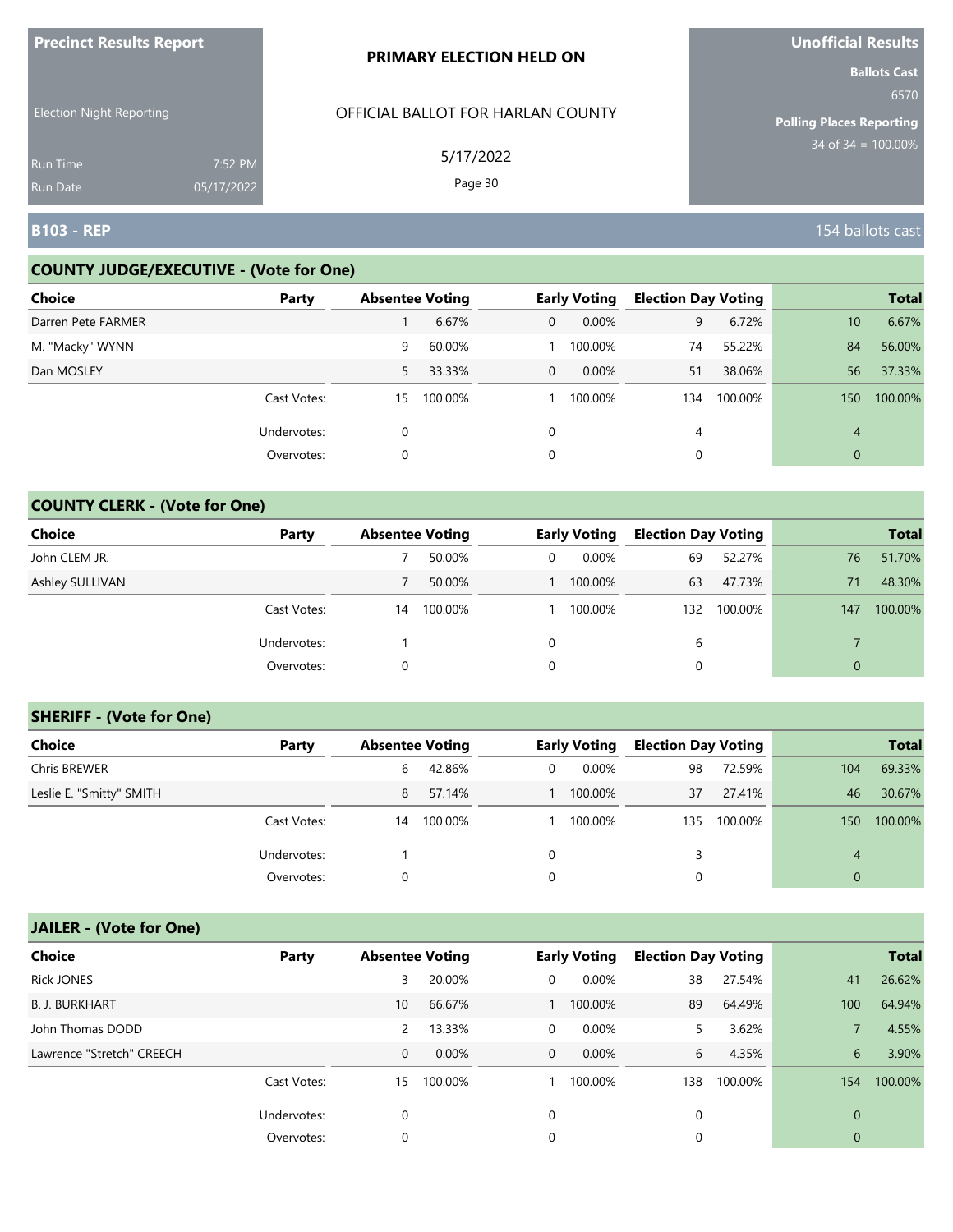| <u>FIECINCLAESURS AEPORT</u>       |                       | <b>PRIMARY ELECTION HELD ON</b>   | <b>UIIUIIILIAI NESUILS</b><br><b>Ballots Cast</b> |
|------------------------------------|-----------------------|-----------------------------------|---------------------------------------------------|
| <b>Election Night Reporting</b>    |                       | OFFICIAL BALLOT FOR HARLAN COUNTY | 6570<br><b>Polling Places Reporting</b>           |
| <b>Run Time</b><br><b>Run Date</b> | 7:52 PM<br>05/17/2022 | 5/17/2022<br>Page 31              | $34$ of 34 = 100.00%                              |
| <b>B103 - REP</b>                  |                       |                                   | 154 ballots cast                                  |

# **CORONER - (Vote for One)**

**Precinct Results Report**

| <b>Choice</b>         | Party       |                | <b>Absentee Voting</b> |                | <b>Early Voting</b> | <b>Election Day Voting</b> |         |              | <b>Total</b> |
|-----------------------|-------------|----------------|------------------------|----------------|---------------------|----------------------------|---------|--------------|--------------|
| John Derrick NOE      |             |                | 13.33%                 | 0              | 0.00%               | 18                         | 13.85%  | 20           | 13.70%       |
| Joshua L. SHACKLEFORD |             |                | 46.67%                 |                | 100.00%             | 61                         | 46.92%  | 69           | 47.26%       |
| Tommy E. HALL         |             | $\overline{2}$ | 13.33%                 | $\overline{0}$ | 0.00%               | 6                          | 4.62%   | 8            | 5.48%        |
| Jeffrey L. SAWYERS    |             | $\overline{4}$ | 26.67%                 | $\overline{0}$ | 0.00%               | 45                         | 34.62%  | 49           | 33.56%       |
|                       | Cast Votes: | 15             | 100.00%                |                | 100.00%             | 130                        | 100.00% | 146          | 100.00%      |
|                       | Undervotes: | 0              |                        | 0              |                     | 8                          |         | 8            |              |
|                       | Overvotes:  | 0              |                        | 0              |                     | 0                          |         | $\mathbf{0}$ |              |
|                       |             |                |                        |                |                     |                            |         |              |              |

# **MAGISTRATE 2nd Magisterial District - (Vote for One)**

| Choice            | Party       | <b>Absentee Voting</b> |         | <b>Early Voting</b> | <b>Election Day Voting</b> |         |          | <b>Total</b> |
|-------------------|-------------|------------------------|---------|---------------------|----------------------------|---------|----------|--------------|
| <b>Bill MOORE</b> |             |                        | 46.67%  | $0.00\%$            | 75                         | 54.35%  | 82       | 53.25%       |
| Michael NAPIER    |             | 8                      | 53.33%  | 100.00%             | 63                         | 45.65%  | 72       | 46.75%       |
|                   | Cast Votes: | 15                     | 100.00% | 100.00%             | 138                        | 100.00% | 154      | 100.00%      |
|                   | Undervotes: |                        |         |                     | $\Omega$                   |         | $\Omega$ |              |
|                   | Overvotes:  |                        |         |                     | 0                          |         | $\Omega$ |              |

### **CONSTABLE 2nd Magisterial District - (Vote for One)**

| Choice            | Party       | <b>Absentee Voting</b> |         |   | <b>Early Voting</b> | <b>Election Day Voting</b> |         |          | <b>Total</b> |
|-------------------|-------------|------------------------|---------|---|---------------------|----------------------------|---------|----------|--------------|
| Scotty MOORE      |             |                        | 78.57%  | 0 | $0.00\%$            | 98                         | 75.97%  | 109      | 75.69%       |
| Gary Wayne PLANCK |             | 3                      | 21.43%  |   | 100.00%             | 31                         | 24.03%  | 35       | 24.31%       |
|                   | Cast Votes: | 14                     | 100.00% |   | 100.00%             | 129                        | 100.00% | 144      | 100.00%      |
|                   | Undervotes: |                        |         | 0 |                     | 9                          |         | 10       |              |
|                   | Overvotes:  |                        |         | 0 |                     |                            |         | $\Omega$ |              |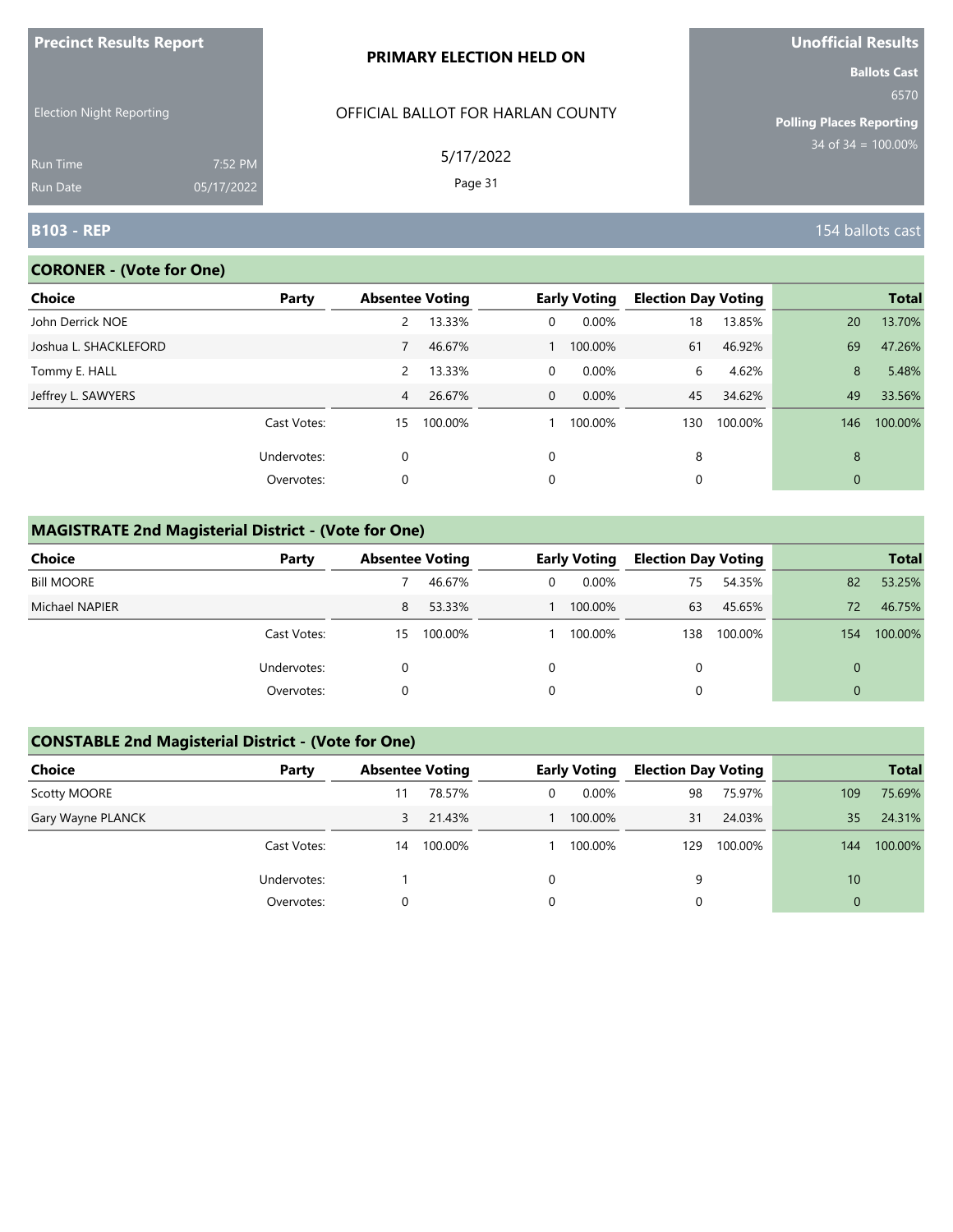| <b>Precinct Results Report</b>  |            | PRIMARY ELECTION HELD ON          | <b>Unofficial Results</b>                                                                 |
|---------------------------------|------------|-----------------------------------|-------------------------------------------------------------------------------------------|
| <b>Election Night Reporting</b> |            | OFFICIAL BALLOT FOR HARLAN COUNTY | <b>Ballots Cast</b><br>6570<br><b>Polling Places Reporting</b><br>$34$ of $34 = 100.00\%$ |
| <b>Run Time</b>                 | 7:52 PM    | 5/17/2022                         |                                                                                           |
| <b>Run Date</b>                 | 05/17/2022 | Page 32                           |                                                                                           |
| B103 - DEM                      |            |                                   | 46 ballots cast                                                                           |

| <b>Choice</b>             | Party       | <b>Absentee Voting</b> |       |             | <b>Early Voting</b> | <b>Election Day Voting</b> |         |                | <b>Total</b> |
|---------------------------|-------------|------------------------|-------|-------------|---------------------|----------------------------|---------|----------------|--------------|
| Joshua Wesley BLANTON SR. |             | 0                      | 0.00% | 0           | 0.00%               | 9                          | 27.27%  | 9              | 25.71%       |
| Charles BOOKER            |             | $\mathbf{0}$           | 0.00% |             | 2 100.00%           | 14                         | 42.42%  | 16             | 45.71%       |
| Ruth GAO                  |             | 0                      | 0.00% | 0           | 0.00%               | 4                          | 12.12%  | $\overline{4}$ | 11.43%       |
| John MERRILL              |             | $\mathbf{0}$           | 0.00% | $\mathbf 0$ | 0.00%               | 6                          | 18.18%  | 6              | 17.14%       |
|                           | Cast Votes: | 0                      | 0.00% |             | 2 100.00%           | 33                         | 100.00% | 35             | 100.00%      |
|                           | Undervotes: | $\mathbf 0$            |       | $\Omega$    |                     | 11                         |         | 11             |              |
|                           | Overvotes:  | 0                      |       | 0           |                     |                            |         | $\mathbf{0}$   |              |

| <b>Choice</b>    | Party       | <b>Absentee Voting</b> |          |              | <b>Early Voting</b> | <b>Election Day Voting</b> |         |    | <b>Total</b> |
|------------------|-------------|------------------------|----------|--------------|---------------------|----------------------------|---------|----|--------------|
| Pamela D. BAILEY |             |                        | $0.00\%$ | $\mathbf{0}$ | $0.00\%$            | 30                         | 73.17%  | 30 | 69.77%       |
| Donna G. HOSKINS |             | 0                      | 0.00%    |              | 2 100.00%           | 11                         | 26.83%  | 13 | 30.23%       |
|                  | Cast Votes: |                        | $0.00\%$ |              | 2 100.00%           | 41                         | 100.00% | 43 | 100.00%      |
|                  | Undervotes: |                        |          | 0            |                     | 3                          |         |    |              |
|                  | Overvotes:  |                        |          | 0            |                     |                            |         | 0  |              |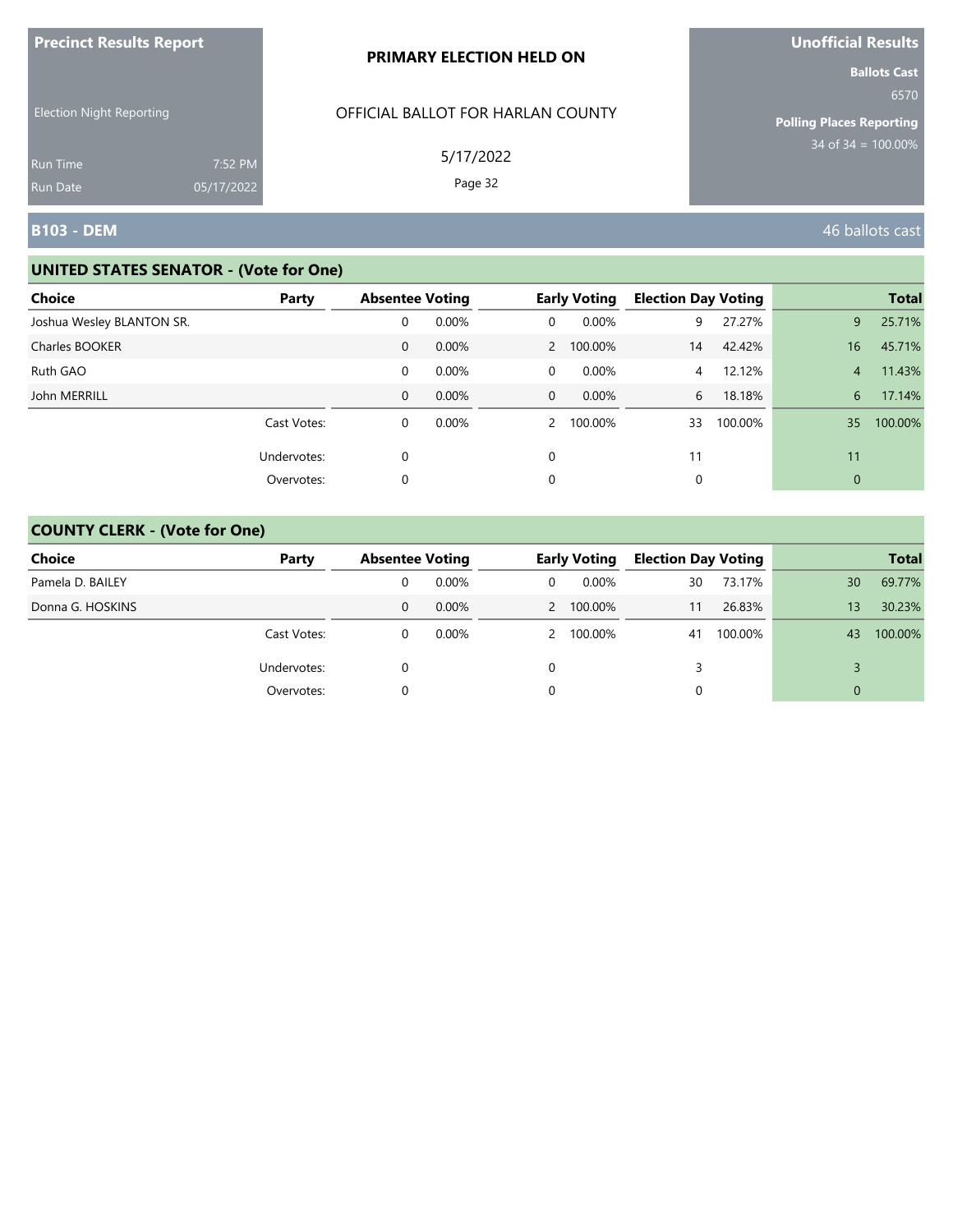| <b>Precinct Results Report</b>  |            | <b>PRIMARY ELECTION HELD ON</b>   | <b>Unofficial Results</b>       |
|---------------------------------|------------|-----------------------------------|---------------------------------|
|                                 |            |                                   | <b>Ballots Cast</b><br>6570     |
| <b>Election Night Reporting</b> |            | OFFICIAL BALLOT FOR HARLAN COUNTY | <b>Polling Places Reporting</b> |
| Run Time                        | 7:52 PM    | 5/17/2022                         | $34$ of 34 = 100.00%            |
| Run Date                        | 05/17/2022 | Page 33                           |                                 |
| <b>B104 - REP</b>               |            |                                   | 136 ballots cast                |

#### **UNITED STATES SENATOR - (Vote for One)**

| Choice                    | Party       |              | <b>Absentee Voting</b> |                | <b>Early Voting</b> | <b>Election Day Voting</b> |         |                | <b>Total</b> |
|---------------------------|-------------|--------------|------------------------|----------------|---------------------|----------------------------|---------|----------------|--------------|
| John SCHIESS              |             | 0            | 0.00%                  | 0              | 0.00%               | $\mathbf{2}^{\prime}$      | 1.80%   | $\overline{2}$ | 1.63%        |
| Tami L. STAINFIELD        |             | $\mathbf 0$  | 0.00%                  | $\overline{0}$ | 0.00%               | $\overline{4}$             | 3.60%   | $\overline{4}$ | 3.25%        |
| Arnold BLANKENSHIP        |             | 0            | 0.00%                  |                | 33.33%              | $\mathbf{2}$               | 1.80%   | 3              | 2.44%        |
| Valerie "Dr Val" FREDRICK |             | $\mathbf{0}$ | 0.00%                  | $\overline{0}$ | 0.00%               |                            | 0.90%   |                | 0.81%        |
| Paul V. HAMILTON          |             | 0            | 0.00%                  | $\mathbf 0$    | 0.00%               | 4                          | 3.60%   | $\overline{4}$ | 3.25%        |
| Rand PAUL                 |             | 9            | 100.00%                | $\overline{2}$ | 66.67%              | 98                         | 88.29%  | 109            | 88.62%       |
|                           | Cast Votes: | 9            | 100.00%                | 3              | 100.00%             | 111                        | 100.00% | 123            | 100.00%      |
|                           | Undervotes: | 0            |                        | 0              |                     | 13                         |         | 13             |              |
|                           | Overvotes:  | 0            |                        | 0              |                     | 0                          |         | $\mathbf{0}$   |              |

# **UNITED STATES REPRESENTATIVE in CONGRESS 5th Congressional District - (Vote for One)**

| <b>Choice</b>             | Party       | <b>Absentee Voting</b> |         |                | <b>Early Voting</b> | <b>Election Day Voting</b> |         |             | <b>Total</b> |
|---------------------------|-------------|------------------------|---------|----------------|---------------------|----------------------------|---------|-------------|--------------|
| Harold "Hal" ROGERS       |             |                        | 87.50%  | 3              | 100.00%             | 88                         | 77.88%  | 98          | 79.03%       |
| Jeannette ANDREWS         |             | $\mathbf{0}$           | 0.00%   | $\overline{0}$ | 0.00%               | $\overline{4}$             | 3.54%   | 4           | 3.23%        |
| Brandon Russell MONHOLLEN |             | 0                      | 0.00%   | 0              | $0.00\%$            | 12                         | 10.62%  | 12          | 9.68%        |
| Gerardo SERRANO           |             |                        | 12.50%  | $\overline{0}$ | 0.00%               | 8                          | 7.08%   | 9           | 7.26%        |
| Rich VAN DAM              |             | 0                      | 0.00%   | $\overline{0}$ | 0.00%               |                            | 0.88%   |             | 0.81%        |
|                           | Cast Votes: | 8                      | 100.00% | 3              | 100.00%             | 113                        | 100.00% | 124         | 100.00%      |
|                           | Undervotes: |                        |         | $\mathbf 0$    |                     | 11                         |         | 12          |              |
|                           | Overvotes:  | 0                      |         | 0              |                     | 0                          |         | $\mathbf 0$ |              |

# **PROPERTY VALUATION ADMINISTRATOR - (Vote for One)**

| Choice               | Party       | <b>Absentee Voting</b> |         |               | <b>Early Voting</b> | <b>Election Day Voting</b> |         |          | <b>Total</b> |
|----------------------|-------------|------------------------|---------|---------------|---------------------|----------------------------|---------|----------|--------------|
| Robert D. SIMPSON    |             |                        | 22.22%  |               | 33.33%              | 36                         | 30.00%  | 39       | 29.55%       |
| Felicia WOOTEN-TAMME |             |                        | 77.78%  | $\mathcal{P}$ | 66.67%              | 84                         | 70.00%  | 93       | 70.45%       |
|                      | Cast Votes: | 9                      | 100.00% | 3             | 100.00%             | 120                        | 100.00% | 132      | 100.00%      |
|                      | Undervotes: |                        |         | $\Omega$      |                     | 4                          |         | 4        |              |
|                      | Overvotes:  |                        |         | 0             |                     |                            |         | $\Omega$ |              |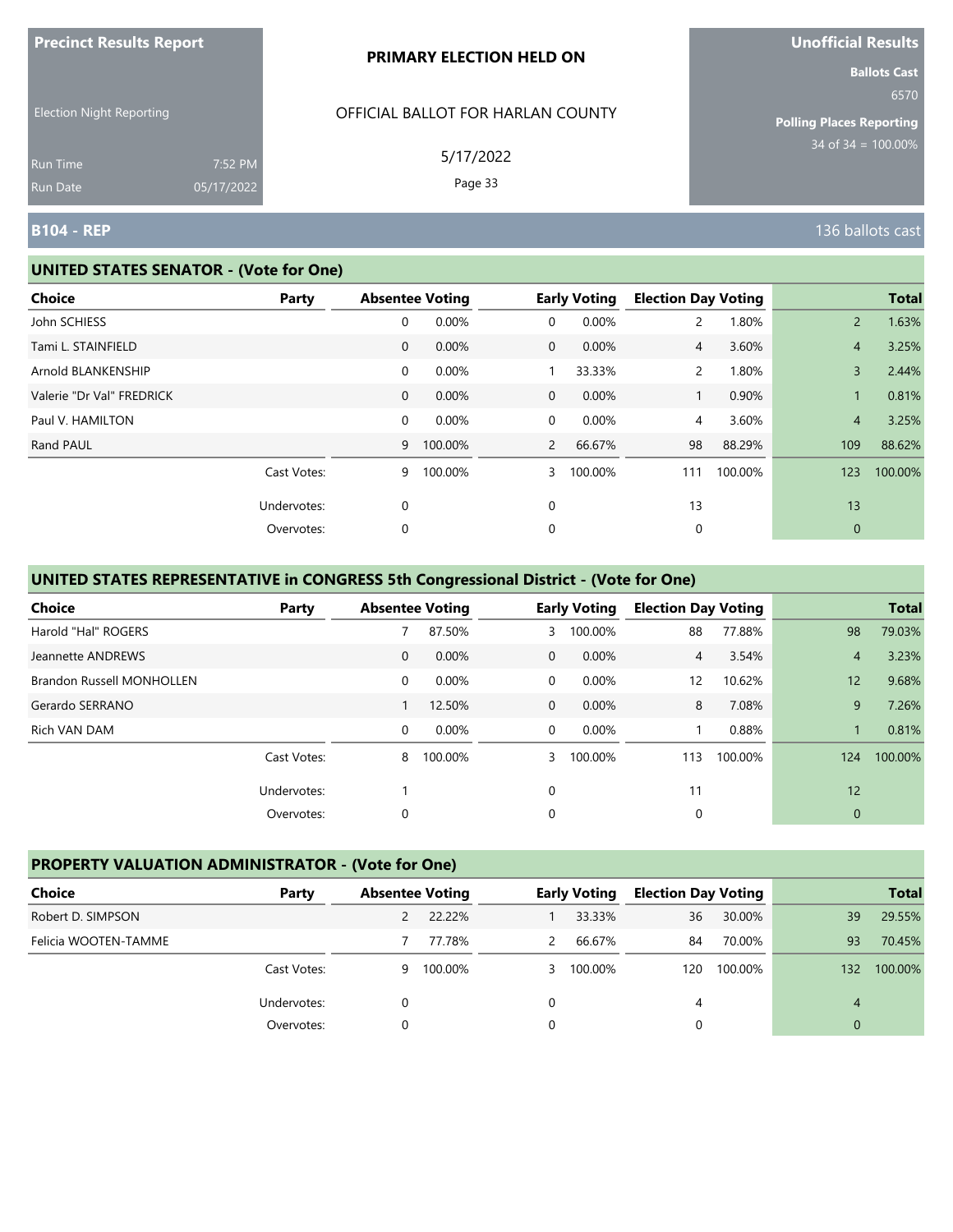| <b>Precinct Results Report</b>  |            | <b>PRIMARY ELECTION HELD ON</b>   | <b>Unofficial Results</b>                               |
|---------------------------------|------------|-----------------------------------|---------------------------------------------------------|
| <b>Election Night Reporting</b> |            | OFFICIAL BALLOT FOR HARLAN COUNTY | <b>Ballots Cast</b><br>6570                             |
|                                 |            | 5/17/2022                         | <b>Polling Places Reporting</b><br>$34$ of 34 = 100.00% |
| <b>Run Time</b>                 | 7:52 PM    |                                   |                                                         |
| <b>Run Date</b>                 | 05/17/2022 | Page 34                           |                                                         |
| <b>B104 - REP</b>               |            |                                   | 136 ballots cast                                        |

### **COUNTY JUDGE/EXECUTIVE - (Vote for One)**

| <b>Choice</b>      | Party       | <b>Absentee Voting</b> |         |                | <b>Early Voting</b> | <b>Election Day Voting</b> |         |     | <b>Total</b> |
|--------------------|-------------|------------------------|---------|----------------|---------------------|----------------------------|---------|-----|--------------|
| Darren Pete FARMER |             | 0                      | 0.00%   | 0              | 0.00%               | 8                          | 6.61%   | 8   | 6.02%        |
| M. "Macky" WYNN    |             | 4                      | 44.44%  |                | 33.33%              | 68                         | 56.20%  | 73  | 54.89%       |
| Dan MOSLEY         |             | 5                      | 55.56%  | $\overline{2}$ | 66.67%              | 45                         | 37.19%  | 52  | 39.10%       |
|                    | Cast Votes: | 9                      | 100.00% |                | 3 100.00%           | 121                        | 100.00% | 133 | 100.00%      |
|                    | Undervotes: | 0                      |         | $\Omega$       |                     | 3                          |         |     |              |
|                    | Overvotes:  | 0                      |         | 0              |                     |                            |         | 0   |              |

## **COUNTY CLERK - (Vote for One)**

| <b>Choice</b>          | Party       | <b>Absentee Voting</b> |         |   | <b>Early Voting</b> | <b>Election Day Voting</b> |         |                | <b>Total</b> |
|------------------------|-------------|------------------------|---------|---|---------------------|----------------------------|---------|----------------|--------------|
| John CLEM JR.          |             |                        | 22.22%  |   | 50.00%              | 49                         | 41.53%  | 52             | 40.31%       |
| <b>Ashley SULLIVAN</b> |             |                        | 77.78%  |   | 50.00%              | 69                         | 58.47%  | 77             | 59.69%       |
|                        | Cast Votes: | 9                      | 100.00% |   | 2 100.00%           | 118                        | 100.00% | 129            | 100.00%      |
|                        | Undervotes: | 0                      |         |   |                     | 6                          |         |                |              |
|                        | Overvotes:  | $\Omega$               |         | 0 |                     | 0                          |         | $\overline{0}$ |              |

# **SHERIFF - (Vote for One)**

| <b>Choice</b>            | Party       | <b>Absentee Voting</b> |           | <b>Early Voting</b> | <b>Election Day Voting</b> |         |                | <b>Total</b> |
|--------------------------|-------------|------------------------|-----------|---------------------|----------------------------|---------|----------------|--------------|
| <b>Chris BREWER</b>      |             | 5.                     | 55.56%    | 50.00%              | 84                         | 68.85%  | 90             | 67.67%       |
| Leslie E. "Smitty" SMITH |             | 4                      | 44.44%    | 50.00%              | 38                         | 31.15%  | 43             | 32.33%       |
|                          | Cast Votes: |                        | 9 100.00% | 2 100.00%           | 122                        | 100.00% | 133            | 100.00%      |
|                          | Undervotes: | 0                      |           |                     |                            |         |                |              |
|                          | Overvotes:  | 0                      |           |                     | 0                          |         | $\overline{0}$ |              |

# **JAILER - (Vote for One)**

| <b>Choice</b>             | Party       | <b>Absentee Voting</b> |          |                | <b>Early Voting</b> | <b>Election Day Voting</b> |         |              | <b>Total</b> |
|---------------------------|-------------|------------------------|----------|----------------|---------------------|----------------------------|---------|--------------|--------------|
| <b>Rick JONES</b>         |             | 3                      | 37.50%   | $\mathbf 0$    | 0.00%               | 35                         | 28.69%  | 38           | 28.57%       |
| <b>B. J. BURKHART</b>     |             | 5.                     | 62.50%   |                | 3 100.00%           | 76                         | 62.30%  | 84           | 63.16%       |
| John Thomas DODD          |             | 0                      | 0.00%    | $\overline{0}$ | 0.00%               | 8                          | 6.56%   | 8            | 6.02%        |
| Lawrence "Stretch" CREECH |             | 0                      | $0.00\%$ | $\overline{0}$ | $0.00\%$            | 3                          | 2.46%   | 3            | 2.26%        |
|                           | Cast Votes: | 8                      | 100.00%  | 3              | 100.00%             | 122                        | 100.00% | 133          | 100.00%      |
|                           | Undervotes: |                        |          | $\Omega$       |                     |                            |         |              |              |
|                           | Overvotes:  | 0                      |          | 0              |                     | 0                          |         | $\mathbf{0}$ |              |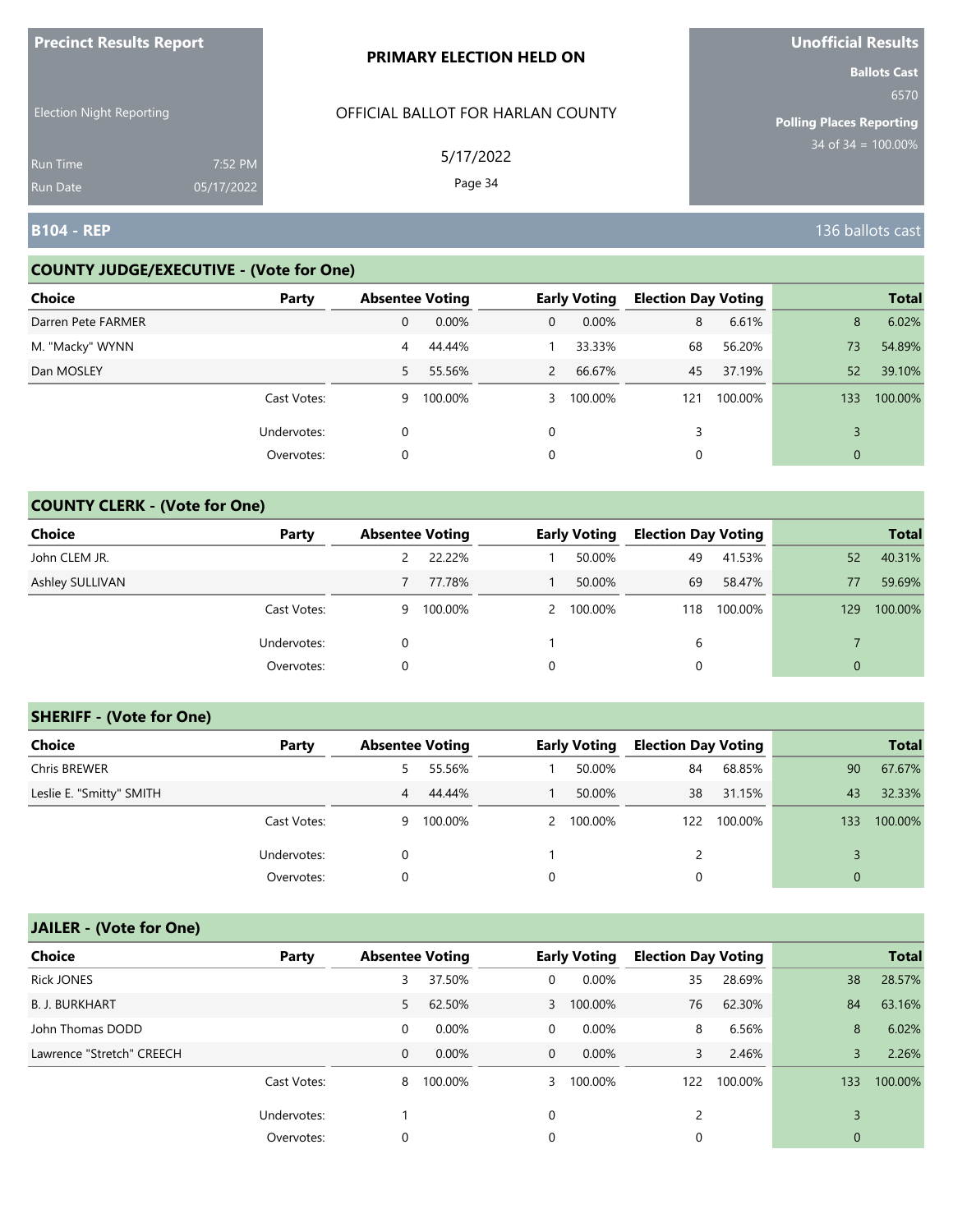| <b>FIGUILLE RESULTS REPUIL</b>     |                       | PRIMARY ELECTION HELD ON          | <u>UNUMBER NESULS</u><br><b>Ballots Cast</b> |
|------------------------------------|-----------------------|-----------------------------------|----------------------------------------------|
| <b>Election Night Reporting</b>    |                       | OFFICIAL BALLOT FOR HARLAN COUNTY | 6570<br><b>Polling Places Reporting</b>      |
| <b>Run Time</b><br><b>Run Date</b> | 7:52 PM<br>05/17/2022 | 5/17/2022<br>Page 35              | 34 of $34 = 100.00\%$                        |
| <b>B104 - REP</b>                  |                       |                                   | 136 ballots cast                             |

## **CORONER - (Vote for One)**

**Precinct Results Report**

| Choice                | Party       | <b>Absentee Voting</b> |          |              | <b>Early Voting</b> | <b>Election Day Voting</b> |         |             | <b>Total</b> |
|-----------------------|-------------|------------------------|----------|--------------|---------------------|----------------------------|---------|-------------|--------------|
| John Derrick NOE      |             | 3                      | 33.33%   | 0            | 0.00%               | 9                          | 7.38%   | 12          | 9.02%        |
| Joshua L. SHACKLEFORD |             | 4                      | 44.44%   |              | 50.00%              | 70                         | 57.38%  | 75          | 56.39%       |
| Tommy E. HALL         |             | 0                      | $0.00\%$ | $\Omega$     | 0.00%               | 13                         | 10.66%  | 13          | 9.77%        |
| Jeffrey L. SAWYERS    |             | $\mathcal{P}$          | 22.22%   |              | 50.00%              | 30                         | 24.59%  | 33          | 24.81%       |
|                       | Cast Votes: | 9                      | 100.00%  | $\mathbf{2}$ | 100.00%             | 122                        | 100.00% | 133         | 100.00%      |
|                       | Undervotes: | 0                      |          |              |                     | 2                          |         | 3           |              |
|                       | Overvotes:  | 0                      |          | 0            |                     | 0                          |         | $\mathbf 0$ |              |

# **MAGISTRATE 2nd Magisterial District - (Vote for One)**

| Choice            | Party       | <b>Absentee Voting</b> |         | <b>Early Voting</b> | <b>Election Day Voting</b> |         |          | <b>Total</b> |
|-------------------|-------------|------------------------|---------|---------------------|----------------------------|---------|----------|--------------|
| <b>Bill MOORE</b> |             | 5.                     | 55.56%  | 66.67%              | 63                         | 50.81%  | 70       | 51.47%       |
| Michael NAPIER    |             | 4                      | 44.44%  | 33.33%              | 61                         | 49.19%  | 66       | 48.53%       |
|                   | Cast Votes: | 9                      | 100.00% | 3 100.00%           | 124                        | 100.00% | 136      | 100.00%      |
|                   | Undervotes: |                        |         |                     | 0                          |         | $\Omega$ |              |
|                   | Overvotes:  |                        |         |                     | 0                          |         | 0        |              |

# **CONSTABLE 2nd Magisterial District - (Vote for One)**

| Choice            | Party       | <b>Absentee Voting</b> |         |                | <b>Early Voting</b> | <b>Election Day Voting</b> |         |                | <b>Total</b> |
|-------------------|-------------|------------------------|---------|----------------|---------------------|----------------------------|---------|----------------|--------------|
| Scotty MOORE      |             | 8                      | 88.89%  |                | 3 100.00%           | 83                         | 71.55%  | 94             | 73.44%       |
| Gary Wayne PLANCK |             |                        | 11.11%  | $\overline{0}$ | $0.00\%$            | 33                         | 28.45%  | 34             | 26.56%       |
|                   | Cast Votes: | 9                      | 100.00% |                | 3 100.00%           | 116                        | 100.00% | 128            | 100.00%      |
|                   | Undervotes: | 0                      |         | 0              |                     | 8                          |         | 8              |              |
|                   | Overvotes:  | 0                      |         | 0              |                     |                            |         | $\overline{0}$ |              |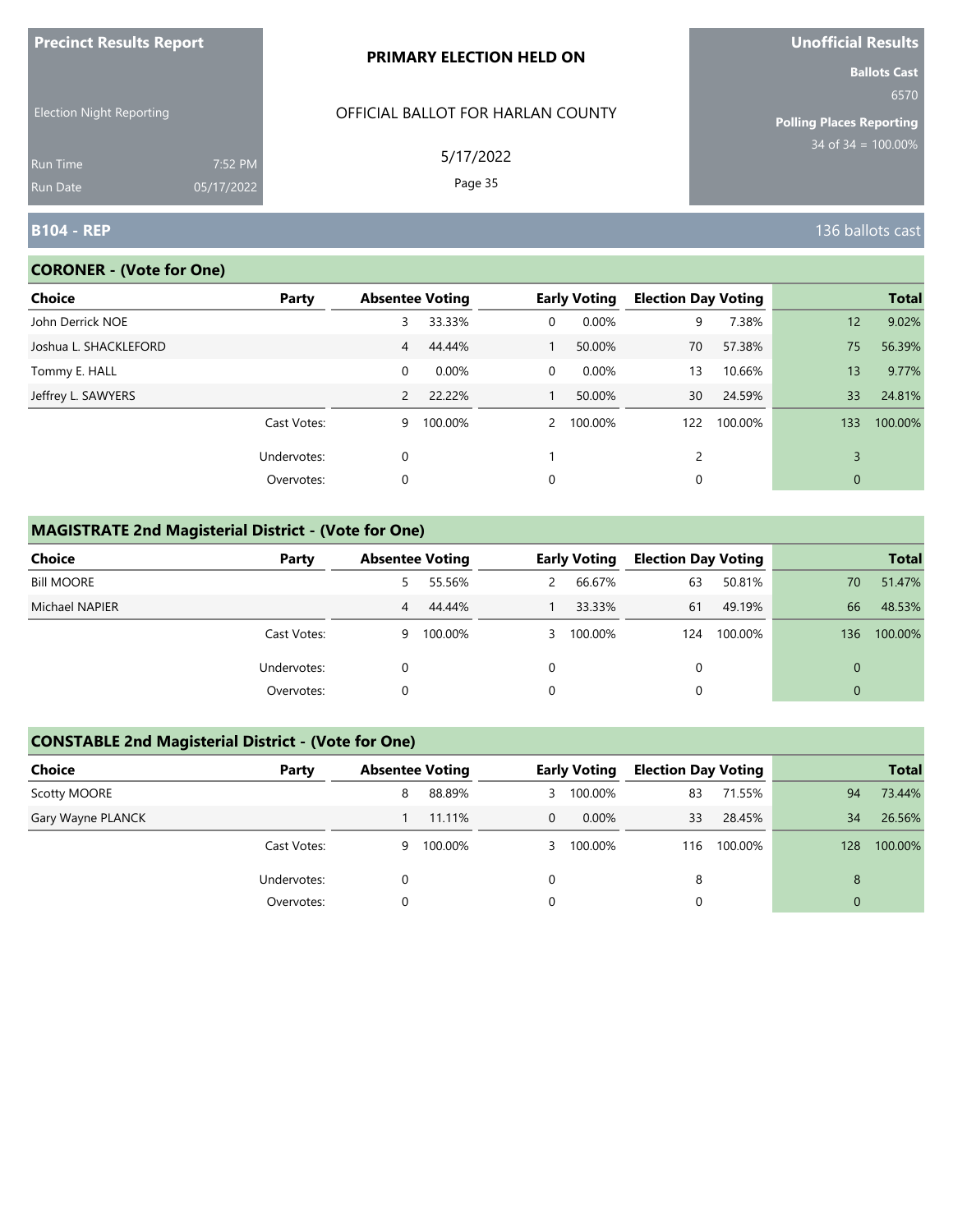| <b>Precinct Results Report</b>                     |            | PRIMARY ELECTION HELD ON                       | <b>Unofficial Results</b>                                                                 |  |  |
|----------------------------------------------------|------------|------------------------------------------------|-------------------------------------------------------------------------------------------|--|--|
| <b>Election Night Reporting</b><br><b>Run Time</b> | 7:52 PM    | OFFICIAL BALLOT FOR HARLAN COUNTY<br>5/17/2022 | <b>Ballots Cast</b><br>6570<br><b>Polling Places Reporting</b><br>$34$ of $34 = 100.00\%$ |  |  |
| <b>Run Date</b><br><b>B104 - DEM</b>               | 05/17/2022 | Page 36                                        | 39 ballots cast                                                                           |  |  |

| Choice                    | Party       | <b>Absentee Voting</b> |           |                | <b>Early Voting</b> | <b>Election Day Voting</b> |         |                 | <b>Total</b> |
|---------------------------|-------------|------------------------|-----------|----------------|---------------------|----------------------------|---------|-----------------|--------------|
| Joshua Wesley BLANTON SR. |             |                        | 50.00%    | $\overline{0}$ | 0.00%               | 9                          | 36.00%  | 10 <sup>°</sup> | 37.04%       |
| Charles BOOKER            |             | $\mathbf{0}$           | 0.00%     | $\overline{0}$ | $0.00\%$            | 10                         | 40.00%  | 10              | 37.04%       |
| Ruth GAO                  |             | 0                      | 0.00%     | $\overline{0}$ | 0.00%               |                            | 4.00%   |                 | 3.70%        |
| John MERRILL              |             |                        | 50.00%    | $\overline{0}$ | $0.00\%$            | 5.                         | 20.00%  | 6               | 22.22%       |
|                           | Cast Votes: |                        | 2 100.00% | 0              | $0.00\%$            | 25                         | 100.00% | 27              | 100.00%      |
|                           | Undervotes: | 0                      |           |                |                     | 11                         |         | 12              |              |
|                           | Overvotes:  | 0                      |           | 0              |                     | 0                          |         | $\mathbf{0}$    |              |

| <b>Choice</b>    | Party       | <b>Absentee Voting</b> |           |   | <b>Early Voting</b> | <b>Election Day Voting</b> |         |          | <b>Total</b> |
|------------------|-------------|------------------------|-----------|---|---------------------|----------------------------|---------|----------|--------------|
| Pamela D. BAILEY |             |                        | 50.00%    | 0 | $0.00\%$            | 16                         | 45.71%  | 17       | 44.74%       |
| Donna G. HOSKINS |             |                        | 50.00%    |   | 100.00%             | 19                         | 54.29%  | 21       | 55.26%       |
|                  | Cast Votes: |                        | 2 100.00% |   | 100.00%             | 35                         | 100.00% | 38       | 100.00%      |
|                  | Undervotes: | 0                      |           |   |                     |                            |         |          |              |
|                  | Overvotes:  |                        |           |   |                     |                            |         | $\Omega$ |              |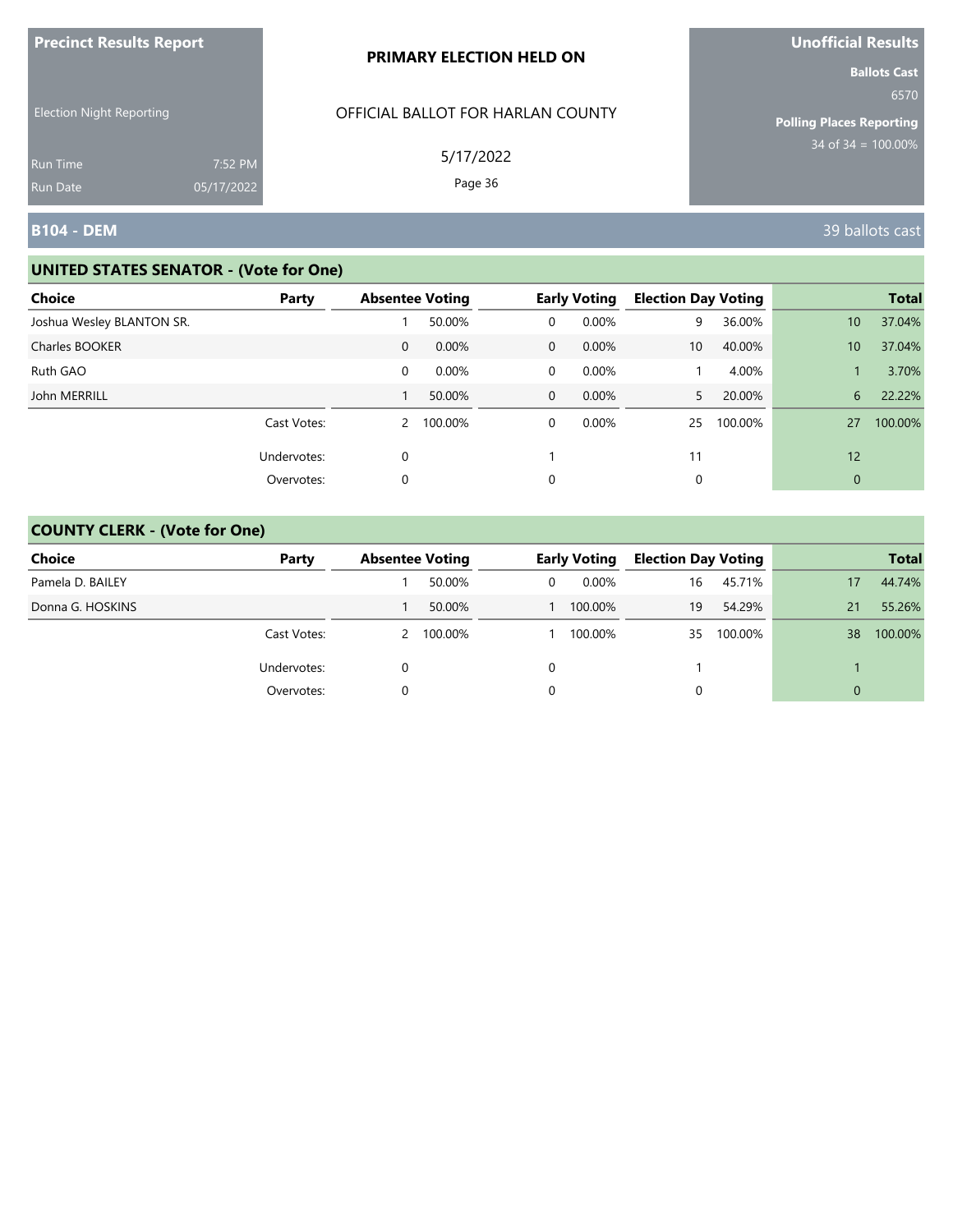|                                 |                       | PRIMARY ELECTION HELD ON          |                                                                |
|---------------------------------|-----------------------|-----------------------------------|----------------------------------------------------------------|
| <b>Election Night Reporting</b> |                       | OFFICIAL BALLOT FOR HARLAN COUNTY | <b>Ballots Cast</b><br>6570<br><b>Polling Places Reporting</b> |
| <b>Run Time</b><br>Run Date     | 7:52 PM<br>05/17/2022 | 5/17/2022<br>Page 37              | $34$ of 34 = 100.00%                                           |
| <b>B105 - REP</b>               |                       |                                   | 153 ballots cast                                               |

#### **UNITED STATES SENATOR - (Vote for One)**

**Precinct Results Report**

| <b>Choice</b>             | Party       | <b>Absentee Voting</b> |         |              | <b>Early Voting</b> | <b>Election Day Voting</b> |         |                | <b>Total</b> |
|---------------------------|-------------|------------------------|---------|--------------|---------------------|----------------------------|---------|----------------|--------------|
| John SCHIESS              |             | 0                      | 0.00%   | 0            | 0.00%               | 3                          | 2.46%   | 3              | 2.16%        |
| Tami L. STAINFIELD        |             | 2                      | 13.33%  | $\mathbf{0}$ | 0.00%               | $\overline{4}$             | 3.28%   | 6              | 4.32%        |
| Arnold BLANKENSHIP        |             | 0                      | 0.00%   | 0            | 0.00%               | 4                          | 3.28%   | $\overline{4}$ | 2.88%        |
| Valerie "Dr Val" FREDRICK |             | $\mathbf{0}$           | 0.00%   | $\mathbf{0}$ | 0.00%               | 3                          | 2.46%   | 3              | 2.16%        |
| Paul V. HAMILTON          |             | 0                      | 0.00%   | 0            | 0.00%               | 5                          | 4.10%   | 5              | 3.60%        |
| Rand PAUL                 |             | 13                     | 86.67%  |              | 2 100.00%           | 103                        | 84.43%  | 118            | 84.89%       |
|                           | Cast Votes: | 15                     | 100.00% | $\mathbf{2}$ | 100.00%             | 122                        | 100.00% | 139            | 100.00%      |
|                           | Undervotes: | 2                      |         | 0            |                     | 12                         |         | 14             |              |
|                           | Overvotes:  | 0                      |         | 0            |                     | 0                          |         | $\mathbf 0$    |              |

# **UNITED STATES REPRESENTATIVE in CONGRESS 5th Congressional District - (Vote for One)**

| <b>Choice</b>             | Party       |              | <b>Absentee Voting</b> |                | <b>Early Voting</b> | <b>Election Day Voting</b> |         |                | <b>Total</b> |
|---------------------------|-------------|--------------|------------------------|----------------|---------------------|----------------------------|---------|----------------|--------------|
| Harold "Hal" ROGERS       |             | 15           | 88.24%                 | $\mathbf{2}$   | 100.00%             | 102                        | 81.60%  | 119            | 82.64%       |
| Jeannette ANDREWS         |             | $\mathbf{0}$ | 0.00%                  | $\Omega$       | 0.00%               |                            | 0.80%   |                | 0.69%        |
| Brandon Russell MONHOLLEN |             | 2            | 11.76%                 | $\Omega$       | 0.00%               | 13                         | 10.40%  | 15             | 10.42%       |
| Gerardo SERRANO           |             | $\mathbf{0}$ | 0.00%                  | $\overline{0}$ | 0.00%               | 4                          | 3.20%   | $\overline{4}$ | 2.78%        |
| Rich VAN DAM              |             | $\Omega$     | 0.00%                  | $\Omega$       | $0.00\%$            | 5.                         | 4.00%   | 5              | 3.47%        |
|                           | Cast Votes: | 17           | 100.00%                | $\mathcal{P}$  | 100.00%             | 125                        | 100.00% | 144            | 100.00%      |
|                           | Undervotes: | 0            |                        | 0              |                     | 9                          |         | 9              |              |
|                           | Overvotes:  | 0            |                        | 0              |                     | 0                          |         | $\mathbf{0}$   |              |

#### **PROPERTY VALUATION ADMINISTRATOR - (Vote for One)**

| Choice               | Party       | <b>Absentee Voting</b> |         | <b>Early Voting</b> | <b>Election Day Voting</b> |         |     | <b>Total</b> |
|----------------------|-------------|------------------------|---------|---------------------|----------------------------|---------|-----|--------------|
| Robert D. SIMPSON    |             | 5.                     | 29.41%  | 50.00%              | 49                         | 38.58%  | 55  | 37.67%       |
| Felicia WOOTEN-TAMME |             | 12                     | 70.59%  | 50.00%              | 78                         | 61.42%  | 91  | 62.33%       |
|                      | Cast Votes: | 17                     | 100.00% | 2 100.00%           | 127                        | 100.00% | 146 | 100.00%      |
|                      | Undervotes: |                        |         |                     |                            |         |     |              |
|                      | Overvotes:  |                        |         |                     |                            |         | 0   |              |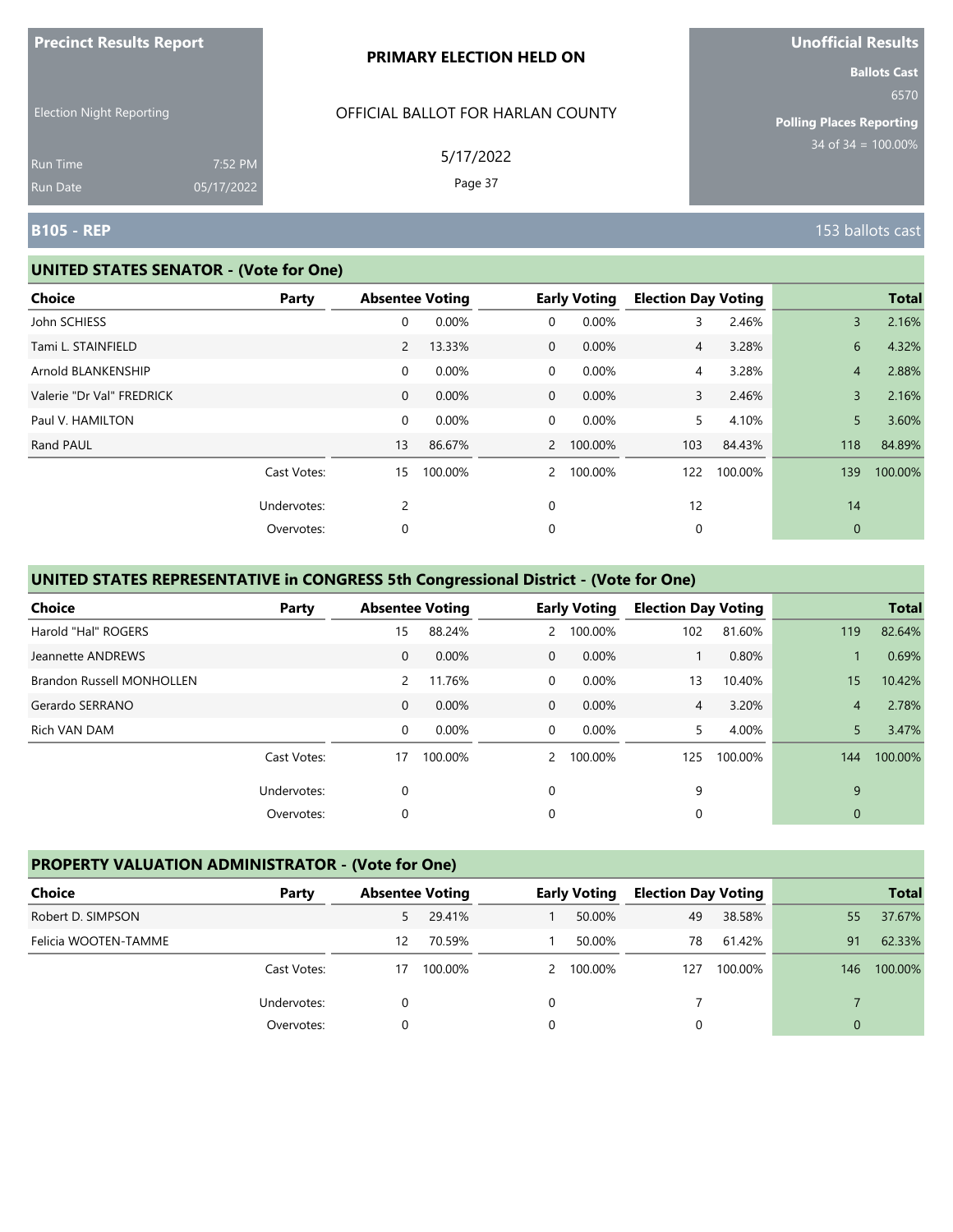| <b>Precinct Results Report</b>     |                       | <b>PRIMARY ELECTION HELD ON</b>   | <b>Unofficial Results</b>                               |
|------------------------------------|-----------------------|-----------------------------------|---------------------------------------------------------|
| <b>Election Night Reporting</b>    |                       | OFFICIAL BALLOT FOR HARLAN COUNTY | <b>Ballots Cast</b><br>6570                             |
| <b>Run Time</b><br><b>Run Date</b> | 7:52 PM<br>05/17/2022 | 5/17/2022<br>Page 38              | <b>Polling Places Reporting</b><br>$34$ of 34 = 100.00% |
| B105 - REP                         |                       |                                   | 153 ballots cast                                        |

### **COUNTY JUDGE/EXECUTIVE - (Vote for One)**

| <b>Choice</b>      | Party       | <b>Absentee Voting</b> |         |               | <b>Early Voting</b> | <b>Election Day Voting</b> |         |              | <b>Total</b> |
|--------------------|-------------|------------------------|---------|---------------|---------------------|----------------------------|---------|--------------|--------------|
| Darren Pete FARMER |             | 0                      | 0.00%   | $\mathbf{0}$  | $0.00\%$            | 8                          | 6.06%   | 8            | 5.30%        |
| M. "Macky" WYNN    |             |                        | 41.18%  | 0             | $0.00\%$            | 68                         | 51.52%  | 75           | 49.67%       |
| Dan MOSLEY         |             | 10 <sup>1</sup>        | 58.82%  |               | 2 100.00%           | 56                         | 42.42%  | 68           | 45.03%       |
|                    | Cast Votes: | 17                     | 100.00% | $\mathcal{P}$ | 100.00%             | 132                        | 100.00% | 151          | 100.00%      |
|                    | Undervotes: | 0                      |         | $\mathbf 0$   |                     |                            |         |              |              |
|                    | Overvotes:  | 0                      |         | 0             |                     | 0                          |         | $\mathbf{0}$ |              |

### **COUNTY CLERK - (Vote for One)**

| Choice          | Party       | <b>Absentee Voting</b> |         |   | <b>Early Voting</b> | <b>Election Day Voting</b> |         |              | <b>Total</b> |
|-----------------|-------------|------------------------|---------|---|---------------------|----------------------------|---------|--------------|--------------|
| John CLEM JR.   |             | b                      | 40.00%  | 0 | $0.00\%$            | 52                         | 41.27%  | 58           | 40.56%       |
| Ashley SULLIVAN |             | 9                      | 60.00%  |   | 2 100.00%           | 74                         | 58.73%  | 85           | 59.44%       |
|                 | Cast Votes: | 15                     | 100.00% |   | 2 100.00%           | 126                        | 100.00% | 143          | 100.00%      |
|                 | Undervotes: |                        |         | 0 |                     | 8                          |         | 10           |              |
|                 | Overvotes:  | 0                      |         | 0 |                     | 0                          |         | $\mathbf{0}$ |              |

#### **SHERIFF - (Vote for One)**

| <b>Choice</b>            | Party       | <b>Absentee Voting</b> |         |          | <b>Early Voting</b> | <b>Election Day Voting</b> |         |              | <b>Total</b> |
|--------------------------|-------------|------------------------|---------|----------|---------------------|----------------------------|---------|--------------|--------------|
| Chris BREWER             |             | 13                     | 76.47%  | 0        | $0.00\%$            | 91                         | 68.42%  | 104          | 68.42%       |
| Leslie E. "Smitty" SMITH |             | 4                      | 23.53%  |          | 2 100.00%           | 42                         | 31.58%  | 48           | 31.58%       |
|                          | Cast Votes: | 17                     | 100.00% |          | 2 100.00%           | 133                        | 100.00% | 152          | 100.00%      |
|                          | Undervotes: | 0                      |         | $\Omega$ |                     |                            |         |              |              |
|                          | Overvotes:  | 0                      |         |          |                     | 0                          |         | $\mathbf{0}$ |              |

# **JAILER - (Vote for One)**

| <b>Choice</b>             | Party       | <b>Absentee Voting</b> |          |              | <b>Early Voting</b> | <b>Election Day Voting</b> |         |             | <b>Total</b> |
|---------------------------|-------------|------------------------|----------|--------------|---------------------|----------------------------|---------|-------------|--------------|
| <b>Rick JONES</b>         |             | 5                      | 31.25%   | 0            | 0.00%               | 35                         | 27.34%  | 40          | 27.40%       |
| <b>B. J. BURKHART</b>     |             | 9                      | 56.25%   |              | 2 100.00%           | 81                         | 63.28%  | 92          | 63.01%       |
| John Thomas DODD          |             | 2                      | 12.50%   | 0            | 0.00%               | 11                         | 8.59%   | 13          | 8.90%        |
| Lawrence "Stretch" CREECH |             | 0                      | $0.00\%$ | $\mathbf{0}$ | $0.00\%$            |                            | 0.78%   |             | 0.68%        |
|                           | Cast Votes: | 16                     | 100.00%  |              | 2 100.00%           | 128                        | 100.00% | 146         | 100.00%      |
|                           | Undervotes: |                        |          | $\Omega$     |                     | 6                          |         |             |              |
|                           | Overvotes:  | 0                      |          | 0            |                     | 0                          |         | $\mathbf 0$ |              |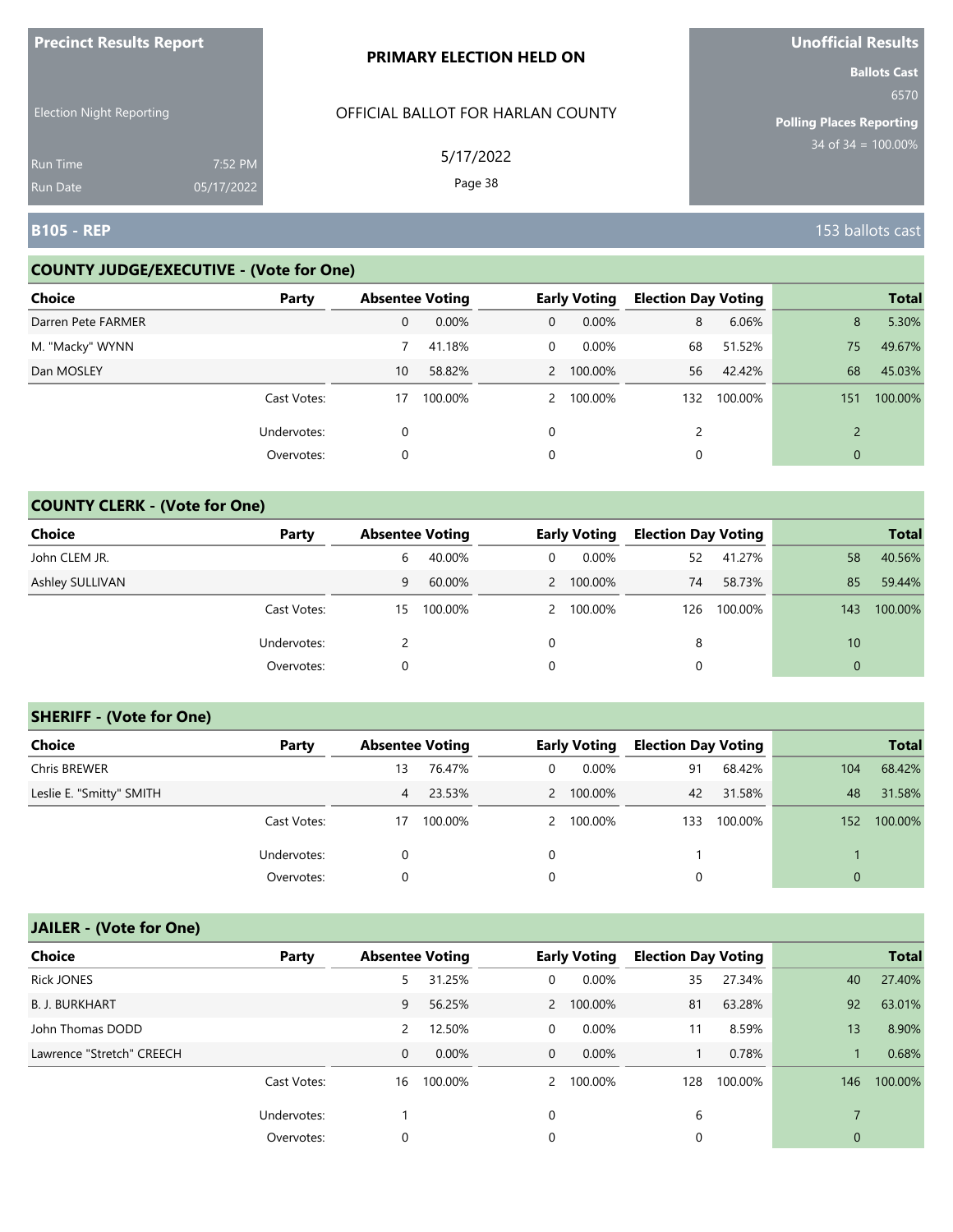| <b>FIGUILL RESULS REPULL</b>       |                       | <b>PRIMARY ELECTION HELD ON</b>   | <b>VIIVIIILIAI NESUILS</b><br><b>Ballots Cast</b> |
|------------------------------------|-----------------------|-----------------------------------|---------------------------------------------------|
| <b>Election Night Reporting</b>    |                       | OFFICIAL BALLOT FOR HARLAN COUNTY | 6570<br><b>Polling Places Reporting</b>           |
| <b>Run Time</b><br><b>Run Date</b> | 7:52 PM<br>05/17/2022 | 5/17/2022<br>Page 39              | $34$ of 34 = 100.00%                              |
| <b>B105 - REP</b>                  |                       |                                   | 153 ballots cast                                  |

# **CORONER - (Vote for One)**

**Precinct Results Report**

| Choice                | Party       |    | <b>Absentee Voting</b> |                | <b>Early Voting</b> | <b>Election Day Voting</b> |         |             | <b>Total</b> |
|-----------------------|-------------|----|------------------------|----------------|---------------------|----------------------------|---------|-------------|--------------|
| John Derrick NOE      |             |    | 5.88%                  | 0              | 0.00%               | 13                         | 10.16%  | 14          | 9.52%        |
| Joshua L. SHACKLEFORD |             | 13 | 76.47%                 | $\overline{0}$ | $0.00\%$            | 61                         | 47.66%  | 74          | 50.34%       |
| Tommy E. HALL         |             | 0  | 0.00%                  | $\Omega$       | 0.00%               | 11                         | 8.59%   | 11          | 7.48%        |
| Jeffrey L. SAWYERS    |             | 3  | 17.65%                 |                | 2 100.00%           | 43                         | 33.59%  | 48          | 32.65%       |
|                       | Cast Votes: | 17 | 100.00%                | $\mathcal{P}$  | 100.00%             | 128                        | 100.00% | 147         | 100.00%      |
|                       | Undervotes: | 0  |                        | 0              |                     | 6                          |         | 6           |              |
|                       | Overvotes:  | 0  |                        | 0              |                     | 0                          |         | $\mathbf 0$ |              |

# **MAGISTRATE 2nd Magisterial District - (Vote for One)**

| <b>Choice</b>     | Party       | <b>Absentee Voting</b> |         | <b>Early Voting</b> | <b>Election Day Voting</b> |         |     | <b>Total</b> |
|-------------------|-------------|------------------------|---------|---------------------|----------------------------|---------|-----|--------------|
| <b>Bill MOORE</b> |             | 10                     | 58.82%  | 50.00%              | 83                         | 62.41%  | 94  | 61.84%       |
| Michael NAPIER    |             |                        | 41.18%  | 50.00%              | 50                         | 37.59%  | 58  | 38.16%       |
|                   | Cast Votes: | 17                     | 100.00% | 2 100.00%           | 133                        | 100.00% | 152 | 100.00%      |
|                   | Undervotes: |                        |         |                     |                            |         |     |              |
|                   | Overvotes:  |                        |         |                     | $\Omega$                   |         | 0   |              |

### **CONSTABLE 2nd Magisterial District - (Vote for One)**

| Choice            | Party       | <b>Absentee Voting</b> |         |                | <b>Early Voting</b> | <b>Election Day Voting</b> |         |          | <b>Total</b> |
|-------------------|-------------|------------------------|---------|----------------|---------------------|----------------------------|---------|----------|--------------|
| Scotty MOORE      |             | 15                     | 88.24%  |                | 2 100.00%           | 95                         | 74.22%  | 112      | 76.19%       |
| Gary Wayne PLANCK |             |                        | 11.76%  | $\overline{0}$ | $0.00\%$            | 33                         | 25.78%  | 35       | 23.81%       |
|                   | Cast Votes: | 17                     | 100.00% |                | 2 100.00%           | 128                        | 100.00% | 147      | 100.00%      |
|                   | Undervotes: |                        |         | 0              |                     | 6                          |         | 6        |              |
|                   | Overvotes:  |                        |         | 0              |                     |                            |         | $\Omega$ |              |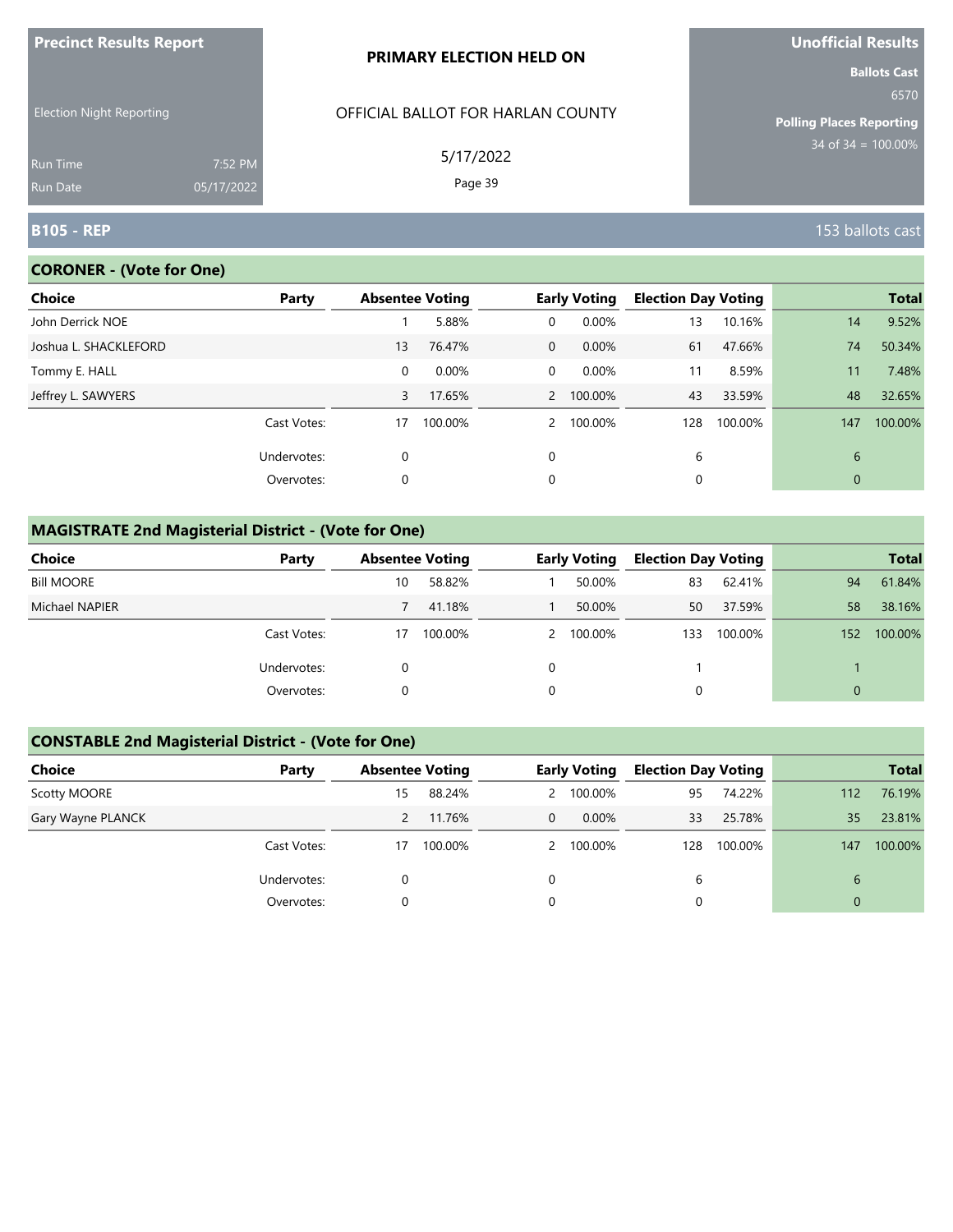| <b>Precinct Results Report</b>  |            | PRIMARY ELECTION HELD ON          | Unofficial Results                                                                        |
|---------------------------------|------------|-----------------------------------|-------------------------------------------------------------------------------------------|
| <b>Election Night Reporting</b> |            | OFFICIAL BALLOT FOR HARLAN COUNTY | <b>Ballots Cast</b><br>6570<br><b>Polling Places Reporting</b><br>$34$ of $34 = 100.00\%$ |
| <b>Run Time</b>                 | 7:52 PM    | 5/17/2022                         |                                                                                           |
| <b>Run Date</b>                 | 05/17/2022 | Page 40                           |                                                                                           |
| <b>B105 - DEM</b>               |            |                                   | 35 ballots cast                                                                           |

| <b>Choice</b>             | Party       | <b>Absentee Voting</b> |           |              | <b>Early Voting</b> | <b>Election Day Voting</b> |         |                | <b>Total</b> |
|---------------------------|-------------|------------------------|-----------|--------------|---------------------|----------------------------|---------|----------------|--------------|
| Joshua Wesley BLANTON SR. |             | 0                      | 0.00%     | 0            | 0.00%               | 11                         | 39.29%  | 11             | 36.67%       |
| Charles BOOKER            |             |                        | 2 100.00% | $\mathbf{0}$ | $0.00\%$            | 9                          | 32.14%  | 11             | 36.67%       |
| Ruth GAO                  |             | 0                      | 0.00%     | 0            | $0.00\%$            | 4                          | 14.29%  | 4 <sup>7</sup> | 13.33%       |
| John MERRILL              |             | 0                      | $0.00\%$  | $\mathbf 0$  | $0.00\%$            | $\overline{4}$             | 14.29%  | $\overline{4}$ | 13.33%       |
|                           | Cast Votes: | 2                      | 100.00%   | 0            | $0.00\%$            | 28                         | 100.00% | 30             | 100.00%      |
|                           | Undervotes: | 0                      |           | $\Omega$     |                     | 5                          |         |                |              |
|                           | Overvotes:  | 0                      |           | 0            |                     |                            |         | $\Omega$       |              |

| <b>Choice</b>    | Party       | <b>Absentee Voting</b> |           |              | <b>Early Voting</b> | <b>Election Day Voting</b> |         |    | <b>Total</b> |
|------------------|-------------|------------------------|-----------|--------------|---------------------|----------------------------|---------|----|--------------|
| Pamela D. BAILEY |             |                        | $0.00\%$  | $\mathbf{0}$ | 0.00%               | 12                         | 36.36%  | 12 | 34.29%       |
| Donna G. HOSKINS |             |                        | 2 100.00% | $\mathbf{0}$ | $0.00\%$            | 21                         | 63.64%  | 23 | 65.71%       |
|                  | Cast Votes: |                        | 2 100.00% | 0            | $0.00\%$            | 33                         | 100.00% | 35 | 100.00%      |
|                  | Undervotes: |                        |           | 0            |                     | $\Omega$                   |         | 0  |              |
|                  | Overvotes:  |                        |           | 0            |                     |                            |         | 0  |              |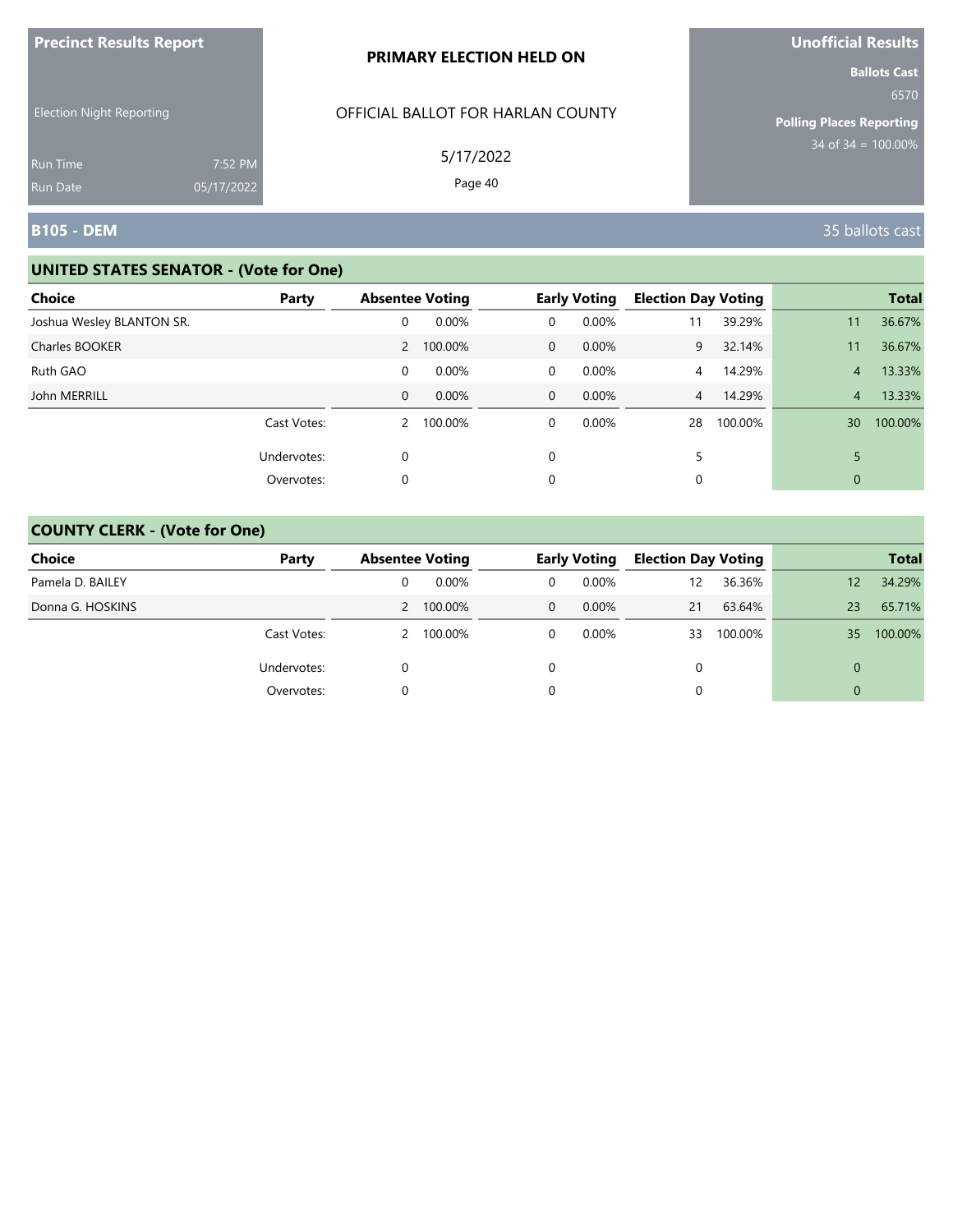|                                 |                       | <b>PRIMARY ELECTION HELD ON</b>   | <b>Ballots Cast</b>                     |
|---------------------------------|-----------------------|-----------------------------------|-----------------------------------------|
| <b>Election Night Reporting</b> |                       | OFFICIAL BALLOT FOR HARLAN COUNTY | 6570<br><b>Polling Places Reporting</b> |
| Run Time<br>Run Date            | 7:52 PM<br>05/17/2022 | 5/17/2022<br>Page 41              | $34$ of $34 = 100.00\%$                 |
| <b>B106 - REP</b>               |                       |                                   | 223 ballots cast                        |

#### **UNITED STATES SENATOR - (Vote for One)**

**Precinct Results Report**

| <b>Choice</b>             | Party       | <b>Absentee Voting</b> |          |                | <b>Early Voting</b> | <b>Election Day Voting</b> |         |                | <b>Total</b> |
|---------------------------|-------------|------------------------|----------|----------------|---------------------|----------------------------|---------|----------------|--------------|
| John SCHIESS              |             | 0                      | 0.00%    |                | 11.11%              | 4                          | 2.55%   | 5              | 2.46%        |
| Tami L. STAINFIELD        |             | $\overline{2}$         | 5.41%    | $\overline{0}$ | 0.00%               | 9                          | 5.73%   | 11             | 5.42%        |
| Arnold BLANKENSHIP        |             | $\mathbf{2}^{\prime}$  | 5.41%    | 0              | 0.00%               |                            | 0.64%   | 3              | 1.48%        |
| Valerie "Dr Val" FREDRICK |             |                        | 2.70%    | $\mathbf 0$    | 0.00%               | $\mathbf{2}$               | 1.27%   | $\overline{3}$ | 1.48%        |
| Paul V. HAMILTON          |             | 0                      | $0.00\%$ |                | 11.11%              | 3                          | 1.91%   | $\overline{4}$ | 1.97%        |
| Rand PAUL                 |             | 32                     | 86.49%   | $7^{\circ}$    | 77.78%              | 138                        | 87.90%  | 177            | 87.19%       |
|                           | Cast Votes: | 37                     | 100.00%  | 9              | 100.00%             | 157                        | 100.00% | 203            | 100.00%      |
|                           | Undervotes: | $\mathbf 0$            |          | 0              |                     | 20                         |         | 20             |              |
|                           | Overvotes:  | 0                      |          | 0              |                     | 0                          |         | $\mathbf{0}$   |              |

# **UNITED STATES REPRESENTATIVE in CONGRESS 5th Congressional District - (Vote for One)**

| <b>Choice</b>                    | Party       | <b>Absentee Voting</b> |         |                | <b>Early Voting</b> | <b>Election Day Voting</b> |         |                | <b>Total</b> |
|----------------------------------|-------------|------------------------|---------|----------------|---------------------|----------------------------|---------|----------------|--------------|
| Harold "Hal" ROGERS              |             | 28                     | 75.68%  | 8              | 88.89%              | 128                        | 83.12%  | 164            | 82.00%       |
| Jeannette ANDREWS                |             |                        | 2.70%   | $\Omega$       | $0.00\%$            | 6                          | 3.90%   |                | 3.50%        |
| <b>Brandon Russell MONHOLLEN</b> |             | 4                      | 10.81%  | $\Omega$       | 0.00%               | 10                         | 6.49%   | 14             | 7.00%        |
| Gerardo SERRANO                  |             | $\overline{4}$         | 10.81%  | $\overline{0}$ | 0.00%               | 9                          | 5.84%   | 13             | 6.50%        |
| Rich VAN DAM                     |             | 0                      | 0.00%   |                | 11.11%              |                            | 0.65%   | $\overline{2}$ | 1.00%        |
|                                  | Cast Votes: | 37                     | 100.00% | 9              | 100.00%             | 154                        | 100.00% | 200            | 100.00%      |
|                                  | Undervotes: | 0                      |         | $\Omega$       |                     | 23                         |         | 23             |              |
|                                  | Overvotes:  | 0                      |         | 0              |                     | 0                          |         | $\mathbf{0}$   |              |

### **PROPERTY VALUATION ADMINISTRATOR - (Vote for One)**

| Choice               | Party       | <b>Absentee Voting</b> |         |    | <b>Early Voting</b> | <b>Election Day Voting</b> |             |          | <b>Total</b> |
|----------------------|-------------|------------------------|---------|----|---------------------|----------------------------|-------------|----------|--------------|
| Robert D. SIMPSON    |             | 11                     | 29.73%  | 4  | 44.44%              | 64                         | 37.21%      | 79       | 36.24%       |
| Felicia WOOTEN-TAMME |             | 26                     | 70.27%  |    | 55.56%              | 108                        | 62.79%      | 139      | 63.76%       |
|                      | Cast Votes: | 37                     | 100.00% | 9. | 100.00%             |                            | 172 100.00% | 218      | 100.00%      |
|                      | Undervotes: |                        |         |    |                     |                            |             |          |              |
|                      | Overvotes:  |                        |         |    |                     |                            |             | $\Omega$ |              |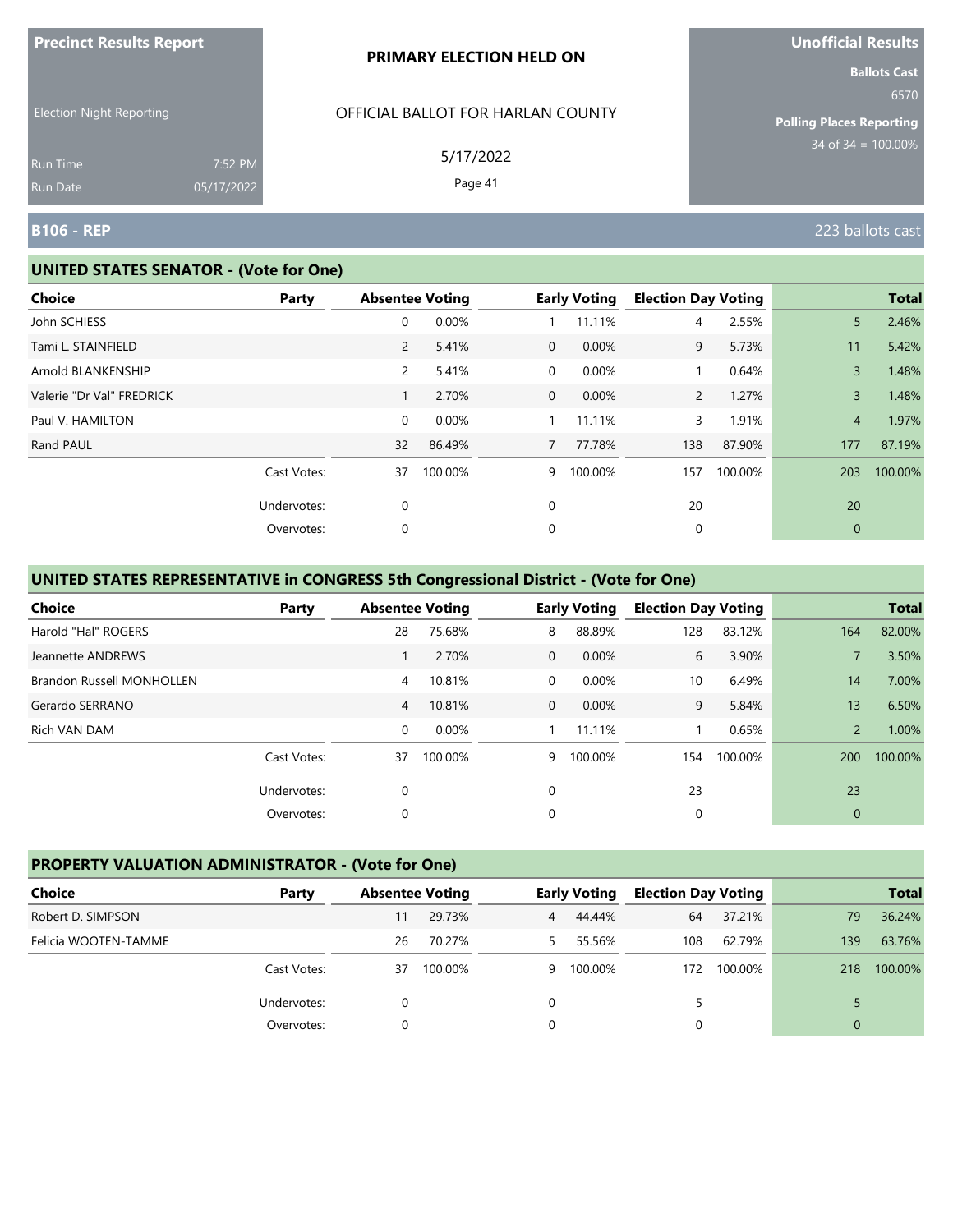| <b>Precinct Results Report</b>     |                       | <b>PRIMARY ELECTION HELD ON</b>   | <b>Unofficial Results</b>                                      |
|------------------------------------|-----------------------|-----------------------------------|----------------------------------------------------------------|
| <b>Election Night Reporting</b>    |                       | OFFICIAL BALLOT FOR HARLAN COUNTY | <b>Ballots Cast</b><br>6570<br><b>Polling Places Reporting</b> |
| <b>Run Time</b><br><b>Run Date</b> | 7:52 PM<br>05/17/2022 | 5/17/2022<br>Page 42              | $34$ of 34 = 100.00%                                           |
| <b>B106 - REP</b>                  |                       |                                   | 223 ballots cast                                               |

# **COUNTY JUDGE/EXECUTIVE - (Vote for One)**

| <b>Choice</b>      | Party       | <b>Absentee Voting</b> |         |               | <b>Early Voting</b> | <b>Election Day Voting</b> |         |     | <b>Total</b> |
|--------------------|-------------|------------------------|---------|---------------|---------------------|----------------------------|---------|-----|--------------|
| Darren Pete FARMER |             | 0                      | 0.00%   | 0             | $0.00\%$            | 8                          | 4.62%   | 8   | 3.65%        |
| M. "Macky" WYNN    |             | 23                     | 62.16%  | $\mathcal{P}$ | 22.22%              | 98                         | 56.65%  | 123 | 56.16%       |
| Dan MOSLEY         |             | 14                     | 37.84%  |               | 77.78%              | 67                         | 38.73%  | 88  | 40.18%       |
|                    | Cast Votes: | 37                     | 100.00% | 9             | 100.00%             | 173                        | 100.00% | 219 | 100.00%      |
|                    | Undervotes: | 0                      |         | 0             |                     | 4                          |         | 4   |              |
|                    | Overvotes:  | 0                      |         | 0             |                     |                            |         | 0   |              |

### **COUNTY CLERK - (Vote for One)**

| Choice          | Party       | <b>Absentee Voting</b> |         |   | <b>Early Voting</b> | <b>Election Day Voting</b> |         |             | <b>Total</b> |
|-----------------|-------------|------------------------|---------|---|---------------------|----------------------------|---------|-------------|--------------|
| John CLEM JR.   |             | 14                     | 38.89%  |   | 77.78%              | 87                         | 52.41%  | 108         | 51.18%       |
| Ashley SULLIVAN |             | 22                     | 61.11%  |   | 22.22%              | 79                         | 47.59%  | 103         | 48.82%       |
|                 | Cast Votes: | 36                     | 100.00% | 9 | 100.00%             | 166                        | 100.00% | 211         | 100.00%      |
|                 | Undervotes: |                        |         | 0 |                     |                            |         | 12          |              |
|                 | Overvotes:  | 0                      |         | 0 |                     | 0                          |         | $\mathbf 0$ |              |

#### **SHERIFF - (Vote for One)**

| <b>Choice</b>            | Party       | <b>Absentee Voting</b> |         |          | <b>Early Voting</b> | <b>Election Day Voting</b> |         |             | <b>Total</b> |
|--------------------------|-------------|------------------------|---------|----------|---------------------|----------------------------|---------|-------------|--------------|
| Chris BREWER             |             | 25                     | 67.57%  | 9        | 100.00%             | 141                        | 81.03%  | 175         | 79.55%       |
| Leslie E. "Smitty" SMITH |             | $12 \overline{ }$      | 32.43%  | $\Omega$ | $0.00\%$            | 33                         | 18.97%  | 45          | 20.45%       |
|                          | Cast Votes: | 37                     | 100.00% | 9        | 100.00%             | 174                        | 100.00% | 220         | 100.00%      |
|                          | Undervotes: | 0                      |         | 0        |                     | 3                          |         |             |              |
|                          | Overvotes:  | 0                      |         | 0        |                     | 0                          |         | $\mathbf 0$ |              |

# **JAILER - (Vote for One)**

| <b>Choice</b>             | Party       | <b>Absentee Voting</b> |         |               | <b>Early Voting</b> | <b>Election Day Voting</b> |         |              | <b>Total</b> |
|---------------------------|-------------|------------------------|---------|---------------|---------------------|----------------------------|---------|--------------|--------------|
| <b>Rick JONES</b>         |             | 8                      | 21.62%  |               | 11.11%              | 50                         | 29.24%  | 59           | 27.19%       |
| <b>B. J. BURKHART</b>     |             | 27                     | 72.97%  | 6             | 66.67%              | 109                        | 63.74%  | 142          | 65.44%       |
| John Thomas DODD          |             | 0                      | 0.00%   | $\mathcal{P}$ | 22.22%              | 8                          | 4.68%   | 10           | 4.61%        |
| Lawrence "Stretch" CREECH |             | 2                      | 5.41%   | $\Omega$      | $0.00\%$            | 4                          | 2.34%   | 6            | 2.76%        |
|                           | Cast Votes: | 37                     | 100.00% | 9             | 100.00%             | 171                        | 100.00% | 217          | 100.00%      |
|                           | Undervotes: | 0                      |         | 0             |                     | 6                          |         | 6            |              |
|                           | Overvotes:  | 0                      |         | 0             |                     | 0                          |         | $\mathbf{0}$ |              |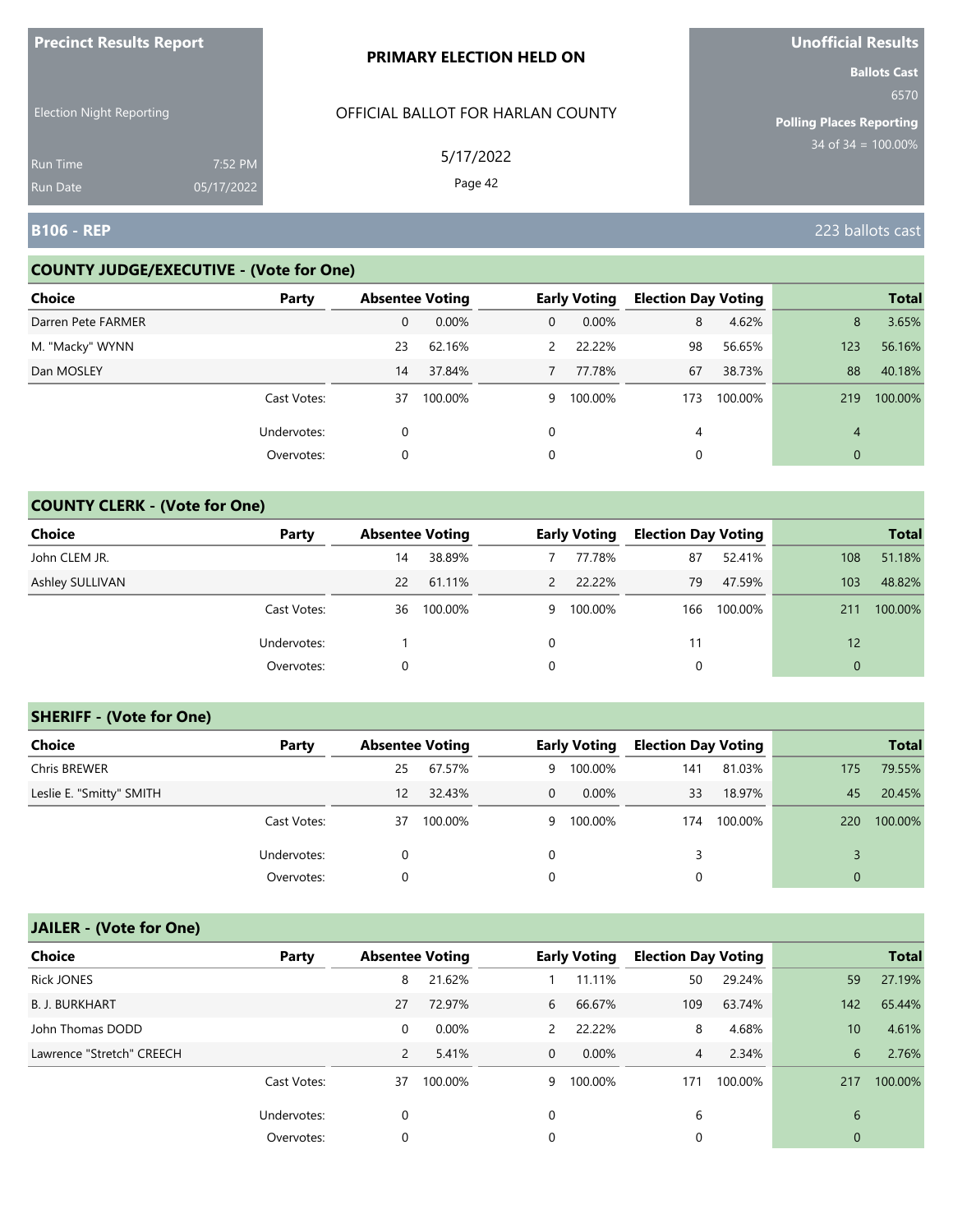| <u>FIECINCLAESURS AEPORT</u>       |                       | <b>PRIMARY ELECTION HELD ON</b>   | <b>UNUNICIAL RESULS</b><br><b>Ballots Cast</b> |
|------------------------------------|-----------------------|-----------------------------------|------------------------------------------------|
| <b>Election Night Reporting</b>    |                       | OFFICIAL BALLOT FOR HARLAN COUNTY | 6570<br><b>Polling Places Reporting</b>        |
| <b>Run Time</b><br><b>Run Date</b> | 7:52 PM<br>05/17/2022 | 5/17/2022<br>Page 43              | $34$ of 34 = $\overline{100.00\%}$             |
| <b>B106 - REP</b>                  |                       |                                   | 223 ballots cast                               |

# **CORONER - (Vote for One)**

**Precinct Results Report**

| <b>Choice</b>         | Party       |             | <b>Absentee Voting</b> |               | <b>Early Voting</b> | <b>Election Day Voting</b> |         |                | <b>Total</b> |
|-----------------------|-------------|-------------|------------------------|---------------|---------------------|----------------------------|---------|----------------|--------------|
| John Derrick NOE      |             | 9           | 24.32%                 | $\mathbf{0}$  | 0.00%               | 13                         | 7.51%   | 22             | 10.05%       |
| Joshua L. SHACKLEFORD |             | 18          | 48.65%                 | 6             | 66.67%              | 105                        | 60.69%  | 129            | 58.90%       |
| Tommy E. HALL         |             | 2           | 5.41%                  |               | 11.11%              |                            | 4.05%   | 10             | 4.57%        |
| Jeffrey L. SAWYERS    |             | 8           | 21.62%                 | $\mathcal{P}$ | 22.22%              | 48                         | 27.75%  | 58             | 26.48%       |
|                       | Cast Votes: | 37          | 100.00%                | 9             | 100.00%             | 173                        | 100.00% | 219            | 100.00%      |
|                       | Undervotes: | $\mathbf 0$ |                        | $\Omega$      |                     | 4                          |         | $\overline{4}$ |              |
|                       | Overvotes:  | 0           |                        | 0             |                     | 0                          |         | $\mathbf{0}$   |              |

# **MAGISTRATE 2nd Magisterial District - (Vote for One)**

| Choice            | Party       |    | <b>Absentee Voting</b> |    | <b>Early Voting</b> |     | <b>Election Day Voting</b> |          | <b>Total</b> |
|-------------------|-------------|----|------------------------|----|---------------------|-----|----------------------------|----------|--------------|
| <b>Bill MOORE</b> |             | 26 | 70.27%                 | 9. | 100.00%             | 125 | 71.02%                     | 160      | 72.07%       |
| Michael NAPIER    |             | 11 | 29.73%                 | 0  | $0.00\%$            | 51  | 28.98%                     | 62       | 27.93%       |
|                   | Cast Votes: | 37 | 100.00%                | 9. | 100.00%             | 176 | 100.00%                    | 222      | 100.00%      |
|                   | Undervotes: |    |                        |    |                     |     |                            |          |              |
|                   | Overvotes:  |    |                        |    |                     |     |                            | $\Omega$ |              |

# **CONSTABLE 2nd Magisterial District - (Vote for One)**

| Choice            | Party       | <b>Absentee Voting</b> |         |                | <b>Early Voting</b> | <b>Election Day Voting</b> |         |                | <b>Total</b> |
|-------------------|-------------|------------------------|---------|----------------|---------------------|----------------------------|---------|----------------|--------------|
| Scotty MOORE      |             | 31                     | 83.78%  | 9              | 100.00%             | 128                        | 76.19%  | 168            | 78.50%       |
| Gary Wayne PLANCK |             | 6                      | 16.22%  | $\overline{0}$ | $0.00\%$            | 40                         | 23.81%  | 46             | 21.50%       |
|                   | Cast Votes: | 37                     | 100.00% | 9              | 100.00%             | 168                        | 100.00% | 214            | 100.00%      |
|                   | Undervotes: | 0                      |         | 0              |                     | 9                          |         | 9              |              |
|                   | Overvotes:  | 0                      |         | 0              |                     |                            |         | $\overline{0}$ |              |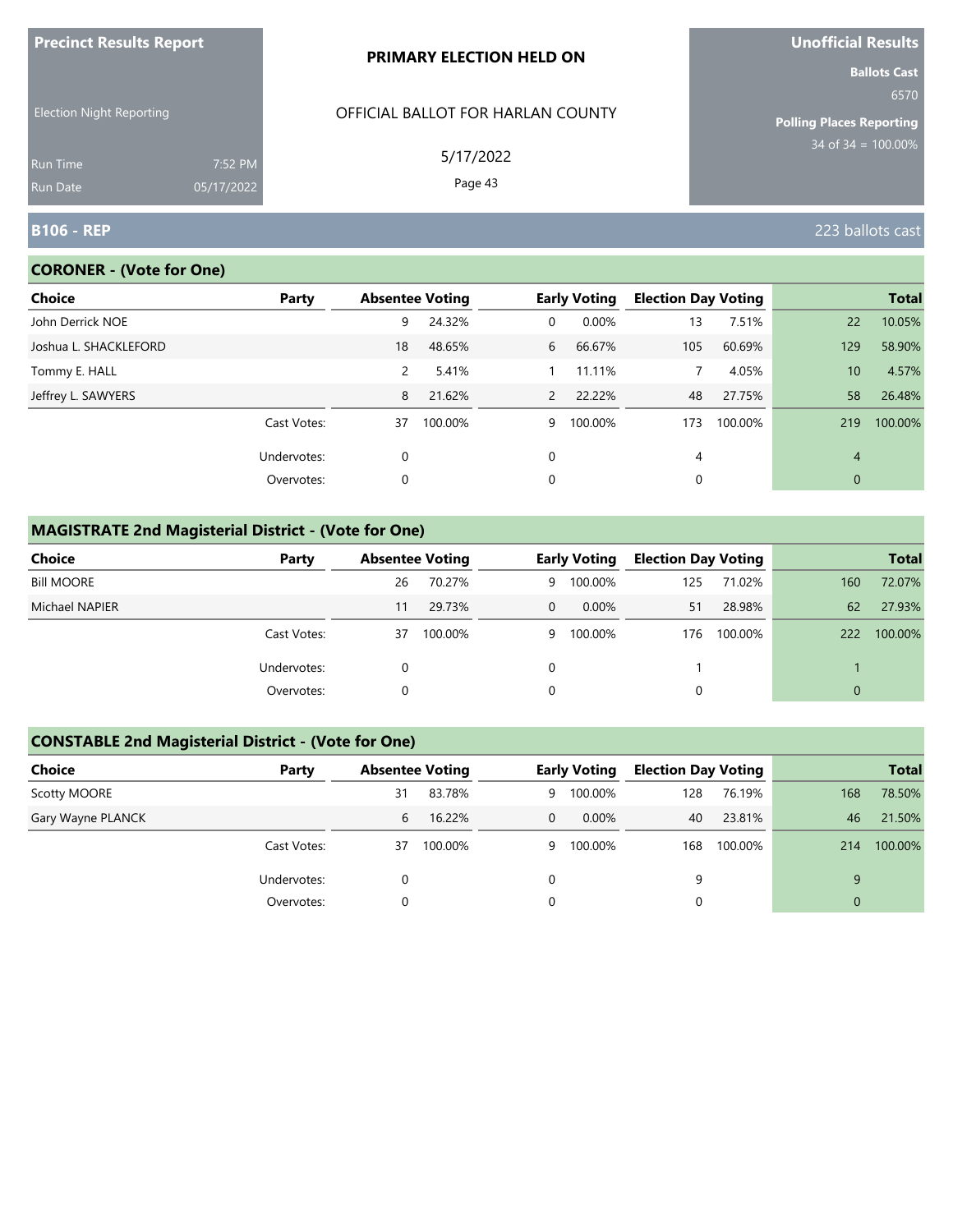| <b>Precinct Results Report</b>  |            | PRIMARY ELECTION HELD ON                       | Unofficial Results                                                                        |
|---------------------------------|------------|------------------------------------------------|-------------------------------------------------------------------------------------------|
| <b>Election Night Reporting</b> |            | OFFICIAL BALLOT FOR HARLAN COUNTY<br>5/17/2022 | <b>Ballots Cast</b><br>6570<br><b>Polling Places Reporting</b><br>$34$ of $34 = 100.00\%$ |
| <b>Run Time</b>                 | 7:52 PM    |                                                |                                                                                           |
| <b>Run Date</b>                 | 05/17/2022 | Page 44                                        |                                                                                           |
| B106 - DEM                      |            |                                                | 27 ballots cast                                                                           |

| <b>Choice</b>             | Party       | <b>Absentee Voting</b> |           |                | <b>Early Voting</b> | <b>Election Day Voting</b> |         |                 | <b>Total</b> |
|---------------------------|-------------|------------------------|-----------|----------------|---------------------|----------------------------|---------|-----------------|--------------|
| Joshua Wesley BLANTON SR. |             |                        | 25.00%    | 0              | 0.00%               | 9                          | 47.37%  | 10 <sup>°</sup> | 43.48%       |
| Charles BOOKER            |             | $\mathbf{0}$           | 0.00%     | $\mathbf{0}$   | $0.00\%$            | $\sqrt{4}$                 | 21.05%  | 4               | 17.39%       |
| Ruth GAO                  |             | 3                      | 75.00%    | $\overline{0}$ | $0.00\%$            |                            | 5.26%   | $\overline{4}$  | 17.39%       |
| John MERRILL              |             | $\mathbf{0}$           | $0.00\%$  | $\overline{0}$ | $0.00\%$            | 5.                         | 26.32%  | 5               | 21.74%       |
|                           | Cast Votes: |                        | 4 100.00% | 0              | $0.00\%$            | 19                         | 100.00% | 23              | 100.00%      |
|                           | Undervotes: |                        |           | 0              |                     | 3                          |         | 4               |              |
|                           | Overvotes:  | 0                      |           | 0              |                     | 0                          |         | $\mathbf{0}$    |              |

| <b>Choice</b>    | Party       |   | <b>Absentee Voting</b> |          | <b>Early Voting</b> | <b>Election Day Voting</b> |            | <b>Total</b> |         |
|------------------|-------------|---|------------------------|----------|---------------------|----------------------------|------------|--------------|---------|
| Pamela D. BAILEY |             |   | 50.00%                 | 0        | $0.00\%$            | 6                          | 27.27%     | 8            | 30.77%  |
| Donna G. HOSKINS |             | 2 | 50.00%                 | $\Omega$ | $0.00\%$            | 16                         | 72.73%     | 18           | 69.23%  |
|                  | Cast Votes: | 4 | 100.00%                | 0        | $0.00\%$            |                            | 22 100.00% | 26           | 100.00% |
|                  | Undervotes: |   |                        |          |                     |                            |            |              |         |
|                  | Overvotes:  |   |                        |          |                     |                            |            | $\Omega$     |         |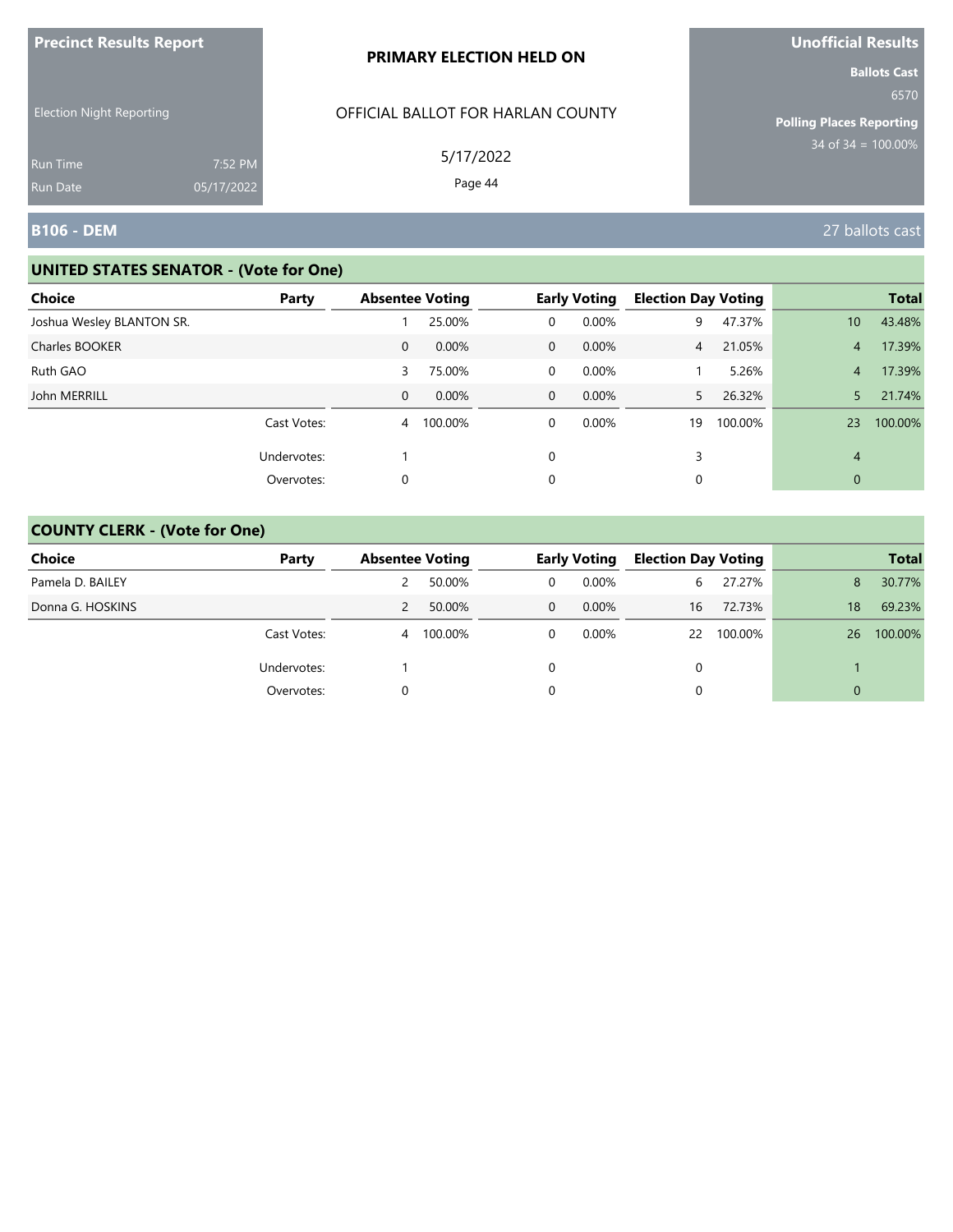| <b>THE RESPONSIVE PROPERTY</b>  |                       | <b>PRIMARY ELECTION HELD ON</b>   | <u>Chomera Results</u><br><b>Ballots Cast</b> |
|---------------------------------|-----------------------|-----------------------------------|-----------------------------------------------|
| <b>Election Night Reporting</b> |                       | OFFICIAL BALLOT FOR HARLAN COUNTY | 6570<br><b>Polling Places Reporting</b>       |
| <b>Run Time</b><br>Run Date     | 7:52 PM<br>05/17/2022 | 5/17/2022<br>Page 45              | $34$ of 34 = $100.00\%$                       |
| <b>B107 - REP</b>               |                       |                                   | 122 ballots cast                              |

#### **UNITED STATES SENATOR - (Vote for One)**

**Precinct Results Report**

| <b>Choice</b>             | Party       | <b>Absentee Voting</b> |         |                | <b>Early Voting</b> | <b>Election Day Voting</b> |         |                | <b>Total</b> |
|---------------------------|-------------|------------------------|---------|----------------|---------------------|----------------------------|---------|----------------|--------------|
| John SCHIESS              |             |                        | 7.69%   | 0              | 0.00%               | 3                          | 3.00%   | $\overline{4}$ | 3.54%        |
| Tami L. STAINFIELD        |             |                        | 7.69%   | $\overline{0}$ | 0.00%               | $\overline{2}$             | 2.00%   | 3              | 2.65%        |
| Arnold BLANKENSHIP        |             | $\overline{0}$         | 0.00%   | 0              | 0.00%               | $\overline{2}$             | 2.00%   | $\overline{2}$ | 1.77%        |
| Valerie "Dr Val" FREDRICK |             | $\overline{0}$         | 0.00%   | $\mathbf{0}$   | 0.00%               | 3                          | 3.00%   | 3              | 2.65%        |
| Paul V. HAMILTON          |             |                        | 7.69%   | 0              | 0.00%               | 5                          | 5.00%   | 6              | 5.31%        |
| Rand PAUL                 |             | 10                     | 76.92%  | $\mathbf{0}$   | 0.00%               | 85                         | 85.00%  | 95             | 84.07%       |
|                           | Cast Votes: | 13                     | 100.00% | 0              | 0.00%               | 100                        | 100.00% | 113            | 100.00%      |
|                           | Undervotes: |                        |         | 0              |                     | 8                          |         | 9              |              |
|                           | Overvotes:  | 0                      |         | 0              |                     | 0                          |         | $\mathbf{0}$   |              |

# **UNITED STATES REPRESENTATIVE in CONGRESS 5th Congressional District - (Vote for One)**

| <b>Choice</b>             | Party       | <b>Absentee Voting</b> |          |              | <b>Early Voting</b> | <b>Election Day Voting</b> |         |                | <b>Total</b> |
|---------------------------|-------------|------------------------|----------|--------------|---------------------|----------------------------|---------|----------------|--------------|
| Harold "Hal" ROGERS       |             | 14                     | 100.00%  | 0            | 0.00%               | 81                         | 80.20%  | 95             | 82.61%       |
| Jeannette ANDREWS         |             | 0                      | $0.00\%$ | $\mathbf{0}$ | $0.00\%$            | 6                          | 5.94%   | 6              | 5.22%        |
| Brandon Russell MONHOLLEN |             | 0                      | $0.00\%$ | 0            | 0.00%               | 10                         | 9.90%   | 10             | 8.70%        |
| Gerardo SERRANO           |             | $\mathbf{0}$           | $0.00\%$ | $\mathbf 0$  | $0.00\%$            | $\overline{2}$             | 1.98%   | $\overline{2}$ | 1.74%        |
| Rich VAN DAM              |             | 0                      | $0.00\%$ | $\Omega$     | $0.00\%$            | $\overline{2}$             | 1.98%   | $\overline{2}$ | 1.74%        |
|                           | Cast Votes: | 14                     | 100.00%  | 0            | $0.00\%$            | 101                        | 100.00% | 115            | 100.00%      |
|                           | Undervotes: | 0                      |          | 0            |                     |                            |         |                |              |
|                           | Overvotes:  | 0                      |          | 0            |                     | 0                          |         | 0              |              |

## **PROPERTY VALUATION ADMINISTRATOR - (Vote for One)**

| Choice               | Party       |    | <b>Absentee Voting</b> |          | <b>Early Voting</b> | <b>Election Day Voting</b> |         | <b>Total</b> |         |
|----------------------|-------------|----|------------------------|----------|---------------------|----------------------------|---------|--------------|---------|
| Robert D. SIMPSON    |             | 4  | 28.57%                 | 0        | $0.00\%$            | 30                         | 28.85%  | 34           | 28.81%  |
| Felicia WOOTEN-TAMME |             | 10 | 71.43%                 | $\Omega$ | $0.00\%$            | 74                         | 71.15%  | 84           | 71.19%  |
|                      | Cast Votes: | 14 | 100.00%                | 0        | $0.00\%$            | 104                        | 100.00% | 118          | 100.00% |
|                      | Undervotes: |    |                        |          |                     | 4                          |         | 4            |         |
|                      | Overvotes:  |    |                        | 0        |                     |                            |         | 0            |         |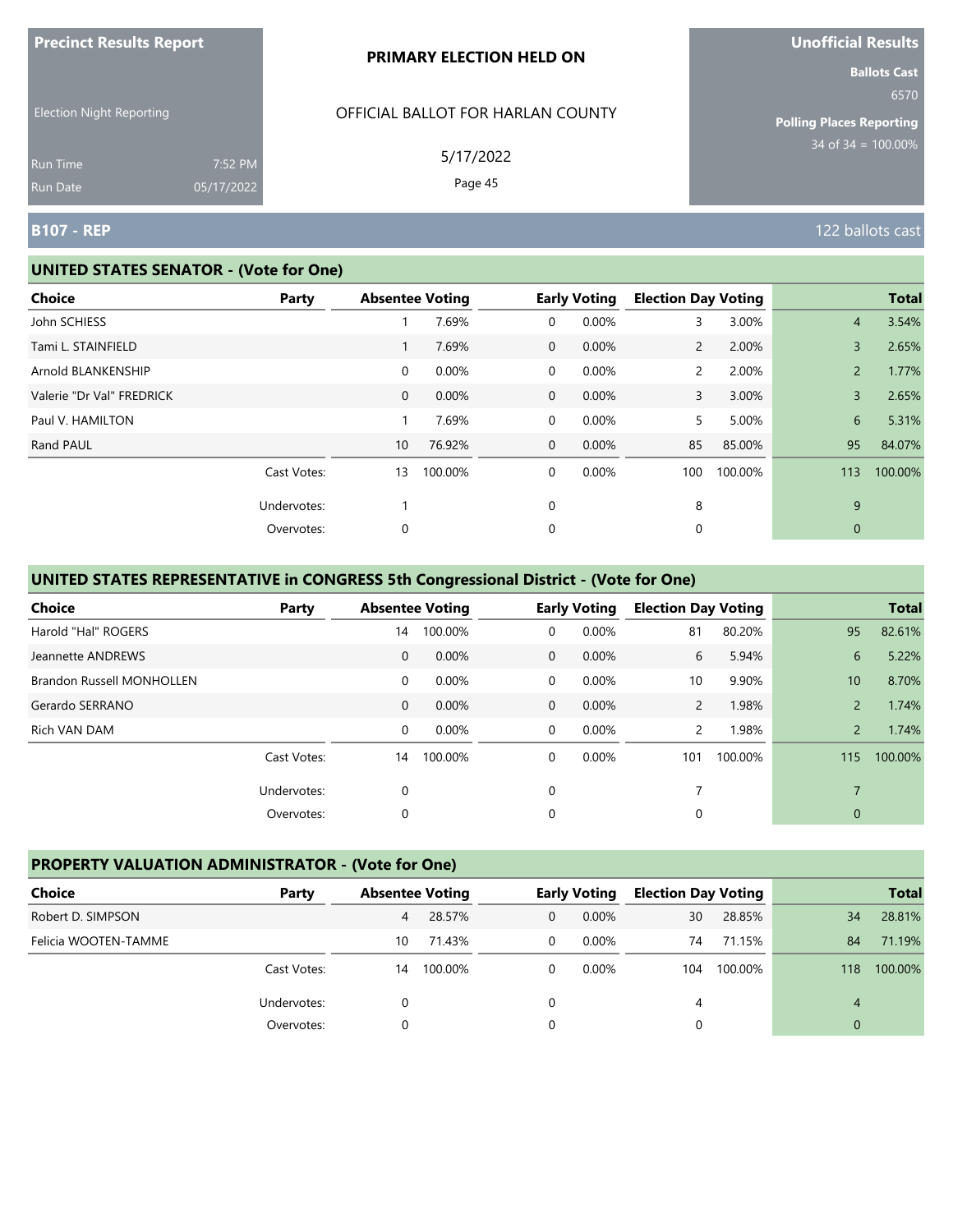| <b>THE RESPONSIVE PROPERTY</b>     |                       | <b>PRIMARY ELECTION HELD ON</b>   | <b>PHOTICIAL INCONITY</b><br><b>Ballots Cast</b> |
|------------------------------------|-----------------------|-----------------------------------|--------------------------------------------------|
| <b>Election Night Reporting</b>    |                       | OFFICIAL BALLOT FOR HARLAN COUNTY | 6570<br><b>Polling Places Reporting</b>          |
| <b>Run Time</b><br><b>Run Date</b> | 7:52 PM<br>05/17/2022 | 5/17/2022<br>Page 46              | $34$ of $34 = 100.00\%$                          |
| <b>B107 - REP</b>                  |                       |                                   | 122 ballots cast                                 |

#### **COUNTY JUDGE/EXECUTIVE - (Vote for One)**

**Precinct Results Report**

| <b>Choice</b>      | Party       | <b>Absentee Voting</b> |         |              | <b>Early Voting</b> | <b>Election Day Voting</b> |         |     | <b>Total</b> |
|--------------------|-------------|------------------------|---------|--------------|---------------------|----------------------------|---------|-----|--------------|
| Darren Pete FARMER |             | 0                      | 0.00%   | 0            | $0.00\%$            | 8                          | 7.48%   | 8   | 6.61%        |
| M. "Macky" WYNN    |             | 10                     | 71.43%  | 0            | $0.00\%$            | 40                         | 37.38%  | 50  | 41.32%       |
| Dan MOSLEY         |             | 4                      | 28.57%  | $\mathbf{0}$ | $0.00\%$            | 59                         | 55.14%  | 63  | 52.07%       |
|                    | Cast Votes: | 14                     | 100.00% | 0            | $0.00\%$            | 107                        | 100.00% | 121 | 100.00%      |
|                    | Undervotes: | 0                      |         |              |                     |                            |         |     |              |
|                    | Overvotes:  | 0                      |         | 0            |                     | $\Omega$                   |         | 0   |              |

### **COUNTY CLERK - (Vote for One)**

| Choice          | Party       | <b>Absentee Voting</b> |         |             | <b>Early Voting</b> | <b>Election Day Voting</b> |         |     | <b>Total</b> |
|-----------------|-------------|------------------------|---------|-------------|---------------------|----------------------------|---------|-----|--------------|
| John CLEM JR.   |             | 4                      | 28.57%  | 0           | $0.00\%$            | 39                         | 37.86%  | 43  | 36.75%       |
| Ashley SULLIVAN |             | 10                     | 71.43%  | $\mathbf 0$ | $0.00\%$            | 64                         | 62.14%  | 74  | 63.25%       |
|                 | Cast Votes: | 14                     | 100.00% | 0           | 0.00%               | 103                        | 100.00% | 117 | 100.00%      |
|                 | Undervotes: | $\Omega$               |         | $\Omega$    |                     | 4                          |         | 4   |              |
|                 | Overvotes:  | 0                      |         | 0           |                     |                            |         |     |              |

#### **SHERIFF - (Vote for One)**

| <b>Choice</b>            | Party       | <b>Absentee Voting</b> |         |   | <b>Early Voting</b> | <b>Election Day Voting</b> |         |     | <b>Total</b> |
|--------------------------|-------------|------------------------|---------|---|---------------------|----------------------------|---------|-----|--------------|
| Chris BREWER             |             | 10                     | 71.43%  | 0 | $0.00\%$            | 69                         | 65.09%  | 79  | 65.83%       |
| Leslie E. "Smitty" SMITH |             | 4                      | 28.57%  | 0 | $0.00\%$            | 37                         | 34.91%  | 41  | 34.17%       |
|                          | Cast Votes: | 14                     | 100.00% | 0 | $0.00\%$            | 106                        | 100.00% | 120 | 100.00%      |
|                          | Undervotes: | 0                      |         | 0 |                     |                            |         |     |              |
|                          | Overvotes:  | 0                      |         | 0 |                     | 0                          |         |     |              |

# **JAILER - (Vote for One)**

| <b>Choice</b>             | Party       | <b>Absentee Voting</b> |         |                | <b>Early Voting</b> | <b>Election Day Voting</b> |         |              | <b>Total</b> |
|---------------------------|-------------|------------------------|---------|----------------|---------------------|----------------------------|---------|--------------|--------------|
| <b>Rick JONES</b>         |             | 2                      | 14.29%  | 0              | 0.00%               | 31                         | 29.52%  | 33           | 27.73%       |
| <b>B. J. BURKHART</b>     |             | 10                     | 71.43%  | $\overline{0}$ | $0.00\%$            | 67                         | 63.81%  | 77           | 64.71%       |
| John Thomas DODD          |             | 2                      | 14.29%  | $\mathbf{0}$   | 0.00%               | 6                          | 5.71%   | 8            | 6.72%        |
| Lawrence "Stretch" CREECH |             | $\mathbf{0}$           | 0.00%   | $\overline{0}$ | $0.00\%$            |                            | 0.95%   |              | 0.84%        |
|                           | Cast Votes: | 14                     | 100.00% | 0              | $0.00\%$            | 105                        | 100.00% | 119          | 100.00%      |
|                           | Undervotes: | 0                      |         | 0              |                     | 3                          |         |              |              |
|                           | Overvotes:  | 0                      |         | 0              |                     | 0                          |         | $\mathbf{0}$ |              |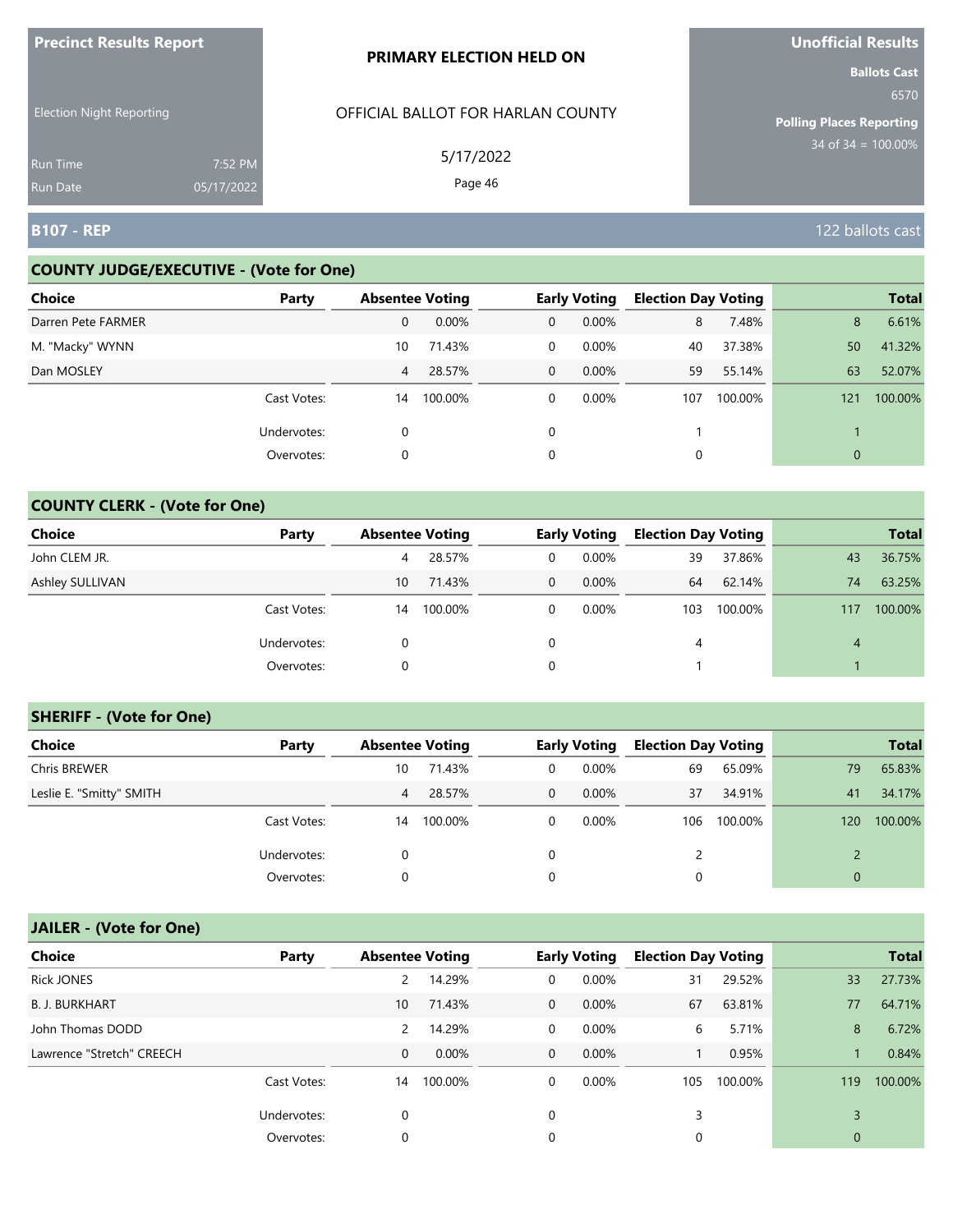| <b>FIGUILL RESULS REPULL</b>       |                       | <b>PRIMARY ELECTION HELD ON</b>   | <b>VIIVIIILIAI NESUILS</b><br><b>Ballots Cast</b> |
|------------------------------------|-----------------------|-----------------------------------|---------------------------------------------------|
| <b>Election Night Reporting</b>    |                       | OFFICIAL BALLOT FOR HARLAN COUNTY | 6570<br><b>Polling Places Reporting</b>           |
| <b>Run Time</b><br><b>Run Date</b> | 7:52 PM<br>05/17/2022 | 5/17/2022<br>Page 47              | $34$ of $34 = 100.00\%$                           |
| <b>B107 - REP</b>                  |                       |                                   | 122 ballots cast                                  |

#### **CORONER - (Vote for One)**

**Precinct Results Report**

| Choice                | Party       |          | <b>Absentee Voting</b> |                | <b>Early Voting</b> | <b>Election Day Voting</b> |         |             | <b>Total</b> |
|-----------------------|-------------|----------|------------------------|----------------|---------------------|----------------------------|---------|-------------|--------------|
| John Derrick NOE      |             |          | 7.14%                  | 0              | 0.00%               |                            | 6.80%   | 8           | 6.84%        |
| Joshua L. SHACKLEFORD |             | 5        | 35.71%                 | $\overline{0}$ | 0.00%               | 57                         | 55.34%  | 62          | 52.99%       |
| Tommy E. HALL         |             | $\Omega$ | 0.00%                  | $\Omega$       | 0.00%               | 8                          | 7.77%   | 8           | 6.84%        |
| Jeffrey L. SAWYERS    |             | 8        | 57.14%                 | $\overline{0}$ | $0.00\%$            | 31                         | 30.10%  | 39          | 33.33%       |
|                       | Cast Votes: | 14       | 100.00%                | $\Omega$       | 0.00%               | 103                        | 100.00% | 117         | 100.00%      |
|                       | Undervotes: | $\Omega$ |                        | $\Omega$       |                     | 5                          |         |             |              |
|                       | Overvotes:  | 0        |                        | 0              |                     | 0                          |         | $\mathbf 0$ |              |

# **MAGISTRATE 2nd Magisterial District - (Vote for One)**

| Choice            | Party       | <b>Absentee Voting</b> |         |   | <b>Early Voting</b> | <b>Election Day Voting</b> |         |          | <b>Total</b> |
|-------------------|-------------|------------------------|---------|---|---------------------|----------------------------|---------|----------|--------------|
| <b>Bill MOORE</b> |             | 8                      | 57.14%  | 0 | $0.00\%$            | 60                         | 56.07%  | 68       | 56.20%       |
| Michael NAPIER    |             | 6                      | 42.86%  | 0 | $0.00\%$            | 47                         | 43.93%  | 53       | 43.80%       |
|                   | Cast Votes: | 14                     | 100.00% |   | $0.00\%$            | 107                        | 100.00% | 121      | 100.00%      |
|                   | Undervotes: |                        |         |   |                     |                            |         |          |              |
|                   | Overvotes:  |                        |         |   |                     |                            |         | $\Omega$ |              |

# **CONSTABLE 2nd Magisterial District - (Vote for One)**

| Choice            | Party       | <b>Absentee Voting</b> |         |                | <b>Early Voting</b> | <b>Election Day Voting</b> |         |          | <b>Total</b> |
|-------------------|-------------|------------------------|---------|----------------|---------------------|----------------------------|---------|----------|--------------|
| Scotty MOORE      |             | 12                     | 85.71%  | 0              | $0.00\%$            | 80                         | 77.67%  | 92       | 78.63%       |
| Gary Wayne PLANCK |             |                        | 14.29%  | $\overline{0}$ | $0.00\%$            | 23                         | 22.33%  | 25       | 21.37%       |
|                   | Cast Votes: | 14                     | 100.00% | 0              | $0.00\%$            | 103                        | 100.00% | 117      | 100.00%      |
|                   | Undervotes: |                        |         | 0              |                     | 5                          |         |          |              |
|                   | Overvotes:  |                        |         | 0              |                     |                            |         | $\Omega$ |              |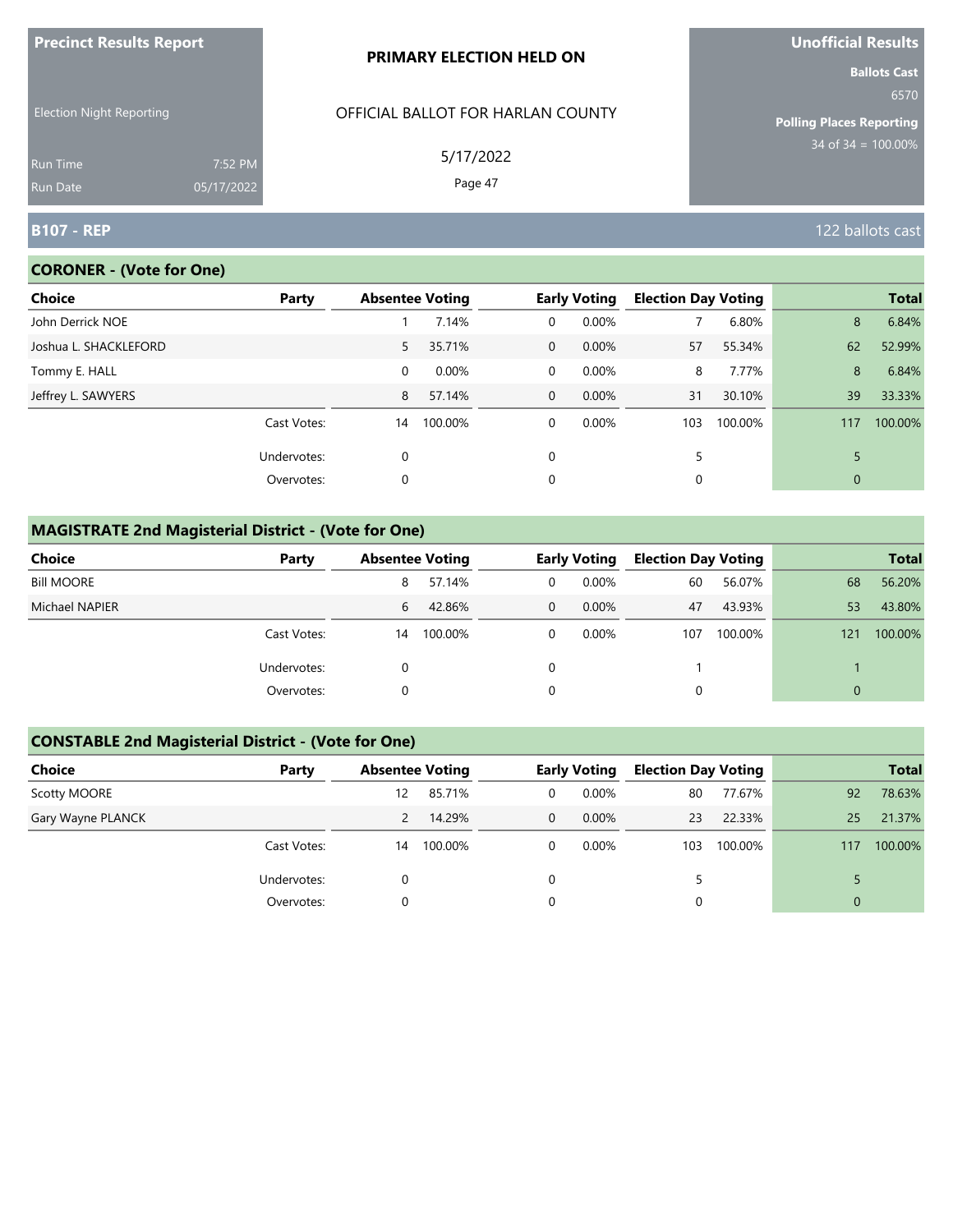| <b>Precinct Results Report</b>                     |            | PRIMARY ELECTION HELD ON                       | Unofficial Results                                                                        |
|----------------------------------------------------|------------|------------------------------------------------|-------------------------------------------------------------------------------------------|
| <b>Election Night Reporting</b><br><b>Run Time</b> | 7:52 PM    | OFFICIAL BALLOT FOR HARLAN COUNTY<br>5/17/2022 | <b>Ballots Cast</b><br>6570<br><b>Polling Places Reporting</b><br>$34$ of $34 = 100.00\%$ |
| <b>Run Date</b>                                    | 05/17/2022 | Page 48                                        |                                                                                           |
| B107 - DEM                                         |            |                                                | 27 ballots cast                                                                           |

| <b>Choice</b>             | Party       | <b>Absentee Voting</b> |          |              | <b>Early Voting</b> | <b>Election Day Voting</b> |         |                 | <b>Total</b> |
|---------------------------|-------------|------------------------|----------|--------------|---------------------|----------------------------|---------|-----------------|--------------|
| Joshua Wesley BLANTON SR. |             | 0                      | $0.00\%$ | 0            | 0.00%               |                            | 12.50%  |                 | 11.76%       |
| Charles BOOKER            |             | $\mathbf{0}$           | 0.00%    |              | 100.00%             | 9                          | 56.25%  | 10 <sup>°</sup> | 58.82%       |
| Ruth GAO                  |             | 0                      | 0.00%    | 0            | 0.00%               |                            | 6.25%   |                 | 5.88%        |
| John MERRILL              |             | 0                      | 0.00%    | $\mathbf{0}$ | $0.00\%$            | $\overline{4}$             | 25.00%  | $\overline{4}$  | 23.53%       |
|                           | Cast Votes: | 0                      | 0.00%    |              | 100.00%             | 16                         | 100.00% | 17              | 100.00%      |
|                           | Undervotes: |                        |          | $\Omega$     |                     | 9                          |         | 10              |              |
|                           | Overvotes:  | 0                      |          | 0            |                     | 0                          |         | $\mathbf{0}$    |              |

| <b>Choice</b>    | Party       | <b>Absentee Voting</b> |          |   | <b>Early Voting</b> | <b>Election Day Voting</b> |            |    | <b>Total</b> |
|------------------|-------------|------------------------|----------|---|---------------------|----------------------------|------------|----|--------------|
| Pamela D. BAILEY |             |                        | 100.00%  | 0 | 0.00%               | 11                         | 50.00%     | 12 | 50.00%       |
| Donna G. HOSKINS |             | 0                      | $0.00\%$ |   | 100.00%             | 11                         | 50.00%     | 12 | 50.00%       |
|                  | Cast Votes: |                        | 100.00%  |   | 100.00%             |                            | 22 100.00% | 24 | 100.00%      |
|                  | Undervotes: |                        |          | 0 |                     |                            |            |    |              |
|                  | Overvotes:  |                        |          | 0 |                     |                            |            | 0  |              |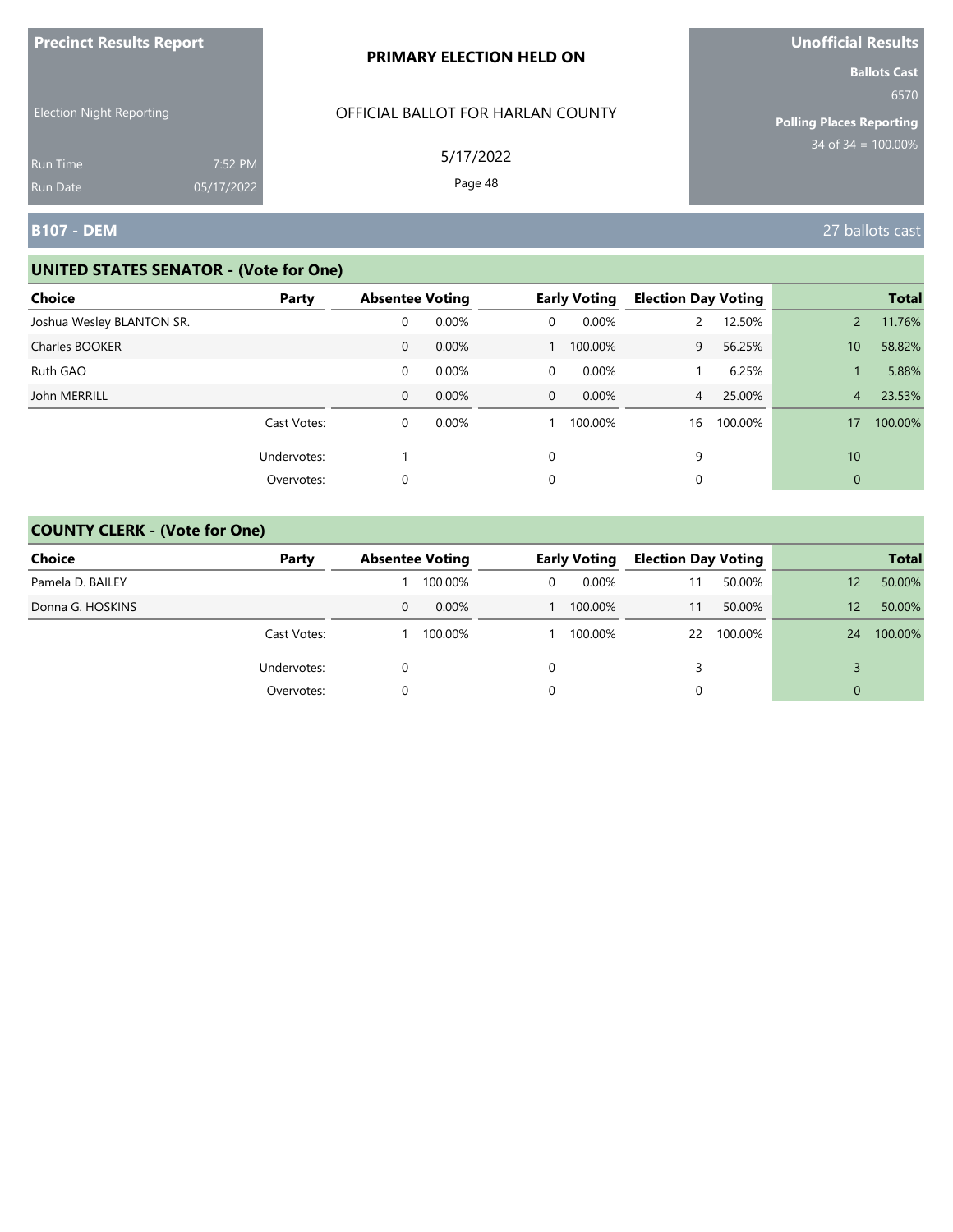| <b>Precinct Results Report</b>  |                       | <b>PRIMARY ELECTION HELD ON</b>   | <b>Unofficial Results</b>                                      |
|---------------------------------|-----------------------|-----------------------------------|----------------------------------------------------------------|
| <b>Election Night Reporting</b> |                       | OFFICIAL BALLOT FOR HARLAN COUNTY | <b>Ballots Cast</b><br>6570<br><b>Polling Places Reporting</b> |
| <b>Run Time</b><br>Run Date     | 7:52 PM<br>05/17/2022 | 5/17/2022<br>Page 49              | 34 of $34 = 100.00\%$                                          |
| <b>B109 - REP</b>               |                       |                                   | 110 ballots cast                                               |

lts

#### **UNITED STATES SENATOR - (Vote for One)**

| <b>Choice</b>             | Party       | <b>Absentee Voting</b> |         |                | <b>Early Voting</b> | <b>Election Day Voting</b> |         |                | <b>Total</b> |
|---------------------------|-------------|------------------------|---------|----------------|---------------------|----------------------------|---------|----------------|--------------|
| John SCHIESS              |             | 0                      | 0.00%   | 0              | 0.00%               | 0                          | 0.00%   | $\mathbf{0}$   | 0.00%        |
| Tami L. STAINFIELD        |             | 0                      | 0.00%   | $\overline{0}$ | 0.00%               | $\mathbf{1}$               | 1.12%   |                | 1.04%        |
| Arnold BLANKENSHIP        |             |                        | 25.00%  | $\mathbf 0$    | 0.00%               | 3                          | 3.37%   | $\overline{4}$ | 4.17%        |
| Valerie "Dr Val" FREDRICK |             |                        | 25.00%  | $\overline{0}$ | 0.00%               | 4                          | 4.49%   | 5              | 5.21%        |
| Paul V. HAMILTON          |             | 0                      | 0.00%   | $\overline{0}$ | 0.00%               | 3                          | 3.37%   | $\overline{3}$ | 3.13%        |
| Rand PAUL                 |             | $\overline{2}$         | 50.00%  | $\overline{3}$ | 100.00%             | 78                         | 87.64%  | 83             | 86.46%       |
|                           | Cast Votes: | 4                      | 100.00% | 3              | 100.00%             | 89                         | 100.00% | 96             | 100.00%      |
|                           | Undervotes: |                        |         | $\mathbf 0$    |                     | 13                         |         | 14             |              |
|                           | Overvotes:  | 0                      |         | 0              |                     | 0                          |         | $\theta$       |              |
|                           |             |                        |         |                |                     |                            |         |                |              |

# **UNITED STATES REPRESENTATIVE in CONGRESS 5th Congressional District - (Vote for One)**

| <b>Choice</b>                    | Party       | <b>Absentee Voting</b> |         |                | <b>Early Voting</b> | <b>Election Day Voting</b> |         |                | <b>Total</b> |
|----------------------------------|-------------|------------------------|---------|----------------|---------------------|----------------------------|---------|----------------|--------------|
| Harold "Hal" ROGERS              |             | 5                      | 100.00% | 3              | 100.00%             | 72                         | 75.79%  | 80             | 77.67%       |
| Jeannette ANDREWS                |             | $\mathbf{0}$           | 0.00%   | $\mathbf{0}$   | 0.00%               | 5.                         | 5.26%   | 5              | 4.85%        |
| <b>Brandon Russell MONHOLLEN</b> |             | $\mathbf 0$            | 0.00%   | $\overline{0}$ | 0.00%               | 5.                         | 5.26%   | 5.             | 4.85%        |
| Gerardo SERRANO                  |             | $\mathbf{0}$           | 0.00%   | $\overline{0}$ | $0.00\%$            | 7                          | 7.37%   |                | 6.80%        |
| Rich VAN DAM                     |             | $\mathbf 0$            | 0.00%   | $\Omega$       | 0.00%               | 6                          | 6.32%   | 6              | 5.83%        |
|                                  | Cast Votes: | 5.                     | 100.00% | 3              | 100.00%             | 95                         | 100.00% | 103            | 100.00%      |
|                                  | Undervotes: | 0                      |         | $\Omega$       |                     | 7                          |         | $\overline{7}$ |              |
|                                  | Overvotes:  | 0                      |         | 0              |                     | 0                          |         | $\mathbf{0}$   |              |

#### **PROPERTY VALUATION ADMINISTRATOR - (Vote for One)**

| Choice               | Party       | <b>Absentee Voting</b> |         |   | <b>Early Voting</b> | <b>Election Day Voting</b> |         |     | <b>Total</b> |
|----------------------|-------------|------------------------|---------|---|---------------------|----------------------------|---------|-----|--------------|
| Robert D. SIMPSON    |             |                        | 20.00%  | 2 | 66.67%              | 30                         | 30.61%  | 33  | 31.13%       |
| Felicia WOOTEN-TAMME |             | 4                      | 80.00%  |   | 33.33%              | 68                         | 69.39%  | 73  | 68.87%       |
|                      | Cast Votes: | 5.                     | 100.00% |   | 3 100.00%           | 98                         | 100.00% | 106 | 100.00%      |
|                      | Undervotes: |                        |         |   |                     | 4                          |         | 4   |              |
|                      | Overvotes:  |                        |         |   |                     |                            |         | 0   |              |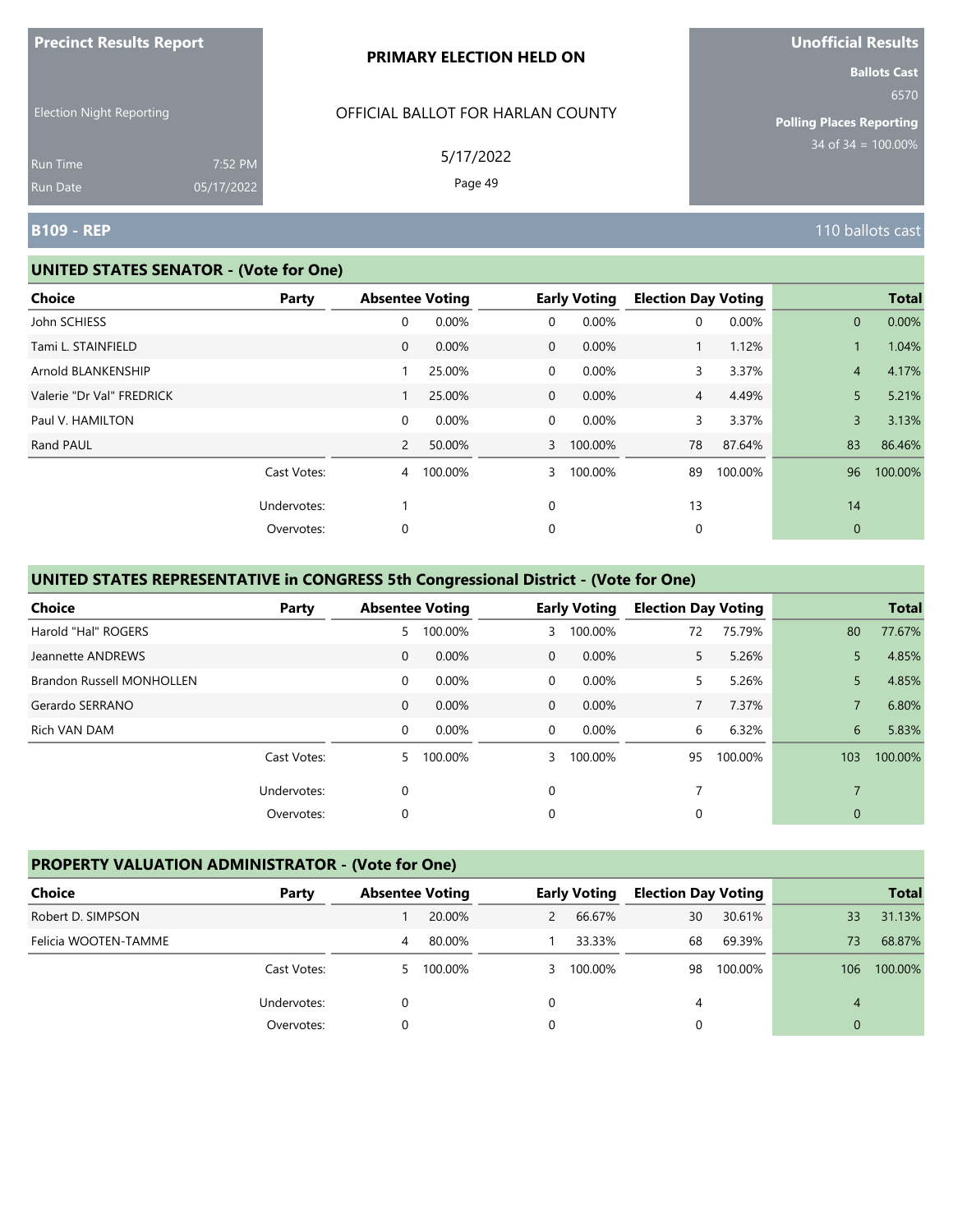| <b>FIGUILLE RESULTS REPUIL</b>     |                       | <b>PRIMARY ELECTION HELD ON</b>   | <b>VIIVIIILIAI NESUILS</b><br><b>Ballots Cast</b> |
|------------------------------------|-----------------------|-----------------------------------|---------------------------------------------------|
| <b>Election Night Reporting</b>    |                       | OFFICIAL BALLOT FOR HARLAN COUNTY | 6570<br><b>Polling Places Reporting</b>           |
| <b>Run Time</b><br><b>Run Date</b> | 7:52 PM<br>05/17/2022 | 5/17/2022<br>Page 50              | 34 of $34 = 100.00\%$                             |
| <b>B109 - REP</b>                  |                       |                                   | 110 ballots cast                                  |

#### **COUNTY JUDGE/EXECUTIVE - (Vote for One)**

**Precinct Results Report**

| <b>Choice</b>      | Party       | <b>Absentee Voting</b> |         |              | <b>Early Voting</b> | <b>Election Day Voting</b> |         |              | <b>Total</b> |
|--------------------|-------------|------------------------|---------|--------------|---------------------|----------------------------|---------|--------------|--------------|
| Darren Pete FARMER |             |                        | 20.00%  | $\mathbf{0}$ | 0.00%               | 0                          | 0.00%   |              | 0.93%        |
| M. "Macky" WYNN    |             | 0                      | 0.00%   |              | 33.33%              | 50                         | 50.00%  | 51           | 47.22%       |
| Dan MOSLEY         |             | 4                      | 80.00%  | 2            | 66.67%              | 50                         | 50.00%  | 56           | 51.85%       |
|                    | Cast Votes: | 5.                     | 100.00% | 3            | 100.00%             | 100                        | 100.00% | 108          | 100.00%      |
|                    | Undervotes: | 0                      |         | $\Omega$     |                     | $\mathcal{D}$              |         |              |              |
|                    | Overvotes:  | 0                      |         | 0            |                     | 0                          |         | $\mathbf{0}$ |              |

# **COUNTY CLERK - (Vote for One)**

| Choice          | Party       | <b>Absentee Voting</b> |         |               | <b>Early Voting</b> | <b>Election Day Voting</b> |         |     | <b>Total</b> |
|-----------------|-------------|------------------------|---------|---------------|---------------------|----------------------------|---------|-----|--------------|
| John CLEM JR.   |             | 3                      | 75.00%  |               | 33.33%              | 39                         | 39.00%  | 43  | 40.19%       |
| Ashley SULLIVAN |             |                        | 25.00%  | $\mathcal{L}$ | 66.67%              | 61                         | 61.00%  | 64  | 59.81%       |
|                 | Cast Votes: | 4                      | 100.00% | $\mathbf{3}$  | 100.00%             | 100                        | 100.00% | 107 | 100.00%      |
|                 | Undervotes: |                        |         | $\Omega$      |                     | 2                          |         |     |              |
|                 | Overvotes:  | 0                      |         | 0             |                     | 0                          |         |     |              |

#### **SHERIFF - (Vote for One)**

| <b>Choice</b>            | Party       | <b>Absentee Voting</b> |           |   | <b>Early Voting</b> | <b>Election Day Voting</b> |         |          | <b>Total</b> |
|--------------------------|-------------|------------------------|-----------|---|---------------------|----------------------------|---------|----------|--------------|
| Chris BREWER             |             | 4                      | 80.00%    | 2 | 66.67%              | 79                         | 77.45%  | 85       | 77.27%       |
| Leslie E. "Smitty" SMITH |             |                        | 20.00%    |   | 33.33%              | 23                         | 22.55%  | 25       | 22.73%       |
|                          | Cast Votes: |                        | 5 100.00% |   | 3 100.00%           | 102                        | 100.00% | 110      | 100.00%      |
|                          | Undervotes: | 0                      |           | 0 |                     | 0                          |         |          |              |
|                          | Overvotes:  | 0                      |           | 0 |                     | 0                          |         | $\Omega$ |              |

# **JAILER - (Vote for One)**

| <b>Choice</b>             | Party       | <b>Absentee Voting</b> |           |              | <b>Early Voting</b> | <b>Election Day Voting</b> |         |                | <b>Total</b> |
|---------------------------|-------------|------------------------|-----------|--------------|---------------------|----------------------------|---------|----------------|--------------|
| <b>Rick JONES</b>         |             |                        | 40.00%    | 0            | 0.00%               | 19                         | 19.19%  | 21             | 19.63%       |
| <b>B. J. BURKHART</b>     |             | 3                      | 60.00%    | $\mathbf{2}$ | 66.67%              | 72                         | 72.73%  | 77             | 71.96%       |
| John Thomas DODD          |             | 0                      | $0.00\%$  | $\Omega$     | 0.00%               | 4                          | 4.04%   | $\overline{4}$ | 3.74%        |
| Lawrence "Stretch" CREECH |             | 0                      | $0.00\%$  |              | 33.33%              | $\overline{4}$             | 4.04%   | 5              | 4.67%        |
|                           | Cast Votes: |                        | 5 100.00% | 3            | 100.00%             | 99                         | 100.00% | 107            | 100.00%      |
|                           | Undervotes: | 0                      |           | $\Omega$     |                     | 3                          |         |                |              |
|                           | Overvotes:  | 0                      |           | $\Omega$     |                     | 0                          |         | $\mathbf 0$    |              |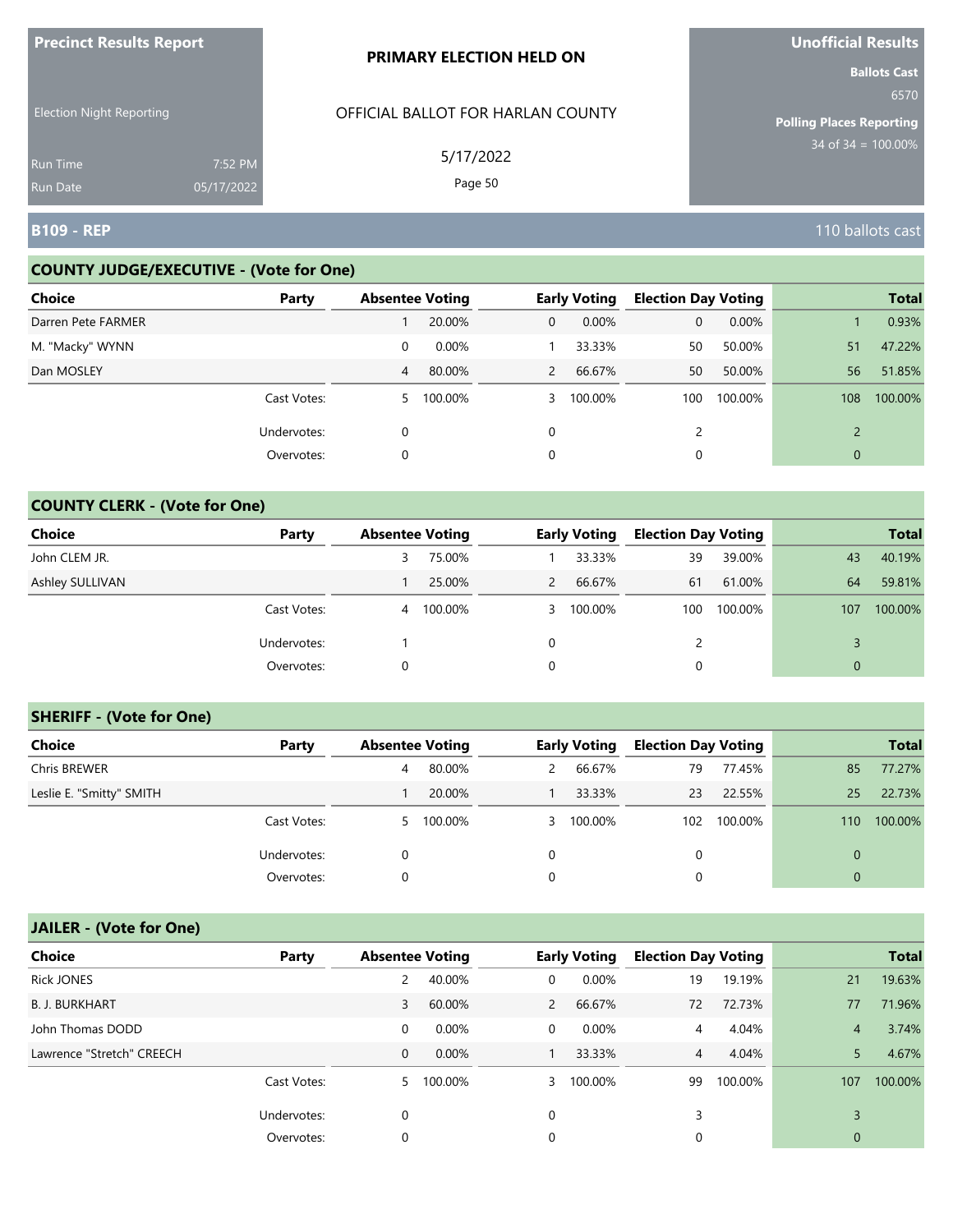| <u>Fredinci Results Report</u>     |                       | PRIMARY ELECTION HELD ON          | <b>UNDINICIAL RESULS</b><br><b>Ballots Cast</b> |
|------------------------------------|-----------------------|-----------------------------------|-------------------------------------------------|
| <b>Election Night Reporting</b>    |                       | OFFICIAL BALLOT FOR HARLAN COUNTY | 6570<br><b>Polling Places Reporting</b>         |
| <b>Run Time</b><br><b>Run Date</b> | 7:52 PM<br>05/17/2022 | 5/17/2022<br>Page 51              | $34 \text{ of } 34 = 100.00\%$                  |
| <b>B109 - REP</b>                  |                       |                                   | 110 ballots cast                                |

# **CORONER - (Vote for One)**

**Precinct Results Report**

| Choice                | Party       | <b>Absentee Voting</b> |         |                | <b>Early Voting</b> | <b>Election Day Voting</b> |         |                | <b>Total</b> |
|-----------------------|-------------|------------------------|---------|----------------|---------------------|----------------------------|---------|----------------|--------------|
| John Derrick NOE      |             | 2                      | 40.00%  | $\mathbf{0}$   | 0.00%               | 5.                         | 5.10%   |                | 6.60%        |
| Joshua L. SHACKLEFORD |             | $\overline{2}$         | 40.00%  |                | 3 100.00%           | 69                         | 70.41%  | 74             | 69.81%       |
| Tommy E. HALL         |             | 0                      | 0.00%   | 0              | 0.00%               | 5.                         | 5.10%   | 5              | 4.72%        |
| Jeffrey L. SAWYERS    |             |                        | 20.00%  | $\overline{0}$ | $0.00\%$            | 19                         | 19.39%  | <b>20</b>      | 18.87%       |
|                       | Cast Votes: | 5                      | 100.00% | 3              | 100.00%             | 98                         | 100.00% | 106            | 100.00%      |
|                       | Undervotes: | 0                      |         | 0              |                     | 4                          |         | $\overline{4}$ |              |
|                       | Overvotes:  | 0                      |         | 0              |                     | $\mathbf 0$                |         | $\overline{0}$ |              |

### **MAGISTRATE 2nd Magisterial District - (Vote for One)**

| Choice            | Party       | <b>Absentee Voting</b> |           |   | <b>Early Voting</b> | <b>Election Day Voting</b> |             |          | <b>Total</b> |
|-------------------|-------------|------------------------|-----------|---|---------------------|----------------------------|-------------|----------|--------------|
| <b>Bill MOORE</b> |             |                        | 20.00%    |   | 3 100.00%           | 56                         | 54.90%      | 60       | 54.55%       |
| Michael NAPIER    |             | 4                      | 80.00%    | 0 | $0.00\%$            | 46                         | 45.10%      | 50       | 45.45%       |
|                   | Cast Votes: |                        | 5 100.00% |   | 3 100.00%           |                            | 102 100.00% | 110      | 100.00%      |
|                   | Undervotes: |                        |           |   |                     | 0                          |             | $\Omega$ |              |
|                   | Overvotes:  |                        |           |   |                     |                            |             | $\Omega$ |              |

# **CONSTABLE 2nd Magisterial District - (Vote for One)**

| Choice            | Party       |    | <b>Absentee Voting</b> |                | <b>Early Voting</b> | <b>Election Day Voting</b> |         |                | <b>Total</b> |
|-------------------|-------------|----|------------------------|----------------|---------------------|----------------------------|---------|----------------|--------------|
| Scotty MOORE      |             | 5  | 100.00%                |                | 3 100.00%           | 83                         | 83.84%  | 91             | 85.05%       |
| Gary Wayne PLANCK |             | 0  | $0.00\%$               | $\overline{0}$ | $0.00\%$            | 16                         | 16.16%  | 16             | 14.95%       |
|                   | Cast Votes: | 5. | 100.00%                |                | 3 100.00%           | 99                         | 100.00% | 107            | 100.00%      |
|                   | Undervotes: | 0  |                        | 0              |                     |                            |         |                |              |
|                   | Overvotes:  | 0  |                        | 0              |                     |                            |         | $\overline{0}$ |              |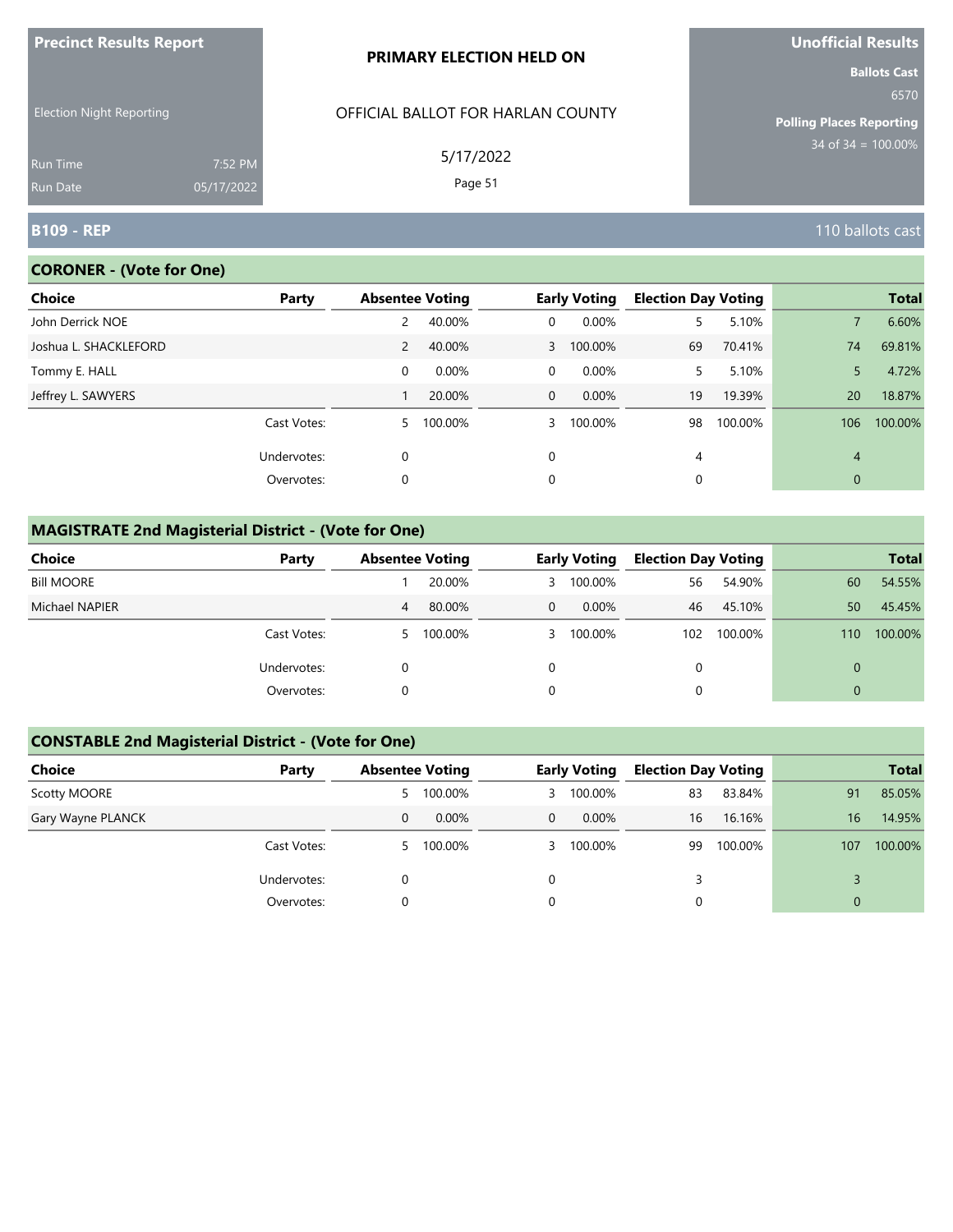| <b>Precinct Results Report</b>                     |            | PRIMARY ELECTION HELD ON                       | <b>Unofficial Results</b>                                                                 |
|----------------------------------------------------|------------|------------------------------------------------|-------------------------------------------------------------------------------------------|
| <b>Election Night Reporting</b><br><b>Run Time</b> | 7:52 PM    | OFFICIAL BALLOT FOR HARLAN COUNTY<br>5/17/2022 | <b>Ballots Cast</b><br>6570<br><b>Polling Places Reporting</b><br>$34$ of $34 = 100.00\%$ |
| <b>Run Date</b>                                    | 05/17/2022 | Page 52                                        |                                                                                           |
| B109 - DEM                                         |            |                                                | 22 ballots cast                                                                           |

| <b>Choice</b>             | Party       | <b>Absentee Voting</b> |       |              | <b>Early Voting</b> | <b>Election Day Voting</b> |         |                | <b>Total</b> |
|---------------------------|-------------|------------------------|-------|--------------|---------------------|----------------------------|---------|----------------|--------------|
| Joshua Wesley BLANTON SR. |             | 0                      | 0.00% | 0            | 0.00%               | 8                          | 50.00%  | 8              | 50.00%       |
| Charles BOOKER            |             | 0                      | 0.00% | $\mathbf{0}$ | 0.00%               | $\overline{4}$             | 25.00%  | $\overline{4}$ | 25.00%       |
| Ruth GAO                  |             | 0                      | 0.00% | 0            | 0.00%               | 0                          | 0.00%   | $\overline{0}$ | 0.00%        |
| John MERRILL              |             | $\mathbf{0}$           | 0.00% | $\mathbf{0}$ | 0.00%               | $\overline{4}$             | 25.00%  | 4 <sup>7</sup> | 25.00%       |
|                           | Cast Votes: | 0                      | 0.00% | 0            | 0.00%               | 16                         | 100.00% | 16             | 100.00%      |
|                           | Undervotes: | $\mathbf 0$            |       | 0            |                     | 6                          |         | 6              |              |
|                           | Overvotes:  | 0                      |       | 0            |                     | 0                          |         | 0              |              |

| <b>Choice</b>    | Party       |   | <b>Absentee Voting</b> |          | <b>Early Voting</b> |    | <b>Election Day Voting</b> |          | <b>Total</b> |
|------------------|-------------|---|------------------------|----------|---------------------|----|----------------------------|----------|--------------|
| Pamela D. BAILEY |             |   | 0.00%                  | 0        | $0.00\%$            | 13 | 59.09%                     | 13       | 59.09%       |
| Donna G. HOSKINS |             | 0 | $0.00\%$               | $\Omega$ | $0.00\%$            | 9  | 40.91%                     | 9        | 40.91%       |
|                  | Cast Votes: | 0 | $0.00\%$               | 0        | $0.00\%$            |    | 22 100.00%                 | 22       | 100.00%      |
|                  | Undervotes: | 0 |                        |          |                     |    |                            | $\Omega$ |              |
|                  | Overvotes:  |   |                        |          |                     |    |                            | $\Omega$ |              |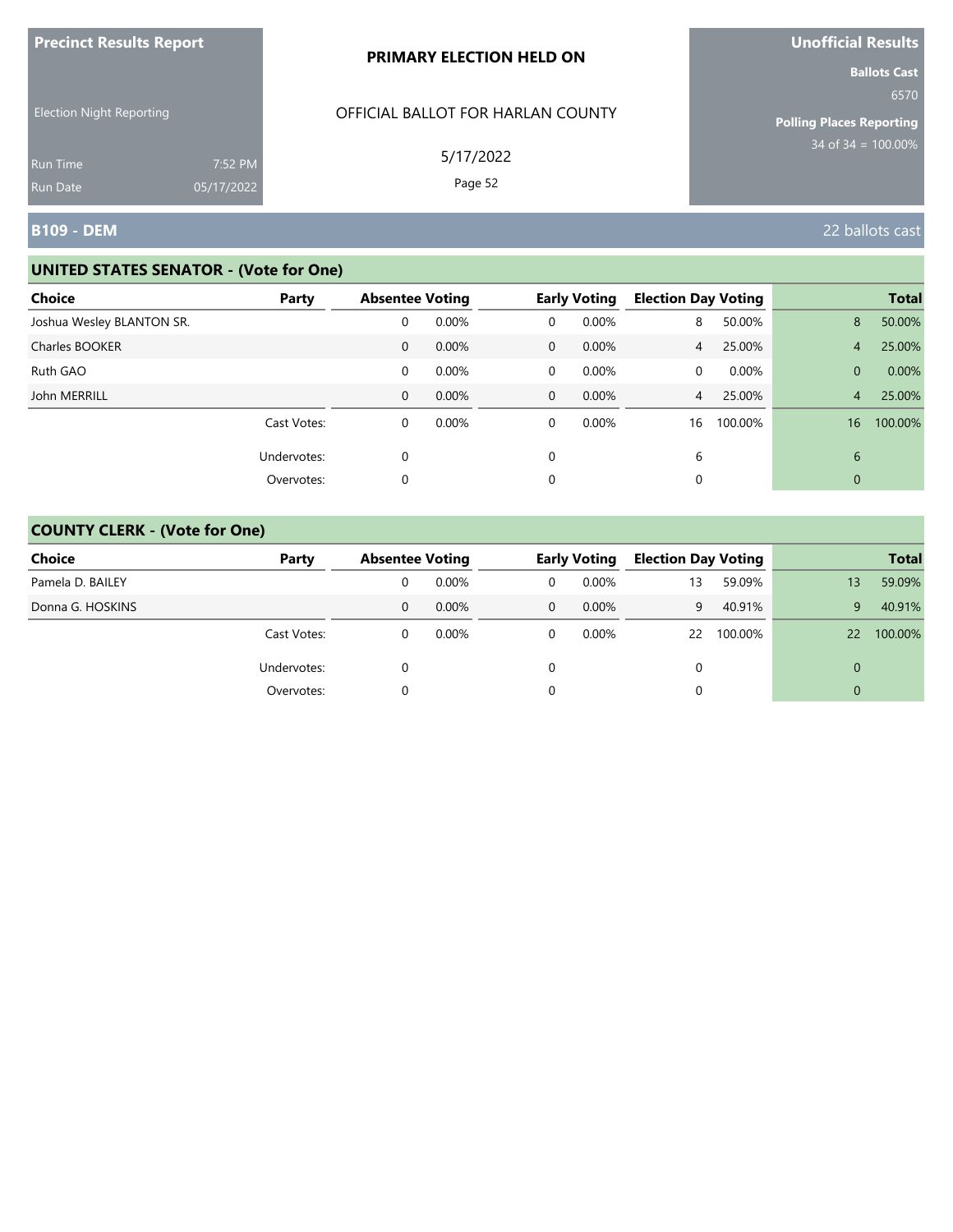| <b>THE RESOLUTION IS A POINT OF A SET OF A PARTIES</b> |                       | PRIMARY ELECTION HELD ON          | <u>UNUMERICITIO</u><br><b>Ballots Cast</b> |
|--------------------------------------------------------|-----------------------|-----------------------------------|--------------------------------------------|
| <b>Election Night Reporting</b>                        |                       | OFFICIAL BALLOT FOR HARLAN COUNTY | 6570<br><b>Polling Places Reporting</b>    |
| <b>Run Time</b><br>Run Date                            | 7:52 PM<br>05/17/2022 | 5/17/2022<br>Page 53              | $34$ of $34 = 100.00\%$                    |
| <b>C101 - REP</b>                                      |                       |                                   | 91 ballots cast                            |

#### **UNITED STATES SENATOR - (Vote for One)**

**Precinct Results Report**

| <b>Choice</b>             | Party       | <b>Absentee Voting</b> |         |              | <b>Early Voting</b> | <b>Election Day Voting</b> |          |                | <b>Total</b> |
|---------------------------|-------------|------------------------|---------|--------------|---------------------|----------------------------|----------|----------------|--------------|
| John SCHIESS              |             |                        | 14.29%  | 0            | 0.00%               | 2                          | 2.60%    | 3              | 3.49%        |
| Tami L. STAINFIELD        |             | $\mathbf{0}$           | 0.00%   | $\mathbf{0}$ | 0.00%               | $\mathbf{0}$               | 0.00%    | $\overline{0}$ | 0.00%        |
| Arnold BLANKENSHIP        |             | 0                      | 0.00%   | 0            | 0.00%               | 0                          | $0.00\%$ | $\overline{0}$ | 0.00%        |
| Valerie "Dr Val" FREDRICK |             | $\mathbf{0}$           | 0.00%   |              | 50.00%              | 3                          | 3.90%    | $\overline{4}$ | 4.65%        |
| Paul V. HAMILTON          |             | 0                      | 0.00%   | 0            | 0.00%               | $\mathbf{1}$               | 1.30%    | $\mathbf{1}$   | 1.16%        |
| Rand PAUL                 |             | 6                      | 85.71%  |              | 50.00%              | 71                         | 92.21%   | 78             | 90.70%       |
|                           | Cast Votes: |                        | 100.00% | $\mathbf{2}$ | 100.00%             | 77                         | 100.00%  | 86             | 100.00%      |
|                           | Undervotes: |                        |         | 2            |                     | 2                          |          | 5              |              |
|                           | Overvotes:  | 0                      |         | 0            |                     | 0                          |          | $\mathbf{0}$   |              |
|                           |             |                        |         |              |                     |                            |          |                |              |

# **UNITED STATES REPRESENTATIVE in CONGRESS 5th Congressional District - (Vote for One)**

| <b>Choice</b>                    | Party       | <b>Absentee Voting</b> |         |              | <b>Early Voting</b> | <b>Election Day Voting</b> |         |                | <b>Total</b> |
|----------------------------------|-------------|------------------------|---------|--------------|---------------------|----------------------------|---------|----------------|--------------|
| Harold "Hal" ROGERS              |             |                        | 87.50%  | 2            | 66.67%              | 58                         | 76.32%  | 67             | 77.01%       |
| Jeannette ANDREWS                |             | $\mathbf{0}$           | 0.00%   | $\Omega$     | 0.00%               | 3                          | 3.95%   | 3              | 3.45%        |
| <b>Brandon Russell MONHOLLEN</b> |             |                        | 12.50%  |              | 33.33%              | $12 \overline{ }$          | 15.79%  | 14             | 16.09%       |
| Gerardo SERRANO                  |             | $\mathbf{0}$           | 0.00%   | $\mathbf{0}$ | 0.00%               | 3                          | 3.95%   | 3              | 3.45%        |
| Rich VAN DAM                     |             | $\mathbf 0$            | 0.00%   | $\Omega$     | $0.00\%$            | 0                          | 0.00%   | $\overline{0}$ | 0.00%        |
|                                  | Cast Votes: | 8                      | 100.00% | 3            | 100.00%             | 76                         | 100.00% | 87             | 100.00%      |
|                                  | Undervotes: | 0                      |         |              |                     | 3                          |         | $\overline{4}$ |              |
|                                  | Overvotes:  | 0                      |         | $\Omega$     |                     | 0                          |         | $\mathbf{0}$   |              |

#### **STATE REPRESENTATIVE 94th Representative District - (Vote for One)**

| Choice                 | Party       | <b>Absentee Voting</b> |         |   | <b>Early Voting</b> | <b>Election Day Voting</b> |         |                | <b>Total</b> |
|------------------------|-------------|------------------------|---------|---|---------------------|----------------------------|---------|----------------|--------------|
| Jacob D. JUSTICE       |             |                        | 28.57%  |   | 33.33%              | 27                         | 40.91%  | 30             | 39.47%       |
| <b>Brandon EDWARDS</b> |             | 5.                     | 71.43%  | 2 | 66.67%              | 39                         | 59.09%  | 46             | 60.53%       |
|                        | Cast Votes: |                        | 100.00% |   | 3 100.00%           | 66                         | 100.00% | 76             | 100.00%      |
|                        | Undervotes: |                        |         |   |                     | 13                         |         | 15             |              |
|                        | Overvotes:  | 0                      |         | 0 |                     |                            |         | $\overline{0}$ |              |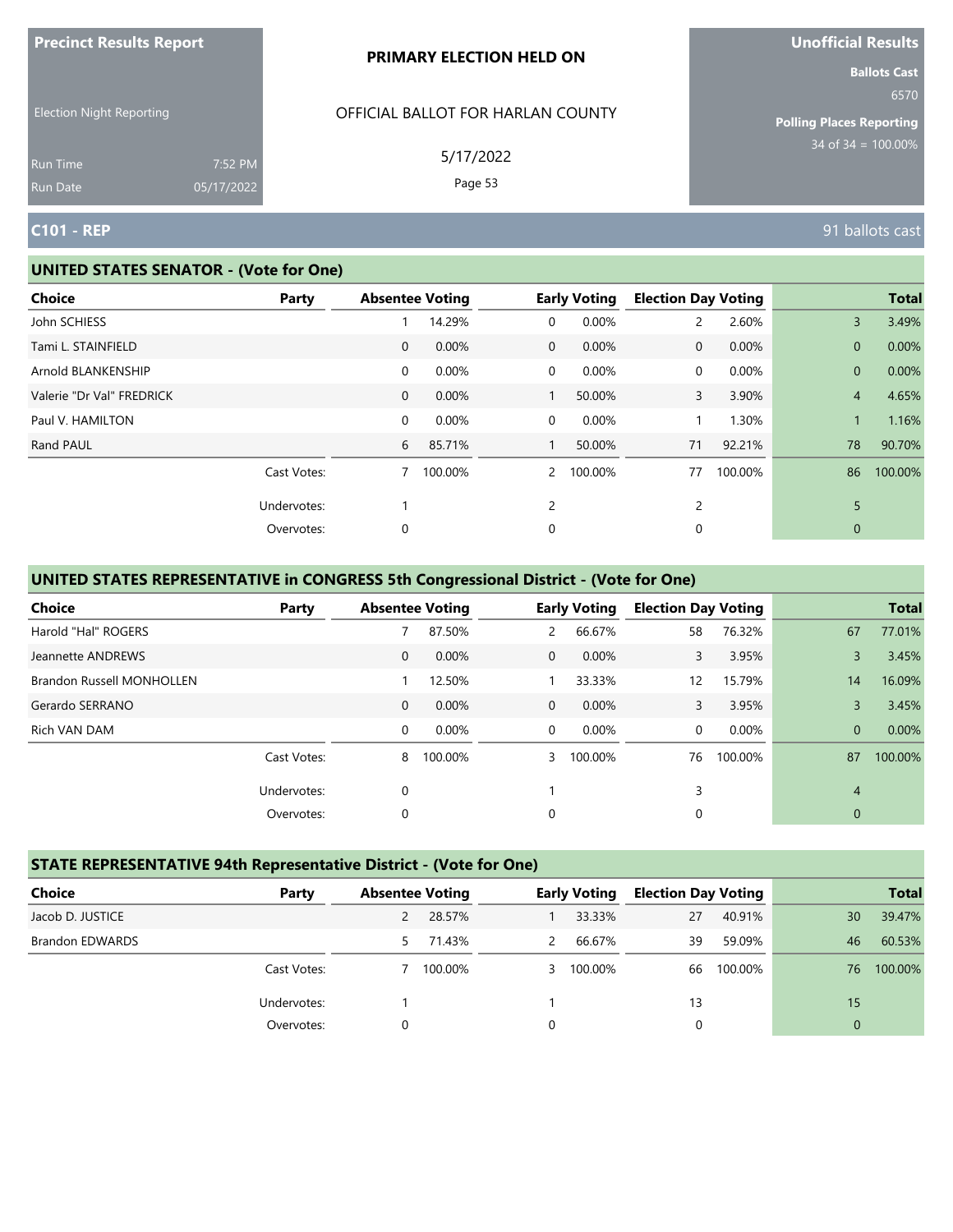| <b>Precinct Results Report</b>     |                       | <b>PRIMARY ELECTION HELD ON</b>   | <b>Unofficial Results</b>                                      |
|------------------------------------|-----------------------|-----------------------------------|----------------------------------------------------------------|
| <b>Election Night Reporting</b>    |                       | OFFICIAL BALLOT FOR HARLAN COUNTY | <b>Ballots Cast</b><br>6570<br><b>Polling Places Reporting</b> |
| <b>Run Time</b><br><b>Run Date</b> | 7:52 PM<br>05/17/2022 | 5/17/2022<br>Page 54              | $34 \text{ of } 34 = 100.00\%$                                 |
| <b>C101 - REP</b>                  |                       |                                   | 91 ballots cast                                                |

# **PROPERTY VALUATION ADMINISTRATOR - (Vote for One)**

| <b>Choice</b>        | Party       | <b>Absentee Voting</b> |         |                | <b>Early Voting</b> | <b>Election Day Voting</b> |         |                | <b>Total</b> |
|----------------------|-------------|------------------------|---------|----------------|---------------------|----------------------------|---------|----------------|--------------|
| Robert D. SIMPSON    |             |                        | 25.00%  | $\overline{0}$ | $0.00\%$            | 21                         | 28.38%  | 23             | 27.06%       |
| Felicia WOOTEN-TAMME |             | 6                      | 75.00%  |                | 3 100.00%           | 53                         | 71.62%  | 62             | 72.94%       |
|                      | Cast Votes: | 8                      | 100.00% |                | 3 100.00%           | 74                         | 100.00% | 85             | 100.00%      |
|                      | Undervotes: | 0                      |         |                |                     | 5.                         |         | 6              |              |
|                      | Overvotes:  | 0                      |         | 0              |                     |                            |         | $\overline{0}$ |              |

### **COUNTY JUDGE/EXECUTIVE - (Vote for One)**

| Choice             | Party       | <b>Absentee Voting</b> |         |                | <b>Early Voting</b> | <b>Election Day Voting</b> |         |                | <b>Total</b> |
|--------------------|-------------|------------------------|---------|----------------|---------------------|----------------------------|---------|----------------|--------------|
| Darren Pete FARMER |             | 0                      | 0.00%   | 0              | $0.00\%$            |                            | 9.09%   |                | 7.87%        |
| M. "Macky" WYNN    |             | 2                      | 25.00%  |                | 25.00%              | 19                         | 24.68%  | 22             | 24.72%       |
| Dan MOSLEY         |             | 6                      | 75.00%  | 3              | 75.00%              | 51                         | 66.23%  | 60             | 67.42%       |
|                    | Cast Votes: | 8                      | 100.00% | $\overline{4}$ | 100.00%             | 77                         | 100.00% | 89             | 100.00%      |
|                    | Undervotes: |                        |         | $\Omega$       |                     |                            |         |                |              |
|                    | Overvotes:  | 0                      |         | 0              |                     |                            |         | $\overline{0}$ |              |

#### **COUNTY CLERK - (Vote for One)**

| Choice          | Party       | <b>Absentee Voting</b> |         |   | <b>Early Voting</b> | <b>Election Day Voting</b> |         |             | <b>Total</b> |
|-----------------|-------------|------------------------|---------|---|---------------------|----------------------------|---------|-------------|--------------|
| John CLEM JR.   |             | 0                      | 0.00%   | 0 | $0.00\%$            | 31                         | 43.06%  | 31          | 38.75%       |
| Ashley SULLIVAN |             | 6                      | 100.00% |   | 2 100.00%           | 41                         | 56.94%  | 49          | 61.25%       |
|                 | Cast Votes: | 6                      | 100.00% |   | 2 100.00%           | 72                         | 100.00% | 80          | 100.00%      |
|                 | Undervotes: |                        |         |   |                     |                            |         | 11          |              |
|                 | Overvotes:  | 0                      |         | 0 |                     | 0                          |         | $\mathbf 0$ |              |

### **SHERIFF - (Vote for One)**

| <b>Choice</b>            | Party       | <b>Absentee Voting</b> | <b>Early Voting</b> | <b>Election Day Voting</b> | <b>Total</b>  |
|--------------------------|-------------|------------------------|---------------------|----------------------------|---------------|
| Chris BREWER             |             | 25.00%                 | 75.00%<br>3         | 55.13%<br>43               | 53.33%<br>48  |
| Leslie E. "Smitty" SMITH |             | 75.00%<br>6            | 25.00%              | 35<br>44.87%               | 46.67%<br>42  |
|                          | Cast Votes: | 100.00%<br>8           | 4 100.00%           | 100.00%<br>78              | 100.00%<br>90 |
|                          | Undervotes: | 0                      | 0                   |                            |               |
|                          | Overvotes:  |                        |                     | 0                          | $\Omega$      |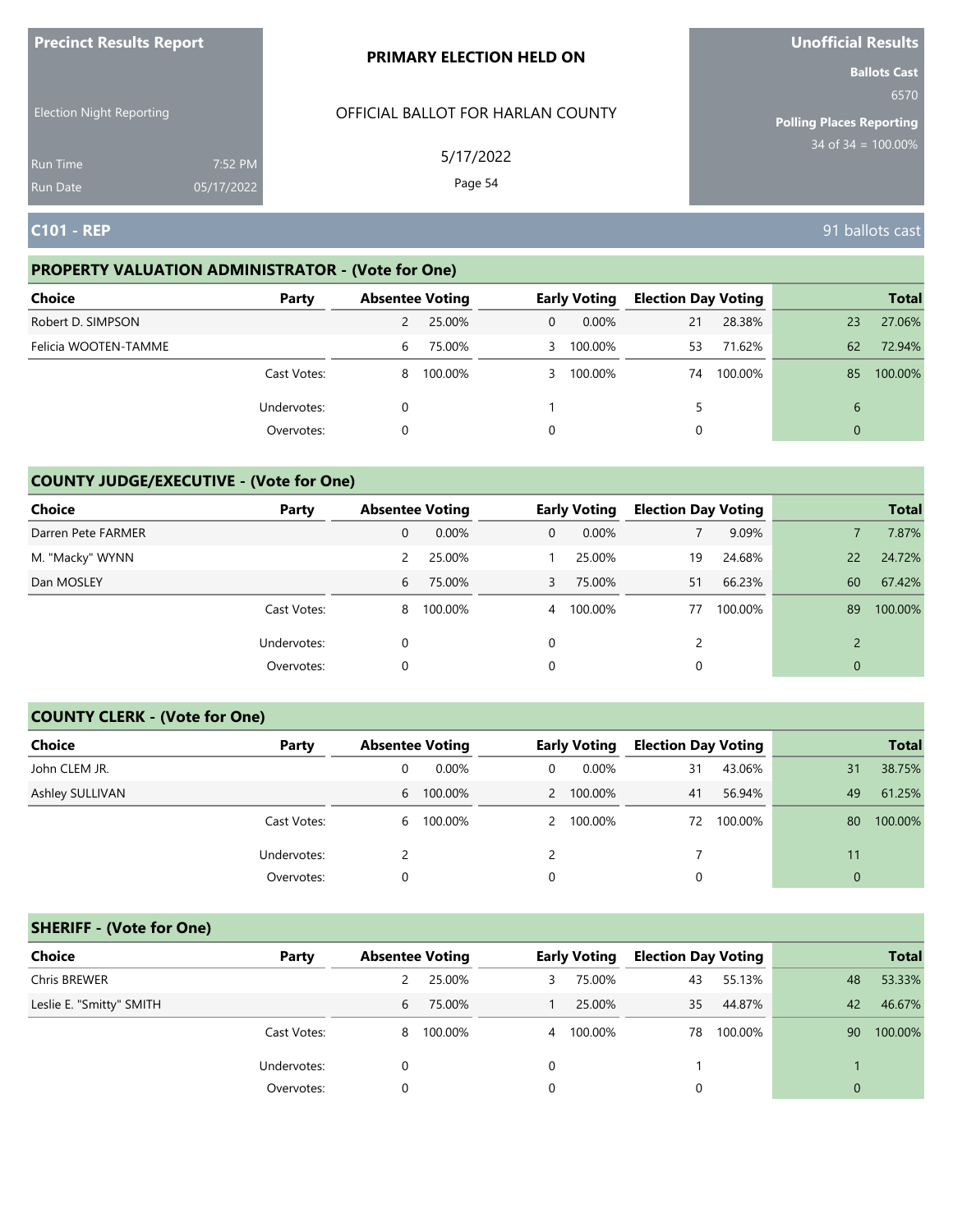| <b>Precinct Results Report</b>     |                       | <b>PRIMARY ELECTION HELD ON</b>   | <b>Unofficial Results</b>                                      |
|------------------------------------|-----------------------|-----------------------------------|----------------------------------------------------------------|
| <b>Election Night Reporting</b>    |                       | OFFICIAL BALLOT FOR HARLAN COUNTY | <b>Ballots Cast</b><br>6570<br><b>Polling Places Reporting</b> |
| <b>Run Time</b><br><b>Run Date</b> | 7:52 PM<br>05/17/2022 | 5/17/2022<br>Page 55              | 34 of $34 = 100.00\%$                                          |
| <b>C101 - REP</b>                  |                       |                                   | 91 ballots cast                                                |

#### **JAILER - (Vote for One)**

| <b>Choice</b>             | Party       | <b>Absentee Voting</b> |         |              | <b>Early Voting</b> | <b>Election Day Voting</b> |         |                | <b>Total</b> |
|---------------------------|-------------|------------------------|---------|--------------|---------------------|----------------------------|---------|----------------|--------------|
| <b>Rick JONES</b>         |             | 3                      | 37.50%  |              | 33.33%              | 11                         | 14.86%  | 15             | 17.65%       |
| <b>B. J. BURKHART</b>     |             | 4                      | 50.00%  | $\mathbf{0}$ | $0.00\%$            | 43                         | 58.11%  | 47             | 55.29%       |
| John Thomas DODD          |             |                        | 12.50%  | 2            | 66.67%              | 18                         | 24.32%  | 21             | 24.71%       |
| Lawrence "Stretch" CREECH |             | $\mathbf{0}$           | 0.00%   | $\Omega$     | $0.00\%$            | $\mathbf{2}$               | 2.70%   | $\overline{2}$ | 2.35%        |
|                           | Cast Votes: | 8                      | 100.00% | 3            | 100.00%             | 74                         | 100.00% | 85             | 100.00%      |
|                           | Undervotes: | 0                      |         |              |                     |                            |         | 6              |              |
|                           | Overvotes:  | 0                      |         | 0            |                     | 0                          |         | $\mathbf{0}$   |              |
|                           |             |                        |         |              |                     |                            |         |                |              |

### **CORONER - (Vote for One)**

| Choice                | Party       | <b>Absentee Voting</b> |          |             | <b>Early Voting</b> | <b>Election Day Voting</b> |         |                | <b>Total</b> |
|-----------------------|-------------|------------------------|----------|-------------|---------------------|----------------------------|---------|----------------|--------------|
| John Derrick NOE      |             | 4                      | 66.67%   | 2           | 66.67%              | 35                         | 53.85%  | 41             | 55.41%       |
| Joshua L. SHACKLEFORD |             | $\mathbf{0}$           | $0.00\%$ | $\mathbf 0$ | $0.00\%$            | 6                          | 9.23%   | 6              | 8.11%        |
| Tommy E. HALL         |             | 0                      | 0.00%    | 0           | $0.00\%$            | 5.                         | 7.69%   |                | 6.76%        |
| Jeffrey L. SAWYERS    |             | $\overline{2}$         | 33.33%   |             | 33.33%              | 19                         | 29.23%  | 22             | 29.73%       |
|                       | Cast Votes: | 6                      | 100.00%  | 3           | 100.00%             | 65                         | 100.00% | 74             | 100.00%      |
|                       | Undervotes: | 2                      |          |             |                     | 14                         |         | 17             |              |
|                       | Overvotes:  | 0                      |          | 0           |                     | 0                          |         | $\overline{0}$ |              |

# **MAGISTRATE 3rd Magisterial District - (Vote for One)**

| <b>Choice</b>               | Party       | <b>Absentee Voting</b> |         |   | <b>Early Voting</b> | <b>Election Day Voting</b> |         |    | <b>Total</b> |
|-----------------------------|-------------|------------------------|---------|---|---------------------|----------------------------|---------|----|--------------|
| Paul Louis BROWNING         |             |                        | 62.50%  |   | 50.00%              | 30                         | 38.46%  | 37 | 41.11%       |
| <b>Tracy Roberts BAILEY</b> |             | 3                      | 37.50%  | 2 | 50.00%              | 48                         | 61.54%  | 53 | 58.89%       |
|                             | Cast Votes: | 8                      | 100.00% | 4 | 100.00%             | 78                         | 100.00% | 90 | 100.00%      |
|                             | Undervotes: |                        |         |   |                     | $\Omega$                   |         | 0  |              |
|                             | Overvotes:  |                        |         |   |                     |                            |         |    |              |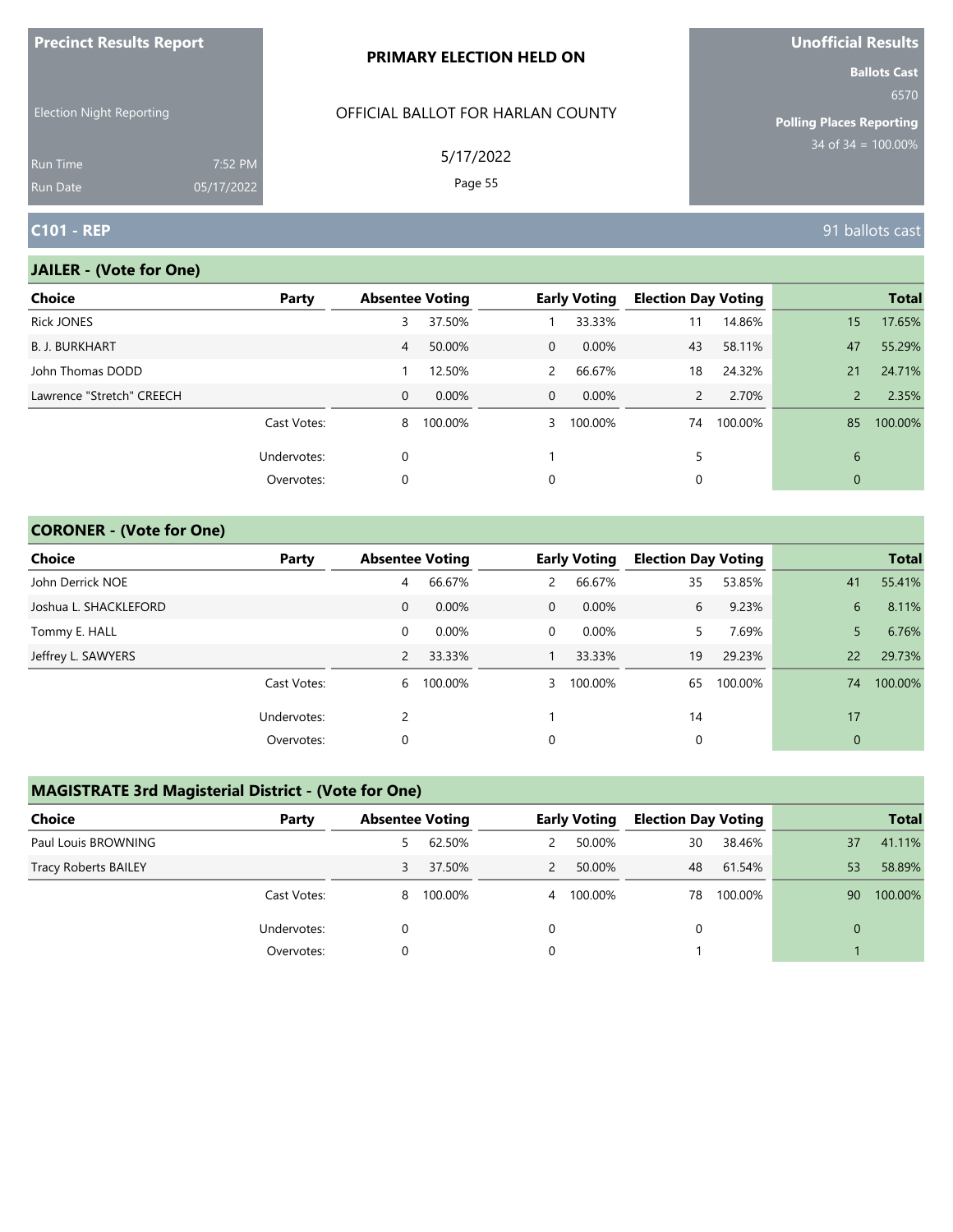| <b>Precinct Results Report</b>     |                       | PRIMARY ELECTION HELD ON          | Unofficial Results                                             |
|------------------------------------|-----------------------|-----------------------------------|----------------------------------------------------------------|
| <b>Election Night Reporting</b>    |                       | OFFICIAL BALLOT FOR HARLAN COUNTY | <b>Ballots Cast</b><br>6570<br><b>Polling Places Reporting</b> |
| <b>Run Time</b><br><b>Run Date</b> | 7:52 PM<br>05/17/2022 | 5/17/2022<br>Page 56              | $34$ of $34 = 100.00\%$                                        |
| <b>C101 - DEM</b>                  |                       |                                   | 29 ballots cast                                                |

| <b>Choice</b>             | Party       |              | <b>Absentee Voting</b> |              | <b>Early Voting</b> | <b>Election Day Voting</b> |         |    | <b>Total</b> |
|---------------------------|-------------|--------------|------------------------|--------------|---------------------|----------------------------|---------|----|--------------|
| Joshua Wesley BLANTON SR. |             |              | 100.00%                | 0            | 0.00%               |                            | 35.00%  | 8  | 34.78%       |
| Charles BOOKER            |             | $\mathbf{0}$ | 0.00%                  |              | 2 100.00%           | 11                         | 55.00%  | 13 | 56.52%       |
| Ruth GAO                  |             | 0            | 0.00%                  | 0            | $0.00\%$            |                            | 5.00%   |    | 4.35%        |
| John MERRILL              |             | $\mathbf{0}$ | 0.00%                  | $\mathbf{0}$ | 0.00%               |                            | 5.00%   |    | 4.35%        |
|                           | Cast Votes: |              | 100.00%                |              | 2 100.00%           | 20                         | 100.00% | 23 | 100.00%      |
|                           | Undervotes: | 0            |                        | 0            |                     | 6                          |         | 6  |              |
|                           | Overvotes:  | 0            |                        | 0            |                     | 0                          |         | 0  |              |

| Choice           | Party       | <b>Absentee Voting</b> |          | <b>Early Voting</b> |           | <b>Election Day Voting</b> |            |          | <b>Total</b> |
|------------------|-------------|------------------------|----------|---------------------|-----------|----------------------------|------------|----------|--------------|
| Pamela D. BAILEY |             |                        | 100.00%  |                     | $0.00\%$  | 8                          | 32.00%     | 9        | 32.14%       |
| Donna G. HOSKINS |             | 0                      | $0.00\%$ |                     | 2 100.00% | 17                         | 68.00%     | 19       | 67.86%       |
|                  | Cast Votes: |                        | 100.00%  |                     | 2 100.00% |                            | 25 100.00% | 28       | 100.00%      |
|                  | Undervotes: |                        |          |                     |           |                            |            |          |              |
|                  | Overvotes:  |                        |          |                     |           | 0                          |            | $\Omega$ |              |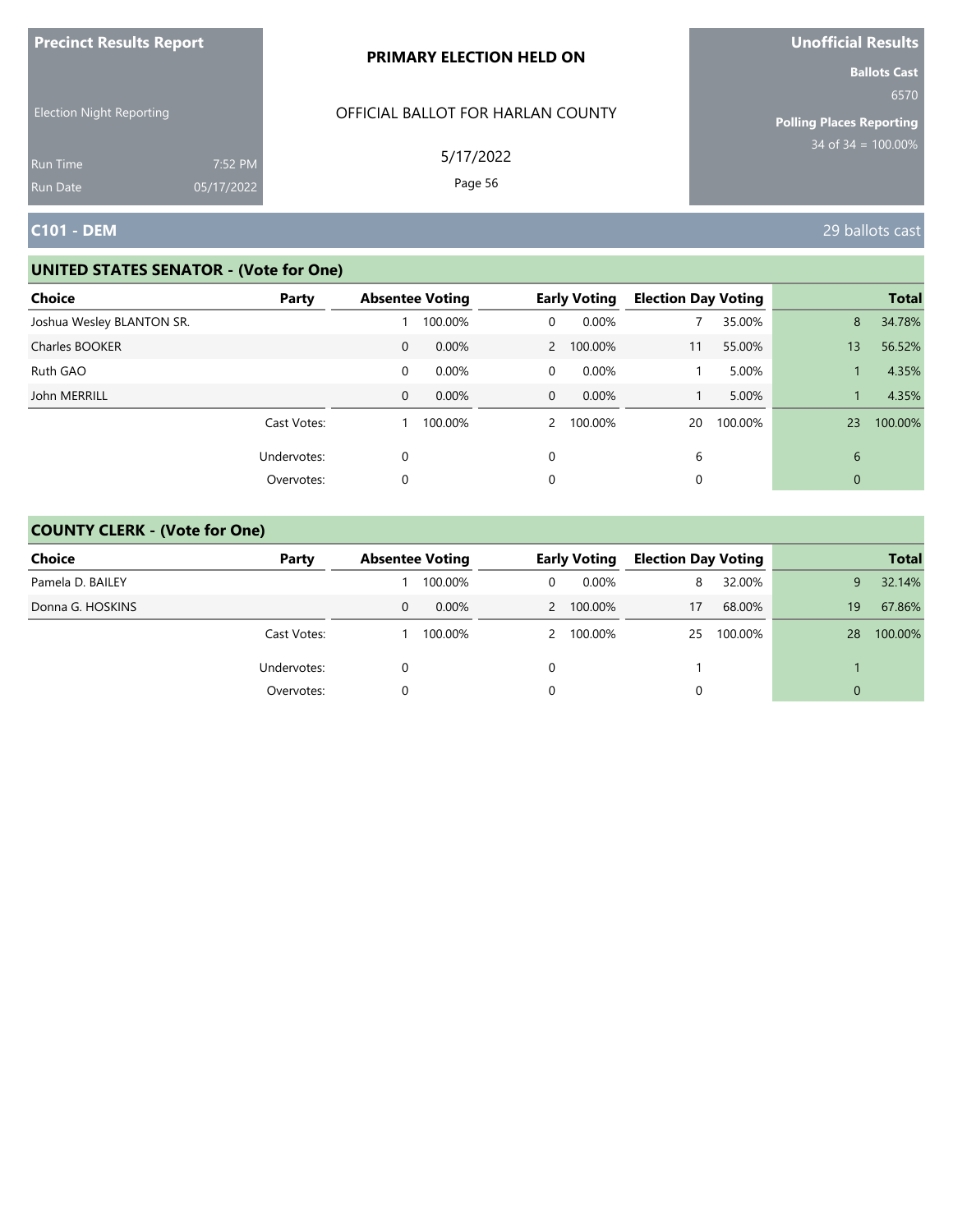| <b>Precinct Results Report</b>  |                       | <b>PRIMARY ELECTION HELD ON</b>   | <b>Unofficial Results</b>                                      |
|---------------------------------|-----------------------|-----------------------------------|----------------------------------------------------------------|
| <b>Election Night Reporting</b> |                       | OFFICIAL BALLOT FOR HARLAN COUNTY | <b>Ballots Cast</b><br>6570<br><b>Polling Places Reporting</b> |
| Run Time<br>Run Date            | 7:52 PM<br>05/17/2022 | 5/17/2022<br>Page 57              | $34 \text{ of } 34 = 100.00\%$                                 |
| <b>C102 - REP</b>               |                       |                                   | 66 ballots cast                                                |

#### **UNITED STATES SENATOR - (Vote for One)**

| Choice                    | Party       |              | <b>Absentee Voting</b> |                | <b>Early Voting</b> | <b>Election Day Voting</b> |          |                | <b>Total</b> |
|---------------------------|-------------|--------------|------------------------|----------------|---------------------|----------------------------|----------|----------------|--------------|
| John SCHIESS              |             | 0            | 0.00%                  | 0              | 0.00%               | $\overline{4}$             | 6.90%    | $\overline{4}$ | 6.35%        |
| Tami L. STAINFIELD        |             | $\mathbf{0}$ | 0.00%                  | $\overline{0}$ | 0.00%               | $\mathbf 0$                | 0.00%    | $\mathbf{0}$   | 0.00%        |
| Arnold BLANKENSHIP        |             | 0            | 0.00%                  | $\mathbf 0$    | 0.00%               | 0                          | $0.00\%$ | $\mathbf{0}$   | 0.00%        |
| Valerie "Dr Val" FREDRICK |             | $\mathbf{0}$ | 0.00%                  |                | 50.00%              | $\overline{2}$             | 3.45%    | $\overline{3}$ | 4.76%        |
| Paul V. HAMILTON          |             | 0            | 0.00%                  | $\mathbf 0$    | 0.00%               | 3                          | 5.17%    | $\overline{3}$ | 4.76%        |
| Rand PAUL                 |             | $\mathbf{3}$ | 100.00%                |                | 50.00%              | 49                         | 84.48%   | 53             | 84.13%       |
|                           | Cast Votes: | 3            | 100.00%                | $\mathcal{P}$  | 100.00%             | 58                         | 100.00%  | 63             | 100.00%      |
|                           | Undervotes: | 0            |                        | 0              |                     | 3                          |          | 3              |              |
|                           | Overvotes:  | 0            |                        | 0              |                     | 0                          |          | 0              |              |

# **UNITED STATES REPRESENTATIVE in CONGRESS 5th Congressional District - (Vote for One)**

| Choice                           | Party       |              | <b>Absentee Voting</b> |               | <b>Early Voting</b> | <b>Election Day Voting</b> |         |                | <b>Total</b> |
|----------------------------------|-------------|--------------|------------------------|---------------|---------------------|----------------------------|---------|----------------|--------------|
| Harold "Hal" ROGERS              |             | 3            | 100.00%                | $\mathbf{2}$  | 100.00%             | 52                         | 86.67%  | 57             | 87.69%       |
| Jeannette ANDREWS                |             | $\mathbf{0}$ | 0.00%                  | $\Omega$      | 0.00%               |                            | 1.67%   |                | 1.54%        |
| <b>Brandon Russell MONHOLLEN</b> |             | $\mathbf 0$  | 0.00%                  | 0             | 0.00%               | 4                          | 6.67%   | $\overline{4}$ | 6.15%        |
| Gerardo SERRANO                  |             | $\mathbf{0}$ | 0.00%                  | $\mathbf 0$   | 0.00%               | $\mathsf{2}^-$             | 3.33%   | $\overline{2}$ | 3.08%        |
| Rich VAN DAM                     |             | $\mathbf 0$  | 0.00%                  | $\Omega$      | 0.00%               |                            | 1.67%   |                | 1.54%        |
|                                  | Cast Votes: | 3            | 100.00%                | $\mathcal{P}$ | 100.00%             | 60                         | 100.00% | 65             | 100.00%      |
|                                  | Undervotes: | 0            |                        | $\Omega$      |                     |                            |         |                |              |
|                                  | Overvotes:  | 0            |                        | 0             |                     | 0                          |         | $\mathbf{0}$   |              |

# **STATE REPRESENTATIVE 94th Representative District - (Vote for One)**

| Choice                 | Party       | <b>Absentee Voting</b> |         |          | <b>Early Voting</b> | <b>Election Day Voting</b> |            |          | <b>Total</b> |
|------------------------|-------------|------------------------|---------|----------|---------------------|----------------------------|------------|----------|--------------|
| Jacob D. JUSTICE       |             | 2                      | 66.67%  |          | 50.00%              | 15                         | 28.85%     | 18       | 31.58%       |
| <b>Brandon EDWARDS</b> |             |                        | 33.33%  |          | 50.00%              | 37                         | 71.15%     | 39       | 68.42%       |
|                        | Cast Votes: | 3                      | 100.00% |          | 2 100.00%           |                            | 52 100.00% | 57       | 100.00%      |
|                        | Undervotes: | 0                      |         | $\Omega$ |                     | 9                          |            | 9        |              |
|                        | Overvotes:  |                        |         | 0        |                     |                            |            | $\Omega$ |              |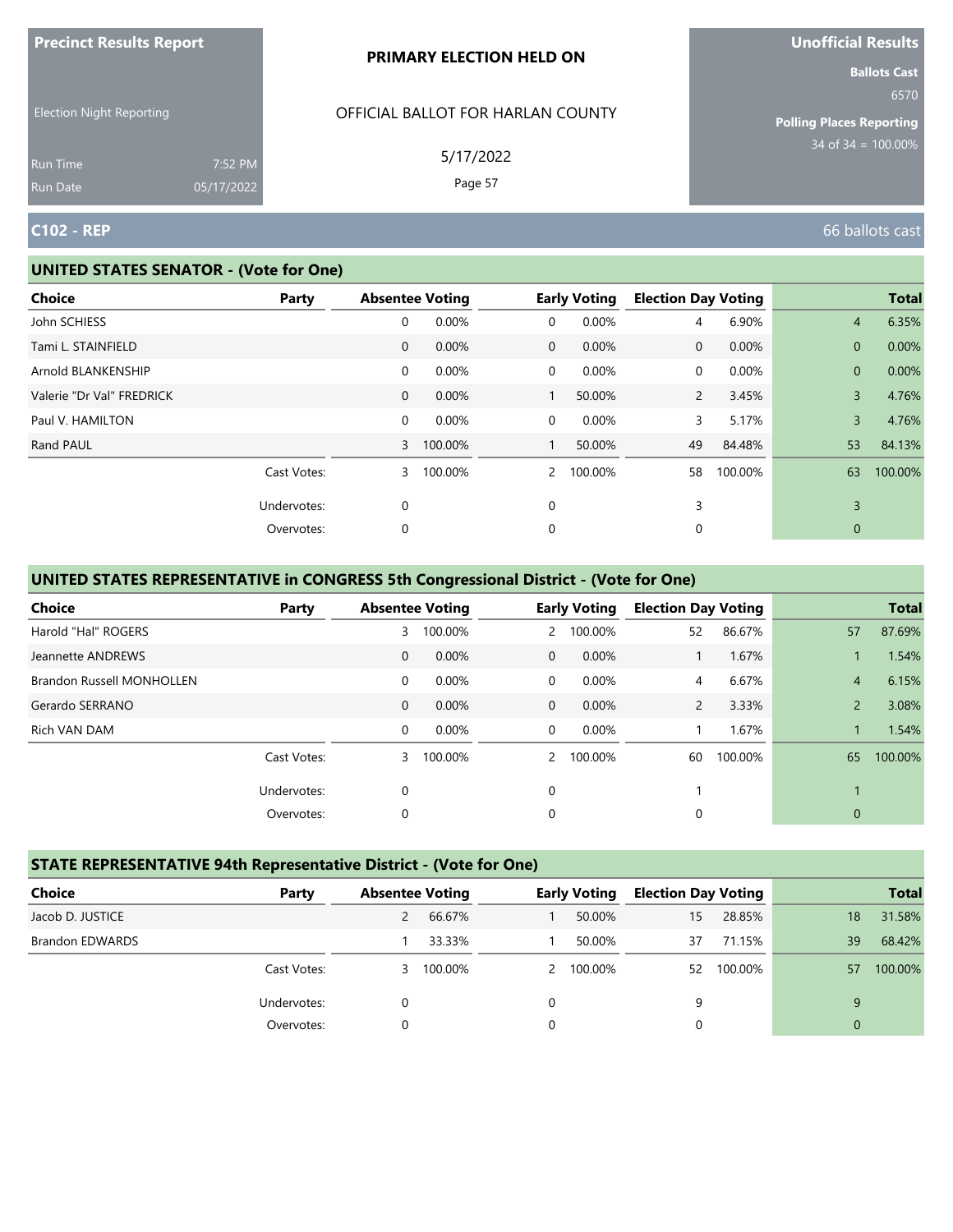| <b>Precinct Results Report</b>     |                       | <b>PRIMARY ELECTION HELD ON</b>   | <b>Unofficial Results</b>                                      |
|------------------------------------|-----------------------|-----------------------------------|----------------------------------------------------------------|
| <b>Election Night Reporting</b>    |                       | OFFICIAL BALLOT FOR HARLAN COUNTY | <b>Ballots Cast</b><br>6570<br><b>Polling Places Reporting</b> |
| <b>Run Time</b><br><b>Run Date</b> | 7:52 PM<br>05/17/2022 | 5/17/2022<br>Page 58              | $34$ of $34 = 100.00\%$                                        |
| <b>C102 - REP</b>                  |                       |                                   | 66 ballots cast                                                |

# **PROPERTY VALUATION ADMINISTRATOR - (Vote for One)**

| <b>Choice</b>        | Party       | <b>Absentee Voting</b> |         |   | <b>Early Voting</b> | <b>Election Day Voting</b> |         |    | <b>Total</b> |
|----------------------|-------------|------------------------|---------|---|---------------------|----------------------------|---------|----|--------------|
| Robert D. SIMPSON    |             | 0                      | 0.00%   | 0 | $0.00\%$            | 12                         | 20.00%  | 12 | 18.46%       |
| Felicia WOOTEN-TAMME |             | 3                      | 100.00% |   | 2 100.00%           | 48                         | 80.00%  | 53 | 81.54%       |
|                      | Cast Votes: | 3                      | 100.00% |   | 2 100.00%           | 60                         | 100.00% | 65 | 100.00%      |
|                      | Undervotes: | 0                      |         | 0 |                     |                            |         |    |              |
|                      | Overvotes:  | 0                      |         | 0 |                     |                            |         | 0  |              |

# **COUNTY JUDGE/EXECUTIVE - (Vote for One)**

| Choice             | Party       | <b>Absentee Voting</b> |         |   | <b>Early Voting</b> | <b>Election Day Voting</b> |         |                | <b>Total</b> |
|--------------------|-------------|------------------------|---------|---|---------------------|----------------------------|---------|----------------|--------------|
| Darren Pete FARMER |             | 0                      | 0.00%   | 0 | $0.00\%$            | 6                          | 9.84%   | 6              | 9.09%        |
| M. "Macky" WYNN    |             |                        | 33.33%  | 0 | $0.00\%$            | 6                          | 9.84%   |                | 10.61%       |
| Dan MOSLEY         |             | 2                      | 66.67%  |   | 2 100.00%           | 49                         | 80.33%  | 53             | 80.30%       |
|                    | Cast Votes: | 3                      | 100.00% |   | 2 100.00%           | 61                         | 100.00% | 66             | 100.00%      |
|                    | Undervotes: |                        |         | 0 |                     | $\Omega$                   |         | $\overline{0}$ |              |
|                    | Overvotes:  | 0                      |         | 0 |                     | 0                          |         | $\overline{0}$ |              |

### **COUNTY CLERK - (Vote for One)**

| Choice          | Party       | <b>Absentee Voting</b> |          |   | <b>Early Voting</b> | <b>Election Day Voting</b> |         |    | <b>Total</b> |
|-----------------|-------------|------------------------|----------|---|---------------------|----------------------------|---------|----|--------------|
| John CLEM JR.   |             | 0                      | $0.00\%$ | 0 | $0.00\%$            | 26                         | 44.83%  | 26 | 41.27%       |
| Ashley SULLIVAN |             | 3                      | 100.00%  |   | 2 100.00%           | 32                         | 55.17%  | 37 | 58.73%       |
|                 | Cast Votes: | 3.                     | 100.00%  |   | 2 100.00%           | 58                         | 100.00% | 63 | 100.00%      |
|                 | Undervotes: |                        |          | 0 |                     | 3                          |         |    |              |
|                 | Overvotes:  | 0                      |          | 0 |                     | 0                          |         |    |              |

# **SHERIFF - (Vote for One)**

| <b>Choice</b>            | Party       | <b>Absentee Voting</b> |         |   | <b>Early Voting</b> | <b>Election Day Voting</b> |         |                | <b>Total</b> |
|--------------------------|-------------|------------------------|---------|---|---------------------|----------------------------|---------|----------------|--------------|
| Chris BREWER             |             |                        | 66.67%  |   | 50.00%              | 18                         | 29.51%  | 21             | 31.82%       |
| Leslie E. "Smitty" SMITH |             |                        | 33.33%  |   | 50.00%              | 43                         | 70.49%  | 45             | 68.18%       |
|                          | Cast Votes: | 3                      | 100.00% |   | 2 100.00%           | 61                         | 100.00% | 66             | 100.00%      |
|                          | Undervotes: | $\Omega$               |         | 0 |                     | 0                          |         | $\overline{0}$ |              |
|                          | Overvotes:  |                        |         |   |                     | 0                          |         | $\Omega$       |              |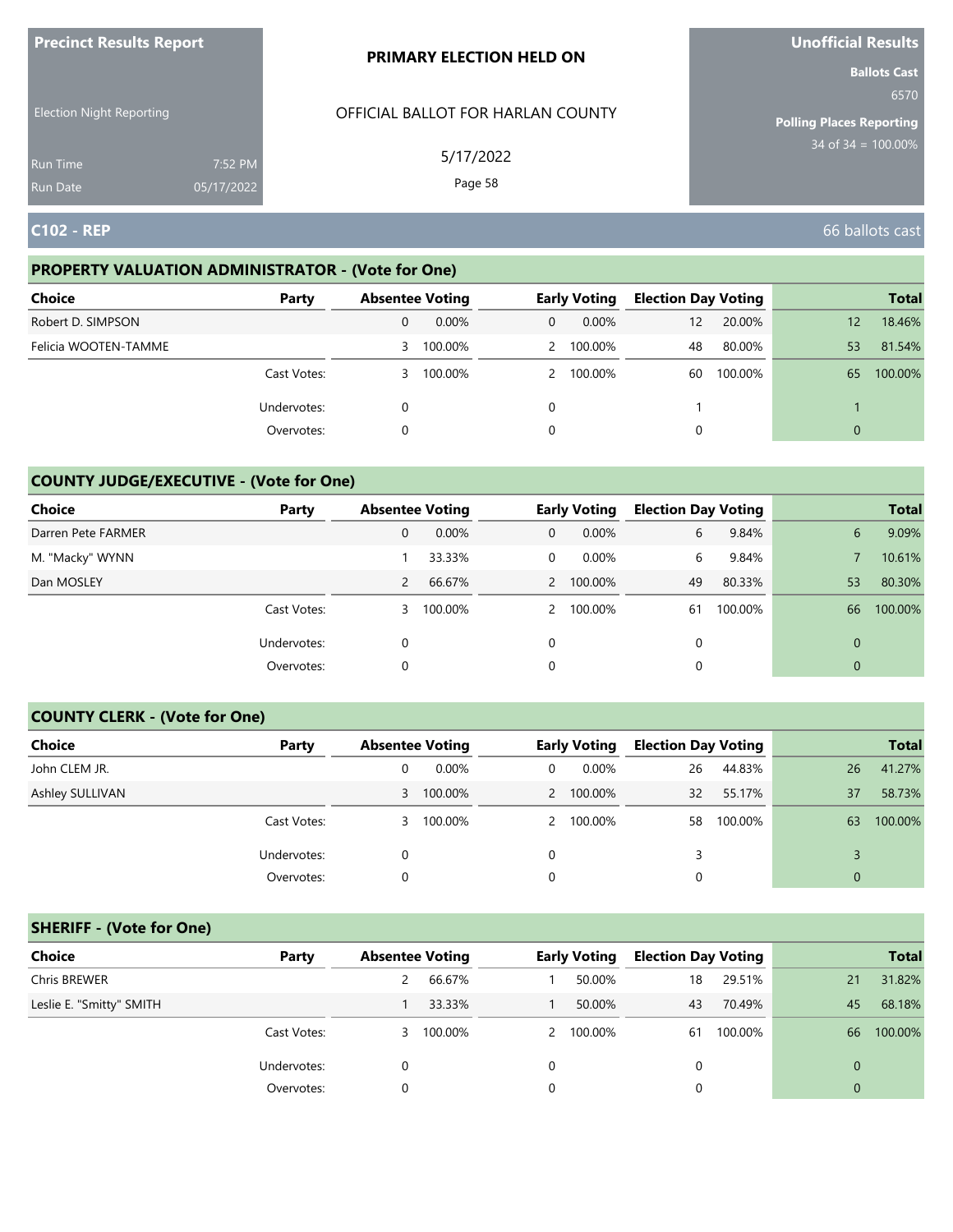| $\blacksquare$                     |                       | <b>PRIMARY ELECTION HELD ON</b>   | <b>VIIVIIILIMI INCOMILO</b><br><b>Ballots Cast</b> |
|------------------------------------|-----------------------|-----------------------------------|----------------------------------------------------|
| <b>Election Night Reporting</b>    |                       | OFFICIAL BALLOT FOR HARLAN COUNTY | 6570<br>Polling Places Reporting                   |
| <b>Run Time</b><br><b>Run Date</b> | 7:52 PM<br>05/17/2022 | 5/17/2022<br>Page 59              | $34$ of 34 = 100.00%                               |
| <b>C102 - REP</b>                  |                       |                                   | 66 ballots cast                                    |

### **JAILER - (Vote for One)**

**Precinct Results Report**

| <b>Choice</b>             | Party       | <b>Absentee Voting</b> |           |                | <b>Early Voting</b> | <b>Election Day Voting</b> |         |                 | <b>Total</b> |
|---------------------------|-------------|------------------------|-----------|----------------|---------------------|----------------------------|---------|-----------------|--------------|
| <b>Rick JONES</b>         |             | 0                      | 0.00%     | 0              | 0.00%               | 3                          | 4.92%   | 3               | 4.55%        |
| <b>B. J. BURKHART</b>     |             |                        | 3 100.00% |                | 50.00%              | 42                         | 68.85%  | 46              | 69.70%       |
| John Thomas DODD          |             | 0                      | $0.00\%$  |                | 50.00%              | 14                         | 22.95%  | 15 <sup>1</sup> | 22.73%       |
| Lawrence "Stretch" CREECH |             | 0                      | 0.00%     | $\overline{0}$ | $0.00\%$            | $\overline{2}$             | 3.28%   | $\overline{2}$  | 3.03%        |
|                           | Cast Votes: | 3                      | 100.00%   |                | 2 100.00%           | 61                         | 100.00% | 66              | 100.00%      |
|                           | Undervotes: | 0                      |           | $\Omega$       |                     | 0                          |         | $\Omega$        |              |
|                           | Overvotes:  | 0                      |           | 0              |                     | 0                          |         | $\mathbf 0$     |              |

### **CORONER - (Vote for One)**

| <b>Choice</b>         | Party       | <b>Absentee Voting</b> |         |              | <b>Early Voting</b> | <b>Election Day Voting</b> |         |                | <b>Total</b> |
|-----------------------|-------------|------------------------|---------|--------------|---------------------|----------------------------|---------|----------------|--------------|
| John Derrick NOE      |             |                        | 33.33%  | 0            | 0.00%               | 22                         | 40.00%  | 23             | 38.33%       |
| Joshua L. SHACKLEFORD |             | 0                      | 0.00%   |              | 50.00%              | 15                         | 27.27%  | 16             | 26.67%       |
| Tommy E. HALL         |             | 0                      | 0.00%   |              | 50.00%              | 4                          | 7.27%   |                | 8.33%        |
| Jeffrey L. SAWYERS    |             | $\overline{2}$         | 66.67%  | $\mathbf{0}$ | $0.00\%$            | 14                         | 25.45%  | 16             | 26.67%       |
|                       | Cast Votes: | 3                      | 100.00% |              | 2 100.00%           | 55                         | 100.00% | 60             | 100.00%      |
|                       | Undervotes: | $\Omega$               |         | $\Omega$     |                     | 6                          |         | 6              |              |
|                       | Overvotes:  | 0                      |         | 0            |                     |                            |         | $\overline{0}$ |              |

# **MAGISTRATE 3rd Magisterial District - (Vote for One)**

| Choice                      | Party       | <b>Absentee Voting</b> |          | <b>Early Voting</b> | <b>Election Day Voting</b> |         |    | <b>Total</b> |
|-----------------------------|-------------|------------------------|----------|---------------------|----------------------------|---------|----|--------------|
| Paul Louis BROWNING         |             | 3                      | 100.00%  | $0.00\%$            | 36                         | 59.02%  | 39 | 59.09%       |
| <b>Tracy Roberts BAILEY</b> |             | 0                      | $0.00\%$ | 2 100.00%           | 25                         | 40.98%  | 27 | 40.91%       |
|                             | Cast Votes: | 3.                     | 100.00%  | 2 100.00%           | 61                         | 100.00% | 66 | 100.00%      |
|                             | Undervotes: |                        |          |                     |                            |         | 0  |              |
|                             | Overvotes:  |                        |          |                     |                            |         |    |              |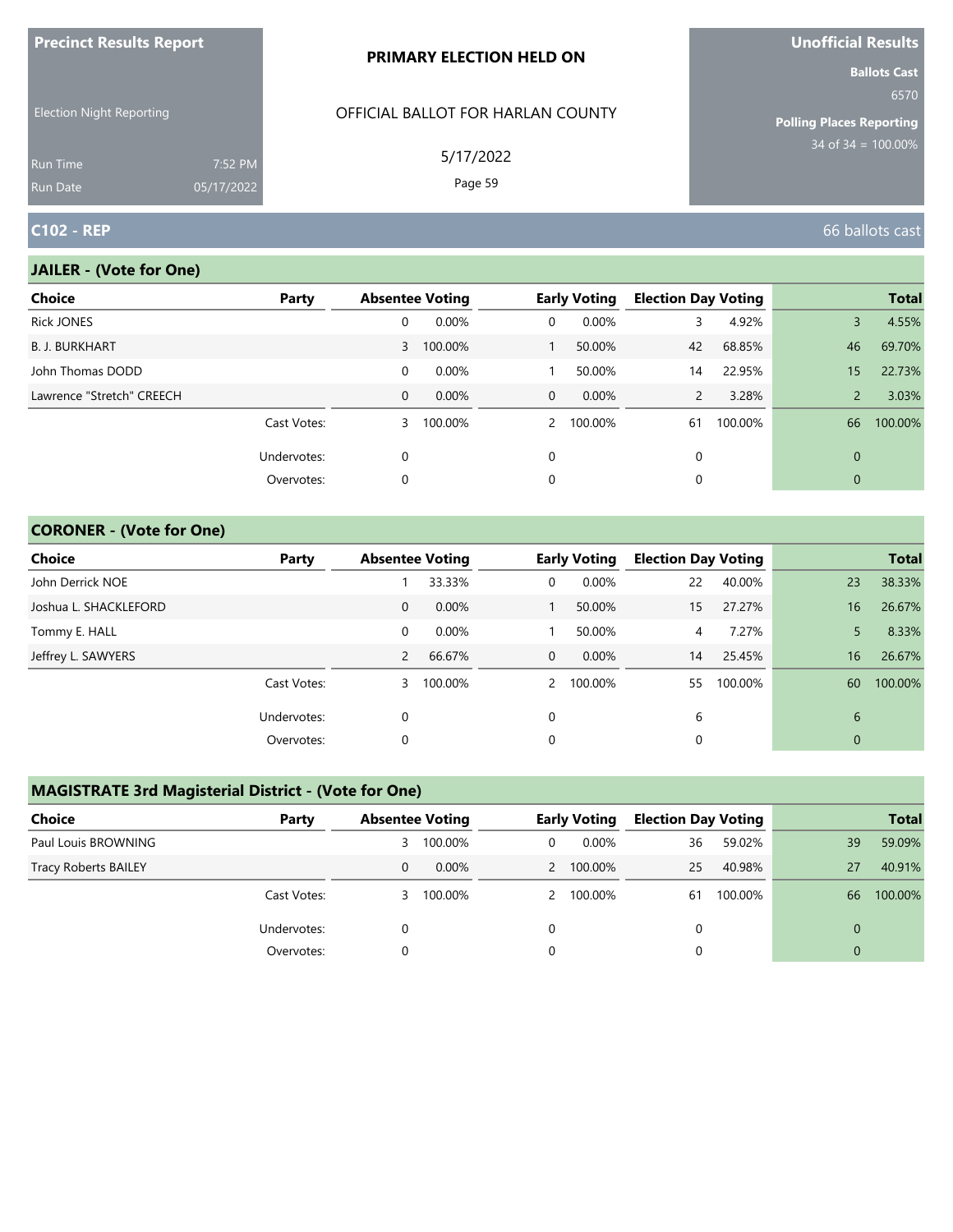| <b>Precinct Results Report</b>  |            | PRIMARY ELECTION HELD ON                       | Unofficial Results                                                                        |
|---------------------------------|------------|------------------------------------------------|-------------------------------------------------------------------------------------------|
| <b>Election Night Reporting</b> |            | OFFICIAL BALLOT FOR HARLAN COUNTY<br>5/17/2022 | <b>Ballots Cast</b><br>6570<br><b>Polling Places Reporting</b><br>$34$ of $34 = 100.00\%$ |
| <b>Run Time</b>                 | 7:52 PM    |                                                |                                                                                           |
| <b>Run Date</b>                 | 05/17/2022 | Page 60                                        |                                                                                           |
| <b>C102 - DEM</b>               |            |                                                | 12 ballots cast                                                                           |

| <b>Choice</b>             | Party       | <b>Absentee Voting</b> |       |              | <b>Early Voting</b> | <b>Election Day Voting</b> |         |              | <b>Total</b> |
|---------------------------|-------------|------------------------|-------|--------------|---------------------|----------------------------|---------|--------------|--------------|
| Joshua Wesley BLANTON SR. |             | 0                      | 0.00% | 0            | 0.00%               | 5.                         | 45.45%  | 5.           | 45.45%       |
| Charles BOOKER            |             | 0                      | 0.00% | $\mathbf{0}$ | $0.00\%$            | $5 -$                      | 45.45%  | 5.           | 45.45%       |
| Ruth GAO                  |             | 0                      | 0.00% | 0            | 0.00%               |                            | 9.09%   |              | 9.09%        |
| John MERRILL              |             | $\mathbf{0}$           | 0.00% | $\mathbf{0}$ | $0.00\%$            | $\Omega$                   | 0.00%   | $\Omega$     | 0.00%        |
|                           | Cast Votes: | 0                      | 0.00% | 0            | $0.00\%$            | 11                         | 100.00% | 11           | 100.00%      |
|                           | Undervotes: | $\mathbf 0$            |       | 0            |                     |                            |         |              |              |
|                           | Overvotes:  | 0                      |       | 0            |                     |                            |         | $\mathbf{0}$ |              |

| <b>Choice</b>    | Party       | <b>Absentee Voting</b> |          |              | <b>Early Voting</b> | <b>Election Day Voting</b> |         |                 | <b>Total</b> |
|------------------|-------------|------------------------|----------|--------------|---------------------|----------------------------|---------|-----------------|--------------|
| Pamela D. BAILEY |             |                        | $0.00\%$ | 0            | 0.00%               |                            | 41.67%  |                 | 41.67%       |
| Donna G. HOSKINS |             | 0                      | $0.00\%$ | $\mathbf{0}$ | $0.00\%$            |                            | 58.33%  |                 | 58.33%       |
|                  | Cast Votes: | 0                      | $0.00\%$ | 0            | 0.00%               | $12 \overline{ }$          | 100.00% | 12 <sup>2</sup> | 100.00%      |
|                  | Undervotes: |                        |          | 0            |                     | $\Omega$                   |         | 0               |              |
|                  | Overvotes:  |                        |          |              |                     |                            |         | 0               |              |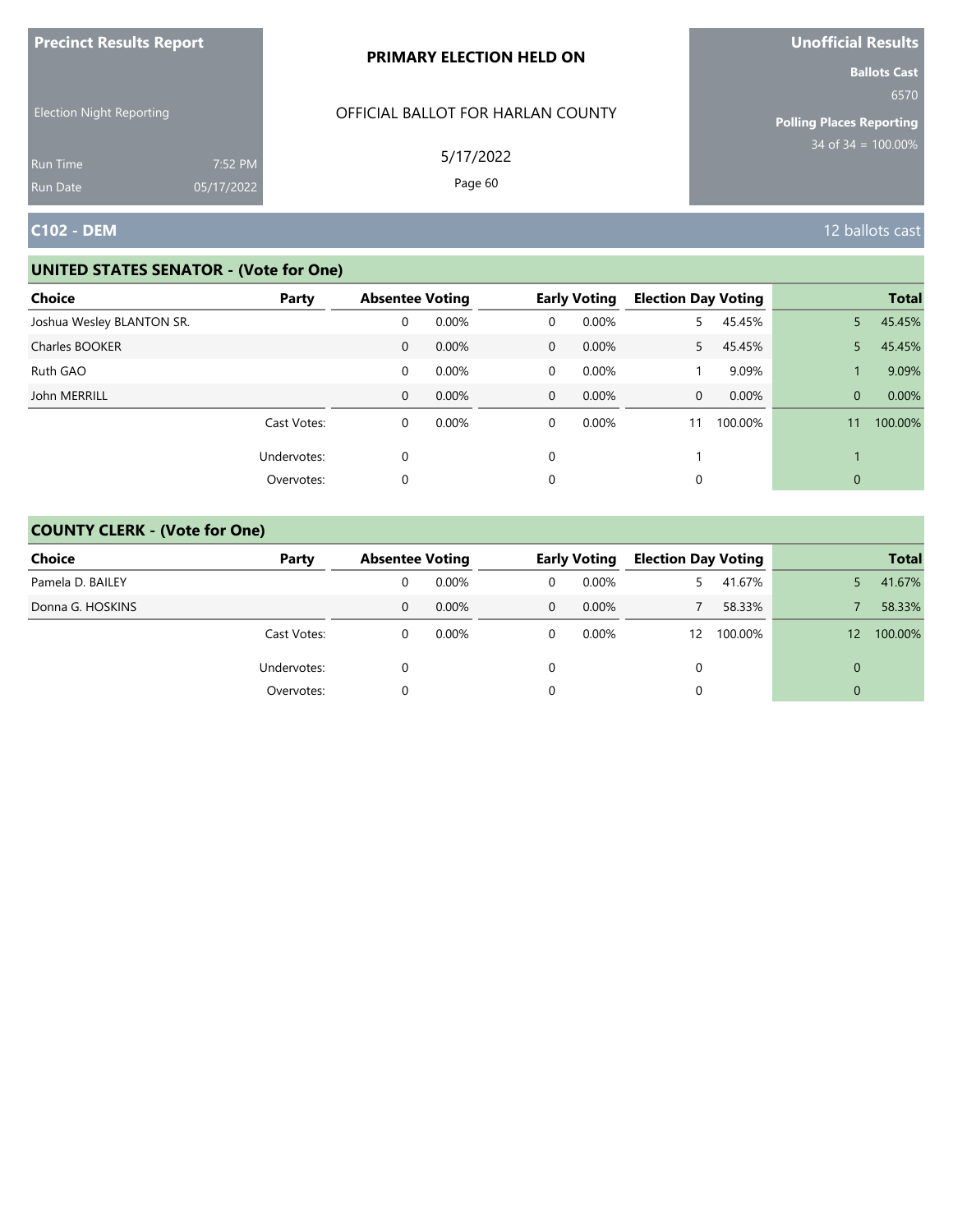|                                                                |                       | PRIMARY ELECTION HELD ON                                  | <b>Ballots Cast</b>                                             |
|----------------------------------------------------------------|-----------------------|-----------------------------------------------------------|-----------------------------------------------------------------|
| <b>Election Night Reporting</b><br><b>Run Time</b><br>Run Date | 7:52 PM<br>05/17/2022 | OFFICIAL BALLOT FOR HARLAN COUNTY<br>5/17/2022<br>Page 61 | 6570<br><b>Polling Places Reporting</b><br>$34$ of 34 = 100.00% |
| <b>C103 - REP</b>                                              |                       |                                                           | 65 ballots cast                                                 |

#### **UNITED STATES SENATOR - (Vote for One)**

**Precinct Results Report**

| <b>Choice</b>             | Party       |              | <b>Absentee Voting</b> |                | <b>Early Voting</b> | <b>Election Day Voting</b> |         |                | <b>Total</b> |
|---------------------------|-------------|--------------|------------------------|----------------|---------------------|----------------------------|---------|----------------|--------------|
| John SCHIESS              |             | 0            | 0.00%                  | $\overline{0}$ | 0.00%               | 0                          | 0.00%   | $\mathbf{0}$   | 0.00%        |
| Tami L. STAINFIELD        |             | $\mathbf{0}$ | 0.00%                  | $\overline{0}$ | 0.00%               | $\mathsf{2}$               | 3.92%   | $\overline{2}$ | 3.45%        |
| Arnold BLANKENSHIP        |             | 0            | 0.00%                  | $\overline{0}$ | 0.00%               | 4                          | 7.84%   | $\overline{4}$ | 6.90%        |
| Valerie "Dr Val" FREDRICK |             | $\mathbf{0}$ | 0.00%                  | $\overline{0}$ | 0.00%               | 3                          | 5.88%   | $\overline{3}$ | 5.17%        |
| Paul V. HAMILTON          |             | 0            | 0.00%                  | $\mathbf 0$    | 0.00%               |                            | 1.96%   |                | 1.72%        |
| Rand PAUL                 |             | 3            | 100.00%                |                | 4 100.00%           | 41                         | 80.39%  | 48             | 82.76%       |
|                           | Cast Votes: | 3            | 100.00%                |                | 4 100.00%           | 51                         | 100.00% | 58             | 100.00%      |
|                           | Undervotes: |              |                        | 0              |                     | 6                          |         |                |              |
|                           | Overvotes:  | 0            |                        | 0              |                     | 0                          |         | $\mathbf 0$    |              |

# **UNITED STATES REPRESENTATIVE in CONGRESS 5th Congressional District - (Vote for One)**

| <b>Choice</b>                    | Party       |              | <b>Absentee Voting</b> |                | <b>Early Voting</b> | <b>Election Day Voting</b> |         |          | <b>Total</b> |
|----------------------------------|-------------|--------------|------------------------|----------------|---------------------|----------------------------|---------|----------|--------------|
| Harold "Hal" ROGERS              |             | 3            | 100.00%                | $\overline{4}$ | 100.00%             | 46                         | 85.19%  | 53       | 86.89%       |
| Jeannette ANDREWS                |             | $\mathbf{0}$ | 0.00%                  | $\Omega$       | $0.00\%$            | 4                          | 7.41%   | 4        | 6.56%        |
| <b>Brandon Russell MONHOLLEN</b> |             | 0            | 0.00%                  | 0              | 0.00%               | 3                          | 5.56%   | 3        | 4.92%        |
| Gerardo SERRANO                  |             | $\mathbf{0}$ | 0.00%                  | $\overline{0}$ | 0.00%               |                            | 1.85%   |          | 1.64%        |
| Rich VAN DAM                     |             | 0            | 0.00%                  | $\overline{0}$ | 0.00%               | 0                          | 0.00%   | $\Omega$ | 0.00%        |
|                                  | Cast Votes: | 3            | 100.00%                | $\overline{A}$ | 100.00%             | 54                         | 100.00% | 61       | 100.00%      |
|                                  | Undervotes: |              |                        | $\Omega$       |                     | 3                          |         | 4        |              |
|                                  | Overvotes:  | 0            |                        | 0              |                     | 0                          |         | 0        |              |

#### **STATE REPRESENTATIVE 94th Representative District - (Vote for One)**

| <b>Choice</b>          | Party       | <b>Absentee Voting</b> |         |   | <b>Early Voting</b> | <b>Election Day Voting</b> |         |                | <b>Total</b> |
|------------------------|-------------|------------------------|---------|---|---------------------|----------------------------|---------|----------------|--------------|
| Jacob D. JUSTICE       |             | 0                      | 0.00%   |   | 33.33%              | 17                         | 36.17%  | 18             | 35.29%       |
| <b>Brandon EDWARDS</b> |             |                        | 100.00% | 2 | 66.67%              | 30                         | 63.83%  | 33             | 64.71%       |
|                        | Cast Votes: |                        | 100.00% |   | 3 100.00%           | 47                         | 100.00% | 51             | 100.00%      |
|                        | Undervotes: |                        |         |   |                     | 10                         |         | 14             |              |
|                        | Overvotes:  | 0                      |         | 0 |                     |                            |         | $\overline{0}$ |              |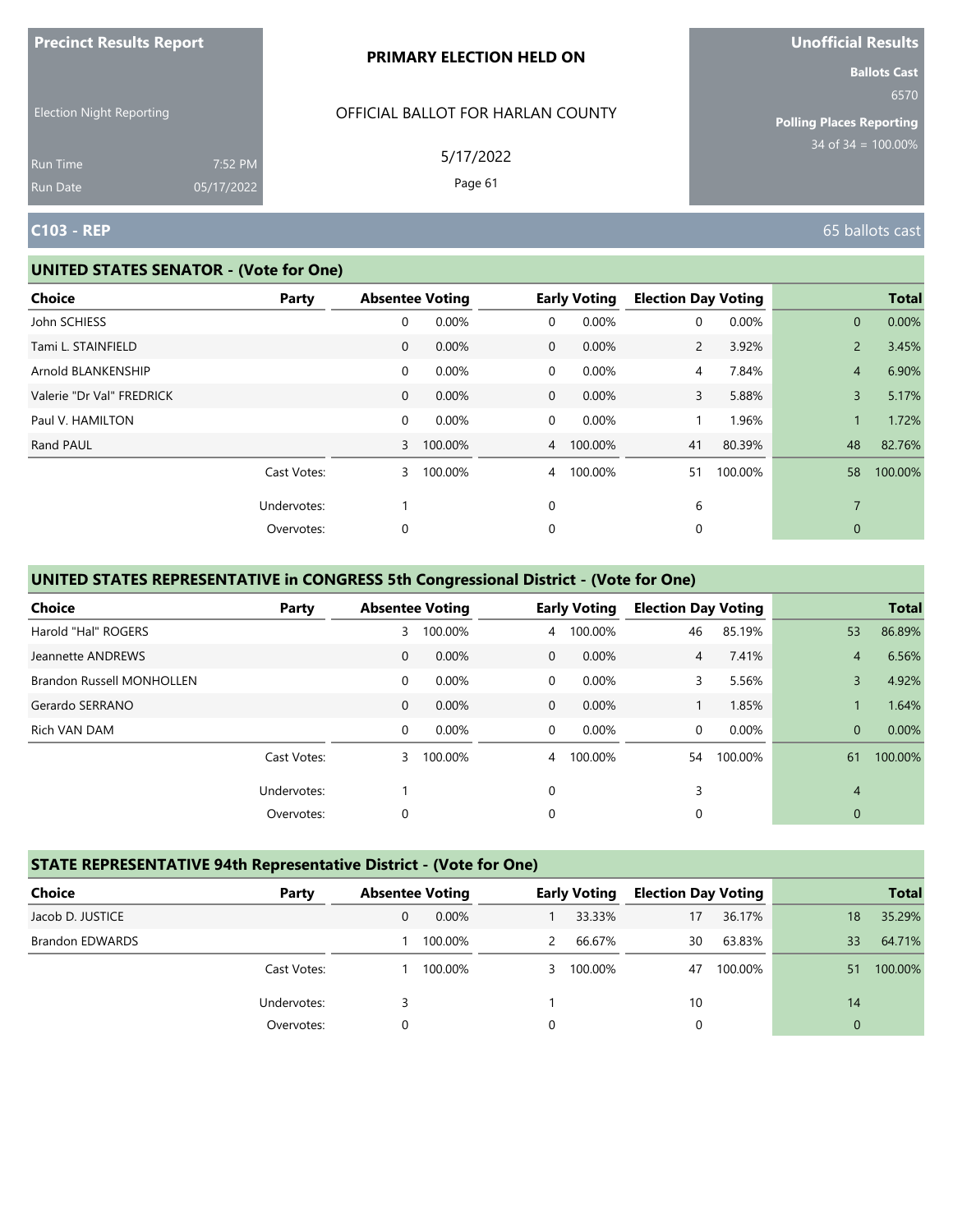| <b>Precinct Results Report</b>     |                       | <b>PRIMARY ELECTION HELD ON</b>   | <b>Unofficial Results</b>                                      |
|------------------------------------|-----------------------|-----------------------------------|----------------------------------------------------------------|
| <b>Election Night Reporting</b>    |                       | OFFICIAL BALLOT FOR HARLAN COUNTY | <b>Ballots Cast</b><br>6570<br><b>Polling Places Reporting</b> |
| <b>Run Time</b><br><b>Run Date</b> | 7:52 PM<br>05/17/2022 | 5/17/2022<br>Page 62              | $34$ of $34 = 100.00\%$                                        |
| <b>C103 - REP</b>                  |                       |                                   | 65 ballots cast                                                |

### **PROPERTY VALUATION ADMINISTRATOR - (Vote for One)**

| <b>Choice</b>        | Party       | <b>Absentee Voting</b> |         |   | <b>Early Voting</b> | <b>Election Day Voting</b> |         |    | <b>Total</b> |
|----------------------|-------------|------------------------|---------|---|---------------------|----------------------------|---------|----|--------------|
| Robert D. SIMPSON    |             | 3                      | 100.00% | 2 | 50.00%              | 20                         | 36.36%  | 25 | 40.32%       |
| Felicia WOOTEN-TAMME |             | 0                      | 0.00%   | 2 | 50.00%              | 35                         | 63.64%  | 37 | 59.68%       |
|                      | Cast Votes: | 3                      | 100.00% |   | 4 100.00%           | 55                         | 100.00% | 62 | 100.00%      |
|                      | Undervotes: |                        |         | 0 |                     |                            |         |    |              |
|                      | Overvotes:  | 0                      |         | 0 |                     |                            |         | 0  |              |

# **COUNTY JUDGE/EXECUTIVE - (Vote for One)**

| Choice             | Party       | <b>Absentee Voting</b> |           |                | <b>Early Voting</b> | <b>Election Day Voting</b> |         |                | <b>Total</b> |
|--------------------|-------------|------------------------|-----------|----------------|---------------------|----------------------------|---------|----------------|--------------|
| Darren Pete FARMER |             | 0                      | 0.00%     | $\overline{0}$ | $0.00\%$            | 3                          | 5.36%   |                | 4.76%        |
| M. "Macky" WYNN    |             | 0                      | 0.00%     | $\mathbf{0}$   | $0.00\%$            | 9                          | 16.07%  | 9              | 14.29%       |
| Dan MOSLEY         |             |                        | 3 100.00% |                | 4 100.00%           | 44                         | 78.57%  | 51             | 80.95%       |
|                    | Cast Votes: | 3                      | 100.00%   |                | 4 100.00%           | 56                         | 100.00% | 63             | 100.00%      |
|                    | Undervotes: |                        |           | $\Omega$       |                     |                            |         |                |              |
|                    | Overvotes:  | 0                      |           | 0              |                     |                            |         | $\overline{0}$ |              |

### **COUNTY CLERK - (Vote for One)**

| <b>Choice</b>          | Party       | <b>Absentee Voting</b> |           |                | <b>Early Voting</b> | <b>Election Day Voting</b> |         |          | <b>Total</b> |
|------------------------|-------------|------------------------|-----------|----------------|---------------------|----------------------------|---------|----------|--------------|
| John CLEM JR.          |             |                        | 50.00%    | 3.             | 75.00%              | 22                         | 42.31%  | 26       | 44.83%       |
| <b>Ashley SULLIVAN</b> |             |                        | 50.00%    |                | 25.00%              | 30                         | 57.69%  | 32       | 55.17%       |
|                        | Cast Votes: |                        | 2 100.00% | $\overline{4}$ | 100.00%             | 52                         | 100.00% | 58       | 100.00%      |
|                        | Undervotes: |                        |           | 0              |                     | 5                          |         |          |              |
|                        | Overvotes:  | 0                      |           | 0              |                     | 0                          |         | $\Omega$ |              |

# **SHERIFF - (Vote for One)**

| <b>Choice</b>            | Party       | <b>Absentee Voting</b> |         |   | <b>Early Voting</b> | <b>Election Day Voting</b> |         |                | <b>Total</b> |
|--------------------------|-------------|------------------------|---------|---|---------------------|----------------------------|---------|----------------|--------------|
| Chris BREWER             |             |                        | 50.00%  | 2 | 50.00%              | 15                         | 26.32%  | 19             | 29.23%       |
| Leslie E. "Smitty" SMITH |             |                        | 50.00%  | 2 | 50.00%              | 42                         | 73.68%  | 46             | 70.77%       |
|                          | Cast Votes: | 4                      | 100.00% |   | 4 100.00%           | 57                         | 100.00% | 65             | 100.00%      |
|                          | Undervotes: | $\Omega$               |         | 0 |                     | 0                          |         | $\overline{0}$ |              |
|                          | Overvotes:  | 0                      |         |   |                     | 0                          |         | $\Omega$       |              |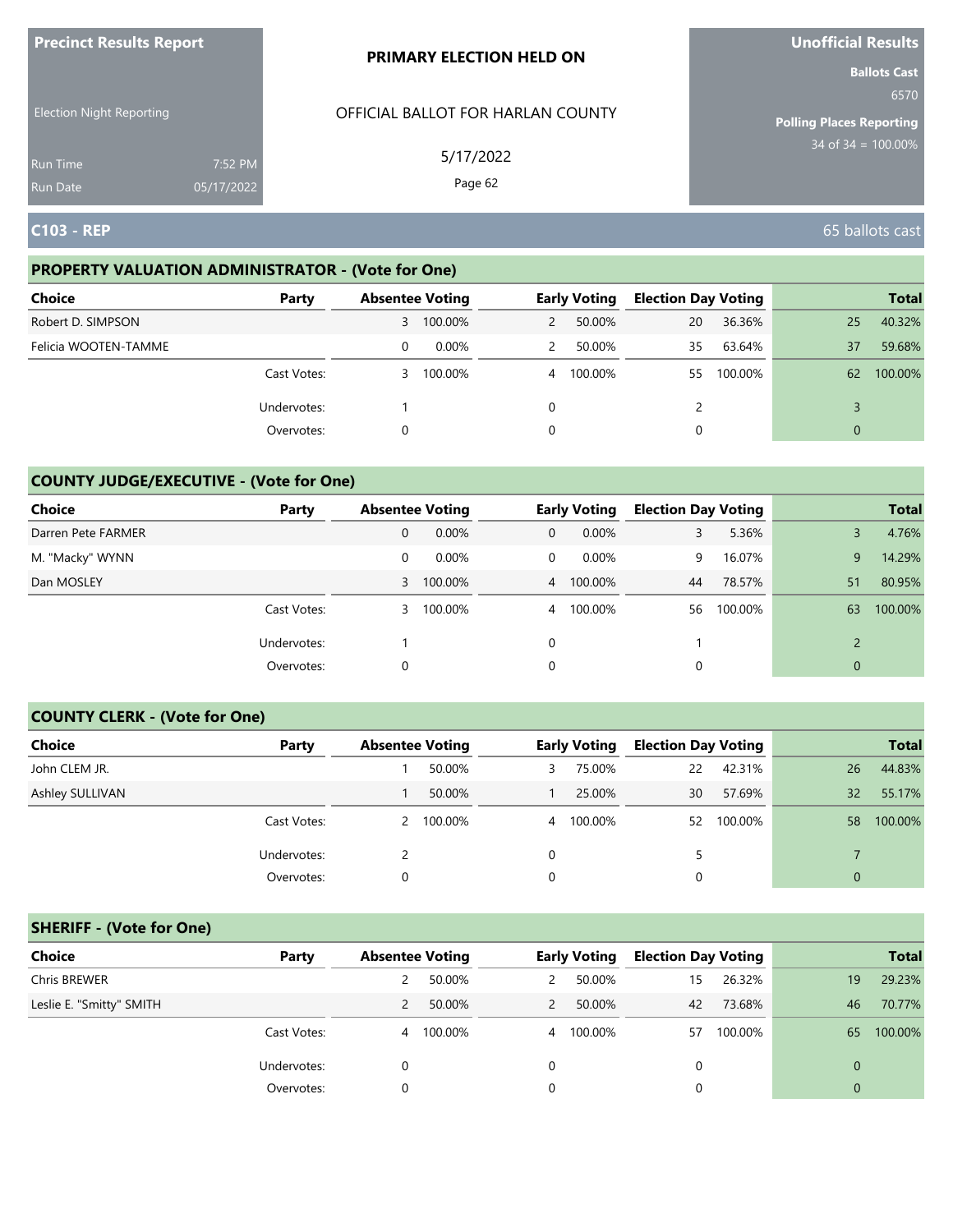| <b>ILLEGATION DESCRIPS DEMAND</b>  |                       | <b>PRIMARY ELECTION HELD ON</b>   | <b>VIIVIIILIAI INESUILS</b><br><b>Ballots Cast</b> |
|------------------------------------|-----------------------|-----------------------------------|----------------------------------------------------|
| <b>Election Night Reporting</b>    |                       | OFFICIAL BALLOT FOR HARLAN COUNTY | 6570<br>Polling Places Reporting                   |
| <b>Run Time</b><br><b>Run Date</b> | 7:52 PM<br>05/17/2022 | 5/17/2022<br>Page 63              | $34$ of $34 = 100.00\%$                            |
| <b>C103 - REP</b>                  |                       |                                   | 65 ballots cast                                    |

n.

### **JAILER - (Vote for One)**

**Precinct Results Report**

| <b>Choice</b>             | Party       | <b>Absentee Voting</b> |           |                | <b>Early Voting</b> | <b>Election Day Voting</b> |         |                | <b>Total</b> |
|---------------------------|-------------|------------------------|-----------|----------------|---------------------|----------------------------|---------|----------------|--------------|
| <b>Rick JONES</b>         |             | 0                      | 0.00%     | 0              | 0.00%               | $\overline{4}$             | 7.14%   | $\overline{4}$ | 6.45%        |
| <b>B. J. BURKHART</b>     |             |                        | 2 100.00% | $\overline{2}$ | 50.00%              | 31                         | 55.36%  | 35             | 56.45%       |
| John Thomas DODD          |             | 0                      | 0.00%     | $\mathsf{2}$   | 50.00%              | 20                         | 35.71%  | 22             | 35.48%       |
| Lawrence "Stretch" CREECH |             | 0                      | 0.00%     | $\overline{0}$ | $0.00\%$            |                            | 1.79%   |                | 1.61%        |
|                           | Cast Votes: |                        | 2 100.00% | $\overline{4}$ | 100.00%             | 56                         | 100.00% | 62             | 100.00%      |
|                           | Undervotes: | 2                      |           | $\Omega$       |                     |                            |         | 3              |              |
|                           | Overvotes:  | 0                      |           | 0              |                     | 0                          |         | 0              |              |

### **CORONER - (Vote for One)**

| <b>Choice</b>         | Party       | <b>Absentee Voting</b> |         |                | <b>Early Voting</b> | <b>Election Day Voting</b> |         |                | <b>Total</b> |
|-----------------------|-------------|------------------------|---------|----------------|---------------------|----------------------------|---------|----------------|--------------|
| John Derrick NOE      |             | 3                      | 100.00% | 2              | 50.00%              | 30                         | 62.50%  | 35             | 63.64%       |
| Joshua L. SHACKLEFORD |             | 0                      | 0.00%   | $\overline{0}$ | $0.00\%$            | $\mathcal{P}$              | 4.17%   |                | 3.64%        |
| Tommy E. HALL         |             | 0                      | 0.00%   |                | 25.00%              | 4                          | 8.33%   |                | 9.09%        |
| Jeffrey L. SAWYERS    |             | 0                      | 0.00%   |                | 25.00%              | 12                         | 25.00%  | 13             | 23.64%       |
|                       | Cast Votes: | 3                      | 100.00% | $\overline{4}$ | 100.00%             | 48                         | 100.00% | 55             | 100.00%      |
|                       | Undervotes: |                        |         | $\Omega$       |                     | 9                          |         | 10             |              |
|                       | Overvotes:  | 0                      |         | 0              |                     |                            |         | $\overline{0}$ |              |

# **MAGISTRATE 3rd Magisterial District - (Vote for One)**

| Choice                      | Party       | <b>Absentee Voting</b> |         |   | <b>Early Voting</b> | <b>Election Day Voting</b> |         |          | <b>Total</b> |
|-----------------------------|-------------|------------------------|---------|---|---------------------|----------------------------|---------|----------|--------------|
| Paul Louis BROWNING         |             | 3                      | 75.00%  | 4 | 100.00%             | 32                         | 56.14%  | 39       | 60.00%       |
| <b>Tracy Roberts BAILEY</b> |             |                        | 25.00%  | 0 | $0.00\%$            | 25                         | 43.86%  | 26       | 40.00%       |
|                             | Cast Votes: | 4                      | 100.00% | 4 | 100.00%             | 57                         | 100.00% | 65       | 100.00%      |
|                             | Undervotes: |                        |         |   |                     | 0                          |         | $\Omega$ |              |
|                             | Overvotes:  |                        |         |   |                     |                            |         | $\Omega$ |              |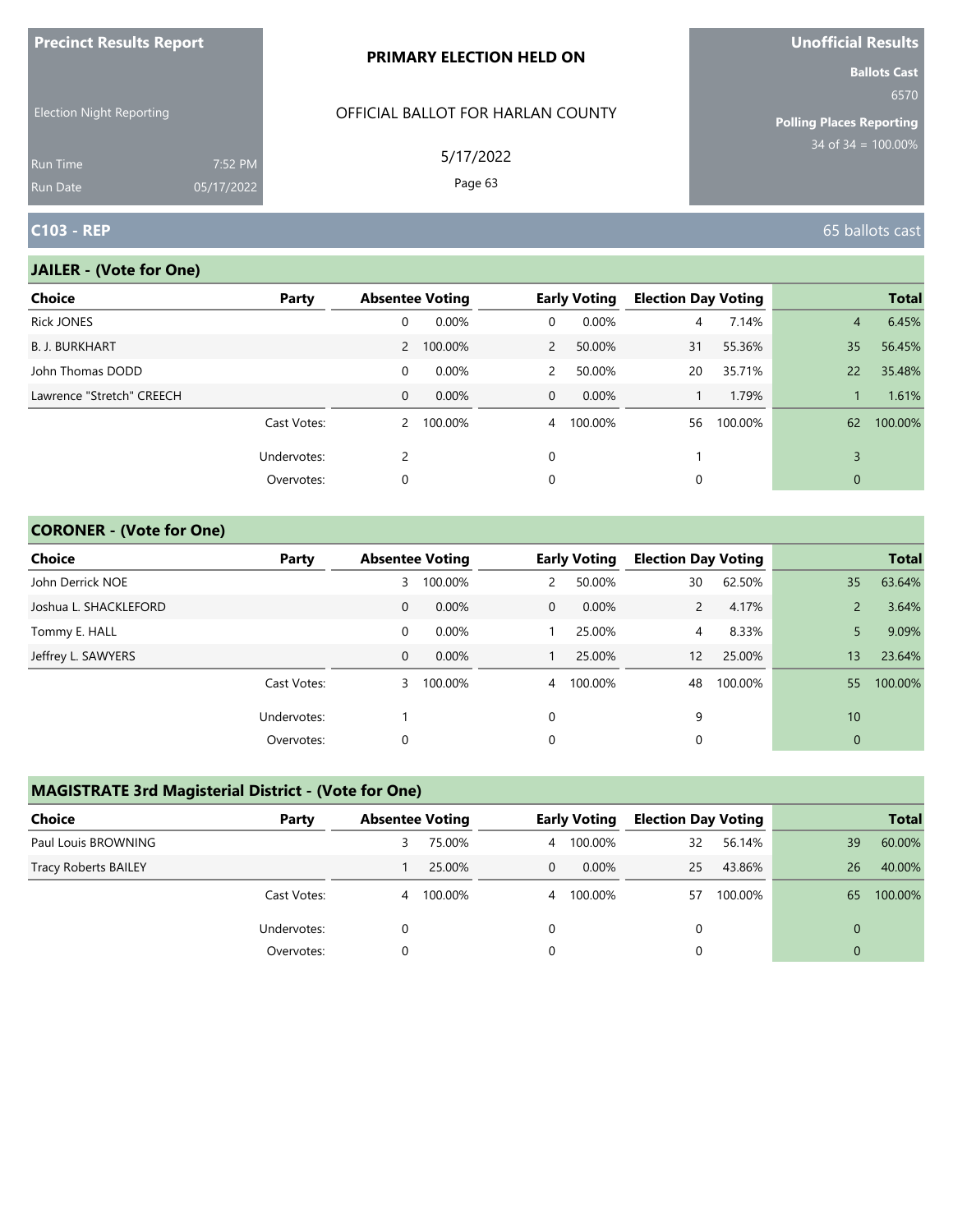| <b>Precinct Results Report</b>  |            | PRIMARY ELECTION HELD ON                       | <b>Unofficial Results</b>                                                                 |
|---------------------------------|------------|------------------------------------------------|-------------------------------------------------------------------------------------------|
| <b>Election Night Reporting</b> |            | OFFICIAL BALLOT FOR HARLAN COUNTY<br>5/17/2022 | <b>Ballots Cast</b><br>6570<br><b>Polling Places Reporting</b><br>$34$ of $34 = 100.00\%$ |
| <b>Run Time</b>                 | 7:52 PM    |                                                |                                                                                           |
| <b>Run Date</b>                 | 05/17/2022 | Page 64                                        |                                                                                           |
| <b>C103 - DEM</b>               |            |                                                | 23 ballots cast                                                                           |

| <b>Choice</b>             | Party       | <b>Absentee Voting</b> |          |                | <b>Early Voting</b> | <b>Election Day Voting</b> |         |              | <b>Total</b> |
|---------------------------|-------------|------------------------|----------|----------------|---------------------|----------------------------|---------|--------------|--------------|
| Joshua Wesley BLANTON SR. |             | 0                      | 0.00%    | 0              | 0.00%               |                            | 46.67%  |              | 38.89%       |
| Charles BOOKER            |             | $\mathbf{0}$           | 0.00%    | $\overline{2}$ | 66.67%              | 6                          | 40.00%  | 8            | 44.44%       |
| Ruth GAO                  |             | 0                      | 0.00%    |                | 33.33%              |                            | 6.67%   |              | 11.11%       |
| John MERRILL              |             | $\Omega$               | 0.00%    | $\overline{0}$ | 0.00%               |                            | 6.67%   |              | 5.56%        |
|                           | Cast Votes: | 0                      | $0.00\%$ | 3              | 100.00%             | 15                         | 100.00% | 18           | 100.00%      |
|                           | Undervotes: | 0                      |          |                |                     | 4                          |         |              |              |
|                           | Overvotes:  | 0                      |          | 0              |                     | 0                          |         | $\mathbf{0}$ |              |

| <b>Choice</b>    | Party       |   | <b>Absentee Voting</b> |   | <b>Early Voting</b> |    | <b>Election Day Voting</b> |    | <b>Total</b> |
|------------------|-------------|---|------------------------|---|---------------------|----|----------------------------|----|--------------|
| Pamela D. BAILEY |             |   | $0.00\%$               |   | 25.00%              |    | 26.32%                     | 6. | 26.09%       |
| Donna G. HOSKINS |             | 0 | 0.00%                  | 3 | 75.00%              | 14 | 73.68%                     | 17 | 73.91%       |
|                  | Cast Votes: |   | $0.00\%$               | 4 | 100.00%             | 19 | 100.00%                    | 23 | 100.00%      |
|                  | Undervotes: |   |                        | 0 |                     | 0  |                            |    |              |
|                  | Overvotes:  |   |                        |   |                     | 0  |                            |    |              |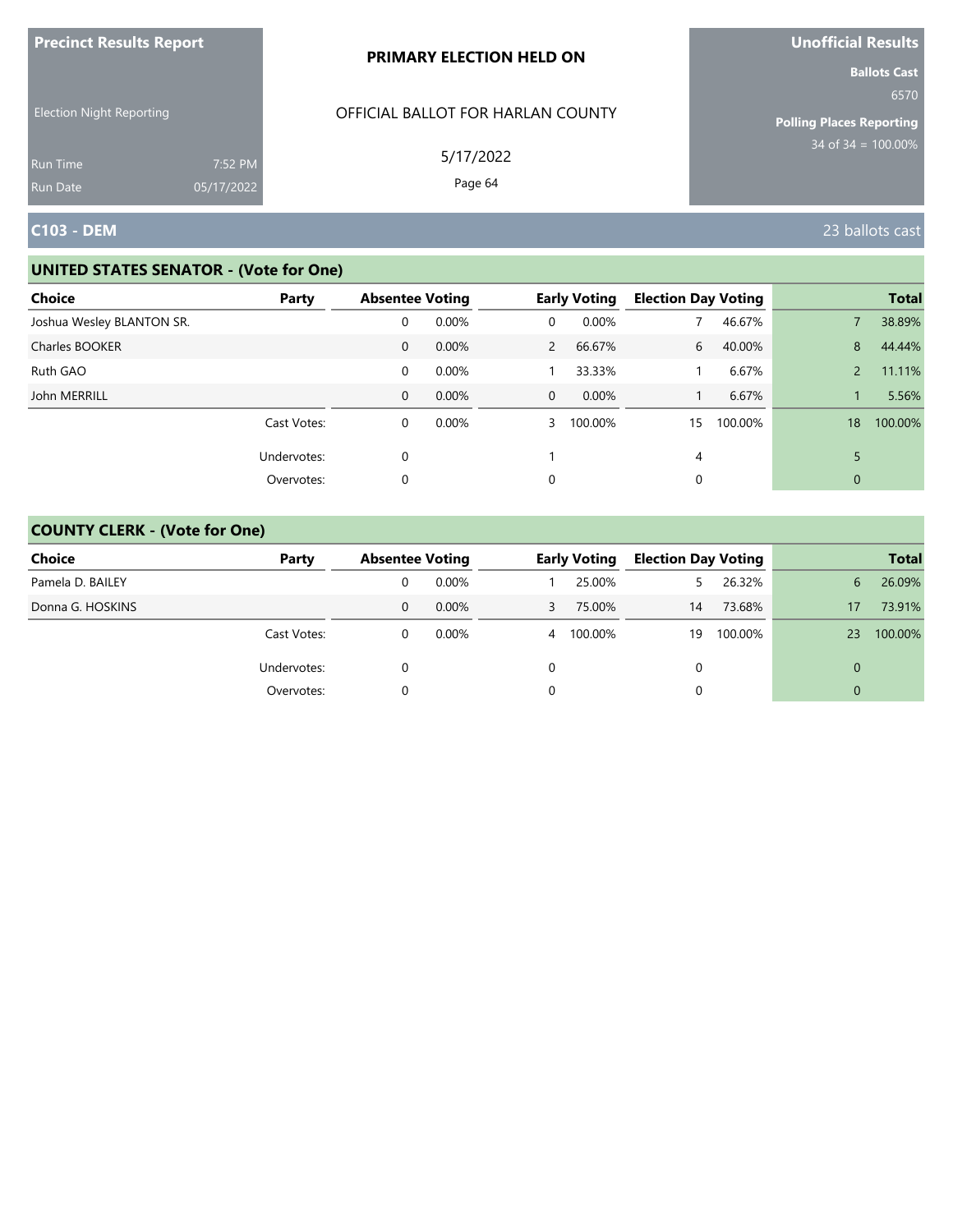|                                                    |            | PRIMARY ELECTION HELD ON                       | <b>Ballots Cast</b>                                             |
|----------------------------------------------------|------------|------------------------------------------------|-----------------------------------------------------------------|
| <b>Election Night Reporting</b><br><b>Run Time</b> | 7:52 PM    | OFFICIAL BALLOT FOR HARLAN COUNTY<br>5/17/2022 | 6570<br><b>Polling Places Reporting</b><br>$34$ of 34 = 100.00% |
| Run Date                                           | 05/17/2022 | Page 65                                        |                                                                 |
| <b>C104 - REP</b>                                  |            |                                                | 109 ballots cast                                                |

#### **UNITED STATES SENATOR - (Vote for One)**

**Precinct Results Report**

| <b>Choice</b>             | Party       | <b>Absentee Voting</b> |           |                | <b>Early Voting</b> | <b>Election Day Voting</b> |         |                | <b>Total</b> |
|---------------------------|-------------|------------------------|-----------|----------------|---------------------|----------------------------|---------|----------------|--------------|
| John SCHIESS              |             | $\mathbf 0$            | 0.00%     | $\mathbf 0$    | 0.00%               | 6                          | 6.90%   | 6              | 5.61%        |
| Tami L. STAINFIELD        |             | $\mathbf{0}$           | 0.00%     | $\mathbf{1}$   | 6.67%               | $\mathbf{1}$               | 1.15%   | $\overline{2}$ | 1.87%        |
| Arnold BLANKENSHIP        |             | 0                      | 0.00%     | $\mathbf 0$    | 0.00%               | $\mathsf{2}$               | 2.30%   | $\overline{2}$ | 1.87%        |
| Valerie "Dr Val" FREDRICK |             | $\mathbf{0}$           | 0.00%     | $\overline{3}$ | 20.00%              | $\overline{2}$             | 2.30%   | 5              | 4.67%        |
| Paul V. HAMILTON          |             | 0                      | 0.00%     | $\mathbf 0$    | 0.00%               | 3                          | 3.45%   | $\overline{3}$ | 2.80%        |
| Rand PAUL                 |             |                        | 5 100.00% | 11             | 73.33%              | 73                         | 83.91%  | 89             | 83.18%       |
|                           | Cast Votes: | 5.                     | 100.00%   | 15             | 100.00%             | 87                         | 100.00% | 107            | 100.00%      |
|                           | Undervotes: | $\mathbf 0$            |           | $\mathbf 0$    |                     | 2                          |         | $\overline{2}$ |              |
|                           | Overvotes:  | 0                      |           | 0              |                     | 0                          |         | $\mathbf 0$    |              |
|                           |             |                        |           |                |                     |                            |         |                |              |

# **UNITED STATES REPRESENTATIVE in CONGRESS 5th Congressional District - (Vote for One)**

| <b>Choice</b>                    | Party       | <b>Absentee Voting</b> |          |                | <b>Early Voting</b> | <b>Election Day Voting</b> |         |                | <b>Total</b> |
|----------------------------------|-------------|------------------------|----------|----------------|---------------------|----------------------------|---------|----------------|--------------|
| Harold "Hal" ROGERS              |             | 4                      | 80.00%   | 13             | 92.86%              | 71                         | 80.68%  | 88             | 82.24%       |
| Jeannette ANDREWS                |             | $\mathbf{0}$           | 0.00%    | $\Omega$       | 0.00%               |                            | 1.14%   |                | 0.93%        |
| <b>Brandon Russell MONHOLLEN</b> |             | $\mathbf 0$            | $0.00\%$ | $\overline{0}$ | 0.00%               | 4                          | 4.55%   | $\overline{4}$ | 3.74%        |
| Gerardo SERRANO                  |             | $\mathbf{0}$           | $0.00\%$ | $\overline{0}$ | $0.00\%$            | $\mathbf{2}$               | 2.27%   | $\overline{2}$ | 1.87%        |
| Rich VAN DAM                     |             |                        | 20.00%   |                | 7.14%               | 10                         | 11.36%  | 12             | 11.21%       |
|                                  | Cast Votes: | 5                      | 100.00%  | 14             | 100.00%             | 88                         | 100.00% | 107            | 100.00%      |
|                                  | Undervotes: | 0                      |          |                |                     |                            |         | $\overline{2}$ |              |
|                                  | Overvotes:  | 0                      |          | 0              |                     | 0                          |         | $\mathbf{0}$   |              |

## **PROPERTY VALUATION ADMINISTRATOR - (Vote for One)**

| Choice               | Party       | <b>Absentee Voting</b> |         |    | <b>Early Voting</b> | <b>Election Day Voting</b> |         |          | <b>Total</b> |
|----------------------|-------------|------------------------|---------|----|---------------------|----------------------------|---------|----------|--------------|
| Robert D. SIMPSON    |             | 3                      | 60.00%  | 3  | 21.43%              | 26                         | 29.55%  | 32       | 29.91%       |
| Felicia WOOTEN-TAMME |             |                        | 40.00%  | 11 | 78.57%              | 62                         | 70.45%  | 75       | 70.09%       |
|                      | Cast Votes: | 5.                     | 100.00% | 14 | 100.00%             | 88                         | 100.00% | 107      | 100.00%      |
|                      | Undervotes: |                        |         |    |                     |                            |         |          |              |
|                      | Overvotes:  |                        |         |    |                     |                            |         | $\Omega$ |              |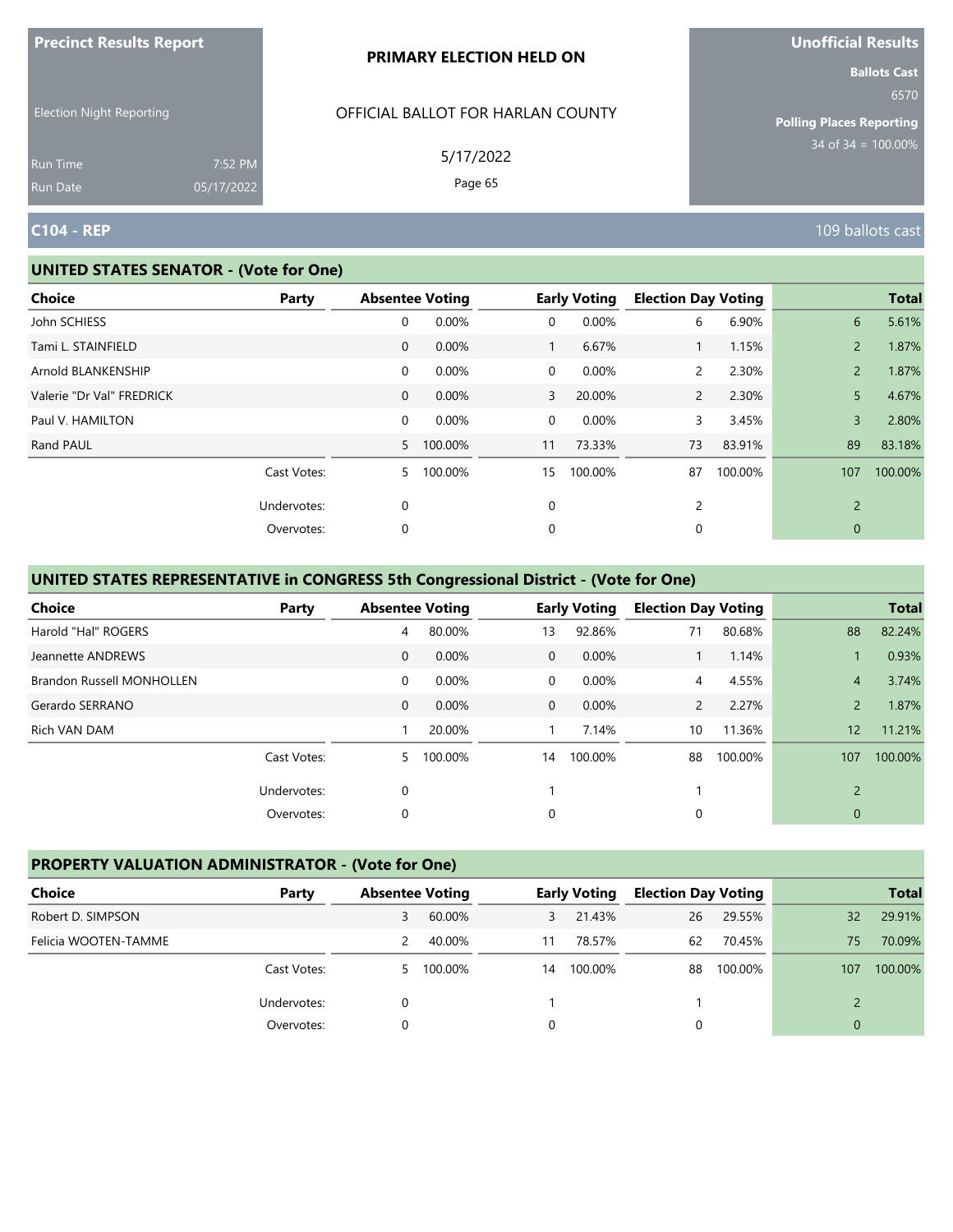| <b>ILLEGATION INCONTRATION INCORPORATION</b> |                       | <b>PRIMARY ELECTION HELD ON</b>   | <b>UIIUIIILIAI RESUILS</b><br><b>Ballots Cast</b> |
|----------------------------------------------|-----------------------|-----------------------------------|---------------------------------------------------|
| <b>Election Night Reporting</b>              |                       | OFFICIAL BALLOT FOR HARLAN COUNTY | 6570<br><b>Polling Places Reporting</b>           |
| <b>Run Time</b><br><b>Run Date</b>           | 7:52 PM<br>05/17/2022 | 5/17/2022<br>Page 66              | 34 of $34 = 100.00\%$                             |
| <b>C104 - REP</b>                            |                       |                                   | 109 ballots cast                                  |

### **COUNTY JUDGE/EXECUTIVE - (Vote for One)**

**Precinct Results Report**

| <b>Choice</b>      | Party       | <b>Absentee Voting</b> |         |              | <b>Early Voting</b> | <b>Election Day Voting</b> |         |     | <b>Total</b> |
|--------------------|-------------|------------------------|---------|--------------|---------------------|----------------------------|---------|-----|--------------|
| Darren Pete FARMER |             | 0                      | 0.00%   | $\mathbf{0}$ | $0.00\%$            | $\mathsf{2}$               | 2.27%   |     | 1.85%        |
| M. "Macky" WYNN    |             |                        | 20.00%  | 0            | $0.00\%$            | 9                          | 10.23%  | 10  | 9.26%        |
| Dan MOSLEY         |             | 4                      | 80.00%  | 15           | 100.00%             | 77                         | 87.50%  | 96  | 88.89%       |
|                    | Cast Votes: | 5.                     | 100.00% | 15           | 100.00%             | 88                         | 100.00% | 108 | 100.00%      |
|                    | Undervotes: | 0                      |         | $\Omega$     |                     |                            |         |     |              |
|                    | Overvotes:  | 0                      |         | 0            |                     |                            |         | 0   |              |

### **COUNTY CLERK - (Vote for One)**

| Choice          | Party       | <b>Absentee Voting</b> |         |             | <b>Early Voting</b> | <b>Election Day Voting</b> |         |          | <b>Total</b> |
|-----------------|-------------|------------------------|---------|-------------|---------------------|----------------------------|---------|----------|--------------|
| John CLEM JR.   |             |                        | 20.00%  | 5.          | 35.71%              | 27                         | 32.93%  | 33       | 32.67%       |
| Ashley SULLIVAN |             | 4                      | 80.00%  | 9           | 64.29%              | 55                         | 67.07%  | 68       | 67.33%       |
|                 | Cast Votes: | 5.                     | 100.00% | 14          | 100.00%             | 82                         | 100.00% | 101      | 100.00%      |
|                 | Undervotes: | $\Omega$               |         |             |                     |                            |         | 8        |              |
|                 | Overvotes:  | 0                      |         | $\mathbf 0$ |                     | 0                          |         | $\Omega$ |              |

#### **SHERIFF - (Vote for One)**

| <b>Choice</b>            | Party       | <b>Absentee Voting</b> |           |    | <b>Early Voting</b> | <b>Election Day Voting</b> |         |              | <b>Total</b> |
|--------------------------|-------------|------------------------|-----------|----|---------------------|----------------------------|---------|--------------|--------------|
| Chris BREWER             |             |                        | 20.00%    | 3  | 21.43%              | 16                         | 18.18%  | 20           | 18.69%       |
| Leslie E. "Smitty" SMITH |             | 4                      | 80.00%    | 11 | 78.57%              | 72                         | 81.82%  | 87           | 81.31%       |
|                          | Cast Votes: |                        | 5 100.00% | 14 | 100.00%             | 88                         | 100.00% | 107          | 100.00%      |
|                          | Undervotes: | 0                      |           |    |                     |                            |         |              |              |
|                          | Overvotes:  | 0                      |           |    |                     | 0                          |         | $\mathbf{0}$ |              |

# **JAILER - (Vote for One)**

| <b>Choice</b>             | Party       | <b>Absentee Voting</b> |          |                | <b>Early Voting</b> | <b>Election Day Voting</b> |         |              | <b>Total</b> |
|---------------------------|-------------|------------------------|----------|----------------|---------------------|----------------------------|---------|--------------|--------------|
| <b>Rick JONES</b>         |             |                        | 20.00%   | 0              | 0.00%               | 8                          | 8.99%   | 9            | 8.26%        |
| <b>B. J. BURKHART</b>     |             | 4                      | 80.00%   | 13             | 86.67%              | 55                         | 61.80%  | 72           | 66.06%       |
| John Thomas DODD          |             | 0                      | 0.00%    | $\mathcal{P}$  | 13.33%              | 23                         | 25.84%  | 25           | 22.94%       |
| Lawrence "Stretch" CREECH |             | 0                      | $0.00\%$ | $\overline{0}$ | $0.00\%$            | 3                          | 3.37%   |              | 2.75%        |
|                           | Cast Votes: | 5 <sup>1</sup>         | 100.00%  | 15             | 100.00%             | 89                         | 100.00% | 109          | 100.00%      |
|                           | Undervotes: | 0                      |          | 0              |                     | 0                          |         | $\Omega$     |              |
|                           | Overvotes:  | 0                      |          | 0              |                     | 0                          |         | $\mathbf{0}$ |              |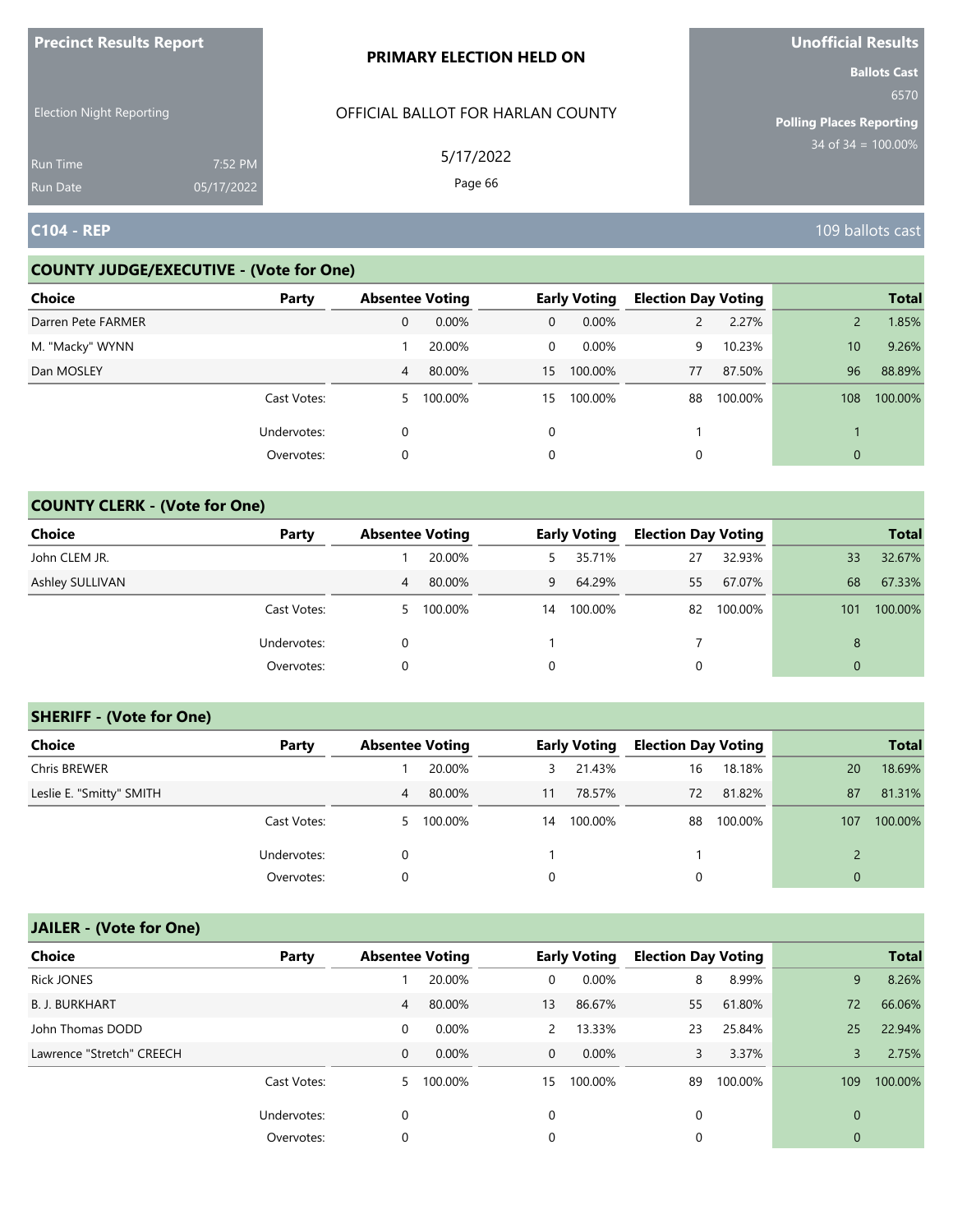| <b>Precinct Results Report</b>     |                       | PRIMARY ELECTION HELD ON          | Unofficial Results                                             |
|------------------------------------|-----------------------|-----------------------------------|----------------------------------------------------------------|
| <b>Election Night Reporting</b>    |                       | OFFICIAL BALLOT FOR HARLAN COUNTY | <b>Ballots Cast</b><br>6570<br><b>Polling Places Reporting</b> |
| <b>Run Time</b><br><b>Run Date</b> | 7:52 PM<br>05/17/2022 | 5/17/2022<br>Page 67              | $34$ of $34 = 100.00\%$                                        |
| <b>C104 - REP</b>                  |                       |                                   | 109 ballots cast                                               |

# **CORONER - (Vote for One)**

| Choice                | Party       | <b>Absentee Voting</b> |         |          | <b>Early Voting</b> | <b>Election Day Voting</b> |         |                 | <b>Total</b> |
|-----------------------|-------------|------------------------|---------|----------|---------------------|----------------------------|---------|-----------------|--------------|
| John Derrick NOE      |             |                        | 20.00%  |          | 46.67%              | 38                         | 48.10%  | 46              | 46.46%       |
| Joshua L. SHACKLEFORD |             |                        | 20.00%  |          | 6.67%               | 8                          | 10.13%  | 10 <sup>°</sup> | 10.10%       |
| Tommy E. HALL         |             |                        | 20.00%  | $\Omega$ | 0.00%               | $12 \overline{ }$          | 15.19%  | 13 <sup>°</sup> | 13.13%       |
| Jeffrey L. SAWYERS    |             | $\overline{2}$         | 40.00%  | 7        | 46.67%              | 21                         | 26.58%  | 30              | 30.30%       |
|                       | Cast Votes: | 5.                     | 100.00% | 15       | 100.00%             | 79                         | 100.00% | 99              | 100.00%      |
|                       | Undervotes: | $\Omega$               |         | $\Omega$ |                     | 10                         |         | 10              |              |
|                       | Overvotes:  | 0                      |         | 0        |                     | 0                          |         | $\mathbf{0}$    |              |

# **MAGISTRATE 3rd Magisterial District - (Vote for One)**

| <b>Choice</b>               | Party       | <b>Absentee Voting</b> |         |    | <b>Early Voting</b> | <b>Election Day Voting</b> |         |          | <b>Total</b> |
|-----------------------------|-------------|------------------------|---------|----|---------------------|----------------------------|---------|----------|--------------|
| Paul Louis BROWNING         |             | 3                      | 60.00%  | 11 | 73.33%              | 46                         | 52.27%  | 60       | 55.56%       |
| <b>Tracy Roberts BAILEY</b> |             |                        | 40.00%  | 4  | 26.67%              | 42                         | 47.73%  | 48       | 44.44%       |
|                             | Cast Votes: | 5                      | 100.00% | 15 | 100.00%             | 88                         | 100.00% | 108      | 100.00%      |
|                             | Undervotes: |                        |         |    |                     |                            |         |          |              |
|                             | Overvotes:  |                        |         |    |                     |                            |         | $\Omega$ |              |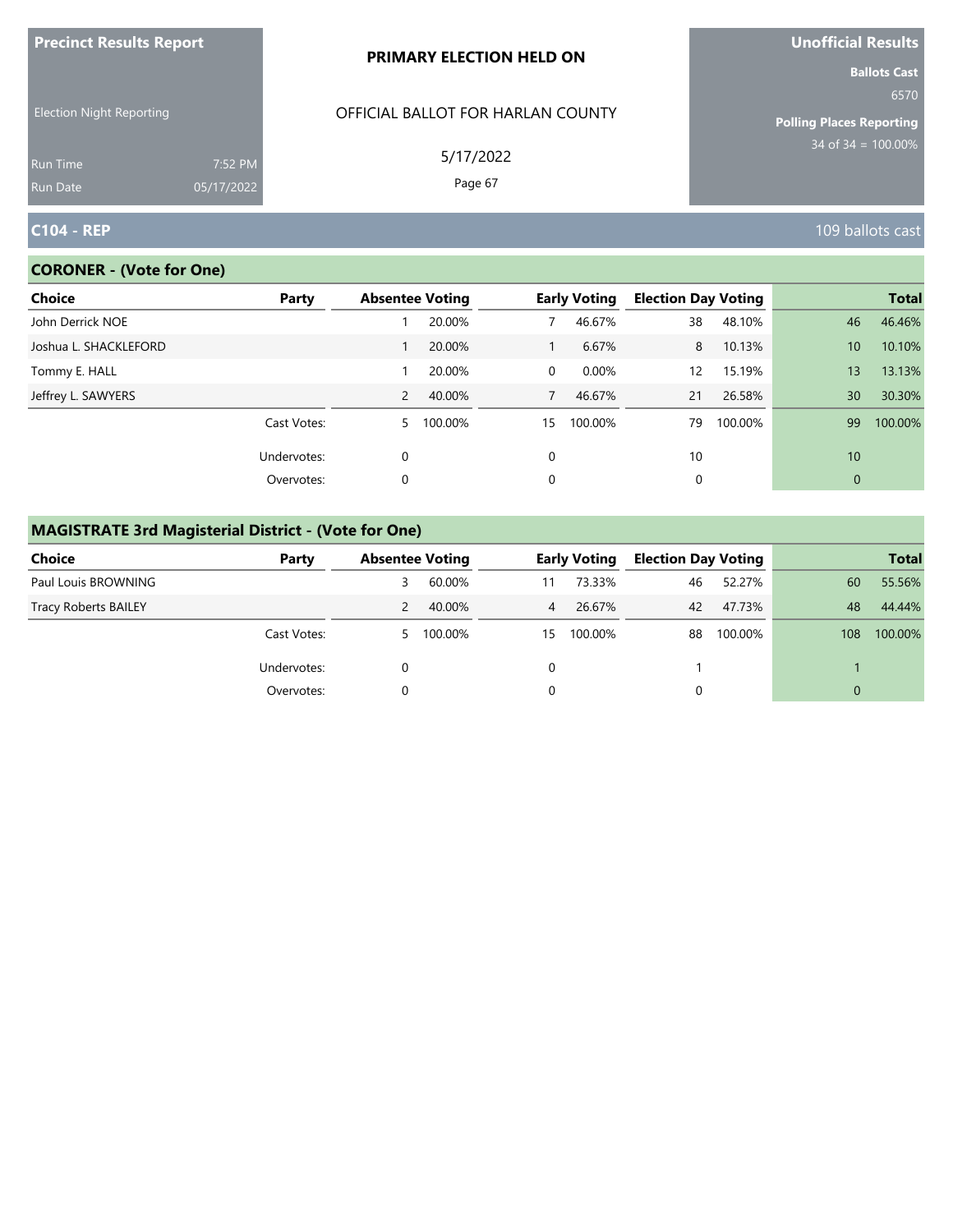| <b>Precinct Results Report</b>                     |            | PRIMARY ELECTION HELD ON                       | Unofficial Results                                                                        |
|----------------------------------------------------|------------|------------------------------------------------|-------------------------------------------------------------------------------------------|
| <b>Election Night Reporting</b><br><b>Run Time</b> | 7:52 PM    | OFFICIAL BALLOT FOR HARLAN COUNTY<br>5/17/2022 | <b>Ballots Cast</b><br>6570<br><b>Polling Places Reporting</b><br>$34$ of $34 = 100.00\%$ |
| <b>Run Date</b>                                    | 05/17/2022 | Page 68                                        |                                                                                           |
| <b>C104 - DEM</b>                                  |            |                                                | 33 ballots cast                                                                           |

| Choice                    | Party       | <b>Absentee Voting</b> |       |                | <b>Early Voting</b> | <b>Election Day Voting</b> |         |                | <b>Total</b> |
|---------------------------|-------------|------------------------|-------|----------------|---------------------|----------------------------|---------|----------------|--------------|
| Joshua Wesley BLANTON SR. |             | 0                      | 0.00% | 0              | 0.00%               |                            | 30.43%  |                | 26.92%       |
| <b>Charles BOOKER</b>     |             | 0                      | 0.00% | $\overline{2}$ | 66.67%              | 9                          | 39.13%  | 11             | 42.31%       |
| Ruth GAO                  |             | 0                      | 0.00% | 0              | 0.00%               | 5.                         | 21.74%  | 5              | 19.23%       |
| John MERRILL              |             | $\mathbf{0}$           | 0.00% |                | 33.33%              | $\overline{2}$             | 8.70%   | 3              | 11.54%       |
|                           | Cast Votes: | 0                      | 0.00% | $\overline{3}$ | 100.00%             | 23                         | 100.00% | 26             | 100.00%      |
|                           | Undervotes: | 0                      |       |                |                     | 6                          |         | $\overline{ }$ |              |
|                           | Overvotes:  | 0                      |       | 0              |                     | 0                          |         | $\mathbf{0}$   |              |

| <b>Choice</b>    | Party       | <b>Absentee Voting</b> |          |   | <b>Early Voting</b> | <b>Election Day Voting</b> |         |          | <b>Total</b> |
|------------------|-------------|------------------------|----------|---|---------------------|----------------------------|---------|----------|--------------|
| Pamela D. BAILEY |             |                        | $0.00\%$ |   | 25.00%              | 10                         | 34.48%  | 11       | 33.33%       |
| Donna G. HOSKINS |             | 0                      | $0.00\%$ |   | 75.00%              | 19                         | 65.52%  | 22       | 66.67%       |
|                  | Cast Votes: |                        | $0.00\%$ | 4 | 100.00%             | 29                         | 100.00% | 33       | 100.00%      |
|                  | Undervotes: |                        |          |   |                     |                            |         | $\Omega$ |              |
|                  | Overvotes:  |                        |          |   |                     |                            |         | $\Omega$ |              |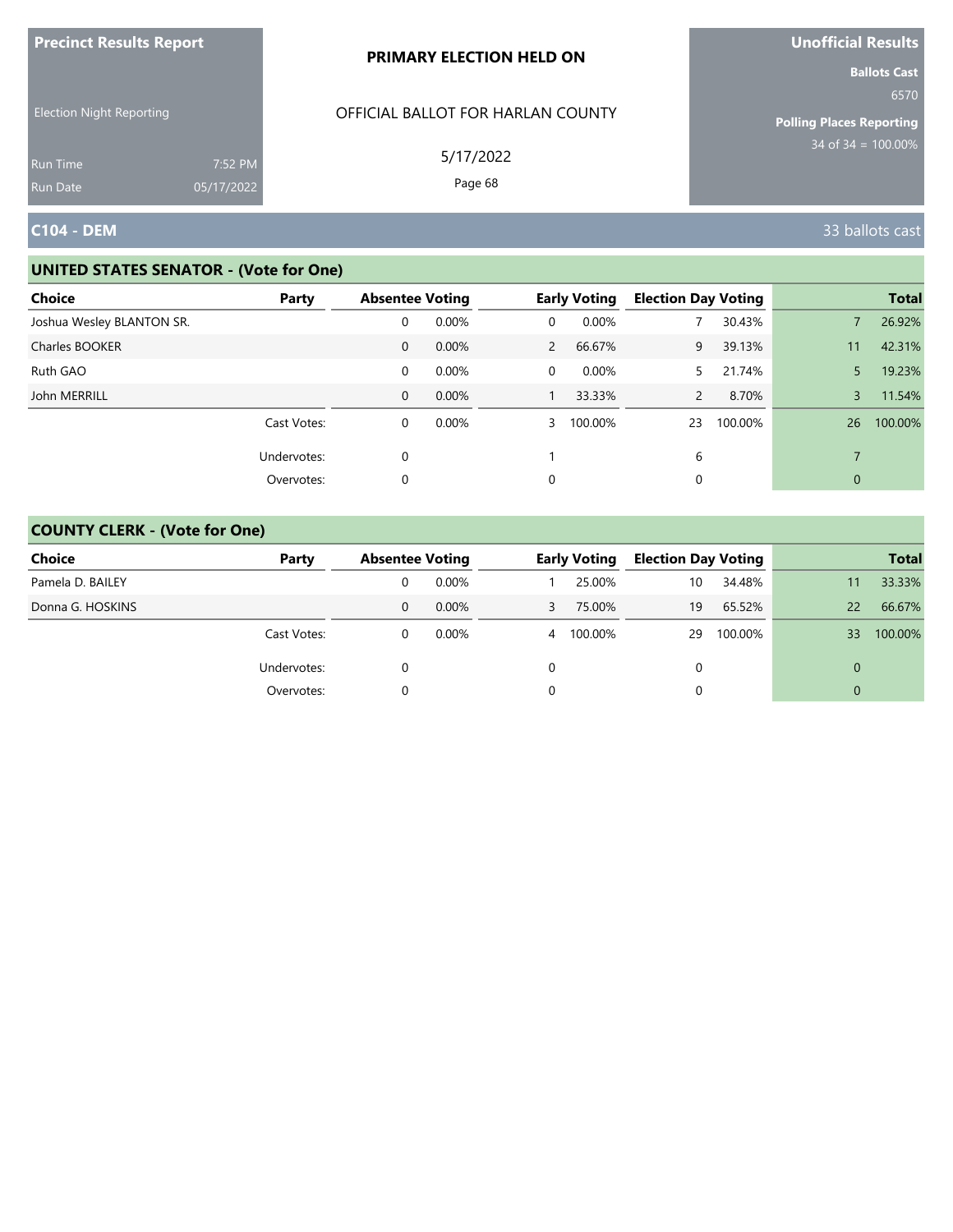| <b>Precinct Results Report</b>  |                       | <b>PRIMARY ELECTION HELD ON</b>   | <b>Unofficial Results</b>       |
|---------------------------------|-----------------------|-----------------------------------|---------------------------------|
| <b>Election Night Reporting</b> |                       | OFFICIAL BALLOT FOR HARLAN COUNTY | <b>Ballots Cast</b><br>6570     |
|                                 |                       |                                   | <b>Polling Places Reporting</b> |
| <b>Run Time</b><br>Run Date     | 7:52 PM<br>05/17/2022 | 5/17/2022<br>Page 69              | $34 \text{ of } 34 = 100.00\%$  |
| <b>C106 - REP</b>               |                       |                                   | 67 ballots cast                 |

| <b>Choice</b>             | Party       |              | <b>Absentee Voting</b> |                | <b>Early Voting</b> | <b>Election Day Voting</b> |         |                | <b>Total</b> |
|---------------------------|-------------|--------------|------------------------|----------------|---------------------|----------------------------|---------|----------------|--------------|
| John SCHIESS              |             | 0            | 0.00%                  | 0              | 0.00%               |                            | 1.85%   |                | 1.64%        |
| Tami L. STAINFIELD        |             | $\mathbf{0}$ | 0.00%                  | $\mathbf{0}$   | 0.00%               | 0                          | 0.00%   | $\mathbf{0}$   | 0.00%        |
| Arnold BLANKENSHIP        |             | $\mathbf 0$  | 0.00%                  | 0              | 0.00%               |                            | 1.85%   |                | 1.64%        |
| Valerie "Dr Val" FREDRICK |             | $\mathbf{0}$ | 0.00%                  | $\mathbf{0}$   | 0.00%               | 0                          | 0.00%   | $\mathbf{0}$   | 0.00%        |
| Paul V. HAMILTON          |             | $\mathbf 0$  | 0.00%                  |                | 100.00%             |                            | 1.85%   | $\overline{2}$ | 3.28%        |
| Rand PAUL                 |             | 6            | 100.00%                | $\overline{0}$ | $0.00\%$            | 51                         | 94.44%  | 57             | 93.44%       |
|                           | Cast Votes: | 6            | 100.00%                |                | 100.00%             | 54                         | 100.00% | 61             | 100.00%      |
|                           | Undervotes: | 0            |                        | 0              |                     | 6                          |         | 6              |              |
|                           | Overvotes:  | 0            |                        | 0              |                     | 0                          |         | $\mathbf{0}$   |              |
|                           |             |              |                        |                |                     |                            |         |                |              |

# **UNITED STATES REPRESENTATIVE in CONGRESS 5th Congressional District - (Vote for One)**

| <b>Choice</b>                    | Party       | <b>Absentee Voting</b> |         |                | <b>Early Voting</b> | <b>Election Day Voting</b> |         |                | <b>Total</b> |
|----------------------------------|-------------|------------------------|---------|----------------|---------------------|----------------------------|---------|----------------|--------------|
| Harold "Hal" ROGERS              |             | 3                      | 50.00%  |                | 100.00%             | 52                         | 91.23%  | 56             | 87.50%       |
| Jeannette ANDREWS                |             | $\mathbf{0}$           | 0.00%   | $\Omega$       | $0.00\%$            | $\Omega$                   | 0.00%   | $\overline{0}$ | 0.00%        |
| <b>Brandon Russell MONHOLLEN</b> |             | $\mathbf 0$            | 0.00%   | $\overline{0}$ | 0.00%               | 5.                         | 8.77%   | 5.             | 7.81%        |
| Gerardo SERRANO                  |             |                        | 16.67%  | $\overline{0}$ | 0.00%               | $\mathbf{0}$               | 0.00%   |                | 1.56%        |
| Rich VAN DAM                     |             | 2                      | 33.33%  | $\Omega$       | 0.00%               | $\Omega$                   | 0.00%   | $\overline{2}$ | 3.13%        |
|                                  | Cast Votes: | 6                      | 100.00% |                | 100.00%             | 57                         | 100.00% | 64             | 100.00%      |
|                                  | Undervotes: | 0                      |         | 0              |                     | 3                          |         | 3              |              |
|                                  | Overvotes:  | 0                      |         | 0              |                     | 0                          |         | $\mathbf{0}$   |              |

# **PROPERTY VALUATION ADMINISTRATOR - (Vote for One)**

| Choice               | Party       | <b>Absentee Voting</b> |           |              | <b>Early Voting</b> | <b>Election Day Voting</b> |         |          | <b>Total</b> |
|----------------------|-------------|------------------------|-----------|--------------|---------------------|----------------------------|---------|----------|--------------|
| Robert D. SIMPSON    |             | 4                      | 66.67%    |              | 100.00%             | 15                         | 26.79%  | 20       | 31.75%       |
| Felicia WOOTEN-TAMME |             |                        | 33.33%    | $\mathbf{0}$ | $0.00\%$            | 41                         | 73.21%  | 43       | 68.25%       |
|                      | Cast Votes: |                        | 6 100.00% |              | 100.00%             | 56                         | 100.00% | 63       | 100.00%      |
|                      | Undervotes: | 0                      |           | 0            |                     | 4                          |         | 4        |              |
|                      | Overvotes:  |                        |           | 0            |                     |                            |         | $\Omega$ |              |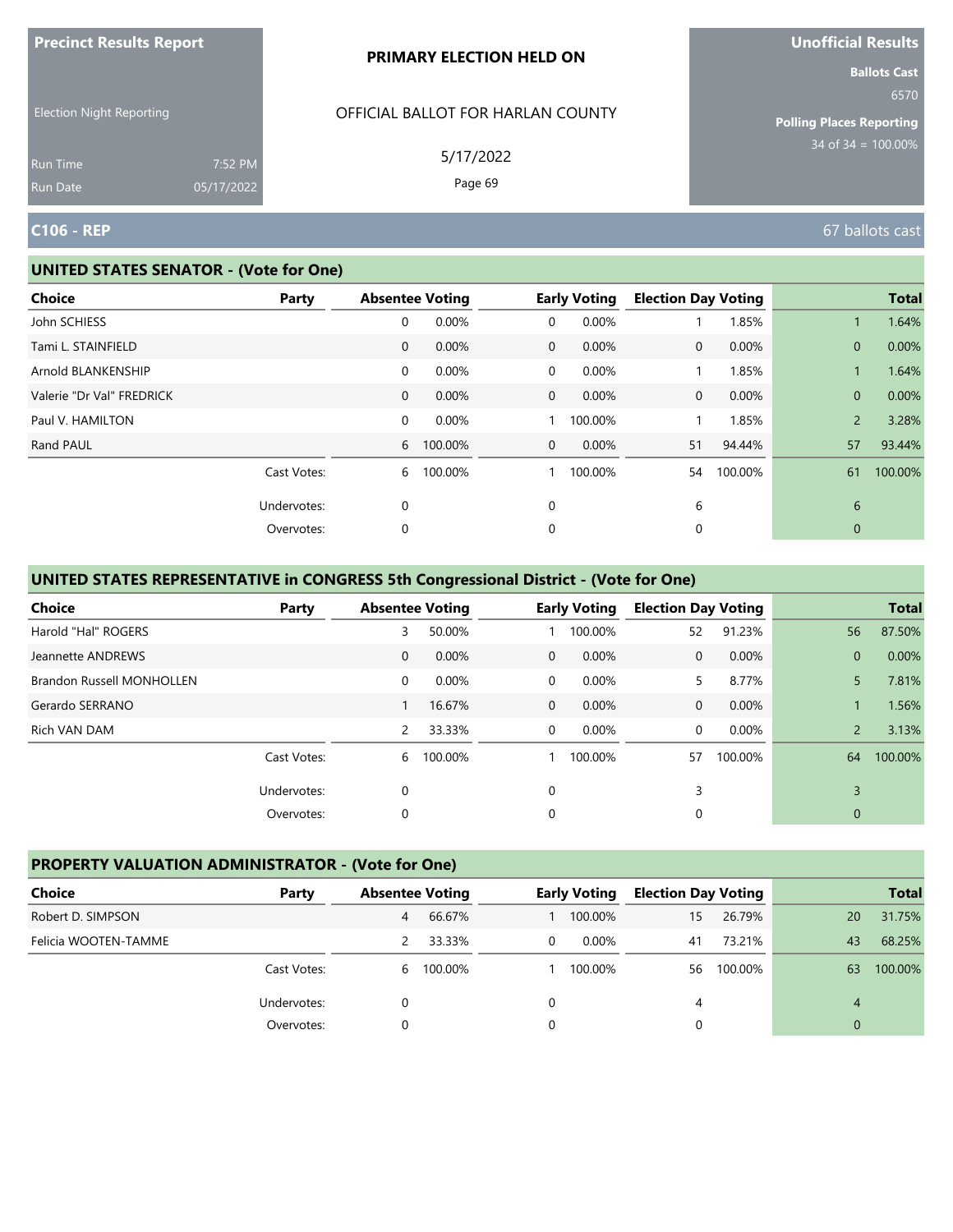| <b>FIGUILL RESULS REPULL</b>       |                       | <b>PRIMARY ELECTION HELD ON</b>   | <b>VIIVIIILIAI NESUILS</b><br><b>Ballots Cast</b> |
|------------------------------------|-----------------------|-----------------------------------|---------------------------------------------------|
| <b>Election Night Reporting</b>    |                       | OFFICIAL BALLOT FOR HARLAN COUNTY | 6570<br><b>Polling Places Reporting</b>           |
| <b>Run Time</b><br><b>Run Date</b> | 7:52 PM<br>05/17/2022 | 5/17/2022<br>Page 70              | $34$ of $34 = 100.00\%$                           |
| <b>C106 - REP</b>                  |                       |                                   | 67 ballots cast                                   |

### **COUNTY JUDGE/EXECUTIVE - (Vote for One)**

**Precinct Results Report**

| <b>Choice</b>      | Party       | <b>Absentee Voting</b> |         |              | <b>Early Voting</b> | <b>Election Day Voting</b> |          |              | <b>Total</b> |
|--------------------|-------------|------------------------|---------|--------------|---------------------|----------------------------|----------|--------------|--------------|
| Darren Pete FARMER |             | 0                      | 0.00%   | $\mathbf{0}$ | $0.00\%$            | 0                          | $0.00\%$ | $\mathbf{0}$ | 0.00%        |
| M. "Macky" WYNN    |             |                        | 16.67%  | 0            | $0.00\%$            | 2                          | 3.39%    |              | 4.55%        |
| Dan MOSLEY         |             | 5                      | 83.33%  |              | 100.00%             | 57                         | 96.61%   | 63           | 95.45%       |
|                    | Cast Votes: | 6                      | 100.00% |              | 100.00%             | 59                         | 100.00%  | 66           | 100.00%      |
|                    | Undervotes: | 0                      |         | $\mathbf 0$  |                     |                            |          |              |              |
|                    | Overvotes:  | 0                      |         | 0            |                     |                            |          | $\mathbf{0}$ |              |

### **COUNTY CLERK - (Vote for One)**

| Choice          | Party       | <b>Absentee Voting</b> |         |                | <b>Early Voting</b> | <b>Election Day Voting</b> |         |          | <b>Total</b> |
|-----------------|-------------|------------------------|---------|----------------|---------------------|----------------------------|---------|----------|--------------|
| John CLEM JR.   |             |                        | 40.00%  | $\overline{0}$ | 0.00%               | 28                         | 50.91%  | 30       | 49.18%       |
| Ashley SULLIVAN |             | 3                      | 60.00%  |                | 100.00%             | 27                         | 49.09%  | 31       | 50.82%       |
|                 | Cast Votes: | 5                      | 100.00% |                | 100.00%             | 55                         | 100.00% | 61       | 100.00%      |
|                 | Undervotes: |                        |         | 0              |                     |                            |         | 6        |              |
|                 | Overvotes:  | 0                      |         | 0              |                     |                            |         | $\Omega$ |              |

#### **SHERIFF - (Vote for One)**

| <b>Choice</b>            | Party       | <b>Absentee Voting</b> |           |   | <b>Early Voting</b> | <b>Election Day Voting</b> |         |    | <b>Total</b> |
|--------------------------|-------------|------------------------|-----------|---|---------------------|----------------------------|---------|----|--------------|
| Chris BREWER             |             |                        | 33.33%    |   | 100.00%             | 11                         | 18.33%  | 14 | 20.90%       |
| Leslie E. "Smitty" SMITH |             | 4                      | 66.67%    | 0 | $0.00\%$            | 49                         | 81.67%  | 53 | 79.10%       |
|                          | Cast Votes: |                        | 6 100.00% |   | 100.00%             | 60                         | 100.00% | 67 | 100.00%      |
|                          | Undervotes: | 0                      |           | 0 |                     | 0                          |         |    |              |
|                          | Overvotes:  | 0                      |           | 0 |                     | 0                          |         |    |              |

# **JAILER - (Vote for One)**

| <b>Choice</b>             | Party       | <b>Absentee Voting</b> |         |              | <b>Early Voting</b> | <b>Election Day Voting</b> |         |                | <b>Total</b> |
|---------------------------|-------------|------------------------|---------|--------------|---------------------|----------------------------|---------|----------------|--------------|
| <b>Rick JONES</b>         |             | 0                      | 0.00%   | 0            | 0.00%               | $\overline{4}$             | 7.41%   | 4              | 6.56%        |
| <b>B. J. BURKHART</b>     |             | 5.                     | 83.33%  | $\mathbf{0}$ | $0.00\%$            | 32                         | 59.26%  | 37             | 60.66%       |
| John Thomas DODD          |             |                        | 16.67%  |              | 100.00%             | 16                         | 29.63%  | 18             | 29.51%       |
| Lawrence "Stretch" CREECH |             | $\mathbf{0}$           | 0.00%   | $\mathbf 0$  | $0.00\%$            | $\overline{2}$             | 3.70%   |                | 3.28%        |
|                           | Cast Votes: | 6                      | 100.00% |              | 100.00%             | 54                         | 100.00% | 61             | 100.00%      |
|                           | Undervotes: | 0                      |         | 0            |                     | 6                          |         | 6              |              |
|                           | Overvotes:  | 0                      |         | 0            |                     | 0                          |         | $\overline{0}$ |              |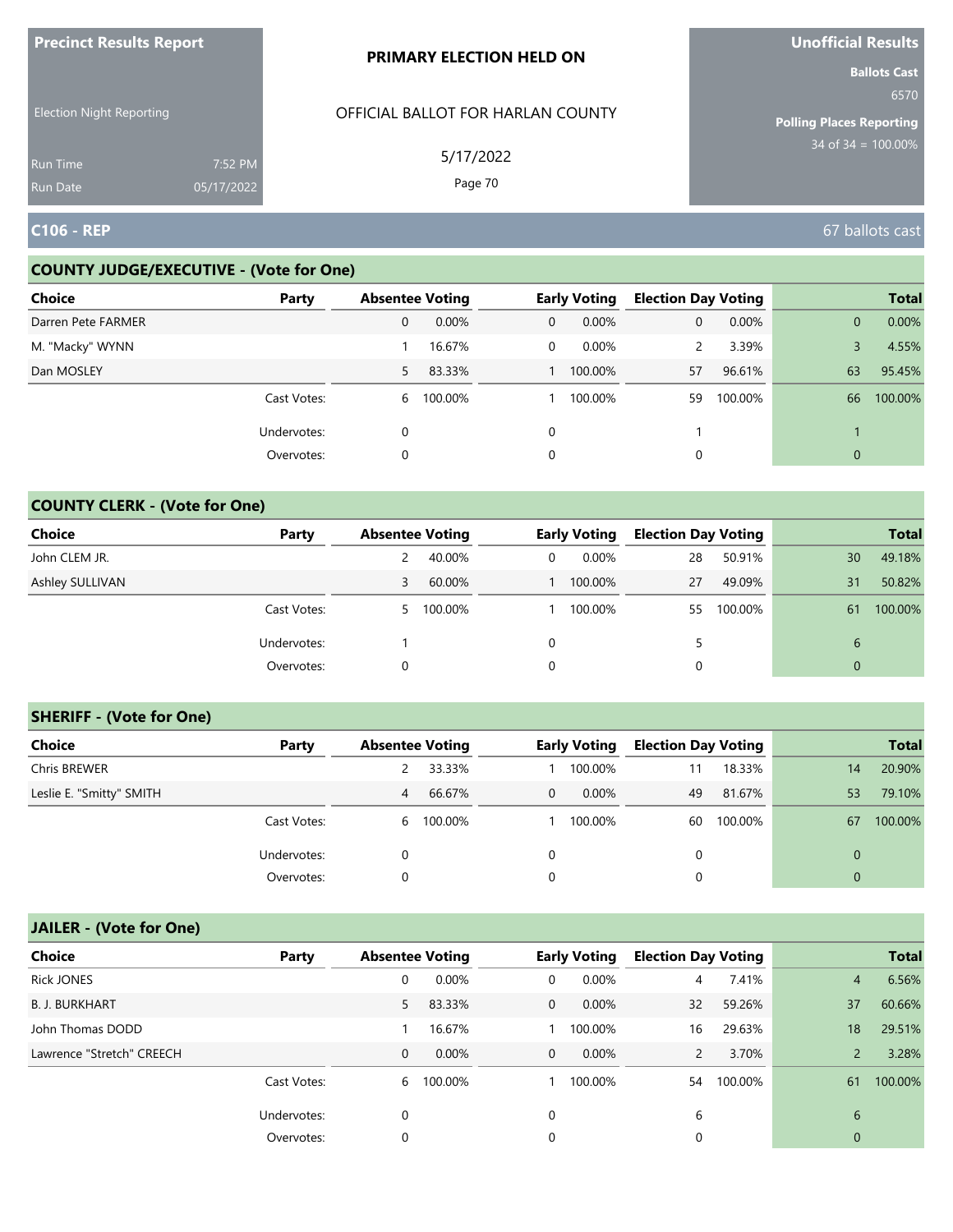| <b>Precinct Results Report</b>     |                       | <b>PRIMARY ELECTION HELD ON</b>   | <b>Unofficial Results</b>                                      |  |  |
|------------------------------------|-----------------------|-----------------------------------|----------------------------------------------------------------|--|--|
| <b>Election Night Reporting</b>    |                       | OFFICIAL BALLOT FOR HARLAN COUNTY | <b>Ballots Cast</b><br>6570<br><b>Polling Places Reporting</b> |  |  |
| <b>Run Time</b><br><b>Run Date</b> | 7:52 PM<br>05/17/2022 | 5/17/2022<br>Page 71              | 34 of $34 = 100.00\%$                                          |  |  |
| <b>C106 - REP</b>                  |                       |                                   | 67 ballots cast                                                |  |  |

### **CORONER - (Vote for One)**

| Choice                | Party       | <b>Absentee Voting</b> |         |                | <b>Early Voting</b> | <b>Election Day Voting</b> |         |              | <b>Total</b> |
|-----------------------|-------------|------------------------|---------|----------------|---------------------|----------------------------|---------|--------------|--------------|
| John Derrick NOE      |             | 2                      | 33.33%  |                | 100.00%             | 23                         | 44.23%  | 26           | 44.07%       |
| Joshua L. SHACKLEFORD |             | $\overline{2}$         | 33.33%  | $\Omega$       | 0.00%               | 11                         | 21.15%  | 13           | 22.03%       |
| Tommy E. HALL         |             |                        | 16.67%  | $\Omega$       | $0.00\%$            | 11                         | 21.15%  | 12           | 20.34%       |
| Jeffrey L. SAWYERS    |             |                        | 16.67%  | $\overline{0}$ | $0.00\%$            |                            | 13.46%  | 8            | 13.56%       |
|                       | Cast Votes: | 6                      | 100.00% |                | 100.00%             | 52                         | 100.00% | 59           | 100.00%      |
|                       | Undervotes: | $\mathbf 0$            |         | $\Omega$       |                     | 8                          |         | 8            |              |
|                       | Overvotes:  | 0                      |         | 0              |                     | 0                          |         | $\mathbf{0}$ |              |
|                       |             |                        |         |                |                     |                            |         |              |              |

# **MAGISTRATE 3rd Magisterial District - (Vote for One)**

| Choice                      | Party       | <b>Absentee Voting</b> |         |   | <b>Early Voting</b> |    | <b>Election Day Voting</b> |          | <b>Total</b> |
|-----------------------------|-------------|------------------------|---------|---|---------------------|----|----------------------------|----------|--------------|
| Paul Louis BROWNING         |             |                        | 50.00%  |   | 100.00%             | 23 | 38.33%                     | 27       | 40.30%       |
| <b>Tracy Roberts BAILEY</b> |             | 3                      | 50.00%  | 0 | $0.00\%$            | 37 | 61.67%                     | 40       | 59.70%       |
|                             | Cast Votes: | 6                      | 100.00% |   | 100.00%             | 60 | 100.00%                    | 67       | 100.00%      |
|                             | Undervotes: |                        |         |   |                     | 0  |                            | $\Omega$ |              |
|                             | Overvotes:  |                        |         |   |                     |    |                            | $\Omega$ |              |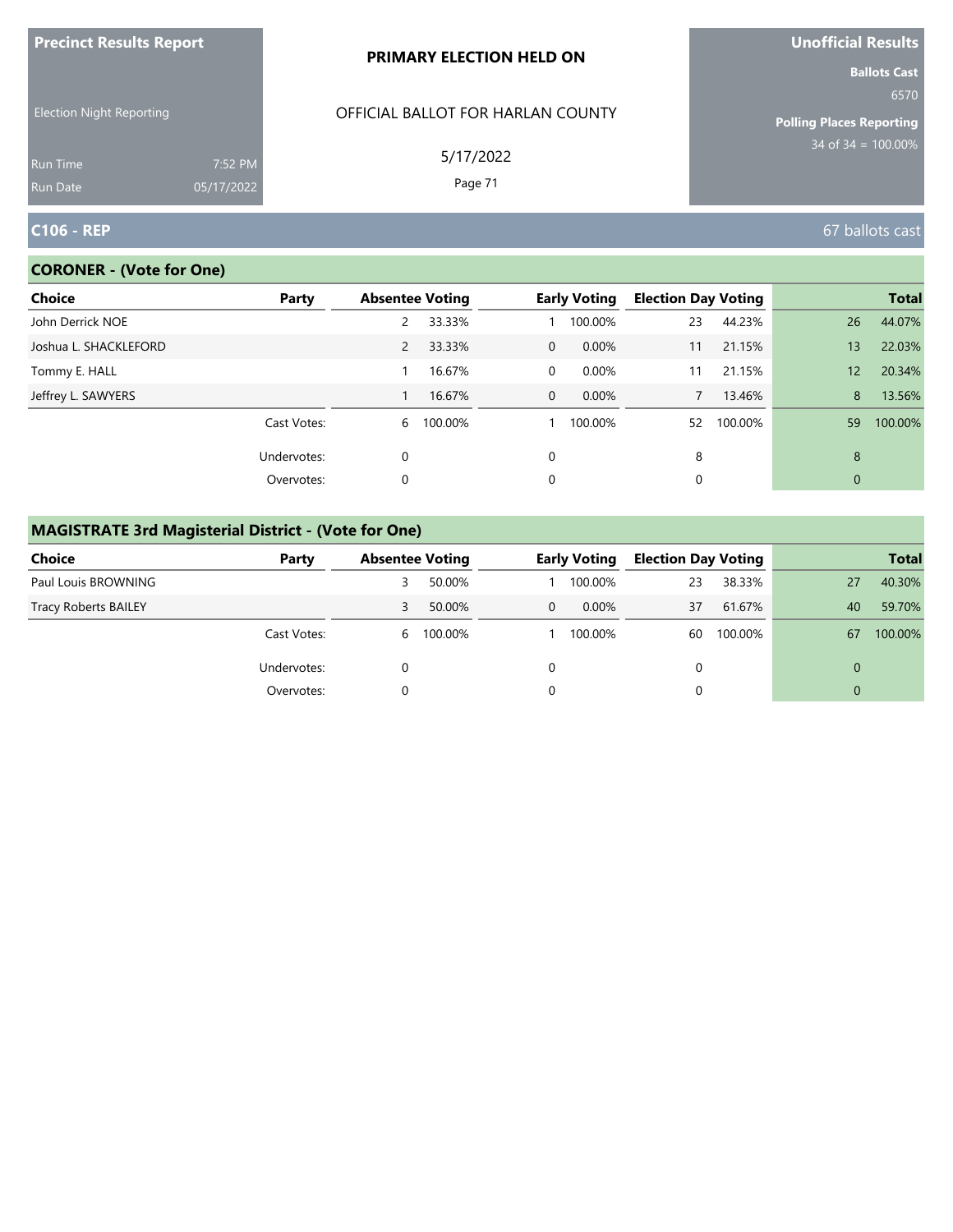| <b>Precinct Results Report</b>                                        |                       | PRIMARY ELECTION HELD ON                                  | Unofficial Results<br><b>Ballots Cast</b>                       |
|-----------------------------------------------------------------------|-----------------------|-----------------------------------------------------------|-----------------------------------------------------------------|
| <b>Election Night Reporting</b><br><b>Run Time</b><br><b>Run Date</b> | 7:52 PM<br>05/17/2022 | OFFICIAL BALLOT FOR HARLAN COUNTY<br>5/17/2022<br>Page 72 | 6570<br><b>Polling Places Reporting</b><br>$34$ of 34 = 100.00% |
| C106 - DEM                                                            |                       |                                                           | 17 ballots cast                                                 |

| <b>Choice</b>             | Party       | <b>Absentee Voting</b> |          |             | <b>Early Voting</b> | <b>Election Day Voting</b> |         |               | <b>Total</b> |
|---------------------------|-------------|------------------------|----------|-------------|---------------------|----------------------------|---------|---------------|--------------|
| Joshua Wesley BLANTON SR. |             | 0                      | 0.00%    | 0           | 0.00%               | 3.                         | 23.08%  | 3             | 23.08%       |
| Charles BOOKER            |             | 0                      | 0.00%    | $\mathbf 0$ | $0.00\%$            | 6                          | 46.15%  | 6             | 46.15%       |
| Ruth GAO                  |             | 0                      | 0.00%    | 0           | $0.00\%$            | $\mathcal{P}$              | 15.38%  |               | 15.38%       |
| John MERRILL              |             | $\mathbf{0}$           | 0.00%    | $\mathbf 0$ | $0.00\%$            | $\mathcal{P}$              | 15.38%  | $\mathcal{P}$ | 15.38%       |
|                           | Cast Votes: | 0                      | $0.00\%$ | 0           | $0.00\%$            | 13                         | 100.00% | 13            | 100.00%      |
|                           | Undervotes: |                        |          | 0           |                     | 3                          |         | 4             |              |
|                           | Overvotes:  | 0                      |          | 0           |                     | 0                          |         | 0             |              |

| <b>Choice</b>    | Party       | <b>Absentee Voting</b> |          |   | <b>Early Voting</b> |    | <b>Election Day Voting</b> |          | <b>Total</b> |
|------------------|-------------|------------------------|----------|---|---------------------|----|----------------------------|----------|--------------|
| Pamela D. BAILEY |             |                        | $0.00\%$ | 0 | $0.00\%$            | 8  | 50.00%                     | 8        | 47.06%       |
| Donna G. HOSKINS |             |                        | 100.00%  | 0 | $0.00\%$            | 8  | 50.00%                     | q        | 52.94%       |
|                  | Cast Votes: |                        | 100.00%  | 0 | $0.00\%$            | 16 | 100.00%                    | 17       | 100.00%      |
|                  | Undervotes: |                        |          |   |                     |    |                            | $\Omega$ |              |
|                  | Overvotes:  |                        |          |   |                     |    |                            | $\Omega$ |              |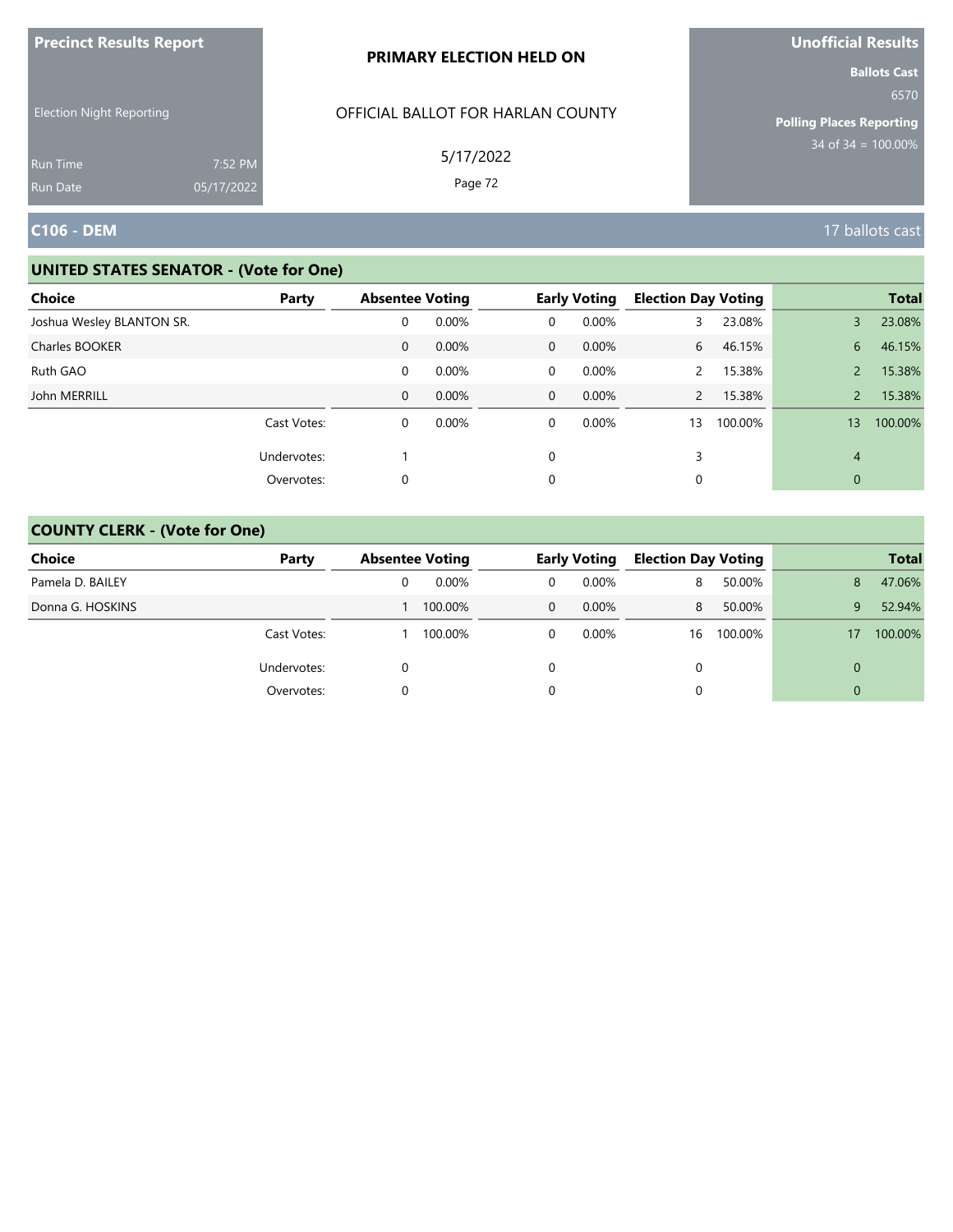| <b>Precinct Results Report</b>  |            | <b>PRIMARY ELECTION HELD ON</b>   | <b>Unofficial Results</b>       |
|---------------------------------|------------|-----------------------------------|---------------------------------|
|                                 |            |                                   | <b>Ballots Cast</b><br>6570     |
| <b>Election Night Reporting</b> |            | OFFICIAL BALLOT FOR HARLAN COUNTY | <b>Polling Places Reporting</b> |
| Run Time                        | 7:52 PM    | 5/17/2022                         | $34$ of $34 = 100.00\%$         |
| Run Date                        | 05/17/2022 | Page 73                           |                                 |
| <b>C107 - REP</b>               |            |                                   | 121 ballots cast                |

#### **UNITED STATES SENATOR - (Vote for One)**

| <b>Choice</b>             | Party       | <b>Absentee Voting</b> |           |                | <b>Early Voting</b> | <b>Election Day Voting</b> |         |                | <b>Total</b> |
|---------------------------|-------------|------------------------|-----------|----------------|---------------------|----------------------------|---------|----------------|--------------|
| John SCHIESS              |             | 0                      | 0.00%     | 0              | 0.00%               |                            | 0.93%   |                | 0.85%        |
| Tami L. STAINFIELD        |             | $\mathbf 0$            | 0.00%     | $\overline{0}$ | 0.00%               | 3                          | 2.80%   | 3              | 2.56%        |
| Arnold BLANKENSHIP        |             | 0                      | 0.00%     | $\mathbf 0$    | 0.00%               | 3                          | 2.80%   | 3              | 2.56%        |
| Valerie "Dr Val" FREDRICK |             | $\mathbf 0$            | 0.00%     | $\overline{0}$ | 0.00%               | 6                          | 5.61%   | 6              | 5.13%        |
| Paul V. HAMILTON          |             | 0                      | 0.00%     | $\overline{0}$ | 0.00%               | 3                          | 2.80%   | 3              | 2.56%        |
| Rand PAUL                 |             |                        | 5 100.00% |                | 5 100.00%           | 91                         | 85.05%  | 101            | 86.32%       |
|                           | Cast Votes: | 5                      | 100.00%   | 5.             | 100.00%             | 107                        | 100.00% | 117            | 100.00%      |
|                           | Undervotes: |                        |           | 0              |                     | 3                          |         | $\overline{4}$ |              |
|                           | Overvotes:  | 0                      |           | 0              |                     | 0                          |         | 0              |              |

# **UNITED STATES REPRESENTATIVE in CONGRESS 5th Congressional District - (Vote for One)**

| <b>Choice</b>                    | Party       |              | <b>Absentee Voting</b> |             | <b>Early Voting</b> | <b>Election Day Voting</b> |         |                | <b>Total</b> |
|----------------------------------|-------------|--------------|------------------------|-------------|---------------------|----------------------------|---------|----------------|--------------|
| Harold "Hal" ROGERS              |             | 5            | 100.00%                | 5.          | 100.00%             | 85                         | 78.70%  | 95             | 80.51%       |
| Jeannette ANDREWS                |             | $\mathbf{0}$ | $0.00\%$               | $\Omega$    | $0.00\%$            | 9                          | 8.33%   | 9              | 7.63%        |
| <b>Brandon Russell MONHOLLEN</b> |             | $\mathbf 0$  | 0.00%                  | $\Omega$    | 0.00%               |                            | 6.48%   |                | 5.93%        |
| Gerardo SERRANO                  |             | $\mathbf{0}$ | 0.00%                  | $\mathbf 0$ | 0.00%               | 5.                         | 4.63%   | 5              | 4.24%        |
| Rich VAN DAM                     |             | 0            | 0.00%                  | $\Omega$    | $0.00\%$            | $\overline{2}$             | 1.85%   | $\overline{2}$ | 1.69%        |
|                                  | Cast Votes: | 5.           | 100.00%                | 5.          | 100.00%             | 108                        | 100.00% | 118            | 100.00%      |
|                                  | Undervotes: |              |                        | $\Omega$    |                     | 2                          |         | $\overline{3}$ |              |
|                                  | Overvotes:  | 0            |                        | 0           |                     | 0                          |         | $\mathbf 0$    |              |

# **PROPERTY VALUATION ADMINISTRATOR - (Vote for One)**

| Choice               | Party       | <b>Absentee Voting</b> |         |   | <b>Early Voting</b> | <b>Election Day Voting</b> |         |     | <b>Total</b> |
|----------------------|-------------|------------------------|---------|---|---------------------|----------------------------|---------|-----|--------------|
| Robert D. SIMPSON    |             | 4                      | 66.67%  |   | 20.00%              | 25                         | 23.36%  | 30  | 25.42%       |
| Felicia WOOTEN-TAMME |             |                        | 33.33%  | 4 | 80.00%              | 82                         | 76.64%  | 88  | 74.58%       |
|                      | Cast Votes: | 6                      | 100.00% |   | 5 100.00%           | 107                        | 100.00% | 118 | 100.00%      |
|                      | Undervotes: |                        |         |   |                     |                            |         |     |              |
|                      | Overvotes:  |                        |         |   |                     |                            |         | 0   |              |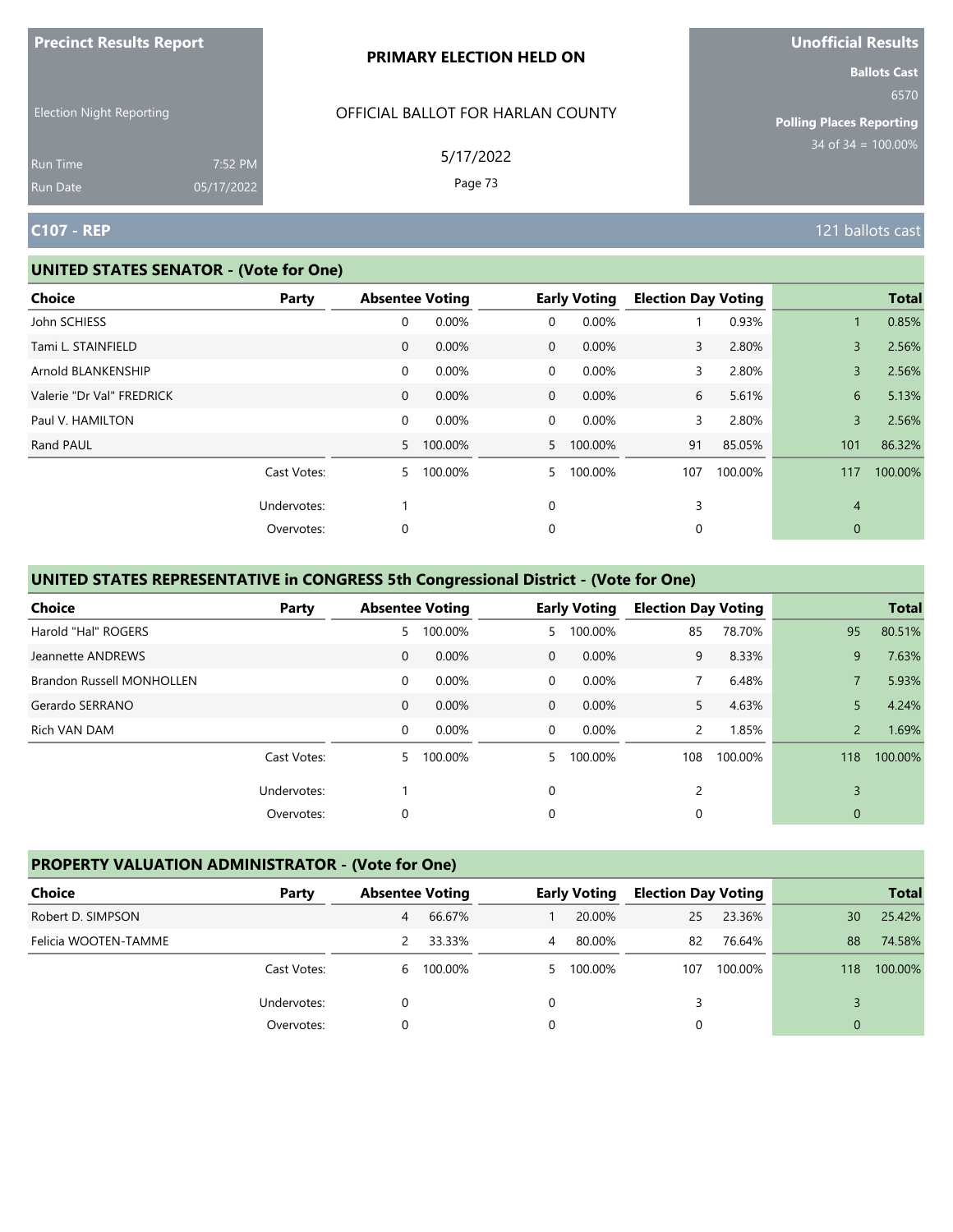| <b>Precinct Results Report</b>     |                       | <b>PRIMARY ELECTION HELD ON</b>   | Unofficial Results                                             |
|------------------------------------|-----------------------|-----------------------------------|----------------------------------------------------------------|
| <b>Election Night Reporting</b>    |                       | OFFICIAL BALLOT FOR HARLAN COUNTY | <b>Ballots Cast</b><br>6570<br><b>Polling Places Reporting</b> |
| <b>Run Time</b><br><b>Run Date</b> | 7:52 PM<br>05/17/2022 | 5/17/2022<br>Page 74              | $34$ of $34 = 100.00\%$                                        |
| <b>C107 - REP</b>                  |                       |                                   | 121 ballots cast                                               |

# **COUNTY JUDGE/EXECUTIVE - (Vote for One)**

| Choice             | Party       | <b>Absentee Voting</b> |         |          | <b>Early Voting</b> | <b>Election Day Voting</b> |         |                | <b>Total</b> |
|--------------------|-------------|------------------------|---------|----------|---------------------|----------------------------|---------|----------------|--------------|
| Darren Pete FARMER |             | 0                      | 0.00%   |          | 20.00%              | 3                          | 2.73%   | 4              | 3.31%        |
| M. "Macky" WYNN    |             | 4                      | 66.67%  |          | 20.00%              | 22                         | 20.00%  | 27             | 22.31%       |
| Dan MOSLEY         |             | $\overline{2}$         | 33.33%  | 3        | 60.00%              | 85                         | 77.27%  | 90             | 74.38%       |
|                    | Cast Votes: | 6                      | 100.00% | 5.       | 100.00%             | 110                        | 100.00% | 121            | 100.00%      |
|                    | Undervotes: | 0                      |         | $\Omega$ |                     | $\Omega$                   |         | $\overline{0}$ |              |
|                    | Overvotes:  | 0                      |         | 0        |                     |                            |         | 0              |              |

# **COUNTY CLERK - (Vote for One)**

| <b>Choice</b>   | Party       | <b>Absentee Voting</b> |         |    | <b>Early Voting</b> | <b>Election Day Voting</b> |         |                | <b>Total</b> |
|-----------------|-------------|------------------------|---------|----|---------------------|----------------------------|---------|----------------|--------------|
| John CLEM JR.   |             |                        | 83.33%  | 3  | 60.00%              | 46                         | 42.99%  | 54             | 45.76%       |
| Ashley SULLIVAN |             |                        | 16.67%  |    | 40.00%              | 61                         | 57.01%  | 64             | 54.24%       |
|                 | Cast Votes: | 6                      | 100.00% | 5. | 100.00%             | 107                        | 100.00% | 118            | 100.00%      |
|                 | Undervotes: | 0                      |         | 0  |                     |                            |         |                |              |
|                 | Overvotes:  | 0                      |         | 0  |                     |                            |         | $\overline{0}$ |              |

# **SHERIFF - (Vote for One)**

| <b>Choice</b>            | Party       | <b>Absentee Voting</b> |         |                | <b>Early Voting</b> | <b>Election Day Voting</b> |         |          | <b>Total</b> |
|--------------------------|-------------|------------------------|---------|----------------|---------------------|----------------------------|---------|----------|--------------|
| <b>Chris BREWER</b>      |             |                        | 50.00%  |                | 20.00%              | 25                         | 22.73%  | 29       | 23.97%       |
| Leslie E. "Smitty" SMITH |             | 3                      | 50.00%  | $\overline{4}$ | 80.00%              | 85                         | 77.27%  | 92       | 76.03%       |
|                          | Cast Votes: | 6                      | 100.00% |                | 5 100.00%           | 110                        | 100.00% | 121      | 100.00%      |
|                          | Undervotes: | 0                      |         | 0              |                     | 0                          |         | 0        |              |
|                          | Overvotes:  | 0                      |         |                |                     | 0                          |         | $\Omega$ |              |

| <b>Choice</b>             | Party       | <b>Absentee Voting</b> |          |                | <b>Early Voting</b> | <b>Election Day Voting</b> |         |              | <b>Total</b> |
|---------------------------|-------------|------------------------|----------|----------------|---------------------|----------------------------|---------|--------------|--------------|
| <b>Rick JONES</b>         |             |                        | 40.00%   |                | 20.00%              | $\mathsf{2}$               | 1.82%   | 5            | 4.17%        |
| <b>B. J. BURKHART</b>     |             | 3                      | 60.00%   | $\overline{4}$ | 80.00%              | 78                         | 70.91%  | 85           | 70.83%       |
| John Thomas DODD          |             | 0                      | 0.00%    | $\overline{0}$ | 0.00%               | 29                         | 26.36%  | 29           | 24.17%       |
| Lawrence "Stretch" CREECH |             | 0                      | $0.00\%$ | $\overline{0}$ | $0.00\%$            |                            | 0.91%   |              | 0.83%        |
|                           | Cast Votes: | 5                      | 100.00%  | 5.             | 100.00%             | 110                        | 100.00% | 120          | 100.00%      |
|                           | Undervotes: |                        |          | 0              |                     | 0                          |         |              |              |
|                           | Overvotes:  | 0                      |          | 0              |                     | 0                          |         | $\mathbf{0}$ |              |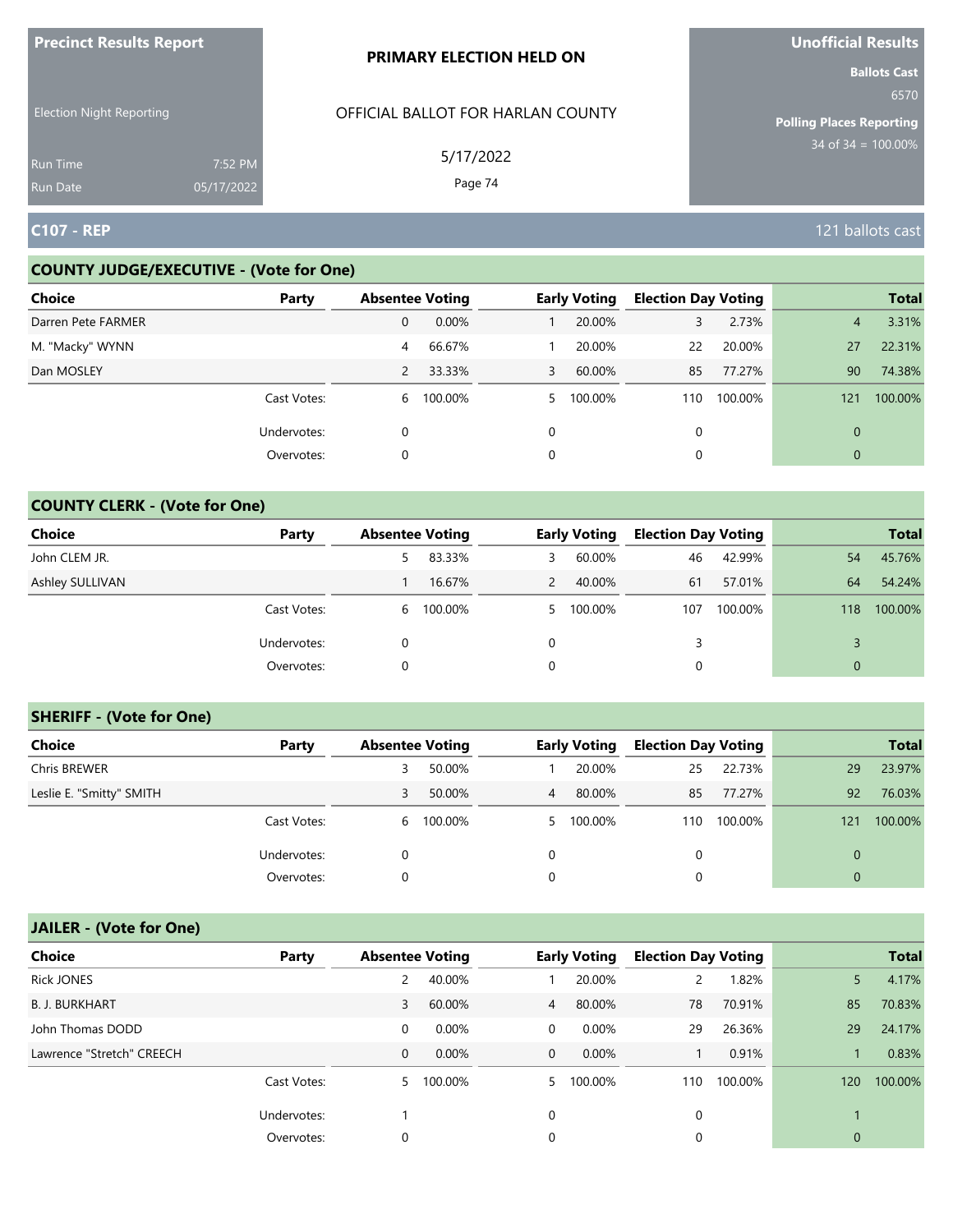| <b>Precinct Results Report</b>     |                       | <b>PRIMARY ELECTION HELD ON</b>   | Unofficial Results                                             |
|------------------------------------|-----------------------|-----------------------------------|----------------------------------------------------------------|
| <b>Election Night Reporting</b>    |                       | OFFICIAL BALLOT FOR HARLAN COUNTY | <b>Ballots Cast</b><br>6570<br><b>Polling Places Reporting</b> |
| <b>Run Time</b><br><b>Run Date</b> | 7:52 PM<br>05/17/2022 | 5/17/2022<br>Page 75              | $34$ of $34 = 100.00\%$                                        |
| <b>C107 - REP</b>                  |                       |                                   | 121 ballots cast                                               |

# **CORONER - (Vote for One)**

| Choice                | Party       | <b>Absentee Voting</b> |         |          | <b>Early Voting</b> | <b>Election Day Voting</b> |         |              | <b>Total</b> |
|-----------------------|-------------|------------------------|---------|----------|---------------------|----------------------------|---------|--------------|--------------|
| John Derrick NOE      |             |                        | 20.00%  | 2        | 40.00%              | 54                         | 53.47%  | 57           | 51.35%       |
| Joshua L. SHACKLEFORD |             | 0                      | 0.00%   |          | 20.00%              | 17                         | 16.83%  | 18           | 16.22%       |
| Tommy E. HALL         |             |                        | 20.00%  |          | 20.00%              | 14                         | 13.86%  | 16           | 14.41%       |
| Jeffrey L. SAWYERS    |             | 3                      | 60.00%  |          | 20.00%              | 16                         | 15.84%  | 20           | 18.02%       |
|                       | Cast Votes: | 5                      | 100.00% | 5.       | 100.00%             | 101                        | 100.00% | 111          | 100.00%      |
|                       | Undervotes: |                        |         | $\Omega$ |                     | 9                          |         | 10           |              |
|                       | Overvotes:  | 0                      |         | 0        |                     | 0                          |         | $\mathbf{0}$ |              |

# **MAGISTRATE 3rd Magisterial District - (Vote for One)**

| <b>Choice</b>               | Party       | <b>Absentee Voting</b> |           |               | <b>Early Voting</b> | <b>Election Day Voting</b> |         |     | <b>Total</b> |
|-----------------------------|-------------|------------------------|-----------|---------------|---------------------|----------------------------|---------|-----|--------------|
| Paul Louis BROWNING         |             | 4                      | 66.67%    | 3             | 60.00%              | 86                         | 78.18%  | 93  | 76.86%       |
| <b>Tracy Roberts BAILEY</b> |             |                        | 33.33%    | $\mathcal{P}$ | 40.00%              | 24                         | 21.82%  | 28  | 23.14%       |
|                             | Cast Votes: |                        | 6 100.00% |               | 5 100.00%           | 110                        | 100.00% | 121 | 100.00%      |
|                             | Undervotes: |                        |           |               |                     | 0                          |         | 0   |              |
|                             | Overvotes:  |                        |           |               |                     |                            |         | 0   |              |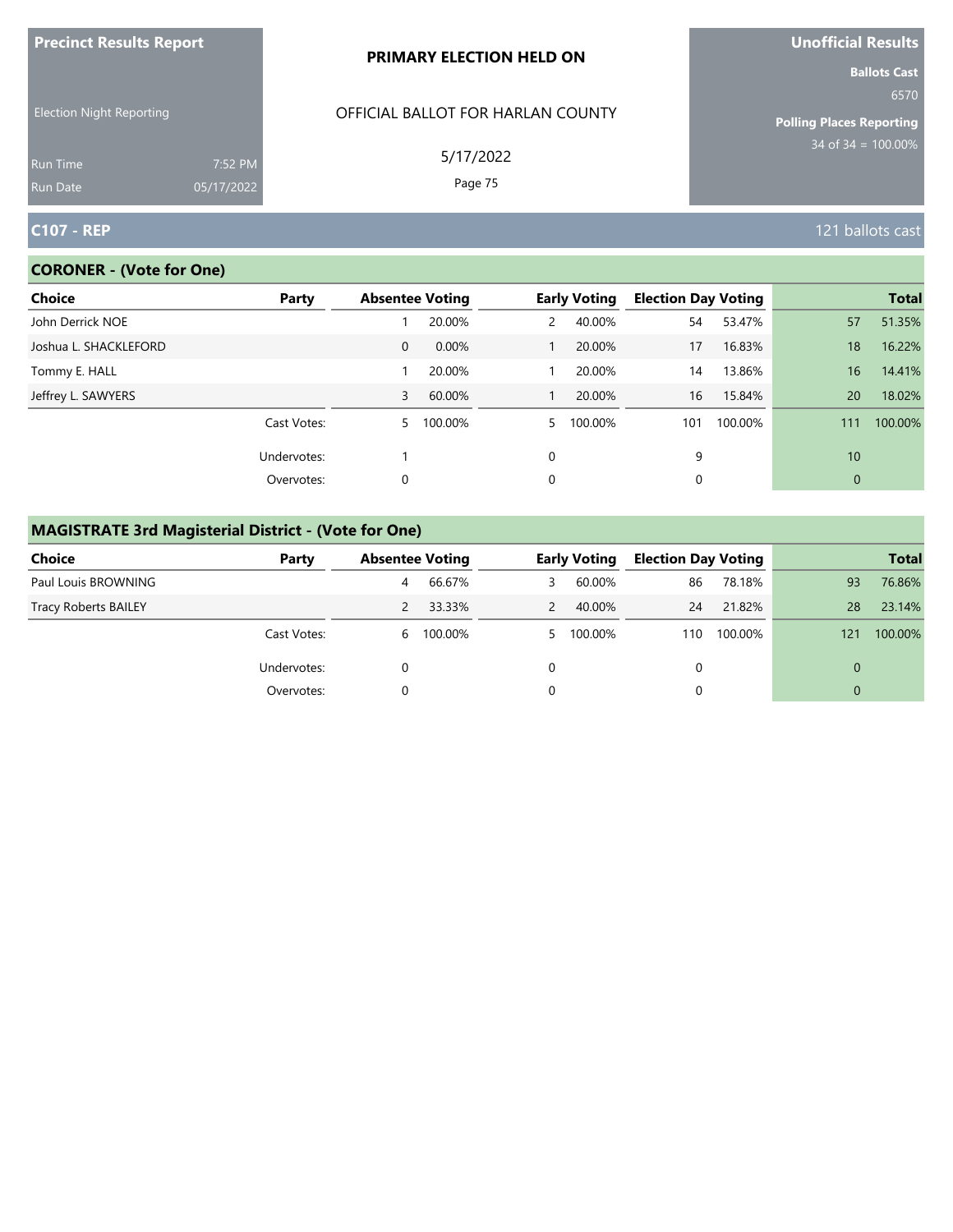| <b>Precinct Results Report</b>                     |            | PRIMARY ELECTION HELD ON                       | <b>Unofficial Results</b>                                                              |
|----------------------------------------------------|------------|------------------------------------------------|----------------------------------------------------------------------------------------|
| <b>Election Night Reporting</b><br><b>Run Time</b> | 7:52 PM    | OFFICIAL BALLOT FOR HARLAN COUNTY<br>5/17/2022 | <b>Ballots Cast</b><br>6570<br><b>Polling Places Reporting</b><br>$34$ of 34 = 100.00% |
| <b>Run Date</b>                                    | 05/17/2022 | Page 76                                        |                                                                                        |
| <b>C107 - DEM</b>                                  |            |                                                | 35 ballots cast                                                                        |

| <b>Choice</b>             | Party       | <b>Absentee Voting</b> |          |                | <b>Early Voting</b> | <b>Election Day Voting</b> |         |                | <b>Total</b> |
|---------------------------|-------------|------------------------|----------|----------------|---------------------|----------------------------|---------|----------------|--------------|
| Joshua Wesley BLANTON SR. |             |                        | 25.00%   |                | 100.00%             | 6                          | 24.00%  | 8              | 26.67%       |
| Charles BOOKER            |             | 3                      | 75.00%   | $\overline{0}$ | $0.00\%$            | 12 <sup>2</sup>            | 48.00%  | 15             | 50.00%       |
| Ruth GAO                  |             | 0                      | $0.00\%$ | 0              | $0.00\%$            | 3                          | 12.00%  | 3              | 10.00%       |
| John MERRILL              |             | $\Omega$               | 0.00%    | $\overline{0}$ | $0.00\%$            | $\overline{4}$             | 16.00%  | $\overline{4}$ | 13.33%       |
|                           | Cast Votes: | 4                      | 100.00%  |                | 100.00%             | 25                         | 100.00% | 30             | 100.00%      |
|                           | Undervotes: | 0                      |          | $\Omega$       |                     | 5                          |         |                |              |
|                           | Overvotes:  | 0                      |          | 0              |                     | 0                          |         | $\mathbf{0}$   |              |

| <b>Choice</b>    | Party       | <b>Absentee Voting</b> |         |   | <b>Early Voting</b> | <b>Election Day Voting</b> |         |          | <b>Total</b> |
|------------------|-------------|------------------------|---------|---|---------------------|----------------------------|---------|----------|--------------|
| Pamela D. BAILEY |             |                        | 75.00%  | 0 | $0.00\%$            | 16                         | 53.33%  | 19       | 54.29%       |
| Donna G. HOSKINS |             |                        | 25.00%  |   | 100.00%             | 14                         | 46.67%  | 16       | 45.71%       |
|                  | Cast Votes: | 4                      | 100.00% |   | 100.00%             | 30                         | 100.00% | 35       | 100.00%      |
|                  | Undervotes: | 0                      |         |   |                     |                            |         | $\Omega$ |              |
|                  | Overvotes:  |                        |         |   |                     |                            |         | $\Omega$ |              |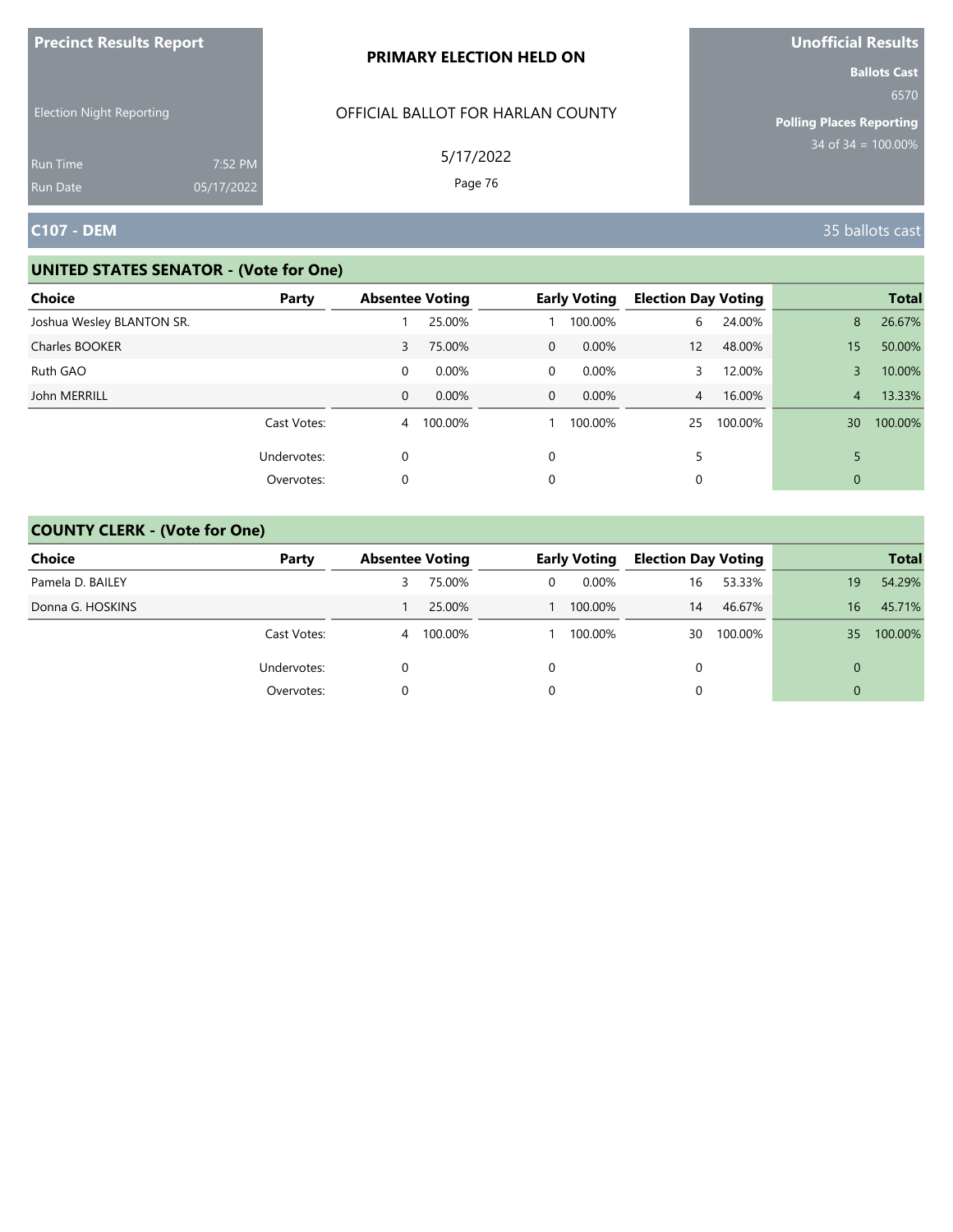|                                                                |                       | PRIMARY ELECTION HELD ON                                  | <b>Ballots Cast</b>                                             |
|----------------------------------------------------------------|-----------------------|-----------------------------------------------------------|-----------------------------------------------------------------|
| <b>Election Night Reporting</b><br><b>Run Time</b><br>Run Date | 7:52 PM<br>05/17/2022 | OFFICIAL BALLOT FOR HARLAN COUNTY<br>5/17/2022<br>Page 77 | 6570<br><b>Polling Places Reporting</b><br>$34$ of 34 = 100.00% |
| <b>C109 - REP</b>                                              |                       |                                                           | 168 ballots cast                                                |

#### **UNITED STATES SENATOR - (Vote for One)**

**Precinct Results Report**

| Choice                    | Party       |                | <b>Absentee Voting</b> |                | <b>Early Voting</b> | <b>Election Day Voting</b> |         |                | <b>Total</b> |
|---------------------------|-------------|----------------|------------------------|----------------|---------------------|----------------------------|---------|----------------|--------------|
| John SCHIESS              |             | 0              | 0.00%                  | 0              | 0.00%               | 3                          | 2.03%   | $\overline{3}$ | 1.89%        |
| Tami L. STAINFIELD        |             | $\mathbf{0}$   | 0.00%                  | $\overline{0}$ | 0.00%               | $\overline{4}$             | 2.70%   | 4              | 2.52%        |
| Arnold BLANKENSHIP        |             | $\mathbf 0$    | 0.00%                  |                | 14.29%              | 5                          | 3.38%   | 6              | 3.77%        |
| Valerie "Dr Val" FREDRICK |             | $\mathbf{0}$   | 0.00%                  | $\overline{0}$ | 0.00%               | $\overline{4}$             | 2.70%   | $\overline{4}$ | 2.52%        |
| Paul V. HAMILTON          |             | $\mathsf{O}$   | 0.00%                  | $\mathbf 0$    | 0.00%               | 5                          | 3.38%   | 5              | 3.14%        |
| Rand PAUL                 |             | $\overline{4}$ | 100.00%                | 6              | 85.71%              | 127                        | 85.81%  | 137            | 86.16%       |
|                           | Cast Votes: | $\overline{4}$ | 100.00%                | 7              | 100.00%             | 148                        | 100.00% | 159            | 100.00%      |
|                           | Undervotes: | 0              |                        | 0              |                     | 9                          |         | 9              |              |
|                           | Overvotes:  | 0              |                        | 0              |                     | 0                          |         | 0              |              |

# **UNITED STATES REPRESENTATIVE in CONGRESS 5th Congressional District - (Vote for One)**

| <b>Choice</b>             | Party       | <b>Absentee Voting</b> |         |                | <b>Early Voting</b> | <b>Election Day Voting</b> |         |              | <b>Total</b> |
|---------------------------|-------------|------------------------|---------|----------------|---------------------|----------------------------|---------|--------------|--------------|
| Harold "Hal" ROGERS       |             | 2                      | 50.00%  |                | 100.00%             | 125                        | 88.03%  | 134          | 87.58%       |
| Jeannette ANDREWS         |             | $\mathbf 0$            | 0.00%   | $\Omega$       | 0.00%               |                            | 4.93%   |              | 4.58%        |
| Brandon Russell MONHOLLEN |             | $\mathbf 0$            | 0.00%   | $\overline{0}$ | 0.00%               | 5.                         | 3.52%   | 5            | 3.27%        |
| Gerardo SERRANO           |             | 2                      | 50.00%  | $\overline{0}$ | $0.00\%$            | $\overline{4}$             | 2.82%   | 6            | 3.92%        |
| Rich VAN DAM              |             | $\Omega$               | 0.00%   | $\Omega$       | 0.00%               |                            | 0.70%   |              | 0.65%        |
|                           | Cast Votes: | $\overline{4}$         | 100.00% |                | 100.00%             | 142                        | 100.00% | 153          | 100.00%      |
|                           | Undervotes: | 0                      |         | $\Omega$       |                     | 15                         |         | 15           |              |
|                           | Overvotes:  | 0                      |         | 0              |                     | 0                          |         | $\mathbf{0}$ |              |

## **PROPERTY VALUATION ADMINISTRATOR - (Vote for One)**

| Choice               | Party       |   | <b>Absentee Voting</b> |   | <b>Early Voting</b> | <b>Election Day Voting</b> |         |     | <b>Total</b> |
|----------------------|-------------|---|------------------------|---|---------------------|----------------------------|---------|-----|--------------|
| Robert D. SIMPSON    |             |   | 25.00%                 | 0 | $0.00\%$            | 28                         | 18.30%  | 29  | 17.68%       |
| Felicia WOOTEN-TAMME |             | 3 | 75.00%                 |   | 100.00%             | 125                        | 81.70%  | 135 | 82.32%       |
|                      | Cast Votes: | 4 | 100.00%                |   | 100.00%             | 153                        | 100.00% | 164 | 100.00%      |
|                      | Undervotes: |   |                        |   |                     | 4                          |         | 4   |              |
|                      | Overvotes:  |   |                        |   |                     |                            |         | 0   |              |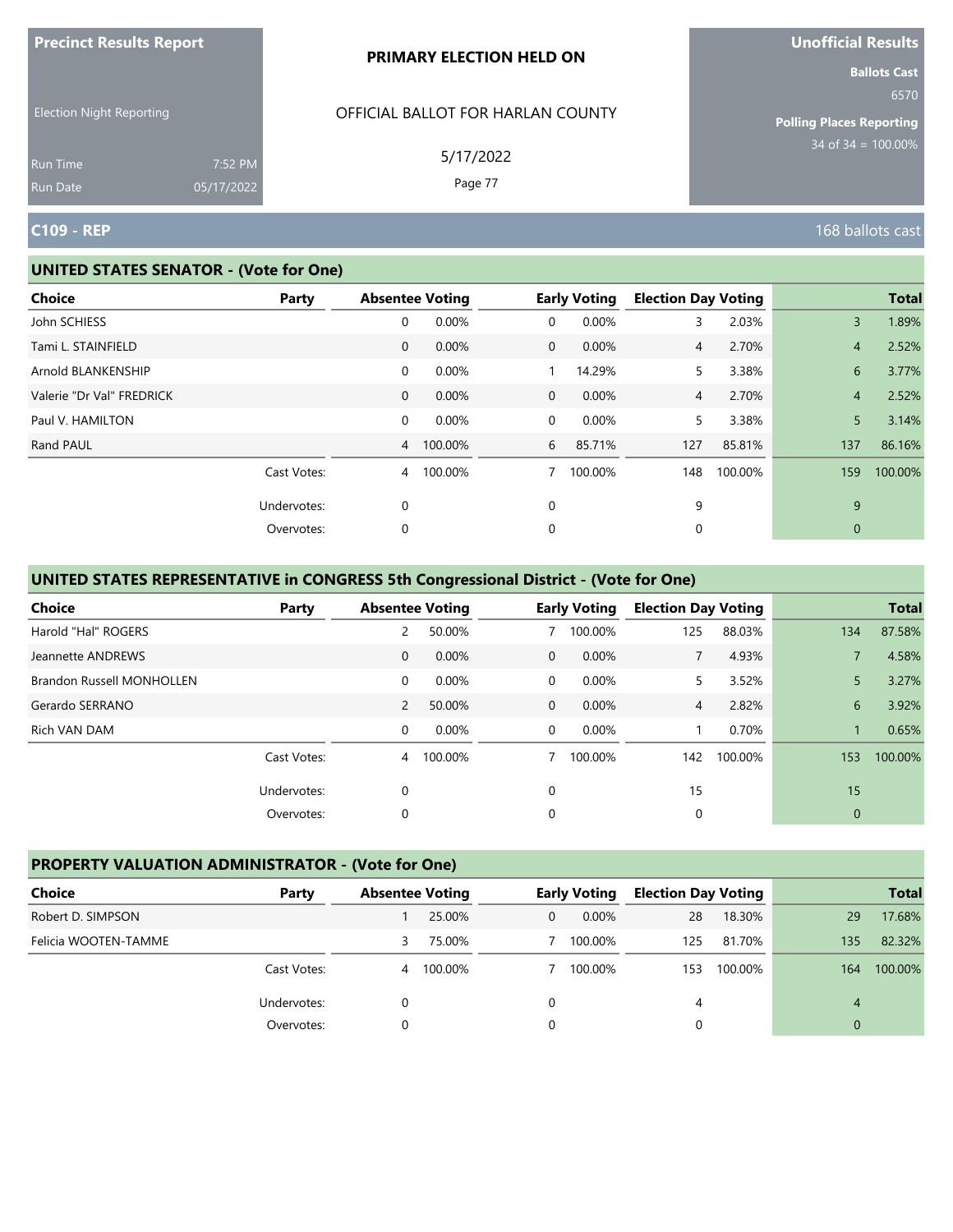| <b>FIGUILL RESULS REPULL</b>       |                       | <b>PRIMARY ELECTION HELD ON</b>   | <b>VIIVIIILIAI NESUILS</b><br><b>Ballots Cast</b> |
|------------------------------------|-----------------------|-----------------------------------|---------------------------------------------------|
| <b>Election Night Reporting</b>    |                       | OFFICIAL BALLOT FOR HARLAN COUNTY | 6570<br><b>Polling Places Reporting</b>           |
| <b>Run Time</b><br><b>Run Date</b> | 7:52 PM<br>05/17/2022 | 5/17/2022<br>Page 78              | $34$ of 34 = 100.00%                              |
| <b>C109 - REP</b>                  |                       |                                   | 168 ballots cast                                  |

## **COUNTY JUDGE/EXECUTIVE - (Vote for One)**

**Precinct Results Report**

| <b>Choice</b>      | Party       | <b>Absentee Voting</b> |           |              | <b>Early Voting</b> | <b>Election Day Voting</b> |         |                | <b>Total</b> |
|--------------------|-------------|------------------------|-----------|--------------|---------------------|----------------------------|---------|----------------|--------------|
| Darren Pete FARMER |             | 0                      | 0.00%     | $\mathbf{0}$ | 0.00%               | 9                          | 5.88%   | 9              | 5.49%        |
| M. "Macky" WYNN    |             | 0                      | 0.00%     | 0            | $0.00\%$            | 17                         | 11.11%  | 17             | 10.37%       |
| Dan MOSLEY         |             |                        | 4 100.00% |              | 100.00%             | 127                        | 83.01%  | 138            | 84.15%       |
|                    | Cast Votes: | $\overline{4}$         | 100.00%   |              | 100.00%             | 153                        | 100.00% | 164            | 100.00%      |
|                    | Undervotes: | 0                      |           | $\Omega$     |                     | 4                          |         | 4              |              |
|                    | Overvotes:  | 0                      |           | 0            |                     |                            |         | $\overline{0}$ |              |

# **COUNTY CLERK - (Vote for One)**

| Choice          | Party       | <b>Absentee Voting</b> |         |    | <b>Early Voting</b> | <b>Election Day Voting</b> |         |                | <b>Total</b> |
|-----------------|-------------|------------------------|---------|----|---------------------|----------------------------|---------|----------------|--------------|
| John CLEM JR.   |             | 0                      | 0.00%   |    | 28.57%              | 53                         | 37.06%  | 55             | 35.71%       |
| Ashley SULLIVAN |             | 4                      | 100.00% | 5. | 71.43%              | 90                         | 62.94%  | 99             | 64.29%       |
|                 | Cast Votes: | 4                      | 100.00% |    | 100.00%             | 143                        | 100.00% | 154            | 100.00%      |
|                 | Undervotes: | $\Omega$               |         | 0  |                     | 14                         |         | 14             |              |
|                 | Overvotes:  | 0                      |         | 0  |                     | 0                          |         | $\overline{0}$ |              |

## **SHERIFF - (Vote for One)**

| <b>Choice</b>            | Party       | <b>Absentee Voting</b> |         |   | <b>Early Voting</b> | <b>Election Day Voting</b> |         |     | <b>Total</b> |
|--------------------------|-------------|------------------------|---------|---|---------------------|----------------------------|---------|-----|--------------|
| Chris BREWER             |             |                        | 25.00%  | 0 | $0.00\%$            | 29                         | 18.71%  | 30  | 18.07%       |
| Leslie E. "Smitty" SMITH |             | 3                      | 75.00%  |   | 100.00%             | 126                        | 81.29%  | 136 | 81.93%       |
|                          | Cast Votes: | 4                      | 100.00% |   | 100.00%             | 155                        | 100.00% | 166 | 100.00%      |
|                          | Undervotes: | 0                      |         | 0 |                     |                            |         |     |              |
|                          | Overvotes:  | 0                      |         | 0 |                     | 0                          |         |     |              |

| <b>Choice</b>             | Party       | <b>Absentee Voting</b> |           |                | <b>Early Voting</b> | <b>Election Day Voting</b> |         |                | <b>Total</b> |
|---------------------------|-------------|------------------------|-----------|----------------|---------------------|----------------------------|---------|----------------|--------------|
| <b>Rick JONES</b>         |             | 0                      | 0.00%     | 0              | 0.00%               | 5.                         | 3.31%   | 5              | 3.09%        |
| <b>B. J. BURKHART</b>     |             |                        | 4 100.00% | $\sqrt{4}$     | 57.14%              | 79                         | 52.32%  | 87             | 53.70%       |
| John Thomas DODD          |             | 0                      | 0.00%     | 3              | 42.86%              | 63                         | 41.72%  | 66             | 40.74%       |
| Lawrence "Stretch" CREECH |             | 0                      | $0.00\%$  | $\overline{0}$ | $0.00\%$            | $\overline{4}$             | 2.65%   | $\overline{4}$ | 2.47%        |
|                           | Cast Votes: | $\overline{4}$         | 100.00%   |                | 100.00%             | 151                        | 100.00% | 162            | 100.00%      |
|                           | Undervotes: | 0                      |           | $\Omega$       |                     | 6                          |         | 6              |              |
|                           | Overvotes:  | 0                      |           | 0              |                     | 0                          |         | $\mathbf{0}$   |              |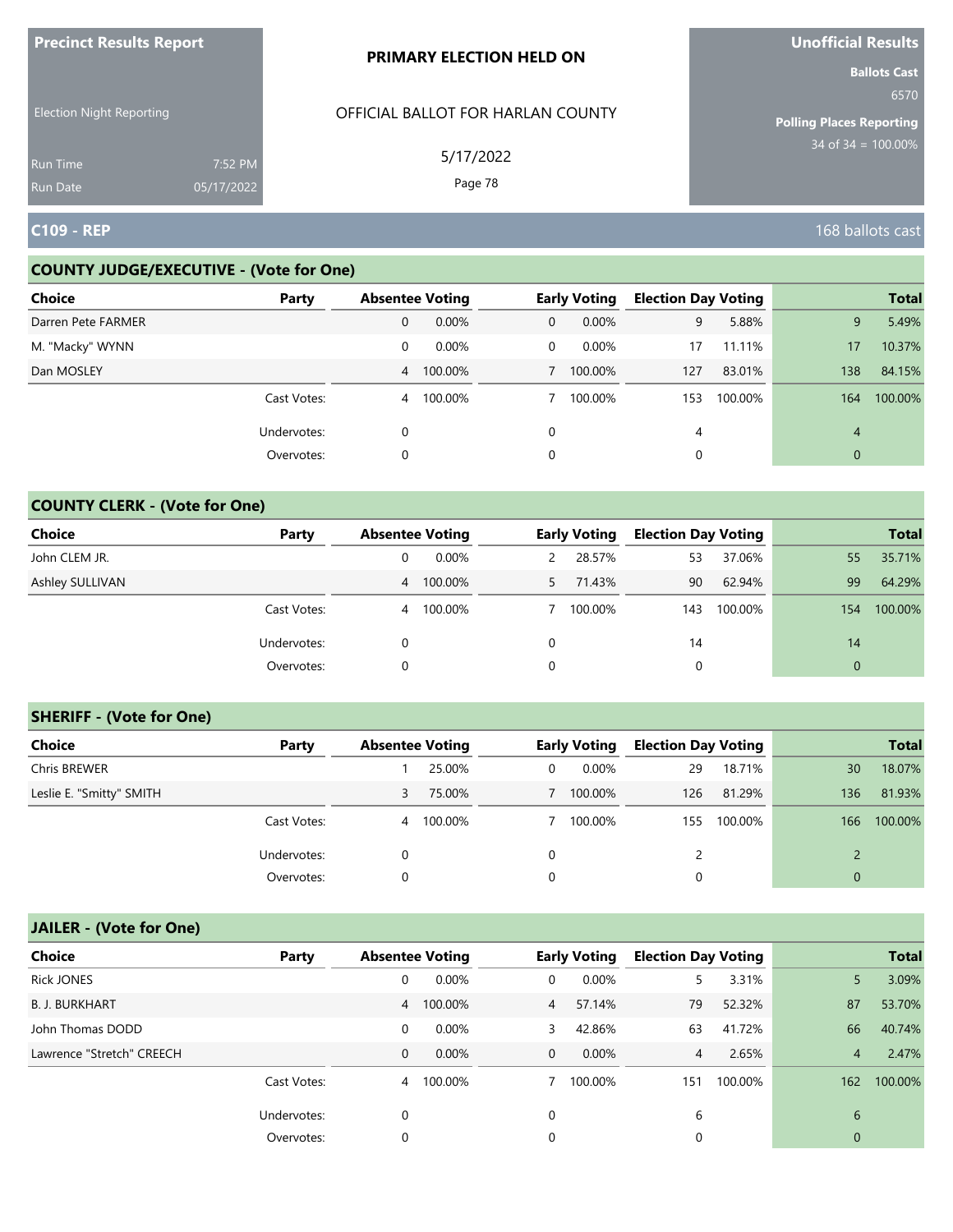| <b>Precinct Results Report</b>     |                       | <b>PRIMARY ELECTION HELD ON</b>   | <b>Unofficial Results</b>                                      |
|------------------------------------|-----------------------|-----------------------------------|----------------------------------------------------------------|
| <b>Election Night Reporting</b>    |                       | OFFICIAL BALLOT FOR HARLAN COUNTY | <b>Ballots Cast</b><br>6570<br><b>Polling Places Reporting</b> |
| <b>Run Time</b><br><b>Run Date</b> | 7:52 PM<br>05/17/2022 | 5/17/2022<br>Page 79              | 34 of $34 = 100.00\%$                                          |
| <b>C109 - REP</b>                  |                       |                                   | 168 ballots cast                                               |

# **CORONER - (Vote for One)**

| <b>Choice</b>         | Party       | <b>Absentee Voting</b> |           |                | <b>Early Voting</b> | <b>Election Day Voting</b> |         |     | <b>Total</b> |
|-----------------------|-------------|------------------------|-----------|----------------|---------------------|----------------------------|---------|-----|--------------|
| John Derrick NOE      |             | 2                      | 50.00%    | 6              | 85.71%              | 71                         | 52.21%  | 79  | 53.74%       |
| Joshua L. SHACKLEFORD |             | $\mathbf{0}$           | 0.00%     | $\overline{0}$ | 0.00%               | 17                         | 12.50%  | 17  | 11.56%       |
| Tommy E. HALL         |             | 0                      | $0.00\%$  |                | 14.29%              | 24                         | 17.65%  | 25  | 17.01%       |
| Jeffrey L. SAWYERS    |             | 2                      | 50.00%    | $\overline{0}$ | $0.00\%$            | 24                         | 17.65%  | 26  | 17.69%       |
|                       | Cast Votes: |                        | 4 100.00% |                | 100.00%             | 136                        | 100.00% | 147 | 100.00%      |
|                       | Undervotes: | 0                      |           | 0              |                     | 21                         |         | 21  |              |
|                       | Overvotes:  | 0                      |           | 0              |                     | 0                          |         | 0   |              |

# **MAGISTRATE 3rd Magisterial District - (Vote for One)**

| <b>Choice</b>               | Party       |   | <b>Absentee Voting</b> |    | <b>Early Voting</b> | <b>Election Day Voting</b> |         |     | <b>Total</b> |
|-----------------------------|-------------|---|------------------------|----|---------------------|----------------------------|---------|-----|--------------|
| Paul Louis BROWNING         |             | 4 | 100.00%                |    | 28.57%              | 97                         | 62.58%  | 103 | 62.05%       |
| <b>Tracy Roberts BAILEY</b> |             | 0 | $0.00\%$               | 5. | 71.43%              | 58                         | 37.42%  | 63  | 37.95%       |
|                             | Cast Votes: | 4 | 100.00%                |    | 100.00%             | 155                        | 100.00% | 166 | 100.00%      |
|                             | Undervotes: |   |                        | 0  |                     |                            |         |     |              |
|                             | Overvotes:  |   |                        | 0  |                     |                            |         |     |              |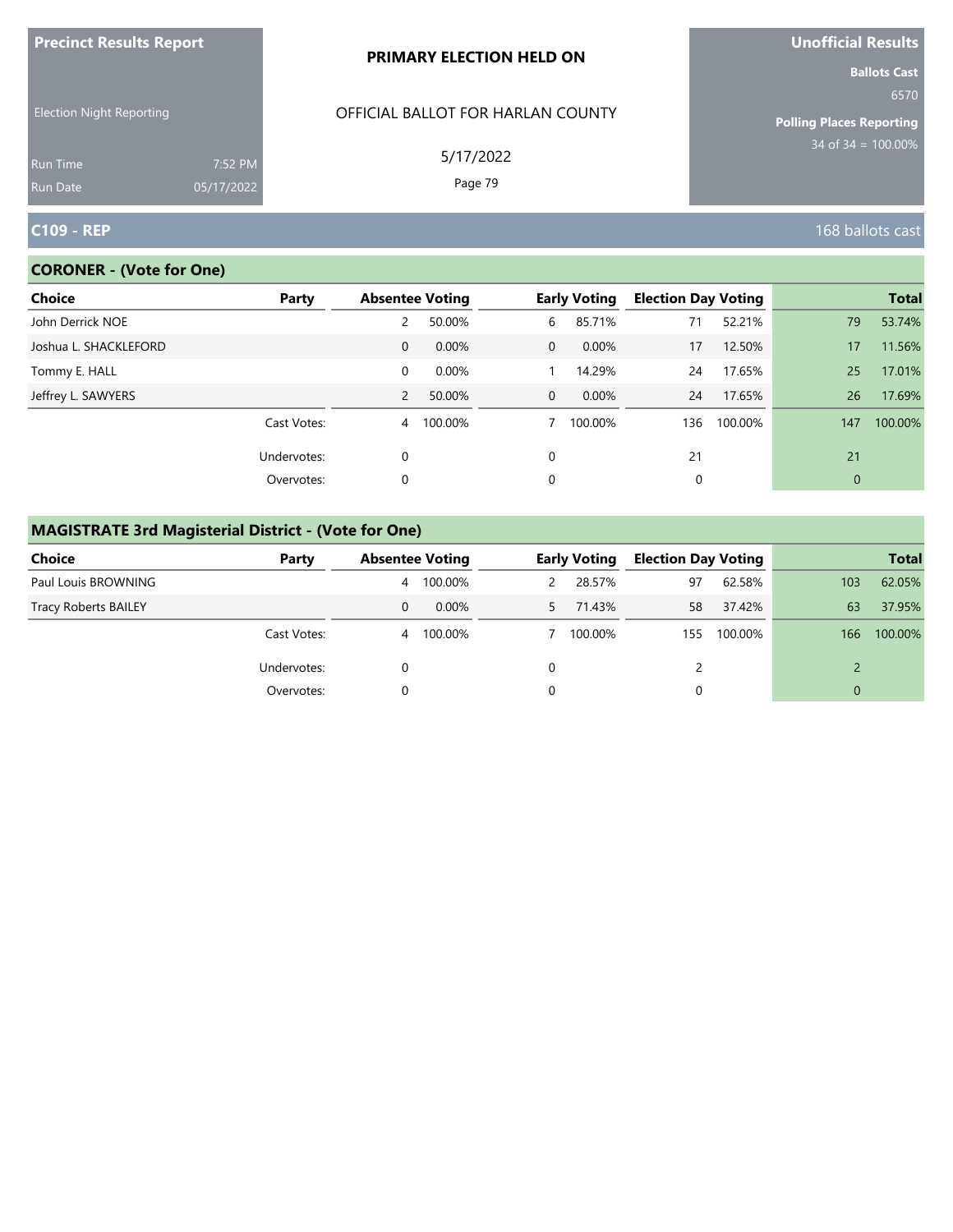| <b>Precinct Results Report</b>                     |            | PRIMARY ELECTION HELD ON                       | Unofficial Results                                                                        |
|----------------------------------------------------|------------|------------------------------------------------|-------------------------------------------------------------------------------------------|
| <b>Election Night Reporting</b><br><b>Run Time</b> | 7:52 PM    | OFFICIAL BALLOT FOR HARLAN COUNTY<br>5/17/2022 | <b>Ballots Cast</b><br>6570<br><b>Polling Places Reporting</b><br>$34$ of $34 = 100.00\%$ |
| <b>Run Date</b>                                    | 05/17/2022 | Page 80                                        |                                                                                           |
| <b>C109 - DEM</b>                                  |            |                                                | 39 ballots cast                                                                           |

| Choice<br>Party           | <b>Absentee Voting</b> |         |              | <b>Early Voting</b> | <b>Election Day Voting</b> |          |                | <b>Total</b> |
|---------------------------|------------------------|---------|--------------|---------------------|----------------------------|----------|----------------|--------------|
| Joshua Wesley BLANTON SR. |                        | 33.33%  | $\Omega$     | 0.00%               | 8                          | 23.53%   | 9              | 24.32%       |
| Charles BOOKER            | $\mathbf{2}$           | 66.67%  | $\mathbf{0}$ | $0.00\%$            | 24                         | 70.59%   | 26             | 70.27%       |
| Ruth GAO                  | 0                      | 0.00%   | $\mathbf 0$  | $0.00\%$            | 0                          | $0.00\%$ | $\overline{0}$ | 0.00%        |
| John MERRILL              | $\mathbf{0}$           | 0.00%   | $\mathbf 0$  | 0.00%               | $\overline{2}$             | 5.88%    | $\overline{2}$ | 5.41%        |
| Cast Votes:               | 3                      | 100.00% | 0            | $0.00\%$            | 34                         | 100.00%  | 37             | 100.00%      |
| Undervotes:               | 0                      |         | $\Omega$     |                     | 2                          |          | $\mathcal{D}$  |              |
| Overvotes:                | 0                      |         | 0            |                     | 0                          |          | 0              |              |

| <b>Choice</b>    | Party       | <b>Absentee Voting</b> |         | <b>Early Voting</b> |          | <b>Election Day Voting</b> |         |    | <b>Total</b> |
|------------------|-------------|------------------------|---------|---------------------|----------|----------------------------|---------|----|--------------|
| Pamela D. BAILEY |             |                        | 33.33%  |                     | 0.00%    | 12                         | 33.33%  | 13 | 33.33%       |
| Donna G. HOSKINS |             | 2                      | 66.67%  | 0                   | 0.00%    | 24                         | 66.67%  | 26 | 66.67%       |
|                  | Cast Votes: | 3.                     | 100.00% |                     | $0.00\%$ | 36                         | 100.00% | 39 | 100.00%      |
|                  | Undervotes: |                        |         |                     |          | $\Omega$                   |         | 0  |              |
|                  | Overvotes:  |                        |         |                     |          |                            |         |    |              |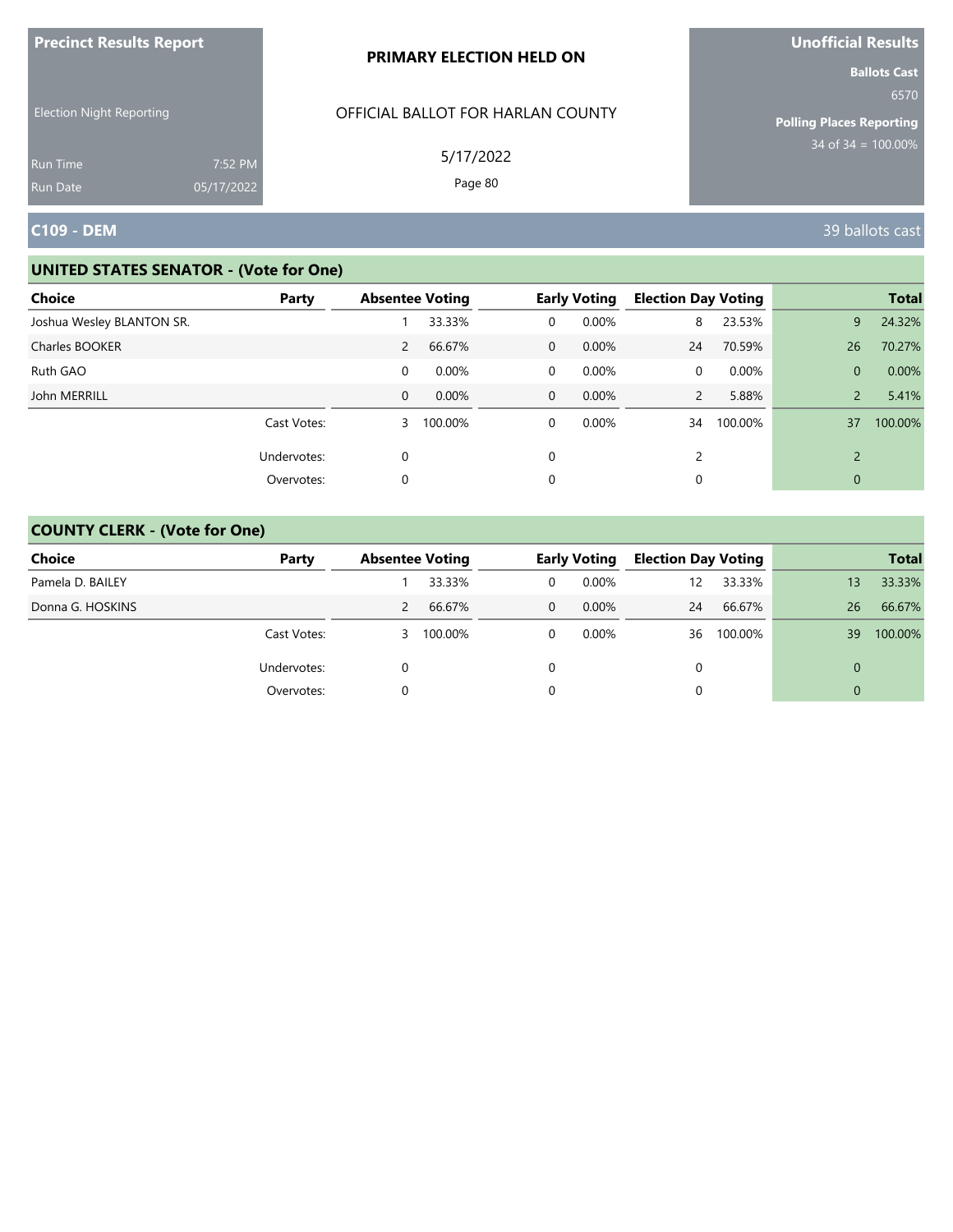|                                 |                       | PRIMARY ELECTION HELD ON          | <b>Ballots Cast</b>                                             |
|---------------------------------|-----------------------|-----------------------------------|-----------------------------------------------------------------|
| <b>Election Night Reporting</b> |                       | OFFICIAL BALLOT FOR HARLAN COUNTY | 6570<br><b>Polling Places Reporting</b><br>$34$ of 34 = 100.00% |
| <b>Run Time</b><br>Run Date     | 7:52 PM<br>05/17/2022 | 5/17/2022<br>Page 81              |                                                                 |
| <b>C111 - REP</b>               |                       |                                   | 109 ballots cast                                                |

#### **UNITED STATES SENATOR - (Vote for One)**

**Precinct Results Report**

| <b>Choice</b>             | Party       | <b>Absentee Voting</b> |           |                | <b>Early Voting</b> | <b>Election Day Voting</b> |         |                | <b>Total</b> |
|---------------------------|-------------|------------------------|-----------|----------------|---------------------|----------------------------|---------|----------------|--------------|
| John SCHIESS              |             | 0                      | 0.00%     | $\mathbf 0$    | 0.00%               |                            | 1.06%   |                | 1.01%        |
| Tami L. STAINFIELD        |             | $\mathbf 0$            | 0.00%     | $\Omega$       | 0.00%               | $\overline{2}$             | 2.13%   | $\overline{2}$ | 2.02%        |
| Arnold BLANKENSHIP        |             | 0                      | 0.00%     | $\mathbf 0$    | 0.00%               | 4                          | 4.26%   | $\overline{4}$ | 4.04%        |
| Valerie "Dr Val" FREDRICK |             | $\mathbf{0}$           | 0.00%     | $\Omega$       | 0.00%               | 6                          | 6.38%   | 6              | 6.06%        |
| Paul V. HAMILTON          |             | 0                      | 0.00%     | $\mathbf 0$    | 0.00%               | 4                          | 4.26%   | $\overline{4}$ | 4.04%        |
| Rand PAUL                 |             |                        | 2 100.00% | $\overline{3}$ | 100.00%             | 77                         | 81.91%  | 82             | 82.83%       |
|                           | Cast Votes: | $2^{\circ}$            | 100.00%   | 3              | 100.00%             | 94                         | 100.00% | 99             | 100.00%      |
|                           | Undervotes: | $\mathbf 0$            |           |                |                     | 9                          |         | 10             |              |
|                           | Overvotes:  | 0                      |           | 0              |                     | 0                          |         | 0              |              |
|                           |             |                        |           |                |                     |                            |         |                |              |

# **UNITED STATES REPRESENTATIVE in CONGRESS 5th Congressional District - (Vote for One)**

| <b>Choice</b>             | Party       | <b>Absentee Voting</b> |         |                | <b>Early Voting</b> | <b>Election Day Voting</b> |         |                | <b>Total</b> |
|---------------------------|-------------|------------------------|---------|----------------|---------------------|----------------------------|---------|----------------|--------------|
| Harold "Hal" ROGERS       |             |                        | 50.00%  | 3              | 75.00%              | 87                         | 90.63%  | 91             | 89.22%       |
| Jeannette ANDREWS         |             | $\mathbf{0}$           | 0.00%   | $\mathbf 0$    | 0.00%               | $\overline{4}$             | 4.17%   | $\overline{4}$ | 3.92%        |
| Brandon Russell MONHOLLEN |             | $\mathbf 0$            | 0.00%   | $\overline{0}$ | 0.00%               | 3                          | 3.13%   | 3              | 2.94%        |
| Gerardo SERRANO           |             |                        | 50.00%  |                | 25.00%              | $\overline{2}$             | 2.08%   | $\overline{4}$ | 3.92%        |
| Rich VAN DAM              |             | $\Omega$               | 0.00%   | $\Omega$       | 0.00%               | $\Omega$                   | 0.00%   | $\Omega$       | $0.00\%$     |
|                           | Cast Votes: | $\mathcal{P}$          | 100.00% | $\overline{4}$ | 100.00%             | 96                         | 100.00% | 102            | 100.00%      |
|                           | Undervotes: | 0                      |         | $\Omega$       |                     |                            |         |                |              |
|                           | Overvotes:  | 0                      |         | 0              |                     | 0                          |         | $\mathbf{0}$   |              |

# **PROPERTY VALUATION ADMINISTRATOR - (Vote for One)**

| Choice               | Party       | <b>Absentee Voting</b> |         |   | <b>Early Voting</b> | <b>Election Day Voting</b> |         |     | <b>Total</b> |
|----------------------|-------------|------------------------|---------|---|---------------------|----------------------------|---------|-----|--------------|
| Robert D. SIMPSON    |             |                        | 50.00%  | 2 | 50.00%              | 17                         | 17.53%  | 20  | 19.42%       |
| Felicia WOOTEN-TAMME |             |                        | 50.00%  |   | 50.00%              | 80                         | 82.47%  | 83  | 80.58%       |
|                      | Cast Votes: | 2                      | 100.00% | 4 | 100.00%             | 97                         | 100.00% | 103 | 100.00%      |
|                      | Undervotes: |                        |         |   |                     | 6                          |         | 6   |              |
|                      | Overvotes:  |                        |         |   |                     |                            |         | 0   |              |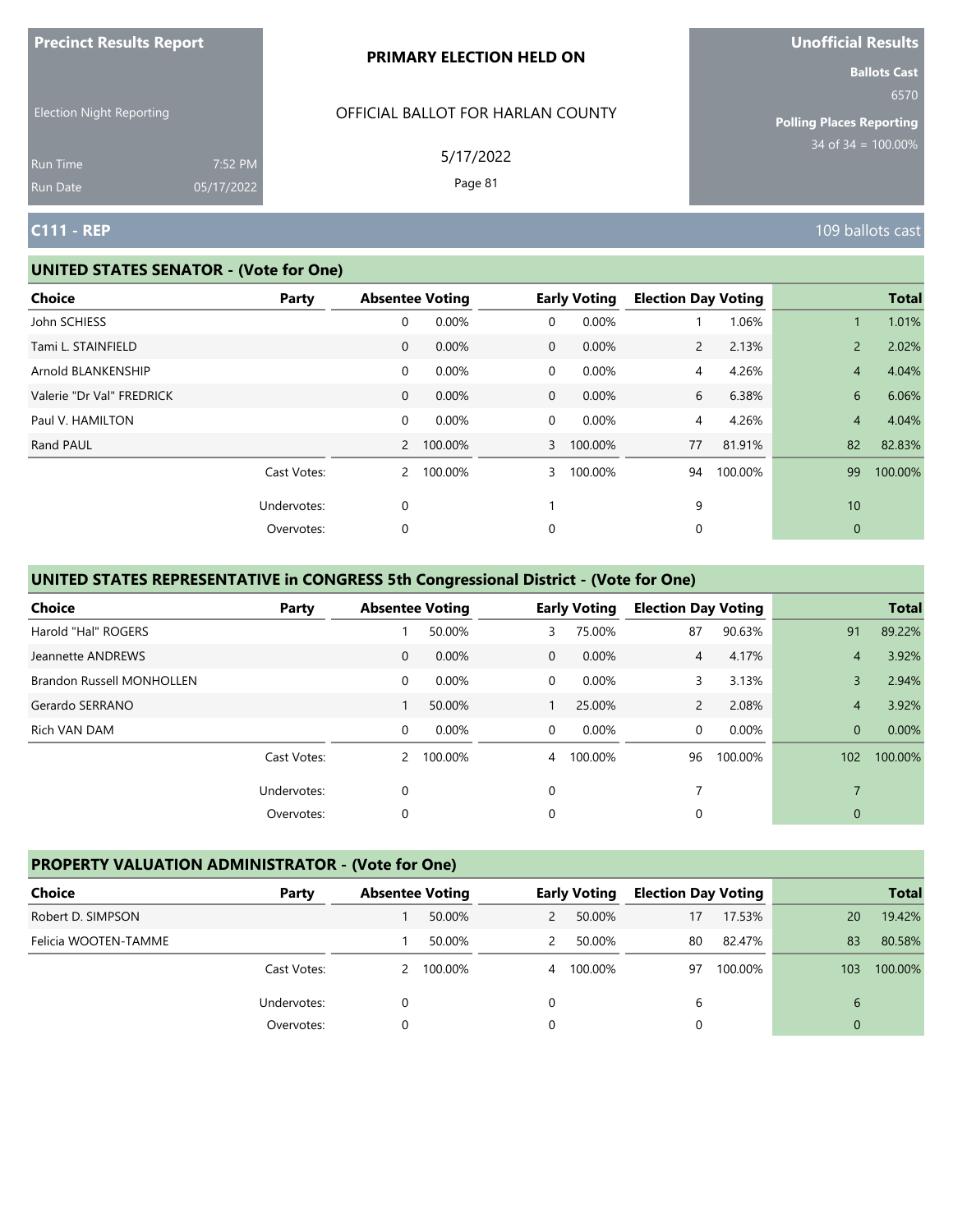| $\blacksquare$                     |                       | <b>PRIMARY ELECTION HELD ON</b>   | <b>PHOTICIAL INCOULD</b><br><b>Ballots Cast</b> |
|------------------------------------|-----------------------|-----------------------------------|-------------------------------------------------|
| <b>Election Night Reporting</b>    |                       | OFFICIAL BALLOT FOR HARLAN COUNTY | 6570<br><b>Polling Places Reporting</b>         |
| <b>Run Time</b><br><b>Run Date</b> | 7:52 PM<br>05/17/2022 | 5/17/2022<br>Page 82              | $34$ of 34 = $100.00\%$                         |
| $C111 - REP$                       |                       |                                   | 109 ballots cast                                |

## **COUNTY JUDGE/EXECUTIVE - (Vote for One)**

**Precinct Results Report**

| <b>Choice</b>      | Party       | <b>Absentee Voting</b> |         |                | <b>Early Voting</b> | <b>Election Day Voting</b> |         |               | <b>Total</b> |
|--------------------|-------------|------------------------|---------|----------------|---------------------|----------------------------|---------|---------------|--------------|
| Darren Pete FARMER |             | 0                      | 0.00%   | $\mathbf{0}$   | 0.00%               | $\overline{2}$             | 1.98%   |               | 1.87%        |
| M. "Macky" WYNN    |             |                        | 50.00%  | 0              | $0.00\%$            | 9                          | 8.91%   | 10            | 9.35%        |
| Dan MOSLEY         |             |                        | 50.00%  |                | 4 100.00%           | 90                         | 89.11%  | 95            | 88.79%       |
|                    | Cast Votes: | $\mathbf{2}$           | 100.00% | $\overline{4}$ | 100.00%             | 101                        | 100.00% | 107           | 100.00%      |
|                    | Undervotes: | 0                      |         | $\Omega$       |                     | C                          |         | $\mathcal{D}$ |              |
|                    | Overvotes:  | 0                      |         | 0              |                     |                            |         | $\mathbf{0}$  |              |

# **COUNTY CLERK - (Vote for One)**

| Choice          | Party       | <b>Absentee Voting</b> |         |   | <b>Early Voting</b> | <b>Election Day Voting</b> |         |          | <b>Total</b> |
|-----------------|-------------|------------------------|---------|---|---------------------|----------------------------|---------|----------|--------------|
| John CLEM JR.   |             |                        | 50.00%  |   | 50.00%              | 28                         | 29.17%  | 30       | 30.00%       |
| Ashley SULLIVAN |             |                        | 50.00%  |   | 50.00%              | 68                         | 70.83%  | 70       | 70.00%       |
|                 | Cast Votes: | 2                      | 100.00% |   | 2 100.00%           | 96                         | 100.00% | 100      | 100.00%      |
|                 | Undervotes: |                        |         | ົ |                     |                            |         | 9        |              |
|                 | Overvotes:  | 0                      |         | 0 |                     |                            |         | $\Omega$ |              |

## **SHERIFF - (Vote for One)**

| <b>Choice</b>            | Party       | <b>Absentee Voting</b> |           |               | <b>Early Voting</b> | <b>Election Day Voting</b> |         |              | <b>Total</b> |
|--------------------------|-------------|------------------------|-----------|---------------|---------------------|----------------------------|---------|--------------|--------------|
| Chris BREWER             |             |                        | 50.00%    |               | 33.33%              | 21                         | 20.79%  | 23           | 21.70%       |
| Leslie E. "Smitty" SMITH |             |                        | 50.00%    | $\mathcal{P}$ | 66.67%              | 80                         | 79.21%  | 83           | 78.30%       |
|                          | Cast Votes: |                        | 2 100.00% |               | 3 100.00%           | 101                        | 100.00% | 106          | 100.00%      |
|                          | Undervotes: | $\Omega$               |           |               |                     |                            |         |              |              |
|                          | Overvotes:  | 0                      |           |               |                     | 0                          |         | $\mathbf{0}$ |              |

| <b>Choice</b>             | Party       | <b>Absentee Voting</b> |           |                | <b>Early Voting</b> | <b>Election Day Voting</b> |         |             | <b>Total</b> |
|---------------------------|-------------|------------------------|-----------|----------------|---------------------|----------------------------|---------|-------------|--------------|
| <b>Rick JONES</b>         |             | 0                      | 0.00%     | 0              | 0.00%               | 5.                         | 5.05%   | 5.          | 4.76%        |
| <b>B. J. BURKHART</b>     |             |                        | 2 100.00% |                | 4 100.00%           | 52                         | 52.53%  | 58          | 55.24%       |
| John Thomas DODD          |             | 0                      | 0.00%     | 0              | 0.00%               | 41                         | 41.41%  | 41          | 39.05%       |
| Lawrence "Stretch" CREECH |             | $\mathbf 0$            | $0.00\%$  | $\mathbf{0}$   | $0.00\%$            |                            | 1.01%   |             | 0.95%        |
|                           | Cast Votes: | 2                      | 100.00%   | $\overline{4}$ | 100.00%             | 99                         | 100.00% | 105         | 100.00%      |
|                           | Undervotes: | 0                      |           | 0              |                     | 4                          |         | 4           |              |
|                           | Overvotes:  | 0                      |           | 0              |                     | 0                          |         | $\mathbf 0$ |              |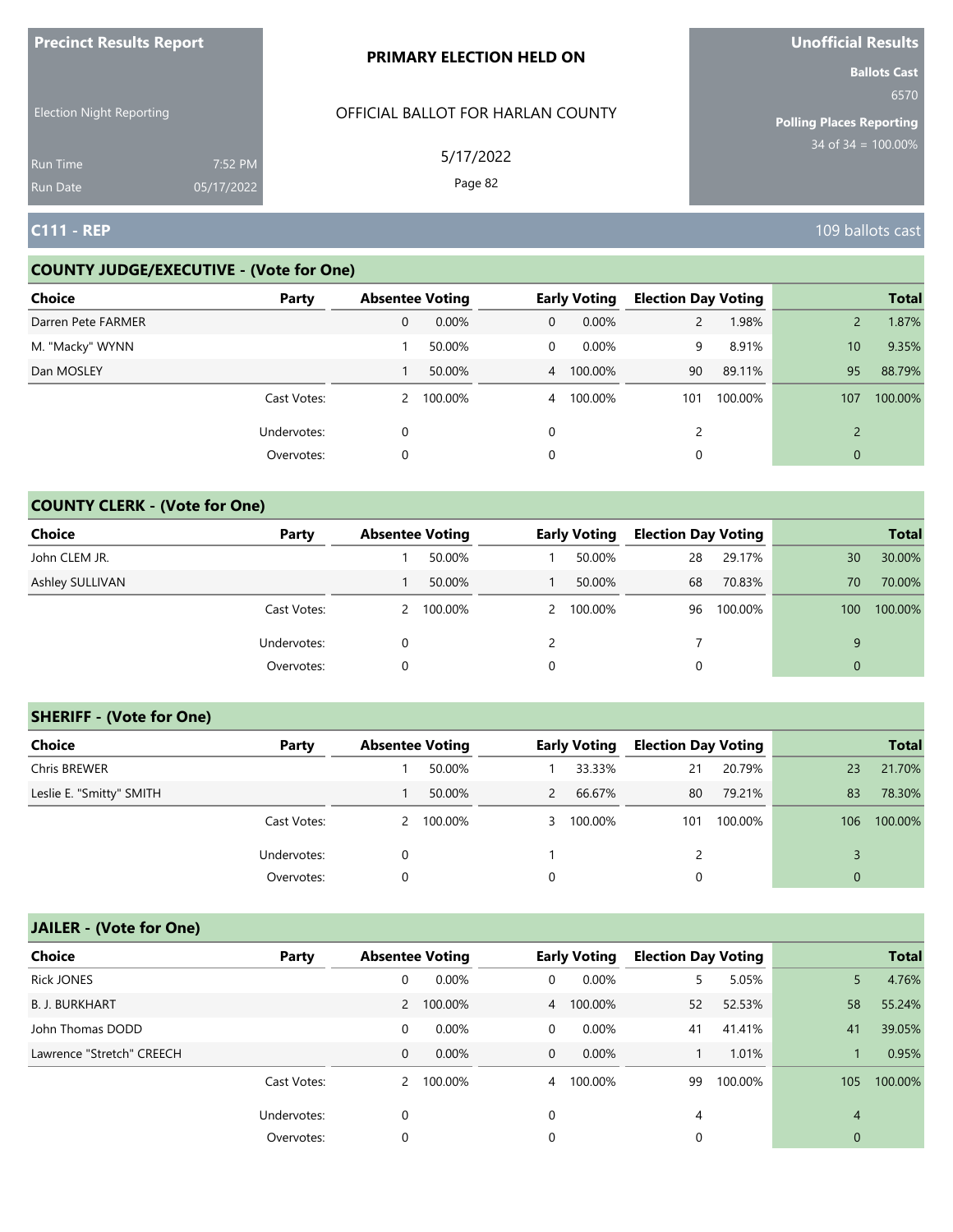| <b>Precinct Results Report</b>     |                       | <b>PRIMARY ELECTION HELD ON</b>   | Unofficial Results                                             |
|------------------------------------|-----------------------|-----------------------------------|----------------------------------------------------------------|
| <b>Election Night Reporting</b>    |                       | OFFICIAL BALLOT FOR HARLAN COUNTY | <b>Ballots Cast</b><br>6570<br><b>Polling Places Reporting</b> |
| <b>Run Time</b><br><b>Run Date</b> | 7:52 PM<br>05/17/2022 | 5/17/2022<br>Page 83              | $34$ of $34 = 100.00\%$                                        |
| <b>C111 - REP</b>                  |                       |                                   | 109 ballots cast                                               |

# **CORONER - (Vote for One)**

| Choice<br>Party       |              | <b>Absentee Voting</b> |                | <b>Early Voting</b> | <b>Election Day Voting</b> |         |    | <b>Total</b> |
|-----------------------|--------------|------------------------|----------------|---------------------|----------------------------|---------|----|--------------|
| John Derrick NOE      | 2            | 100.00%                | 3.             | 75.00%              | 46                         | 50.55%  | 51 | 52.58%       |
| Joshua L. SHACKLEFORD | $\mathbf{0}$ | 0.00%                  | $\mathbf 0$    | 0.00%               | 19                         | 20.88%  | 19 | 19.59%       |
| Tommy E. HALL         | 0            | 0.00%                  | 0              | 0.00%               | 8                          | 8.79%   | 8  | 8.25%        |
| Jeffrey L. SAWYERS    | $\mathbf{0}$ | 0.00%                  |                | 25.00%              | 18                         | 19.78%  | 19 | 19.59%       |
| Cast Votes:           |              | 2 100.00%              | $\overline{4}$ | 100.00%             | 91                         | 100.00% | 97 | 100.00%      |
| Undervotes:           | $\Omega$     |                        | $\Omega$       |                     | 12                         |         | 12 |              |
| Overvotes:            | 0            |                        | 0              |                     | 0                          |         | 0  |              |

# **MAGISTRATE 3rd Magisterial District - (Vote for One)**

| <b>Choice</b>               | Party       |   | <b>Absentee Voting</b> |   | <b>Early Voting</b> | <b>Election Day Voting</b> |         |          | <b>Total</b> |
|-----------------------------|-------------|---|------------------------|---|---------------------|----------------------------|---------|----------|--------------|
| Paul Louis BROWNING         |             |   | 2 100.00%              |   | 25.00%              | 68                         | 66.02%  | 71       | 65.14%       |
| <b>Tracy Roberts BAILEY</b> |             | 0 | $0.00\%$               | 3 | 75.00%              | 35                         | 33.98%  | 38       | 34.86%       |
|                             | Cast Votes: |   | 2 100.00%              | 4 | 100.00%             | 103                        | 100.00% | 109      | 100.00%      |
|                             | Undervotes: |   |                        |   |                     |                            |         | $\Omega$ |              |
|                             | Overvotes:  |   |                        |   |                     |                            |         | $\Omega$ |              |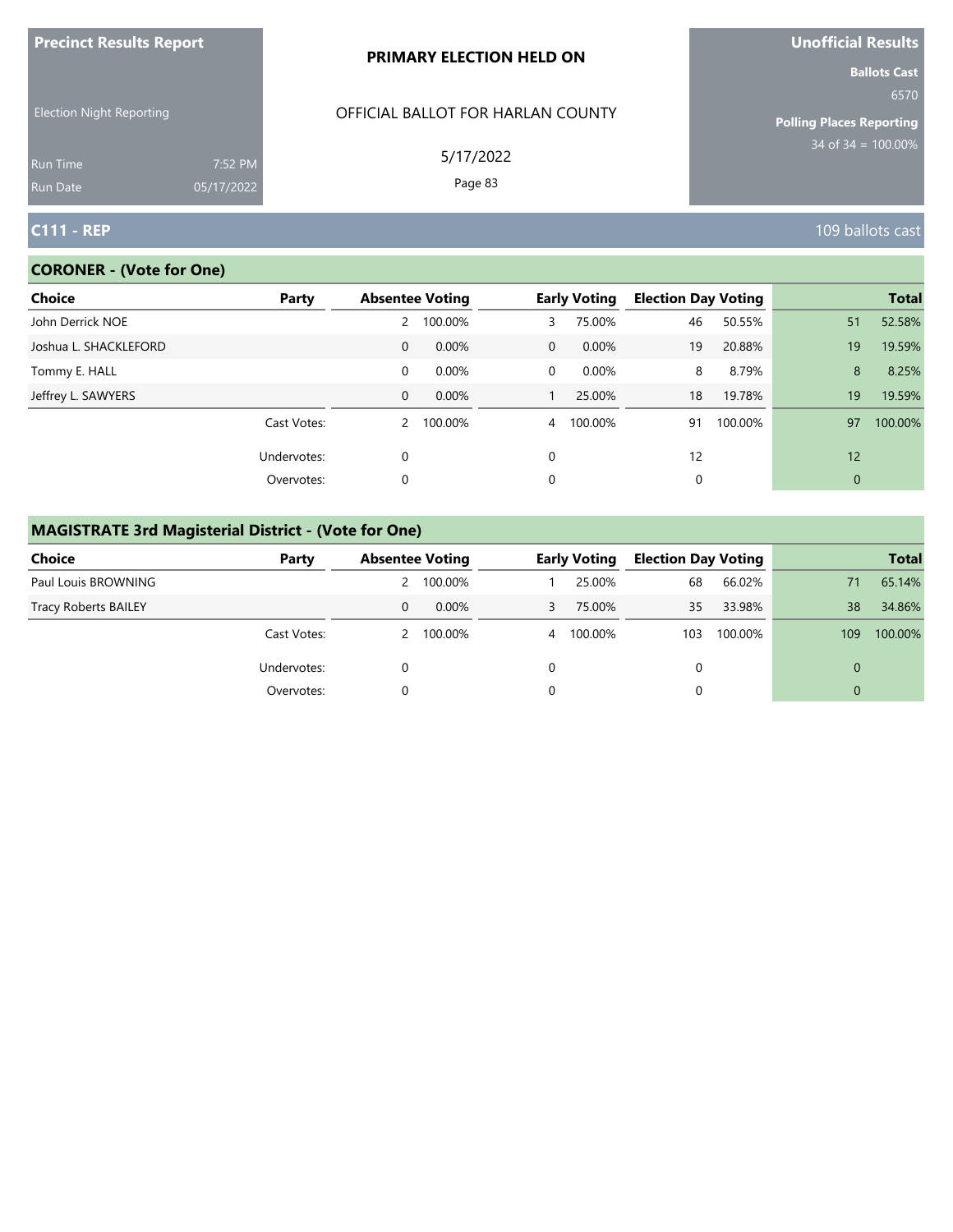| <b>Precinct Results Report</b>                     |            | PRIMARY ELECTION HELD ON                       | <b>Unofficial Results</b>                                                                 |
|----------------------------------------------------|------------|------------------------------------------------|-------------------------------------------------------------------------------------------|
| <b>Election Night Reporting</b><br><b>Run Time</b> | 7:52 PM    | OFFICIAL BALLOT FOR HARLAN COUNTY<br>5/17/2022 | <b>Ballots Cast</b><br>6570<br><b>Polling Places Reporting</b><br>$34$ of $34 = 100.00\%$ |
| <b>Run Date</b>                                    | 05/17/2022 | Page 84                                        |                                                                                           |
| <b>C111 - DEM</b>                                  |            |                                                | 60 ballots cast                                                                           |

| <b>Choice</b>             | Party       | <b>Absentee Voting</b> |          |             | <b>Early Voting</b> | <b>Election Day Voting</b> |         |    | <b>Total</b> |
|---------------------------|-------------|------------------------|----------|-------------|---------------------|----------------------------|---------|----|--------------|
| Joshua Wesley BLANTON SR. |             | 0                      | $0.00\%$ | 0           | 0.00%               | 16                         | 34.04%  | 16 | 29.09%       |
| Charles BOOKER            |             |                        | 100.00%  |             | 100.00%             | 24                         | 51.06%  | 32 | 58.18%       |
| Ruth GAO                  |             | 0                      | 0.00%    | 0           | 0.00%               |                            | 2.13%   |    | 1.82%        |
| John MERRILL              |             | 0                      | 0.00%    | $\mathbf 0$ | $0.00\%$            | 6                          | 12.77%  | 6  | 10.91%       |
|                           | Cast Votes: |                        | 100.00%  |             | 100.00%             | 47                         | 100.00% | 55 | 100.00%      |
|                           | Undervotes: |                        |          | 0           |                     | 4                          |         | 5  |              |
|                           | Overvotes:  | 0                      |          | 0           |                     |                            |         | 0  |              |

| <b>Choice</b>    | Party       | <b>Absentee Voting</b> |           |    | <b>Early Voting</b> | <b>Election Day Voting</b> |         |          | <b>Total</b> |
|------------------|-------------|------------------------|-----------|----|---------------------|----------------------------|---------|----------|--------------|
| Pamela D. BAILEY |             |                        | $0.00\%$  |    | 28.57%              | 9                          | 17.65%  | 11       | 18.33%       |
| Donna G. HOSKINS |             |                        | 2 100.00% | 5. | 71.43%              | 42                         | 82.35%  | 49       | 81.67%       |
|                  | Cast Votes: |                        | 2 100.00% |    | 100.00%             | 51                         | 100.00% | 60       | 100.00%      |
|                  | Undervotes: |                        |           |    |                     |                            |         | $\Omega$ |              |
|                  | Overvotes:  |                        |           |    |                     |                            |         | $\Omega$ |              |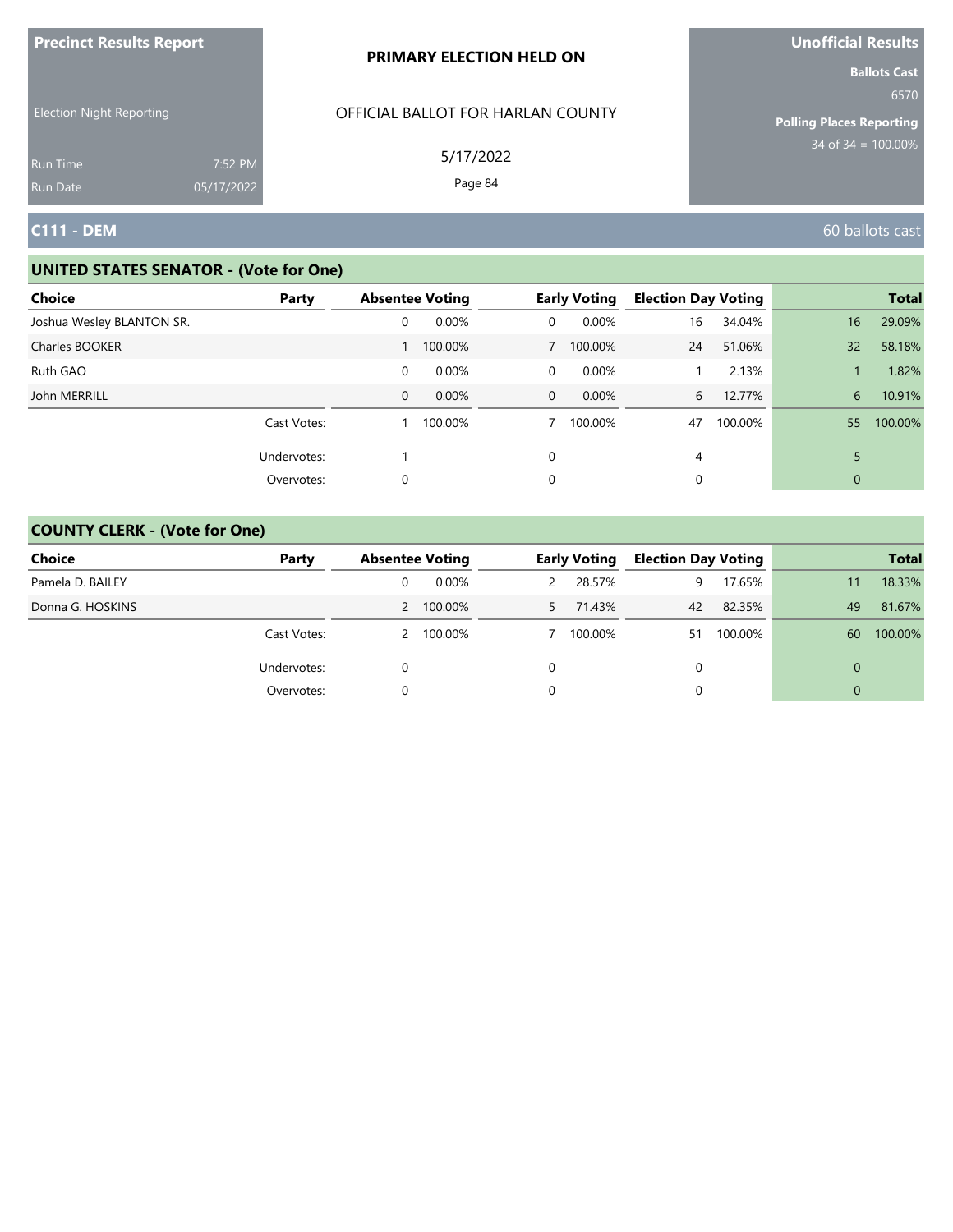|                                 |                       | PRIMARY ELECTION HELD ON          | <b>Ballots Cast</b>                     |
|---------------------------------|-----------------------|-----------------------------------|-----------------------------------------|
| <b>Election Night Reporting</b> |                       | OFFICIAL BALLOT FOR HARLAN COUNTY | 6570<br><b>Polling Places Reporting</b> |
| Run Time<br>Run Date            | 7:52 PM<br>05/17/2022 | 5/17/2022<br>Page 85              | $34$ of $34 = 100.00\%$                 |
| <b>D101 - REP</b>               |                       |                                   | 292 ballots cast                        |

#### **UNITED STATES SENATOR - (Vote for One)**

**Precinct Results Report**

| <b>Choice</b>             | <b>Party</b> | <b>Absentee Voting</b> |         |                | <b>Early Voting</b> | <b>Election Day Voting</b> |         |                | <b>Total</b> |
|---------------------------|--------------|------------------------|---------|----------------|---------------------|----------------------------|---------|----------------|--------------|
| John SCHIESS              |              | 2                      | 3.57%   | 0              | 0.00%               | 8                          | 3.76%   | 10             | 3.65%        |
| Tami L. STAINFIELD        |              |                        | 1.79%   | $\overline{0}$ | 0.00%               | 3                          | 1.41%   | $\overline{4}$ | 1.46%        |
| Arnold BLANKENSHIP        |              | $\overline{0}$         | 0.00%   | 0              | 0.00%               | $\overline{7}$             | 3.29%   |                | 2.55%        |
| Valerie "Dr Val" FREDRICK |              | 3                      | 5.36%   | $\overline{0}$ | 0.00%               | 8                          | 3.76%   | 11             | 4.01%        |
| Paul V. HAMILTON          |              | $\overline{2}$         | 3.57%   | $\mathbf 0$    | 0.00%               | 4                          | 1.88%   | 6              | 2.19%        |
| Rand PAUL                 |              | 48                     | 85.71%  | 5              | 100.00%             | 183                        | 85.92%  | 236            | 86.13%       |
|                           | Cast Votes:  | 56                     | 100.00% | 5.             | 100.00%             | 213                        | 100.00% | 274            | 100.00%      |
|                           | Undervotes:  | 3                      |         | 0              |                     | 14                         |         | 17             |              |
|                           | Overvotes:   | 0                      |         | 0              |                     |                            |         |                |              |

# **UNITED STATES REPRESENTATIVE in CONGRESS 5th Congressional District - (Vote for One)**

| <b>Choice</b>                    | Party       | <b>Absentee Voting</b> |         |                | <b>Early Voting</b> | <b>Election Day Voting</b> |         |             | <b>Total</b> |
|----------------------------------|-------------|------------------------|---------|----------------|---------------------|----------------------------|---------|-------------|--------------|
| Harold "Hal" ROGERS              |             | 41                     | 73.21%  | 5.             | 100.00%             | 174                        | 78.73%  | 220         | 78.01%       |
| Jeannette ANDREWS                |             | 2                      | 3.57%   | $\overline{0}$ | 0.00%               | 9                          | 4.07%   | 11          | 3.90%        |
| <b>Brandon Russell MONHOLLEN</b> |             | 3                      | 5.36%   | 0              | 0.00%               | 20                         | 9.05%   | 23          | 8.16%        |
| Gerardo SERRANO                  |             | 8                      | 14.29%  | $\mathbf 0$    | 0.00%               | 11                         | 4.98%   | 19          | 6.74%        |
| Rich VAN DAM                     |             | 2                      | 3.57%   | $\mathbf 0$    | $0.00\%$            |                            | 3.17%   | 9           | 3.19%        |
|                                  | Cast Votes: | 56                     | 100.00% | 5.             | 100.00%             | 221                        | 100.00% | 282         | 100.00%      |
|                                  | Undervotes: | 3                      |         | $\Omega$       |                     |                            |         | 10          |              |
|                                  | Overvotes:  | 0                      |         | 0              |                     | 0                          |         | $\mathbf 0$ |              |

# **PROPERTY VALUATION ADMINISTRATOR - (Vote for One)**

| Choice               | Party       |    | <b>Absentee Voting</b> |               | <b>Early Voting</b> |     | <b>Election Day Voting</b> |          | <b>Total</b> |
|----------------------|-------------|----|------------------------|---------------|---------------------|-----|----------------------------|----------|--------------|
| Robert D. SIMPSON    |             | 28 | 48.28%                 | $\mathcal{P}$ | 40.00%              | 101 | 44.69%                     | 131      | 45.33%       |
| Felicia WOOTEN-TAMME |             | 30 | 51.72%                 | 3             | 60.00%              | 125 | 55.31%                     | 158      | 54.67%       |
|                      | Cast Votes: | 58 | 100.00%                |               | 5 100.00%           | 226 | 100.00%                    | 289      | 100.00%      |
|                      | Undervotes: |    |                        |               |                     |     |                            |          |              |
|                      | Overvotes:  |    |                        |               |                     |     |                            | $\Omega$ |              |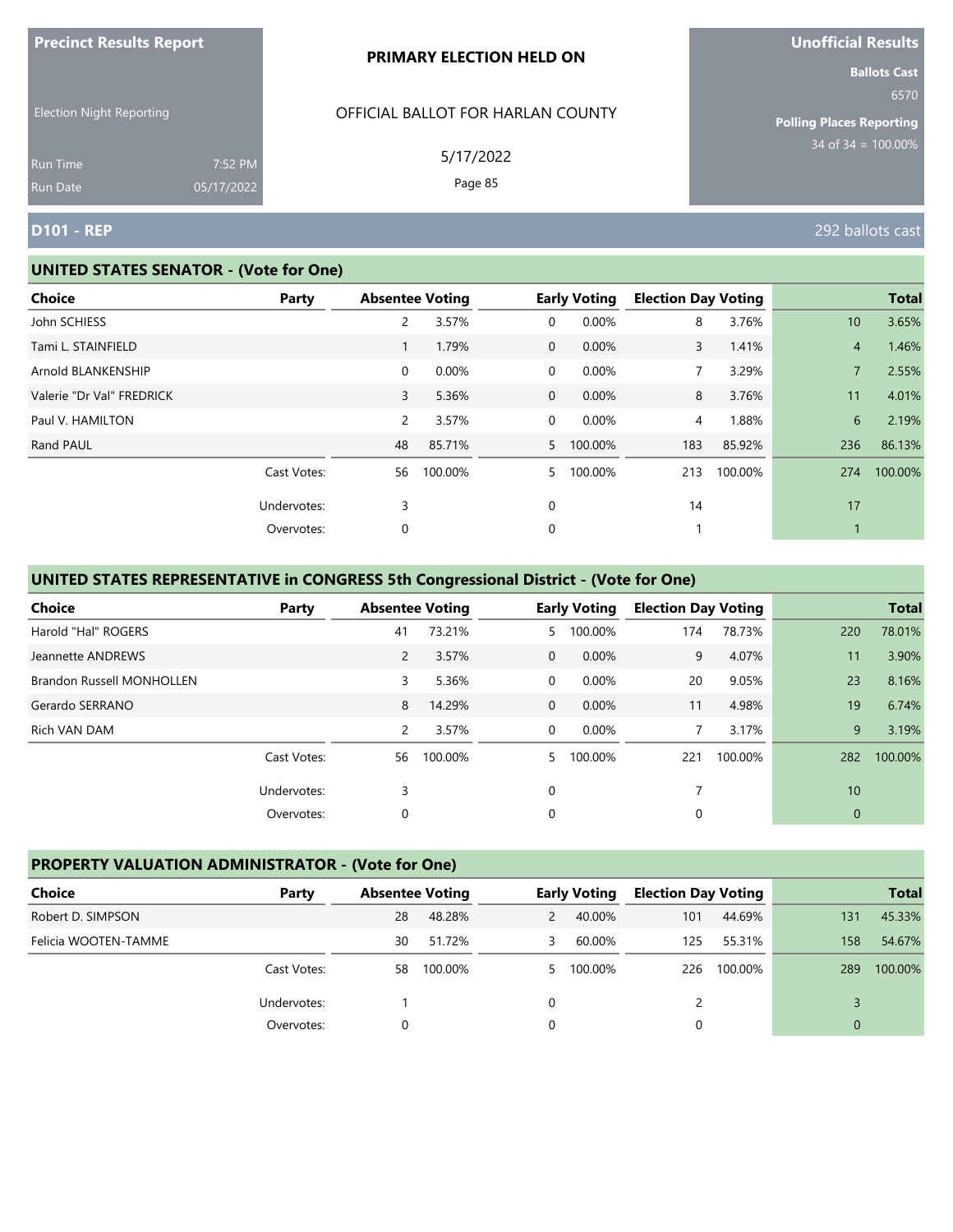| <b>FIGUILLE RESULTS REPUIL</b>     |                       | <b>PRIMARY ELECTION HELD ON</b>   | <b>VIIVIIILIAI NESUILS</b><br><b>Ballots Cast</b> |
|------------------------------------|-----------------------|-----------------------------------|---------------------------------------------------|
| <b>Election Night Reporting</b>    |                       | OFFICIAL BALLOT FOR HARLAN COUNTY | 6570<br><b>Polling Places Reporting</b>           |
| <b>Run Time</b><br><b>Run Date</b> | 7:52 PM<br>05/17/2022 | 5/17/2022<br>Page 86              | $34$ of 34 = $100.00\%$                           |
| <b>D101 - REP</b>                  |                       |                                   | 292 ballots cast                                  |

## **COUNTY JUDGE/EXECUTIVE - (Vote for One)**

**Precinct Results Report**

| <b>Choice</b>      | Party       | <b>Absentee Voting</b> |         |              | <b>Early Voting</b> | <b>Election Day Voting</b> |         |     | <b>Total</b> |
|--------------------|-------------|------------------------|---------|--------------|---------------------|----------------------------|---------|-----|--------------|
| Darren Pete FARMER |             |                        | 11.86%  | $\mathbf{0}$ | $0.00\%$            | 12                         | 5.41%   | 19  | 6.64%        |
| M. "Macky" WYNN    |             | 18                     | 30.51%  | $\Omega$     | 0.00%               | 51                         | 22.97%  | 69  | 24.13%       |
| Dan MOSLEY         |             | 34                     | 57.63%  |              | 5 100.00%           | 159                        | 71.62%  | 198 | 69.23%       |
|                    | Cast Votes: | 59                     | 100.00% |              | 5 100.00%           | 222                        | 100.00% | 286 | 100.00%      |
|                    | Undervotes: | 0                      |         | $\Omega$     |                     | 5                          |         |     |              |
|                    | Overvotes:  | 0                      |         | 0            |                     |                            |         |     |              |

# **COUNTY CLERK - (Vote for One)**

| Choice          | Party       | <b>Absentee Voting</b> |         |   | <b>Early Voting</b> | <b>Election Day Voting</b> |         |          | <b>Total</b> |
|-----------------|-------------|------------------------|---------|---|---------------------|----------------------------|---------|----------|--------------|
| John CLEM JR.   |             | 23                     | 39.66%  | 0 | $0.00\%$            | 67                         | 30.45%  | 90       | 32.03%       |
| Ashley SULLIVAN |             | 35                     | 60.34%  |   | 3 100.00%           | 153                        | 69.55%  | 191      | 67.97%       |
|                 | Cast Votes: | 58                     | 100.00% | 3 | 100.00%             | 220                        | 100.00% | 281      | 100.00%      |
|                 | Undervotes: |                        |         |   |                     | 8                          |         | 11       |              |
|                 | Overvotes:  | 0                      |         | 0 |                     | 0                          |         | $\Omega$ |              |

## **SHERIFF - (Vote for One)**

| <b>Choice</b>            | Party       |    | <b>Absentee Voting</b> |               | <b>Early Voting</b> | <b>Election Day Voting</b> |         |              | <b>Total</b> |
|--------------------------|-------------|----|------------------------|---------------|---------------------|----------------------------|---------|--------------|--------------|
| Chris BREWER             |             | 34 | 57.63%                 | $\mathcal{P}$ | 40.00%              | 143                        | 63.27%  | 179          | 61.72%       |
| Leslie E. "Smitty" SMITH |             | 25 | 42.37%                 | 3             | 60.00%              | 83                         | 36.73%  | 111          | 38.28%       |
|                          | Cast Votes: | 59 | 100.00%                |               | 5 100.00%           | 226                        | 100.00% | 290          | 100.00%      |
|                          | Undervotes: | 0  |                        | $\Omega$      |                     |                            |         |              |              |
|                          | Overvotes:  | 0  |                        |               |                     | 0                          |         | $\mathbf{0}$ |              |

| <b>Choice</b>             | Party       | <b>Absentee Voting</b> |          |              | <b>Early Voting</b> | <b>Election Day Voting</b> |         |             | <b>Total</b> |
|---------------------------|-------------|------------------------|----------|--------------|---------------------|----------------------------|---------|-------------|--------------|
| <b>Rick JONES</b>         |             | 9                      | 15.52%   | 0            | 0.00%               | 33                         | 14.86%  | 42          | 14.74%       |
| <b>B. J. BURKHART</b>     |             | 44                     | 75.86%   |              | 5 100.00%           | 159                        | 71.62%  | 208         | 72.98%       |
| John Thomas DODD          |             | 5                      | 8.62%    | 0            | 0.00%               | 26                         | 11.71%  | 31          | 10.88%       |
| Lawrence "Stretch" CREECH |             | $\mathbf 0$            | $0.00\%$ | $\mathbf{0}$ | $0.00\%$            | 4                          | 1.80%   | 4           | 1.40%        |
|                           | Cast Votes: | 58                     | 100.00%  | 5.           | 100.00%             | 222                        | 100.00% | 285         | 100.00%      |
|                           | Undervotes: |                        |          | 0            |                     | 6                          |         |             |              |
|                           | Overvotes:  | 0                      |          | 0            |                     | 0                          |         | $\mathbf 0$ |              |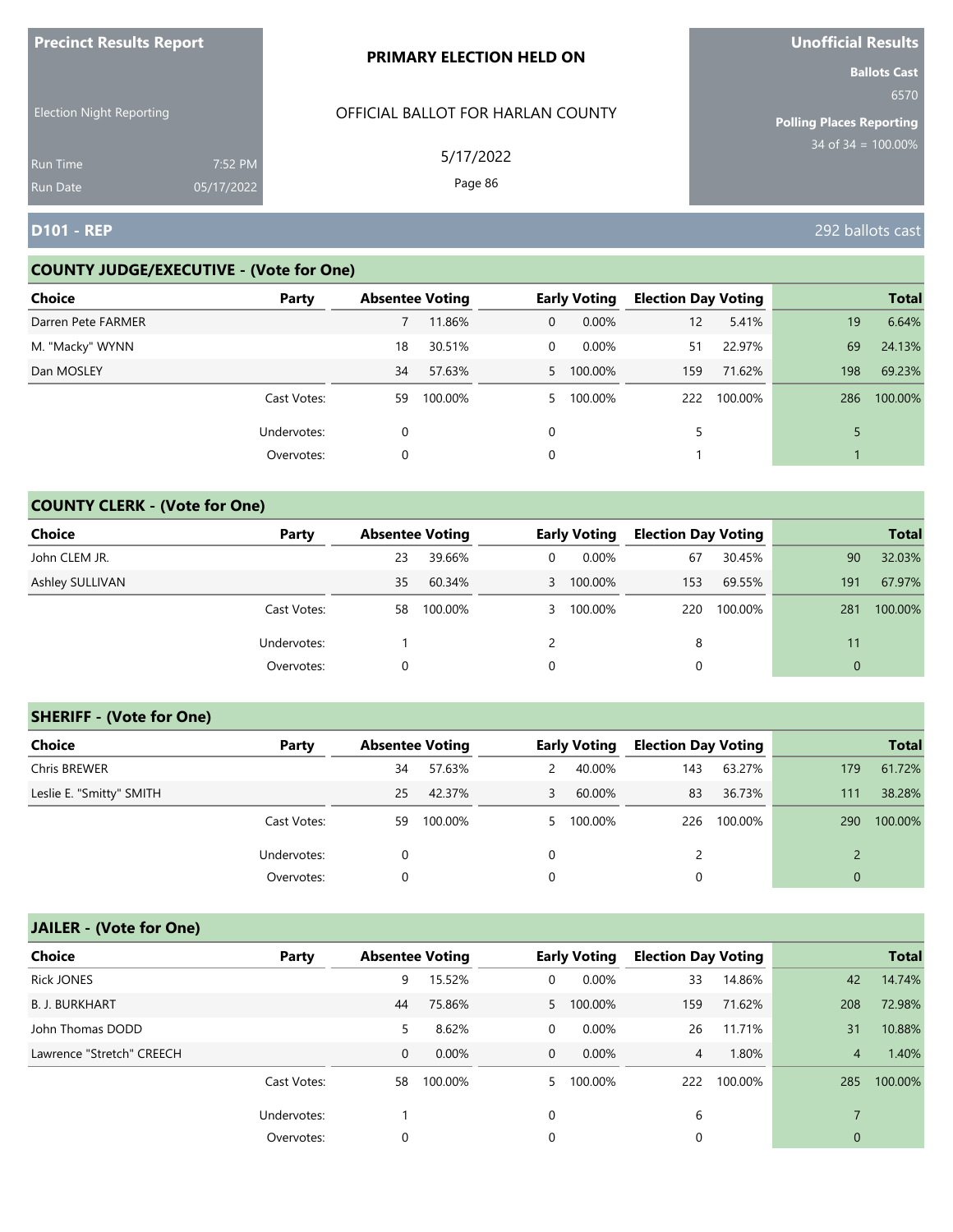| <b>FIGUILL RESULS REPULL</b>       |                       | <b>PRIMARY ELECTION HELD ON</b>   | <u>UNUMBER NESULS</u><br><b>Ballots Cast</b> |
|------------------------------------|-----------------------|-----------------------------------|----------------------------------------------|
| <b>Election Night Reporting</b>    |                       | OFFICIAL BALLOT FOR HARLAN COUNTY | 6570<br><b>Polling Places Reporting</b>      |
| <b>Run Time</b><br><b>Run Date</b> | 7:52 PM<br>05/17/2022 | 5/17/2022<br>Page 87              | $34$ of 34 = 100.00%                         |
| <b>D101 - REP</b>                  |                       |                                   | 292 ballots cast                             |

# **CORONER - (Vote for One)**

**Precinct Results Report**

| Choice                | Party       | <b>Absentee Voting</b> |         |                | <b>Early Voting</b> | <b>Election Day Voting</b> |         |     | <b>Total</b> |
|-----------------------|-------------|------------------------|---------|----------------|---------------------|----------------------------|---------|-----|--------------|
| John Derrick NOE      |             | 32                     | 56.14%  | 0              | 0.00%               | 86                         | 39.27%  | 118 | 41.99%       |
| Joshua L. SHACKLEFORD |             |                        | 12.28%  | $\overline{0}$ | 0.00%               | 26                         | 11.87%  | 33  | 11.74%       |
| Tommy E. HALL         |             |                        | 1.75%   | $\Omega$       | 0.00%               | 8                          | 3.65%   | 9   | 3.20%        |
| Jeffrey L. SAWYERS    |             | 17                     | 29.82%  |                | 5 100.00%           | 99                         | 45.21%  | 121 | 43.06%       |
|                       | Cast Votes: | 57                     | 100.00% | 5.             | 100.00%             | 219                        | 100.00% | 281 | 100.00%      |
|                       | Undervotes: | 2                      |         | $\Omega$       |                     | 9                          |         | 11  |              |
|                       | Overvotes:  | 0                      |         | 0              |                     | 0                          |         | 0   |              |

# **MAGISTRATE 4th Magisterial District - (Vote for One)**

| <b>Choice</b>     | Party       |    | <b>Absentee Voting</b> |                | <b>Early Voting</b> | <b>Election Day Voting</b> |         |                | <b>Total</b> |
|-------------------|-------------|----|------------------------|----------------|---------------------|----------------------------|---------|----------------|--------------|
| Chris ALLEN       |             | 4  | 6.78%                  | 0              | $0.00\%$            | 15                         | 6.61%   | 19             | 6.53%        |
| Hiram FIELDS      |             | 2  | 3.39%                  |                | 20.00%              | 18                         | 7.93%   | 21             | 7.22%        |
| Darrell MIDDLETON |             |    | 11.86%                 | $\Omega$       | $0.00\%$            | 33                         | 14.54%  | 40             | 13.75%       |
| Jim RODDY         |             | 46 | 77.97%                 | $\overline{4}$ | 80.00%              | 161                        | 70.93%  | 211            | 72.51%       |
|                   | Cast Votes: | 59 | 100.00%                | 5              | 100.00%             | 227                        | 100.00% | 291            | 100.00%      |
|                   | Undervotes: | 0  |                        | 0              |                     |                            |         |                |              |
|                   | Overvotes:  | 0  |                        | 0              |                     | 0                          |         | $\overline{0}$ |              |

# **CONSTABLE 4th Magisterial District - (Vote for One)**

| Choice              | Party       | <b>Absentee Voting</b> |         |   | <b>Early Voting</b> | <b>Election Day Voting</b> |         |              | <b>Total</b> |
|---------------------|-------------|------------------------|---------|---|---------------------|----------------------------|---------|--------------|--------------|
| <b>Chris HICKEY</b> |             | 15                     | 27.27%  |   | 20.00%              | 45                         | 21.74%  | 61           | 22.85%       |
| Steven RAY          |             | 25                     | 45.45%  | 2 | 40.00%              | 86                         | 41.55%  | 113          | 42.32%       |
| Larry "Bun" GRUBBS  |             | 15                     | 27.27%  | 2 | 40.00%              | 76                         | 36.71%  | 93           | 34.83%       |
|                     | Cast Votes: | 55                     | 100.00% |   | 5 100.00%           | 207                        | 100.00% | 267          | 100.00%      |
|                     | Undervotes: | 4                      |         |   |                     | 21                         |         | 25           |              |
|                     | Overvotes:  |                        |         |   |                     |                            |         | $\mathbf{0}$ |              |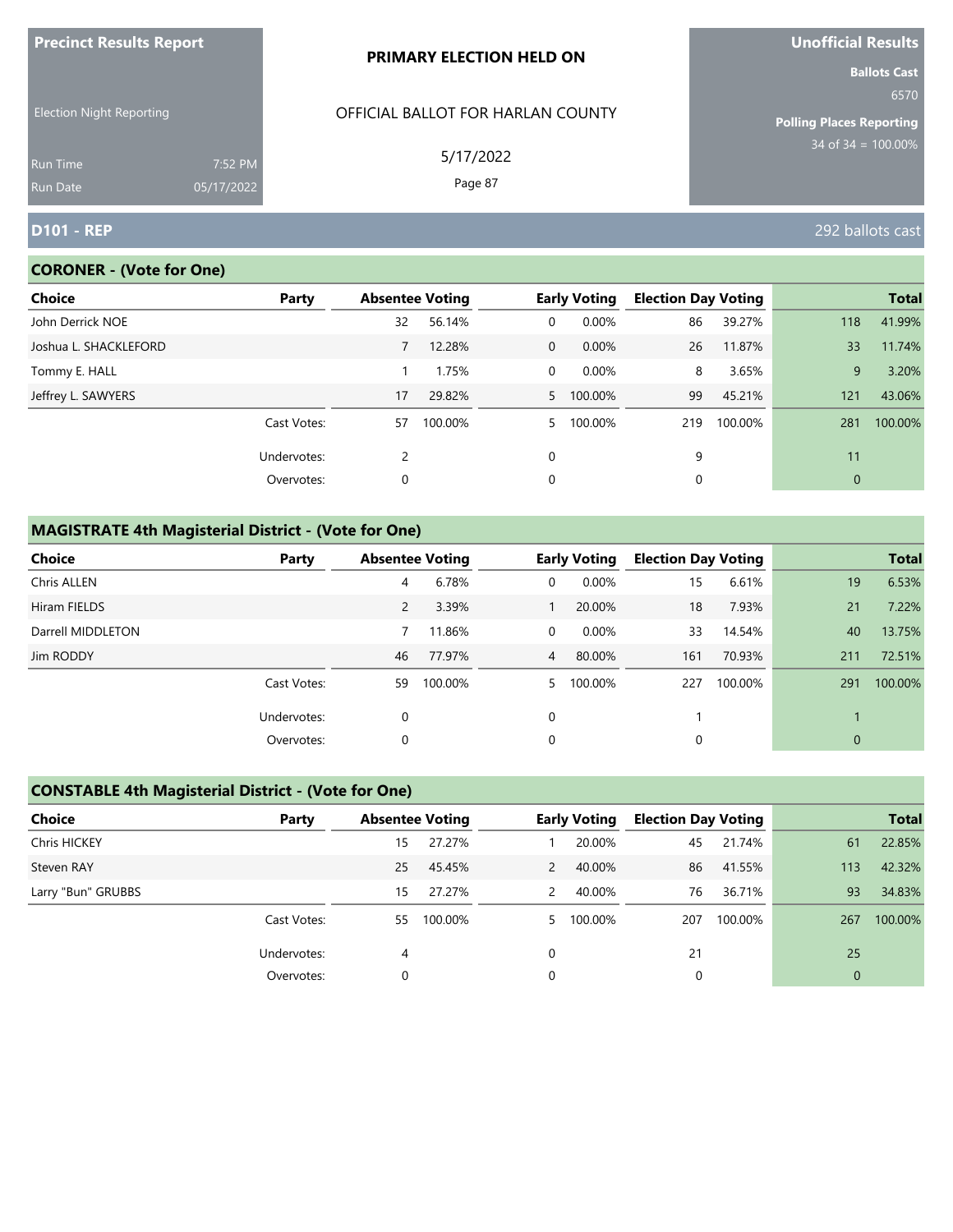| <b>Precinct Results Report</b>                     |            | PRIMARY ELECTION HELD ON                       | <b>Unofficial Results</b>                                                                 |
|----------------------------------------------------|------------|------------------------------------------------|-------------------------------------------------------------------------------------------|
| <b>Election Night Reporting</b><br><b>Run Time</b> | 7:52 PM    | OFFICIAL BALLOT FOR HARLAN COUNTY<br>5/17/2022 | <b>Ballots Cast</b><br>6570<br><b>Polling Places Reporting</b><br>$34$ of $34 = 100.00\%$ |
| <b>Run Date</b>                                    | 05/17/2022 | Page 88                                        |                                                                                           |
| <b>D101 - DEM</b>                                  |            |                                                | 102 ballots cast                                                                          |

| <b>Choice</b>             | Party       | <b>Absentee Voting</b> |         |    | <b>Early Voting</b> | <b>Election Day Voting</b> |         |                | <b>Total</b> |
|---------------------------|-------------|------------------------|---------|----|---------------------|----------------------------|---------|----------------|--------------|
| Joshua Wesley BLANTON SR. |             | 0                      | 0.00%   |    | 10.00%              | 8                          | 13.79%  | 9              | 11.39%       |
| Charles BOOKER            |             | 10                     | 90.91%  | 8  | 80.00%              | 38                         | 65.52%  | 56             | 70.89%       |
| Ruth GAO                  |             | $\mathbf 0$            | 0.00%   |    | 10.00%              | $\mathbf{3}$               | 5.17%   | $\overline{4}$ | 5.06%        |
| John MERRILL              |             |                        | 9.09%   | 0  | 0.00%               | 9                          | 15.52%  | 10             | 12.66%       |
|                           | Cast Votes: | 11                     | 100.00% | 10 | 100.00%             | 58                         | 100.00% | 79             | 100.00%      |
|                           | Undervotes: | 2                      |         |    |                     | 20                         |         | 23             |              |
|                           | Overvotes:  | 0                      |         | 0  |                     |                            |         | $\mathbf{0}$   |              |

| Choice           | Party       | <b>Absentee Voting</b> |         |    | <b>Early Voting</b> | <b>Election Day Voting</b> |         |          | <b>Total</b> |
|------------------|-------------|------------------------|---------|----|---------------------|----------------------------|---------|----------|--------------|
| Pamela D. BAILEY |             | 5                      | 38.46%  |    | 63.64%              | 41                         | 57.75%  | 53       | 55.79%       |
| Donna G. HOSKINS |             | 8                      | 61.54%  | 4  | 36.36%              | 30                         | 42.25%  | 42       | 44.21%       |
|                  | Cast Votes: | 13                     | 100.00% | 11 | 100.00%             | 71                         | 100.00% | 95       | 100.00%      |
|                  | Undervotes: |                        |         |    |                     |                            |         |          |              |
|                  | Overvotes:  |                        |         |    |                     | 0                          |         | $\Omega$ |              |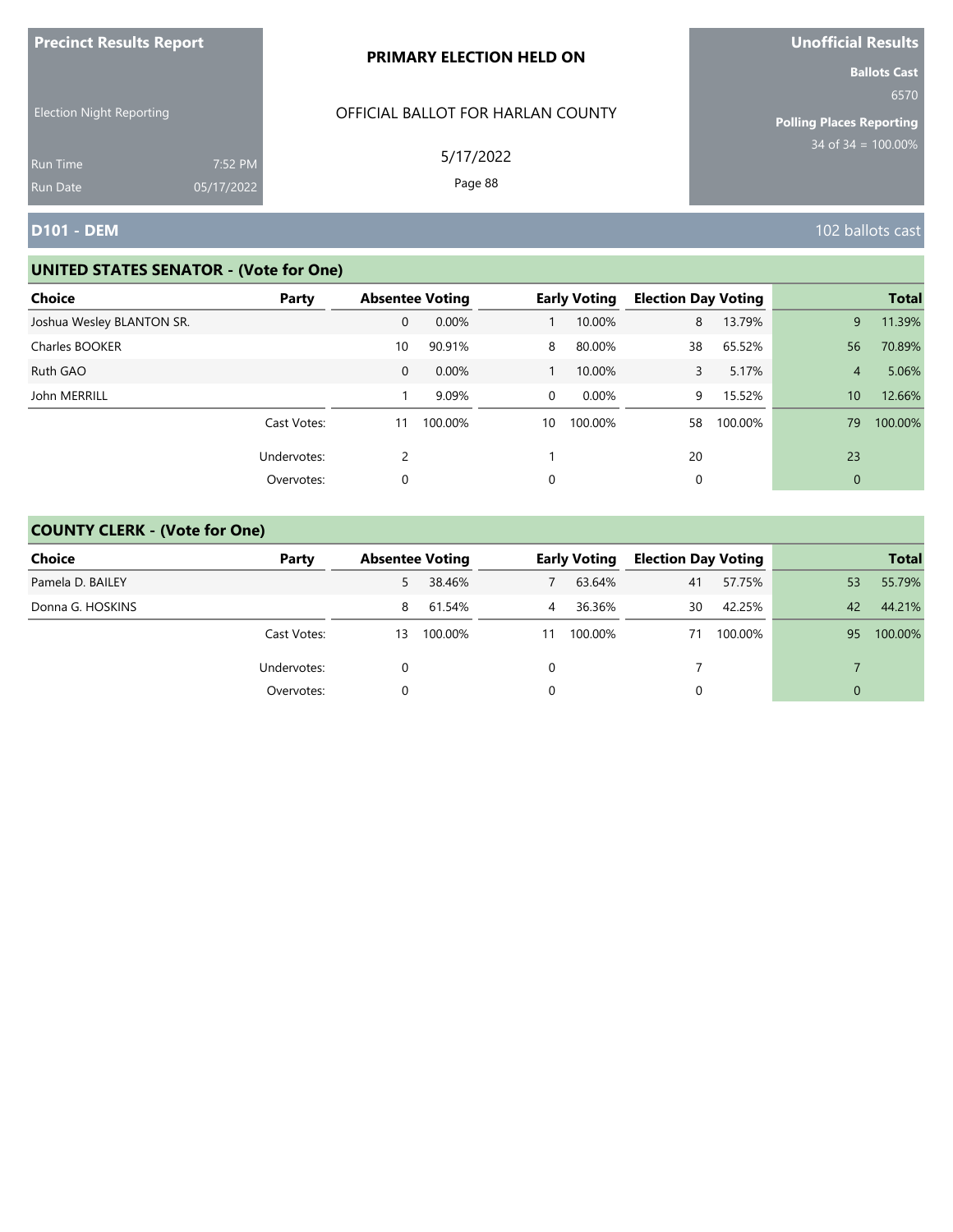| <b>Precinct Results Report</b>  |                       | PRIMARY ELECTION HELD ON          | <b>Unofficial Results</b>                                      |
|---------------------------------|-----------------------|-----------------------------------|----------------------------------------------------------------|
| <b>Election Night Reporting</b> |                       | OFFICIAL BALLOT FOR HARLAN COUNTY | <b>Ballots Cast</b><br>6570<br><b>Polling Places Reporting</b> |
| <b>Run Time</b><br>Run Date     | 7:52 PM<br>05/17/2022 | 5/17/2022<br>Page 89              | $34 \text{ of } 34 = 100.00\%$                                 |
| <b>D103 - REP</b>               |                       |                                   | 47 ballots cast                                                |

#### **UNITED STATES SENATOR - (Vote for One)**

| Choice                    | Party       | <b>Absentee Voting</b> |         |                | <b>Early Voting</b> | <b>Election Day Voting</b> |         |                | <b>Total</b> |
|---------------------------|-------------|------------------------|---------|----------------|---------------------|----------------------------|---------|----------------|--------------|
| John SCHIESS              |             |                        | 20.00%  | $\mathbf 0$    | 0.00%               | $\mathbf{0}$               | 0.00%   |                | 2.33%        |
| Tami L. STAINFIELD        |             | 0                      | 0.00%   | $\mathbf 0$    | 0.00%               | $\overline{2}$             | 5.56%   | 2              | 4.65%        |
| Arnold BLANKENSHIP        |             |                        | 20.00%  | $\overline{0}$ | 0.00%               | $\overline{2}$             | 5.56%   | 3              | 6.98%        |
| Valerie "Dr Val" FREDRICK |             | 1                      | 20.00%  | $\mathbf 0$    | 0.00%               |                            | 2.78%   | $\overline{2}$ | 4.65%        |
| Paul V. HAMILTON          |             | $\mathbf{0}$           | 0.00%   | $\overline{0}$ | 0.00%               | $\overline{4}$             | 11.11%  | $\overline{4}$ | 9.30%        |
| Rand PAUL                 |             | 2                      | 40.00%  | $\mathbf{2}$   | 100.00%             | 27                         | 75.00%  | 31             | 72.09%       |
|                           | Cast Votes: | 5.                     | 100.00% | $\overline{2}$ | 100.00%             | 36                         | 100.00% | 43             | 100.00%      |
|                           | Undervotes: |                        |         | 0              |                     | 3                          |         | 4              |              |
|                           | Overvotes:  | 0                      |         | 0              |                     | 0                          |         | 0              |              |

# **UNITED STATES REPRESENTATIVE in CONGRESS 5th Congressional District - (Vote for One)**

| <b>Choice</b>                    | Party       | <b>Absentee Voting</b> |         |                | <b>Early Voting</b> | <b>Election Day Voting</b> |         |                | <b>Total</b> |
|----------------------------------|-------------|------------------------|---------|----------------|---------------------|----------------------------|---------|----------------|--------------|
| Harold "Hal" ROGERS              |             | $\overline{2}$         | 40.00%  | $2^{\circ}$    | 100.00%             | 34                         | 89.47%  | 38             | 84.44%       |
| Jeannette ANDREWS                |             | $\overline{2}$         | 40.00%  | $\Omega$       | 0.00%               | 0                          | 0.00%   |                | 4.44%        |
| <b>Brandon Russell MONHOLLEN</b> |             |                        | 20.00%  | $\mathbf 0$    | 0.00%               |                            | 2.63%   | $\overline{2}$ | 4.44%        |
| Gerardo SERRANO                  |             | $\mathbf 0$            | 0.00%   | $\overline{0}$ | $0.00\%$            |                            | 2.63%   |                | 2.22%        |
| Rich VAN DAM                     |             | $\mathbf{0}$           | 0.00%   | $\overline{0}$ | $0.00\%$            | $\overline{2}$             | 5.26%   | $\overline{2}$ | 4.44%        |
|                                  | Cast Votes: | 5.                     | 100.00% | $\mathcal{P}$  | 100.00%             | 38                         | 100.00% | 45             | 100.00%      |
|                                  | Undervotes: |                        |         | 0              |                     |                            |         | 2              |              |
|                                  | Overvotes:  | 0                      |         | 0              |                     | 0                          |         | $\mathbf{0}$   |              |

## **PROPERTY VALUATION ADMINISTRATOR - (Vote for One)**

| Choice               | Party       | <b>Absentee Voting</b> |         |   | <b>Early Voting</b> | <b>Election Day Voting</b> |         |          | <b>Total</b> |
|----------------------|-------------|------------------------|---------|---|---------------------|----------------------------|---------|----------|--------------|
| Robert D. SIMPSON    |             |                        | 33.33%  | 0 | $0.00\%$            | 13                         | 34.21%  | 15       | 32.61%       |
| Felicia WOOTEN-TAMME |             | 4                      | 66.67%  |   | 2 100.00%           | 25                         | 65.79%  | 31       | 67.39%       |
|                      | Cast Votes: | 6                      | 100.00% |   | 2 100.00%           | 38                         | 100.00% | 46       | 100.00%      |
|                      | Undervotes: |                        |         | 0 |                     |                            |         |          |              |
|                      | Overvotes:  |                        |         | 0 |                     |                            |         | $\Omega$ |              |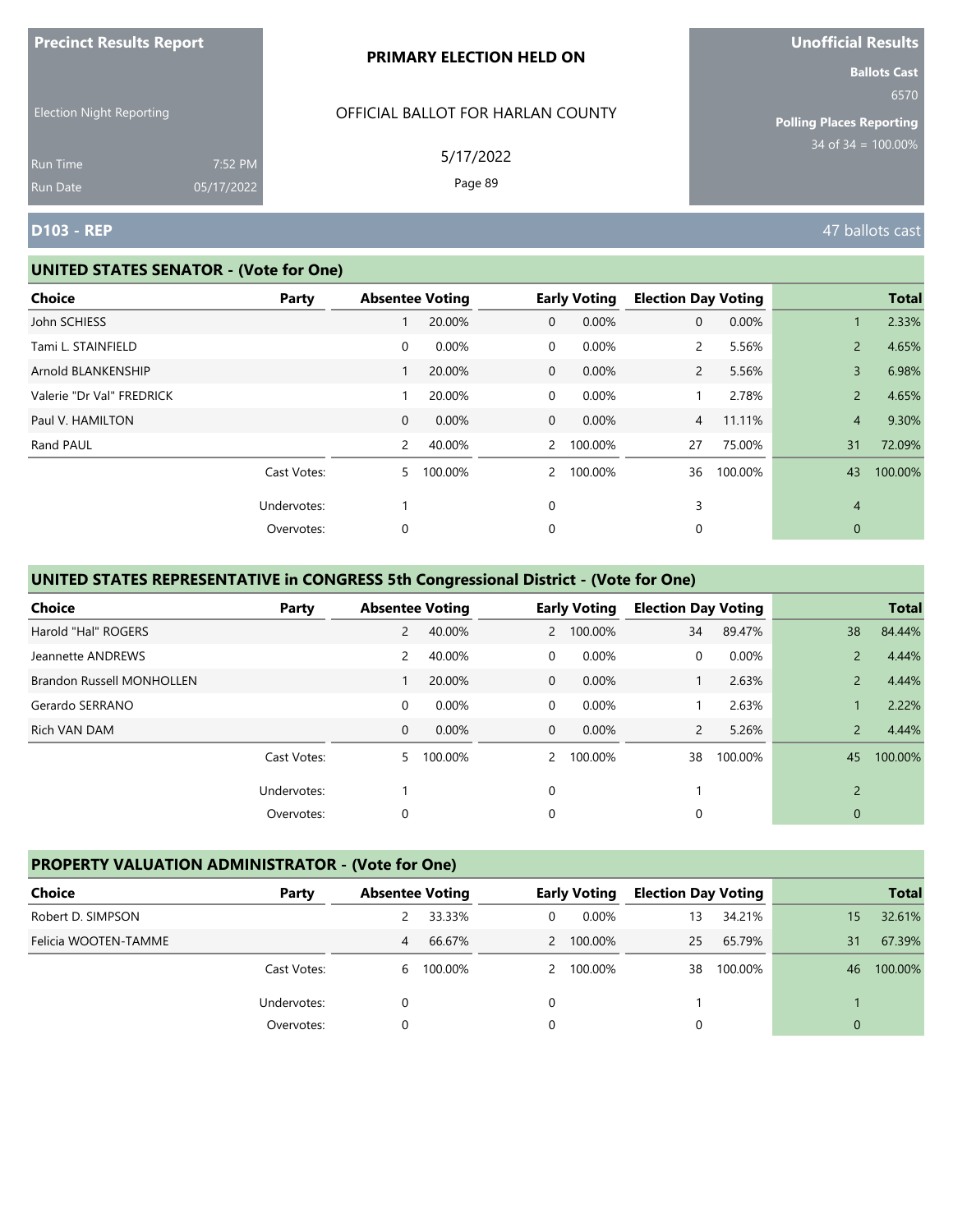| <b>Precinct Results Report</b>     |                       | <b>PRIMARY ELECTION HELD ON</b>   | <b>Unofficial Results</b>                                      |
|------------------------------------|-----------------------|-----------------------------------|----------------------------------------------------------------|
| <b>Election Night Reporting</b>    |                       | OFFICIAL BALLOT FOR HARLAN COUNTY | <b>Ballots Cast</b><br>6570<br><b>Polling Places Reporting</b> |
| <b>Run Time</b><br><b>Run Date</b> | 7:52 PM<br>05/17/2022 | 5/17/2022<br>Page 90              | $34$ of 34 = 100.00%                                           |
| D103 - REP                         |                       |                                   | 47 ballots cast                                                |

# **COUNTY JUDGE/EXECUTIVE - (Vote for One)**

| <b>Choice</b>      | Party       | <b>Absentee Voting</b> |         |   | <b>Early Voting</b> | <b>Election Day Voting</b> |         |                | <b>Total</b> |
|--------------------|-------------|------------------------|---------|---|---------------------|----------------------------|---------|----------------|--------------|
| Darren Pete FARMER |             | 0                      | 0.00%   | 0 | $0.00\%$            | 4                          | 10.81%  | $\overline{4}$ | 9.09%        |
| M. "Macky" WYNN    |             | 2                      | 40.00%  |   | 2 100.00%           | 12                         | 32.43%  | 16             | 36.36%       |
| Dan MOSLEY         |             | 3                      | 60.00%  | 0 | 0.00%               | 21                         | 56.76%  | 24             | 54.55%       |
|                    | Cast Votes: | 5.                     | 100.00% |   | 2 100.00%           | 37                         | 100.00% | 44             | 100.00%      |
|                    | Undervotes: |                        |         | 0 |                     |                            |         |                |              |
|                    | Overvotes:  | 0                      |         | 0 |                     |                            |         | 0              |              |

# **COUNTY CLERK - (Vote for One)**

| <b>Choice</b>   | Party       | <b>Absentee Voting</b> |           |   | <b>Early Voting</b> | <b>Election Day Voting</b> |         |          | <b>Total</b> |
|-----------------|-------------|------------------------|-----------|---|---------------------|----------------------------|---------|----------|--------------|
| John CLEM JR.   |             |                        | 16.67%    |   | 2 100.00%           | 10                         | 26.32%  | 13       | 28.26%       |
| Ashley SULLIVAN |             | 5.                     | 83.33%    | 0 | $0.00\%$            | 28                         | 73.68%  | 33       | 71.74%       |
|                 | Cast Votes: |                        | 6 100.00% |   | 2 100.00%           | 38                         | 100.00% | 46       | 100.00%      |
|                 | Undervotes: |                        |           | 0 |                     |                            |         |          |              |
|                 | Overvotes:  | 0                      |           | 0 |                     | 0                          |         | $\Omega$ |              |

## **SHERIFF - (Vote for One)**

| <b>Choice</b>            | Party       | <b>Absentee Voting</b> |         |   | <b>Early Voting</b> | <b>Election Day Voting</b> |         |    | <b>Total</b> |
|--------------------------|-------------|------------------------|---------|---|---------------------|----------------------------|---------|----|--------------|
| <b>Chris BREWER</b>      |             | 3                      | 50.00%  |   | 2 100.00%           | 21                         | 53.85%  | 26 | 55.32%       |
| Leslie E. "Smitty" SMITH |             | 3                      | 50.00%  | 0 | $0.00\%$            | 18                         | 46.15%  | 21 | 44.68%       |
|                          | Cast Votes: | 6                      | 100.00% |   | 2 100.00%           | 39                         | 100.00% | 47 | 100.00%      |
|                          | Undervotes: | 0                      |         |   |                     | 0                          |         |    |              |
|                          | Overvotes:  | 0                      |         |   |                     | 0                          |         |    |              |

| <b>Choice</b>             | Party       | <b>Absentee Voting</b> |          |              | <b>Early Voting</b> | <b>Election Day Voting</b> |         |             | <b>Total</b> |
|---------------------------|-------------|------------------------|----------|--------------|---------------------|----------------------------|---------|-------------|--------------|
| <b>Rick JONES</b>         |             | 3                      | 50.00%   |              | 2 100.00%           | 16                         | 41.03%  | 21          | 44.68%       |
| <b>B. J. BURKHART</b>     |             | 3                      | 50.00%   | 0            | 0.00%               | 21                         | 53.85%  | 24          | 51.06%       |
| John Thomas DODD          |             | $\mathbf 0$            | 0.00%    | $\mathbf{0}$ | $0.00\%$            |                            | 2.56%   |             | 2.13%        |
| Lawrence "Stretch" CREECH |             | 0                      | $0.00\%$ | 0            | $0.00\%$            |                            | 2.56%   |             | 2.13%        |
|                           | Cast Votes: | 6                      | 100.00%  |              | 2 100.00%           | 39                         | 100.00% | 47          | 100.00%      |
|                           | Undervotes: | $\mathbf 0$            |          | 0            |                     | 0                          |         | $\Omega$    |              |
|                           | Overvotes:  | 0                      |          | 0            |                     | 0                          |         | $\mathbf 0$ |              |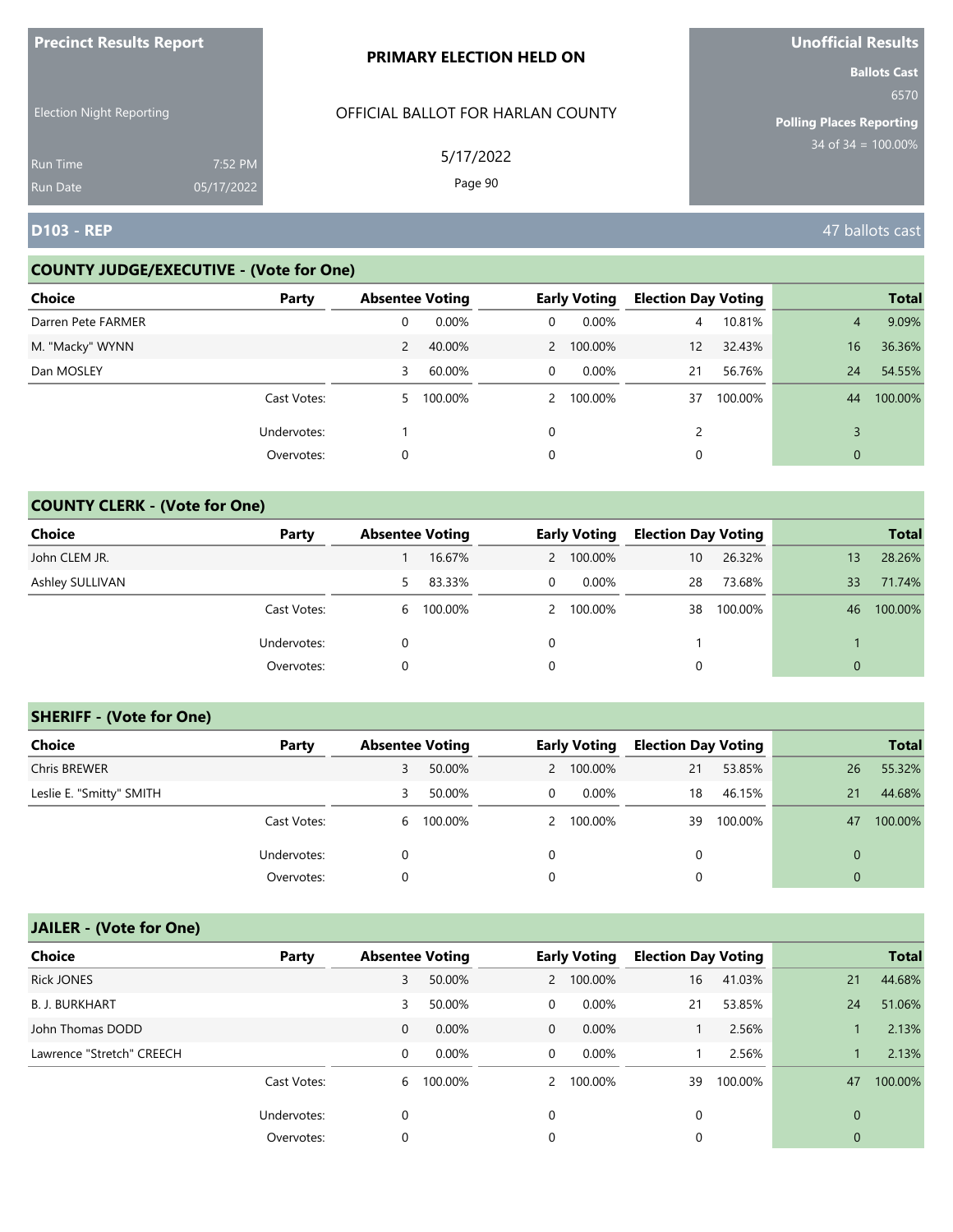| <u>FIECINCLAESURS REPORT</u>       |                       | <b>PRIMARY ELECTION HELD ON</b>   | <b>UNUNICIAL NESULS</b>                                        |
|------------------------------------|-----------------------|-----------------------------------|----------------------------------------------------------------|
| <b>Election Night Reporting</b>    |                       | OFFICIAL BALLOT FOR HARLAN COUNTY | <b>Ballots Cast</b><br>6570<br><b>Polling Places Reporting</b> |
| <b>Run Time</b><br><b>Run Date</b> | 7:52 PM<br>05/17/2022 | 5/17/2022<br>Page 91              | $34$ of 34 = 100.00%                                           |
| <b>D103 - REP</b>                  |                       |                                   | 47 ballots cast                                                |

# **CORONER - (Vote for One)**

**Precinct Results Report**

| Choice                | Party       | <b>Absentee Voting</b> |         |                | <b>Early Voting</b> | <b>Election Day Voting</b> |         |              | <b>Total</b> |
|-----------------------|-------------|------------------------|---------|----------------|---------------------|----------------------------|---------|--------------|--------------|
| John Derrick NOE      |             | 2                      | 40.00%  | $\mathbf{0}$   | 0.00%               | 20                         | 51.28%  | 22           | 47.83%       |
| Joshua L. SHACKLEFORD |             |                        | 20.00%  | $\overline{0}$ | $0.00\%$            | 5.                         | 12.82%  | 6            | 13.04%       |
| Tommy E. HALL         |             |                        | 20.00%  | $\overline{0}$ | $0.00\%$            | 0                          | 0.00%   |              | 2.17%        |
| Jeffrey L. SAWYERS    |             |                        | 20.00%  |                | 2 100.00%           | 14                         | 35.90%  | 17           | 36.96%       |
|                       | Cast Votes: | 5.                     | 100.00% | $2^{\circ}$    | 100.00%             | 39                         | 100.00% | 46           | 100.00%      |
|                       | Undervotes: |                        |         | 0              |                     | 0                          |         |              |              |
|                       | Overvotes:  | 0                      |         | 0              |                     | 0                          |         | $\mathbf{0}$ |              |

# **MAGISTRATE 4th Magisterial District - (Vote for One)**

| <b>Choice</b>      | Party       | <b>Absentee Voting</b> |         |                | <b>Early Voting</b> | <b>Election Day Voting</b> |         |          | <b>Total</b> |
|--------------------|-------------|------------------------|---------|----------------|---------------------|----------------------------|---------|----------|--------------|
| <b>Chris ALLEN</b> |             |                        | 16.67%  | $\mathbf{0}$   | 0.00%               |                            | 2.56%   |          | 4.26%        |
| Hiram FIELDS       |             | 0                      | 0.00%   | 0              | 0.00%               |                            | 17.95%  |          | 14.89%       |
| Darrell MIDDLETON  |             |                        | 16.67%  |                | 2 100.00%           | $\overline{4}$             | 10.26%  |          | 14.89%       |
| Jim RODDY          |             | 4                      | 66.67%  | $\overline{0}$ | 0.00%               | 27                         | 69.23%  | 31       | 65.96%       |
|                    | Cast Votes: | 6                      | 100.00% | $\mathcal{P}$  | 100.00%             | 39                         | 100.00% | 47       | 100.00%      |
|                    | Undervotes: | 0                      |         | $\Omega$       |                     | 0                          |         | $\Omega$ |              |
|                    | Overvotes:  | 0                      |         | 0              |                     | 0                          |         | 0        |              |

# **CONSTABLE 4th Magisterial District - (Vote for One)**

| Choice              | Party       | <b>Absentee Voting</b> |           |   | <b>Early Voting</b> | <b>Election Day Voting</b> |         |              | <b>Total</b> |
|---------------------|-------------|------------------------|-----------|---|---------------------|----------------------------|---------|--------------|--------------|
| <b>Chris HICKEY</b> |             | $\overline{2}$         | 40.00%    | 0 | 0.00%               | 10                         | 26.32%  | 12           | 26.67%       |
| Steven RAY          |             | 0                      | $0.00\%$  | 0 | $0.00\%$            | 12                         | 31.58%  | 12           | 26.67%       |
| Larry "Bun" GRUBBS  |             | 3                      | 60.00%    |   | 2 100.00%           | 16                         | 42.11%  | 21           | 46.67%       |
|                     | Cast Votes: |                        | 5 100.00% |   | 2 100.00%           | 38                         | 100.00% | 45           | 100.00%      |
|                     | Undervotes: |                        |           |   |                     |                            |         |              |              |
|                     | Overvotes:  |                        |           |   |                     | $\Omega$                   |         | $\mathbf{0}$ |              |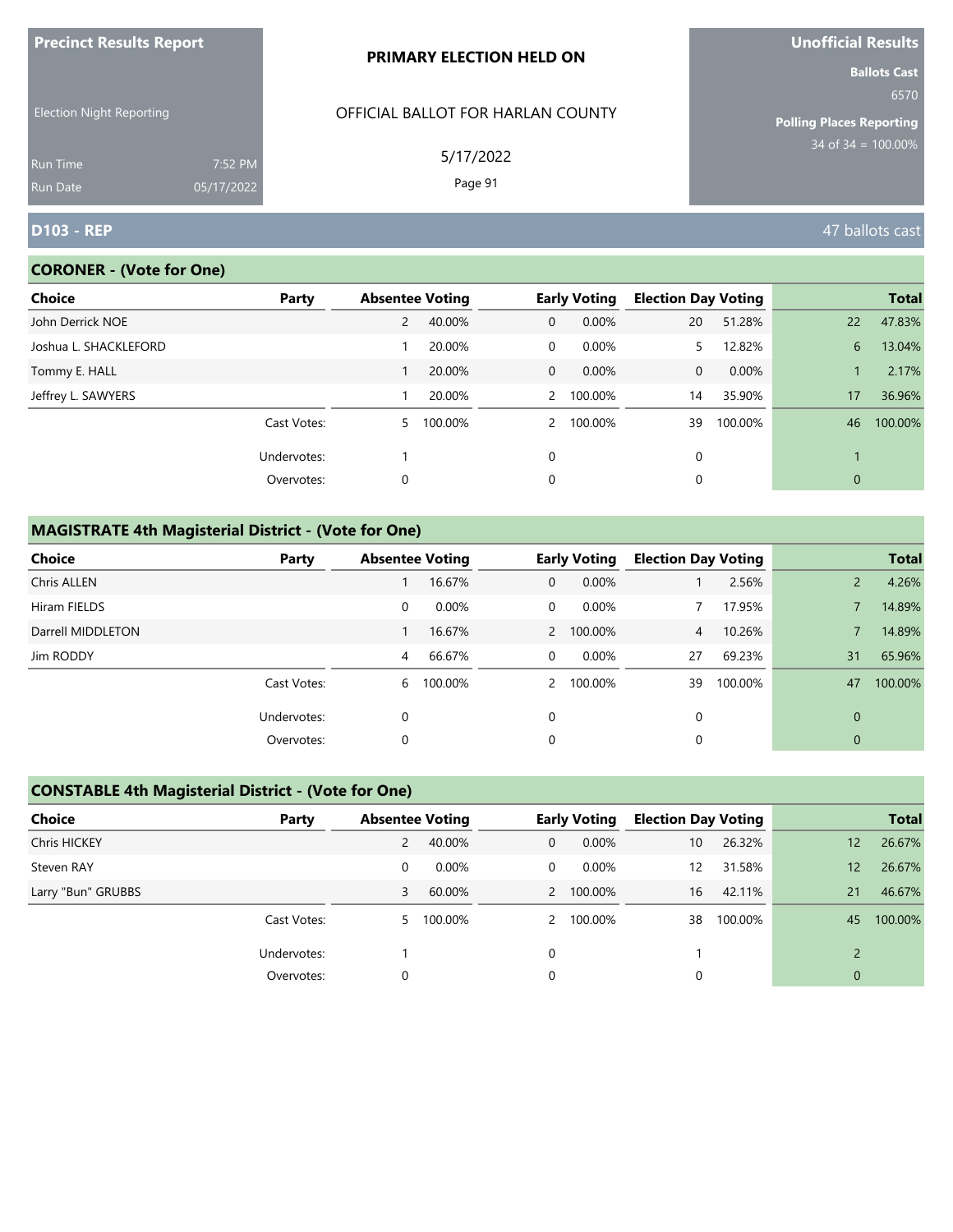| <b>Precinct Results Report</b>                     |            | PRIMARY ELECTION HELD ON                       | <b>Unofficial Results</b>                                                              |
|----------------------------------------------------|------------|------------------------------------------------|----------------------------------------------------------------------------------------|
| <b>Election Night Reporting</b><br><b>Run Time</b> | 7:52 PM    | OFFICIAL BALLOT FOR HARLAN COUNTY<br>5/17/2022 | <b>Ballots Cast</b><br>6570<br><b>Polling Places Reporting</b><br>$34$ of 34 = 100.00% |
| <b>Run Date</b>                                    | 05/17/2022 | Page 92                                        |                                                                                        |
| <b>D103 - DEM</b>                                  |            |                                                | 17 ballots cast                                                                        |

| Choice                    | Party       | <b>Absentee Voting</b> |         |                | <b>Early Voting</b> | <b>Election Day Voting</b> |         |              | <b>Total</b> |
|---------------------------|-------------|------------------------|---------|----------------|---------------------|----------------------------|---------|--------------|--------------|
| Joshua Wesley BLANTON SR. |             | 3                      | 50.00%  | 0              | 0.00%               | $\overline{4}$             | 36.36%  |              | 41.18%       |
| Charles BOOKER            |             | $\overline{2}$         | 33.33%  | $\overline{0}$ | $0.00\%$            | 3                          | 27.27%  | 5            | 29.41%       |
| Ruth GAO                  |             |                        | 16.67%  | $\mathbf 0$    | $0.00\%$            |                            | 9.09%   |              | 11.76%       |
| John MERRILL              |             | $\mathbf{0}$           | 0.00%   | $\Omega$       | $0.00\%$            | 3                          | 27.27%  | 3            | 17.65%       |
|                           | Cast Votes: | 6                      | 100.00% | 0              | 0.00%               |                            | 100.00% | 17           | 100.00%      |
|                           | Undervotes: | 0                      |         | $\Omega$       |                     | 0                          |         | $\Omega$     |              |
|                           | Overvotes:  | 0                      |         | 0              |                     | 0                          |         | $\mathbf{0}$ |              |

| <b>Choice</b>    | Party       | <b>Absentee Voting</b> |           |   | <b>Early Voting</b> | <b>Election Day Voting</b> |         |          | <b>Total</b> |
|------------------|-------------|------------------------|-----------|---|---------------------|----------------------------|---------|----------|--------------|
| Pamela D. BAILEY |             |                        | 33.33%    | 0 | $0.00\%$            |                            | 27.27%  |          | 29.41%       |
| Donna G. HOSKINS |             | 4                      | 66.67%    | 0 | $0.00\%$            | 8                          | 72.73%  | 12       | 70.59%       |
|                  | Cast Votes: |                        | 6 100.00% |   | $0.00\%$            | 11                         | 100.00% | 17       | 100.00%      |
|                  | Undervotes: |                        |           |   |                     | $\Omega$                   |         | 0        |              |
|                  | Overvotes:  |                        |           |   |                     | 0                          |         | $\Omega$ |              |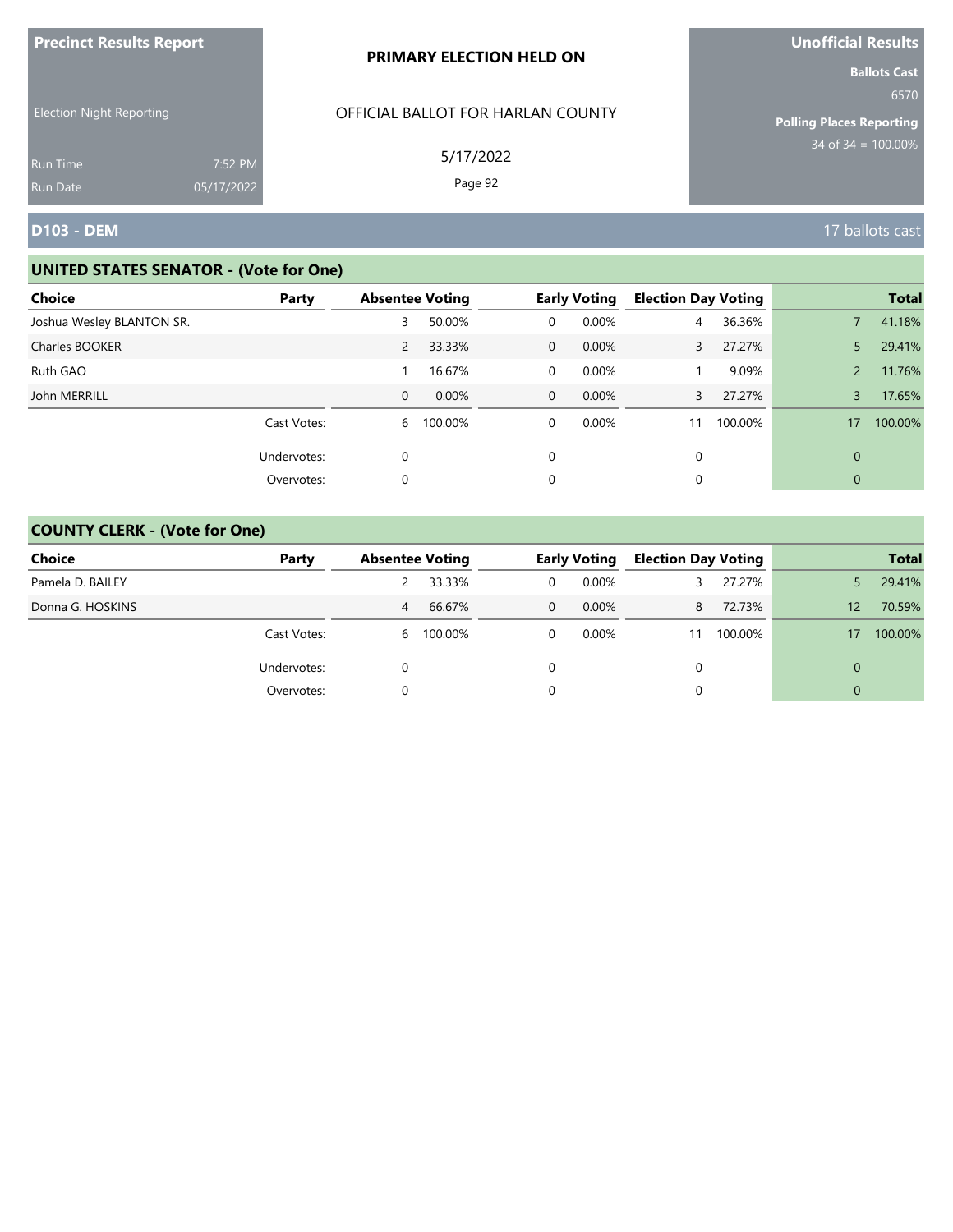| <b>Precinct Results Report</b>  |            | <b>PRIMARY ELECTION HELD ON</b>   | <b>Unofficial Results</b>       |  |  |
|---------------------------------|------------|-----------------------------------|---------------------------------|--|--|
|                                 |            |                                   | <b>Ballots Cast</b><br>6570     |  |  |
| <b>Election Night Reporting</b> |            | OFFICIAL BALLOT FOR HARLAN COUNTY | <b>Polling Places Reporting</b> |  |  |
| Run Time                        | 7:52 PM    | 5/17/2022                         | $34$ of 34 = 100.00%            |  |  |
| Run Date                        | 05/17/2022 | Page 93                           |                                 |  |  |
| <b>D104 - REP</b>               |            |                                   | 201 ballots cast                |  |  |

#### **UNITED STATES SENATOR - (Vote for One)**

| <b>Choice</b>             | Party       | <b>Absentee Voting</b> |         |              | <b>Early Voting</b> | <b>Election Day Voting</b> |         |                | <b>Total</b> |
|---------------------------|-------------|------------------------|---------|--------------|---------------------|----------------------------|---------|----------------|--------------|
| John SCHIESS              |             | 0                      | 0.00%   | 0            | 0.00%               | 2                          | 1.42%   | $\overline{2}$ | 1.09%        |
| Tami L. STAINFIELD        |             | $\mathbf{2}^{\prime}$  | 5.88%   | $\mathbf{0}$ | 0.00%               | 5                          | 3.55%   |                | 3.80%        |
| Arnold BLANKENSHIP        |             | $\overline{2}$         | 5.88%   | 0            | 0.00%               | 5                          | 3.55%   |                | 3.80%        |
| Valerie "Dr Val" FREDRICK |             |                        | 2.94%   | $\mathbf{0}$ | 0.00%               | 3                          | 2.13%   | $\overline{4}$ | 2.17%        |
| Paul V. HAMILTON          |             | 0                      | 0.00%   |              | 11.11%              | 5                          | 3.55%   | 6              | 3.26%        |
| Rand PAUL                 |             | 29                     | 85.29%  | 8            | 88.89%              | 121                        | 85.82%  | 158            | 85.87%       |
|                           | Cast Votes: | 34                     | 100.00% | 9            | 100.00%             | 141                        | 100.00% | 184            | 100.00%      |
|                           | Undervotes: | 3                      |         | 0            |                     | 14                         |         | 17             |              |
|                           | Overvotes:  | 0                      |         | 0            |                     | 0                          |         | $\mathbf 0$    |              |
|                           |             |                        |         |              |                     |                            |         |                |              |

# **UNITED STATES REPRESENTATIVE in CONGRESS 5th Congressional District - (Vote for One)**

| <b>Choice</b>                    | Party       | <b>Absentee Voting</b> |          |                | <b>Early Voting</b> | <b>Election Day Voting</b> |         |                | <b>Total</b> |
|----------------------------------|-------------|------------------------|----------|----------------|---------------------|----------------------------|---------|----------------|--------------|
| Harold "Hal" ROGERS              |             | 31                     | 88.57%   | 9              | 100.00%             | 117                        | 80.69%  | 157            | 83.07%       |
| Jeannette ANDREWS                |             | $\overline{2}$         | 5.71%    | $\Omega$       | 0.00%               | 4                          | 2.76%   | 6              | 3.17%        |
| <b>Brandon Russell MONHOLLEN</b> |             | $\mathbf 0$            | $0.00\%$ | $\overline{0}$ | $0.00\%$            | 8                          | 5.52%   | 8              | 4.23%        |
| Gerardo SERRANO                  |             | $\overline{2}$         | 5.71%    | $\overline{0}$ | $0.00\%$            | 12                         | 8.28%   | 14             | 7.41%        |
| Rich VAN DAM                     |             | $\mathbf 0$            | 0.00%    | $\Omega$       | $0.00\%$            | $\overline{4}$             | 2.76%   | $\overline{4}$ | 2.12%        |
|                                  | Cast Votes: | 35                     | 100.00%  | 9              | 100.00%             | 145                        | 100.00% | 189            | 100.00%      |
|                                  | Undervotes: | $\overline{2}$         |          | $\mathbf 0$    |                     | 10                         |         | 12             |              |
|                                  | Overvotes:  | 0                      |          | 0              |                     | 0                          |         | $\mathbf{0}$   |              |

# **PROPERTY VALUATION ADMINISTRATOR - (Vote for One)**

| Choice               | Party       | <b>Absentee Voting</b> |         |          | <b>Early Voting</b> | <b>Election Day Voting</b> |         |          | <b>Total</b> |
|----------------------|-------------|------------------------|---------|----------|---------------------|----------------------------|---------|----------|--------------|
| Robert D. SIMPSON    |             | 14                     | 38.89%  | 4        | 44.44%              | 64                         | 42.95%  | 82       | 42.27%       |
| Felicia WOOTEN-TAMME |             | 22                     | 61.11%  | 5.       | 55.56%              | 85                         | 57.05%  | 112      | 57.73%       |
|                      | Cast Votes: | 36                     | 100.00% | 9        | 100.00%             | 149                        | 100.00% | 194      | 100.00%      |
|                      | Undervotes: |                        |         | $\Omega$ |                     | 6                          |         |          |              |
|                      | Overvotes:  |                        |         | 0        |                     |                            |         | $\Omega$ |              |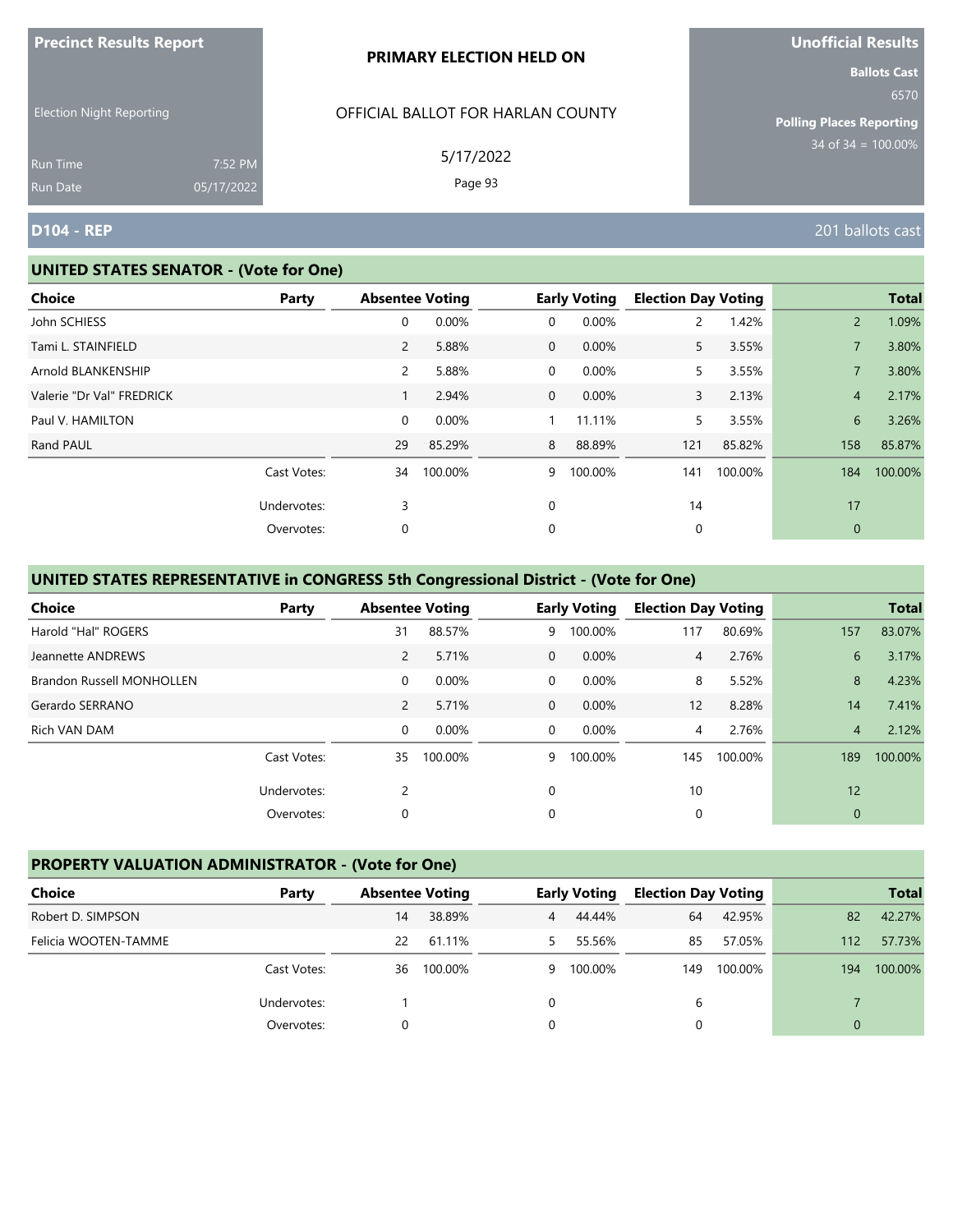| <b>Precinct Results Report</b>     |                       | <b>PRIMARY ELECTION HELD ON</b>   | <b>Unofficial Results</b>                                      |
|------------------------------------|-----------------------|-----------------------------------|----------------------------------------------------------------|
| <b>Election Night Reporting</b>    |                       | OFFICIAL BALLOT FOR HARLAN COUNTY | <b>Ballots Cast</b><br>6570<br><b>Polling Places Reporting</b> |
| <b>Run Time</b><br><b>Run Date</b> | 7:52 PM<br>05/17/2022 | 5/17/2022<br>Page 94              | $34$ of $34 = 100.00\%$                                        |
| <b>D104 - REP</b>                  |                       |                                   | 201 ballots cast                                               |

# **COUNTY JUDGE/EXECUTIVE - (Vote for One)**

| <b>Choice</b>      | Party       | <b>Absentee Voting</b> |         |               | <b>Early Voting</b> | <b>Election Day Voting</b> |         |                | <b>Total</b> |
|--------------------|-------------|------------------------|---------|---------------|---------------------|----------------------------|---------|----------------|--------------|
| Darren Pete FARMER |             | 3                      | 8.11%   | 3             | 33.33%              | 14                         | 9.15%   | 20             | 10.05%       |
| M. "Macky" WYNN    |             | 11                     | 29.73%  | $\mathcal{P}$ | 22.22%              | 38                         | 24.84%  | 51             | 25.63%       |
| Dan MOSLEY         |             | 23                     | 62.16%  |               | 4 44.44%            | 101                        | 66.01%  | 128            | 64.32%       |
|                    | Cast Votes: | 37                     | 100.00% | 9             | 100.00%             | 153                        | 100.00% | 199            | 100.00%      |
|                    | Undervotes: | 0                      |         | $\Omega$      |                     | 2                          |         | $\mathcal{D}$  |              |
|                    | Overvotes:  | 0                      |         | 0             |                     | 0                          |         | $\overline{0}$ |              |

# **COUNTY CLERK - (Vote for One)**

| Choice          | Party       | <b>Absentee Voting</b> |         |               | <b>Early Voting</b> | <b>Election Day Voting</b> |         |          | <b>Total</b> |
|-----------------|-------------|------------------------|---------|---------------|---------------------|----------------------------|---------|----------|--------------|
| John CLEM JR.   |             |                        | 32.35%  |               | 77.78%              | 26                         | 17.93%  | 44       | 23.40%       |
| Ashley SULLIVAN |             | 23                     | 67.65%  | $\mathcal{P}$ | 22.22%              | 119                        | 82.07%  | 144      | 76.60%       |
|                 | Cast Votes: | 34                     | 100.00% | 9             | 100.00%             | 145                        | 100.00% | 188      | 100.00%      |
|                 | Undervotes: |                        |         | $\Omega$      |                     | 10                         |         | 13       |              |
|                 | Overvotes:  | 0                      |         | 0             |                     | 0                          |         | $\Omega$ |              |

## **SHERIFF - (Vote for One)**

| <b>Choice</b>            | Party       | <b>Absentee Voting</b> |         |            | <b>Early Voting</b> | <b>Election Day Voting</b> |         |     | <b>Total</b> |
|--------------------------|-------------|------------------------|---------|------------|---------------------|----------------------------|---------|-----|--------------|
| Chris BREWER             |             | 23                     | 62.16%  | 5.         | 55.56%              | 85                         | 55.56%  | 113 | 56.78%       |
| Leslie E. "Smitty" SMITH |             | 14                     | 37.84%  | $\sqrt{4}$ | 44.44%              | 68                         | 44.44%  | 86  | 43.22%       |
|                          | Cast Votes: | 37                     | 100.00% |            | 9 100.00%           | 153                        | 100.00% | 199 | 100.00%      |
|                          | Undervotes: | 0                      |         | 0          |                     |                            |         |     |              |
|                          | Overvotes:  | 0                      |         | 0          |                     | 0                          |         |     |              |

| <b>Choice</b>             | Party       | <b>Absentee Voting</b> |          |                | <b>Early Voting</b> | <b>Election Day Voting</b> |         |              | <b>Total</b> |
|---------------------------|-------------|------------------------|----------|----------------|---------------------|----------------------------|---------|--------------|--------------|
| <b>Rick JONES</b>         |             | 4                      | 11.11%   | $\overline{4}$ | 44.44%              | 28                         | 18.92%  | 36           | 18.65%       |
| <b>B. J. BURKHART</b>     |             | 30                     | 83.33%   | $\overline{4}$ | 44.44%              | 107                        | 72.30%  | 141          | 73.06%       |
| John Thomas DODD          |             | 2                      | 5.56%    |                | 11.11%              | 8                          | 5.41%   | 11           | 5.70%        |
| Lawrence "Stretch" CREECH |             | $\mathbf{0}$           | $0.00\%$ | $\overline{0}$ | $0.00\%$            | 5.                         | 3.38%   | 5            | 2.59%        |
|                           | Cast Votes: | 36                     | 100.00%  | 9              | 100.00%             | 148                        | 100.00% | 193          | 100.00%      |
|                           | Undervotes: |                        |          | 0              |                     |                            |         | 8            |              |
|                           | Overvotes:  | 0                      |          | 0              |                     | 0                          |         | $\mathbf{0}$ |              |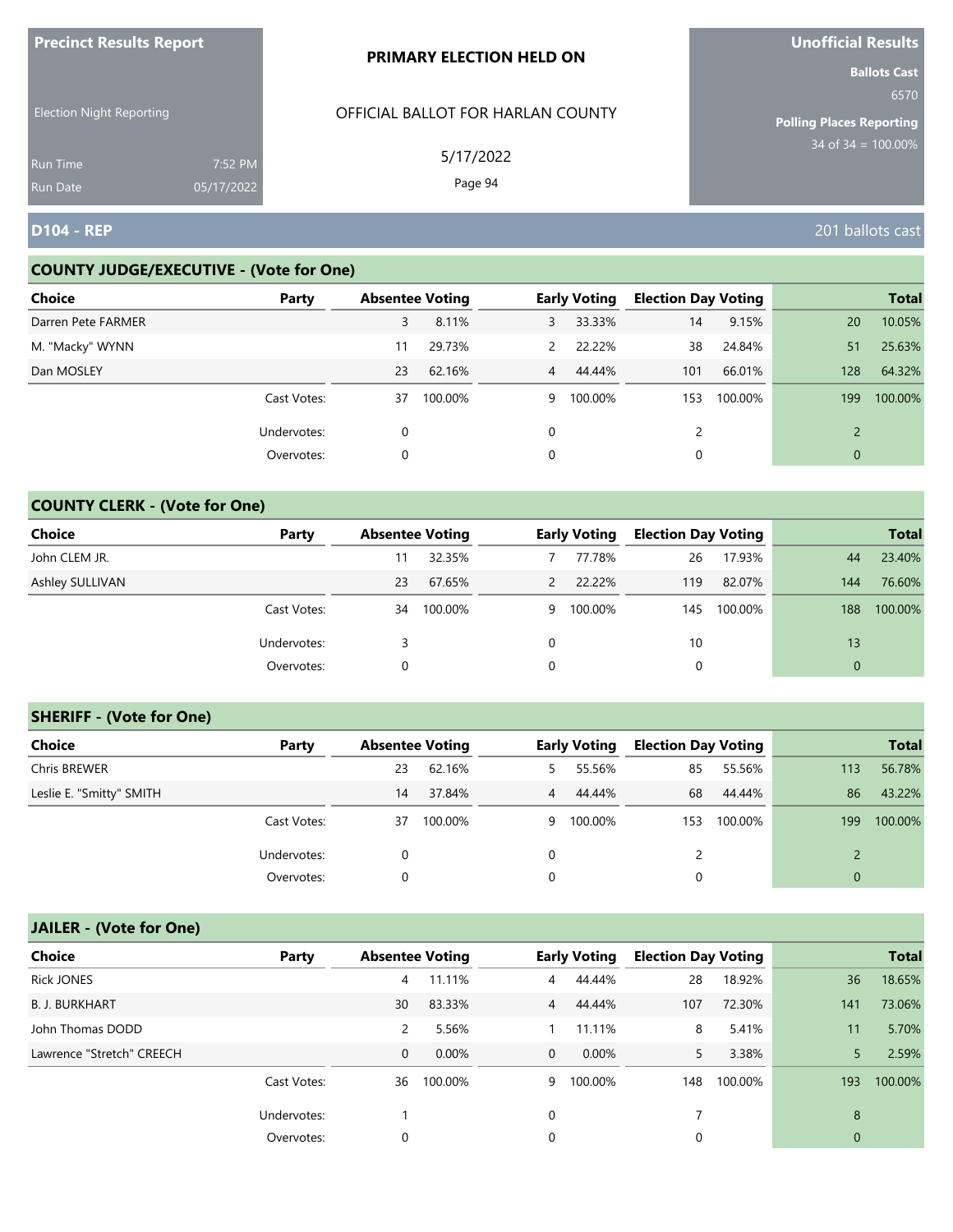| <u>FIECINCLAESURS REPORT</u>       |                       | <b>PRIMARY ELECTION HELD ON</b>   | <b>UIIUIIILIAI NESUILS</b><br><b>Ballots Cast</b> |
|------------------------------------|-----------------------|-----------------------------------|---------------------------------------------------|
| <b>Election Night Reporting</b>    |                       | OFFICIAL BALLOT FOR HARLAN COUNTY | 6570<br><b>Polling Places Reporting</b>           |
| <b>Run Time</b><br><b>Run Date</b> | 7:52 PM<br>05/17/2022 | 5/17/2022<br>Page 95              | $34$ of 34 = 100.00%                              |
| <b>D104 - REP</b>                  |                       |                                   | 201 ballots cast                                  |

# **CORONER - (Vote for One)**

**Precinct Results Report**

| Choice                | Party       | <b>Absentee Voting</b> |         |              | <b>Early Voting</b> | <b>Election Day Voting</b> |         |             | <b>Total</b> |
|-----------------------|-------------|------------------------|---------|--------------|---------------------|----------------------------|---------|-------------|--------------|
| John Derrick NOE      |             | 12                     | 34.29%  |              | 11.11%              | 70                         | 50.00%  | 83          | 45.11%       |
| Joshua L. SHACKLEFORD |             | 5                      | 14.29%  | $\mathbf{2}$ | 22.22%              | 12                         | 8.57%   | 19          | 10.33%       |
| Tommy E. HALL         |             |                        | 2.86%   | $\Omega$     | $0.00\%$            | 8                          | 5.71%   | 9           | 4.89%        |
| Jeffrey L. SAWYERS    |             | 17                     | 48.57%  | 6            | 66.67%              | 50                         | 35.71%  | 73          | 39.67%       |
|                       | Cast Votes: | 35                     | 100.00% | 9            | 100.00%             | 140                        | 100.00% | 184         | 100.00%      |
|                       | Undervotes: | 2                      |         | $\Omega$     |                     | 15                         |         | 17          |              |
|                       | Overvotes:  | 0                      |         | 0            |                     | 0                          |         | $\mathbf 0$ |              |

# **MAGISTRATE 4th Magisterial District - (Vote for One)**

| <b>Choice</b>      | Party       | <b>Absentee Voting</b> |         |              | <b>Early Voting</b> | <b>Election Day Voting</b> |         |     | <b>Total</b> |
|--------------------|-------------|------------------------|---------|--------------|---------------------|----------------------------|---------|-----|--------------|
| <b>Chris ALLEN</b> |             | 4                      | 10.81%  | 0            | 0.00%               | 16                         | 10.39%  | 20  | 10.00%       |
| Hiram FIELDS       |             | 3                      | 8.11%   | $\mathbf{0}$ | $0.00\%$            | 17                         | 11.04%  | 20  | 10.00%       |
| Darrell MIDDLETON  |             |                        | 18.92%  | 3            | 33.33%              | 11                         | 7.14%   | 21  | 10.50%       |
| Jim RODDY          |             | 23                     | 62.16%  | 6            | 66.67%              | 110                        | 71.43%  | 139 | 69.50%       |
|                    | Cast Votes: | 37                     | 100.00% | 9            | 100.00%             | 154                        | 100.00% | 200 | 100.00%      |
|                    | Undervotes: | 0                      |         | 0            |                     |                            |         |     |              |
|                    | Overvotes:  | 0                      |         | 0            |                     | 0                          |         | 0   |              |

# **CONSTABLE 4th Magisterial District - (Vote for One)**

| <b>Choice</b>      | Party       | <b>Absentee Voting</b> |         |                | <b>Early Voting</b> | <b>Election Day Voting</b> |         |                | <b>Total</b> |
|--------------------|-------------|------------------------|---------|----------------|---------------------|----------------------------|---------|----------------|--------------|
| Chris HICKEY       |             |                        | 5.88%   |                | 11.11%              | 21                         | 15.33%  | 24             | 13.33%       |
| Steven RAY         |             | 16                     | 47.06%  | $\overline{0}$ | $0.00\%$            | 67                         | 48.91%  | 83             | 46.11%       |
| Larry "Bun" GRUBBS |             | 16                     | 47.06%  | 8              | 88.89%              | 49                         | 35.77%  | 73             | 40.56%       |
|                    | Cast Votes: | 34                     | 100.00% | 9              | 100.00%             | 137                        | 100.00% | 180            | 100.00%      |
|                    | Undervotes: |                        |         | $\Omega$       |                     | 18                         |         | 21             |              |
|                    | Overvotes:  | 0                      |         | 0              |                     | 0                          |         | $\overline{0}$ |              |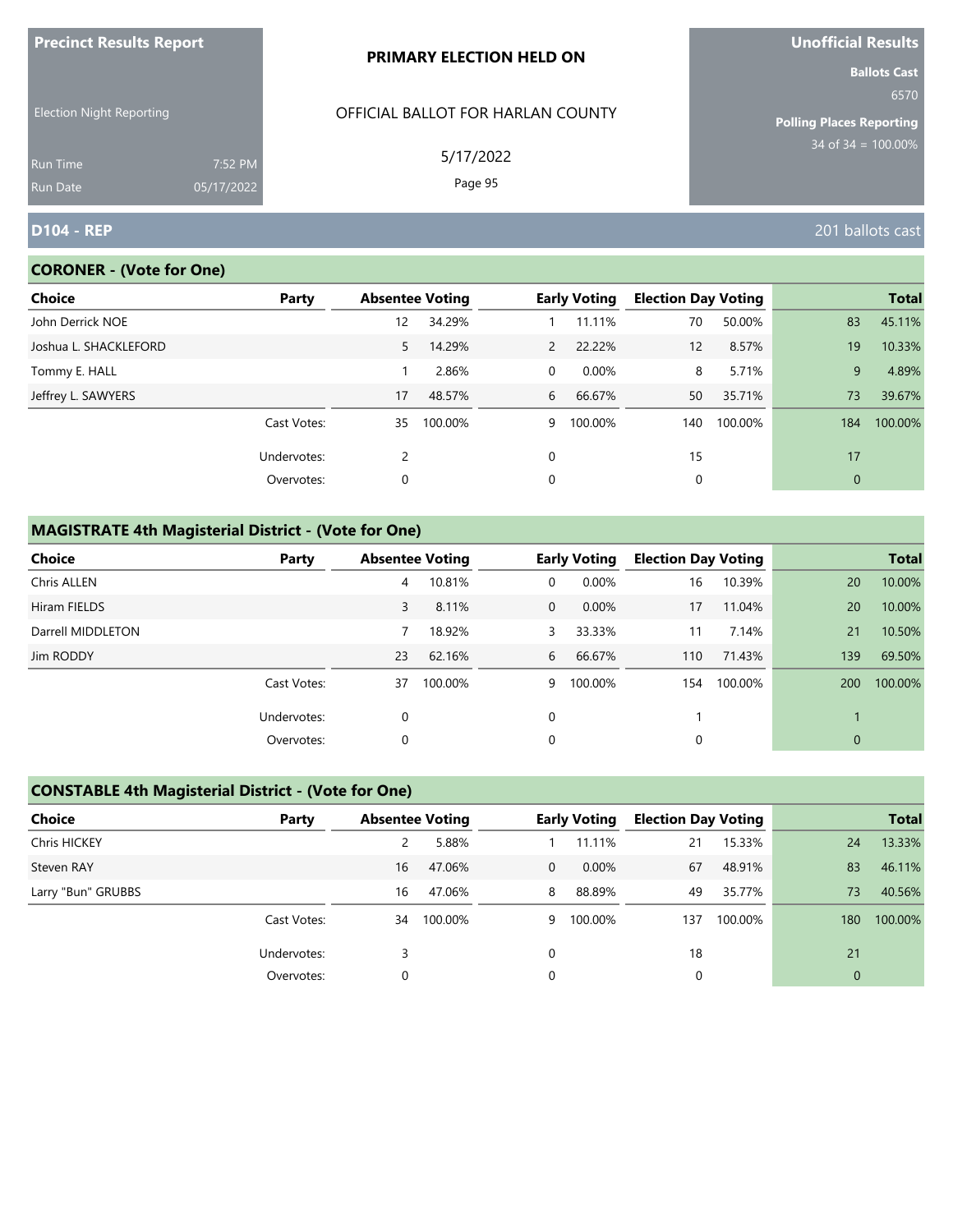| <b>Precinct Results Report</b>                     |            | PRIMARY ELECTION HELD ON                       | <b>Unofficial Results</b>                                                              |
|----------------------------------------------------|------------|------------------------------------------------|----------------------------------------------------------------------------------------|
| <b>Election Night Reporting</b><br><b>Run Time</b> | 7:52 PM    | OFFICIAL BALLOT FOR HARLAN COUNTY<br>5/17/2022 | <b>Ballots Cast</b><br>6570<br><b>Polling Places Reporting</b><br>$34$ of 34 = 100.00% |
| <b>Run Date</b>                                    | 05/17/2022 | Page 96                                        |                                                                                        |
| <b>D104 - DEM</b>                                  |            |                                                | 53 ballots cast                                                                        |

| Choice                    | Party       | <b>Absentee Voting</b> |          |                | <b>Early Voting</b> | <b>Election Day Voting</b> |         |              | <b>Total</b> |
|---------------------------|-------------|------------------------|----------|----------------|---------------------|----------------------------|---------|--------------|--------------|
| Joshua Wesley BLANTON SR. |             |                        | 25.00%   | $\mathbf{0}$   | 0.00%               | 14                         | 34.15%  | 15           | 33.33%       |
| Charles BOOKER            |             | 3                      | 75.00%   | 0              | $0.00\%$            | 19                         | 46.34%  | 22           | 48.89%       |
| Ruth GAO                  |             | $\mathbf{0}$           | $0.00\%$ | $\overline{0}$ | $0.00\%$            |                            | 2.44%   |              | 2.22%        |
| John MERRILL              |             | 0                      | 0.00%    | $\overline{0}$ | 0.00%               |                            | 17.07%  |              | 15.56%       |
|                           | Cast Votes: | $\overline{4}$         | 100.00%  | $\mathbf 0$    | $0.00\%$            | 41                         | 100.00% | 45           | 100.00%      |
|                           | Undervotes: |                        |          | 0              |                     |                            |         | 8            |              |
|                           | Overvotes:  | 0                      |          | 0              |                     | 0                          |         | $\mathbf{0}$ |              |

| Choice           | Party       |              | <b>Absentee Voting</b> |   | <b>Early Voting</b> | <b>Election Day Voting</b> |         |          | <b>Total</b> |
|------------------|-------------|--------------|------------------------|---|---------------------|----------------------------|---------|----------|--------------|
| Pamela D. BAILEY |             | 0            | $0.00\%$               | 0 | $0.00\%$            | 20                         | 41.67%  | 20       | 37.74%       |
| Donna G. HOSKINS |             | $\mathbf{P}$ | 100.00%                | 0 | $0.00\%$            | 28                         | 58.33%  | 33       | 62.26%       |
|                  | Cast Votes: |              | 5 100.00%              |   | $0.00\%$            | 48                         | 100.00% | 53       | 100.00%      |
|                  | Undervotes: |              |                        |   |                     | $\Omega$                   |         | $\Omega$ |              |
|                  | Overvotes:  |              |                        |   |                     |                            |         | $\Omega$ |              |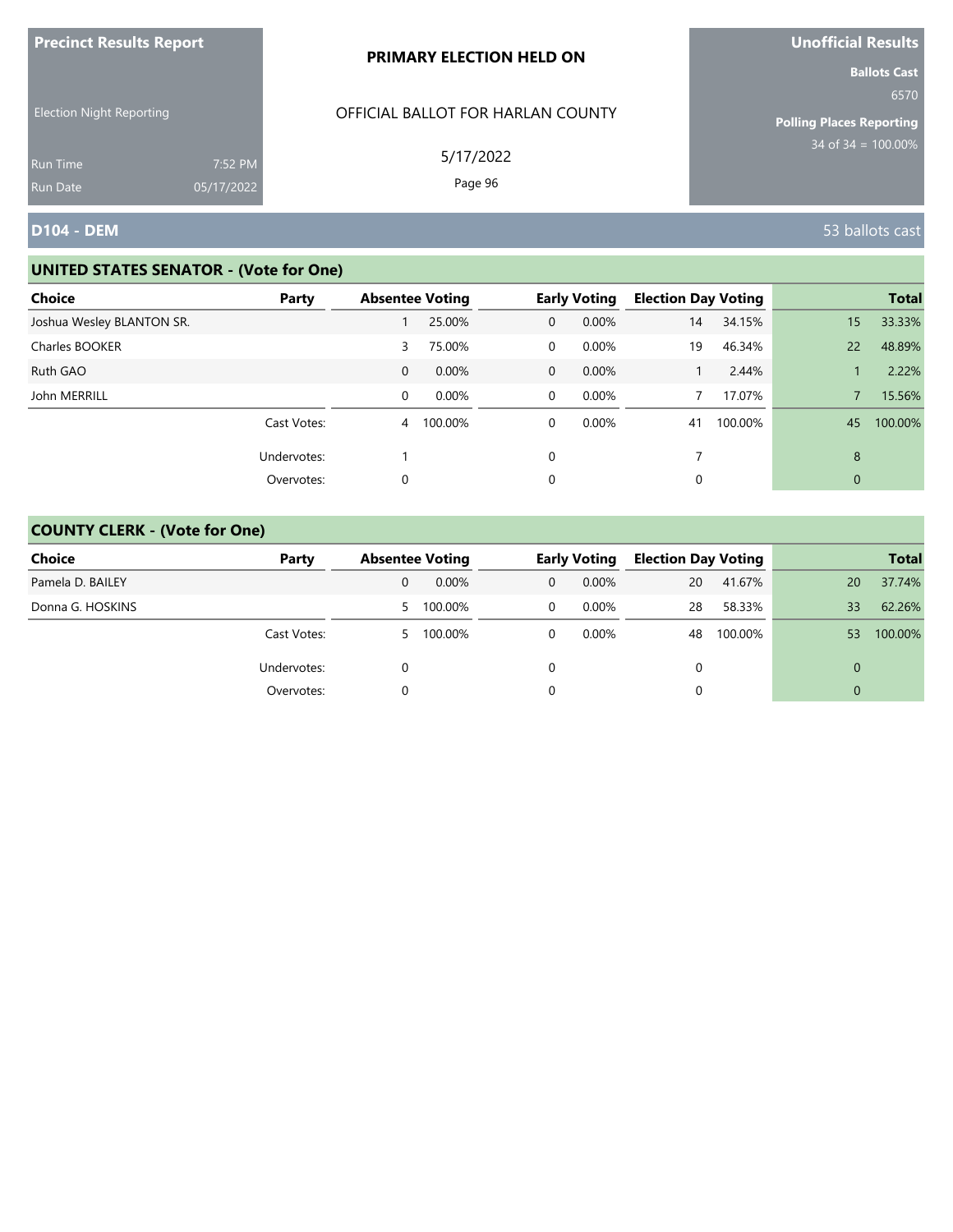|                                 |                       | PRIMARY ELECTION HELD ON          | <b>Ballots Cast</b>                                                |
|---------------------------------|-----------------------|-----------------------------------|--------------------------------------------------------------------|
| <b>Election Night Reporting</b> |                       | OFFICIAL BALLOT FOR HARLAN COUNTY | 6570<br><b>Polling Places Reporting</b><br>$34$ of $34 = 100.00\%$ |
| <b>Run Time</b><br>Run Date     | 7:52 PM<br>05/17/2022 | 5/17/2022<br>Page 97              |                                                                    |
| <b>D106 - REP</b>               |                       |                                   | 239 ballots cast                                                   |

#### **UNITED STATES SENATOR - (Vote for One)**

**Precinct Results Report**

| <b>Choice</b>             | Party       | <b>Absentee Voting</b> |         |                | <b>Early Voting</b> | <b>Election Day Voting</b> |         |             | <b>Total</b> |
|---------------------------|-------------|------------------------|---------|----------------|---------------------|----------------------------|---------|-------------|--------------|
| John SCHIESS              |             | 0                      | 0.00%   | $\overline{0}$ | 0.00%               | 3                          | 1.56%   | 3           | 1.43%        |
| Tami L. STAINFIELD        |             | 0                      | 0.00%   | $\mathbf 0$    | 0.00%               | 8                          | 4.17%   | 8           | 3.81%        |
| Arnold BLANKENSHIP        |             | $\mathbf{0}$           | 0.00%   | $\overline{0}$ | 0.00%               | 9                          | 4.69%   | 9           | 4.29%        |
| Valerie "Dr Val" FREDRICK |             | 0                      | 0.00%   | $\mathbf 0$    | $0.00\%$            | 5.                         | 2.60%   | 5           | 2.38%        |
| Paul V. HAMILTON          |             | $\mathbf{0}$           | 0.00%   | $\overline{0}$ | 0.00%               | 3                          | 1.56%   | 3           | 1.43%        |
| Rand PAUL                 |             | 16                     | 100.00% |                | 2 100.00%           | 164                        | 85.42%  | 182         | 86.67%       |
|                           | Cast Votes: | 16                     | 100.00% | $\overline{2}$ | 100.00%             | 192                        | 100.00% | 210         | 100.00%      |
|                           | Undervotes: | 0                      |         | 0              |                     | 29                         |         | 29          |              |
|                           | Overvotes:  | 0                      |         | 0              |                     | 0                          |         | $\mathbf 0$ |              |

# **UNITED STATES REPRESENTATIVE in CONGRESS 5th Congressional District - (Vote for One)**

| Choice                           | Party       |              | <b>Absentee Voting</b> |                | <b>Early Voting</b> | <b>Election Day Voting</b> |         |              | <b>Total</b> |
|----------------------------------|-------------|--------------|------------------------|----------------|---------------------|----------------------------|---------|--------------|--------------|
| Harold "Hal" ROGERS              |             | 13           | 81.25%                 | $\mathbf{2}$   | 100.00%             | 149                        | 77.60%  | 164          | 78.10%       |
| Jeannette ANDREWS                |             |              | 6.25%                  | $\Omega$       | 0.00%               | 14                         | 7.29%   | 15           | 7.14%        |
| <b>Brandon Russell MONHOLLEN</b> |             |              | 6.25%                  | $\mathbf 0$    | 0.00%               | 8                          | 4.17%   | 9            | 4.29%        |
| Gerardo SERRANO                  |             |              | 6.25%                  | $\overline{0}$ | 0.00%               | 16                         | 8.33%   | 17           | 8.10%        |
| Rich VAN DAM                     |             | $\mathbf{0}$ | 0.00%                  | $\Omega$       | $0.00\%$            | 5.                         | 2.60%   | 5            | 2.38%        |
|                                  | Cast Votes: | 16           | 100.00%                | $\mathcal{P}$  | 100.00%             | 192                        | 100.00% | 210          | 100.00%      |
|                                  | Undervotes: | 0            |                        | $\Omega$       |                     | 29                         |         | 29           |              |
|                                  | Overvotes:  | 0            |                        | 0              |                     | 0                          |         | $\mathbf{0}$ |              |

# **PROPERTY VALUATION ADMINISTRATOR - (Vote for One)**

| Choice               | Party       | <b>Absentee Voting</b> |         |          | <b>Early Voting</b> | <b>Election Day Voting</b> |         |          | <b>Total</b> |
|----------------------|-------------|------------------------|---------|----------|---------------------|----------------------------|---------|----------|--------------|
| Robert D. SIMPSON    |             | 9                      | 56.25%  | 0        | $0.00\%$            | 99                         | 48.77%  | 108      | 48.87%       |
| Felicia WOOTEN-TAMME |             |                        | 43.75%  |          | 2 100.00%           | 104                        | 51.23%  | 113      | 51.13%       |
|                      | Cast Votes: | 16                     | 100.00% |          | 2 100.00%           | 203                        | 100.00% | 221      | 100.00%      |
|                      | Undervotes: |                        |         | $\Omega$ |                     | 18                         |         | 18       |              |
|                      | Overvotes:  |                        |         | $\Omega$ |                     |                            |         | $\Omega$ |              |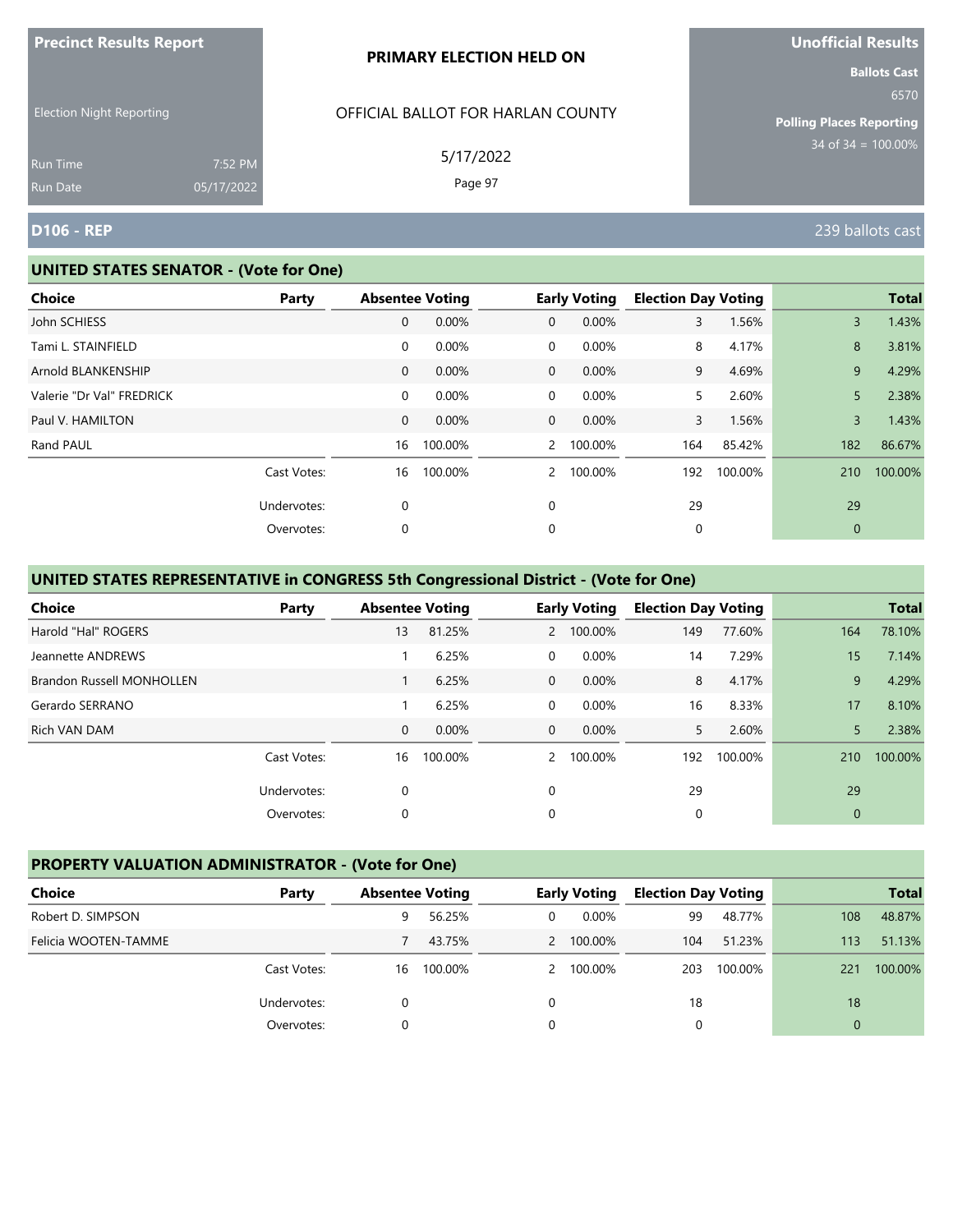| <b>FIGUILLE RESULTS REPUIL</b>     |                       | <b>PRIMARY ELECTION HELD ON</b>   | <b>VIIVIIILIAI NESUILS</b><br><b>Ballots Cast</b> |
|------------------------------------|-----------------------|-----------------------------------|---------------------------------------------------|
| <b>Election Night Reporting</b>    |                       | OFFICIAL BALLOT FOR HARLAN COUNTY | 6570<br><b>Polling Places Reporting</b>           |
| <b>Run Time</b><br><b>Run Date</b> | 7:52 PM<br>05/17/2022 | 5/17/2022<br>Page 98              | $34$ of 34 = $100.00\%$                           |
| <b>D106 - REP</b>                  |                       |                                   | 239 ballots cast                                  |

## **COUNTY JUDGE/EXECUTIVE - (Vote for One)**

**Precinct Results Report**

| <b>Choice</b>      | Party       | <b>Absentee Voting</b> |         |              | <b>Early Voting</b> | <b>Election Day Voting</b> |         |     | <b>Total</b> |
|--------------------|-------------|------------------------|---------|--------------|---------------------|----------------------------|---------|-----|--------------|
| Darren Pete FARMER |             | 2                      | 12.50%  | 0            | $0.00\%$            | 25                         | 11.74%  | 27  | 11.69%       |
| M. "Macky" WYNN    |             | 3                      | 18.75%  | $\mathbf{0}$ | $0.00\%$            | 82                         | 38.50%  | 85  | 36.80%       |
| Dan MOSLEY         |             | 11                     | 68.75%  |              | 2 100.00%           | 106                        | 49.77%  | 119 | 51.52%       |
|                    | Cast Votes: | 16                     | 100.00% |              | 2 100.00%           | 213                        | 100.00% | 231 | 100.00%      |
|                    | Undervotes: | 0                      |         | $\Omega$     |                     | 8                          |         | 8   |              |
|                    | Overvotes:  | 0                      |         | 0            |                     |                            |         | 0   |              |

# **COUNTY CLERK - (Vote for One)**

| Choice          | Party       | <b>Absentee Voting</b> |         |   | <b>Early Voting</b> | <b>Election Day Voting</b> |         |          | <b>Total</b> |
|-----------------|-------------|------------------------|---------|---|---------------------|----------------------------|---------|----------|--------------|
| John CLEM JR.   |             | 6                      | 37.50%  |   | 100.00%             | 77                         | 37.20%  | 84       | 37.50%       |
| Ashley SULLIVAN |             | 10                     | 62.50%  | 0 | $0.00\%$            | 130                        | 62.80%  | 140      | 62.50%       |
|                 | Cast Votes: | 16                     | 100.00% |   | 100.00%             | 207                        | 100.00% | 224      | 100.00%      |
|                 | Undervotes: |                        |         |   |                     | 14                         |         | 15       |              |
|                 | Overvotes:  | 0                      |         | 0 |                     | 0                          |         | $\Omega$ |              |

## **SHERIFF - (Vote for One)**

| <b>Choice</b>            | Party       | <b>Absentee Voting</b> |         |   | <b>Early Voting</b> | <b>Election Day Voting</b> |         |          | <b>Total</b> |
|--------------------------|-------------|------------------------|---------|---|---------------------|----------------------------|---------|----------|--------------|
| <b>Chris BREWER</b>      |             | 9                      | 56.25%  |   | 50.00%              | 166                        | 76.50%  | 176      | 74.89%       |
| Leslie E. "Smitty" SMITH |             |                        | 43.75%  |   | 50.00%              | 51                         | 23.50%  | 59       | 25.11%       |
|                          | Cast Votes: | 16                     | 100.00% |   | 2 100.00%           | 217                        | 100.00% | 235      | 100.00%      |
|                          | Undervotes: | 0                      |         | 0 |                     | 4                          |         | 4        |              |
|                          | Overvotes:  |                        |         |   |                     | 0                          |         | $\Omega$ |              |

| <b>Choice</b>             | Party       | <b>Absentee Voting</b> |          |               | <b>Early Voting</b> | <b>Election Day Voting</b> |         |             | <b>Total</b> |
|---------------------------|-------------|------------------------|----------|---------------|---------------------|----------------------------|---------|-------------|--------------|
| <b>Rick JONES</b>         |             |                        | 6.25%    | $\mathbf{0}$  | 0.00%               | 43                         | 20.77%  | 44          | 19.56%       |
| <b>B. J. BURKHART</b>     |             | 15                     | 93.75%   |               | 50.00%              | 137                        | 66.18%  | 153         | 68.00%       |
| John Thomas DODD          |             | $\mathbf 0$            | 0.00%    | $\mathbf{0}$  | $0.00\%$            | 17                         | 8.21%   | 17          | 7.56%        |
| Lawrence "Stretch" CREECH |             | 0                      | $0.00\%$ |               | 50.00%              | 10                         | 4.83%   | 11          | 4.89%        |
|                           | Cast Votes: | 16                     | 100.00%  | $\mathcal{P}$ | 100.00%             | 207                        | 100.00% | 225         | 100.00%      |
|                           | Undervotes: | 0                      |          | 0             |                     | 14                         |         | 14          |              |
|                           | Overvotes:  | 0                      |          | 0             |                     | 0                          |         | $\mathbf 0$ |              |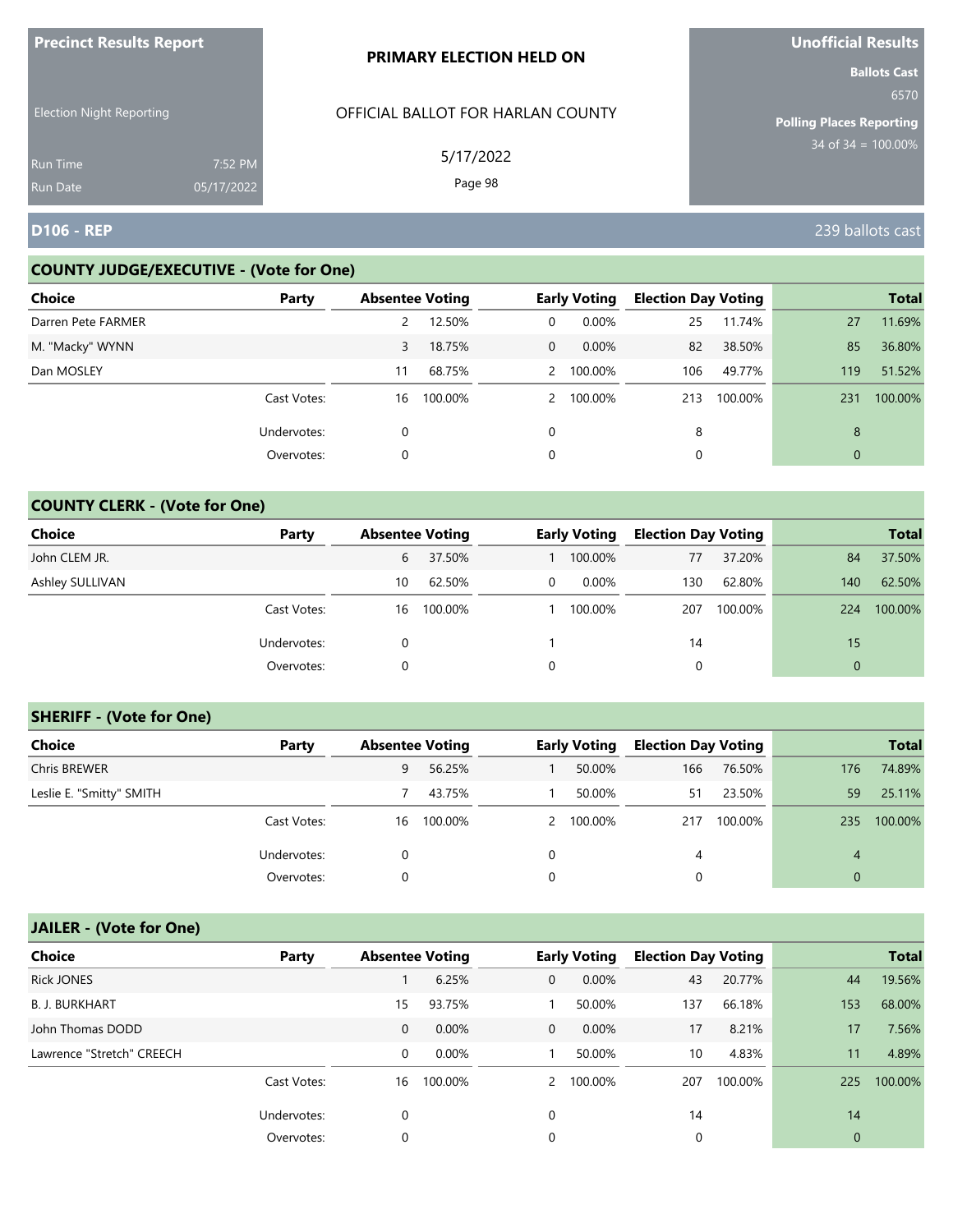| <u>FIECINCLAESURS REPORT</u>    |            | <b>PRIMARY ELECTION HELD ON</b>   | <b>UNUNICIAL NESULS</b>                 |
|---------------------------------|------------|-----------------------------------|-----------------------------------------|
|                                 |            |                                   | <b>Ballots Cast</b>                     |
| <b>Election Night Reporting</b> |            | OFFICIAL BALLOT FOR HARLAN COUNTY | 6570<br><b>Polling Places Reporting</b> |
|                                 |            |                                   | $34$ of 34 = 100.00%                    |
| <b>Run Time</b>                 | 7:52 PM    | 5/17/2022                         |                                         |
| <b>Run Date</b>                 | 05/17/2022 | Page 99                           |                                         |
| <b>D106 - REP</b>               |            |                                   | 239 ballots cast                        |

# **CORONER - (Vote for One)**

**Precinct Results Report**

| Choice                | Party       | <b>Absentee Voting</b> |         |                | <b>Early Voting</b> | <b>Election Day Voting</b> |         |          | <b>Total</b> |
|-----------------------|-------------|------------------------|---------|----------------|---------------------|----------------------------|---------|----------|--------------|
| John Derrick NOE      |             | 8                      | 50.00%  |                | 50.00%              | 69                         | 32.70%  | 78       | 34.06%       |
| Joshua L. SHACKLEFORD |             |                        | 6.25%   |                | 50.00%              | 22                         | 10.43%  | 24       | 10.48%       |
| Tommy E. HALL         |             | $\mathbf{0}$           | 0.00%   | $\Omega$       | 0.00%               | 9                          | 4.27%   | 9        | 3.93%        |
| Jeffrey L. SAWYERS    |             |                        | 43.75%  | $\overline{0}$ | 0.00%               | 111                        | 52.61%  | 118      | 51.53%       |
|                       | Cast Votes: | 16                     | 100.00% | $\mathcal{P}$  | 100.00%             | 211                        | 100.00% | 229      | 100.00%      |
|                       | Undervotes: | 0                      |         | $\Omega$       |                     | 10                         |         | 10       |              |
|                       | Overvotes:  | 0                      |         | 0              |                     | 0                          |         | $\theta$ |              |

# **MAGISTRATE 4th Magisterial District - (Vote for One)**

| <b>Choice</b>     | Party       |    | <b>Absentee Voting</b> |              | <b>Early Voting</b> | <b>Election Day Voting</b> |         |              | <b>Total</b> |
|-------------------|-------------|----|------------------------|--------------|---------------------|----------------------------|---------|--------------|--------------|
| Chris ALLEN       |             | 5  | 31.25%                 |              | 50.00%              | 24                         | 11.06%  | 30           | 12.77%       |
| Hiram FIELDS      |             | 2  | 12.50%                 | 0            | $0.00\%$            | 31                         | 14.29%  | 33           | 14.04%       |
| Darrell MIDDLETON |             |    | 6.25%                  | $\mathbf{0}$ | $0.00\%$            | 55                         | 25.35%  | 56           | 23.83%       |
| Jim RODDY         |             | 8  | 50.00%                 |              | 50.00%              | 107                        | 49.31%  | 116          | 49.36%       |
|                   | Cast Votes: | 16 | 100.00%                |              | 2 100.00%           | 217                        | 100.00% | 235          | 100.00%      |
|                   | Undervotes: | 0  |                        | $\mathbf 0$  |                     | 4                          |         | 4            |              |
|                   | Overvotes:  | 0  |                        | $\mathbf 0$  |                     |                            |         | $\mathbf{0}$ |              |

# **CONSTABLE 4th Magisterial District - (Vote for One)**

| Choice             | Party       | <b>Absentee Voting</b> |         |              | <b>Early Voting</b> | <b>Election Day Voting</b> |         |              | <b>Total</b> |
|--------------------|-------------|------------------------|---------|--------------|---------------------|----------------------------|---------|--------------|--------------|
| Chris HICKEY       |             | $\mathbf 0$            | 0.00%   |              | 50.00%              | 30                         | 14.08%  | 31           | 13.48%       |
| Steven RAY         |             | 8                      | 53.33%  |              | 50.00%              | 136                        | 63.85%  | 145          | 63.04%       |
| Larry "Bun" GRUBBS |             |                        | 46.67%  | $\mathbf{0}$ | $0.00\%$            | 47                         | 22.07%  | 54           | 23.48%       |
|                    | Cast Votes: | 15                     | 100.00% |              | 2 100.00%           | 213                        | 100.00% | 230          | 100.00%      |
|                    | Undervotes: |                        |         |              |                     | 8                          |         | 9            |              |
|                    | Overvotes:  |                        |         |              |                     | 0                          |         | $\mathbf{0}$ |              |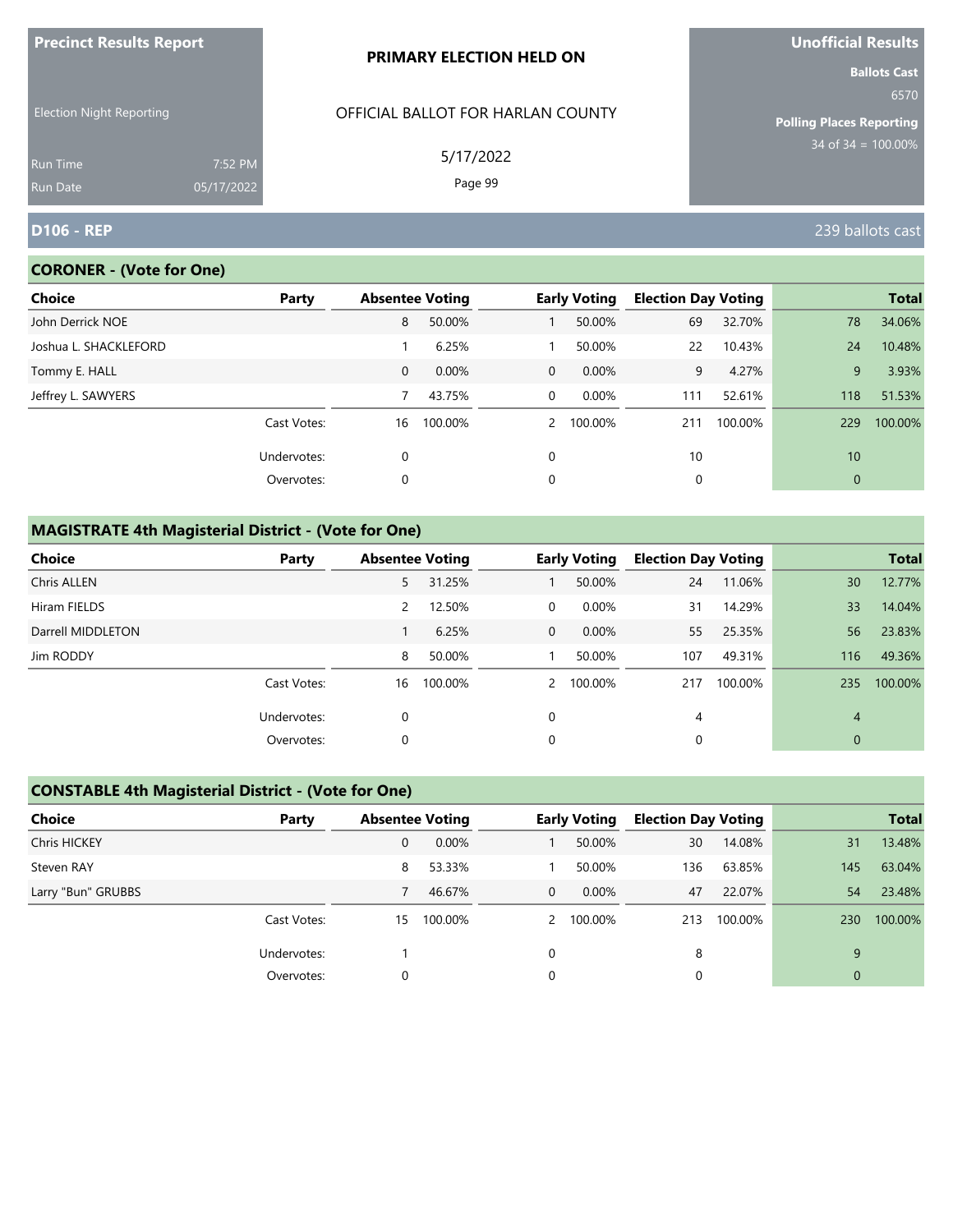| <b>Precinct Results Report</b>  |            | PRIMARY ELECTION HELD ON          | Unofficial Results                                             |
|---------------------------------|------------|-----------------------------------|----------------------------------------------------------------|
| <b>Election Night Reporting</b> |            | OFFICIAL BALLOT FOR HARLAN COUNTY | <b>Ballots Cast</b><br>6570<br><b>Polling Places Reporting</b> |
| <b>Run Time</b>                 | 7:52 PM    | 5/17/2022                         | $134$ of 34 = 100.00%                                          |
| <b>Run Date</b>                 | 05/17/2022 | Page 100                          |                                                                |
| <b>D106 - DEM</b>               |            |                                   | 64 ballots cast                                                |

| Choice                    | Party       | <b>Absentee Voting</b> |           |                | <b>Early Voting</b> | <b>Election Day Voting</b> |         |              | <b>Total</b> |
|---------------------------|-------------|------------------------|-----------|----------------|---------------------|----------------------------|---------|--------------|--------------|
| Joshua Wesley BLANTON SR. |             | 0                      | 0.00%     |                | 100.00%             | 14                         | 29.79%  | 15           | 28.30%       |
| Charles BOOKER            |             | 4                      | 80.00%    | $\overline{0}$ | $0.00\%$            | 18                         | 38.30%  | 22           | 41.51%       |
| Ruth GAO                  |             | 0                      | 0.00%     | 0              | 0.00%               | 5.                         | 10.64%  |              | 9.43%        |
| John MERRILL              |             |                        | 20.00%    | $\overline{0}$ | $0.00\%$            | 10                         | 21.28%  | 11           | 20.75%       |
|                           | Cast Votes: |                        | 5 100.00% |                | 100.00%             | 47                         | 100.00% | 53           | 100.00%      |
|                           | Undervotes: | 0                      |           | $\Omega$       |                     | 11                         |         | 11           |              |
|                           | Overvotes:  | 0                      |           | 0              |                     | 0                          |         | $\mathbf{0}$ |              |

| <b>Choice</b>    | Party       | <b>Absentee Voting</b> |         |   | <b>Early Voting</b> | <b>Election Day Voting</b> |         |          | <b>Total</b> |
|------------------|-------------|------------------------|---------|---|---------------------|----------------------------|---------|----------|--------------|
| Pamela D. BAILEY |             |                        | 40.00%  | 0 | 0.00%               | 24                         | 42.86%  | 26       | 41.94%       |
| Donna G. HOSKINS |             |                        | 60.00%  |   | 100.00%             | 32                         | 57.14%  | 36       | 58.06%       |
|                  | Cast Votes: | 5                      | 100.00% |   | 100.00%             | 56                         | 100.00% | 62       | 100.00%      |
|                  | Undervotes: |                        |         | 0 |                     |                            |         |          |              |
|                  | Overvotes:  |                        |         | 0 |                     |                            |         | $\Omega$ |              |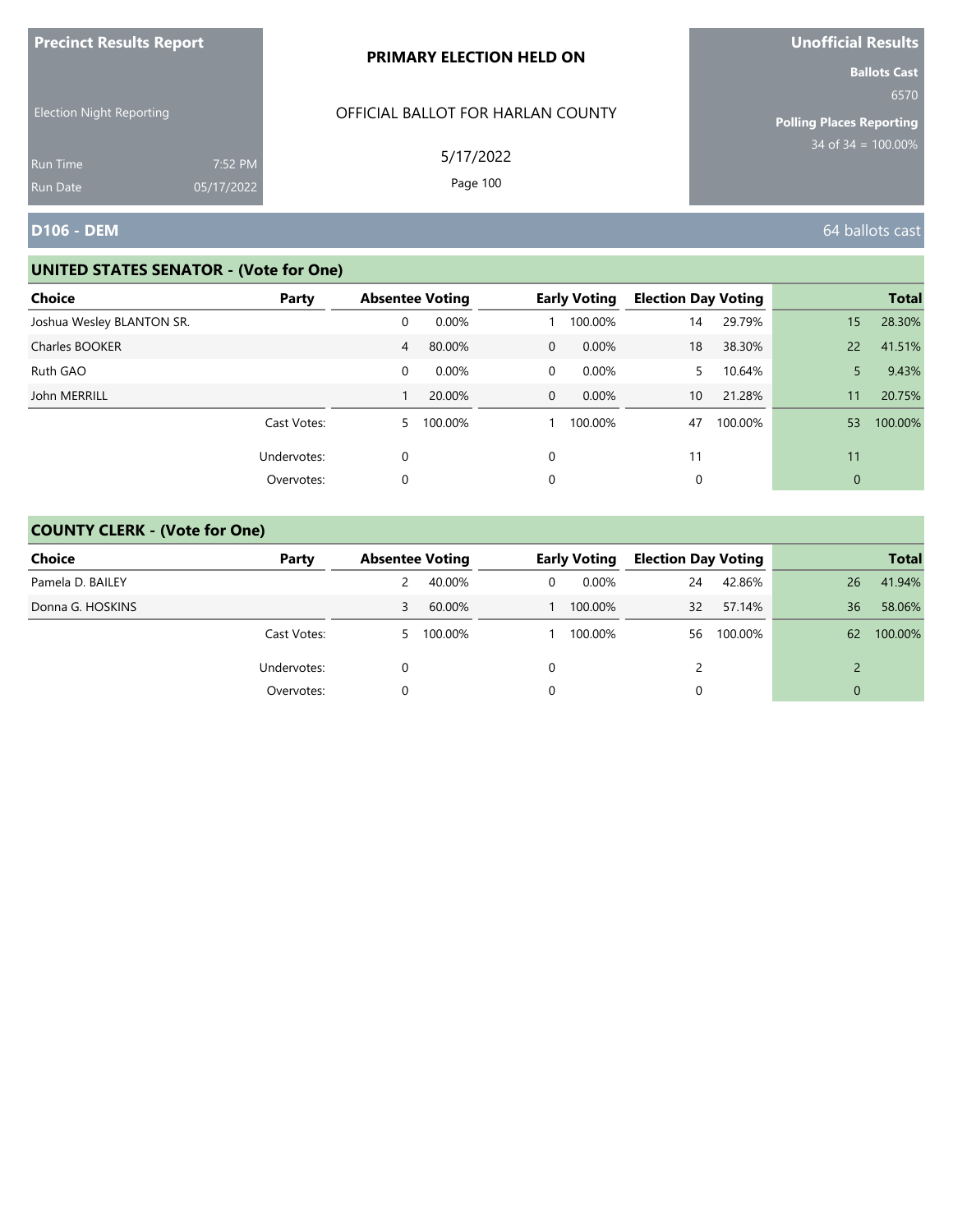| <b>Precinct Results Report</b> |  |  |
|--------------------------------|--|--|
|                                |  |  |

#### **PRIMARY ELECTION HELD ON**

OFFICIAL BALLOT FOR HARLAN COUNTY

5/17/2022 Page 101

Election Night Reporting

Run Time Run Date 05/17/2022

#### **UNITED STATES SENATOR - (Vote for One)**

7:52 PM

**Ballots Cast** 6570

**Polling Places Reporting** 34 of 34 = 100.00%

## **D108 - REP** 67 ballots cast

| <b>Choice</b>             | Party       | <b>Absentee Voting</b> |         |                | <b>Early Voting</b> | <b>Election Day Voting</b> |         |                | <b>Total</b> |
|---------------------------|-------------|------------------------|---------|----------------|---------------------|----------------------------|---------|----------------|--------------|
| John SCHIESS              |             | 0                      | 0.00%   | 0              | 0.00%               | 0                          | 0.00%   | $\mathbf{0}$   | 0.00%        |
| Tami L. STAINFIELD        |             | $\mathbf 0$            | 0.00%   | $\mathbf 0$    | 0.00%               | $\overline{2}$             | 3.70%   | $\overline{2}$ | 3.57%        |
| Arnold BLANKENSHIP        |             | 0                      | 0.00%   | 0              | 0.00%               | 0                          | 0.00%   | $\mathbf{0}$   | 0.00%        |
| Valerie "Dr Val" FREDRICK |             | $\mathbf{0}$           | 0.00%   | $\overline{0}$ | 0.00%               | 1                          | 1.85%   | 1              | 1.79%        |
| Paul V. HAMILTON          |             | 0                      | 0.00%   | $\mathbf 0$    | 0.00%               | 0                          | 0.00%   | $\overline{0}$ | 0.00%        |
| Rand PAUL                 |             |                        | 100.00% |                | 100.00%             | 51                         | 94.44%  | 53             | 94.64%       |
|                           | Cast Votes: |                        | 100.00% |                | 100.00%             | 54                         | 100.00% | 56             | 100.00%      |
|                           | Undervotes: | 0                      |         | $\mathbf 0$    |                     | 11                         |         | 11             |              |
|                           | Overvotes:  | 0                      |         | 0              |                     | 0                          |         | $\mathbf{0}$   |              |
|                           |             |                        |         |                |                     |                            |         |                |              |

## **UNITED STATES REPRESENTATIVE in CONGRESS 5th Congressional District - (Vote for One)**

| <b>Choice</b>                    | Party       |              | <b>Absentee Voting</b> |                | <b>Early Voting</b> | <b>Election Day Voting</b> |         |              | <b>Total</b> |
|----------------------------------|-------------|--------------|------------------------|----------------|---------------------|----------------------------|---------|--------------|--------------|
| Harold "Hal" ROGERS              |             |              | 100.00%                |                | 100.00%             | 48                         | 82.76%  | 50           | 83.33%       |
| Jeannette ANDREWS                |             | $\mathbf{0}$ | 0.00%                  | $\Omega$       | $0.00\%$            | 3                          | 5.17%   | 3            | 5.00%        |
| <b>Brandon Russell MONHOLLEN</b> |             | 0            | 0.00%                  | $\Omega$       | 0.00%               | 3                          | 5.17%   | 3            | 5.00%        |
| Gerardo SERRANO                  |             | $\mathbf{0}$ | 0.00%                  | $\overline{0}$ | 0.00%               | 3                          | 5.17%   | 3            | 5.00%        |
| Rich VAN DAM                     |             | 0            | 0.00%                  | $\Omega$       | 0.00%               |                            | 1.72%   |              | 1.67%        |
|                                  | Cast Votes: |              | 100.00%                |                | 100.00%             | 58                         | 100.00% | 60           | 100.00%      |
|                                  | Undervotes: | 0            |                        | 0              |                     | 7                          |         |              |              |
|                                  | Overvotes:  | 0            |                        | 0              |                     | 0                          |         | $\mathbf{0}$ |              |

## **PROPERTY VALUATION ADMINISTRATOR - (Vote for One)**

| Choice               | Party       | <b>Absentee Voting</b> |         |          | <b>Early Voting</b> | <b>Election Day Voting</b> |         |          | <b>Total</b> |
|----------------------|-------------|------------------------|---------|----------|---------------------|----------------------------|---------|----------|--------------|
| Robert D. SIMPSON    |             |                        | 0.00%   | $\Omega$ | $0.00\%$            | 21                         | 35.59%  | 21       | 34.43%       |
| Felicia WOOTEN-TAMME |             |                        | 100.00% |          | 100.00%             | 38                         | 64.41%  | 40       | 65.57%       |
|                      | Cast Votes: |                        | 100.00% |          | 100.00%             | 59                         | 100.00% | 61       | 100.00%      |
|                      | Undervotes: |                        |         | 0        |                     | 6                          |         | 6        |              |
|                      | Overvotes:  |                        |         | 0        |                     |                            |         | $\Omega$ |              |

**Unofficial Results**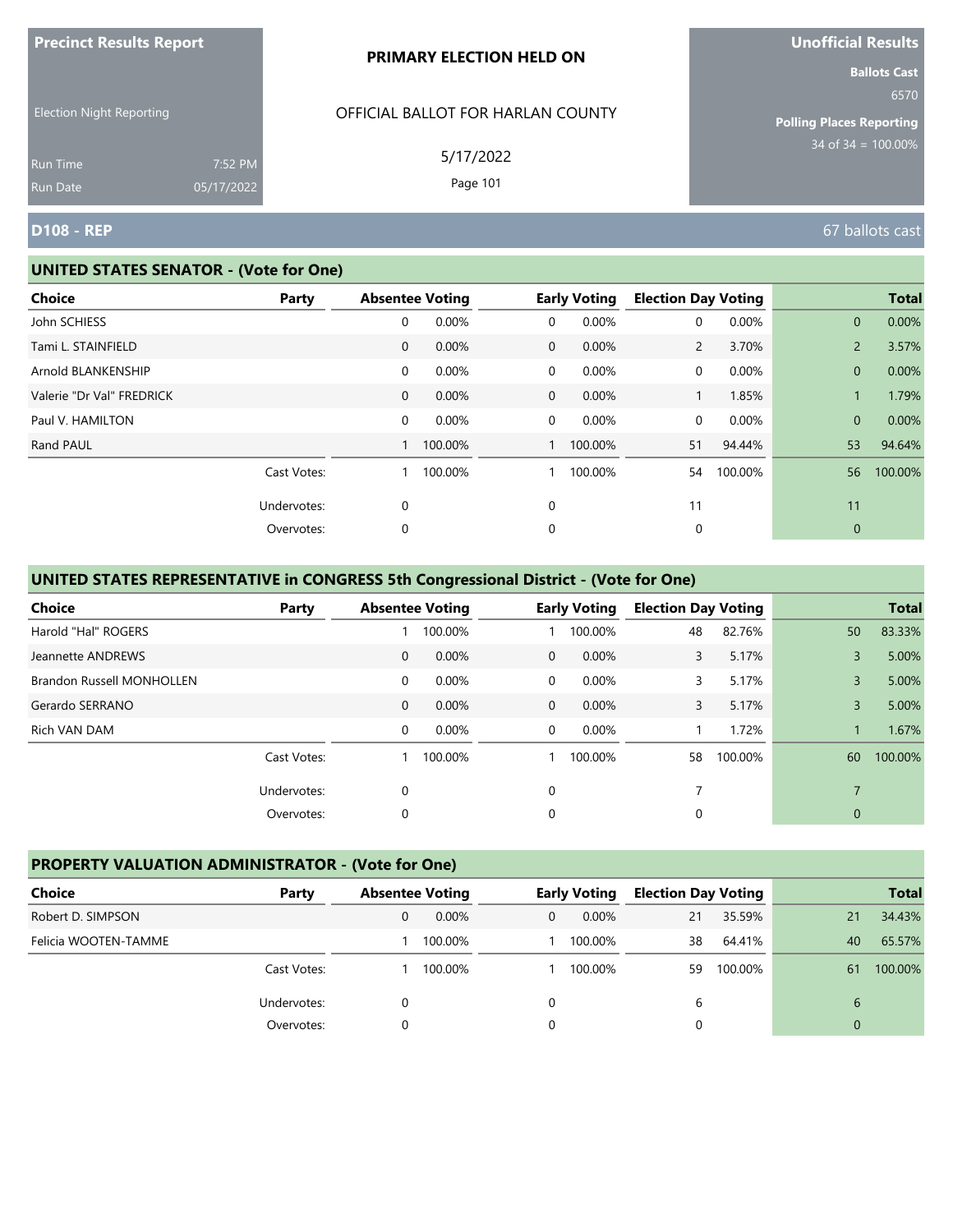| <b>ILLEGATION DESCRIPS DEMAND</b>  |                       | <b>PRIMARY ELECTION HELD ON</b>   | <b>UIIUIIILIAI NESUILS</b><br><b>Ballots Cast</b> |
|------------------------------------|-----------------------|-----------------------------------|---------------------------------------------------|
| <b>Election Night Reporting</b>    |                       | OFFICIAL BALLOT FOR HARLAN COUNTY | 6570<br><b>Polling Places Reporting</b>           |
| <b>Run Time</b><br><b>Run Date</b> | 7:52 PM<br>05/17/2022 | 5/17/2022<br>Page 102             | $34 \text{ of } 34 = 100.00\%$                    |
| <b>D108 - REP</b>                  |                       |                                   | 67 ballots cast                                   |

## **COUNTY JUDGE/EXECUTIVE - (Vote for One)**

**Precinct Results Report**

| <b>Choice</b>      | Party       | <b>Absentee Voting</b> |         |             | <b>Early Voting</b> | <b>Election Day Voting</b> |         |    | <b>Total</b> |
|--------------------|-------------|------------------------|---------|-------------|---------------------|----------------------------|---------|----|--------------|
| Darren Pete FARMER |             | 0                      | 0.00%   | 0           | $0.00\%$            | 9                          | 14.29%  | 9  | 13.85%       |
| M. "Macky" WYNN    |             | 0                      | 0.00%   |             | 100.00%             | 25                         | 39.68%  | 26 | 40.00%       |
| Dan MOSLEY         |             |                        | 100.00% | $\mathbf 0$ | $0.00\%$            | 29                         | 46.03%  | 30 | 46.15%       |
|                    | Cast Votes: |                        | 100.00% |             | 100.00%             | 63                         | 100.00% | 65 | 100.00%      |
|                    | Undervotes: | 0                      |         | $\Omega$    |                     |                            |         |    |              |
|                    | Overvotes:  | 0                      |         | 0           |                     |                            |         | 0  |              |

# **COUNTY CLERK - (Vote for One)**

| Choice          | Party       | <b>Absentee Voting</b> |         |   | <b>Early Voting</b> | <b>Election Day Voting</b> |         |              | <b>Total</b> |
|-----------------|-------------|------------------------|---------|---|---------------------|----------------------------|---------|--------------|--------------|
| John CLEM JR.   |             | 0                      | 0.00%   | 0 | $0.00\%$            | 19                         | 30.16%  | 19           | 29.23%       |
| Ashley SULLIVAN |             |                        | 100.00% |   | 100.00%             | 44                         | 69.84%  | 46           | 70.77%       |
|                 | Cast Votes: |                        | 100.00% |   | 100.00%             | 63                         | 100.00% | 65           | 100.00%      |
|                 | Undervotes: | 0                      |         | 0 |                     | 2                          |         |              |              |
|                 | Overvotes:  | 0                      |         | 0 |                     | 0                          |         | $\mathbf{0}$ |              |

## **SHERIFF - (Vote for One)**

| <b>Choice</b>            | Party       | <b>Absentee Voting</b> |          |              | <b>Early Voting</b> | <b>Election Day Voting</b> |         |              | <b>Total</b> |
|--------------------------|-------------|------------------------|----------|--------------|---------------------|----------------------------|---------|--------------|--------------|
| Chris BREWER             |             | 0                      | $0.00\%$ |              | 100.00%             | 42                         | 64.62%  | 43           | 64.18%       |
| Leslie E. "Smitty" SMITH |             |                        | 100.00%  | $\mathbf{0}$ | $0.00\%$            | 23                         | 35.38%  | 24           | 35.82%       |
|                          | Cast Votes: |                        | 100.00%  |              | 100.00%             | 65                         | 100.00% | 67           | 100.00%      |
|                          | Undervotes: | 0                      |          | $\Omega$     |                     | 0                          |         | $\mathbf{0}$ |              |
|                          | Overvotes:  | 0                      |          |              |                     | 0                          |         | $\mathbf{0}$ |              |

| <b>Choice</b>             | Party       | <b>Absentee Voting</b> |          |          | <b>Early Voting</b> | <b>Election Day Voting</b> |         |              | <b>Total</b> |
|---------------------------|-------------|------------------------|----------|----------|---------------------|----------------------------|---------|--------------|--------------|
| <b>Rick JONES</b>         |             | 0                      | 0.00%    | 0        | 0.00%               | 6                          | 10.17%  | 6            | 9.84%        |
| <b>B. J. BURKHART</b>     |             |                        | 100.00%  |          | 100.00%             | 45                         | 76.27%  | 47           | 77.05%       |
| John Thomas DODD          |             | 0                      | $0.00\%$ | $\Omega$ | 0.00%               | 5.                         | 8.47%   | 5            | 8.20%        |
| Lawrence "Stretch" CREECH |             | 0                      | $0.00\%$ | $\Omega$ | $0.00\%$            | 3                          | 5.08%   | 3            | 4.92%        |
|                           | Cast Votes: |                        | 100.00%  |          | 100.00%             | 59                         | 100.00% | 61           | 100.00%      |
|                           | Undervotes: | 0                      |          | $\Omega$ |                     | 6                          |         | 6            |              |
|                           | Overvotes:  | 0                      |          | $\Omega$ |                     | 0                          |         | $\mathbf{0}$ |              |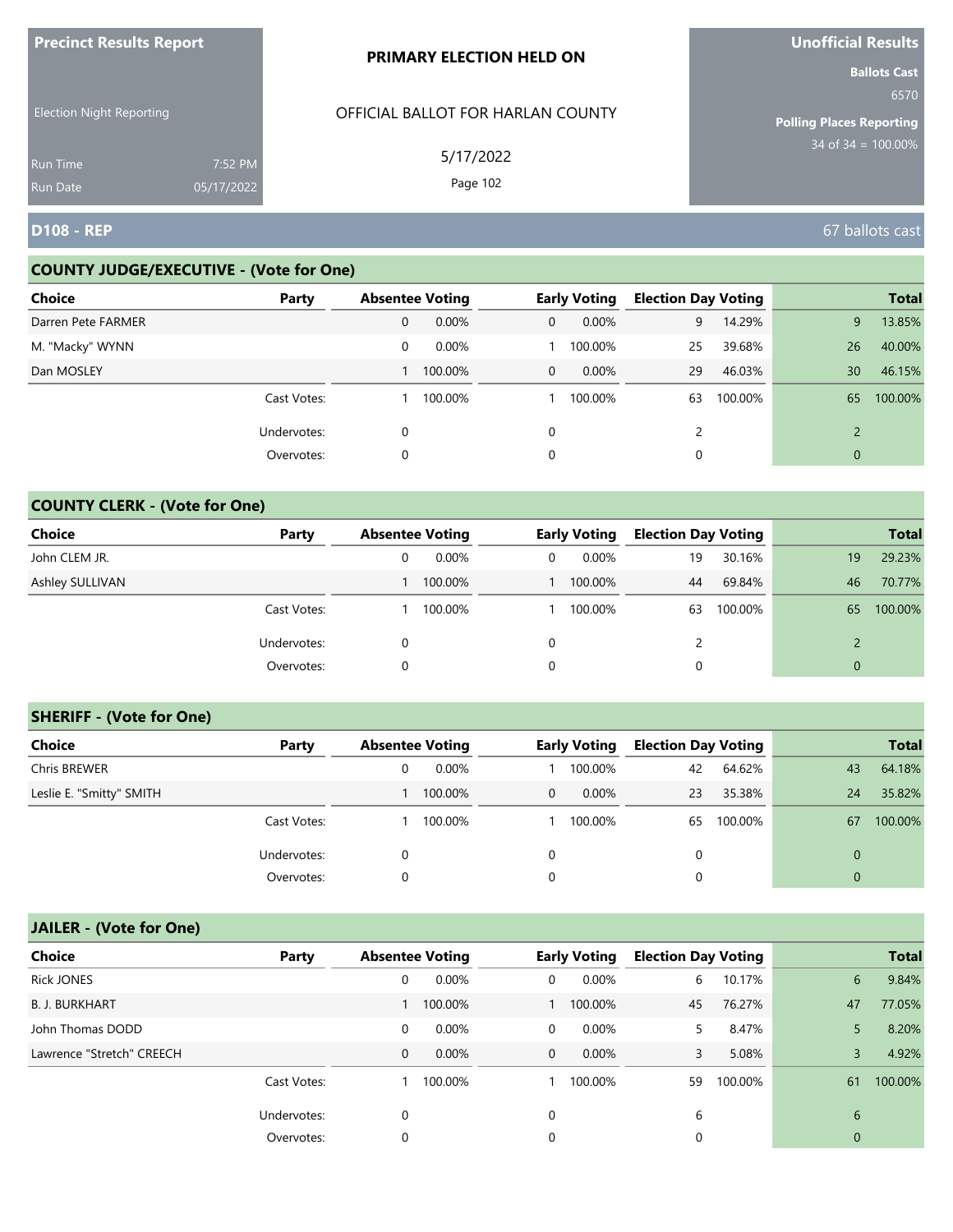| <b>Precinct Results Report</b>  |            | PRIMARY ELECTION HELD ON          | Unofficial Results                                                                        |
|---------------------------------|------------|-----------------------------------|-------------------------------------------------------------------------------------------|
| <b>Election Night Reporting</b> |            | OFFICIAL BALLOT FOR HARLAN COUNTY | <b>Ballots Cast</b><br>6570<br><b>Polling Places Reporting</b><br>$34$ of 34 = $100.00\%$ |
| <b>Run Time</b>                 | 7:52 PM    | 5/17/2022                         |                                                                                           |
| <b>Run Date</b>                 | 05/17/2022 | Page 103                          |                                                                                           |
| <b>D108 - REP</b>               |            |                                   | 67 ballots cast                                                                           |

# **CORONER - (Vote for One)**

| Choice                | Party       |              | <b>Absentee Voting</b> |                | <b>Early Voting</b> | <b>Election Day Voting</b> |         |              | <b>Total</b> |
|-----------------------|-------------|--------------|------------------------|----------------|---------------------|----------------------------|---------|--------------|--------------|
| John Derrick NOE      |             |              | 100.00%                | 0              | 0.00%               | 28                         | 46.67%  | 29           | 46.77%       |
| Joshua L. SHACKLEFORD |             | $\mathbf{0}$ | 0.00%                  | $\overline{0}$ | 0.00%               |                            | 1.67%   |              | 1.61%        |
| Tommy E. HALL         |             | 0            | 0.00%                  | $\Omega$       | 0.00%               |                            | 1.67%   |              | 1.61%        |
| Jeffrey L. SAWYERS    |             | $\mathbf 0$  | 0.00%                  |                | 100.00%             | 30                         | 50.00%  | 31           | 50.00%       |
|                       | Cast Votes: |              | 100.00%                |                | 100.00%             | 60                         | 100.00% | 62           | 100.00%      |
|                       | Undervotes: | 0            |                        | $\Omega$       |                     | 5                          |         |              |              |
|                       | Overvotes:  | 0            |                        | 0              |                     | 0                          |         | $\mathbf{0}$ |              |

# **MAGISTRATE 4th Magisterial District - (Vote for One)**

| <b>Choice</b>     | Party       | <b>Absentee Voting</b> |         |             | <b>Early Voting</b> | <b>Election Day Voting</b> |         |    | <b>Total</b> |
|-------------------|-------------|------------------------|---------|-------------|---------------------|----------------------------|---------|----|--------------|
| Chris ALLEN       |             | 0                      | 0.00%   | $\mathbf 0$ | 0.00%               | 6                          | 9.23%   | 6  | 8.96%        |
| Hiram FIELDS      |             | $\mathbf 0$            | 0.00%   | $\mathbf 0$ | $0.00\%$            | 3                          | 4.62%   | 3  | 4.48%        |
| Darrell MIDDLETON |             | 0                      | 0.00%   | $\Omega$    | $0.00\%$            | 9                          | 13.85%  | 9  | 13.43%       |
| Jim RODDY         |             |                        | 100.00% |             | 100.00%             | 47                         | 72.31%  | 49 | 73.13%       |
|                   | Cast Votes: |                        | 100.00% |             | 100.00%             | 65                         | 100.00% | 67 | 100.00%      |
|                   | Undervotes: | 0                      |         | 0           |                     | 0                          |         | 0  |              |
|                   | Overvotes:  | 0                      |         | 0           |                     | 0                          |         | 0  |              |

# **CONSTABLE 4th Magisterial District - (Vote for One)**

| <b>Choice</b>       | Party       | <b>Absentee Voting</b> |          |          | <b>Early Voting</b> | <b>Election Day Voting</b> |         |                | <b>Total</b> |
|---------------------|-------------|------------------------|----------|----------|---------------------|----------------------------|---------|----------------|--------------|
| <b>Chris HICKEY</b> |             | 0                      | 0.00%    | 0        | $0.00\%$            | 4                          | 6.90%   | $\overline{4}$ | 6.67%        |
| Steven RAY          |             | 0                      | $0.00\%$ |          | 100.00%             | 32                         | 55.17%  | 33             | 55.00%       |
| Larry "Bun" GRUBBS  |             |                        | 100.00%  | 0        | 0.00%               | 22                         | 37.93%  | 23             | 38.33%       |
|                     | Cast Votes: |                        | 100.00%  |          | 100.00%             | 58                         | 100.00% | 60             | 100.00%      |
|                     | Undervotes: | 0                      |          | $\Omega$ |                     |                            |         |                |              |
|                     | Overvotes:  | 0                      |          | 0        |                     |                            |         | $\mathbf{0}$   |              |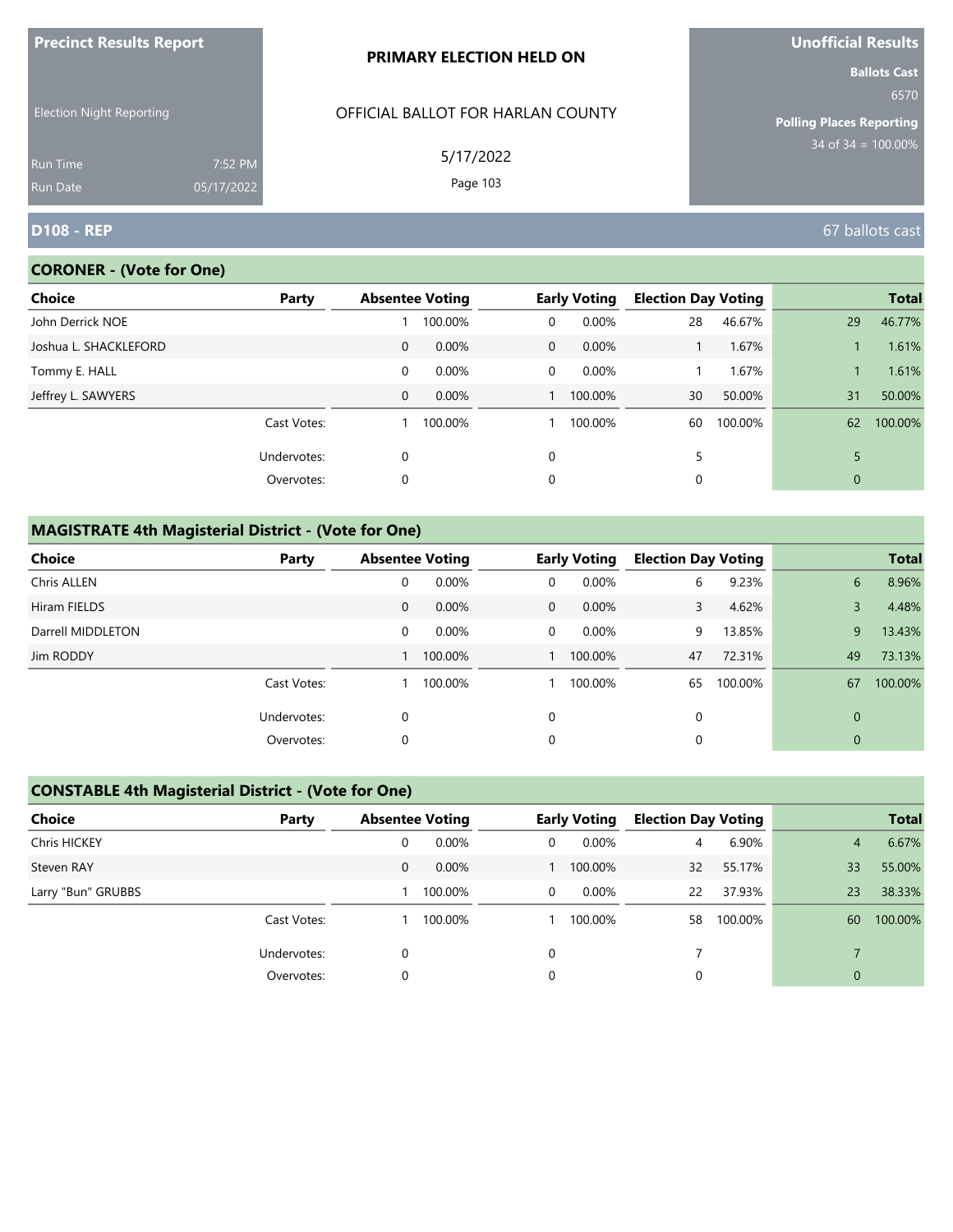| <b>Precinct Results Report</b>  |            | PRIMARY ELECTION HELD ON          | <b>Unofficial Results</b>                                                              |
|---------------------------------|------------|-----------------------------------|----------------------------------------------------------------------------------------|
| <b>Election Night Reporting</b> |            | OFFICIAL BALLOT FOR HARLAN COUNTY | <b>Ballots Cast</b><br>6570<br><b>Polling Places Reporting</b><br>$34$ of 34 = 100.00% |
| <b>Run Time</b>                 | 7:52 PM    | 5/17/2022                         |                                                                                        |
| <b>Run Date</b>                 | 05/17/2022 | Page 104                          |                                                                                        |
| <b>D108 - DEM</b>               |            |                                   | 21 ballots cast                                                                        |

| <b>Choice</b>             | Party       |             | <b>Absentee Voting</b> |                | <b>Early Voting</b> | <b>Election Day Voting</b> |         |    | <b>Total</b> |
|---------------------------|-------------|-------------|------------------------|----------------|---------------------|----------------------------|---------|----|--------------|
| Joshua Wesley BLANTON SR. |             |             | 100.00%                | $\overline{0}$ | $0.00\%$            |                            | 46.67%  | 8  | 47.06%       |
| Charles BOOKER            |             | 0           | 0.00%                  |                | 100.00%             | 4                          | 26.67%  | 5. | 29.41%       |
| Ruth GAO                  |             | $\mathbf 0$ | 0.00%                  | $\mathbf{0}$   | $0.00\%$            |                            | 6.67%   |    | 5.88%        |
| John MERRILL              |             | 0           | 0.00%                  | 0              | 0.00%               |                            | 20.00%  | 3  | 17.65%       |
|                           | Cast Votes: |             | 100.00%                |                | 100.00%             | 15                         | 100.00% | 17 | 100.00%      |
|                           | Undervotes: | 0           |                        | 0              |                     | 4                          |         | 4  |              |
|                           | Overvotes:  | 0           |                        | $\Omega$       |                     |                            |         | 0  |              |

| <b>Choice</b>    | Party       | <b>Absentee Voting</b> |          |   | <b>Early Voting</b> | <b>Election Day Voting</b> |         |    | <b>Total</b> |
|------------------|-------------|------------------------|----------|---|---------------------|----------------------------|---------|----|--------------|
| Pamela D. BAILEY |             | 0                      | $0.00\%$ |   | 100.00%             | $\overline{4}$             | 21.05%  |    | 23.81%       |
| Donna G. HOSKINS |             |                        | 100.00%  | 0 | $0.00\%$            | 15                         | 78.95%  | 16 | 76.19%       |
|                  | Cast Votes: |                        | 100.00%  |   | 100.00%             | 19                         | 100.00% | 21 | 100.00%      |
|                  | Undervotes: |                        |          | 0 |                     | $\Omega$                   |         | 0  |              |
|                  | Overvotes:  |                        |          | 0 |                     |                            |         | 0  |              |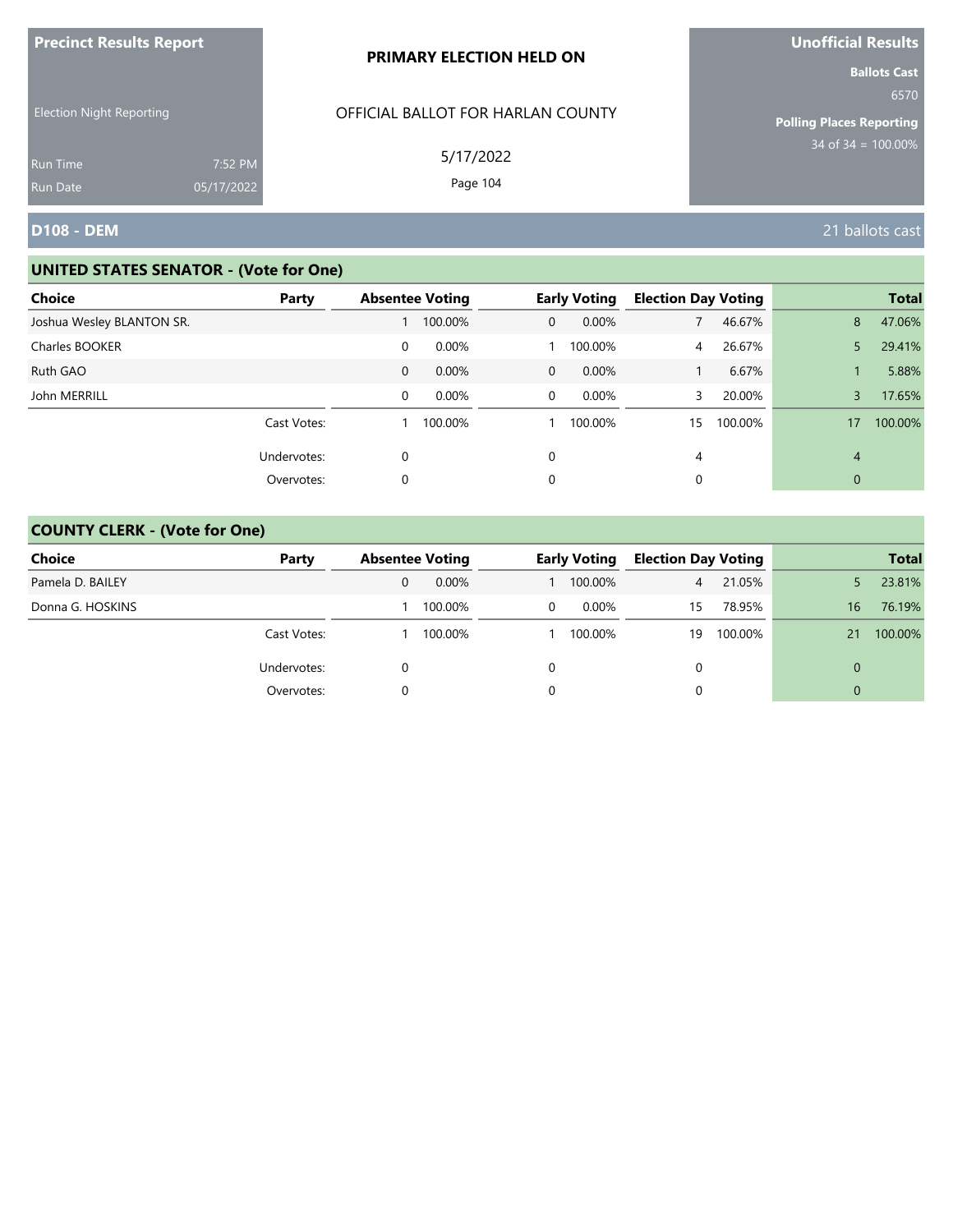|  |  | <b>Precinct Results Report</b> |  |
|--|--|--------------------------------|--|
|--|--|--------------------------------|--|

#### **PRIMARY ELECTION HELD ON**

OFFICIAL BALLOT FOR HARLAN COUNTY

5/17/2022 Page 105

Election Night Reporting

Run Time Run Date 05/17/2022

#### **UNITED STATES SENATOR - (Vote for One)**

7:52 PM

| Choice                    | Party       |                | <b>Absentee Voting</b> |              | <b>Early Voting</b> | <b>Election Day Voting</b> |         |                | <b>Total</b> |
|---------------------------|-------------|----------------|------------------------|--------------|---------------------|----------------------------|---------|----------------|--------------|
| John SCHIESS              |             | 0              | 0.00%                  | $\mathbf{0}$ | 0.00%               |                            | 1.16%   |                | 1.09%        |
| Tami L. STAINFIELD        |             | $\mathbf 0$    | 0.00%                  | 0            | 0.00%               |                            | 1.16%   |                | 1.09%        |
| Arnold BLANKENSHIP        |             | $\mathbf{0}$   | 0.00%                  | $\mathbf{0}$ | 0.00%               | 3                          | 3.49%   | 3              | 3.26%        |
| Valerie "Dr Val" FREDRICK |             | $\overline{0}$ | 0.00%                  | 0            | 0.00%               | $\mathbf{2}$               | 2.33%   | $\overline{2}$ | 2.17%        |
| Paul V. HAMILTON          |             | $\mathbf{0}$   | 0.00%                  | $\mathbf{0}$ | 0.00%               | 2                          | 2.33%   | $\overline{2}$ | 2.17%        |
| Rand PAUL                 |             | 6              | 100.00%                | 0            | $0.00\%$            | 77                         | 89.53%  | 83             | 90.22%       |
|                           | Cast Votes: | 6              | 100.00%                | 0            | 0.00%               | 86                         | 100.00% | 92             | 100.00%      |
|                           | Undervotes: | $\mathbf 0$    |                        | 0            |                     | 6                          |         | 6              |              |
|                           | Overvotes:  | 0              |                        | 0            |                     | 0                          |         | 0              |              |

#### **UNITED STATES REPRESENTATIVE in CONGRESS 5th Congressional District - (Vote for One)**

| <b>Choice</b>                    | Party       | <b>Absentee Voting</b> |          |              | <b>Early Voting</b> | <b>Election Day Voting</b> |         |              | <b>Total</b> |
|----------------------------------|-------------|------------------------|----------|--------------|---------------------|----------------------------|---------|--------------|--------------|
| Harold "Hal" ROGERS              |             | 5                      | 83.33%   | $\mathbf{0}$ | 0.00%               | 64                         | 75.29%  | 69           | 75.82%       |
| Jeannette ANDREWS                |             |                        | 16.67%   | $\Omega$     | 0.00%               | 6                          | 7.06%   |              | 7.69%        |
| <b>Brandon Russell MONHOLLEN</b> |             | $\mathbf{0}$           | $0.00\%$ | $\mathbf{0}$ | 0.00%               | 3                          | 3.53%   | 3            | 3.30%        |
| Gerardo SERRANO                  |             | $\mathbf 0$            | $0.00\%$ | $\Omega$     | 0.00%               | 11                         | 12.94%  | 11           | 12.09%       |
| Rich VAN DAM                     |             | $\mathbf{0}$           | 0.00%    | $\Omega$     | 0.00%               |                            | 1.18%   |              | 1.10%        |
|                                  | Cast Votes: | 6                      | 100.00%  | 0            | $0.00\%$            | 85                         | 100.00% | 91           | 100.00%      |
|                                  | Undervotes: | 0                      |          | $\Omega$     |                     | 7                          |         |              |              |
|                                  | Overvotes:  | 0                      |          | 0            |                     | 0                          |         | $\mathbf{0}$ |              |

#### **PROPERTY VALUATION ADMINISTRATOR - (Vote for One)**

| <b>Choice</b>        | Party       | <b>Absentee Voting</b> |         |   | <b>Early Voting</b> | <b>Election Day Voting</b> |         |    | <b>Total</b> |
|----------------------|-------------|------------------------|---------|---|---------------------|----------------------------|---------|----|--------------|
| Robert D. SIMPSON    |             |                        | 33.33%  |   | $0.00\%$            | 49                         | 53.85%  | 51 | 52.58%       |
| Felicia WOOTEN-TAMME |             | 4                      | 66.67%  | 0 | $0.00\%$            | 42                         | 46.15%  | 46 | 47.42%       |
|                      | Cast Votes: | 6                      | 100.00% |   | $0.00\%$            | 91                         | 100.00% | 97 | 100.00%      |
|                      | Undervotes: |                        |         |   |                     |                            |         |    |              |
|                      | Overvotes:  |                        |         |   |                     |                            |         |    |              |

**Unofficial Results**

**Ballots Cast** 6570

**Polling Places Reporting** 34 of 34 = 100.00%

## **D109 - REP** 98 ballots cast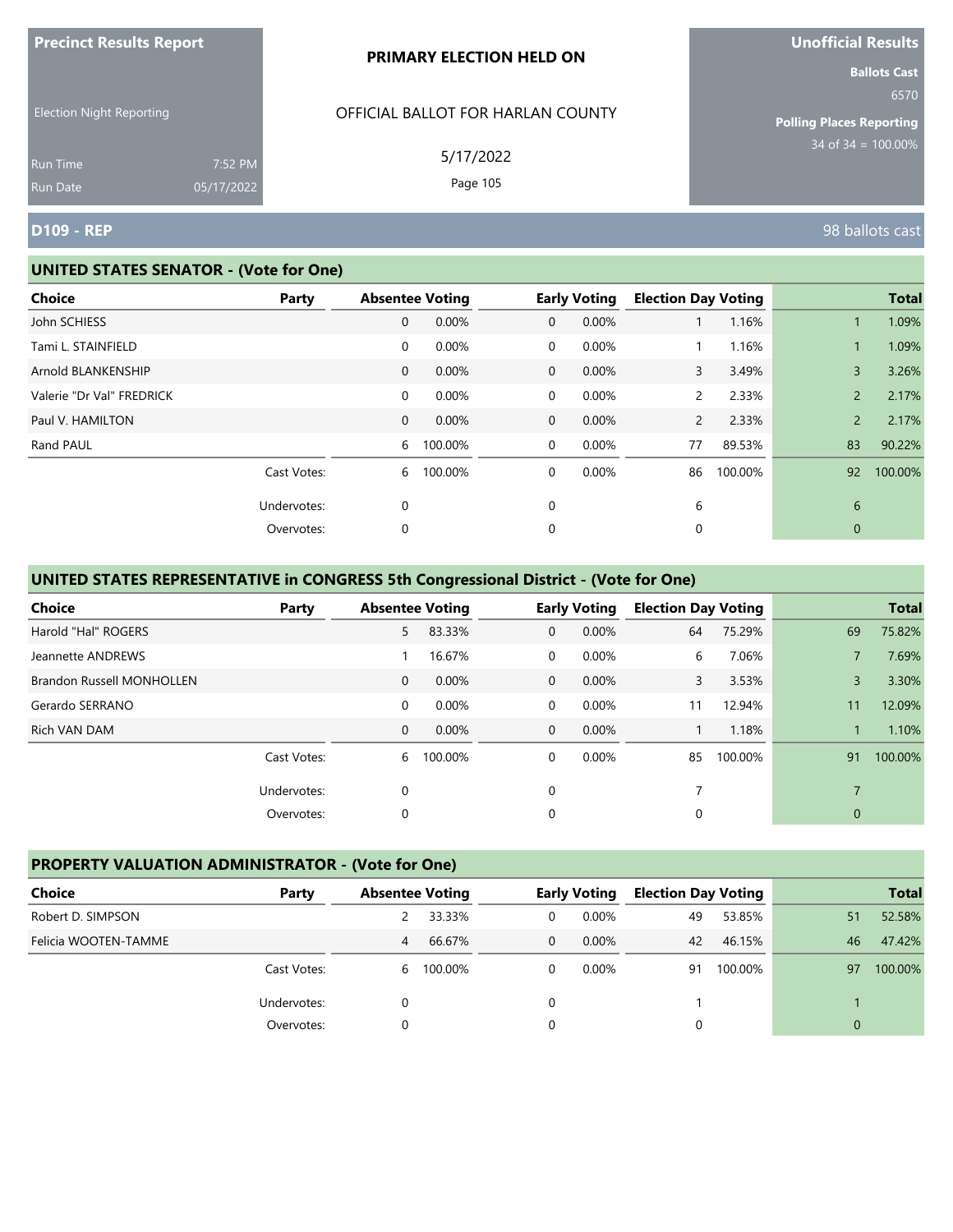| <b>ILLEGATION INCONTRATION INCORPORATION</b> |                       | <b>PRIMARY ELECTION HELD ON</b>   | <b>UNUNITED IN STREET</b><br><b>Ballots Cast</b> |
|----------------------------------------------|-----------------------|-----------------------------------|--------------------------------------------------|
| <b>Election Night Reporting</b>              |                       | OFFICIAL BALLOT FOR HARLAN COUNTY | 6570<br><b>Polling Places Reporting</b>          |
| <b>Run Time</b><br><b>Run Date</b>           | 7:52 PM<br>05/17/2022 | 5/17/2022<br>Page 106             | $34$ of 34 = $100.00\%$                          |
| <b>D109 - REP</b>                            |                       |                                   | 98 ballots cast                                  |

# **COUNTY JUDGE/EXECUTIVE - (Vote for One)**

**Precinct Results Report**

| <b>Choice</b>      | Party       | <b>Absentee Voting</b> |         |                | <b>Early Voting</b> | <b>Election Day Voting</b> |         |    | <b>Total</b> |
|--------------------|-------------|------------------------|---------|----------------|---------------------|----------------------------|---------|----|--------------|
| Darren Pete FARMER |             | 0                      | 0.00%   | 0              | $0.00\%$            | 13                         | 14.29%  | 13 | 13.40%       |
| M. "Macky" WYNN    |             |                        | 16.67%  | $\overline{0}$ | $0.00\%$            | 25                         | 27.47%  | 26 | 26.80%       |
| Dan MOSLEY         |             | 5                      | 83.33%  | $\overline{0}$ | $0.00\%$            | 53                         | 58.24%  | 58 | 59.79%       |
|                    | Cast Votes: | 6                      | 100.00% | $\mathbf{0}$   | $0.00\%$            | 91                         | 100.00% | 97 | 100.00%      |
|                    | Undervotes: | 0                      |         | 0              |                     |                            |         |    |              |
|                    | Overvotes:  | 0                      |         | 0              |                     |                            |         | 0  |              |

# **COUNTY CLERK - (Vote for One)**

| Choice          | Party       | <b>Absentee Voting</b> |           |                | <b>Early Voting</b> | <b>Election Day Voting</b> |         |          | <b>Total</b> |
|-----------------|-------------|------------------------|-----------|----------------|---------------------|----------------------------|---------|----------|--------------|
| John CLEM JR.   |             |                        | 50.00%    | $\overline{0}$ | $0.00\%$            | 33                         | 36.67%  | 36       | 37.50%       |
| Ashley SULLIVAN |             | 3                      | 50.00%    | 0              | $0.00\%$            | 57                         | 63.33%  | 60       | 62.50%       |
|                 | Cast Votes: |                        | 6 100.00% | 0              | 0.00%               | 90                         | 100.00% | 96       | 100.00%      |
|                 | Undervotes: |                        |           | 0              |                     | $\overline{2}$             |         |          |              |
|                 | Overvotes:  | 0                      |           | 0              |                     |                            |         | $\Omega$ |              |

## **SHERIFF - (Vote for One)**

| Choice                   | Party       | <b>Absentee Voting</b> |           |              | <b>Early Voting</b> | <b>Election Day Voting</b> |         |    | <b>Total</b> |
|--------------------------|-------------|------------------------|-----------|--------------|---------------------|----------------------------|---------|----|--------------|
| <b>Chris BREWER</b>      |             | 4                      | 66.67%    | $\mathbf{0}$ | $0.00\%$            | 55                         | 62.50%  | 59 | 62.77%       |
| Leslie E. "Smitty" SMITH |             |                        | 33.33%    | 0            | $0.00\%$            | 33                         | 37.50%  | 35 | 37.23%       |
|                          | Cast Votes: |                        | 6 100.00% | $\mathbf{0}$ | $0.00\%$            | 88                         | 100.00% | 94 | 100.00%      |
|                          | Undervotes: | 0                      |           | 0            |                     | 3                          |         |    |              |
|                          | Overvotes:  | 0                      |           |              |                     |                            |         |    |              |

| <b>Choice</b>             | Party       |              | <b>Absentee Voting</b> |                | <b>Early Voting</b> |    | <b>Election Day Voting</b> |              | <b>Total</b> |
|---------------------------|-------------|--------------|------------------------|----------------|---------------------|----|----------------------------|--------------|--------------|
| <b>Rick JONES</b>         |             |              | 16.67%                 | $\mathbf{0}$   | 0.00%               | 20 | 23.53%                     | 21           | 23.08%       |
| <b>B. J. BURKHART</b>     |             | 5            | 83.33%                 | $\overline{0}$ | $0.00\%$            | 55 | 64.71%                     | 60           | 65.93%       |
| John Thomas DODD          |             | $\mathbf{0}$ | 0.00%                  | $\overline{0}$ | $0.00\%$            | 3  | 3.53%                      | 3            | 3.30%        |
| Lawrence "Stretch" CREECH |             | 0            | 0.00%                  | $\overline{0}$ | $0.00\%$            |    | 8.24%                      |              | 7.69%        |
|                           | Cast Votes: | 6            | 100.00%                | 0              | 0.00%               | 85 | 100.00%                    | 91           | 100.00%      |
|                           | Undervotes: | 0            |                        | 0              |                     |    |                            |              |              |
|                           | Overvotes:  | 0            |                        | 0              |                     | 0  |                            | $\mathbf{0}$ |              |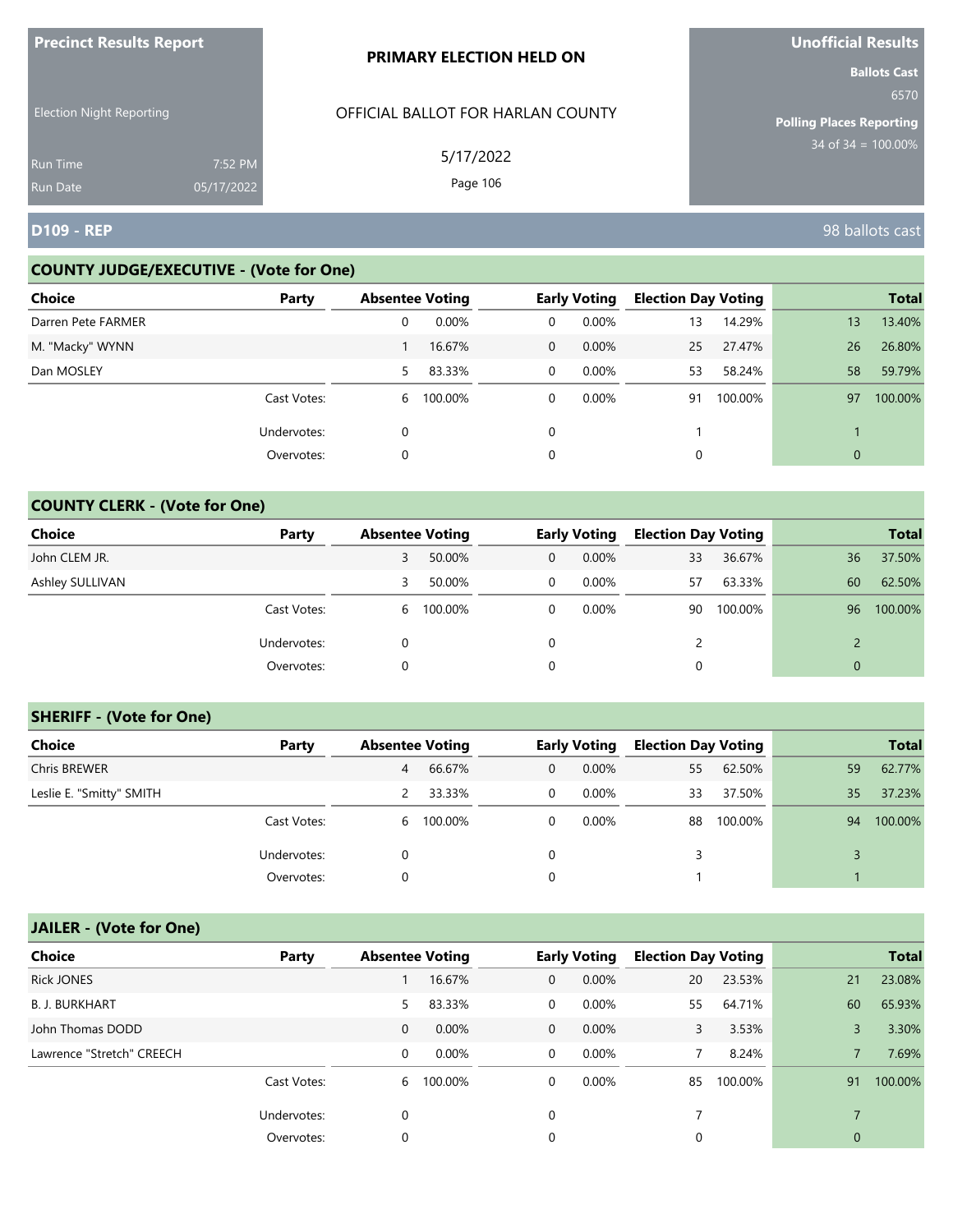| <b>Precinct Results Report</b>                     |            | <b>PRIMARY ELECTION HELD ON</b>                | Unofficial Results                                                                        |  |  |
|----------------------------------------------------|------------|------------------------------------------------|-------------------------------------------------------------------------------------------|--|--|
| <b>Election Night Reporting</b><br><b>Run Time</b> | 7:52 PM    | OFFICIAL BALLOT FOR HARLAN COUNTY<br>5/17/2022 | <b>Ballots Cast</b><br>6570<br><b>Polling Places Reporting</b><br>$34$ of 34 = $100.00\%$ |  |  |
|                                                    |            |                                                |                                                                                           |  |  |
| <b>Run Date</b>                                    | 05/17/2022 | Page 107                                       |                                                                                           |  |  |
| <b>D109 - REP</b>                                  |            |                                                | 98 ballots cast                                                                           |  |  |

# **CORONER - (Vote for One)**

| Choice                | Party       | <b>Absentee Voting</b> |           |              | <b>Early Voting</b> | <b>Election Day Voting</b> |         |              | <b>Total</b> |
|-----------------------|-------------|------------------------|-----------|--------------|---------------------|----------------------------|---------|--------------|--------------|
| John Derrick NOE      |             | 4                      | 66.67%    | $\mathbf{0}$ | 0.00%               | 35                         | 41.67%  | 39           | 43.33%       |
| Joshua L. SHACKLEFORD |             |                        | 16.67%    | 0            | 0.00%               | 3.                         | 3.57%   | 4            | 4.44%        |
| Tommy E. HALL         |             | $\mathbf{0}$           | 0.00%     | $\mathbf 0$  | $0.00\%$            | $\overline{4}$             | 4.76%   | 4            | 4.44%        |
| Jeffrey L. SAWYERS    |             |                        | 16.67%    | $\mathbf 0$  | 0.00%               | 42                         | 50.00%  | 43           | 47.78%       |
|                       | Cast Votes: |                        | 6 100.00% | 0            | $0.00\%$            | 84                         | 100.00% | 90           | 100.00%      |
|                       | Undervotes: | 0                      |           | $\Omega$     |                     | 8                          |         | 8            |              |
|                       | Overvotes:  | 0                      |           | 0            |                     | 0                          |         | $\mathbf{0}$ |              |

# **MAGISTRATE 4th Magisterial District - (Vote for One)**

| <b>Choice</b>      | Party       |             | <b>Absentee Voting</b> |              | <b>Early Voting</b> |             | <b>Election Day Voting</b> |              | <b>Total</b> |
|--------------------|-------------|-------------|------------------------|--------------|---------------------|-------------|----------------------------|--------------|--------------|
| <b>Chris ALLEN</b> |             | 0           | 0.00%                  | $\mathbf{0}$ | 0.00%               |             | 7.69%                      |              | 7.22%        |
| Hiram FIELDS       |             | 3           | 50.00%                 | 0            | $0.00\%$            | 21          | 23.08%                     | 24           | 24.74%       |
| Darrell MIDDLETON  |             | $\mathbf 0$ | 0.00%                  | $\mathbf{0}$ | $0.00\%$            | 11          | 12.09%                     | 11           | 11.34%       |
| Jim RODDY          |             | 3           | 50.00%                 | $\mathbf 0$  | 0.00%               | 52          | 57.14%                     | 55           | 56.70%       |
|                    | Cast Votes: | 6           | 100.00%                | 0            | $0.00\%$            | 91          | 100.00%                    | 97           | 100.00%      |
|                    | Undervotes: | 0           |                        | $\mathbf 0$  |                     |             |                            |              |              |
|                    | Overvotes:  | 0           |                        | $\mathbf 0$  |                     | $\mathbf 0$ |                            | $\mathbf{0}$ |              |

# **CONSTABLE 4th Magisterial District - (Vote for One)**

| Choice             | Party       | <b>Absentee Voting</b> |           |              | <b>Early Voting</b> | <b>Election Day Voting</b> |         |              | <b>Total</b> |
|--------------------|-------------|------------------------|-----------|--------------|---------------------|----------------------------|---------|--------------|--------------|
| Chris HICKEY       |             |                        | 20.00%    | 0            | $0.00\%$            | 16                         | 18.39%  | 17           | 18.48%       |
| Steven RAY         |             | 2                      | 40.00%    | 0            | $0.00\%$            | 45                         | 51.72%  | 47           | 51.09%       |
| Larry "Bun" GRUBBS |             | 2                      | 40.00%    | $\mathbf{0}$ | $0.00\%$            | 26                         | 29.89%  | 28           | 30.43%       |
|                    | Cast Votes: |                        | 5 100.00% | 0            | $0.00\%$            | 87                         | 100.00% | 92           | 100.00%      |
|                    | Undervotes: |                        |           | $\Omega$     |                     | 5                          |         | 6            |              |
|                    | Overvotes:  | 0                      |           | 0            |                     |                            |         | $\mathbf{0}$ |              |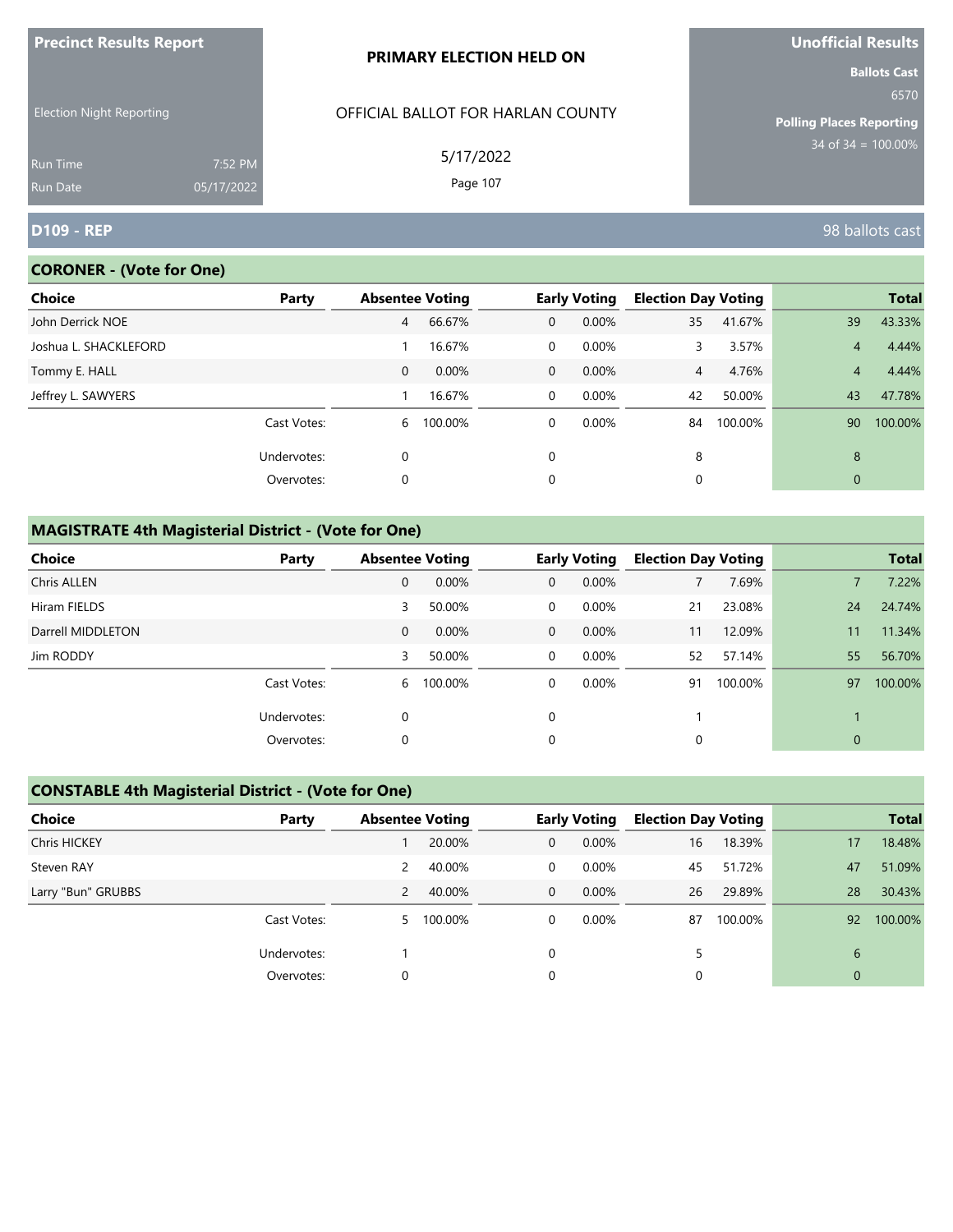| <b>Precinct Results Report</b>  |            | PRIMARY ELECTION HELD ON                       | Unofficial Results                                                                        |  |  |
|---------------------------------|------------|------------------------------------------------|-------------------------------------------------------------------------------------------|--|--|
| <b>Election Night Reporting</b> |            | OFFICIAL BALLOT FOR HARLAN COUNTY<br>5/17/2022 | <b>Ballots Cast</b><br>6570<br><b>Polling Places Reporting</b><br>$34$ of $34 = 100.00\%$ |  |  |
| <b>Run Time</b>                 | 7:52 PM    |                                                |                                                                                           |  |  |
| <b>Run Date</b>                 | 05/17/2022 | Page 108                                       |                                                                                           |  |  |
| <b>D109 - DEM</b>               |            |                                                | 20 ballots cast                                                                           |  |  |

| Choice                    | Party       | <b>Absentee Voting</b> |          |              | <b>Early Voting</b> | <b>Election Day Voting</b> |          |                | <b>Total</b> |
|---------------------------|-------------|------------------------|----------|--------------|---------------------|----------------------------|----------|----------------|--------------|
| Joshua Wesley BLANTON SR. |             | 0                      | 0.00%    | 0            | 0.00%               | 4                          | 28.57%   | $\overline{4}$ | 26.67%       |
| Charles BOOKER            |             | 0                      | 0.00%    |              | 100.00%             | 8                          | 57.14%   | 9              | 60.00%       |
| Ruth GAO                  |             | 0                      | 0.00%    | 0            | 0.00%               | $\Omega$                   | $0.00\%$ | $\Omega$       | 0.00%        |
| John MERRILL              |             | 0                      | $0.00\%$ | $\mathbf{0}$ | $0.00\%$            | $\overline{2}$             | 14.29%   |                | 13.33%       |
|                           | Cast Votes: | 0                      | 0.00%    |              | 100.00%             | 14                         | 100.00%  | 15             | 100.00%      |
|                           | Undervotes: | 0                      |          | $\Omega$     |                     |                            |          |                |              |
|                           | Overvotes:  | 0                      |          | 0            |                     | 0                          |          | 0              |              |

| <b>Choice</b>    | Party       | <b>Absentee Voting</b> |          | <b>Early Voting</b> |         | <b>Election Day Voting</b> |         |          | <b>Total</b> |
|------------------|-------------|------------------------|----------|---------------------|---------|----------------------------|---------|----------|--------------|
| Pamela D. BAILEY |             | 0                      | $0.00\%$ | 0                   | 0.00%   | 3                          | 16.67%  |          | 15.79%       |
| Donna G. HOSKINS |             | 0                      | $0.00\%$ |                     | 100.00% | 15                         | 83.33%  | 16       | 84.21%       |
|                  | Cast Votes: |                        | $0.00\%$ |                     | 100.00% | 18                         | 100.00% | 19       | 100.00%      |
|                  | Undervotes: |                        |          | 0                   |         |                            |         |          |              |
|                  | Overvotes:  |                        |          | 0                   |         |                            |         | $\Omega$ |              |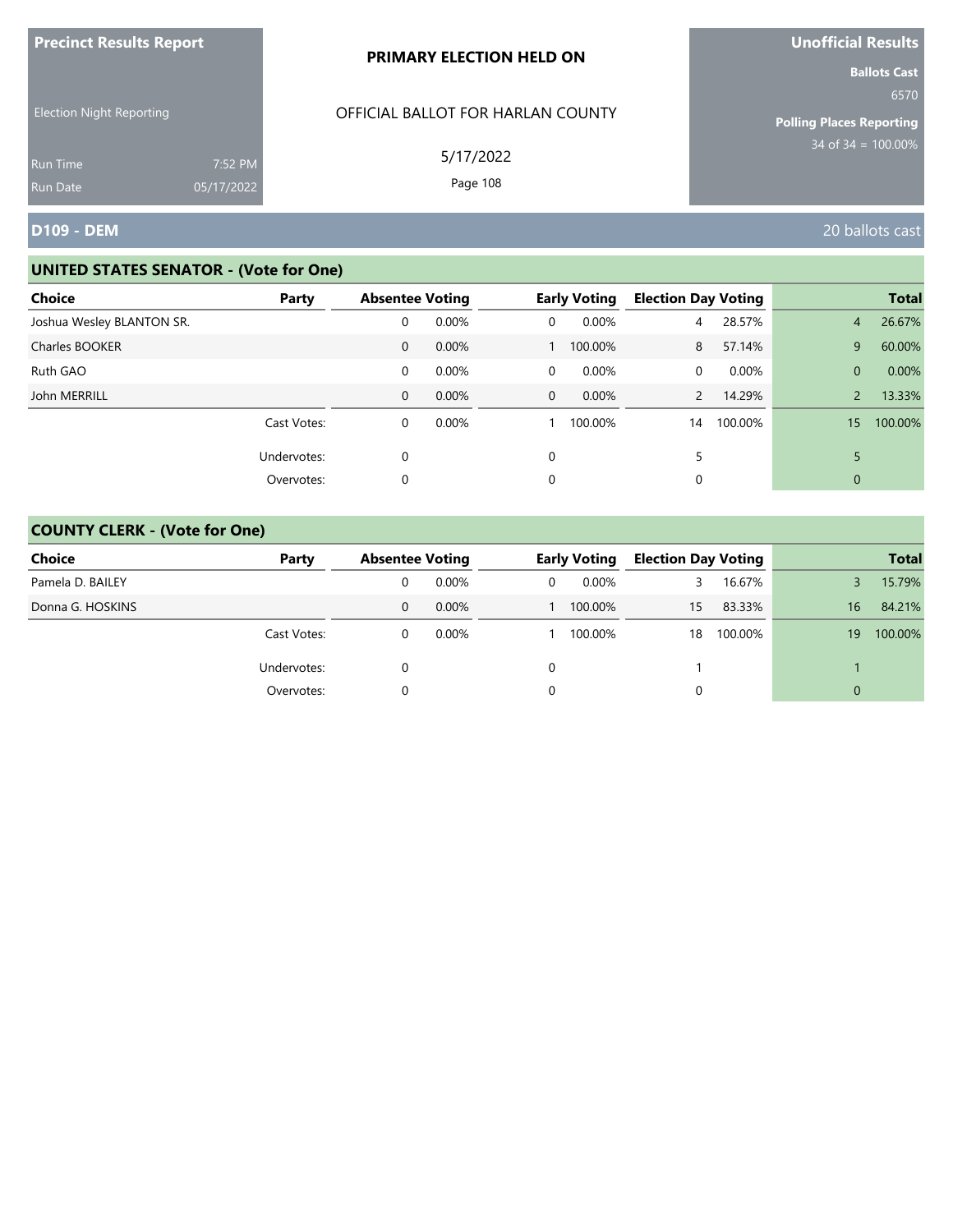| <b>THE RESOLUTION IS A POINT OF A SET OF A PARTIES</b> |                       | <b>PRIMARY ELECTION HELD ON</b>   | <u>UNUMERICITIO</u><br><b>Ballots Cast</b> |
|--------------------------------------------------------|-----------------------|-----------------------------------|--------------------------------------------|
| <b>Election Night Reporting</b>                        |                       | OFFICIAL BALLOT FOR HARLAN COUNTY | 6570<br><b>Polling Places Reporting</b>    |
| <b>Run Time</b><br>Run Date                            | 7:52 PM<br>05/17/2022 | 5/17/2022<br>Page 109             | $34$ of $34 = 100.00\%$                    |
| <b>E102 - REP</b>                                      |                       |                                   | 318 ballots cast                           |

#### **UNITED STATES SENATOR - (Vote for One)**

**Precinct Results Report**

| <b>Choice</b>             | Party       |                | <b>Absentee Voting</b> |   | <b>Early Voting</b> | <b>Election Day Voting</b> |         |              | <b>Total</b> |
|---------------------------|-------------|----------------|------------------------|---|---------------------|----------------------------|---------|--------------|--------------|
| John SCHIESS              |             |                | 1.79%                  | 0 | 0.00%               | 10                         | 4.12%   | 11           | 3.64%        |
| Tami L. STAINFIELD        |             | $\overline{0}$ | 0.00%                  | 0 | 0.00%               | 6                          | 2.47%   | 6            | 1.99%        |
| Arnold BLANKENSHIP        |             | $\overline{2}$ | 3.57%                  | 0 | $0.00\%$            | 5                          | 2.06%   |              | 2.32%        |
| Valerie "Dr Val" FREDRICK |             | $\overline{4}$ | 7.14%                  | 0 | 0.00%               | 11                         | 4.53%   | 15           | 4.97%        |
| Paul V. HAMILTON          |             |                | 1.79%                  | 0 | 0.00%               | 5                          | 2.06%   | 6            | 1.99%        |
| Rand PAUL                 |             | 48             | 85.71%                 | 3 | 100.00%             | 206                        | 84.77%  | 257          | 85.10%       |
|                           | Cast Votes: | 56             | 100.00%                | 3 | 100.00%             | 243                        | 100.00% | 302          | 100.00%      |
|                           | Undervotes: | 3              |                        | 0 |                     | 13                         |         | 16           |              |
|                           | Overvotes:  | 0              |                        | 0 |                     | 0                          |         | $\mathbf{0}$ |              |
|                           |             |                |                        |   |                     |                            |         |              |              |

## **UNITED STATES REPRESENTATIVE in CONGRESS 5th Congressional District - (Vote for One)**

| <b>Choice</b>             | Party       | <b>Absentee Voting</b> |         |                | <b>Early Voting</b> | <b>Election Day Voting</b> |         |              | <b>Total</b> |
|---------------------------|-------------|------------------------|---------|----------------|---------------------|----------------------------|---------|--------------|--------------|
| Harold "Hal" ROGERS       |             | 46                     | 82.14%  | $\overline{2}$ | 66.67%              | 190                        | 78.84%  | 238          | 79.33%       |
| Jeannette ANDREWS         |             | 4                      | 7.14%   | $\Omega$       | 0.00%               | 11                         | 4.56%   | 15           | 5.00%        |
| Brandon Russell MONHOLLEN |             |                        | 1.79%   | $\Omega$       | 0.00%               | 9                          | 3.73%   | 10           | 3.33%        |
| Gerardo SERRANO           |             | 3                      | 5.36%   |                | 33.33%              | 26                         | 10.79%  | 30           | 10.00%       |
| Rich VAN DAM              |             | 2                      | 3.57%   | $\Omega$       | 0.00%               | 5.                         | 2.07%   | 7            | 2.33%        |
|                           | Cast Votes: | 56                     | 100.00% | 3              | 100.00%             | 241                        | 100.00% | 300          | 100.00%      |
|                           | Undervotes: | 3                      |         | $\Omega$       |                     | 15                         |         | 18           |              |
|                           | Overvotes:  | 0                      |         | 0              |                     | 0                          |         | $\mathbf{0}$ |              |

## **STATE REPRESENTATIVE 94th Representative District - (Vote for One)**

| Choice                 | Party       | <b>Absentee Voting</b> |         |   | <b>Early Voting</b> | <b>Election Day Voting</b> |         |                | <b>Total</b> |
|------------------------|-------------|------------------------|---------|---|---------------------|----------------------------|---------|----------------|--------------|
| Jacob D. JUSTICE       |             | 11                     | 22.45%  |   | 33.33%              | 42                         | 18.67%  | 54             | 19.49%       |
| <b>Brandon EDWARDS</b> |             | 38                     | 77.55%  | 2 | 66.67%              | 183                        | 81.33%  | 223            | 80.51%       |
|                        | Cast Votes: | 49                     | 100.00% |   | 3 100.00%           | 225                        | 100.00% | 277            | 100.00%      |
|                        | Undervotes: | 10                     |         | 0 |                     | 31                         |         | 41             |              |
|                        | Overvotes:  | 0                      |         | 0 |                     |                            |         | $\overline{0}$ |              |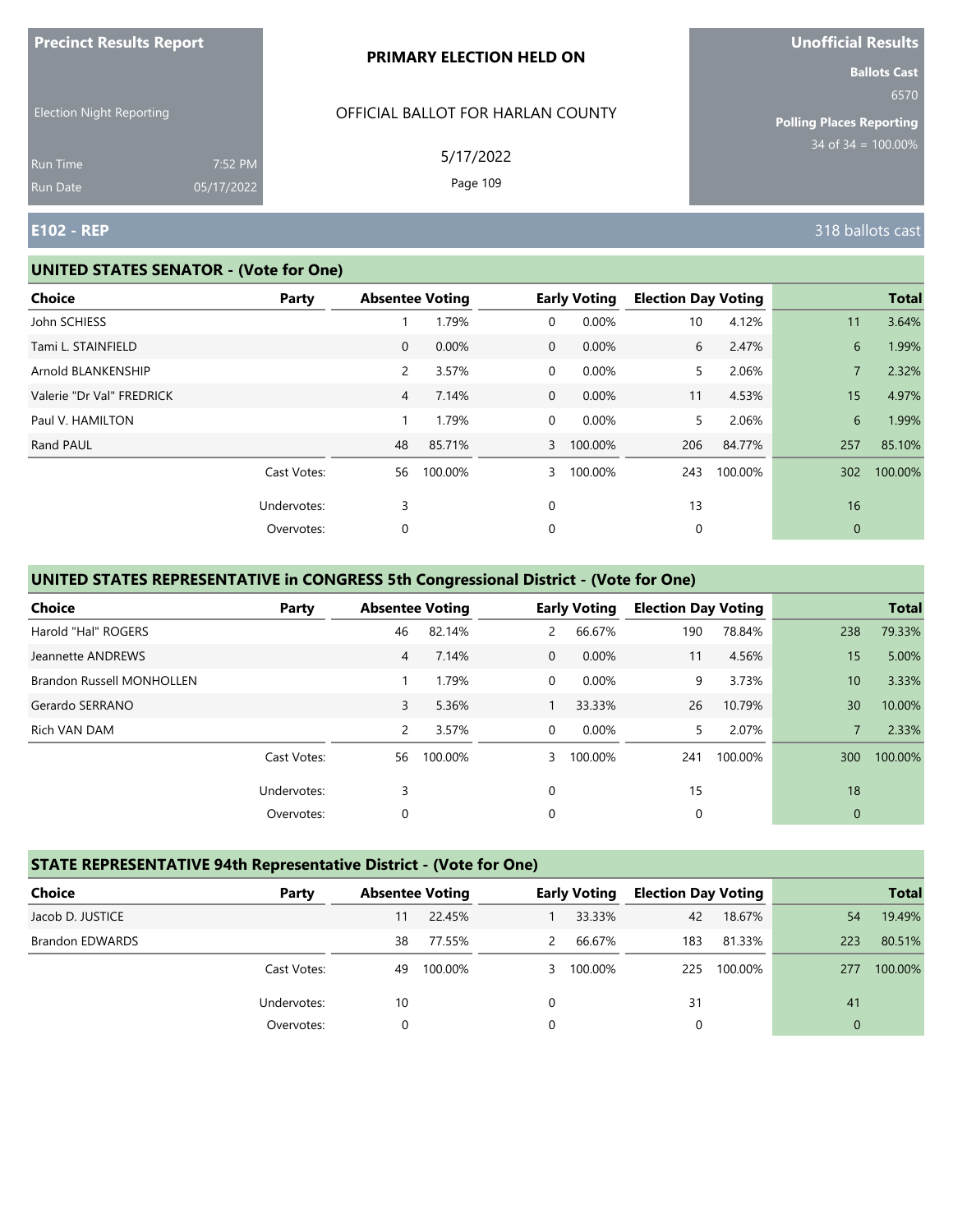| <b>Precinct Results Report</b>     |                       | <b>PRIMARY ELECTION HELD ON</b>   | <b>Unofficial Results</b>                                      |
|------------------------------------|-----------------------|-----------------------------------|----------------------------------------------------------------|
| <b>Election Night Reporting</b>    |                       | OFFICIAL BALLOT FOR HARLAN COUNTY | <b>Ballots Cast</b><br>6570<br><b>Polling Places Reporting</b> |
| <b>Run Time</b><br><b>Run Date</b> | 7:52 PM<br>05/17/2022 | 5/17/2022<br>Page 110             | $34$ of $34 = 100.00\%$                                        |
| <b>E102 - REP</b>                  |                       |                                   | 318 ballots cast                                               |

## **PROPERTY VALUATION ADMINISTRATOR - (Vote for One)**

| <b>Choice</b>        | Party       | <b>Absentee Voting</b> |         |          | <b>Early Voting</b> | <b>Election Day Voting</b> |         |     | <b>Total</b> |
|----------------------|-------------|------------------------|---------|----------|---------------------|----------------------------|---------|-----|--------------|
| Robert D. SIMPSON    |             | 16                     | 28.57%  | 0        | $0.00\%$            | 109                        | 43.25%  | 125 | 40.19%       |
| Felicia WOOTEN-TAMME |             | 40                     | 71.43%  |          | 3 100.00%           | 143                        | 56.75%  | 186 | 59.81%       |
|                      | Cast Votes: | 56                     | 100.00% |          | 3 100.00%           | 252                        | 100.00% | 311 | 100.00%      |
|                      | Undervotes: |                        |         | $\Omega$ |                     | 4                          |         |     |              |
|                      | Overvotes:  | 0                      |         | 0        |                     |                            |         | 0   |              |

## **COUNTY JUDGE/EXECUTIVE - (Vote for One)**

| Choice             | Party       | <b>Absentee Voting</b> |         |                | <b>Early Voting</b> | <b>Election Day Voting</b> |         |                | <b>Total</b> |
|--------------------|-------------|------------------------|---------|----------------|---------------------|----------------------------|---------|----------------|--------------|
| Darren Pete FARMER |             | 3                      | 5.26%   |                | 33.33%              | 18                         | 7.11%   | 22             | 7.03%        |
| M. "Macky" WYNN    |             | 21                     | 36.84%  | 0              | $0.00\%$            | 84                         | 33.20%  | 105            | 33.55%       |
| Dan MOSLEY         |             | 33                     | 57.89%  | $\overline{2}$ | 66.67%              | 151                        | 59.68%  | 186            | 59.42%       |
|                    | Cast Votes: | 57                     | 100.00% |                | 3 100.00%           | 253                        | 100.00% | 313            | 100.00%      |
|                    | Undervotes: |                        |         | $\Omega$       |                     |                            |         |                |              |
|                    | Overvotes:  | 0                      |         | 0              |                     |                            |         | $\overline{0}$ |              |

#### **COUNTY CLERK - (Vote for One)**

| Choice          | Party       | <b>Absentee Voting</b> |         |   | <b>Early Voting</b> | <b>Election Day Voting</b> |         |     | <b>Total</b> |
|-----------------|-------------|------------------------|---------|---|---------------------|----------------------------|---------|-----|--------------|
| John CLEM JR.   |             | 21                     | 37.50%  | 2 | 66.67%              | 78                         | 31.45%  | 101 | 32.90%       |
| Ashley SULLIVAN |             | 35                     | 62.50%  |   | 33.33%              | 170                        | 68.55%  | 206 | 67.10%       |
|                 | Cast Votes: | 56                     | 100.00% |   | 3 100.00%           | 248                        | 100.00% | 307 | 100.00%      |
|                 | Undervotes: |                        |         | 0 |                     |                            |         | 10  |              |
|                 | Overvotes:  | 0                      |         | 0 |                     |                            |         |     |              |

## **SHERIFF - (Vote for One)**

| <b>Choice</b>            | Party       | <b>Absentee Voting</b> |         |   | <b>Early Voting</b> | <b>Election Day Voting</b> |         |              | <b>Total</b> |
|--------------------------|-------------|------------------------|---------|---|---------------------|----------------------------|---------|--------------|--------------|
| Chris BREWER             |             | 34                     | 58.62%  | 2 | 66.67%              | 161                        | 63.14%  | 197          | 62.34%       |
| Leslie E. "Smitty" SMITH |             | 24                     | 41.38%  |   | 33.33%              | 94                         | 36.86%  | 119          | 37.66%       |
|                          | Cast Votes: | 58                     | 100.00% |   | 3 100.00%           | 255                        | 100.00% | 316          | 100.00%      |
|                          | Undervotes: |                        |         | 0 |                     |                            |         |              |              |
|                          | Overvotes:  |                        |         |   |                     | 0                          |         | $\mathbf{0}$ |              |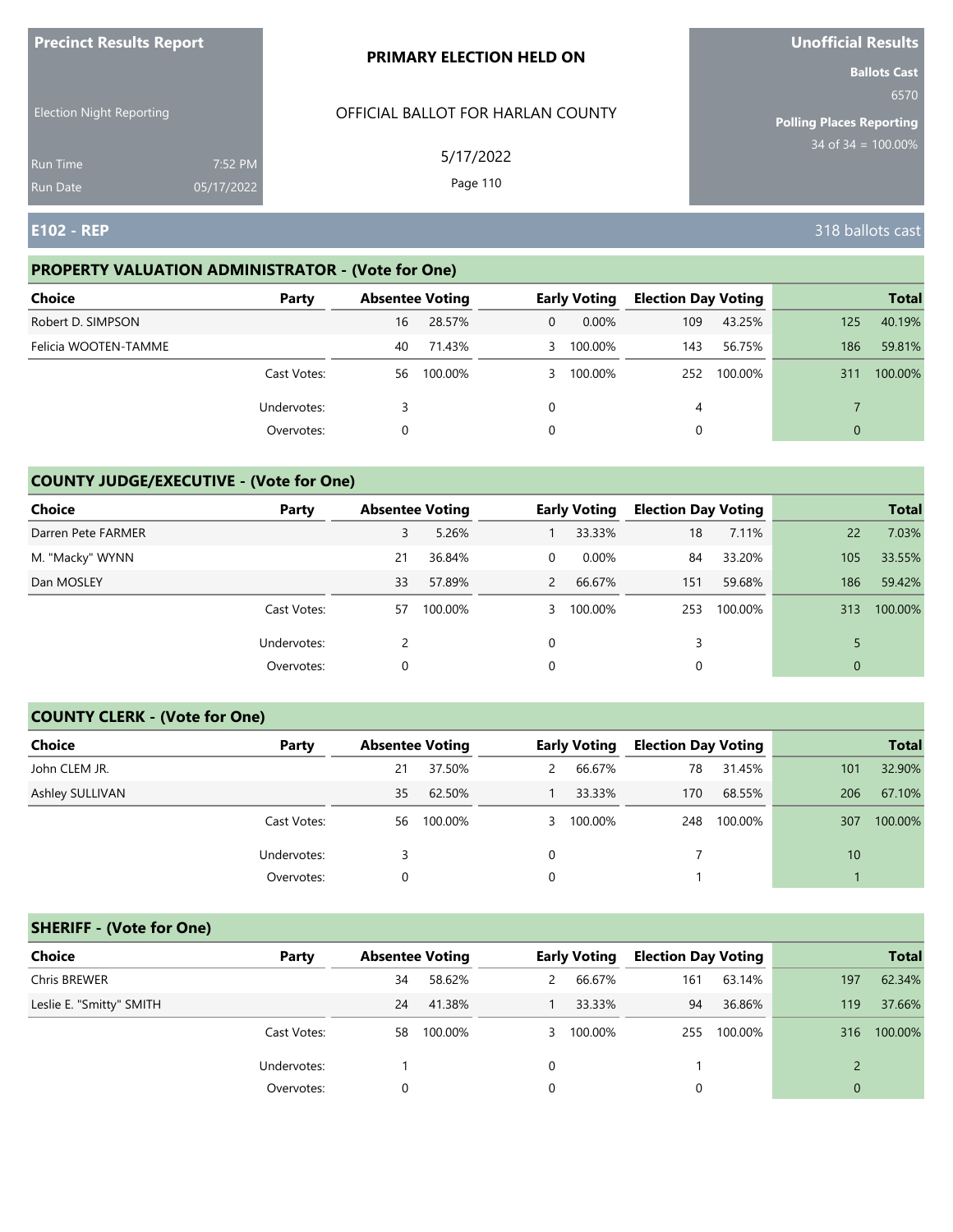| <b>THE CHILL RESULTS REPORT</b> |                       | <b>PRIMARY ELECTION HELD ON</b>   | <u>Chemisian Nedale</u><br><b>Ballots Cast</b> |
|---------------------------------|-----------------------|-----------------------------------|------------------------------------------------|
| Election Night Reporting        |                       | OFFICIAL BALLOT FOR HARLAN COUNTY | 6570<br>Polling Places Reporting               |
| Run Time<br>Run Date            | 7:52 PM<br>05/17/2022 | 5/17/2022<br>Page 111             | 34 of $34 = 100.00\%$                          |
| <b>E102 - REP</b>               |                       |                                   | 318 ballots cast                               |

#### **JAILER - (Vote for One)**

**Precinct Results Report**

| Choice                    | Party       |    | <b>Absentee Voting</b> |          | <b>Early Voting</b> | <b>Election Day Voting</b> |         |              | <b>Total</b> |
|---------------------------|-------------|----|------------------------|----------|---------------------|----------------------------|---------|--------------|--------------|
| <b>Rick JONES</b>         |             | 22 | 37.93%                 | 2        | 66.67%              | 94                         | 38.21%  | 118          | 38.44%       |
| <b>B. J. BURKHART</b>     |             | 35 | 60.34%                 |          | 33.33%              | 133                        | 54.07%  | 169          | 55.05%       |
| John Thomas DODD          |             | 0  | 0.00%                  | $\Omega$ | 0.00%               | 10                         | 4.07%   | 10           | 3.26%        |
| Lawrence "Stretch" CREECH |             |    | 1.72%                  | $\Omega$ | 0.00%               | 9                          | 3.66%   | 10           | 3.26%        |
|                           | Cast Votes: | 58 | 100.00%                | 3        | 100.00%             | 246                        | 100.00% | 307          | 100.00%      |
|                           | Undervotes: |    |                        | $\Omega$ |                     | 10                         |         | 11           |              |
|                           | Overvotes:  | 0  |                        | 0        |                     | 0                          |         | $\mathbf{0}$ |              |
|                           |             |    |                        |          |                     |                            |         |              |              |

## **CORONER - (Vote for One)**

| Choice                | Party       | <b>Absentee Voting</b> |         |                | <b>Early Voting</b> | <b>Election Day Voting</b> |         |                | <b>Total</b> |
|-----------------------|-------------|------------------------|---------|----------------|---------------------|----------------------------|---------|----------------|--------------|
| John Derrick NOE      |             | 30                     | 54.55%  | $\overline{2}$ | 66.67%              | 136                        | 58.12%  | 168            | 57.53%       |
| Joshua L. SHACKLEFORD |             | 5                      | 9.09%   | $\mathbf 0$    | $0.00\%$            | 11                         | 4.70%   | 16             | 5.48%        |
| Tommy E. HALL         |             | 2                      | 3.64%   | 0              | $0.00\%$            | 4                          | 1.71%   | 6              | 2.05%        |
| Jeffrey L. SAWYERS    |             | 18                     | 32.73%  |                | 33.33%              | 83                         | 35.47%  | 102            | 34.93%       |
|                       | Cast Votes: | 55                     | 100.00% | 3              | 100.00%             | 234                        | 100.00% | 292            | 100.00%      |
|                       | Undervotes: | 4                      |         | $\Omega$       |                     | 22                         |         | 26             |              |
|                       | Overvotes:  | 0                      |         | 0              |                     | 0                          |         | $\overline{0}$ |              |

| <b>Choice</b>             | Party       | <b>Absentee Voting</b> |         |             | <b>Early Voting</b> | <b>Election Day Voting</b> |         |                | <b>Total</b> |
|---------------------------|-------------|------------------------|---------|-------------|---------------------|----------------------------|---------|----------------|--------------|
| James F. HOWARD           |             | 35                     | 60.34%  |             | 33.33%              | 167                        | 65.75%  | 203            | 64.44%       |
| Dell LONG                 |             | 4                      | 6.90%   | 1           | 33.33%              | 12                         | 4.72%   | 17             | 5.40%        |
| Jordan "Mtn Santa" HOWARD |             | $12 \overline{ }$      | 20.69%  | 0           | 0.00%               | 48                         | 18.90%  | 60             | 19.05%       |
| <b>Delbert STEPHENS</b>   |             | 3                      | 5.17%   | 1           | 33.33%              | 10                         | 3.94%   | 14             | 4.44%        |
| Kenneth HENSLEY           |             | 4                      | 6.90%   | 0           | 0.00%               | 13                         | 5.12%   | 17             | 5.40%        |
| Erica HALL                |             | $\mathbf{0}$           | 0.00%   | $\mathbf 0$ | 0.00%               | $\overline{4}$             | 1.57%   | $\overline{4}$ | 1.27%        |
|                           | Cast Votes: | 58                     | 100.00% | 3           | 100.00%             | 254                        | 100.00% | 315            | 100.00%      |
|                           | Undervotes: |                        |         | 0           |                     | 2                          |         | 3              |              |
|                           | Overvotes:  | 0                      |         | 0           |                     | $\Omega$                   |         | $\Omega$       |              |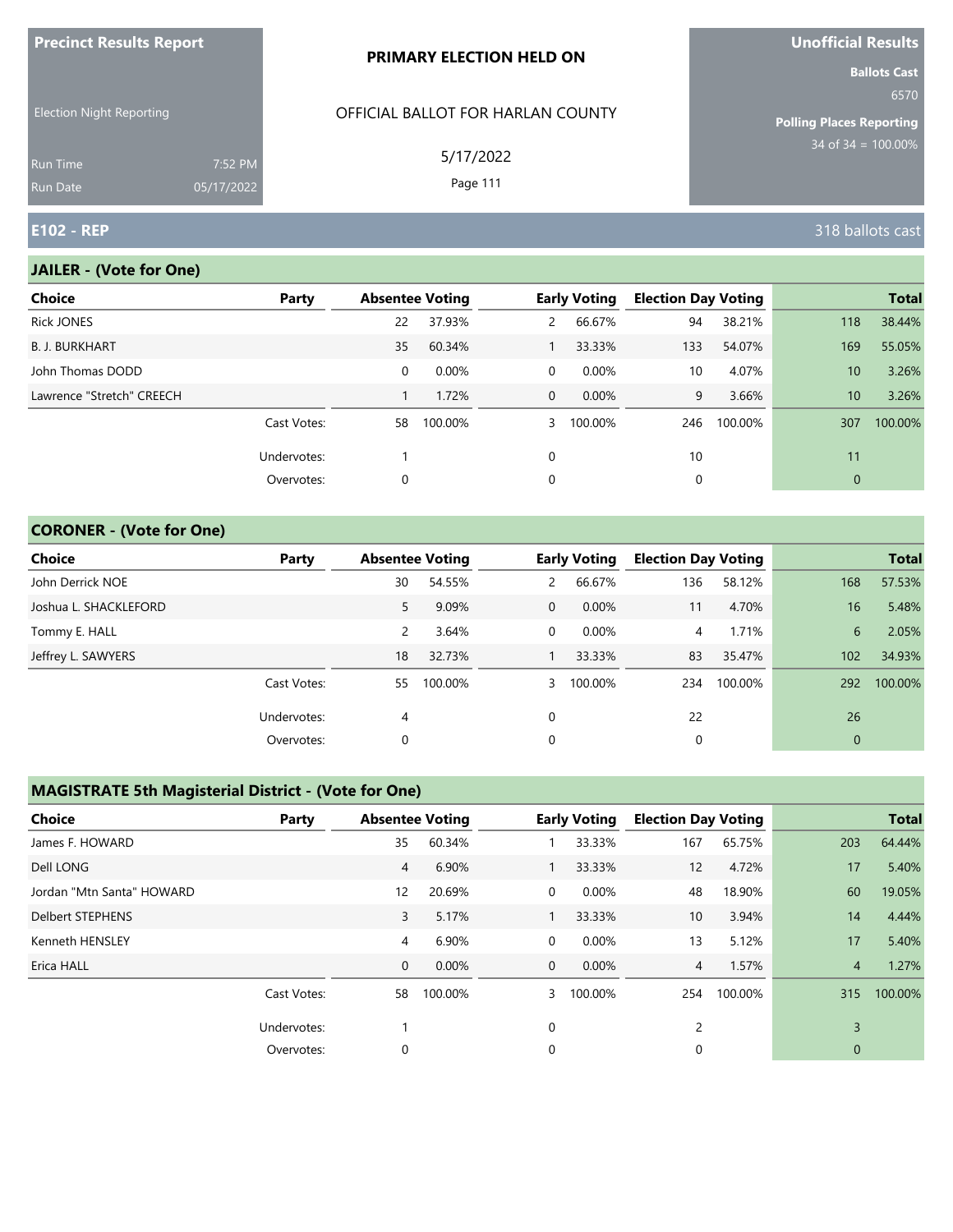| <b>Precinct Results Report</b>     |                       | PRIMARY ELECTION HELD ON          | Unofficial Results                                             |
|------------------------------------|-----------------------|-----------------------------------|----------------------------------------------------------------|
| <b>Election Night Reporting</b>    |                       | OFFICIAL BALLOT FOR HARLAN COUNTY | <b>Ballots Cast</b><br>6570<br><b>Polling Places Reporting</b> |
| <b>Run Time</b><br><b>Run Date</b> | 7:52 PM<br>05/17/2022 | 5/17/2022<br>Page 112             | $34$ of 34 = 100.00%                                           |
| <b>E102 - REP</b>                  |                       |                                   | 318 ballots cast                                               |

# **CONSTABLE 5th Magisterial District - (Vote for One)**

| Choice            | Party       | <b>Absentee Voting</b> |         |   | <b>Early Voting</b> | <b>Election Day Voting</b> |         |          | <b>Total</b> |
|-------------------|-------------|------------------------|---------|---|---------------------|----------------------------|---------|----------|--------------|
| Robert HAYWOOD    |             | 20                     | 35.71%  | 0 | $0.00\%$            | 61                         | 25.00%  | 81       | 26.73%       |
| <b>Brian HALE</b> |             | 36                     | 64.29%  |   | 3 100.00%           | 183                        | 75.00%  | 222      | 73.27%       |
|                   | Cast Votes: | 56                     | 100.00% |   | 3 100.00%           | 244                        | 100.00% | 303      | 100.00%      |
|                   | Undervotes: |                        |         |   |                     | 12                         |         | 15       |              |
|                   | Overvotes:  |                        |         |   |                     |                            |         | $\Omega$ |              |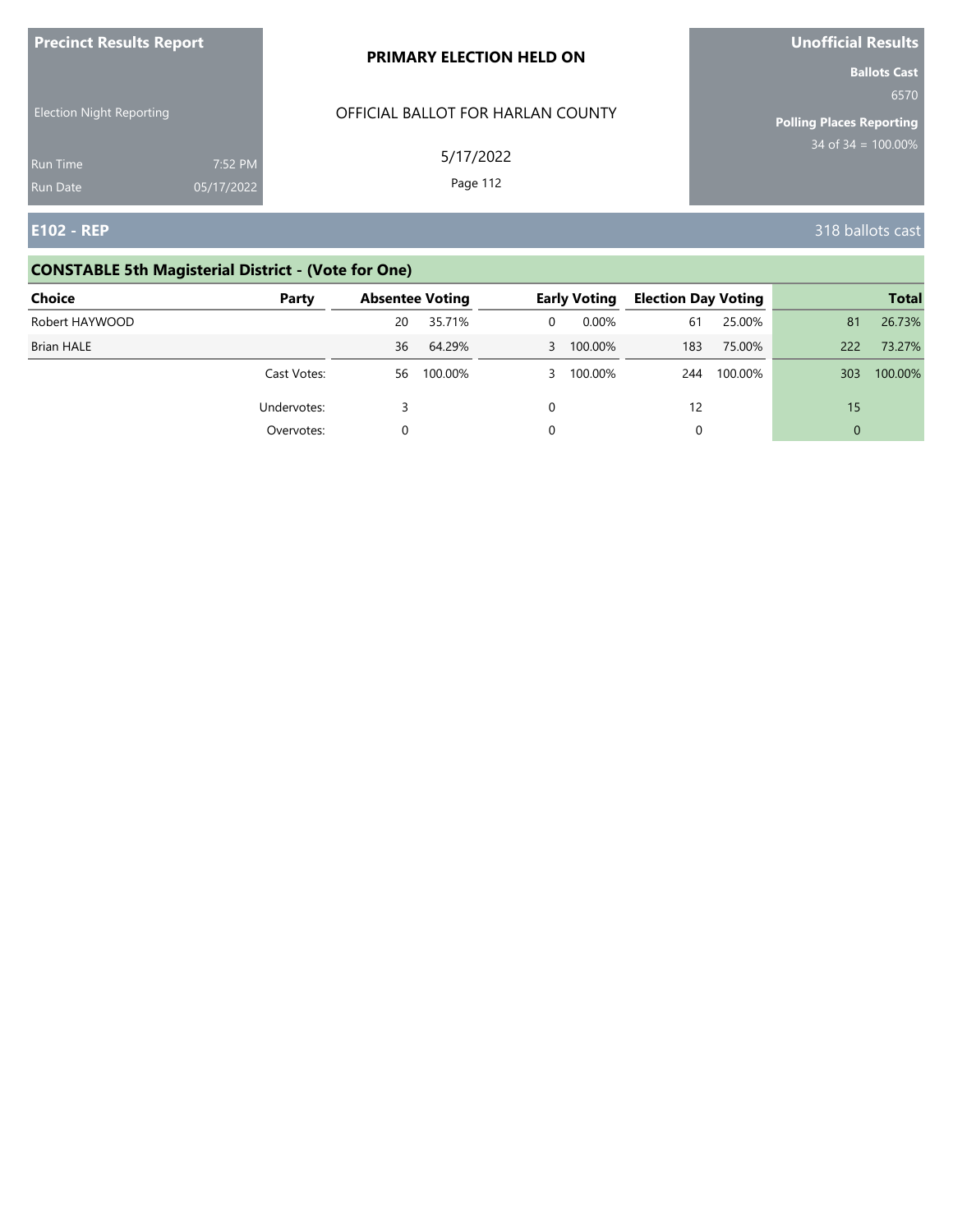| <b>Precinct Results Report</b>       |            | PRIMARY ELECTION HELD ON                       | Unofficial Results                                                                        |
|--------------------------------------|------------|------------------------------------------------|-------------------------------------------------------------------------------------------|
| <b>Election Night Reporting</b>      |            | OFFICIAL BALLOT FOR HARLAN COUNTY<br>5/17/2022 | <b>Ballots Cast</b><br>6570<br><b>Polling Places Reporting</b><br>$34$ of $34 = 100.00\%$ |
| <b>Run Time</b>                      | 7:52 PM    | Page 113                                       |                                                                                           |
| <b>Run Date</b><br><b>E102 - DEM</b> | 05/17/2022 |                                                | 88 ballots cast                                                                           |

## **UNITED STATES SENATOR - (Vote for One)**

| Choice                    | Party       | <b>Absentee Voting</b> |         |                | <b>Early Voting</b> | <b>Election Day Voting</b> |         |                | <b>Total</b> |
|---------------------------|-------------|------------------------|---------|----------------|---------------------|----------------------------|---------|----------------|--------------|
| Joshua Wesley BLANTON SR. |             | 3                      | 16.67%  | $\overline{0}$ | 0.00%               | 21                         | 35.59%  | 24             | 30.00%       |
| Charles BOOKER            |             | 11                     | 61.11%  | $\mathbf{3}$   | 100.00%             | 29                         | 49.15%  | 43             | 53.75%       |
| Ruth GAO                  |             |                        | 5.56%   | $\overline{0}$ | 0.00%               | 3                          | 5.08%   | $\overline{4}$ | 5.00%        |
| John MERRILL              |             | 3                      | 16.67%  | $\overline{0}$ | $0.00\%$            | 6                          | 10.17%  | 9              | 11.25%       |
|                           | Cast Votes: | 18                     | 100.00% | 3              | 100.00%             | 59                         | 100.00% | 80             | 100.00%      |
|                           | Undervotes: | 0                      |         | $\Omega$       |                     | 8                          |         | 8              |              |
|                           | Overvotes:  | 0                      |         | 0              |                     | 0                          |         | $\mathbf{0}$   |              |

## **COUNTY CLERK - (Vote for One)**

| Choice           | Party       | <b>Absentee Voting</b> |         |    | <b>Early Voting</b> | <b>Election Day Voting</b> |         |          | <b>Total</b> |
|------------------|-------------|------------------------|---------|----|---------------------|----------------------------|---------|----------|--------------|
| Pamela D. BAILEY |             | 9                      | 52.94%  |    | $0.00\%$            | 27                         | 40.91%  | 36       | 41.86%       |
| Donna G. HOSKINS |             | 8                      | 47.06%  | 3  | 100.00%             | 39                         | 59.09%  | 50       | 58.14%       |
|                  | Cast Votes: | 17                     | 100.00% | 3. | 100.00%             | 66                         | 100.00% | 86       | 100.00%      |
|                  | Undervotes: |                        |         |    |                     |                            |         |          |              |
|                  | Overvotes:  |                        |         |    |                     | 0                          |         | $\Omega$ |              |

| <b>Choice</b>         | Party       | <b>Absentee Voting</b> |         |   | <b>Early Voting</b> | <b>Election Day Voting</b> |         |          | <b>Total</b> |
|-----------------------|-------------|------------------------|---------|---|---------------------|----------------------------|---------|----------|--------------|
| George GRANT          |             | 4                      | 26.67%  | 0 | $0.00\%$            | 31                         | 55.36%  | 35       | 48.61%       |
| <b>Travis HENSLEY</b> |             | 11                     | 73.33%  |   | 100.00%             | 25                         | 44.64%  | 37       | 51.39%       |
|                       | Cast Votes: | 15                     | 100.00% |   | 100.00%             | 56                         | 100.00% | 72       | 100.00%      |
|                       | Undervotes: |                        |         |   |                     |                            |         | 16       |              |
|                       | Overvotes:  | 0                      |         | 0 |                     |                            |         | $\Omega$ |              |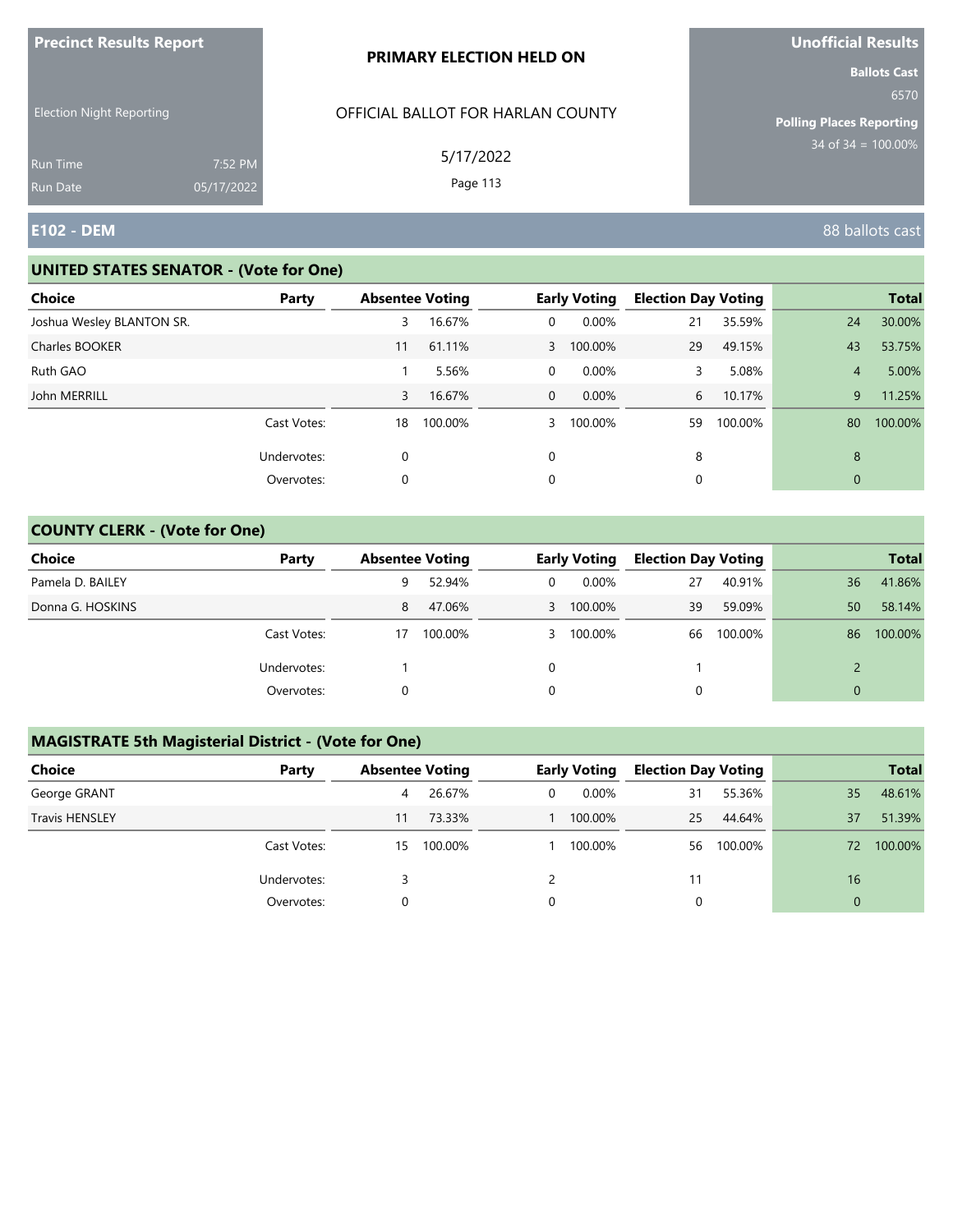| <b>THE RESOLUTION IS A POINT OF A SET OF A PARTIES</b> |                       | PRIMARY ELECTION HELD ON          | <u>UNUMERICITIO</u><br><b>Ballots Cast</b> |
|--------------------------------------------------------|-----------------------|-----------------------------------|--------------------------------------------|
| <b>Election Night Reporting</b>                        |                       | OFFICIAL BALLOT FOR HARLAN COUNTY | 6570<br><b>Polling Places Reporting</b>    |
| <b>Run Time</b><br>Run Date                            | 7:52 PM<br>05/17/2022 | 5/17/2022<br>Page 114             | $34$ of $34 = 100.00\%$                    |
| <b>E104 - REP</b>                                      |                       |                                   | 137 ballots cast                           |

#### **UNITED STATES SENATOR - (Vote for One)**

**Precinct Results Report**

| <b>Choice</b>             | <b>Party</b> | <b>Absentee Voting</b> |         |                | <b>Early Voting</b> | <b>Election Day Voting</b> |         |                | <b>Total</b> |
|---------------------------|--------------|------------------------|---------|----------------|---------------------|----------------------------|---------|----------------|--------------|
| John SCHIESS              |              | 0                      | 0.00%   | 0              | 0.00%               | 2                          | 1.85%   | $\overline{2}$ | 1.60%        |
| Tami L. STAINFIELD        |              | 1                      | 5.88%   | $\overline{0}$ | 0.00%               | 3                          | 2.78%   | $\overline{4}$ | 3.20%        |
| Arnold BLANKENSHIP        |              | $\mathbf 0$            | 0.00%   | 0              | $0.00\%$            | $\mathsf{2}^{\mathsf{1}}$  | 1.85%   | $\overline{2}$ | 1.60%        |
| Valerie "Dr Val" FREDRICK |              |                        | 5.88%   | $\mathbf{0}$   | 0.00%               | 3                          | 2.78%   | $\overline{4}$ | 3.20%        |
| Paul V. HAMILTON          |              | $\mathbf 0$            | 0.00%   | 0              | $0.00\%$            | 4                          | 3.70%   | $\overline{4}$ | 3.20%        |
| Rand PAUL                 |              | 15                     | 88.24%  | $\mathbf{0}$   | 0.00%               | 94                         | 87.04%  | 109            | 87.20%       |
|                           | Cast Votes:  | 17                     | 100.00% | 0              | 0.00%               | 108                        | 100.00% | 125            | 100.00%      |
|                           | Undervotes:  | $\overline{4}$         |         | 0              |                     | 8                          |         | 12             |              |
|                           | Overvotes:   | 0                      |         | 0              |                     | 0                          |         | $\mathbf{0}$   |              |
|                           |              |                        |         |                |                     |                            |         |                |              |

## **UNITED STATES REPRESENTATIVE in CONGRESS 5th Congressional District - (Vote for One)**

| <b>Choice</b>                    | Party       |                | <b>Absentee Voting</b> |                | <b>Early Voting</b> | <b>Election Day Voting</b> |         |                | <b>Total</b> |
|----------------------------------|-------------|----------------|------------------------|----------------|---------------------|----------------------------|---------|----------------|--------------|
| Harold "Hal" ROGERS              |             | 14             | 77.78%                 | 0              | 0.00%               | 96                         | 86.49%  | 110            | 85.27%       |
| Jeannette ANDREWS                |             |                | 5.56%                  | $\Omega$       | 0.00%               | 3                          | 2.70%   | $\overline{4}$ | 3.10%        |
| <b>Brandon Russell MONHOLLEN</b> |             |                | 5.56%                  | $\overline{0}$ | 0.00%               | $\overline{2}$             | 1.80%   | 3              | 2.33%        |
| Gerardo SERRANO                  |             | $\overline{2}$ | 11.11%                 | $\overline{0}$ | 0.00%               | 5.                         | 4.50%   |                | 5.43%        |
| Rich VAN DAM                     |             | 0              | 0.00%                  | $\Omega$       | 0.00%               | 5.                         | 4.50%   | 5              | 3.88%        |
|                                  | Cast Votes: | 18             | 100.00%                | 0              | 0.00%               | 111                        | 100.00% | 129            | 100.00%      |
|                                  | Undervotes: | 3              |                        | $\Omega$       |                     | 5                          |         | 8              |              |
|                                  | Overvotes:  | 0              |                        | 0              |                     | 0                          |         | $\mathbf{0}$   |              |

## **STATE REPRESENTATIVE 94th Representative District - (Vote for One)**

| Choice                 | Party       | <b>Absentee Voting</b> |         |              | <b>Early Voting</b> | <b>Election Day Voting</b> |         |                | <b>Total</b> |
|------------------------|-------------|------------------------|---------|--------------|---------------------|----------------------------|---------|----------------|--------------|
| Jacob D. JUSTICE       |             |                        | 5.88%   | 0            | $0.00\%$            | 19                         | 19.39%  | 20             | 17.39%       |
| <b>Brandon EDWARDS</b> |             | 16                     | 94.12%  | $\mathbf{0}$ | $0.00\%$            | 79                         | 80.61%  | 95             | 82.61%       |
|                        | Cast Votes: | 17                     | 100.00% | 0            | 0.00%               | 98                         | 100.00% | 115            | 100.00%      |
|                        | Undervotes: | 4                      |         | 0            |                     | 18                         |         | 22             |              |
|                        | Overvotes:  |                        |         | 0            |                     | 0                          |         | $\overline{0}$ |              |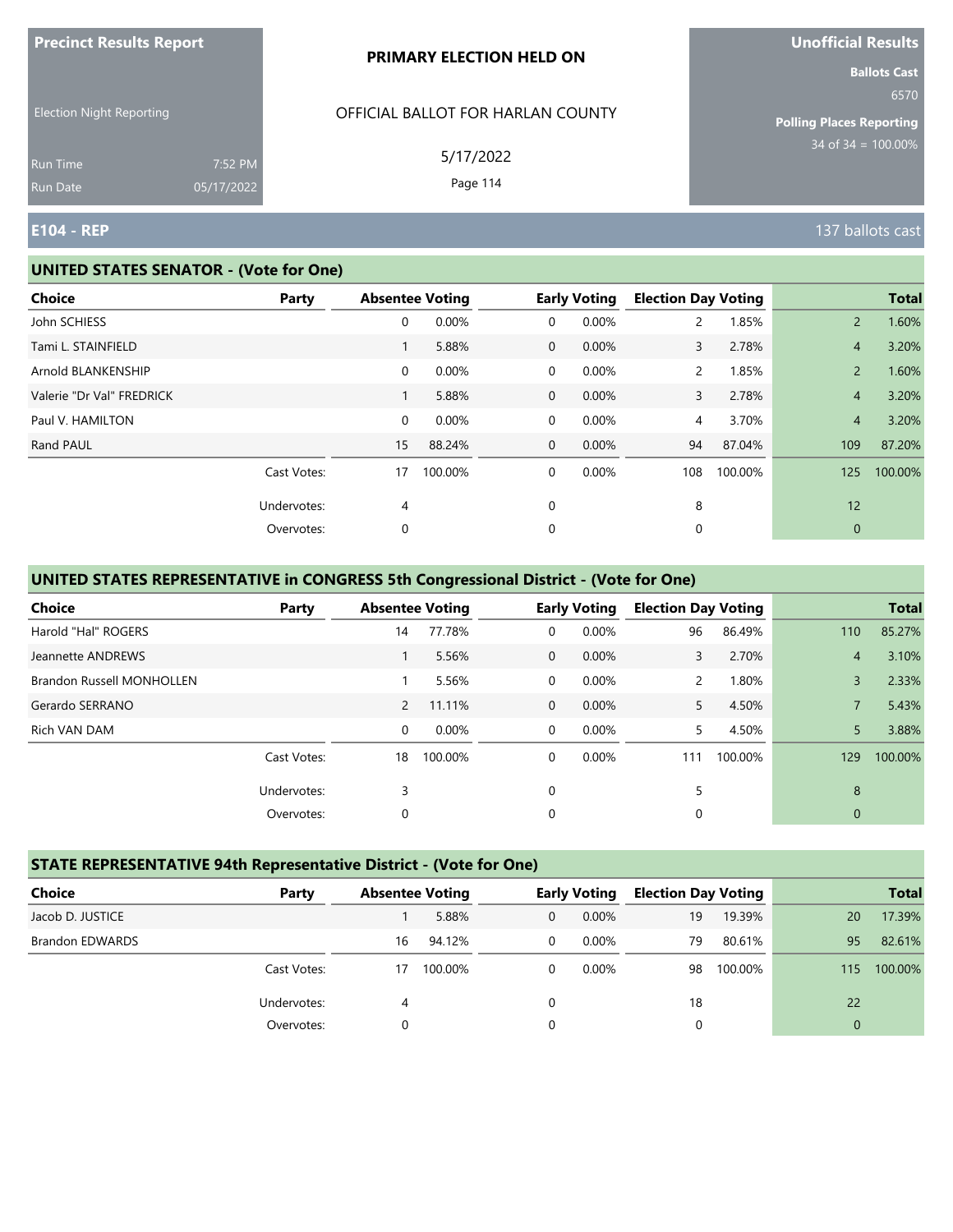| <b>Precinct Results Report</b>     |                       | <b>PRIMARY ELECTION HELD ON</b>   | <b>Unofficial Results</b>       |
|------------------------------------|-----------------------|-----------------------------------|---------------------------------|
|                                    |                       |                                   | <b>Ballots Cast</b><br>6570     |
| <b>Election Night Reporting</b>    |                       | OFFICIAL BALLOT FOR HARLAN COUNTY | <b>Polling Places Reporting</b> |
| <b>Run Time</b><br><b>Run Date</b> | 7:52 PM<br>05/17/2022 | 5/17/2022<br>Page 115             | $34$ of $34 = 100.00\%$         |
| <b>E104 - REP</b>                  |                       |                                   | 137 ballots cast                |

## **PROPERTY VALUATION ADMINISTRATOR - (Vote for One)**

| <b>Choice</b>        | Party       | <b>Absentee Voting</b> |         |              | <b>Early Voting</b> | <b>Election Day Voting</b> |         |          | <b>Total</b> |
|----------------------|-------------|------------------------|---------|--------------|---------------------|----------------------------|---------|----------|--------------|
| Robert D. SIMPSON    |             | 6                      | 28.57%  | $\mathbf{0}$ | $0.00\%$            | 50                         | 44.64%  | 56       | 42.11%       |
| Felicia WOOTEN-TAMME |             | 15                     | 71.43%  | 0            | $0.00\%$            | 62                         | 55.36%  | 77       | 57.89%       |
|                      | Cast Votes: | 21                     | 100.00% | $\Omega$     | $0.00\%$            | 112                        | 100.00% | 133      | 100.00%      |
|                      | Undervotes: |                        |         |              |                     | 4                          |         | 4        |              |
|                      | Overvotes:  | 0                      |         | 0            |                     |                            |         | $\Omega$ |              |

## **COUNTY JUDGE/EXECUTIVE - (Vote for One)**

| Choice             | Party       |    | <b>Absentee Voting</b> |             | <b>Early Voting</b> | <b>Election Day Voting</b> |         |                | <b>Total</b> |
|--------------------|-------------|----|------------------------|-------------|---------------------|----------------------------|---------|----------------|--------------|
| Darren Pete FARMER |             | 5  | 23.81%                 | 0           | 0.00%               | 8                          | 6.96%   | 13             | 9.56%        |
| M. "Macky" WYNN    |             | 5. | 23.81%                 | 0           | $0.00\%$            | 43                         | 37.39%  | 48             | 35.29%       |
| Dan MOSLEY         |             | 11 | 52.38%                 | $\mathbf 0$ | $0.00\%$            | 64                         | 55.65%  | 75             | 55.15%       |
|                    | Cast Votes: | 21 | 100.00%                | 0           | $0.00\%$            | 115                        | 100.00% | 136            | 100.00%      |
|                    | Undervotes: |    |                        | $\Omega$    |                     |                            |         |                |              |
|                    | Overvotes:  |    |                        | $\mathbf 0$ |                     |                            |         | $\overline{0}$ |              |

#### **COUNTY CLERK - (Vote for One)**

| Choice          | Party       |    | <b>Absentee Voting</b> |                | <b>Early Voting</b> | <b>Election Day Voting</b> |         |              | <b>Total</b> |
|-----------------|-------------|----|------------------------|----------------|---------------------|----------------------------|---------|--------------|--------------|
| John CLEM JR.   |             | 6  | 31.58%                 | 0              | 0.00%               | 38                         | 33.93%  | 44           | 33.59%       |
| Ashley SULLIVAN |             | 13 | 68.42%                 | $\overline{0}$ | 0.00%               | 74                         | 66.07%  | 87           | 66.41%       |
|                 | Cast Votes: | 19 | 100.00%                | $\Omega$       | 0.00%               | 112                        | 100.00% | 131          | 100.00%      |
|                 | Undervotes: |    |                        |                |                     | 4                          |         | 6            |              |
|                 | Overvotes:  | 0  |                        |                |                     | 0                          |         | $\mathbf{0}$ |              |

## **SHERIFF - (Vote for One)**

| <b>Choice</b>            | Party       | <b>Absentee Voting</b> |         |          | <b>Early Voting</b> | <b>Election Day Voting</b> |         |              | <b>Total</b> |
|--------------------------|-------------|------------------------|---------|----------|---------------------|----------------------------|---------|--------------|--------------|
| <b>Chris BREWER</b>      |             | 13                     | 61.90%  | 0        | $0.00\%$            | 68                         | 59.65%  | 81           | 60.00%       |
| Leslie E. "Smitty" SMITH |             | 8                      | 38.10%  | $\Omega$ | $0.00\%$            | 46                         | 40.35%  | 54           | 40.00%       |
|                          | Cast Votes: | 21                     | 100.00% | $\Omega$ | $0.00\%$            | 114                        | 100.00% | 135          | 100.00%      |
|                          | Undervotes: | 0                      |         | 0        |                     |                            |         |              |              |
|                          | Overvotes:  |                        |         |          |                     | 0                          |         | $\mathbf{0}$ |              |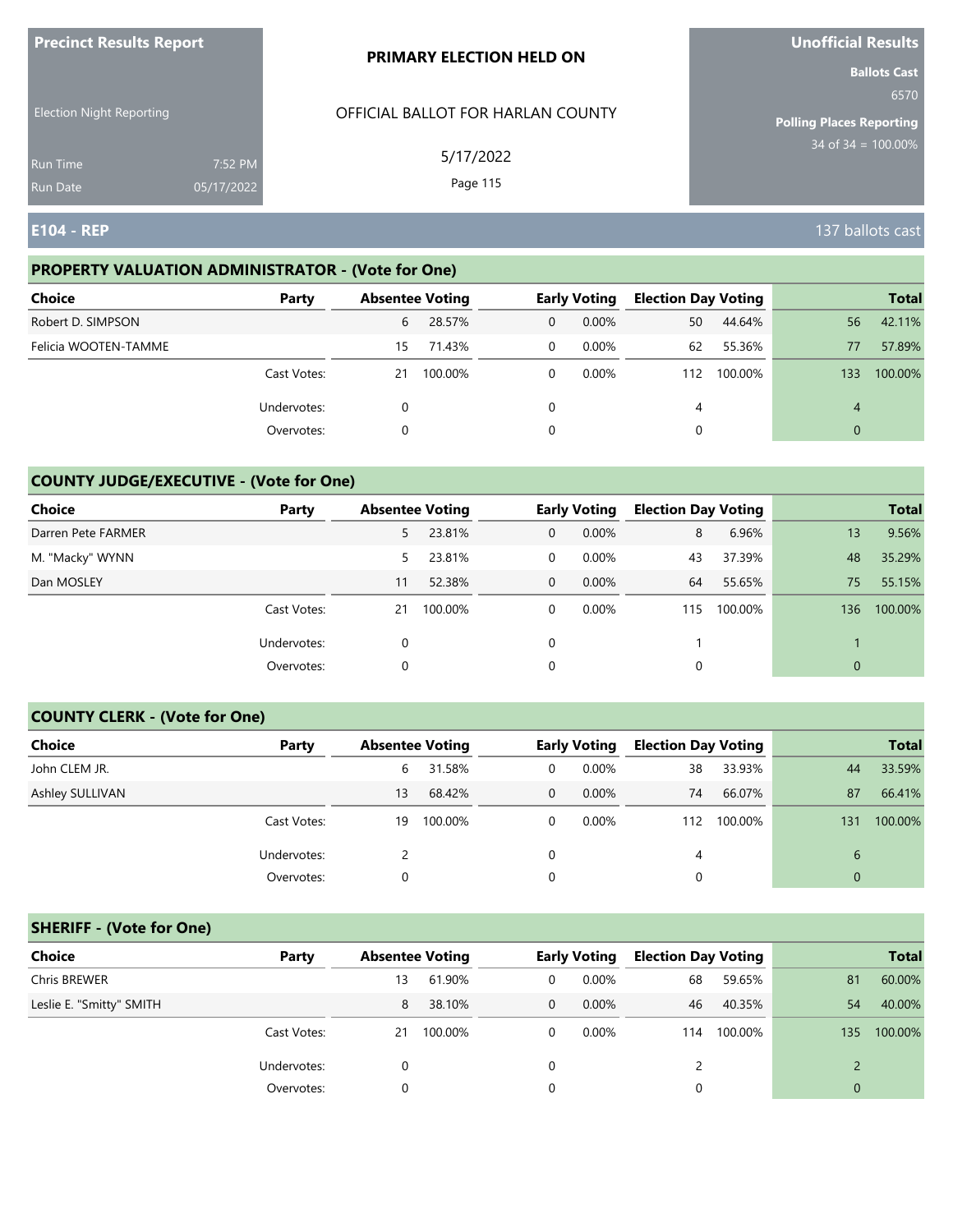| <b>Precinct Results Report</b>  |                       | PRIMARY ELECTION HELD ON          | Unofficial Results                                                |
|---------------------------------|-----------------------|-----------------------------------|-------------------------------------------------------------------|
| <b>Election Night Reporting</b> |                       | OFFICIAL BALLOT FOR HARLAN COUNTY | <b>Ballots Cast</b><br>6570                                       |
| Run Time<br>Run Date            | 7:52 PM<br>05/17/2022 | 5/17/2022<br>Page 116             | <b>Polling Places Reporting</b><br>$34 \text{ of } 34 = 100.00\%$ |
| $E104 - REP$                    |                       |                                   | 137 ballots cast                                                  |

#### **JAILER - (Vote for One)**

| <b>Choice</b>             | Party       |              | <b>Absentee Voting</b> |              | <b>Early Voting</b> | <b>Election Day Voting</b> |         |                | <b>Total</b> |
|---------------------------|-------------|--------------|------------------------|--------------|---------------------|----------------------------|---------|----------------|--------------|
| <b>Rick JONES</b>         |             | 6            | 28.57%                 | 0            | 0.00%               | 25                         | 21.93%  | 31             | 22.96%       |
| <b>B. J. BURKHART</b>     |             | 11           | 52.38%                 | $\mathbf{0}$ | 0.00%               | 70                         | 61.40%  | 81             | 60.00%       |
| John Thomas DODD          |             | 4            | 19.05%                 | $\Omega$     | 0.00%               | 16                         | 14.04%  | 20             | 14.81%       |
| Lawrence "Stretch" CREECH |             | $\mathbf{0}$ | $0.00\%$               | $\Omega$     | $0.00\%$            | 3                          | 2.63%   | 3              | 2.22%        |
|                           | Cast Votes: | 21           | 100.00%                | 0            | 0.00%               | 114                        | 100.00% | 135            | 100.00%      |
|                           | Undervotes: | $\Omega$     |                        | $\Omega$     |                     | 2                          |         | $\overline{2}$ |              |
|                           | Overvotes:  | 0            |                        | 0            |                     | 0                          |         | $\mathbf{0}$   |              |
|                           |             |              |                        |              |                     |                            |         |                |              |

## **CORONER - (Vote for One)**

| Choice                | Party       |    | <b>Absentee Voting</b> |              | <b>Early Voting</b> | <b>Election Day Voting</b> |         |                | <b>Total</b> |
|-----------------------|-------------|----|------------------------|--------------|---------------------|----------------------------|---------|----------------|--------------|
| John Derrick NOE      |             | 11 | 64.71%                 | 0            | 0.00%               | 70                         | 65.42%  | 81             | 65.32%       |
| Joshua L. SHACKLEFORD |             |    | 5.88%                  | $\mathbf{0}$ | $0.00\%$            | 10                         | 9.35%   | 11             | 8.87%        |
| Tommy E. HALL         |             |    | 5.88%                  | 0            | 0.00%               | 9                          | 8.41%   | 10             | 8.06%        |
| Jeffrey L. SAWYERS    |             | 4  | 23.53%                 | $\mathbf{0}$ | $0.00\%$            | 18                         | 16.82%  | 22             | 17.74%       |
|                       | Cast Votes: | 17 | 100.00%                | 0            | $0.00\%$            | 107                        | 100.00% | 124            | 100.00%      |
|                       | Undervotes: | 4  |                        | $\Omega$     |                     | 9                          |         | 13             |              |
|                       | Overvotes:  | 0  |                        | 0            |                     | 0                          |         | $\overline{0}$ |              |

| <b>Choice</b>             | Party       | <b>Absentee Voting</b> |         |              | <b>Early Voting</b> | <b>Election Day Voting</b> |         |          | <b>Total</b> |
|---------------------------|-------------|------------------------|---------|--------------|---------------------|----------------------------|---------|----------|--------------|
| James F. HOWARD           |             | 14                     | 70.00%  | 0            | 0.00%               | 65                         | 57.02%  | 79       | 58.96%       |
| Dell LONG                 |             | $\mathbf{0}$           | 0.00%   | $\mathbf 0$  | 0.00%               | 12                         | 10.53%  | 12       | 8.96%        |
| Jordan "Mtn Santa" HOWARD |             | 5.                     | 25.00%  | 0            | 0.00%               | 19                         | 16.67%  | 24       | 17.91%       |
| <b>Delbert STEPHENS</b>   |             | $\mathbf{0}$           | 0.00%   | $\mathbf 0$  | 0.00%               | 6                          | 5.26%   | 6        | 4.48%        |
| Kenneth HENSLEY           |             | 0                      | 0.00%   | 0            | 0.00%               | 7                          | 6.14%   | 7        | 5.22%        |
| Erica HALL                |             |                        | 5.00%   | $\mathbf{0}$ | 0.00%               | 5                          | 4.39%   | 6        | 4.48%        |
|                           | Cast Votes: | 20                     | 100.00% | 0            | 0.00%               | 114                        | 100.00% | 134      | 100.00%      |
|                           | Undervotes: |                        |         | 0            |                     | 2                          |         | 3        |              |
|                           | Overvotes:  | 0                      |         | 0            |                     | $\Omega$                   |         | $\Omega$ |              |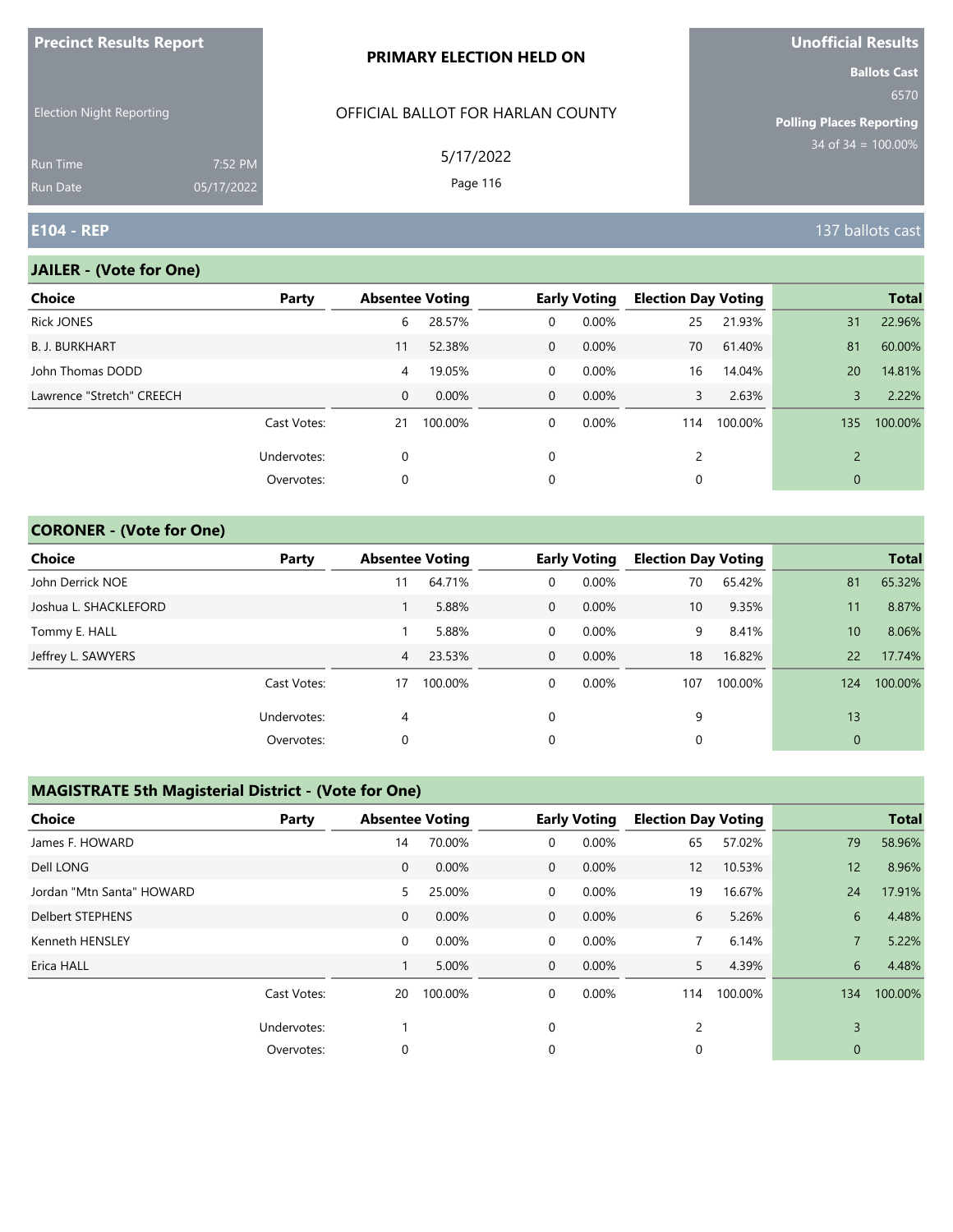| <b>Precinct Results Report</b>  |                       | PRIMARY ELECTION HELD ON          | Unofficial Results                                             |
|---------------------------------|-----------------------|-----------------------------------|----------------------------------------------------------------|
| <b>Election Night Reporting</b> |                       | OFFICIAL BALLOT FOR HARLAN COUNTY | <b>Ballots Cast</b><br>6570<br><b>Polling Places Reporting</b> |
| Run Time<br><b>Run Date</b>     | 7:52 PM<br>05/17/2022 | 5/17/2022<br>Page 117             | $34$ of 34 = $\overline{100.00\%}$                             |
| <b>E104 - REP</b>               |                       |                                   | 137 ballots cast                                               |

# **CONSTABLE 5th Magisterial District - (Vote for One)**

| Choice            | Party       | <b>Absentee Voting</b> |         | <b>Early Voting</b> | <b>Election Day Voting</b> |         |                | <b>Total</b> |
|-------------------|-------------|------------------------|---------|---------------------|----------------------------|---------|----------------|--------------|
| Robert HAYWOOD    |             |                        | 35.00%  | 0.00%               | 57                         | 50.44%  | 64             | 48.12%       |
| <b>Brian HALE</b> |             | 13                     | 65.00%  | $0.00\%$            | 56                         | 49.56%  | 69             | 51.88%       |
|                   | Cast Votes: | 20                     | 100.00% | 0.00%               | 113                        | 100.00% | 133            | 100.00%      |
|                   | Undervotes: |                        |         |                     |                            |         | $\overline{4}$ |              |
|                   | Overvotes:  |                        |         |                     |                            |         | $\Omega$       |              |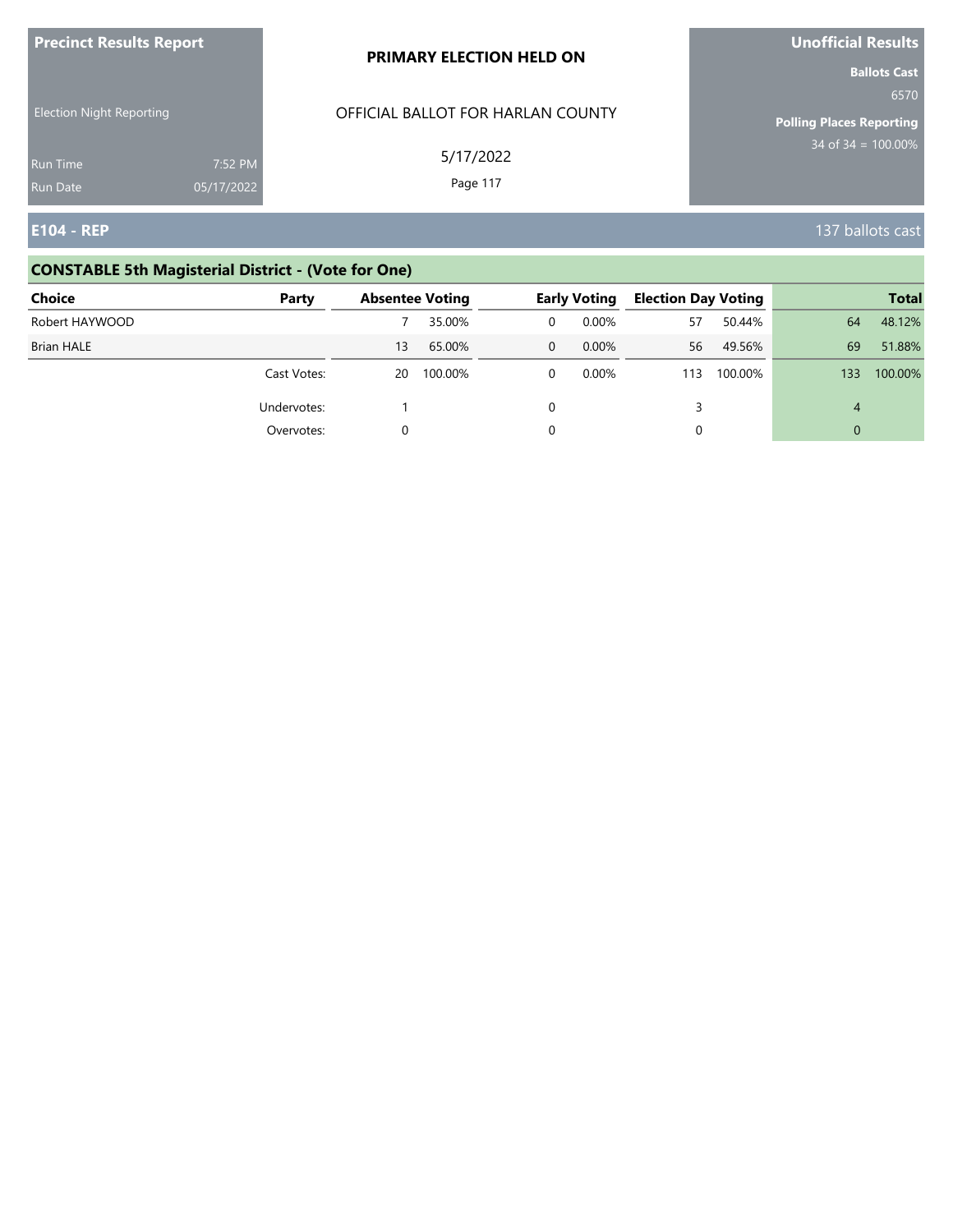|                                 |                       | PRIMARY ELECTION HELD ON          | <b>Ballots Cast</b>                     |
|---------------------------------|-----------------------|-----------------------------------|-----------------------------------------|
| <b>Election Night Reporting</b> |                       | OFFICIAL BALLOT FOR HARLAN COUNTY | 6570<br><b>Polling Places Reporting</b> |
| Run Time<br><b>Run Date</b>     | 7:52 PM<br>05/17/2022 | 5/17/2022<br>Page 118             | $34$ of 34 = $100.00\%$                 |
| <b>E104 - DEM</b>               |                       |                                   | 42 ballots cast                         |

#### **UNITED STATES SENATOR - (Vote for One)**

**Precinct Results Report**

| <b>Choice</b>             | Party       | <b>Absentee Voting</b> |         |              | <b>Early Voting</b> | <b>Election Day Voting</b> |         |                          | <b>Total</b> |
|---------------------------|-------------|------------------------|---------|--------------|---------------------|----------------------------|---------|--------------------------|--------------|
| Joshua Wesley BLANTON SR. |             |                        | 16.67%  | 0            | 0.00%               |                            | 25.00%  | 8                        | 22.86%       |
| Charles BOOKER            |             | 5                      | 83.33%  | $\mathbf{0}$ | $0.00\%$            | 11                         | 39.29%  | 16                       | 45.71%       |
| Ruth GAO                  |             | 0                      | 0.00%   | 0            | 0.00%               | 3                          | 10.71%  | 3                        | 8.57%        |
| John MERRILL              |             | 0                      | 0.00%   |              | 100.00%             |                            | 25.00%  | 8                        | 22.86%       |
|                           | Cast Votes: | 6                      | 100.00% |              | 100.00%             | 28                         | 100.00% | 35                       | 100.00%      |
|                           | Undervotes: | 0                      |         | 0            |                     | 7                          |         | $\overline{\phantom{a}}$ |              |
|                           | Overvotes:  | 0                      |         | 0            |                     | 0                          |         | 0                        |              |

## **COUNTY CLERK - (Vote for One)**

| Choice           | Party       | <b>Absentee Voting</b> |         |          | <b>Early Voting</b> | <b>Election Day Voting</b> |         |          | <b>Total</b> |
|------------------|-------------|------------------------|---------|----------|---------------------|----------------------------|---------|----------|--------------|
| Pamela D. BAILEY |             |                        | 33.33%  |          | 100.00%             | 14                         | 40.00%  | 17       | 40.48%       |
| Donna G. HOSKINS |             | 4                      | 66.67%  | $\Omega$ | $0.00\%$            | 21                         | 60.00%  | 25       | 59.52%       |
|                  | Cast Votes: | 6                      | 100.00% |          | 100.00%             | 35                         | 100.00% | 42       | 100.00%      |
|                  | Undervotes: |                        |         |          |                     | $\Omega$                   |         | $\Omega$ |              |
|                  | Overvotes:  |                        |         |          |                     | 0                          |         | $\Omega$ |              |

| <b>Choice</b>         | Party       | <b>Absentee Voting</b> |           |   | <b>Early Voting</b> | <b>Election Day Voting</b> |         |                | <b>Total</b> |
|-----------------------|-------------|------------------------|-----------|---|---------------------|----------------------------|---------|----------------|--------------|
| George GRANT          |             |                        | 16.67%    | 0 | $0.00\%$            | 12                         | 36.36%  | 13             | 32.50%       |
| <b>Travis HENSLEY</b> |             | 5                      | 83.33%    |   | 100.00%             | 21                         | 63.64%  | 27             | 67.50%       |
|                       | Cast Votes: |                        | 6 100.00% |   | 100.00%             | 33                         | 100.00% | 40             | 100.00%      |
|                       | Undervotes: |                        |           | 0 |                     |                            |         |                |              |
|                       | Overvotes:  | 0                      |           | 0 |                     |                            |         | $\overline{0}$ |              |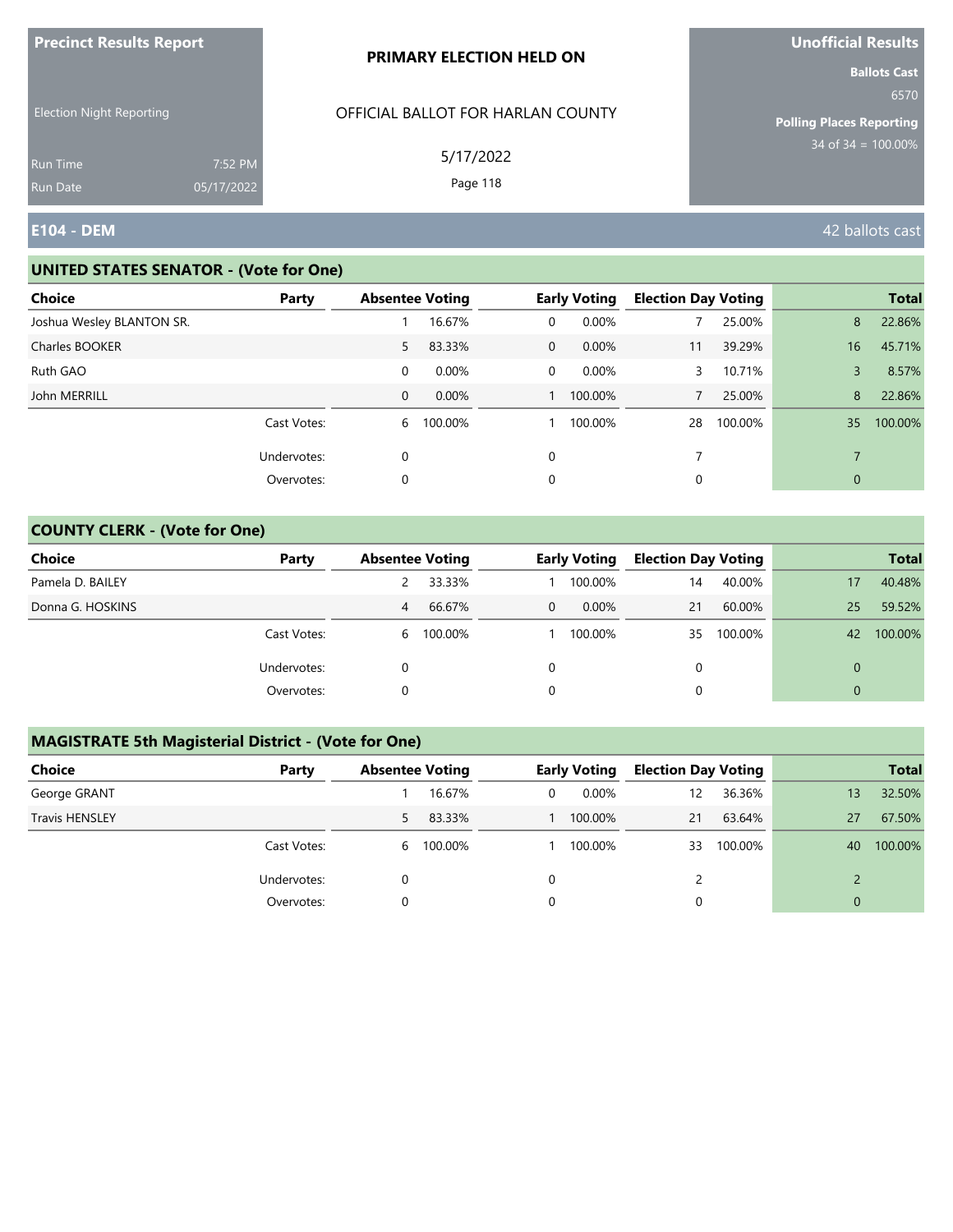|                                 |                       | PRIMARY ELECTION HELD ON          | <b>Ballots Cast</b>                     |
|---------------------------------|-----------------------|-----------------------------------|-----------------------------------------|
| <b>Election Night Reporting</b> |                       | OFFICIAL BALLOT FOR HARLAN COUNTY | 6570<br><b>Polling Places Reporting</b> |
| Run Time<br>Run Date            | 7:52 PM<br>05/17/2022 | 5/17/2022<br>Page 119             | $34$ of $34 = 100.00\%$                 |
| <b>E105 - REP</b>               |                       |                                   | 165 ballots cast                        |

### **UNITED STATES SENATOR - (Vote for One)**

**Precinct Results Report**

| <b>Choice</b>             | Party       | <b>Absentee Voting</b> |         |                | <b>Early Voting</b> | <b>Election Day Voting</b> |         |                | <b>Total</b> |
|---------------------------|-------------|------------------------|---------|----------------|---------------------|----------------------------|---------|----------------|--------------|
| John SCHIESS              |             |                        | 5.26%   | 0              | 0.00%               |                            | 0.75%   | $\overline{2}$ | 1.27%        |
| Tami L. STAINFIELD        |             | $\overline{0}$         | 0.00%   | $\overline{0}$ | 0.00%               | $\overline{4}$             | 2.99%   | $\overline{4}$ | 2.55%        |
| Arnold BLANKENSHIP        |             | $\mathbf 0$            | 0.00%   | 0              | 0.00%               | 5                          | 3.73%   | 5              | 3.18%        |
| Valerie "Dr Val" FREDRICK |             |                        | 5.26%   | $\mathbf{0}$   | 0.00%               | 6                          | 4.48%   | $\overline{7}$ | 4.46%        |
| Paul V. HAMILTON          |             |                        | 5.26%   | 0              | 0.00%               | $\overline{2}$             | 1.49%   | $\overline{3}$ | 1.91%        |
| Rand PAUL                 |             | 16                     | 84.21%  | $\overline{4}$ | 100.00%             | 116                        | 86.57%  | 136            | 86.62%       |
|                           | Cast Votes: | 19                     | 100.00% | $\overline{4}$ | 100.00%             | 134                        | 100.00% | 157            | 100.00%      |
|                           | Undervotes: | $\mathbf 0$            |         | 0              |                     | 8                          |         | 8              |              |
|                           | Overvotes:  | 0                      |         | 0              |                     | 0                          |         | $\mathbf{0}$   |              |
|                           |             |                        |         |                |                     |                            |         |                |              |

## **UNITED STATES REPRESENTATIVE in CONGRESS 5th Congressional District - (Vote for One)**

| Choice                           | Party       | <b>Absentee Voting</b> |         |                | <b>Early Voting</b> | <b>Election Day Voting</b> |         |                | <b>Total</b> |
|----------------------------------|-------------|------------------------|---------|----------------|---------------------|----------------------------|---------|----------------|--------------|
| Harold "Hal" ROGERS              |             | 14                     | 73.68%  | 3              | 75.00%              | 117                        | 87.31%  | 134            | 85.35%       |
| Jeannette ANDREWS                |             |                        | 5.26%   | $\Omega$       | 0.00%               | 5.                         | 3.73%   | 6              | 3.82%        |
| <b>Brandon Russell MONHOLLEN</b> |             |                        | 5.26%   | $\Omega$       | 0.00%               | 6                          | 4.48%   |                | 4.46%        |
| Gerardo SERRANO                  |             | $\overline{2}$         | 10.53%  | $\mathbf 0$    | 0.00%               | $\mathbf{2}$               | 1.49%   | $\overline{4}$ | 2.55%        |
| Rich VAN DAM                     |             |                        | 5.26%   |                | 25.00%              | $\overline{4}$             | 2.99%   | 6              | 3.82%        |
|                                  | Cast Votes: | 19                     | 100.00% | $\overline{4}$ | 100.00%             | 134                        | 100.00% | 157            | 100.00%      |
|                                  | Undervotes: | 0                      |         | $\Omega$       |                     | 8                          |         | 8              |              |
|                                  | Overvotes:  | 0                      |         | 0              |                     | 0                          |         | $\mathbf{0}$   |              |

## **PROPERTY VALUATION ADMINISTRATOR - (Vote for One)**

| Choice               | Party       | <b>Absentee Voting</b> |         |   | <b>Early Voting</b> | <b>Election Day Voting</b> |         |     | <b>Total</b> |
|----------------------|-------------|------------------------|---------|---|---------------------|----------------------------|---------|-----|--------------|
| Robert D. SIMPSON    |             | 11                     | 57.89%  | 0 | $0.00\%$            | 102                        | 73.91%  | 113 | 70.19%       |
| Felicia WOOTEN-TAMME |             | 8                      | 42.11%  | 4 | 100.00%             | 36                         | 26.09%  | 48  | 29.81%       |
|                      | Cast Votes: | 19                     | 100.00% | 4 | 100.00%             | 138.                       | 100.00% | 161 | 100.00%      |
|                      | Undervotes: |                        |         |   |                     | 4                          |         | 4   |              |
|                      | Overvotes:  |                        |         |   |                     |                            |         | 0   |              |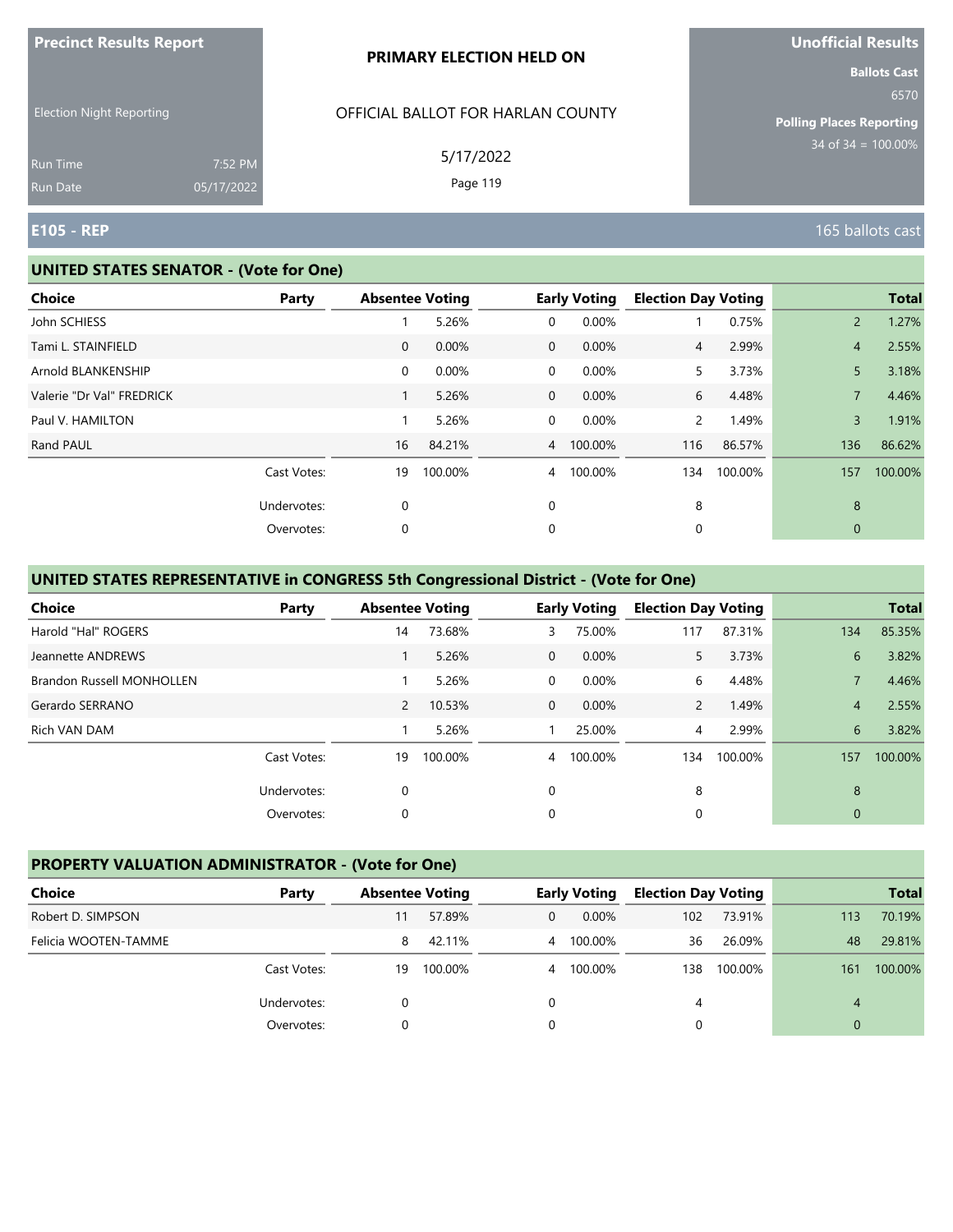| <b>THE RESPONSIVE PROPERTY</b>     |                       | <b>PRIMARY ELECTION HELD ON</b>   | <b>PHOTICIAL INCONITY</b><br><b>Ballots Cast</b> |
|------------------------------------|-----------------------|-----------------------------------|--------------------------------------------------|
| <b>Election Night Reporting</b>    |                       | OFFICIAL BALLOT FOR HARLAN COUNTY | 6570<br><b>Polling Places Reporting</b>          |
| <b>Run Time</b><br><b>Run Date</b> | 7:52 PM<br>05/17/2022 | 5/17/2022<br>Page 120             | $34$ of 34 = $\overline{100.00\%}$               |
| <b>E105 - REP</b>                  |                       |                                   | 165 ballots cast                                 |

#### **COUNTY JUDGE/EXECUTIVE - (Vote for One)**

**Precinct Results Report**

| Choice             | Party       | <b>Absentee Voting</b> |         |                | <b>Early Voting</b> | <b>Election Day Voting</b> |         |     | <b>Total</b> |
|--------------------|-------------|------------------------|---------|----------------|---------------------|----------------------------|---------|-----|--------------|
| Darren Pete FARMER |             | 4                      | 21.05%  | $\overline{0}$ | $0.00\%$            | 15                         | 10.79%  | 19  | 11.73%       |
| M. "Macky" WYNN    |             | 5.                     | 26.32%  |                | 25.00%              | 49                         | 35.25%  | 55  | 33.95%       |
| Dan MOSLEY         |             | 10                     | 52.63%  | 3              | 75.00%              | 75                         | 53.96%  | 88  | 54.32%       |
|                    | Cast Votes: | 19                     | 100.00% | $\overline{4}$ | 100.00%             | 139                        | 100.00% | 162 | 100.00%      |
|                    | Undervotes: | 0                      |         | $\Omega$       |                     | 3                          |         | 3   |              |
|                    | Overvotes:  | 0                      |         | 0              |                     | 0                          |         | 0   |              |

## **COUNTY CLERK - (Vote for One)**

| Choice          | Party       | <b>Absentee Voting</b> |         |             | <b>Early Voting</b> | <b>Election Day Voting</b> |         |          | <b>Total</b> |
|-----------------|-------------|------------------------|---------|-------------|---------------------|----------------------------|---------|----------|--------------|
| John CLEM JR.   |             | 9                      | 50.00%  | 2           | 100.00%             | 54                         | 40.00%  | 65       | 41.94%       |
| Ashley SULLIVAN |             | 9                      | 50.00%  | $\mathbf 0$ | $0.00\%$            | 81                         | 60.00%  | 90       | 58.06%       |
|                 | Cast Votes: | 18                     | 100.00% |             | 2 100.00%           | 135                        | 100.00% | 155      | 100.00%      |
|                 | Undervotes: |                        |         |             |                     |                            |         | 10       |              |
|                 | Overvotes:  | 0                      |         | 0           |                     | 0                          |         | $\Omega$ |              |

#### **SHERIFF - (Vote for One)**

| <b>Choice</b>            | Party       | <b>Absentee Voting</b> |         |                | <b>Early Voting</b> | <b>Election Day Voting</b> |         |             | <b>Total</b> |
|--------------------------|-------------|------------------------|---------|----------------|---------------------|----------------------------|---------|-------------|--------------|
| Chris BREWER             |             | 15                     | 83.33%  |                | 25.00%              | 88                         | 64.23%  | 104         | 65.41%       |
| Leslie E. "Smitty" SMITH |             | 3                      | 16.67%  | 3              | 75.00%              | 49                         | 35.77%  | 55          | 34.59%       |
|                          | Cast Votes: | 18                     | 100.00% | $\overline{4}$ | 100.00%             | 137                        | 100.00% | 159         | 100.00%      |
|                          | Undervotes: |                        |         | 0              |                     | 5.                         |         | 6           |              |
|                          | Overvotes:  | 0                      |         | 0              |                     | 0                          |         | $\mathbf 0$ |              |

# **JAILER - (Vote for One)**

| <b>Choice</b>             | Party       | <b>Absentee Voting</b> |          |                | <b>Early Voting</b> | <b>Election Day Voting</b> |         |             | <b>Total</b> |
|---------------------------|-------------|------------------------|----------|----------------|---------------------|----------------------------|---------|-------------|--------------|
| <b>Rick JONES</b>         |             | 8                      | 42.11%   | 0              | 0.00%               | 28                         | 20.74%  | 36          | 22.78%       |
| <b>B. J. BURKHART</b>     |             | 10                     | 52.63%   |                | 4 100.00%           | 96                         | 71.11%  | 110         | 69.62%       |
| John Thomas DODD          |             |                        | 5.26%    | 0              | 0.00%               | 6                          | 4.44%   |             | 4.43%        |
| Lawrence "Stretch" CREECH |             | $\mathbf 0$            | $0.00\%$ | $\mathbf{0}$   | $0.00\%$            | 5.                         | 3.70%   |             | 3.16%        |
|                           | Cast Votes: | 19                     | 100.00%  | $\overline{4}$ | 100.00%             | 135                        | 100.00% | 158         | 100.00%      |
|                           | Undervotes: | 0                      |          | 0              |                     |                            |         |             |              |
|                           | Overvotes:  | 0                      |          | 0              |                     | 0                          |         | $\mathbf 0$ |              |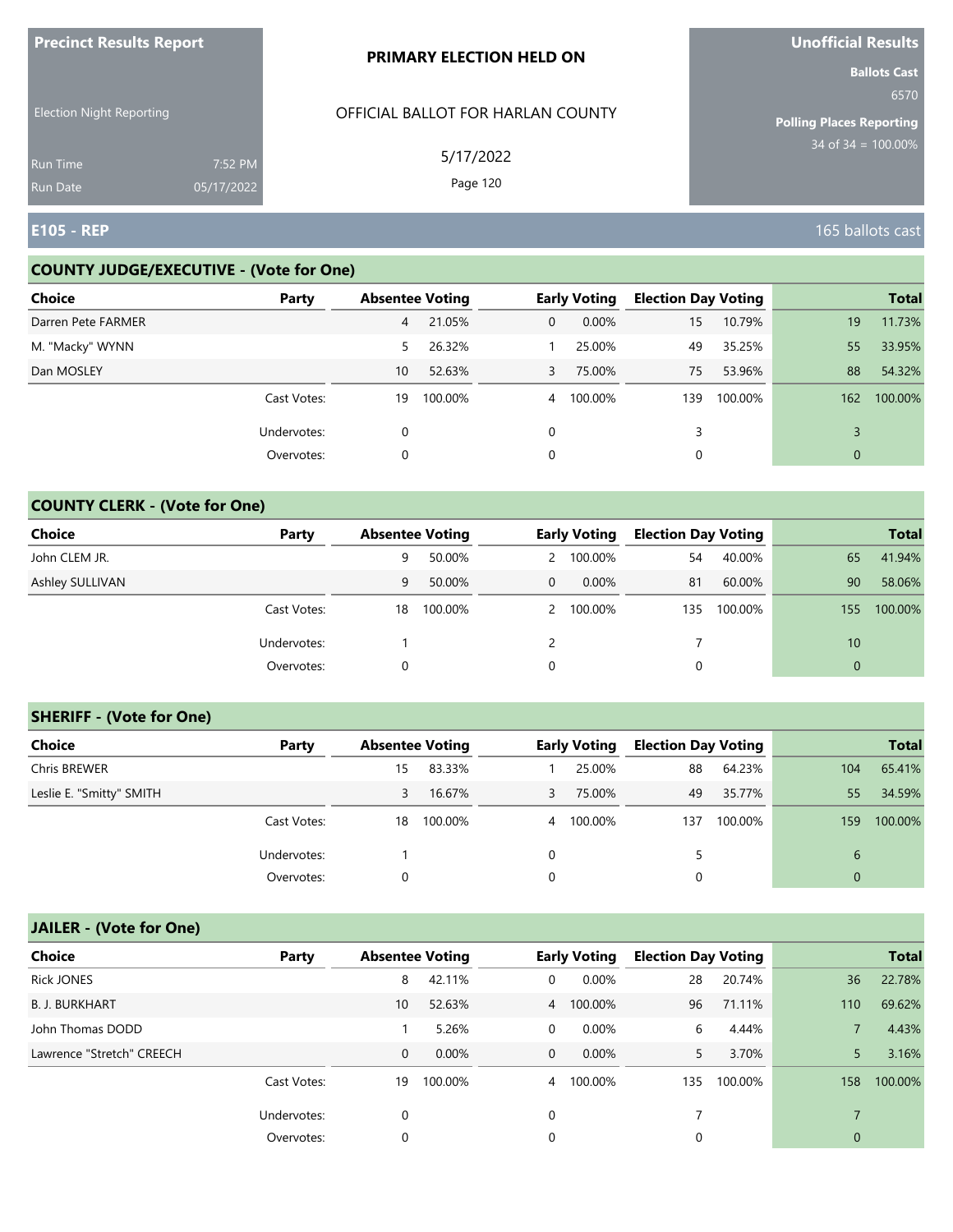| <b>Precinct Results Report</b>                     |            | PRIMARY ELECTION HELD ON                       | Unofficial Results                                                                      |
|----------------------------------------------------|------------|------------------------------------------------|-----------------------------------------------------------------------------------------|
| <b>Election Night Reporting</b><br><b>Run Time</b> | 7:52 PM    | OFFICIAL BALLOT FOR HARLAN COUNTY<br>5/17/2022 | <b>Ballots Cast</b><br>6570<br><b>Polling Places Reporting</b><br>$134$ of 34 = 100.00% |
| <b>Run Date</b>                                    | 05/17/2022 | Page 121                                       |                                                                                         |
| <b>E105 - REP</b>                                  |            |                                                | 165 ballots cast                                                                        |

## **CORONER - (Vote for One)**

| <b>Choice</b>         | Party       |    | <b>Absentee Voting</b> |                | <b>Early Voting</b> | <b>Election Day Voting</b> |         |                | <b>Total</b> |
|-----------------------|-------------|----|------------------------|----------------|---------------------|----------------------------|---------|----------------|--------------|
| John Derrick NOE      |             | 10 | 52.63%                 | 3              | 100.00%             | 67                         | 50.76%  | 80             | 51.95%       |
| Joshua L. SHACKLEFORD |             | 0  | 0.00%                  | $\overline{0}$ | 0.00%               | 18                         | 13.64%  | 18             | 11.69%       |
| Tommy E. HALL         |             | 0  | 0.00%                  | $\overline{0}$ | 0.00%               | 4                          | 3.03%   | $\overline{4}$ | 2.60%        |
| Jeffrey L. SAWYERS    |             | 9  | 47.37%                 | $\overline{0}$ | $0.00\%$            | 43                         | 32.58%  | 52             | 33.77%       |
|                       | Cast Votes: | 19 | 100.00%                | $\mathbf{3}$   | 100.00%             | 132                        | 100.00% | 154            | 100.00%      |
|                       | Undervotes: | 0  |                        |                |                     | 10                         |         | 11             |              |
|                       | Overvotes:  | 0  |                        | 0              |                     | 0                          |         | $\theta$       |              |
|                       |             |    |                        |                |                     |                            |         |                |              |

| <b>Choice</b>             | Party       | <b>Absentee Voting</b> |         |                | <b>Early Voting</b> | <b>Election Day Voting</b> |         |                 | <b>Total</b> |
|---------------------------|-------------|------------------------|---------|----------------|---------------------|----------------------------|---------|-----------------|--------------|
| James F. HOWARD           |             | 6                      | 31.58%  | $\overline{4}$ | 100.00%             | 50                         | 35.71%  | 60              | 36.81%       |
| Dell LONG                 |             | 3                      | 15.79%  | $\overline{0}$ | 0.00%               | 38                         | 27.14%  | 41              | 25.15%       |
| Jordan "Mtn Santa" HOWARD |             | 3                      | 15.79%  | 0              | $0.00\%$            | 29                         | 20.71%  | 32              | 19.63%       |
| Delbert STEPHENS          |             | 3                      | 15.79%  | $\mathbf{0}$   | 0.00%               | 15                         | 10.71%  | 18              | 11.04%       |
| Kenneth HENSLEY           |             | $\overline{2}$         | 10.53%  | 0              | 0.00%               | 8                          | 5.71%   | 10 <sup>°</sup> | 6.13%        |
| Erica HALL                |             | $\overline{2}$         | 10.53%  | $\overline{0}$ | $0.00\%$            | 0                          | 0.00%   | $\overline{2}$  | 1.23%        |
|                           | Cast Votes: | 19                     | 100.00% | $\overline{4}$ | 100.00%             | 140                        | 100.00% | 163             | 100.00%      |
|                           | Undervotes: | 0                      |         | 0              |                     |                            |         |                 |              |
|                           | Overvotes:  | 0                      |         | 0              |                     |                            |         |                 |              |

| <b>CONSTABLE 5th Magisterial District - (Vote for One)</b> |             |                        |         |          |                     |                            |         |              |              |  |
|------------------------------------------------------------|-------------|------------------------|---------|----------|---------------------|----------------------------|---------|--------------|--------------|--|
| <b>Choice</b>                                              | Party       | <b>Absentee Voting</b> |         |          | <b>Early Voting</b> | <b>Election Day Voting</b> |         |              | <b>Total</b> |  |
| Robert HAYWOOD                                             |             | 8                      | 42.11%  | 3        | 100.00%             | 89                         | 65.93%  | 100          | 63.69%       |  |
| <b>Brian HALE</b>                                          |             | 11                     | 57.89%  | 0        | $0.00\%$            | 46                         | 34.07%  | 57           | 36.31%       |  |
|                                                            | Cast Votes: | 19                     | 100.00% | 3        | 100.00%             | 135                        | 100.00% | 157          | 100.00%      |  |
|                                                            | Undervotes: | 0                      |         |          |                     |                            |         | 8            |              |  |
|                                                            | Overvotes:  | $\Omega$               |         | $\Omega$ |                     | 0                          |         | $\mathbf{0}$ |              |  |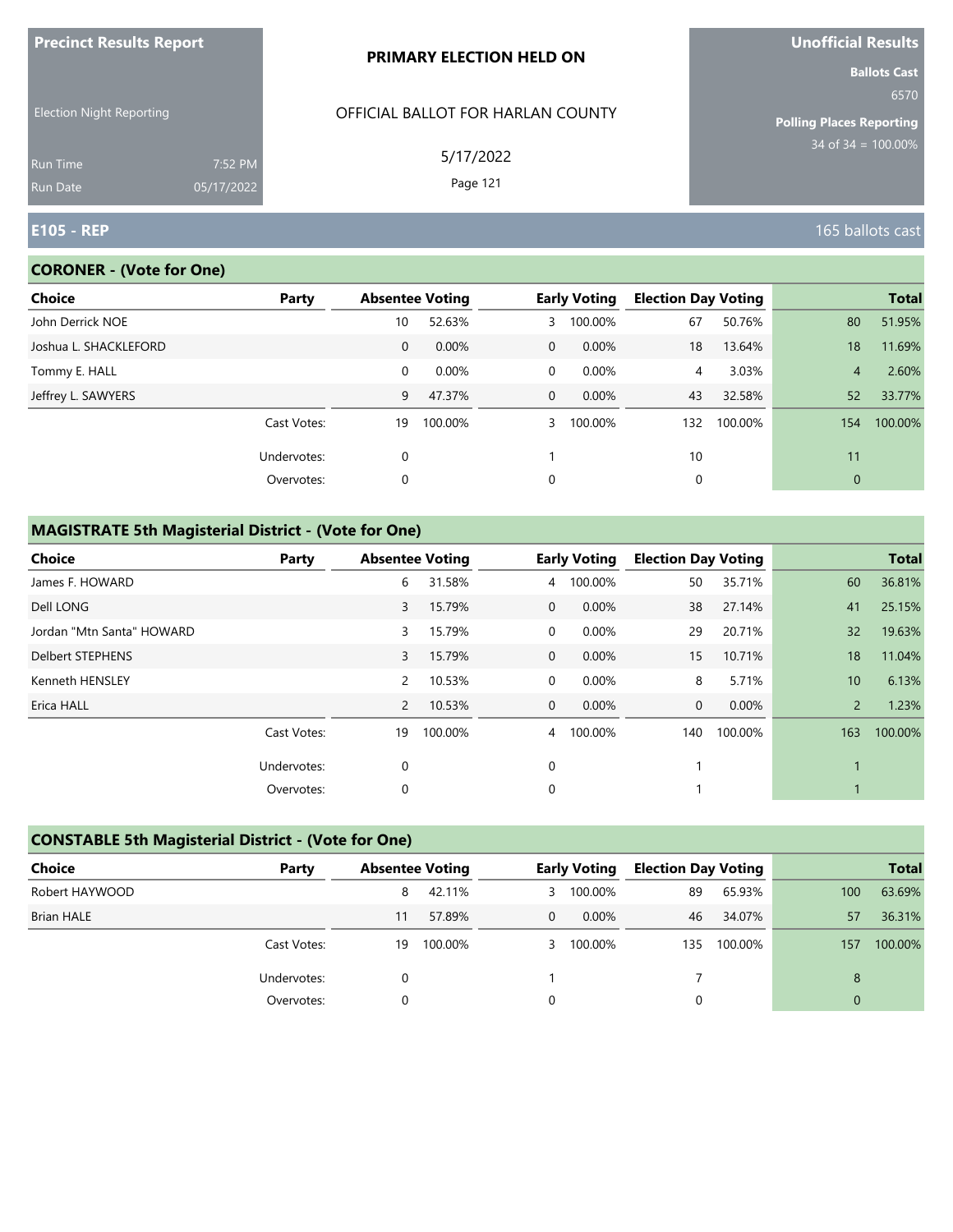|                                      |            | PRIMARY ELECTION HELD ON          | <b>Ballots Cast</b>                     |
|--------------------------------------|------------|-----------------------------------|-----------------------------------------|
| <b>Election Night Reporting</b>      |            | OFFICIAL BALLOT FOR HARLAN COUNTY | 6570<br><b>Polling Places Reporting</b> |
| <b>Run Time</b>                      | 7:52 PM    | 5/17/2022<br>Page 122             | $34$ of 34 = $\overline{100.00\%}$      |
| <b>Run Date</b><br><b>E105 - DEM</b> | 05/17/2022 |                                   | 45 ballots cast                         |

### **UNITED STATES SENATOR - (Vote for One)**

**Precinct Results Report**

| Choice                    | Party       | <b>Absentee Voting</b> |         |                | <b>Early Voting</b> | <b>Election Day Voting</b> |         |              | <b>Total</b> |
|---------------------------|-------------|------------------------|---------|----------------|---------------------|----------------------------|---------|--------------|--------------|
| Joshua Wesley BLANTON SR. |             | 3                      | 50.00%  |                | 50.00%              | 15                         | 53.57%  | 19           | 52.78%       |
| Charles BOOKER            |             |                        | 16.67%  |                | 50.00%              | 6                          | 21.43%  | 8            | 22.22%       |
| Ruth GAO                  |             |                        | 16.67%  | $\mathbf 0$    | $0.00\%$            | $\overline{2}$             | 7.14%   | 3            | 8.33%        |
| John MERRILL              |             |                        | 16.67%  | $\overline{0}$ | $0.00\%$            | 5                          | 17.86%  | 6            | 16.67%       |
|                           | Cast Votes: | 6                      | 100.00% |                | 2 100.00%           | 28                         | 100.00% | 36           | 100.00%      |
|                           | Undervotes: | 0                      |         | $\Omega$       |                     | 9                          |         | 9            |              |
|                           | Overvotes:  | 0                      |         | 0              |                     | 0                          |         | $\mathbf{0}$ |              |

## **COUNTY CLERK - (Vote for One)**

| <b>Choice</b>    | Party       | <b>Absentee Voting</b> |           |   | <b>Early Voting</b> | <b>Election Day Voting</b> |         |    | <b>Total</b> |
|------------------|-------------|------------------------|-----------|---|---------------------|----------------------------|---------|----|--------------|
| Pamela D. BAILEY |             |                        | 0.00%     | 0 | 0.00%               | 17                         | 47.22%  | 17 | 38.64%       |
| Donna G. HOSKINS |             |                        | 6 100.00% |   | 2 100.00%           | 19                         | 52.78%  | 27 | 61.36%       |
|                  | Cast Votes: | 6                      | 100.00%   |   | 2 100.00%           | 36                         | 100.00% | 44 | 100.00%      |
|                  | Undervotes: |                        |           |   |                     |                            |         |    |              |
|                  | Overvotes:  |                        |           |   |                     | 0                          |         | 0  |              |

| <b>Choice</b>         | Party       | <b>Absentee Voting</b> |          |   | <b>Early Voting</b> | <b>Election Day Voting</b> |         |                | <b>Total</b> |
|-----------------------|-------------|------------------------|----------|---|---------------------|----------------------------|---------|----------------|--------------|
| George GRANT          |             | 0                      | $0.00\%$ | 0 | $0.00\%$            |                            | 19.44%  |                | 15.91%       |
| <b>Travis HENSLEY</b> |             | 6                      | 100.00%  |   | 2 100.00%           | 29                         | 80.56%  | 37             | 84.09%       |
|                       | Cast Votes: | 6                      | 100.00%  |   | 2 100.00%           | 36                         | 100.00% | 44             | 100.00%      |
|                       | Undervotes: | 0                      |          | 0 |                     |                            |         |                |              |
|                       | Overvotes:  | 0                      |          | 0 |                     |                            |         | $\overline{0}$ |              |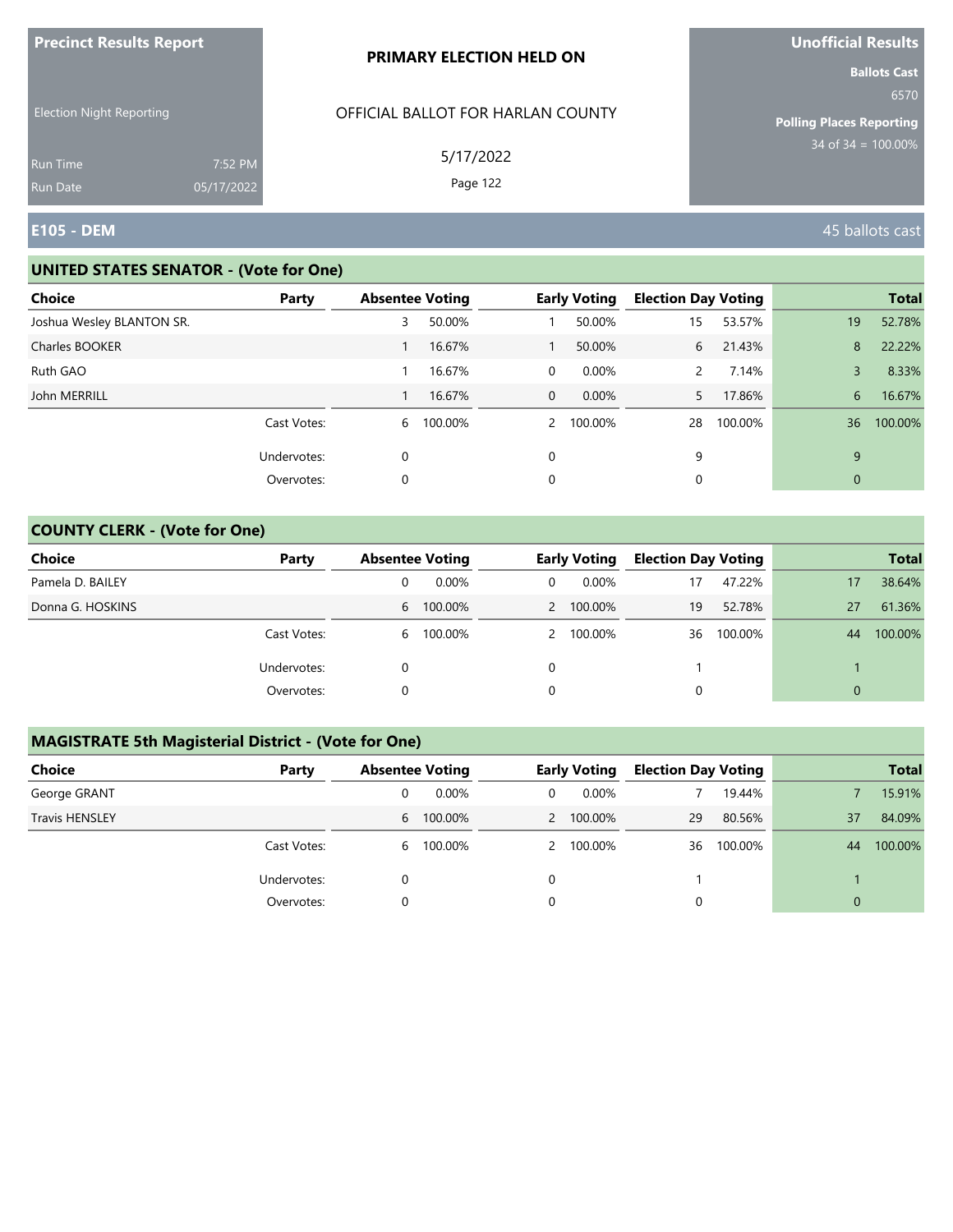|                                                                |                       | PRIMARY ELECTION HELD ON                                   | <b>Ballots Cast</b>                                                |
|----------------------------------------------------------------|-----------------------|------------------------------------------------------------|--------------------------------------------------------------------|
| <b>Election Night Reporting</b><br><b>Run Time</b><br>Run Date | 7:52 PM<br>05/17/2022 | OFFICIAL BALLOT FOR HARLAN COUNTY<br>5/17/2022<br>Page 123 | 6570<br><b>Polling Places Reporting</b><br>$34$ of $34 = 100.00\%$ |
| <b>E106 - REP</b>                                              |                       |                                                            | 197 ballots cast                                                   |

#### **UNITED STATES SENATOR - (Vote for One)**

**Precinct Results Report**

| <b>Choice</b>             | <b>Party</b> | <b>Absentee Voting</b> |         |                | <b>Early Voting</b> | <b>Election Day Voting</b> |         |                | <b>Total</b> |
|---------------------------|--------------|------------------------|---------|----------------|---------------------|----------------------------|---------|----------------|--------------|
| John SCHIESS              |              | 2                      | 8.33%   | 0              | 0.00%               | 9                          | 5.77%   | 11             | 5.95%        |
| Tami L. STAINFIELD        |              |                        | 4.17%   | $\overline{0}$ | 0.00%               | $\overline{2}$             | 1.28%   | $\overline{3}$ | 1.62%        |
| Arnold BLANKENSHIP        |              | 0                      | 0.00%   | 0              | 0.00%               | 8                          | 5.13%   | 8              | 4.32%        |
| Valerie "Dr Val" FREDRICK |              | $\overline{2}$         | 8.33%   | $\overline{0}$ | 0.00%               | 5                          | 3.21%   | $\overline{7}$ | 3.78%        |
| Paul V. HAMILTON          |              | 0                      | 0.00%   | 0              | 0.00%               | 6                          | 3.85%   | 6              | 3.24%        |
| Rand PAUL                 |              | 19                     | 79.17%  |                | 5 100.00%           | 126                        | 80.77%  | 150            | 81.08%       |
|                           | Cast Votes:  | 24                     | 100.00% | 5              | 100.00%             | 156                        | 100.00% | 185            | 100.00%      |
|                           | Undervotes:  | 3                      |         | 0              |                     | 9                          |         | 12             |              |
|                           | Overvotes:   | 0                      |         | 0              |                     | 0                          |         | $\mathbf{0}$   |              |
|                           |              |                        |         |                |                     |                            |         |                |              |

## **UNITED STATES REPRESENTATIVE in CONGRESS 5th Congressional District - (Vote for One)**

| <b>Choice</b>             | Party       |                | <b>Absentee Voting</b> |                | <b>Early Voting</b> | <b>Election Day Voting</b> |         |              | <b>Total</b> |
|---------------------------|-------------|----------------|------------------------|----------------|---------------------|----------------------------|---------|--------------|--------------|
| Harold "Hal" ROGERS       |             | 20             | 76.92%                 | 5.             | 100.00%             | 115                        | 75.66%  | 140          | 76.50%       |
| Jeannette ANDREWS         |             | $\mathbf{0}$   | 0.00%                  | $\Omega$       | 0.00%               | 5.                         | 3.29%   | 5            | 2.73%        |
| Brandon Russell MONHOLLEN |             | 3              | 11.54%                 | $\Omega$       | 0.00%               | 17                         | 11.18%  | 20           | 10.93%       |
| Gerardo SERRANO           |             | $\overline{2}$ | 7.69%                  | $\overline{0}$ | 0.00%               | 5.                         | 3.29%   |              | 3.83%        |
| Rich VAN DAM              |             |                | 3.85%                  | $\Omega$       | $0.00\%$            | 10                         | 6.58%   | 11           | 6.01%        |
|                           | Cast Votes: | 26             | 100.00%                | 5.             | 100.00%             | 152                        | 100.00% | 183          | 100.00%      |
|                           | Undervotes: |                |                        | $\Omega$       |                     | 13                         |         | 14           |              |
|                           | Overvotes:  | 0              |                        | 0              |                     | 0                          |         | $\mathbf{0}$ |              |

### **PROPERTY VALUATION ADMINISTRATOR - (Vote for One)**

| Choice               | Party       | <b>Absentee Voting</b> |         |   | <b>Early Voting</b> | <b>Election Day Voting</b> |         |     | <b>Total</b> |
|----------------------|-------------|------------------------|---------|---|---------------------|----------------------------|---------|-----|--------------|
| Robert D. SIMPSON    |             | 21                     | 77.78%  |   | 20.00%              | 125                        | 76.22%  | 147 | 75.00%       |
| Felicia WOOTEN-TAMME |             | 6                      | 22.22%  | 4 | 80.00%              | 39                         | 23.78%  | 49  | 25.00%       |
|                      | Cast Votes: | 27                     | 100.00% |   | 5 100.00%           | 164                        | 100.00% | 196 | 100.00%      |
|                      | Undervotes: |                        |         |   |                     |                            |         | 0   |              |
|                      | Overvotes:  |                        |         |   |                     |                            |         |     |              |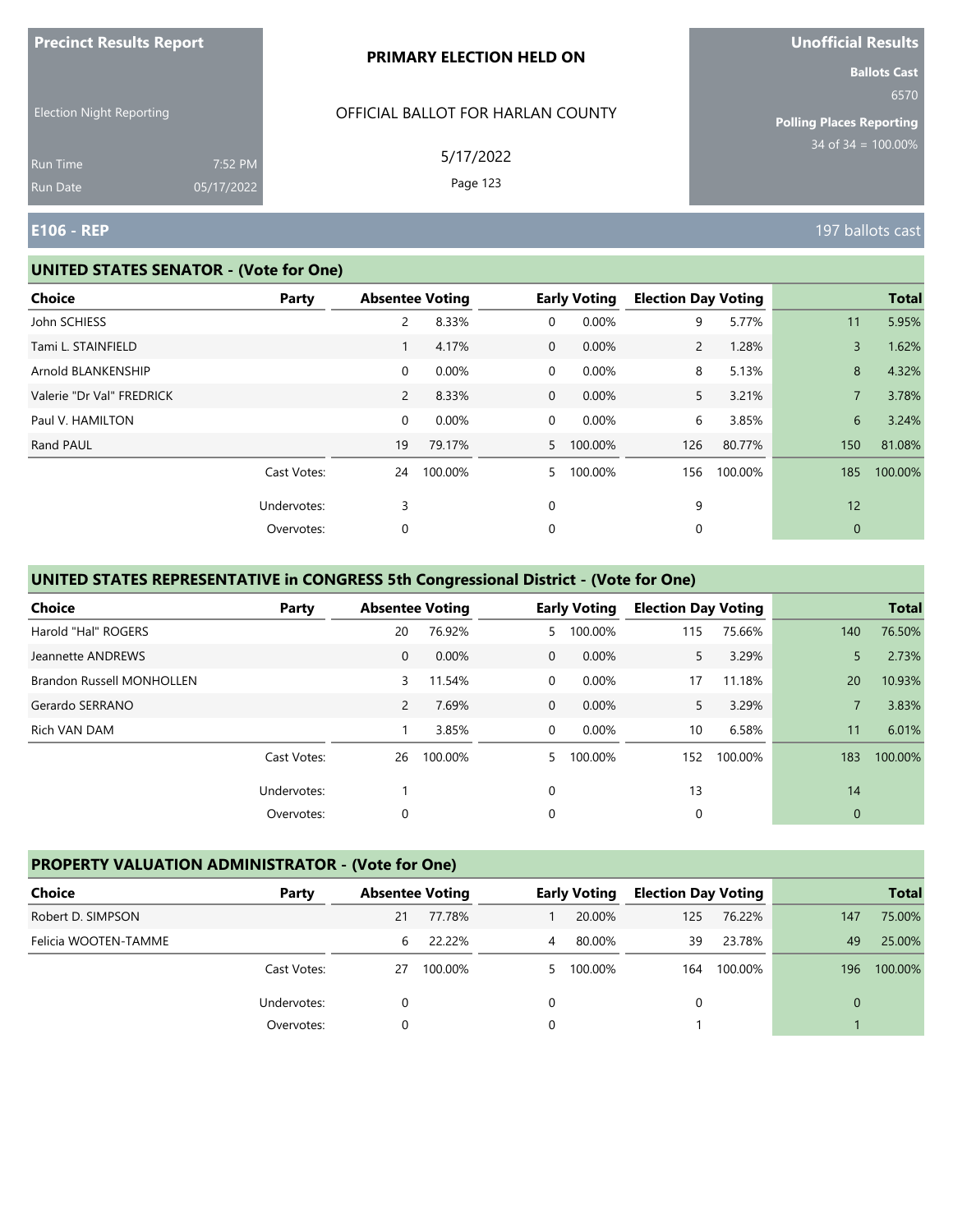| <b>Precinct Results Report</b>     |                       | <b>PRIMARY ELECTION HELD ON</b>   | Unofficial Results                                             |
|------------------------------------|-----------------------|-----------------------------------|----------------------------------------------------------------|
| <b>Election Night Reporting</b>    |                       | OFFICIAL BALLOT FOR HARLAN COUNTY | <b>Ballots Cast</b><br>6570<br><b>Polling Places Reporting</b> |
| <b>Run Time</b><br><b>Run Date</b> | 7:52 PM<br>05/17/2022 | 5/17/2022<br>Page 124             | $34$ of $34 = 100.00\%$                                        |
| <b>E106 - REP</b>                  |                       |                                   | 197 ballots cast                                               |

## **COUNTY JUDGE/EXECUTIVE - (Vote for One)**

| <b>Choice</b>      | Party       | <b>Absentee Voting</b> |         |              | <b>Early Voting</b> | <b>Election Day Voting</b> |         |     | <b>Total</b> |
|--------------------|-------------|------------------------|---------|--------------|---------------------|----------------------------|---------|-----|--------------|
| Darren Pete FARMER |             | $\mathbf{0}$           | 0.00%   | $\mathbf{0}$ | $0.00\%$            | 19                         | 11.52%  | 19  | 9.69%        |
| M. "Macky" WYNN    |             | 10                     | 38.46%  |              | 20.00%              | 70                         | 42.42%  | 81  | 41.33%       |
| Dan MOSLEY         |             | 16                     | 61.54%  | 4            | 80.00%              | 76                         | 46.06%  | 96  | 48.98%       |
|                    | Cast Votes: | 26                     | 100.00% |              | 5 100.00%           | 165                        | 100.00% | 196 | 100.00%      |
|                    | Undervotes: |                        |         | $\Omega$     |                     | 0                          |         |     |              |
|                    | Overvotes:  | 0                      |         | 0            |                     |                            |         | 0   |              |

## **COUNTY CLERK - (Vote for One)**

| Choice          | Party       | <b>Absentee Voting</b> |         |          | <b>Early Voting</b> | <b>Election Day Voting</b> |         |                | <b>Total</b> |
|-----------------|-------------|------------------------|---------|----------|---------------------|----------------------------|---------|----------------|--------------|
| John CLEM JR.   |             | 14                     | 60.87%  | 4        | 100.00%             | 56                         | 34.36%  | 74             | 38.95%       |
| Ashley SULLIVAN |             | 9                      | 39.13%  | $\Omega$ | $0.00\%$            | 107                        | 65.64%  | 116            | 61.05%       |
|                 | Cast Votes: | 23                     | 100.00% | 4        | 100.00%             | 163                        | 100.00% | 190            | 100.00%      |
|                 | Undervotes: | 4                      |         |          |                     | 2                          |         |                |              |
|                 | Overvotes:  | 0                      |         | 0        |                     | 0                          |         | $\overline{0}$ |              |

## **SHERIFF - (Vote for One)**

| <b>Choice</b>            | Party       | <b>Absentee Voting</b> |         |               | <b>Early Voting</b> | <b>Election Day Voting</b> |         |              | <b>Total</b> |
|--------------------------|-------------|------------------------|---------|---------------|---------------------|----------------------------|---------|--------------|--------------|
| Chris BREWER             |             | 14                     | 51.85%  | 3             | 60.00%              | 105                        | 64.02%  | 122          | 62.24%       |
| Leslie E. "Smitty" SMITH |             | 13                     | 48.15%  | $\mathcal{P}$ | 40.00%              | 59                         | 35.98%  | 74           | 37.76%       |
|                          | Cast Votes: | 27                     | 100.00% |               | 5 100.00%           | 164                        | 100.00% | 196          | 100.00%      |
|                          | Undervotes: | 0                      |         | $\Omega$      |                     |                            |         |              |              |
|                          | Overvotes:  | 0                      |         |               |                     | 0                          |         | $\mathbf{0}$ |              |

# **JAILER - (Vote for One)**

| <b>Choice</b>             | Party       | <b>Absentee Voting</b> |          |          | <b>Early Voting</b> | <b>Election Day Voting</b> |         |                | <b>Total</b> |
|---------------------------|-------------|------------------------|----------|----------|---------------------|----------------------------|---------|----------------|--------------|
| <b>Rick JONES</b>         |             | 6                      | 25.00%   |          | 20.00%              | 35                         | 22.15%  | 42             | 22.46%       |
| <b>B. J. BURKHART</b>     |             | 17                     | 70.83%   | 2        | 40.00%              | 107                        | 67.72%  | 126            | 67.38%       |
| John Thomas DODD          |             |                        | 4.17%    | 2        | 40.00%              | 8                          | 5.06%   | 11             | 5.88%        |
| Lawrence "Stretch" CREECH |             | 0                      | $0.00\%$ | $\Omega$ | $0.00\%$            | 8                          | 5.06%   | 8              | 4.28%        |
|                           | Cast Votes: | 24                     | 100.00%  | 5.       | 100.00%             | 158                        | 100.00% | 187            | 100.00%      |
|                           | Undervotes: | 3                      |          | $\Omega$ |                     |                            |         | 10             |              |
|                           | Overvotes:  | 0                      |          | 0        |                     | 0                          |         | $\overline{0}$ |              |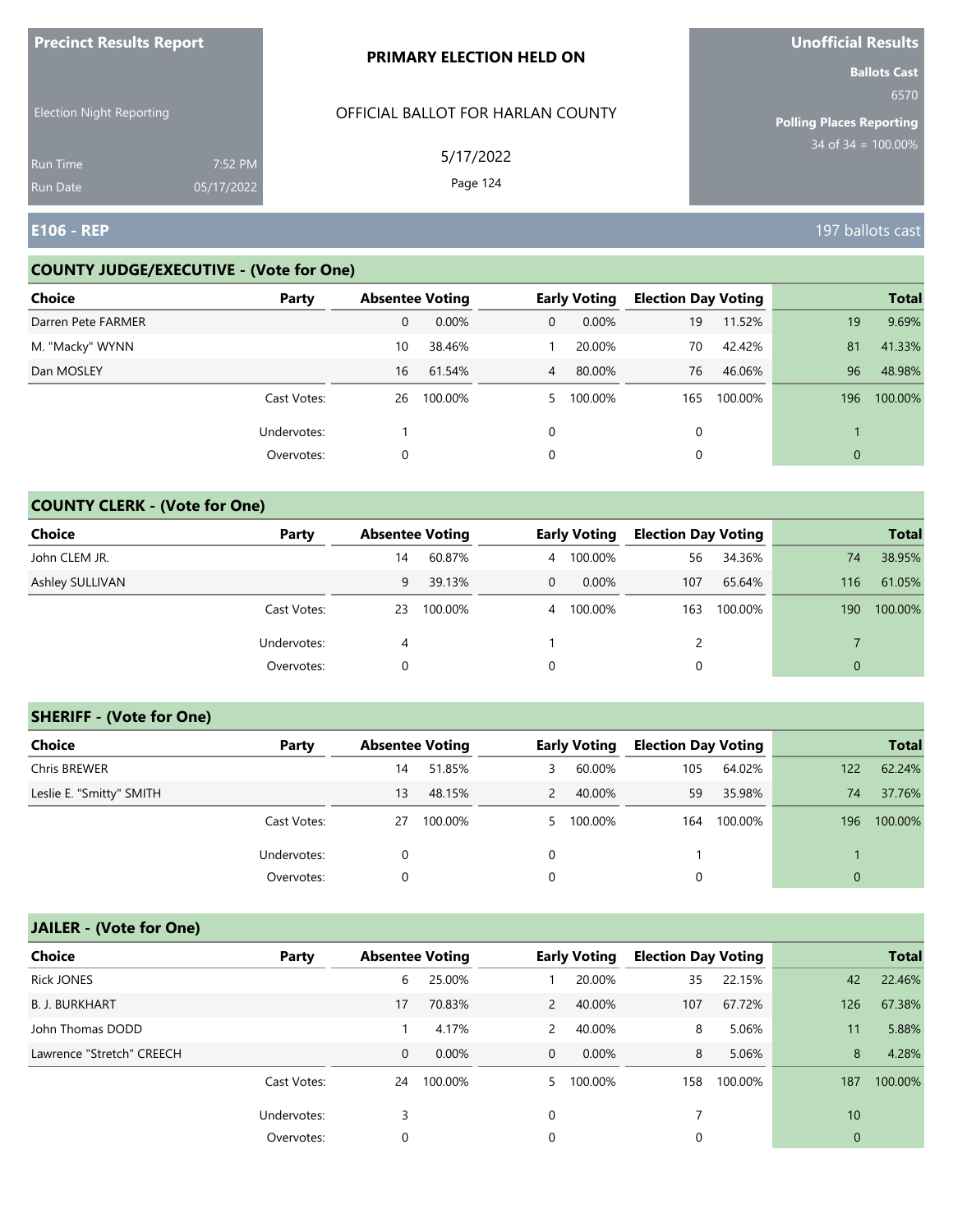| <b>Precinct Results Report</b>  |            | PRIMARY ELECTION HELD ON          | <b>Unofficial Results</b>       |
|---------------------------------|------------|-----------------------------------|---------------------------------|
|                                 |            |                                   | <b>Ballots Cast</b><br>6570     |
| <b>Election Night Reporting</b> |            | OFFICIAL BALLOT FOR HARLAN COUNTY | <b>Polling Places Reporting</b> |
| Run Time                        | 7:52 PM    | 5/17/2022                         | $34$ of 34 = 100.00%            |
| Run Date                        | 05/17/2022 | Page 125                          |                                 |
| $E106 - REP$                    |            |                                   | 197 ballots cast                |

## **CORONER - (Vote for One)**

| <b>Choice</b>         | Party       | <b>Absentee Voting</b> |         |                | <b>Early Voting</b> | <b>Election Day Voting</b> |         |              | <b>Total</b> |
|-----------------------|-------------|------------------------|---------|----------------|---------------------|----------------------------|---------|--------------|--------------|
| John Derrick NOE      |             | 14                     | 58.33%  | 0              | 0.00%               | 84                         | 52.83%  | 98           | 52.41%       |
| Joshua L. SHACKLEFORD |             |                        | 4.17%   | $\overline{0}$ | 0.00%               | 18                         | 11.32%  | 19           | 10.16%       |
| Tommy E. HALL         |             | 0                      | 0.00%   |                | 25.00%              | 13                         | 8.18%   | 14           | 7.49%        |
| Jeffrey L. SAWYERS    |             | 9                      | 37.50%  | $\mathbf{3}$   | 75.00%              | 44                         | 27.67%  | 56           | 29.95%       |
|                       | Cast Votes: | 24                     | 100.00% | $\overline{4}$ | 100.00%             | 159                        | 100.00% | 187          | 100.00%      |
|                       | Undervotes: | 3                      |         |                |                     | 6                          |         | 10           |              |
|                       | Overvotes:  | 0                      |         | 0              |                     | 0                          |         | $\mathbf{0}$ |              |
|                       |             |                        |         |                |                     |                            |         |              |              |

| Choice                    | Party       | <b>Absentee Voting</b> |         |              | <b>Early Voting</b> | <b>Election Day Voting</b> |         |               | <b>Total</b> |
|---------------------------|-------------|------------------------|---------|--------------|---------------------|----------------------------|---------|---------------|--------------|
| James F. HOWARD           |             | 13                     | 48.15%  | 3            | 60.00%              | 45                         | 27.27%  | 61            | 30.96%       |
| Dell LONG                 |             | 6                      | 22.22%  |              | 20.00%              | 38                         | 23.03%  | 45            | 22.84%       |
| Jordan "Mtn Santa" HOWARD |             | 5                      | 18.52%  |              | 20.00%              | 49                         | 29.70%  | 55            | 27.92%       |
| <b>Delbert STEPHENS</b>   |             |                        | 3.70%   | $\mathbf 0$  | 0.00%               | 6                          | 3.64%   |               | 3.55%        |
| Kenneth HENSLEY           |             | 2                      | 7.41%   | 0            | 0.00%               | 25                         | 15.15%  | 27            | 13.71%       |
| Erica HALL                |             | $\mathbf 0$            | 0.00%   | $\mathbf{0}$ | $0.00\%$            | $\mathcal{P}$              | 1.21%   | $\mathcal{P}$ | 1.02%        |
|                           | Cast Votes: | 27                     | 100.00% | 5.           | 100.00%             | 165                        | 100.00% | 197           | 100.00%      |
|                           | Undervotes: | 0                      |         | 0            |                     | 0                          |         | 0             |              |
|                           | Overvotes:  | 0                      |         | 0            |                     | 0                          |         | 0             |              |

| <b>CONSTABLE 5th Magisterial District - (Vote for One)</b> |             |    |                        |          |                     |                            |         |     |              |  |
|------------------------------------------------------------|-------------|----|------------------------|----------|---------------------|----------------------------|---------|-----|--------------|--|
| <b>Choice</b>                                              | Party       |    | <b>Absentee Voting</b> |          | <b>Early Voting</b> | <b>Election Day Voting</b> |         |     | <b>Total</b> |  |
| Robert HAYWOOD                                             |             | 24 | 88.89%                 | 5        | 100.00%             | 101                        | 63.52%  | 130 | 68.06%       |  |
| <b>Brian HALE</b>                                          |             | 3  | 11.11%                 | $\Omega$ | $0.00\%$            | 58                         | 36.48%  | 61  | 31.94%       |  |
|                                                            | Cast Votes: | 27 | 100.00%                | 5.       | 100.00%             | 159                        | 100.00% | 191 | 100.00%      |  |
|                                                            | Undervotes: | 0  |                        | 0        |                     | 6                          |         | 6   |              |  |
|                                                            | Overvotes:  | 0  |                        | 0        |                     | 0                          |         | 0   |              |  |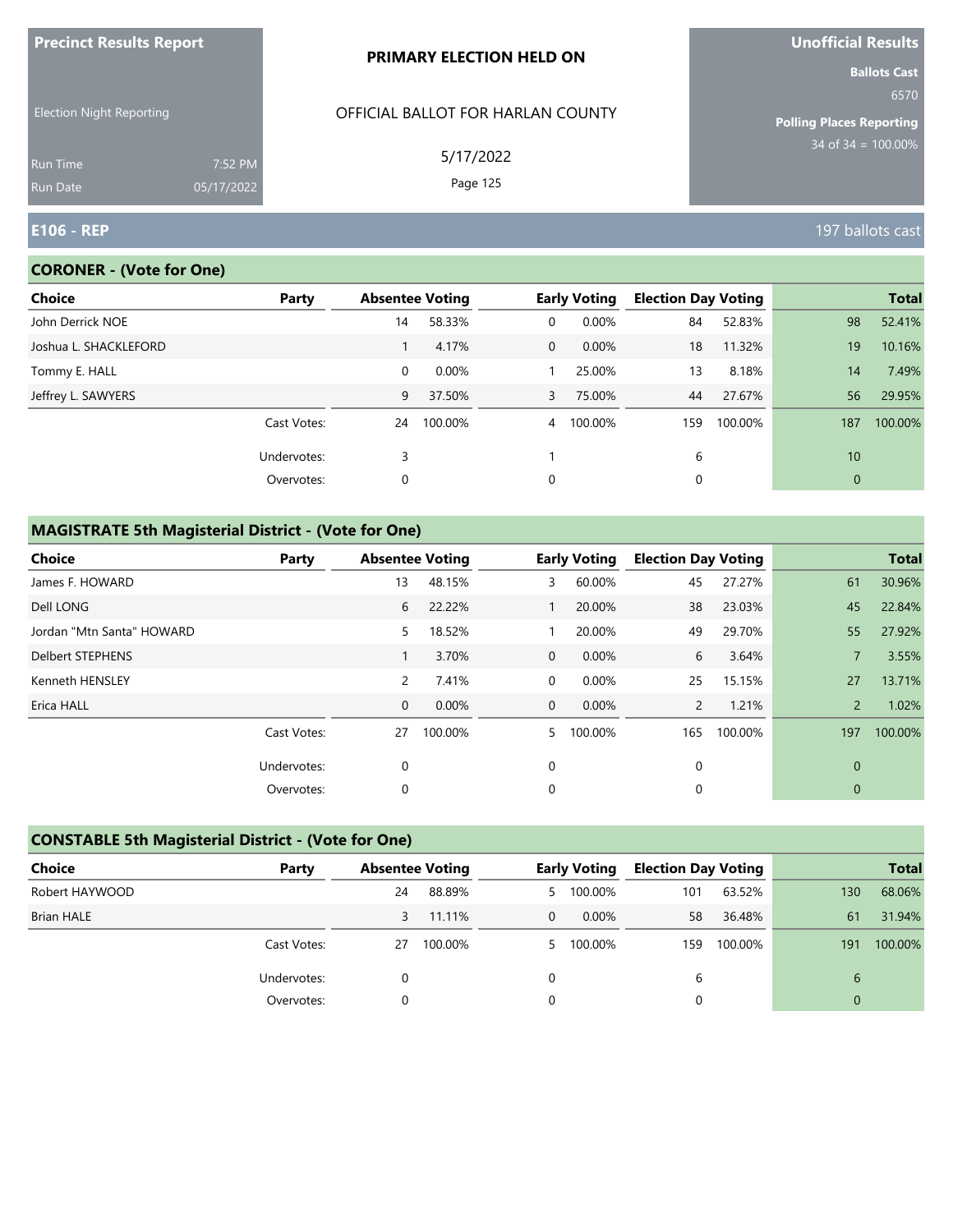|                                 |                       | PRIMARY ELECTION HELD ON          | <b>Ballots Cast</b>                     |
|---------------------------------|-----------------------|-----------------------------------|-----------------------------------------|
| <b>Election Night Reporting</b> |                       | OFFICIAL BALLOT FOR HARLAN COUNTY | 6570<br><b>Polling Places Reporting</b> |
| Run Time<br>Run Date            | 7:52 PM<br>05/17/2022 | 5/17/2022<br>Page 126             | $34$ of $34 = 100.00\%$                 |
| <b>E106 - DEM</b>               |                       |                                   | 61 ballots cast                         |

#### **UNITED STATES SENATOR - (Vote for One)**

**Precinct Results Report**

| Choice                    | Party       | <b>Absentee Voting</b> |       |                | <b>Early Voting</b> | <b>Election Day Voting</b> |         |                | <b>Total</b> |
|---------------------------|-------------|------------------------|-------|----------------|---------------------|----------------------------|---------|----------------|--------------|
| Joshua Wesley BLANTON SR. |             | 0                      | 0.00% | $\mathbf{2}$   | 28.57%              | 11                         | 26.83%  | 13             | 27.08%       |
| Charles BOOKER            |             | $\mathbf{0}$           | 0.00% | $\overline{4}$ | 57.14%              | 18                         | 43.90%  | 22             | 45.83%       |
| Ruth GAO                  |             | 0                      | 0.00% | 0              | 0.00%               | 4                          | 9.76%   | $\overline{4}$ | 8.33%        |
| John MERRILL              |             | $\mathbf{0}$           | 0.00% |                | 14.29%              | 8                          | 19.51%  | 9              | 18.75%       |
|                           | Cast Votes: | 0                      | 0.00% |                | 100.00%             | 41                         | 100.00% | 48             | 100.00%      |
|                           | Undervotes: |                        |       |                |                     | 11                         |         | 13             |              |
|                           | Overvotes:  | 0                      |       | 0              |                     | 0                          |         | 0              |              |

## **COUNTY CLERK - (Vote for One)**

| Choice           | Party       | <b>Absentee Voting</b> |         |   | <b>Early Voting</b> | <b>Election Day Voting</b> |         |          | <b>Total</b> |
|------------------|-------------|------------------------|---------|---|---------------------|----------------------------|---------|----------|--------------|
| Pamela D. BAILEY |             |                        | 0.00%   |   | 12.50%              | 16                         | 32.00%  | 17       | 28.81%       |
| Donna G. HOSKINS |             |                        | 100.00% |   | 87.50%              | 34                         | 68.00%  | 42       | 71.19%       |
|                  | Cast Votes: |                        | 100.00% | 8 | 100.00%             | 50                         | 100.00% | 59       | 100.00%      |
|                  | Undervotes: |                        |         |   |                     | $\mathcal{P}$              |         | າ        |              |
|                  | Overvotes:  |                        |         |   |                     | 0                          |         | $\Omega$ |              |

| <b>Choice</b>         | Party       | <b>Absentee Voting</b> |          |   | <b>Early Voting</b> | <b>Election Day Voting</b> |         |                | <b>Total</b> |
|-----------------------|-------------|------------------------|----------|---|---------------------|----------------------------|---------|----------------|--------------|
| George GRANT          |             | 0                      | $0.00\%$ | 0 | $0.00\%$            | 12                         | 25.53%  | 12             | 21.82%       |
| <b>Travis HENSLEY</b> |             | 0                      | 0.00%    |   | 8 100.00%           | 35                         | 74.47%  | 43             | 78.18%       |
|                       | Cast Votes: | 0                      | $0.00\%$ |   | 8 100.00%           | 47                         | 100.00% | 55             | 100.00%      |
|                       | Undervotes: |                        |          | 0 |                     |                            |         | 6              |              |
|                       | Overvotes:  | 0                      |          | 0 |                     |                            |         | $\overline{0}$ |              |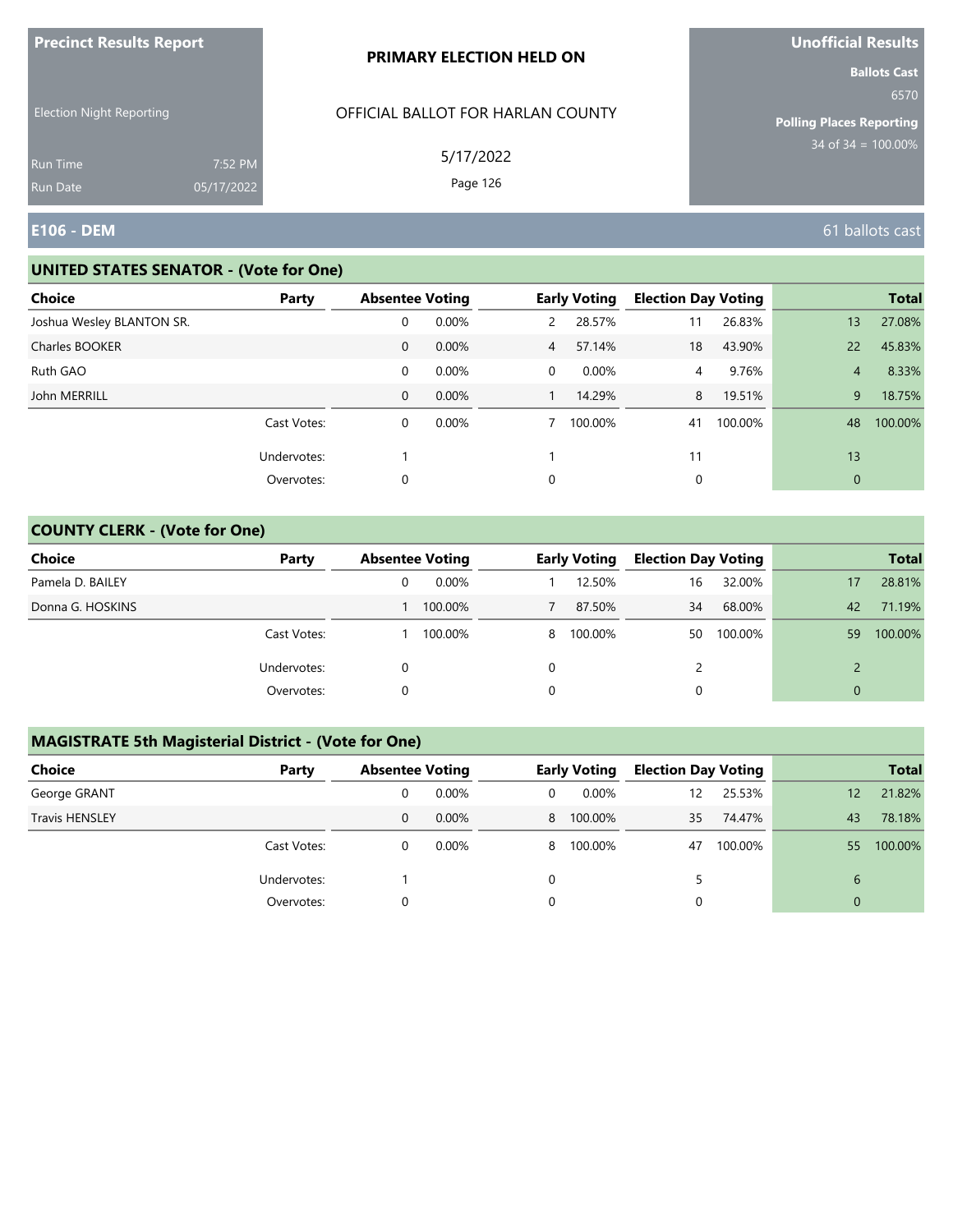|                                                                |                       | PRIMARY ELECTION HELD ON                                   | <b>Ballots Cast</b>                                         |
|----------------------------------------------------------------|-----------------------|------------------------------------------------------------|-------------------------------------------------------------|
| <b>Election Night Reporting</b><br><b>Run Time</b><br>Run Date | 7:52 PM<br>05/17/2022 | OFFICIAL BALLOT FOR HARLAN COUNTY<br>5/17/2022<br>Page 127 | 6570<br>Polling Places Reporting<br>$34$ of 34 = $100.00\%$ |
| <b>E107 - REP</b>                                              |                       |                                                            | 219 ballots cast                                            |

#### **UNITED STATES SENATOR - (Vote for One)**

**Precinct Results Report**

| <b>Choice</b>             | <b>Party</b> | <b>Absentee Voting</b> |         |                | <b>Early Voting</b> | <b>Election Day Voting</b> |         |                | <b>Total</b> |
|---------------------------|--------------|------------------------|---------|----------------|---------------------|----------------------------|---------|----------------|--------------|
| John SCHIESS              |              |                        | 4.17%   | 0              | 0.00%               | 4                          | 2.31%   | 5              | 2.51%        |
| Tami L. STAINFIELD        |              |                        | 4.17%   | $\overline{0}$ | 0.00%               | $\mathbf{1}$               | 0.58%   | $\overline{2}$ | 1.01%        |
| Arnold BLANKENSHIP        |              | 0                      | 0.00%   | 0              | 0.00%               | 3                          | 1.73%   | 3              | 1.51%        |
| Valerie "Dr Val" FREDRICK |              | $\mathbf{0}$           | 0.00%   | $\mathbf 0$    | 0.00%               | $\overline{4}$             | 2.31%   | $\overline{4}$ | 2.01%        |
| Paul V. HAMILTON          |              | 0                      | 0.00%   | 0              | 0.00%               | 7                          | 4.05%   | 7              | 3.52%        |
| Rand PAUL                 |              | 22                     | 91.67%  |                | 2 100.00%           | 154                        | 89.02%  | 178            | 89.45%       |
|                           | Cast Votes:  | 24                     | 100.00% | $\mathcal{P}$  | 100.00%             | 173                        | 100.00% | 199            | 100.00%      |
|                           | Undervotes:  | $\overline{2}$         |         | 0              |                     | 18                         |         | 20             |              |
|                           | Overvotes:   | 0                      |         | 0              |                     | 0                          |         | $\mathbf{0}$   |              |
|                           |              |                        |         |                |                     |                            |         |                |              |

## **UNITED STATES REPRESENTATIVE in CONGRESS 5th Congressional District - (Vote for One)**

| <b>Choice</b>                    | Party       | <b>Absentee Voting</b> |         |              | <b>Early Voting</b> | <b>Election Day Voting</b> |         |                | <b>Total</b> |
|----------------------------------|-------------|------------------------|---------|--------------|---------------------|----------------------------|---------|----------------|--------------|
| Harold "Hal" ROGERS              |             | 17                     | 65.38%  | $\mathbf{2}$ | 100.00%             | 162                        | 91.01%  | 181            | 87.86%       |
| Jeannette ANDREWS                |             |                        | 3.85%   | $\Omega$     | $0.00\%$            | 3                          | 1.69%   | $\overline{4}$ | 1.94%        |
| <b>Brandon Russell MONHOLLEN</b> |             | 5.                     | 19.23%  | $\Omega$     | 0.00%               | 2                          | 1.12%   |                | 3.40%        |
| Gerardo SERRANO                  |             | $\overline{2}$         | 7.69%   | $\mathbf 0$  | 0.00%               | $\overline{7}$             | 3.93%   | 9              | 4.37%        |
| Rich VAN DAM                     |             |                        | 3.85%   | $\Omega$     | 0.00%               | 4                          | 2.25%   | 5              | 2.43%        |
|                                  | Cast Votes: | 26                     | 100.00% |              | 2 100.00%           | 178                        | 100.00% | 206            | 100.00%      |
|                                  | Undervotes: | 0                      |         | $\Omega$     |                     | 13                         |         | 13             |              |
|                                  | Overvotes:  | 0                      |         | 0            |                     | 0                          |         | $\mathbf 0$    |              |

## **PROPERTY VALUATION ADMINISTRATOR - (Vote for One)**

| <b>Choice</b>        | Party       |    | <b>Absentee Voting</b> | <b>Early Voting</b> | <b>Election Day Voting</b> |         |          | <b>Total</b> |
|----------------------|-------------|----|------------------------|---------------------|----------------------------|---------|----------|--------------|
| Robert D. SIMPSON    |             | 12 | 46.15%                 | 50.00%              | 100                        | 55.25%  | 113      | 54.07%       |
| Felicia WOOTEN-TAMME |             | 14 | 53.85%                 | 50.00%              | 81                         | 44.75%  | 96       | 45.93%       |
|                      | Cast Votes: | 26 | 100.00%                | 2 100.00%           | 181                        | 100.00% | 209      | 100.00%      |
|                      | Undervotes: |    |                        |                     | 10                         |         | 10       |              |
|                      | Overvotes:  |    |                        |                     |                            |         | $\Omega$ |              |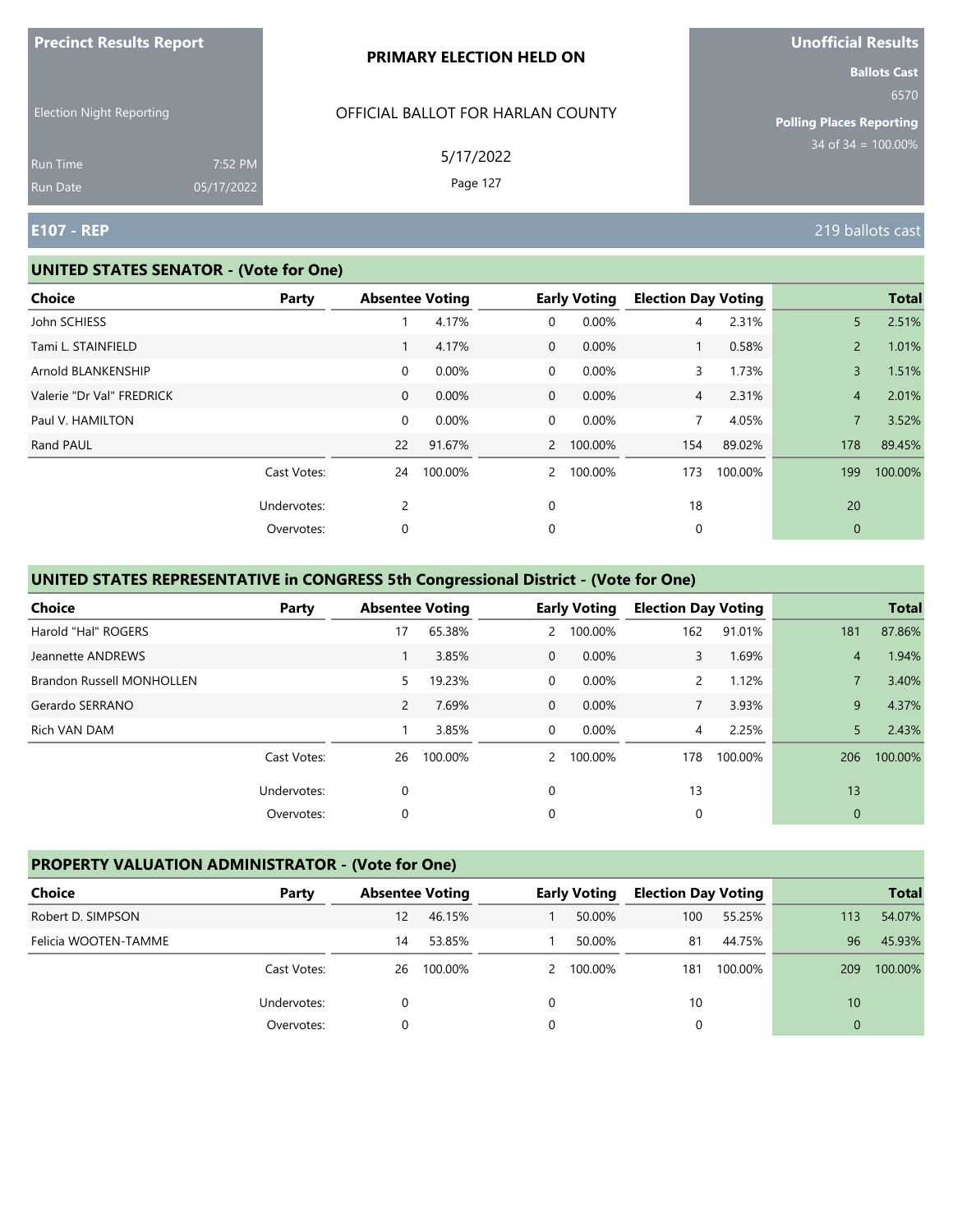| <b>FIGURATION RESULTS</b>          |                       | <b>PRIMARY ELECTION HELD ON</b>   | <b>UIIUIIILIAI NESUILS</b><br><b>Ballots Cast</b> |
|------------------------------------|-----------------------|-----------------------------------|---------------------------------------------------|
| <b>Election Night Reporting</b>    |                       | OFFICIAL BALLOT FOR HARLAN COUNTY | 6570<br><b>Polling Places Reporting</b>           |
| <b>Run Time</b><br><b>Run Date</b> | 7:52 PM<br>05/17/2022 | 5/17/2022<br>Page 128             | $34$ of 34 = $\overline{100.00\%}$                |
| <b>IE107 - REP</b>                 |                       |                                   | 219 ballots cast                                  |

#### **COUNTY JUDGE/EXECUTIVE - (Vote for One)**

**Precinct Results Report**

| <b>Choice</b>      | Party       | <b>Absentee Voting</b> |         |   | <b>Early Voting</b> | <b>Election Day Voting</b> |         |     | <b>Total</b> |
|--------------------|-------------|------------------------|---------|---|---------------------|----------------------------|---------|-----|--------------|
| Darren Pete FARMER |             | 3                      | 12.50%  | 0 | 0.00%               | 37                         | 19.89%  | 40  | 18.87%       |
| M. "Macky" WYNN    |             | 11                     | 45.83%  | 0 | 0.00%               | 48                         | 25.81%  | 59  | 27.83%       |
| Dan MOSLEY         |             | 10 <sup>1</sup>        | 41.67%  |   | 2 100.00%           | 101                        | 54.30%  | 113 | 53.30%       |
|                    | Cast Votes: | 24                     | 100.00% |   | 2 100.00%           | 186                        | 100.00% | 212 | 100.00%      |
|                    | Undervotes: |                        |         | 0 |                     | 5                          |         | 6   |              |
|                    | Overvotes:  |                        |         | 0 |                     |                            |         |     |              |

## **COUNTY CLERK - (Vote for One)**

| Choice          | Party       | <b>Absentee Voting</b> |         |   | <b>Early Voting</b> | <b>Election Day Voting</b> |         |          | <b>Total</b> |
|-----------------|-------------|------------------------|---------|---|---------------------|----------------------------|---------|----------|--------------|
| John CLEM JR.   |             | 13                     | 50.00%  | 0 | $0.00\%$            | 75                         | 42.61%  | 88       | 43.14%       |
| Ashley SULLIVAN |             | 13                     | 50.00%  |   | 2 100.00%           | 101                        | 57.39%  | 116      | 56.86%       |
|                 | Cast Votes: | 26                     | 100.00% |   | 2 100.00%           | 176                        | 100.00% | 204      | 100.00%      |
|                 | Undervotes: | $\Omega$               |         | 0 |                     | 15                         |         | 15       |              |
|                 | Overvotes:  | 0                      |         | 0 |                     | 0                          |         | $\Omega$ |              |

### **SHERIFF - (Vote for One)**

| <b>Choice</b>            | Party       | <b>Absentee Voting</b> |         |   | <b>Early Voting</b> | <b>Election Day Voting</b> |         |     | <b>Total</b> |
|--------------------------|-------------|------------------------|---------|---|---------------------|----------------------------|---------|-----|--------------|
| Chris BREWER             |             | 18                     | 69.23%  |   | 2 100.00%           | 124                        | 66.67%  | 144 | 67.29%       |
| Leslie E. "Smitty" SMITH |             | 8                      | 30.77%  | 0 | $0.00\%$            | 62                         | 33.33%  | 70  | 32.71%       |
|                          | Cast Votes: | 26                     | 100.00% |   | 2 100.00%           | 186                        | 100.00% | 214 | 100.00%      |
|                          | Undervotes: | 0                      |         | 0 |                     | 5.                         |         |     |              |
|                          | Overvotes:  | 0                      |         | 0 |                     | 0                          |         |     |              |

# **JAILER - (Vote for One)**

| <b>Choice</b>             | Party       | <b>Absentee Voting</b> |          |              | <b>Early Voting</b> | <b>Election Day Voting</b> |         |             | <b>Total</b> |
|---------------------------|-------------|------------------------|----------|--------------|---------------------|----------------------------|---------|-------------|--------------|
| <b>Rick JONES</b>         |             | 11                     | 45.83%   |              | 50.00%              | 50                         | 28.09%  | 62          | 30.39%       |
| <b>B. J. BURKHART</b>     |             | 12                     | 50.00%   |              | 50.00%              | 108                        | 60.67%  | 121         | 59.31%       |
| John Thomas DODD          |             |                        | 4.17%    | 0            | 0.00%               | 6                          | 3.37%   |             | 3.43%        |
| Lawrence "Stretch" CREECH |             | $\mathbf 0$            | $0.00\%$ | $\mathbf{0}$ | $0.00\%$            | 14                         | 7.87%   | 14          | 6.86%        |
|                           | Cast Votes: | 24                     | 100.00%  |              | 2 100.00%           | 178                        | 100.00% | 204         | 100.00%      |
|                           | Undervotes: |                        |          | 0            |                     | 13                         |         | 15          |              |
|                           | Overvotes:  | 0                      |          | 0            |                     | 0                          |         | $\mathbf 0$ |              |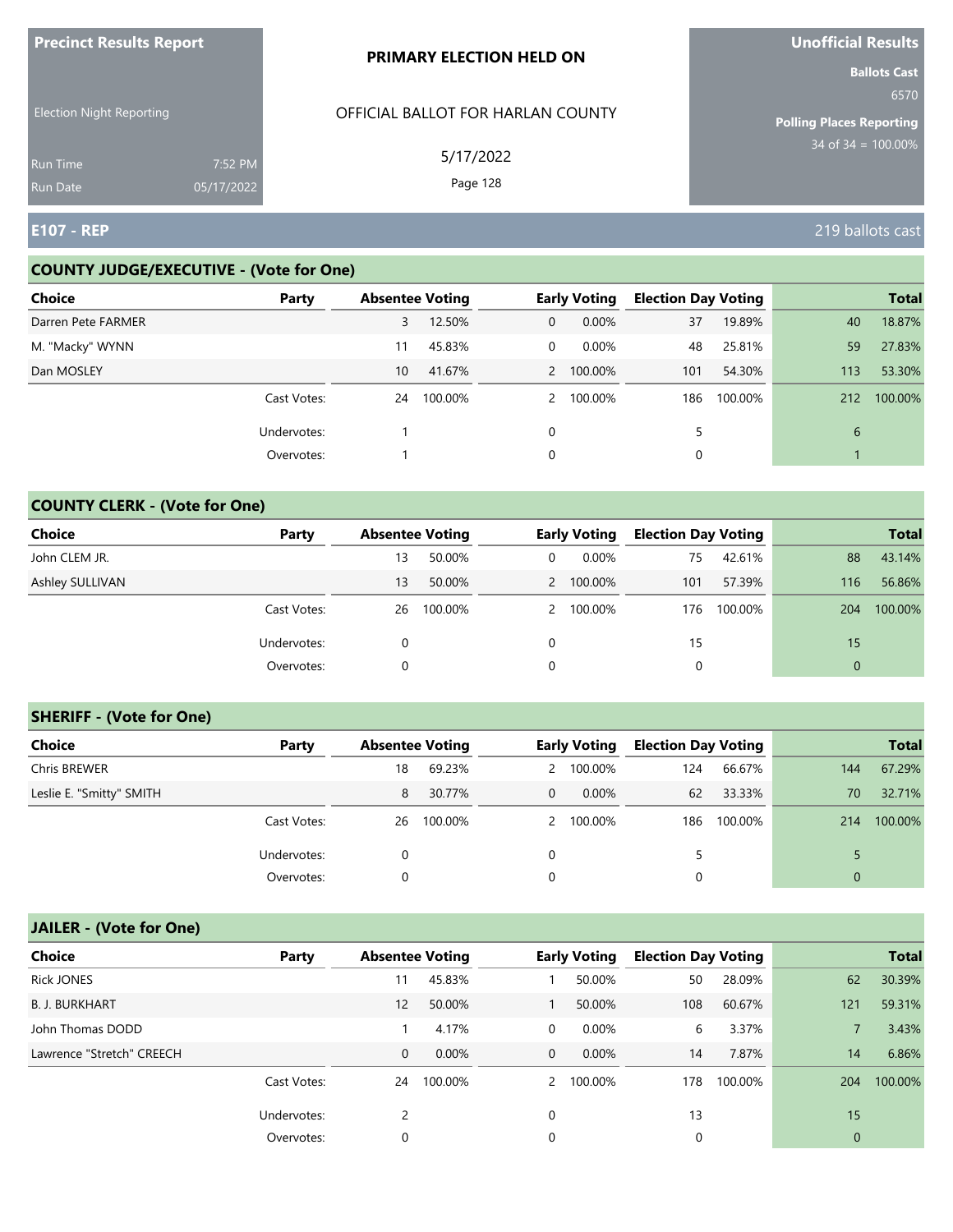| <b>Precinct Results Report</b>  |                       | PRIMARY ELECTION HELD ON          | Unofficial Results                                      |
|---------------------------------|-----------------------|-----------------------------------|---------------------------------------------------------|
| <b>Election Night Reporting</b> |                       | OFFICIAL BALLOT FOR HARLAN COUNTY | <b>Ballots Cast</b><br>6570                             |
| Run Time<br><b>Run Date</b>     | 7:52 PM<br>05/17/2022 | 5/17/2022<br>Page 129             | <b>Polling Places Reporting</b><br>$34$ of 34 = 100.00% |
| <b>E107 - REP</b>               |                       |                                   | 219 ballots cast                                        |

## **CORONER - (Vote for One)**

| Choice                | Party       |              | <b>Absentee Voting</b> |             | <b>Early Voting</b> | <b>Election Day Voting</b> |         |              | <b>Total</b> |
|-----------------------|-------------|--------------|------------------------|-------------|---------------------|----------------------------|---------|--------------|--------------|
| John Derrick NOE      |             | 17           | 65.38%                 |             | 50.00%              | 100                        | 58.82%  | 118          | 59.60%       |
| Joshua L. SHACKLEFORD |             | $\mathbf{0}$ | 0.00%                  |             | 50.00%              | 16                         | 9.41%   | 17           | 8.59%        |
| Tommy E. HALL         |             | 3            | 11.54%                 | 0           | 0.00%               | 8                          | 4.71%   | 11           | 5.56%        |
| Jeffrey L. SAWYERS    |             | 6            | 23.08%                 | $\mathbf 0$ | 0.00%               | 46                         | 27.06%  | 52           | 26.26%       |
|                       | Cast Votes: | 26           | 100.00%                | $2^{\circ}$ | 100.00%             | 170                        | 100.00% | 198          | 100.00%      |
|                       | Undervotes: | 0            |                        | $\Omega$    |                     | 21                         |         | 21           |              |
|                       | Overvotes:  | 0            |                        | $\mathbf 0$ |                     | 0                          |         | $\mathbf{0}$ |              |
|                       |             |              |                        |             |                     |                            |         |              |              |

| <b>Choice</b>             | Party       | <b>Absentee Voting</b> |         |                | <b>Early Voting</b> | <b>Election Day Voting</b> |         |               | <b>Total</b> |
|---------------------------|-------------|------------------------|---------|----------------|---------------------|----------------------------|---------|---------------|--------------|
| James F. HOWARD           |             | 5                      | 19.23%  | 0              | 0.00%               | 38                         | 20.00%  | 43            | 19.72%       |
| Dell LONG                 |             | 9                      | 34.62%  |                | 50.00%              | 67                         | 35.26%  | 77            | 35.32%       |
| Jordan "Mtn Santa" HOWARD |             | 6                      | 23.08%  | 0              | 0.00%               | 45                         | 23.68%  | 51            | 23.39%       |
| <b>Delbert STEPHENS</b>   |             | $\overline{4}$         | 15.38%  | $\mathbf{0}$   | 0.00%               | 21                         | 11.05%  | 25            | 11.47%       |
| Kenneth HENSLEY           |             | 2                      | 7.69%   |                | 50.00%              | 17                         | 8.95%   | 20            | 9.17%        |
| Erica HALL                |             | $\mathbf 0$            | 0.00%   | $\overline{0}$ | $0.00\%$            | $\mathbf{2}$               | 1.05%   | $\mathcal{P}$ | 0.92%        |
|                           | Cast Votes: | 26                     | 100.00% | $2^{\circ}$    | 100.00%             | 190                        | 100.00% | 218           | 100.00%      |
|                           | Undervotes: | 0                      |         | 0              |                     |                            |         |               |              |
|                           | Overvotes:  | $\mathbf 0$            |         | 0              |                     | 0                          |         | 0             |              |

| <b>CONSTABLE 5th Magisterial District - (Vote for One)</b> |             |    |                        |          |                     |                            |         |             |              |
|------------------------------------------------------------|-------------|----|------------------------|----------|---------------------|----------------------------|---------|-------------|--------------|
| Choice                                                     | Party       |    | <b>Absentee Voting</b> |          | <b>Early Voting</b> | <b>Election Day Voting</b> |         |             | <b>Total</b> |
| Robert HAYWOOD                                             |             | 15 | 57.69%                 |          | 2 100.00%           | 113                        | 64.20%  | 130         | 63.73%       |
| <b>Brian HALE</b>                                          |             | 11 | 42.31%                 | $\Omega$ | $0.00\%$            | 63                         | 35.80%  | 74          | 36.27%       |
|                                                            | Cast Votes: | 26 | 100.00%                |          | 2 100.00%           | 176                        | 100.00% | 204         | 100.00%      |
|                                                            | Undervotes: | 0  |                        | 0        |                     | 15                         |         | 15          |              |
|                                                            | Overvotes:  | 0  |                        | 0        |                     | 0                          |         | $\mathbf 0$ |              |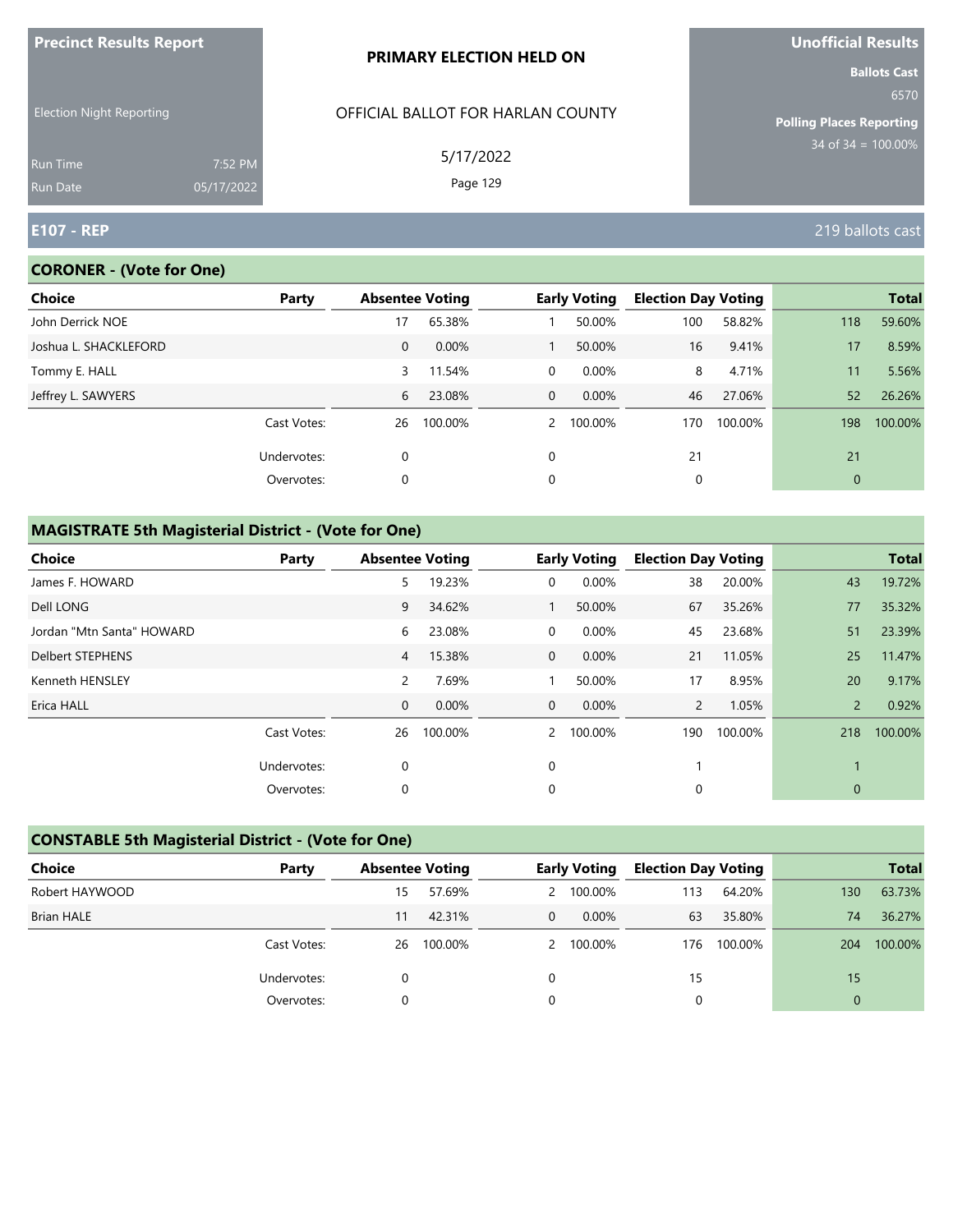|                                    |                       | PRIMARY ELECTION HELD ON          | <b>Ballots Cast</b>                     |
|------------------------------------|-----------------------|-----------------------------------|-----------------------------------------|
| <b>Election Night Reporting</b>    |                       | OFFICIAL BALLOT FOR HARLAN COUNTY | 6570<br><b>Polling Places Reporting</b> |
| <b>Run Time</b><br><b>Run Date</b> | 7:52 PM<br>05/17/2022 | 5/17/2022<br>Page 130             | $34$ of $34 = 100.00\%$                 |
| <b>E107 - DEM</b>                  |                       |                                   | 54 ballots cast                         |

## **UNITED STATES SENATOR - (Vote for One)**

**Precinct Results Report**

| <b>Choice</b>             | Party       | <b>Absentee Voting</b> |           |              | <b>Early Voting</b> | <b>Election Day Voting</b> |         |    | <b>Total</b> |
|---------------------------|-------------|------------------------|-----------|--------------|---------------------|----------------------------|---------|----|--------------|
| Joshua Wesley BLANTON SR. |             | 0                      | 0.00%     | 0            | $0.00\%$            | 10 <sup>°</sup>            | 27.03%  | 10 | 25.64%       |
| Charles BOOKER            |             |                        | 2 100.00% | $\mathbf{0}$ | $0.00\%$            | 18                         | 48.65%  | 20 | 51.28%       |
| Ruth GAO                  |             | 0                      | $0.00\%$  | 0            | 0.00%               | 3                          | 8.11%   | 3  | 7.69%        |
| John MERRILL              |             | 0                      | 0.00%     | $\mathbf 0$  | $0.00\%$            | 6                          | 16.22%  | 6  | 15.38%       |
|                           | Cast Votes: | 2                      | 100.00%   | 0            | $0.00\%$            | 37                         | 100.00% | 39 | 100.00%      |
|                           | Undervotes: | 3                      |           | 3            |                     | 9                          |         | 15 |              |
|                           | Overvotes:  | 0                      |           | 0            |                     |                            |         | 0  |              |

## **COUNTY CLERK - (Vote for One)**

| <b>Choice</b>    | Party       | <b>Absentee Voting</b> |         |          | <b>Early Voting</b> | <b>Election Day Voting</b> |         |          | <b>Total</b> |
|------------------|-------------|------------------------|---------|----------|---------------------|----------------------------|---------|----------|--------------|
| Pamela D. BAILEY |             |                        | 40.00%  | 0        | $0.00\%$            | 24                         | 54.55%  | 26       | 50.00%       |
| Donna G. HOSKINS |             | 3                      | 60.00%  | 3        | 100.00%             | 20                         | 45.45%  | 26       | 50.00%       |
|                  | Cast Votes: | 5.                     | 100.00% | 3        | 100.00%             | 44                         | 100.00% | 52       | 100.00%      |
|                  | Undervotes: | 0                      |         | $\Omega$ |                     | $\mathcal{P}$              |         |          |              |
|                  | Overvotes:  |                        |         | 0        |                     |                            |         | $\Omega$ |              |

| <b>Choice</b>         | Party       | <b>Absentee Voting</b> |         |              | <b>Early Voting</b> | <b>Election Day Voting</b> |         |                | <b>Total</b> |
|-----------------------|-------------|------------------------|---------|--------------|---------------------|----------------------------|---------|----------------|--------------|
| George GRANT          |             |                        | 25.00%  | 0            | $0.00\%$            | 3.                         | 7.14%   | 4              | 8.16%        |
| <b>Travis HENSLEY</b> |             | 3                      | 75.00%  | $\mathbf{3}$ | 100.00%             | 39                         | 92.86%  | 45             | 91.84%       |
|                       | Cast Votes: | 4                      | 100.00% |              | 3 100.00%           | 42                         | 100.00% | 49             | 100.00%      |
|                       | Undervotes: |                        |         | 0            |                     | 4                          |         |                |              |
|                       | Overvotes:  | 0                      |         | 0            |                     |                            |         | $\overline{0}$ |              |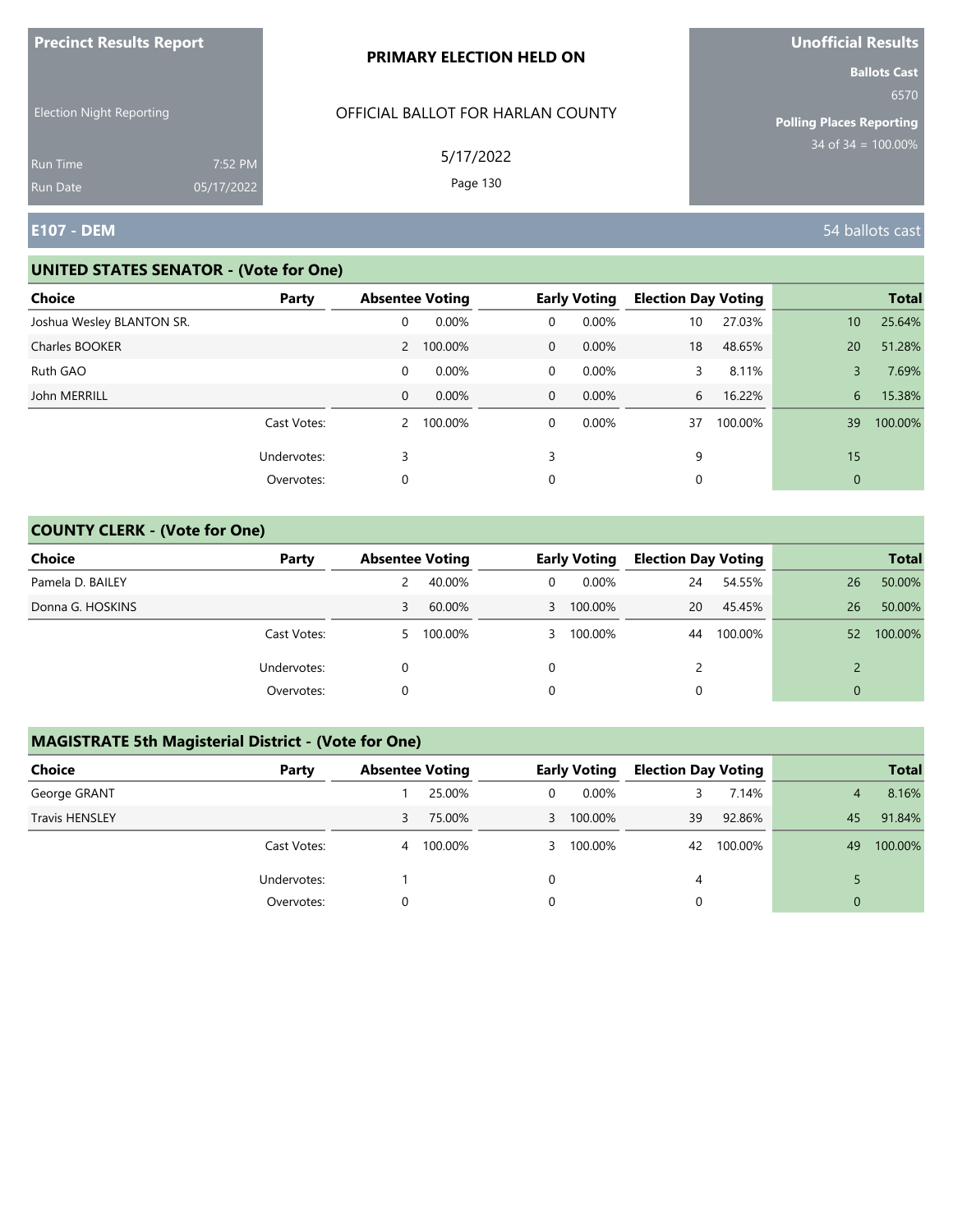|                                             |            | PRIMARY ELECTION HELD ON                                   | <b>Ballots Cast</b>                                                |
|---------------------------------------------|------------|------------------------------------------------------------|--------------------------------------------------------------------|
| <b>Election Night Reporting</b><br>Run Time | 7:52 PM    | OFFICIAL BALLOT FOR HARLAN COUNTY<br>5/17/2022<br>Page 131 | 6570<br><b>Polling Places Reporting</b><br>$34$ of $34 = 100.00\%$ |
| Run Date<br><b>E108 - REP</b>               | 05/17/2022 |                                                            | 98 ballots cast                                                    |

#### **UNITED STATES SENATOR - (Vote for One)**

**Precinct Results Report**

| <b>Choice</b>             | <b>Party</b> | <b>Absentee Voting</b> |         |                | <b>Early Voting</b> | <b>Election Day Voting</b> |         |                | <b>Total</b> |
|---------------------------|--------------|------------------------|---------|----------------|---------------------|----------------------------|---------|----------------|--------------|
| John SCHIESS              |              | 0                      | 0.00%   | $\mathbf 0$    | 0.00%               | 0                          | 0.00%   | $\mathbf{0}$   | 0.00%        |
| Tami L. STAINFIELD        |              | $\mathbf{0}$           | 0.00%   | $\overline{0}$ | 0.00%               | 0                          | 0.00%   | $\mathbf{0}$   | 0.00%        |
| Arnold BLANKENSHIP        |              | 0                      | 0.00%   | $\mathbf 0$    | 0.00%               | 3                          | 3.75%   | $\overline{3}$ | 3.41%        |
| Valerie "Dr Val" FREDRICK |              | $\mathbf{0}$           | 0.00%   | $\overline{0}$ | 0.00%               | $\mathbf{2}$               | 2.50%   | $\overline{2}$ | 2.27%        |
| Paul V. HAMILTON          |              | 0                      | 0.00%   | $\mathbf 0$    | 0.00%               | $\mathsf{2}$               | 2.50%   | $\overline{2}$ | 2.27%        |
| Rand PAUL                 |              | 5.                     | 100.00% | $\mathbf{3}$   | 100.00%             | 73                         | 91.25%  | 81             | 92.05%       |
|                           | Cast Votes:  | 5.                     | 100.00% | $\mathbf{3}$   | 100.00%             | 80                         | 100.00% | 88             | 100.00%      |
|                           | Undervotes:  | $\overline{2}$         |         |                |                     | 7                          |         | 10             |              |
|                           | Overvotes:   | 0                      |         | 0              |                     | 0                          |         | $\mathbf 0$    |              |

## **UNITED STATES REPRESENTATIVE in CONGRESS 5th Congressional District - (Vote for One)**

| <b>Choice</b>                    | Party       |              | <b>Absentee Voting</b> |                | <b>Early Voting</b> | <b>Election Day Voting</b> |         |                | <b>Total</b> |
|----------------------------------|-------------|--------------|------------------------|----------------|---------------------|----------------------------|---------|----------------|--------------|
| Harold "Hal" ROGERS              |             | 6            | 100.00%                | 3              | 100.00%             | 71                         | 86.59%  | 80             | 87.91%       |
| Jeannette ANDREWS                |             | $\mathbf{0}$ | 0.00%                  | $\mathbf{0}$   | 0.00%               |                            | 1.22%   |                | 1.10%        |
| <b>Brandon Russell MONHOLLEN</b> |             | $\mathbf 0$  | 0.00%                  | $\overline{0}$ | 0.00%               | 6                          | 7.32%   | 6              | 6.59%        |
| Gerardo SERRANO                  |             | $\mathbf{0}$ | 0.00%                  | $\overline{0}$ | $0.00\%$            | $\mathbf{0}$               | 0.00%   | $\overline{0}$ | 0.00%        |
| Rich VAN DAM                     |             | $\mathbf 0$  | 0.00%                  | $\Omega$       | 0.00%               | 4                          | 4.88%   | $\overline{4}$ | 4.40%        |
|                                  | Cast Votes: | 6            | 100.00%                | 3              | 100.00%             | 82                         | 100.00% | 91             | 100.00%      |
|                                  | Undervotes: |              |                        |                |                     | 5                          |         | $\overline{7}$ |              |
|                                  | Overvotes:  | 0            |                        | 0              |                     | 0                          |         | $\mathbf{0}$   |              |

### **PROPERTY VALUATION ADMINISTRATOR - (Vote for One)**

| Choice               | Party       | <b>Absentee Voting</b> |         |   | <b>Early Voting</b> | <b>Election Day Voting</b> |         |          | <b>Total</b> |
|----------------------|-------------|------------------------|---------|---|---------------------|----------------------------|---------|----------|--------------|
| Robert D. SIMPSON    |             | 4                      | 57.14%  | 3 | 75.00%              | 56                         | 65.12%  | 63       | 64.95%       |
| Felicia WOOTEN-TAMME |             | 3                      | 42.86%  |   | 25.00%              | 30                         | 34.88%  | 34       | 35.05%       |
|                      | Cast Votes: |                        | 100.00% |   | 4 100.00%           | 86                         | 100.00% | 97       | 100.00%      |
|                      | Undervotes: |                        |         | 0 |                     |                            |         |          |              |
|                      | Overvotes:  | 0                      |         | 0 |                     |                            |         | $\Omega$ |              |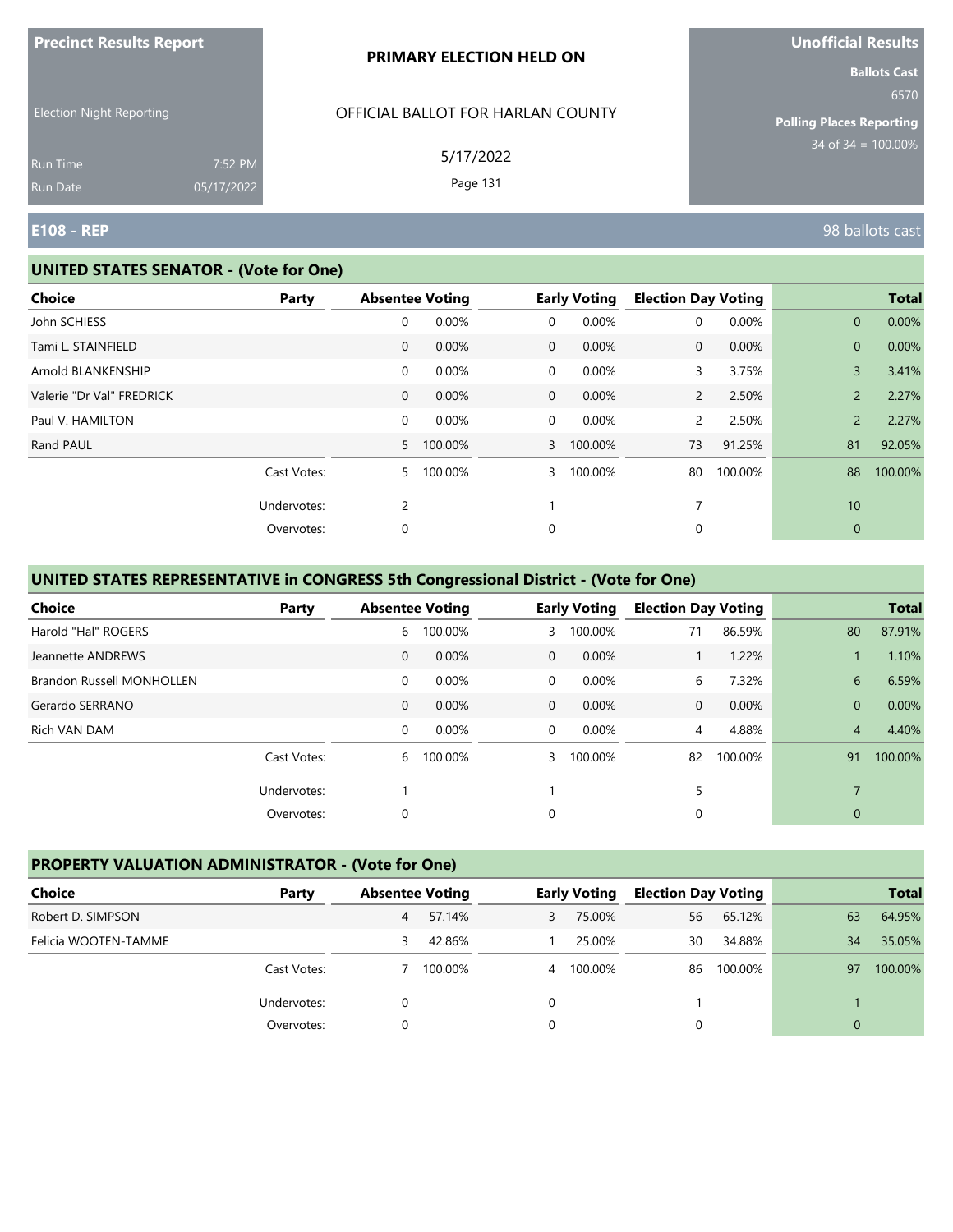| <b>FIGUILLE RESULTS REPUIL</b>     |                       | <b>PRIMARY ELECTION HELD ON</b>   | <b>VIIVIIILIAI NESUILS</b><br><b>Ballots Cast</b> |
|------------------------------------|-----------------------|-----------------------------------|---------------------------------------------------|
| <b>Election Night Reporting</b>    |                       | OFFICIAL BALLOT FOR HARLAN COUNTY | 6570<br><b>Polling Places Reporting</b>           |
| <b>Run Time</b><br><b>Run Date</b> | 7:52 PM<br>05/17/2022 | 5/17/2022<br>Page 132             | $34$ of $34 = 100.00\%$                           |
| <b>E108 - REP</b>                  |                       |                                   | 98 ballots cast                                   |

n.

#### **COUNTY JUDGE/EXECUTIVE - (Vote for One)**

**Precinct Results Report**

| Choice             | Party       | <b>Absentee Voting</b> |         |                | <b>Early Voting</b> | <b>Election Day Voting</b> |         |              | <b>Total</b> |
|--------------------|-------------|------------------------|---------|----------------|---------------------|----------------------------|---------|--------------|--------------|
| Darren Pete FARMER |             |                        | 28.57%  |                | 25.00%              | 10                         | 11.49%  | 13           | 13.27%       |
| M. "Macky" WYNN    |             |                        | 14.29%  |                | 25.00%              | 12                         | 13.79%  | 14           | 14.29%       |
| Dan MOSLEY         |             | $\overline{4}$         | 57.14%  | $\overline{2}$ | 50.00%              | 65                         | 74.71%  | 71           | 72.45%       |
|                    | Cast Votes: |                        | 100.00% | $\overline{4}$ | 100.00%             | 87                         | 100.00% | 98           | 100.00%      |
|                    | Undervotes: | 0                      |         | $\Omega$       |                     | 0                          |         | $\Omega$     |              |
|                    | Overvotes:  | 0                      |         | 0              |                     | 0                          |         | $\mathbf{0}$ |              |

## **COUNTY CLERK - (Vote for One)**

| Choice          | Party       | <b>Absentee Voting</b> |           |   | <b>Early Voting</b> | <b>Election Day Voting</b> |         |                | <b>Total</b> |
|-----------------|-------------|------------------------|-----------|---|---------------------|----------------------------|---------|----------------|--------------|
| John CLEM JR.   |             | 0                      | $0.00\%$  | 0 | 0.00%               | 37                         | 44.05%  | 37             | 39.78%       |
| Ashley SULLIVAN |             |                        | 6 100.00% |   | 3 100.00%           | 47                         | 55.95%  | 56             | 60.22%       |
|                 | Cast Votes: |                        | 6 100.00% | 3 | 100.00%             | 84                         | 100.00% | 93             | 100.00%      |
|                 | Undervotes: |                        |           |   |                     | 3                          |         |                |              |
|                 | Overvotes:  | 0                      |           | 0 |                     | 0                          |         | $\overline{0}$ |              |

#### **SHERIFF - (Vote for One)**

| <b>Choice</b>            | Party       | <b>Absentee Voting</b> |           |   | <b>Early Voting</b> | <b>Election Day Voting</b> |         |          | <b>Total</b> |
|--------------------------|-------------|------------------------|-----------|---|---------------------|----------------------------|---------|----------|--------------|
| Chris BREWER             |             |                        | 33.33%    | 2 | 50.00%              | 51                         | 60.00%  | 55       | 57.89%       |
| Leslie E. "Smitty" SMITH |             | 4                      | 66.67%    | 2 | 50.00%              | 34                         | 40.00%  | 40       | 42.11%       |
|                          | Cast Votes: |                        | 6 100.00% |   | 4 100.00%           | 85                         | 100.00% | 95       | 100.00%      |
|                          | Undervotes: |                        |           | 0 |                     |                            |         |          |              |
|                          | Overvotes:  | 0                      |           | 0 |                     | 0                          |         | $\Omega$ |              |

# **JAILER - (Vote for One)**

| <b>Choice</b>             | Party       | <b>Absentee Voting</b> |          |                | <b>Early Voting</b> | <b>Election Day Voting</b> |         |                | <b>Total</b> |
|---------------------------|-------------|------------------------|----------|----------------|---------------------|----------------------------|---------|----------------|--------------|
| <b>Rick JONES</b>         |             |                        | 14.29%   |                | 25.00%              |                            | 8.43%   | 9              | 9.57%        |
| <b>B. J. BURKHART</b>     |             | 5                      | 71.43%   | $\mathbf{3}$   | 75.00%              | 66                         | 79.52%  | 74             | 78.72%       |
| John Thomas DODD          |             |                        | 14.29%   | 0              | 0.00%               | 5.                         | 6.02%   | 6              | 6.38%        |
| Lawrence "Stretch" CREECH |             | $\mathbf{0}$           | $0.00\%$ | $\Omega$       | $0.00\%$            | 5.                         | 6.02%   | 5              | 5.32%        |
|                           | Cast Votes: |                        | 100.00%  | $\overline{4}$ | 100.00%             | 83                         | 100.00% | 94             | 100.00%      |
|                           | Undervotes: | 0                      |          | 0              |                     | 4                          |         | $\overline{4}$ |              |
|                           | Overvotes:  | 0                      |          | 0              |                     | 0                          |         | $\mathbf{0}$   |              |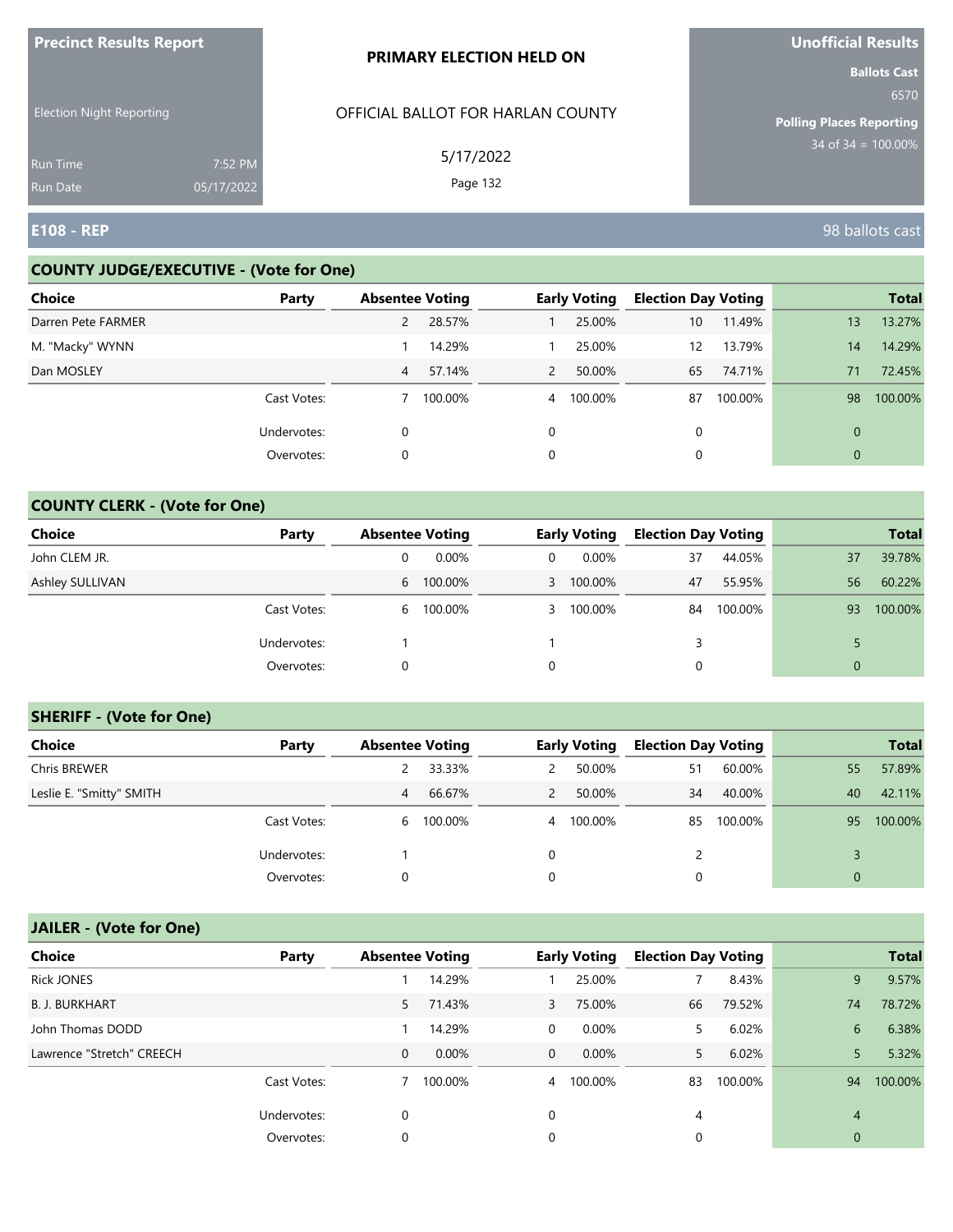| <b>Precinct Results Report</b>  |                       | <b>PRIMARY ELECTION HELD ON</b>   | Unofficial Results                                             |  |  |
|---------------------------------|-----------------------|-----------------------------------|----------------------------------------------------------------|--|--|
| <b>Election Night Reporting</b> |                       | OFFICIAL BALLOT FOR HARLAN COUNTY | <b>Ballots Cast</b><br>6570<br><b>Polling Places Reporting</b> |  |  |
| <b>Run Time</b><br>Run Date     | 7:52 PM<br>05/17/2022 | 5/17/2022<br>Page 133             | $34$ of $34 = 100.00\%$                                        |  |  |
| <b>E108 - REP</b>               |                       |                                   | 98 ballots cast                                                |  |  |

## **CORONER - (Vote for One)**

| Choice                | Party       | <b>Absentee Voting</b> |          |              | <b>Early Voting</b> | <b>Election Day Voting</b> |         |                 | <b>Total</b> |
|-----------------------|-------------|------------------------|----------|--------------|---------------------|----------------------------|---------|-----------------|--------------|
| John Derrick NOE      |             | 6                      | 85.71%   | 2            | 66.67%              | 33                         | 41.25%  | 41              | 45.56%       |
| Joshua L. SHACKLEFORD |             | $\mathbf{0}$           | 0.00%    | $\mathbf{0}$ | $0.00\%$            | 16                         | 20.00%  | 16              | 17.78%       |
| Tommy E. HALL         |             | 0                      | $0.00\%$ |              | 33.33%              | 9                          | 11.25%  | 10 <sup>°</sup> | 11.11%       |
| Jeffrey L. SAWYERS    |             |                        | 14.29%   | $\mathbf{0}$ | $0.00\%$            | 22                         | 27.50%  | 23              | 25.56%       |
|                       | Cast Votes: |                        | 100.00%  | 3            | 100.00%             | 80                         | 100.00% | 90              | 100.00%      |
|                       | Undervotes: | $\mathbf 0$            |          |              |                     |                            |         | 8               |              |
|                       | Overvotes:  | 0                      |          | 0            |                     | 0                          |         | $\mathbf 0$     |              |
|                       |             |                        |          |              |                     |                            |         |                 |              |

| <b>Choice</b>             | Party       | <b>Absentee Voting</b> |         |                | <b>Early Voting</b> | <b>Election Day Voting</b> |         |                | <b>Total</b> |
|---------------------------|-------------|------------------------|---------|----------------|---------------------|----------------------------|---------|----------------|--------------|
| James F. HOWARD           |             | 6                      | 85.71%  | 3              | 75.00%              | 43                         | 49.43%  | 52             | 53.06%       |
| Dell LONG                 |             | $\mathbf{0}$           | 0.00%   | $\overline{0}$ | 0.00%               | 16                         | 18.39%  | 16             | 16.33%       |
| Jordan "Mtn Santa" HOWARD |             | 0                      | 0.00%   |                | 25.00%              | 12                         | 13.79%  | 13             | 13.27%       |
| <b>Delbert STEPHENS</b>   |             |                        | 14.29%  | $\overline{0}$ | 0.00%               | 5.                         | 5.75%   | 6              | 6.12%        |
| Kenneth HENSLEY           |             | 0                      | 0.00%   | $\overline{0}$ | 0.00%               | 11                         | 12.64%  | 11             | 11.22%       |
| Erica HALL                |             | $\mathbf{0}$           | 0.00%   | $\overline{0}$ | $0.00\%$            | $\mathbf{0}$               | 0.00%   | $\overline{0}$ | 0.00%        |
|                           | Cast Votes: |                        | 100.00% | $\overline{4}$ | 100.00%             | 87                         | 100.00% | 98             | 100.00%      |
|                           | Undervotes: | 0                      |         | $\mathbf 0$    |                     | $\mathbf 0$                |         | $\mathbf{0}$   |              |
|                           | Overvotes:  | 0                      |         | 0              |                     | 0                          |         | 0              |              |

| <b>CONSTABLE 5th Magisterial District - (Vote for One)</b> |             |          |                                               |                |                            |    |         |              |         |  |
|------------------------------------------------------------|-------------|----------|-----------------------------------------------|----------------|----------------------------|----|---------|--------------|---------|--|
| Choice                                                     | Party       |          | <b>Absentee Voting</b><br><b>Early Voting</b> |                | <b>Election Day Voting</b> |    |         | <b>Total</b> |         |  |
| Robert HAYWOOD                                             |             | 6        | 85.71%                                        | $\overline{4}$ | 100.00%                    | 57 | 67.86%  | 67           | 70.53%  |  |
| <b>Brian HALE</b>                                          |             |          | 14.29%                                        | $\Omega$       | $0.00\%$                   | 27 | 32.14%  | 28           | 29.47%  |  |
|                                                            | Cast Votes: |          | 100.00%                                       | 4              | 100.00%                    | 84 | 100.00% | 95           | 100.00% |  |
|                                                            | Undervotes: | $\Omega$ |                                               | 0              |                            | 3  |         |              |         |  |
|                                                            | Overvotes:  | $\Omega$ |                                               | 0              |                            | 0  |         | $\mathbf{0}$ |         |  |